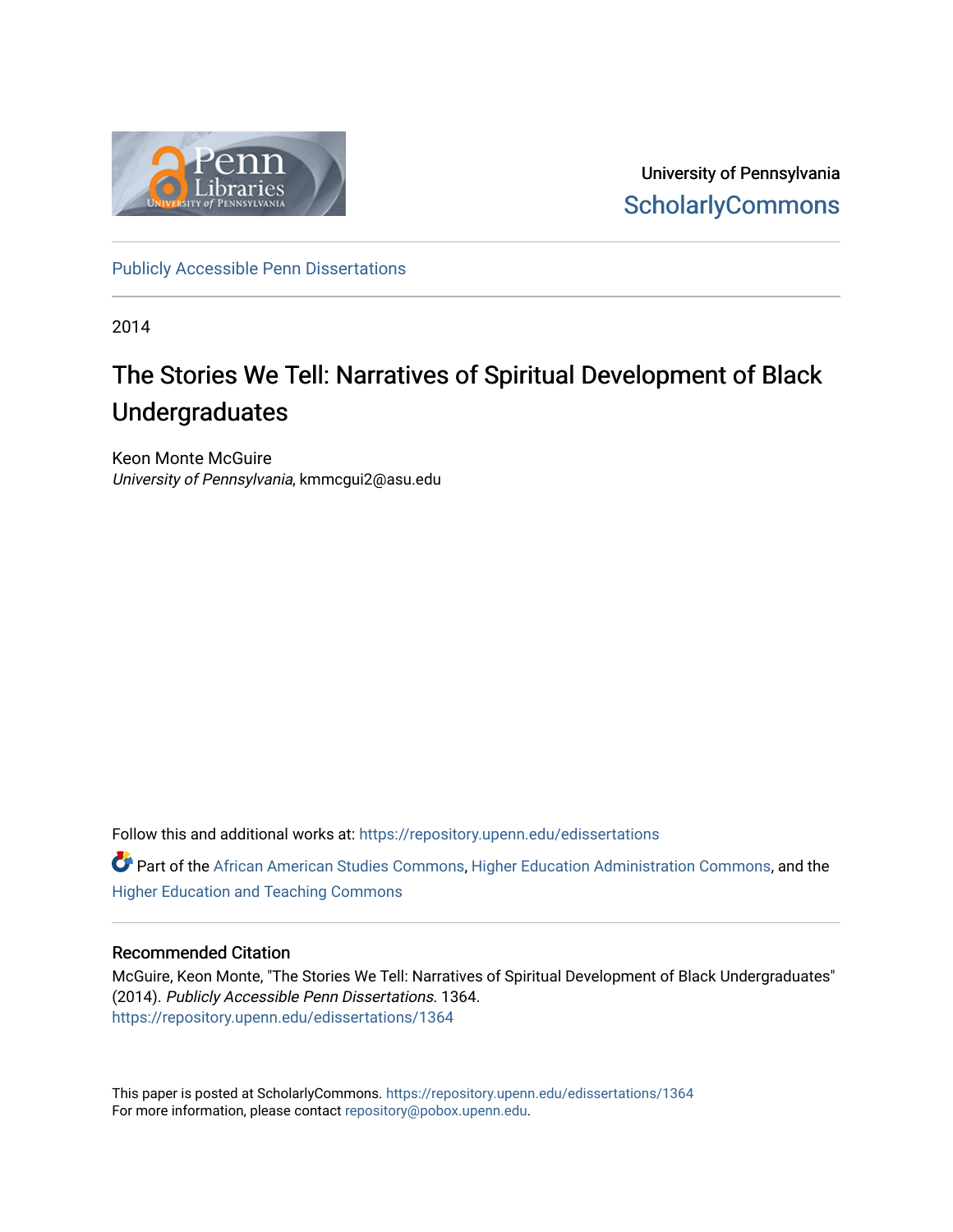# The Stories We Tell: Narratives of Spiritual Development of Black Undergraduates

# **Abstract**

# THE STORIES WE TELL: NARRATIVES OF SPIRITUAL DEVELOPMENT AMONG BLACK UNDERGRADUATES

Keon M. McGuire

Shaun R. Harper

John L. Jackson, Jr.

Discourse surrounding religion in the American public sphere, especially as it relates to young adults, primarily exists within *church decline narratives*; or the declining significance of faith traditions and institutions. Yet, when a framework that dismisses the role of religion and spirituality is utilized for interpreting and making sense of young adults' spirituality, interesting, revitalizing, and innovative ways in which young adults are doing spirituality and religion remain obscured. Thus, scholars must employ a different set of theories and methodologies to excavate the spiritual and religious from ostensibly secular spaces and practices. In postsecondary education the need to better understand shifting terrains of spirituality and religion among young adults is particularly acute. As such, this study was primarily interested in how Black undergraduate students describe their spiritual and religious identity developmental processes before and during college. Moreover, I was interested in understanding what role college experiences and environments play in Black students' spiritual and religious identity development.

Degree Type

Dissertation

Degree Name Doctor of Philosophy (PhD)

Graduate Group **Education** 

First Advisor Shaun R. Harper

Second Advisor John L. Jackson

# Subject Categories

African American Studies | Higher Education Administration | Higher Education and Teaching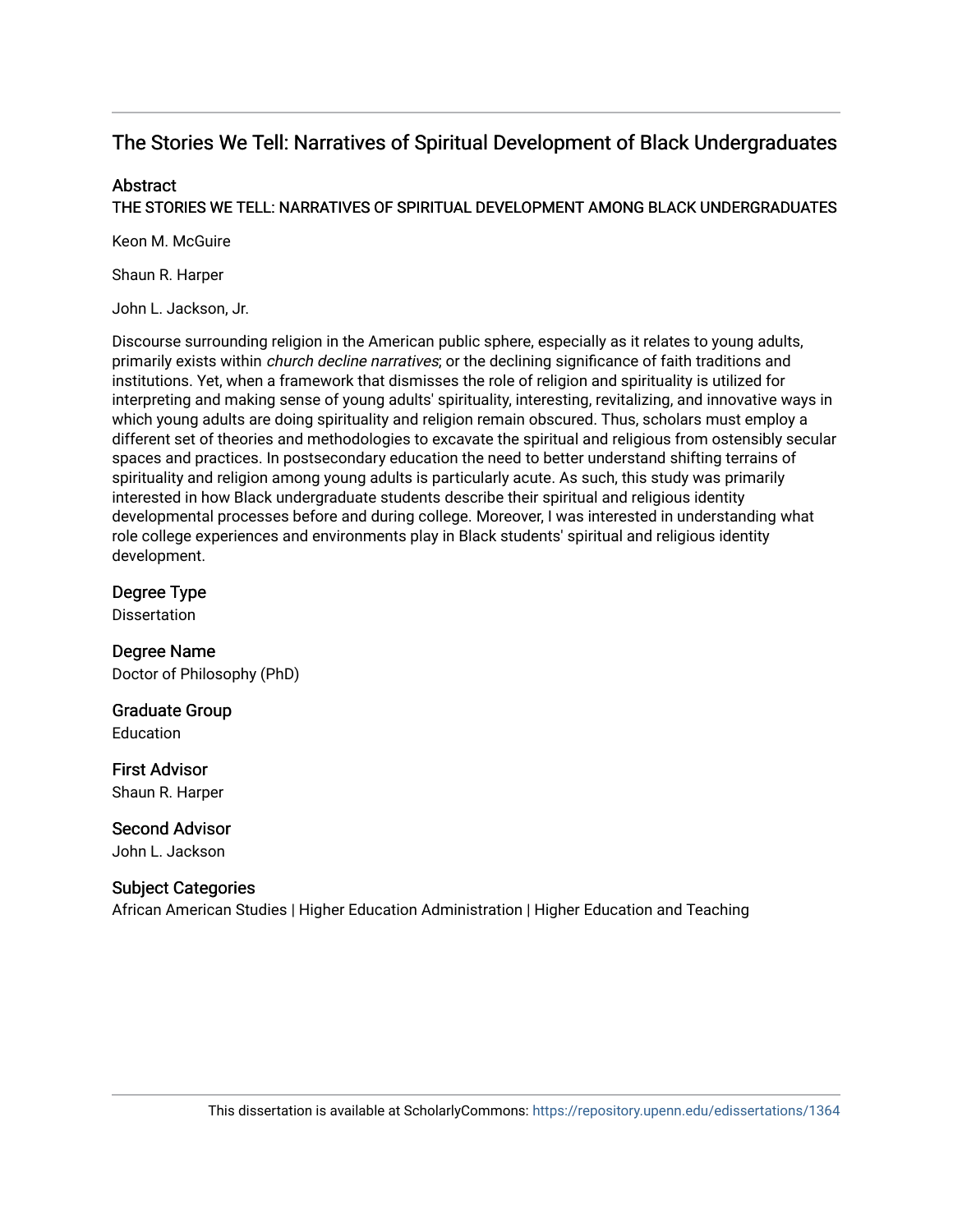### THE STORIES WE TELL: NARRATIVES OF SPIRITUAL DEVELOPMENT AMONG BLACK

#### UNDERGRADUATES

Keon M. McGuire 

### A DISSERTATION

in 

### Education and Africana Studies

#### Presented to the Faculties of the University of Pennsylvania in

Partial Fulfillment of the Requirements for the

Degree of Doctor of Philosophy

2014

Supervisor of Dissertation:

Shaun R. Harper, Associate Professor of Education

Co-Supervisor of Dissertation:

\_\_\_\_\_\_\_\_\_\_\_\_\_\_\_\_\_\_\_\_\_\_\_\_\_\_\_\_\_\_\_\_\_\_\_\_\_\_\_\_\_

\_\_\_\_\_\_\_\_\_\_\_\_\_\_\_\_\_\_\_\_\_\_\_\_\_\_\_\_\_\_\_\_\_\_\_\_\_\_\_\_\_

John L. Jackson, Jr., Richard Perry University Professor of Communication, Anthropology and Africana Studies 

Graduate Group Chairperson, Education

\_\_\_\_\_\_\_\_\_\_\_\_\_\_\_\_\_\_\_\_\_\_\_\_\_\_\_\_\_\_\_\_\_\_\_\_\_\_\_\_\_

\_\_\_\_\_\_\_\_\_\_\_\_\_\_\_\_\_\_\_\_\_\_\_\_\_\_\_\_\_\_\_\_\_\_\_\_\_\_\_\_\_

Stanton E. F. Wortham, Judy & Howard Berkowtiz Professor of Education

Graduate Group of Chairperson, Africana Studies

Herman Beavers, Associate Professor & Africana Studies

Dissertation Committee: 

Shaun R. Harper, Associate Professor of Education

John L. Jackson, Jr., Richard Perry University Professor of Communication, Africana Studies and Anthropology 

Lori D. Patton, Associate Professor of Higher Education and Student Affairs, Indian University-Purdue

Howard C. Stevenson, Professor of Education and Africana Studies

Charles Howard, PhD, University Chaplain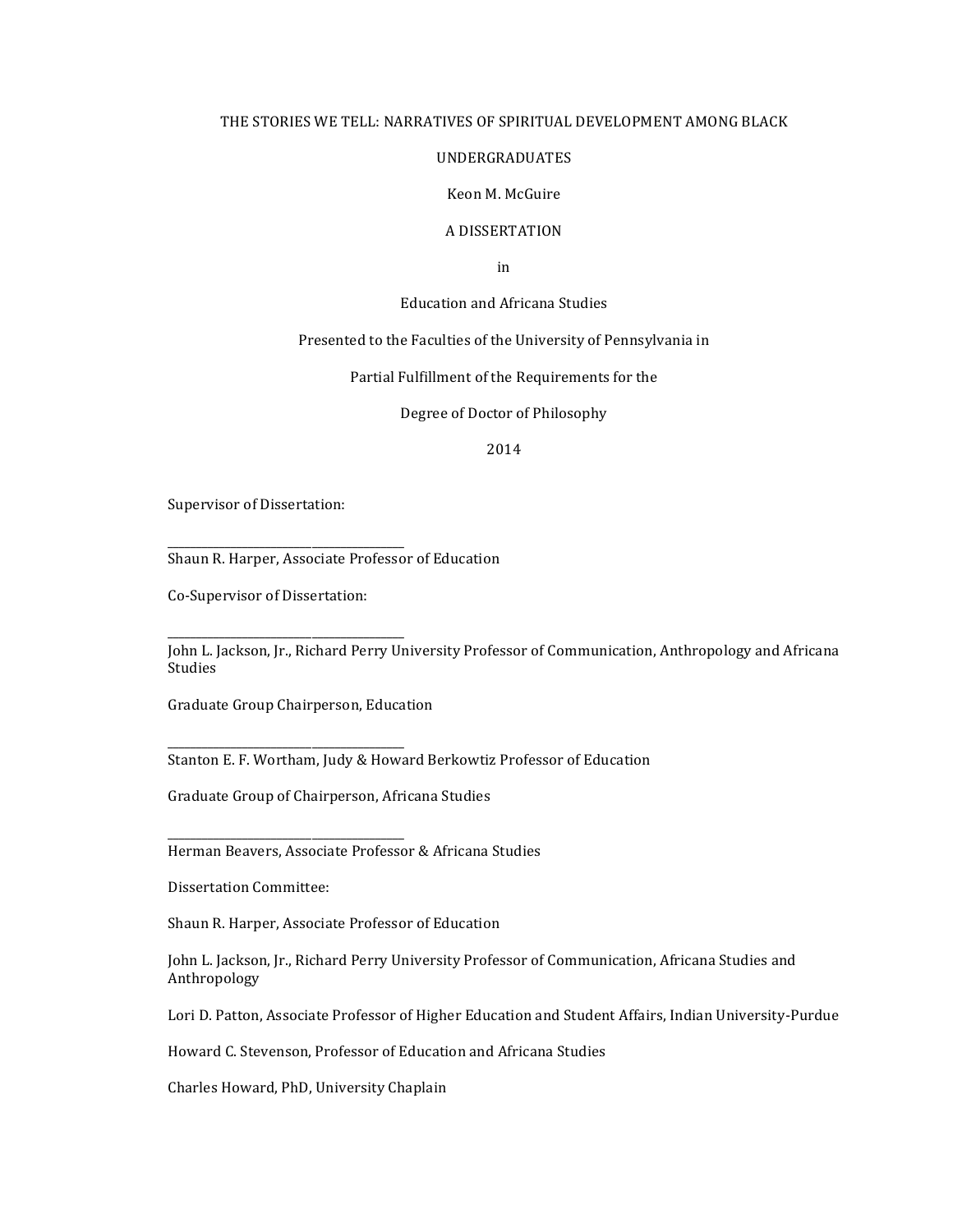THE STORIES WE TELL: NARRATIVES OF SPIRITUAL DEVELOPMENT AMONG BLACK UNDERGRADUATES

**COPYRIGHT**

2014

Keon M. McGuire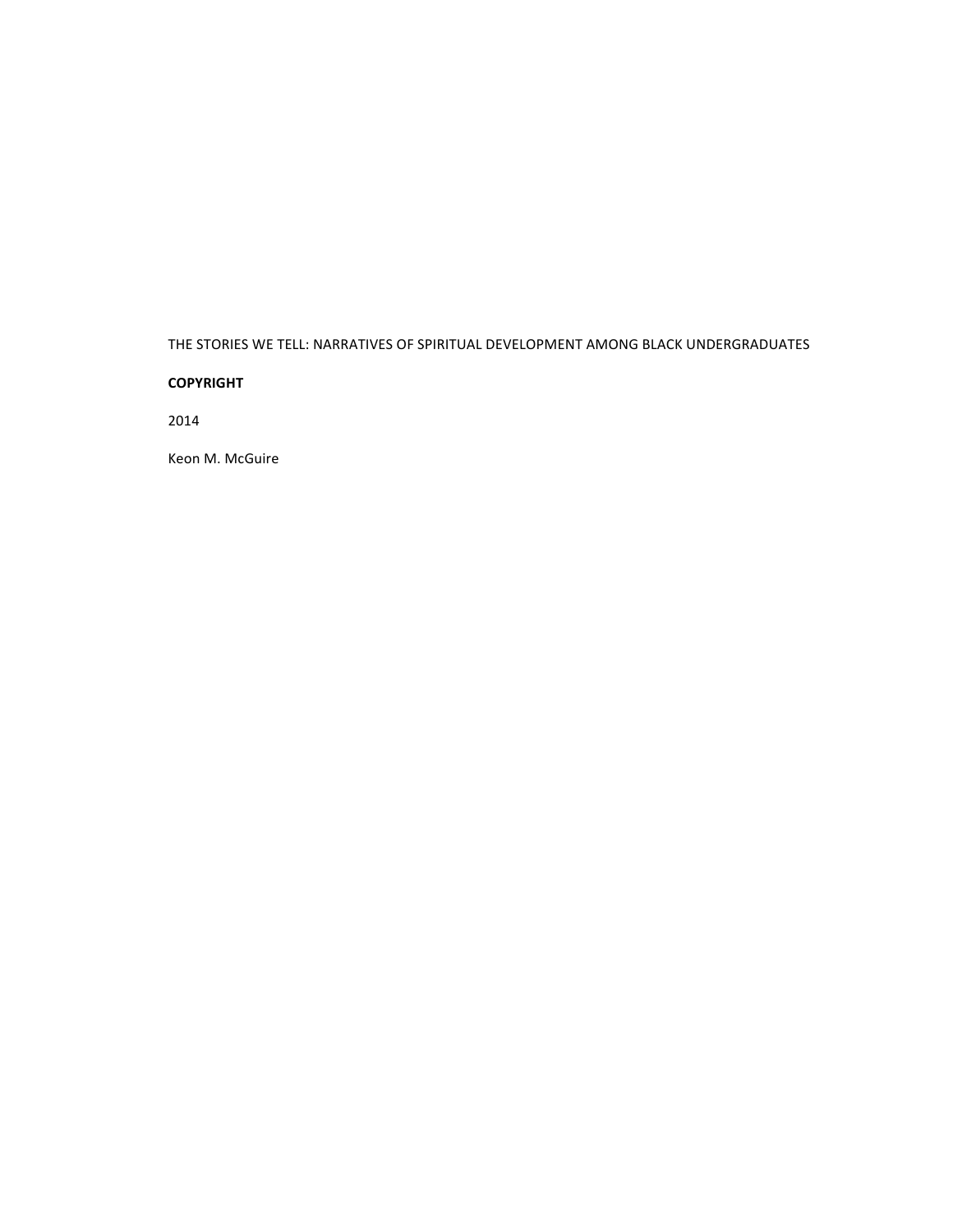# **ACKNOWLEDGMENTS**

This intellectual product and exercise would not have been possible without the generous, unwavering support of so many people. The positive energy, thoughts, smiles, well wishes, meals, and hugs from countless family and friends throughout both the dissertation as well as my entire graduate training are what carried me through. Literally, too many to name.

Notwithstanding, I would be remiss to not acknowledge several individuals. First and foremost, I must acknowledge my family: my mother, Latanya McGuire-Howard, the best human being I know; my father, Derrick Howard, who taught me to take pride in details; my grandmother, Christine McGuire (affectionately known as Mama Luv), who by example always taught me to stand on the side of justice and truth; my uncle, Christoff McGuire, whose educational achievements set the standard; my younger brother Jalen Howard, whose the bright spot in any day; my sister Terri McGuire, whose commitment and diligence is to be envied; my nephews, Zyire Howard and Kyree Davis, for whom I do all I do; and last Teon Donte McGuire, my best friend and the person who knows me best. Other family I want to acknowledge include my Aunts Rosa Washington and Nettie Flyn and cousins Yesha Stokes and Detra. Finally my god parents, Bishop Luther H. Moore III and Pastor Robin Moore who are largely responsible for who I am today. 

Beyond my "blood-family", my chosen family have made this journey bearable: my boy friend Jonathan Berhanu, who never allowed me to feel inadequate; my best friend Dr. Awilda Rodriguez, my comrade and colleague, who was always there; my heart, Andrea Fullington, who introduced me to worlds I had yet to know; my brothers Shawn Hill, Charles Davis and Wayne Wilson, who always offered shoulders to stand beside; my red people, Brittany Webb, Marco Hill, and Savannah Shange; my sister and brother scholars Dr. David Perez, Blanca Vega, Constance Iloh, Candice Stapels, Jennifer Johnson, Michael Williams, J.T. Snipes, and Autumn Harrell; my academic big sister and big brother Drs. Kimberly Truong and Tryan McMickens; and my Penn GSE fourth floor siblings, Collin Williams, Jr., Demetri Morgan, Jamey Rorison, Felecia Commodore, Cecilia Orphan, and Tafaya Ransom. Further, the man to whom I owe my academic career and who has forever changed my life for the better, Dr. Shaun Harper. Last, my dissertation committee, Drs. John L. Jackson, Jr., Charles Howard, Lori D. Patton, and Howard Stevenson offered their combined brilliance and mentorship to carry me through.

Finally, my partner, Meskerem Zikru Glegziabher, whose opinion, support, and love will always be most important to me.

It is to them I owe my health and the good fortune of completing this task.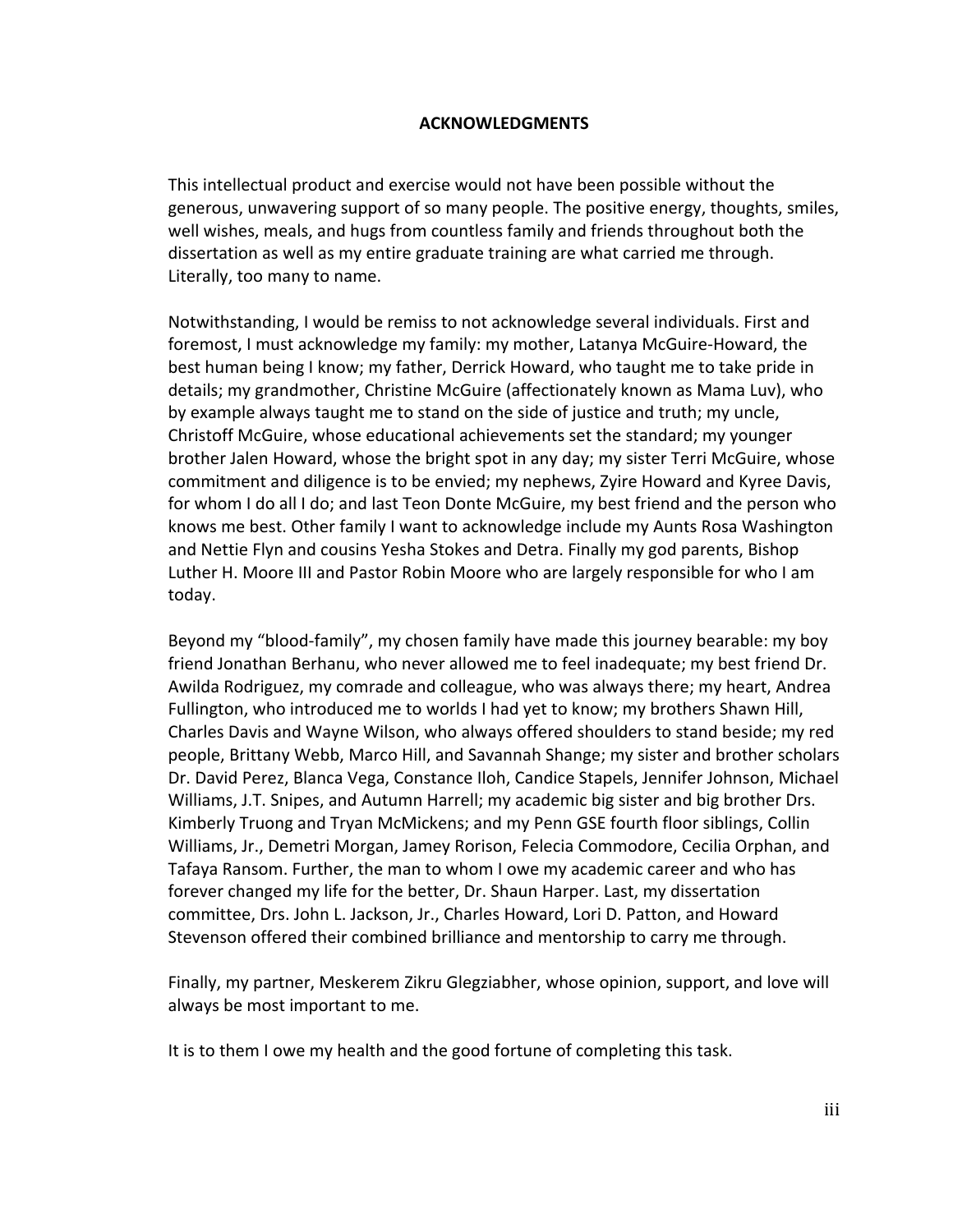#### **ABSTRACT**

# **THE STORIES WE TELL: NARRATIVES OF SPIRITUAL DEVELOPMENT AMONG BLACK UNDERGRADUATES**

Keon M. McGuire Shaun R. Harper John L. Jackson, Jr.

Discourse surrounding religion in the American public sphere, especially as it relates to young adults, primarily exists within *church decline narratives*; or the declining significance of faith traditions and institutions. Yet, when a framework that dismisses the role of religion and spirituality is utilized for interpreting and making sense of young adults' spirituality, interesting, revitalizing, and innovative ways in which young adults are doing spirituality and religion remain obscured. Thus, scholars must employ a different set of theories and methodologies to excavate the spiritual and religious from ostensibly secular spaces and practices. In postsecondary education the need to better understand shifting terrains of spirituality and religion among young adults is particularly acute. As such, this study was primarily interested in how Black undergraduate students describe their spiritual and religious identity developmental processes before and during college. Moreover, I was interested in understanding what role college experiences and environments play in Black students' spiritual and religious identity development.

iv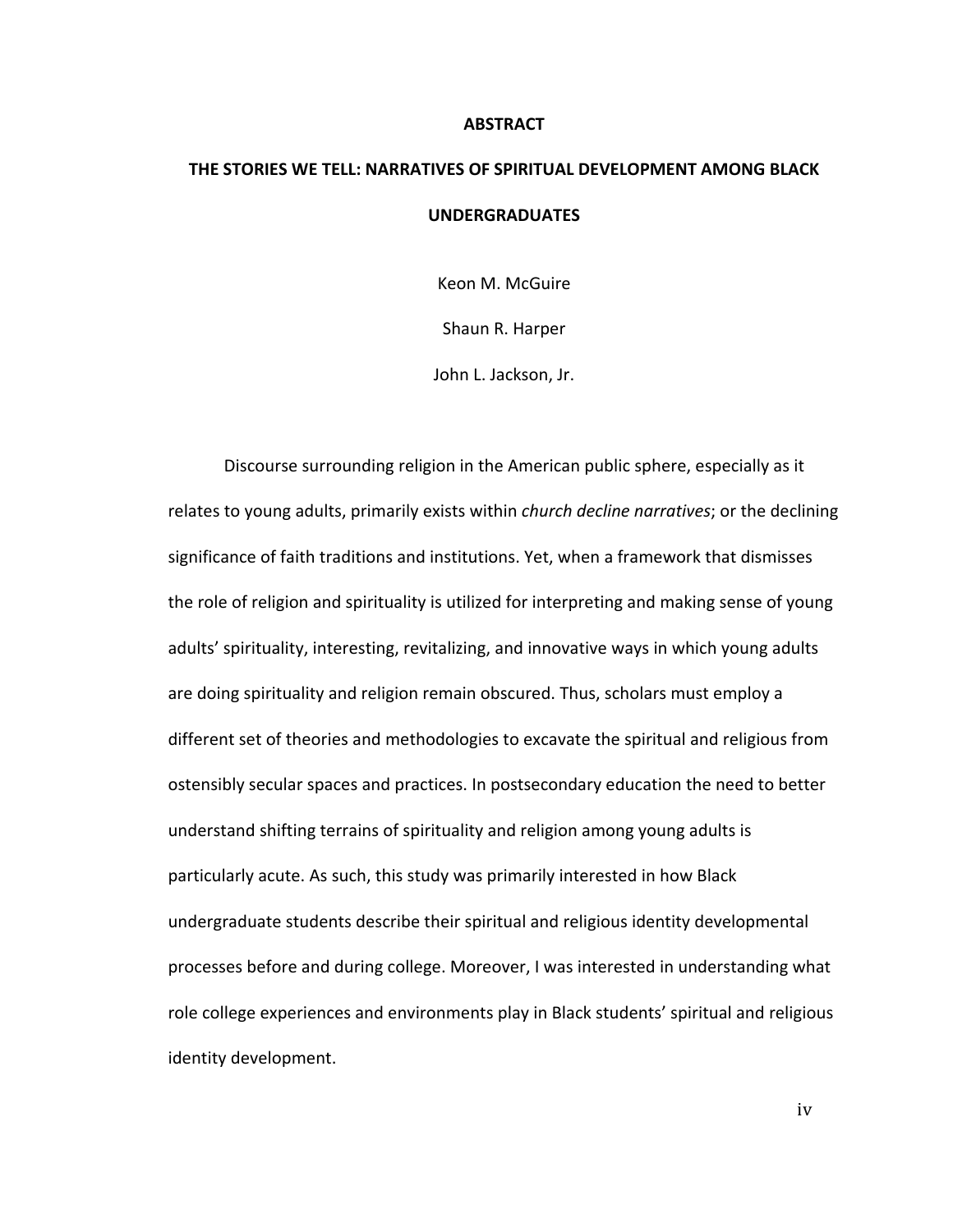# **TABLE OF CONTENTS**

| ACKNOWLEDGMENT                                                                                                                                     | iii |
|----------------------------------------------------------------------------------------------------------------------------------------------------|-----|
| <b>ABSTRACT</b>                                                                                                                                    | iv  |
| Chapter 1: BACKGROUND, PURPOSE, AND OVERVEIW OF THE STUDY                                                                                          | 1   |
| <b>Statement of the Problem</b>                                                                                                                    | 4   |
| Marginalizing Minoritized Students in Student Development Theory                                                                                   | 6   |
| Problem-Oriented Research and Black Undergraduate Students                                                                                         | 7   |
| Intersecting Identities<br><u> 1980 - Andrea Station, amerikansk politik (</u>                                                                     | 9   |
| Purpose of the Study                                                                                                                               | 12  |
| Significance of the Study<br><u> 1989 - Johann Stoff, deutscher Stoffen und der Stoffen und der Stoffen und der Stoffen und der Stoffen und de</u> | 13  |
| <b>Key Concepts and Definitions</b>                                                                                                                | 15  |
| Organization of the Dissertation                                                                                                                   | 17  |
| Chapter 2: REVIEW OF RELATED LITERATURE                                                                                                            | 19  |
| Crossing (Disciplinary) Borders: Various Approaches to Studying Religion and<br>Spirituality                                                       | 20  |
| Beyond (Scientific) Reason: Studying Spiritual Development in Higher Education                                                                     | 25  |
| Black Students' Spiritual and Religious Experiences at Predominantly White<br>Institutions                                                         | 41  |
| Chapter 3: RESEARCH MEHTODS                                                                                                                        | 53  |
| Epistemological Framework                                                                                                                          | 53  |
| Role of the Researcher                                                                                                                             | 55  |
| Narrative Inquiry: Methodology and Data Analysis                                                                                                   | 64  |
| Participant Recruitment and Site Selection                                                                                                         | 70  |
| Trustworthiness                                                                                                                                    | 73  |
| Limitations                                                                                                                                        | 74  |
| <b>Chapter 4: FINDINGS</b>                                                                                                                         | 75  |
| The Telling                                                                                                                                        | 76  |
| Personalizing Identities                                                                                                                           | 77  |
| Defining Moments, Turning Points                                                                                                                   | 84  |
| Spaces that Teach, People that Shape                                                                                                               | 89  |
| <b>Guardians</b>                                                                                                                                   | 89  |
| <b>Schooling and Peer Groups</b>                                                                                                                   | 98  |
| To be Young and (Relatively) Free: College's Spiritual Rite of Passage                                                                             | 105 |
| When and Where Identities Collide: Race, Gender and Sexual Orientation                                                                             | 112 |
| Race                                                                                                                                               | 113 |
| <b>Gender and Sexual Orientation</b>                                                                                                               | 124 |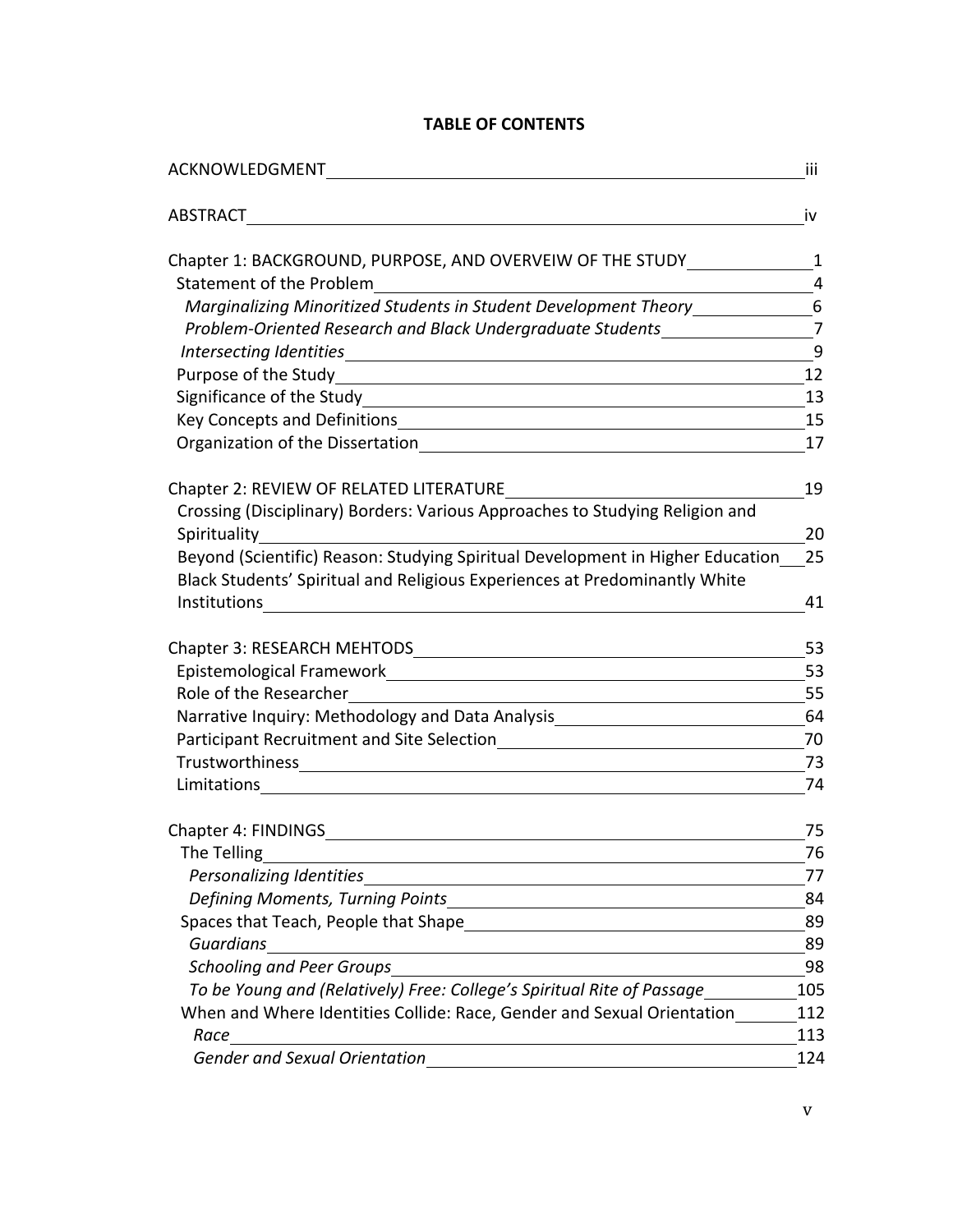| Chapter 5: Summary, Discussion, Conclusions and Implications | 146 |
|--------------------------------------------------------------|-----|
| Summary of the Study                                         | 147 |
| <b>Discussion</b>                                            | 160 |
| Conclusions                                                  | 167 |
| Implications for Practice and Future Research                | 168 |
| <b>Postsecondary Educators and Administrators</b>            | 168 |
| <b>Future Research</b>                                       | 172 |
| <b>APPENDIX A: CONSENT FORM</b>                              | 175 |
| <b>APPENDIX B: INTERVIEW PROTOCOL</b>                        | 177 |
| <b>REFERENCE</b>                                             | 179 |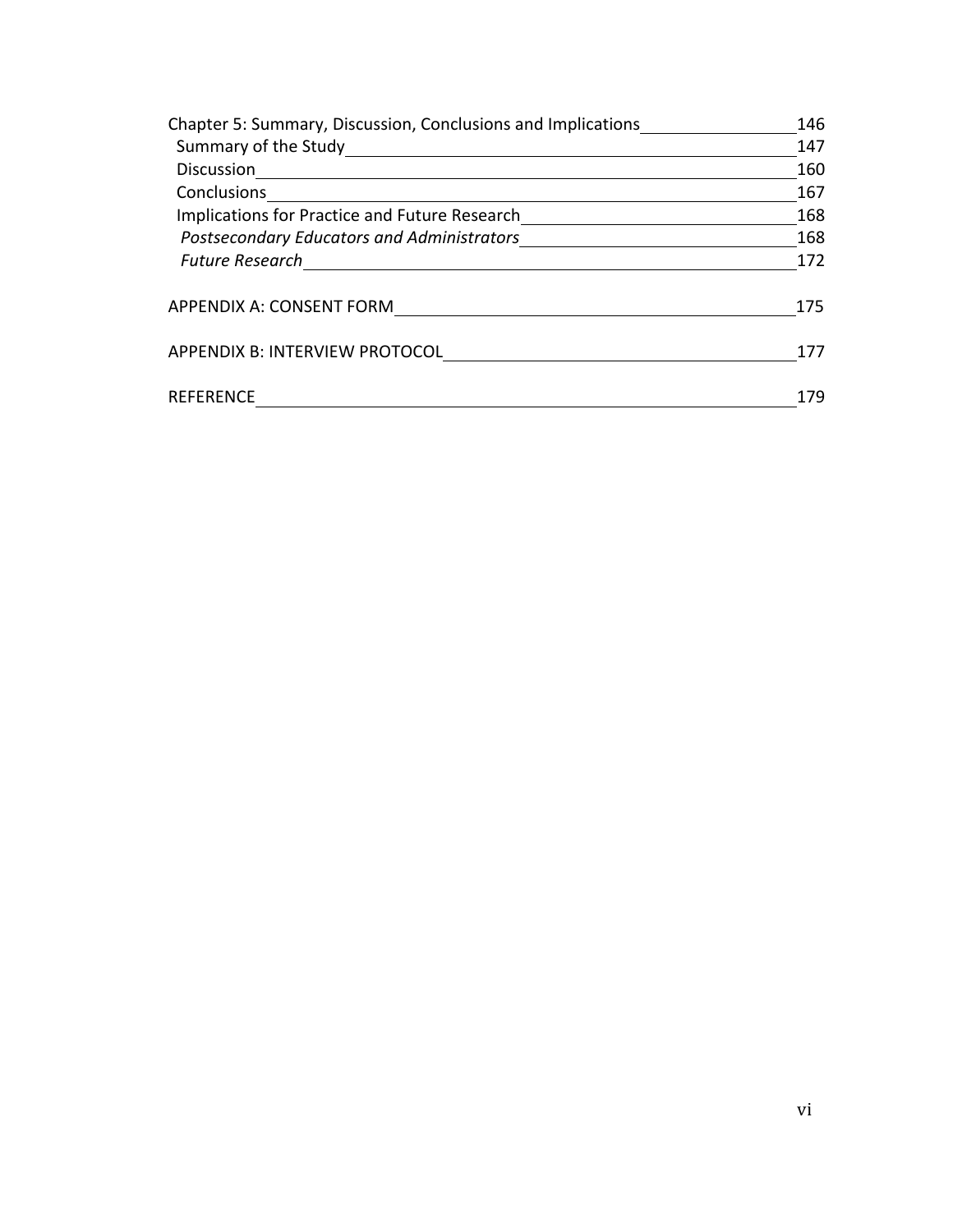### **CHAPTER 1: BACKGROUND, PURPOSE, AND OVERVEIW OF THE STUDY**

In 2010, the Pew Forum on Religion and Public Life released "Religion among *Millennials: Less religiously active than older Americans, but fairly traditional in other* ways". Documented throughout this report were practices, beliefs, and values of religiously affiliated, nominally affiliated, and unaffiliated Millennials – young adults born after 1980 – and ways in which these beliefs and values informed individual perspectives on sociopolitical issues, such as the ideal role of government and the "legitimacy" of same-sex marriage. Ultimately, authors surmised that although fewer Millennials professed religious affiliation in comparison to older cohorts, young adults remained traditional in other ways. While a higher percentage of Millennials resisted formal affiliation with a faith tradition and attended religious services less frequently, their beliefs concerning life-after-death, heaven, hell, and miracles ironically mirrored that of Generation Xers (individuals born from the early 1960s to the late 1970s). Too, the frequency with which they engage in and perform religious practices, such as prayer, were similar to rates at which older Americans prayed when they were young adults. The oft referred to generational gap as it pertains to Americans embracing faith traditions may be more a function of temporality along the lifespan trajectory. Put differently, it seems that as Americans age, they tend to embrace religion in more traditionally legible and commonly understood ways.

Notwithstanding the Pew report's findings, discourse concerning religion in the American public sphere as well as personal domains, especially as it relates to young adults, primarily exists within what Miller (2012) describes as *church decline narratives*.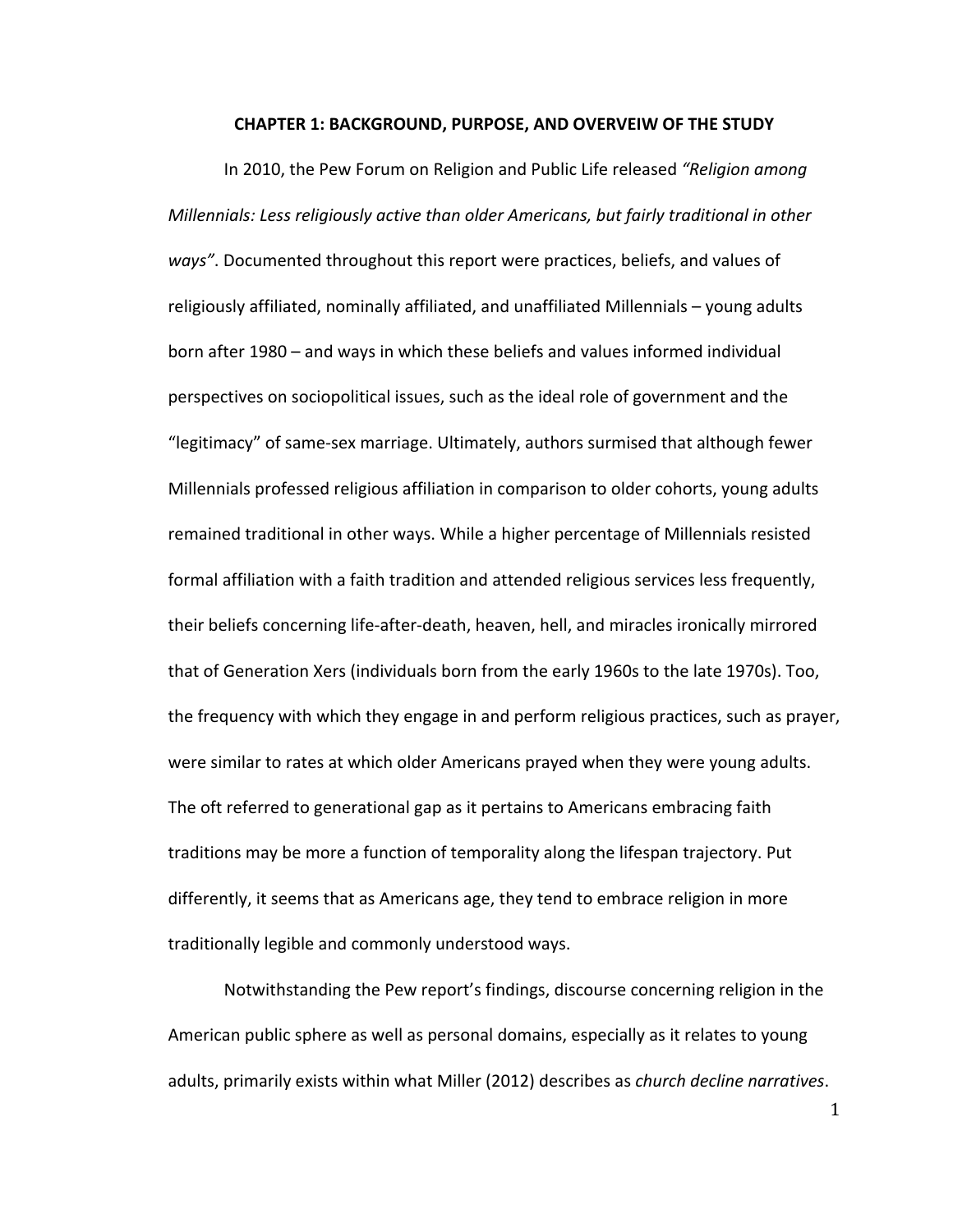Consider the following titles of various articles printed in major news publications like the Huffington Post and USA Today: "Is Religion in American in Decline?" (Briggs, 2011); "Survey finds 19% without religious affiliation" (Grossman, 2012); "U.S. Confidence in Organized Religion at Low Point" (Saad, 2012); and "The Black Church is Dead" (Glaude, 2010). For sure, Glaude's purposefully provocative declaration, which highlights the shifting political, social, and economic landscape of Black Life in America, indicts and calls into question the relevance of formalized and institutionalized churches in the midst of high unemployment, increased incarceration, and deplorable rates of poverty. Similarly, in their own particular way, these articles and authors buttress notions of a declining significance of institutional and organized religion in American life.

The church decline narrative conforms neatly with taken-for-granted notions of young adults' relationships to (or rather rejection of) formal authority broadly speaking (Erickson, 1968) and religious institutions in particular. Yet, when a framework that dismisses the role of religion and spirituality among Millennials is utilized for interpreting and making sense of young adults' spirituality, interesting, revitalizing, and innovative ways in which young adults are doing spirituality and religion remain obscured. Thus, as Miller (2012) argues, scholars must employ a different set of theories and methodologies to excavate the spiritual and religious from the ostensibly secular. In postsecondary education the need to better understand the shifting terrains of spirituality and religion among young adults is particularly pressing.

Several higher education scholars have begun this work. For instance, in 2003 researchers with the National Institute on Spirituality in Higher Education launched a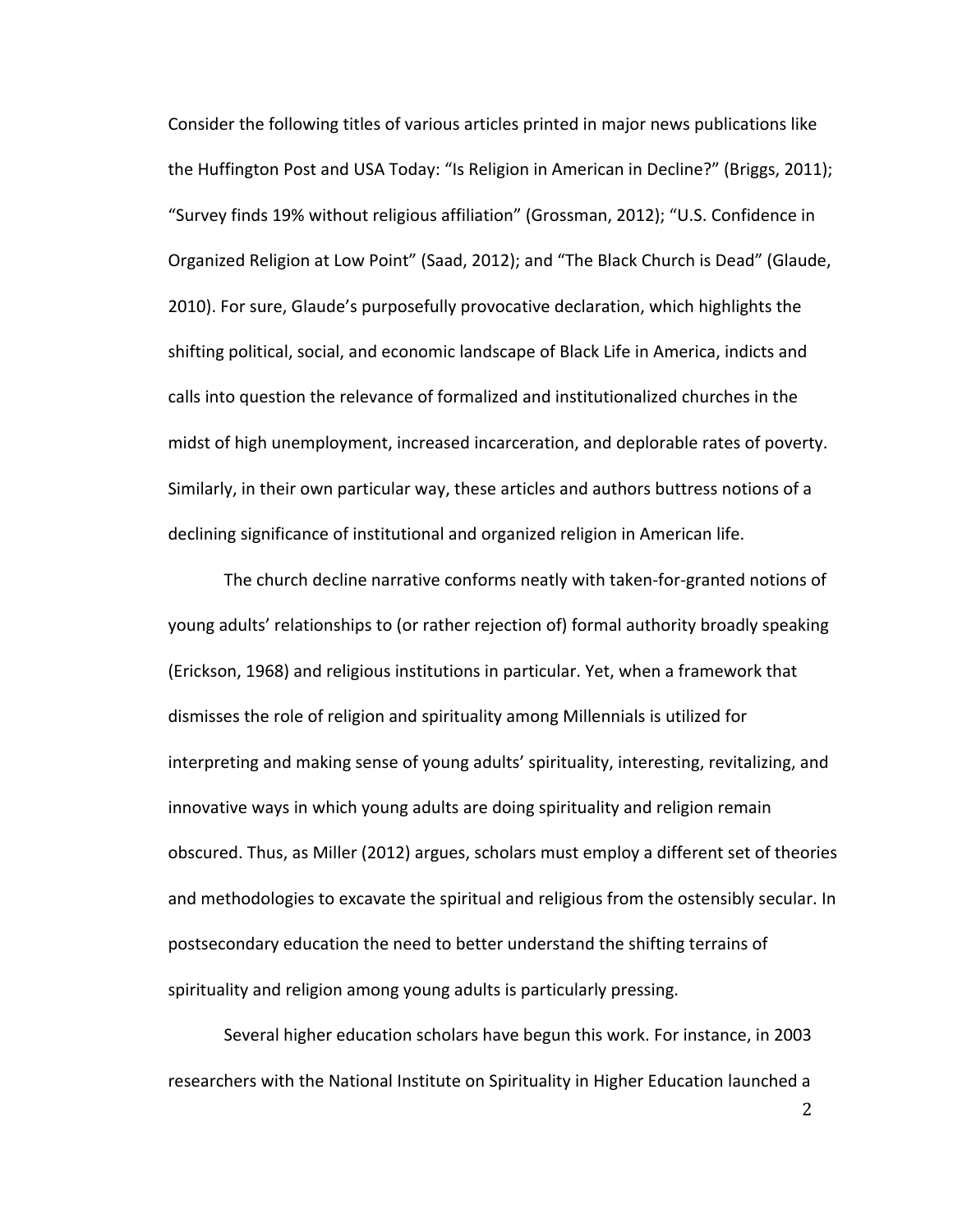multi-year project to explore spiritual and religious development among students during their college tenure. This study was groundbreaking for several reasons. First, it was the first known longitudinal study of students' spiritual development ever conducted. Second, it provided large scale, quantitative evidence that spirituality was essential in students' lives. Last, sensitive to the need to expand how we research and analyze spirituality among college students, religious qualities and spiritual qualities were investigated disparately and new constructs and language were used to capture students' spiritual selves (e.g., equanimity, spiritual quest, ecumenical worldview) (Astin, Astin, & Lindholm, 2010).

Although, scholars continually advocate for greater attention to American college students' spiritual lives (Astin, 2004; Astin et al., 2010; Bryant & Schwartz, 2006), fewer researchers are primarily attentive to Black students' spiritual and religious experiences (Constantine, Wilton, Gainor, & Lewis, 2002). Even fewer studies attempt to understand and capture the spiritual identity development of Black students (Tisdell, 2003). Not to ignore what has been written concerning this particular topic, there is an emerging body of literature investigating the influence of spirituality on identity expression among Black students (Stewart, 2002) as well as how Black students' employ spiritual and religious practices in order to persist through matriculation and cope with racial, academic, and emotional stressors (Herndon, 2003; Patton & McClure, 2009; Strayhorn, 2011; Watts, 2003). Nonetheless, most scholarly examinations of Black undergraduates overwhelmingly focus on their raced experiences, while neglecting to analyze how gender, sexual orientation, or religion influences their educational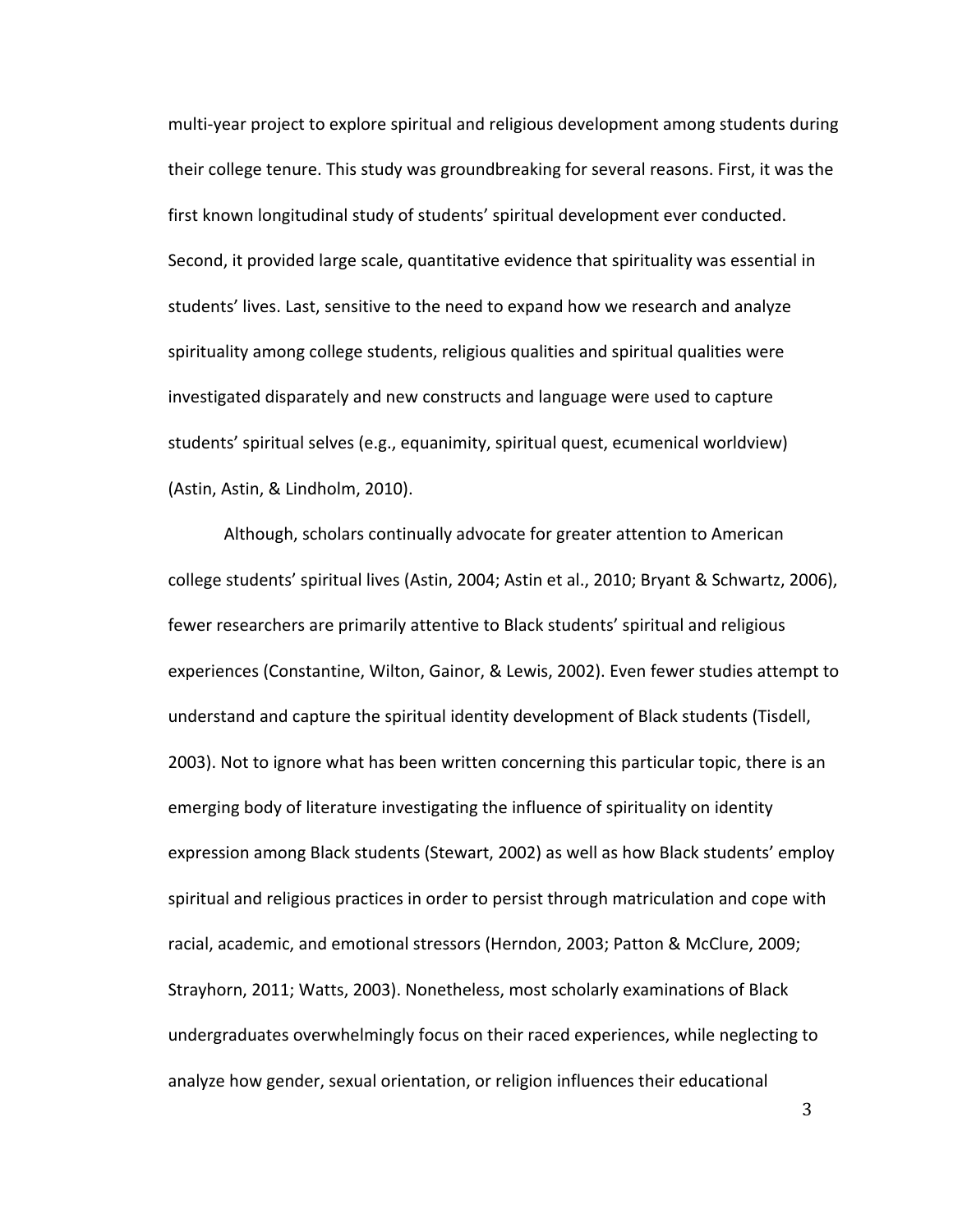experiences (Constantine, Miville, Warren, Gainor, & Lewis-Coles, 2006; Harper & Harris, 2010; Patton, 2011). As such, compared to what we know about Black students' racial realities, very little information is available regarding their spiritual and religious developmental experiences.

Explicating spiritual and religious identity developmental trajectories of Black students attending predominantly White institutions (PWIs) before and during college was the central concern of this dissertation. More specifically, I was interested in understanding how Black students tell their stories of identity development, both prior to enrolling in college and during their undergraduate years. In this chapter I present a statement of the problem that was addressed, the purpose and significance of my study, definition of key concepts critical to the investigation, and an overview describing how this dissertation is organized.

### Statement of the Problem

I will refer to the problem that the core of this study attempts to respond to as *mishandling identities.* Mishandling identities captures a phenomenon whereby educators (e.g., faculty and student affairs administrators) offer misguided programmatic and counseling approaches that do not adequately account for critical aspects of students' multifaceted identities - or what Harper, Wardell and McGuire (2011) have termed *complex individuality*. Further, mishandling identities speaks to a lack of intentional educational environments and spaces constructed in postsecondary settings for students to critically reflect on and interrogate their full personhood. Although educators mishandle other facets of students' identities (e.g., socioeconomic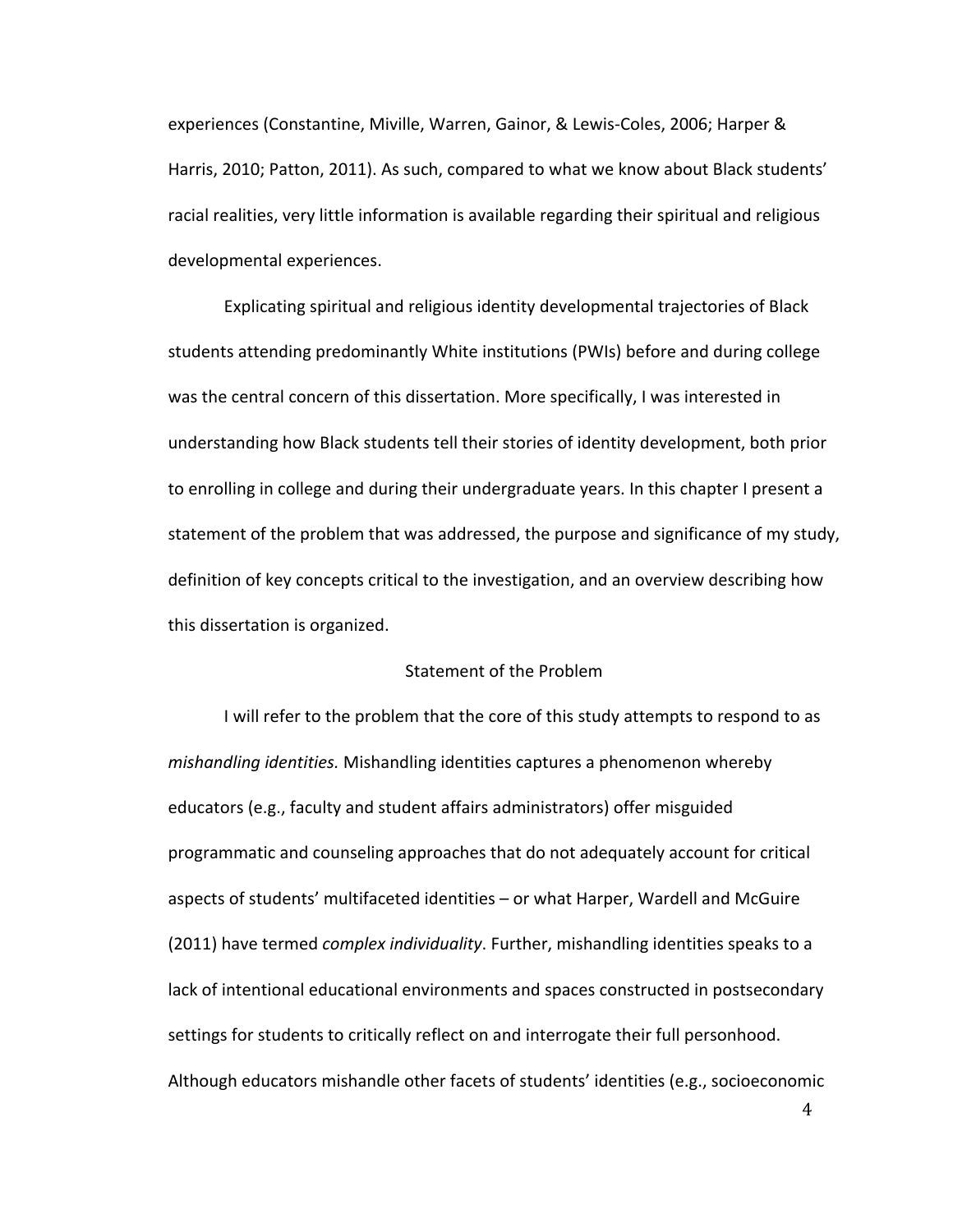class), in this dissertation I will focus primarily on spiritual identities and ways they intersect and interact with other dimensions of Black students' identities – namely, race, gender, and sexual orientation.

As it pertains to the content and form of Black students' spiritual identities and developmental processes, several reasons explain why educators mishandle identities. First, there is a lack of scholarship that explicitly explores this present, yet under examined phenomenon among Black undergraduate students (Pew Research Center, 2010). This is unsurprising considering the paucity of developmental theories and studies that explicitly attend to minoritized students' perspectives and experiences (Evans, Forney, Guido, Patton, & Renn, 2010; Patton, McEwen, Rendón, & Howard-Hamilton, 2007). Second, researchers who consider Black students' spiritual lives overwhelmingly engage the social, academic, and emotional functions of religious and spiritual practices. Put differently, rather than pursuing "what constitutes Black undergraduate students' spiritual selves and how this develops over time", scholars routinely ask, "how does spirituality or religion function to improve persistence and graduation rates, coping, and sense of belonging" (see Patton & McClure, 2009 and Watt, 2003 for notable exceptions). While the latter line of inquiry is paramount for redressing educational inequities, often researchers implicitly render the former set of questions subordinate and less important. Lastly, mishandling identities occurs when educators fail to account for students' multiple identities and instead, take a "oneidentity-at-a-time" approach (Jones & McEwen, 2003; Abes, Jones, & McEwen, 2007). Below I expound upon each of the aforementioned explanations.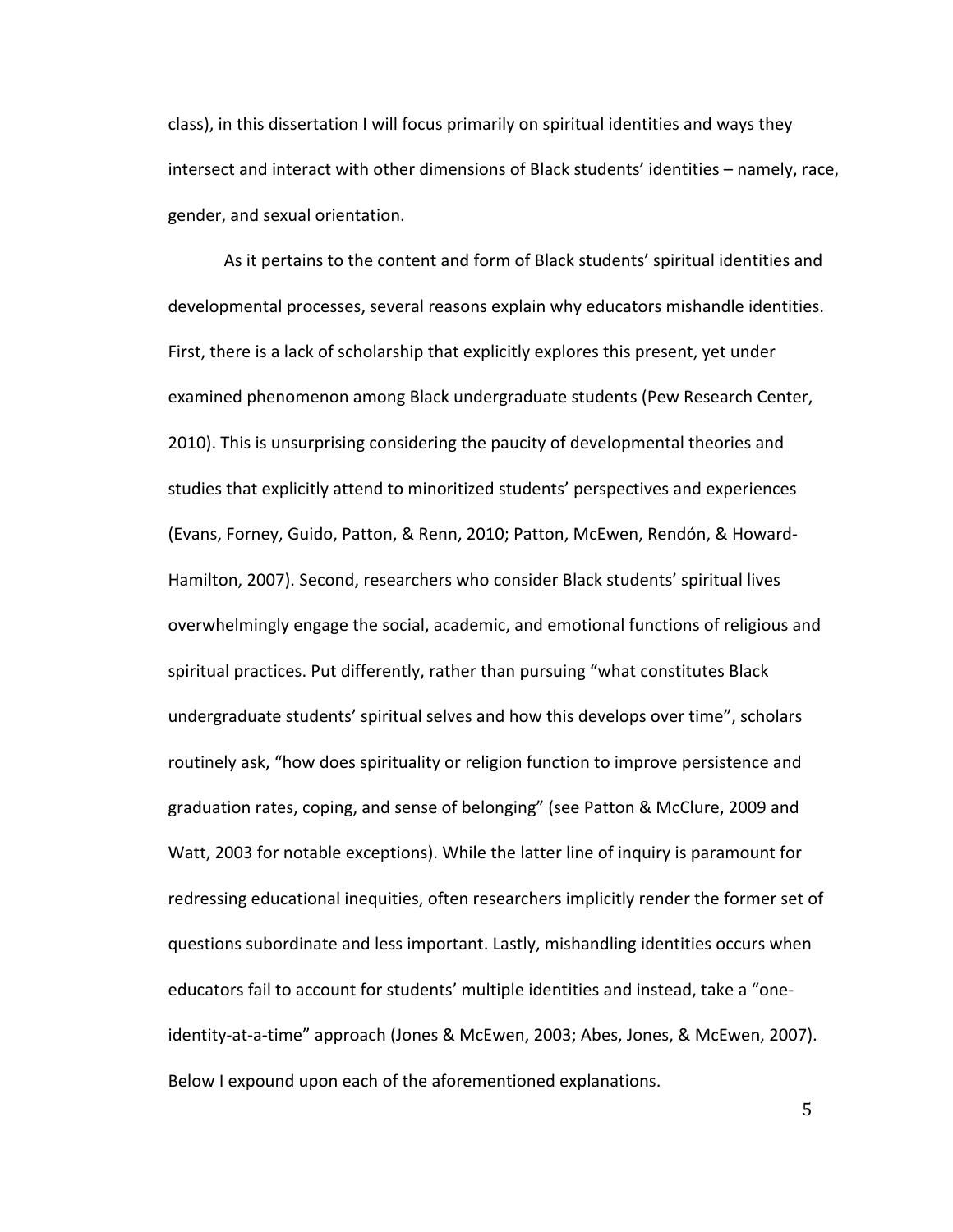### *Marginalizing Minoritized Students in Student Development Theory*

Student development theorists, historically, failed to fully represent varied voices from minoritized students in their developmental models (Evans et al., 2010; Patton et al, 2007). As such, a range of theories dealing with psychosocial, moral, and cognitive identity development among undergraduate students privilege the experiences of White, heterosexual, males, while simultaneously disadvantaging students of color as well as working class, women, lesbian, gay, bisexual, transgender, and queer persons. This observation holds true for foundational and contemporary theories examining spiritual development among undergraduate students (Fowler, 1981; Parks, 2000). Considering that a substantial body of empirical evidence establishes how race and racism play a significant role in the educational experiences of minoritized students (Fleming, 1984; Harper & Hurtado, 2007; Harper, 2012b; Solórzano, Ceja, & Yosso, 2000; Swim, Hyers, Cohen, Fitzegerald, & Bylsma, 2003; Sue, Bucceri, Lin, Nadal, & Torino, 2009; Yosso, Smith, Ceja, & Solórzano, 2009), to not probe how race influences students' spiritual development seems to signal a flawed scholarly project at best. Similarly, this critique resonates with the under examined developmental experiences of women, lesbian, gay, bisexual, transgender, and queer Black students (Howard-Hamilton, 2004; Patton, 2011; Patton & Simmons, 2009). As such, educators who consult student development theory and scholarship in order to gain a deeper understanding of Black students' developmental needs in general and spiritual developmental needs in particular are woefully underserved. Thus, researchers broadly interested in Black students' developmental processes and more specifically concerned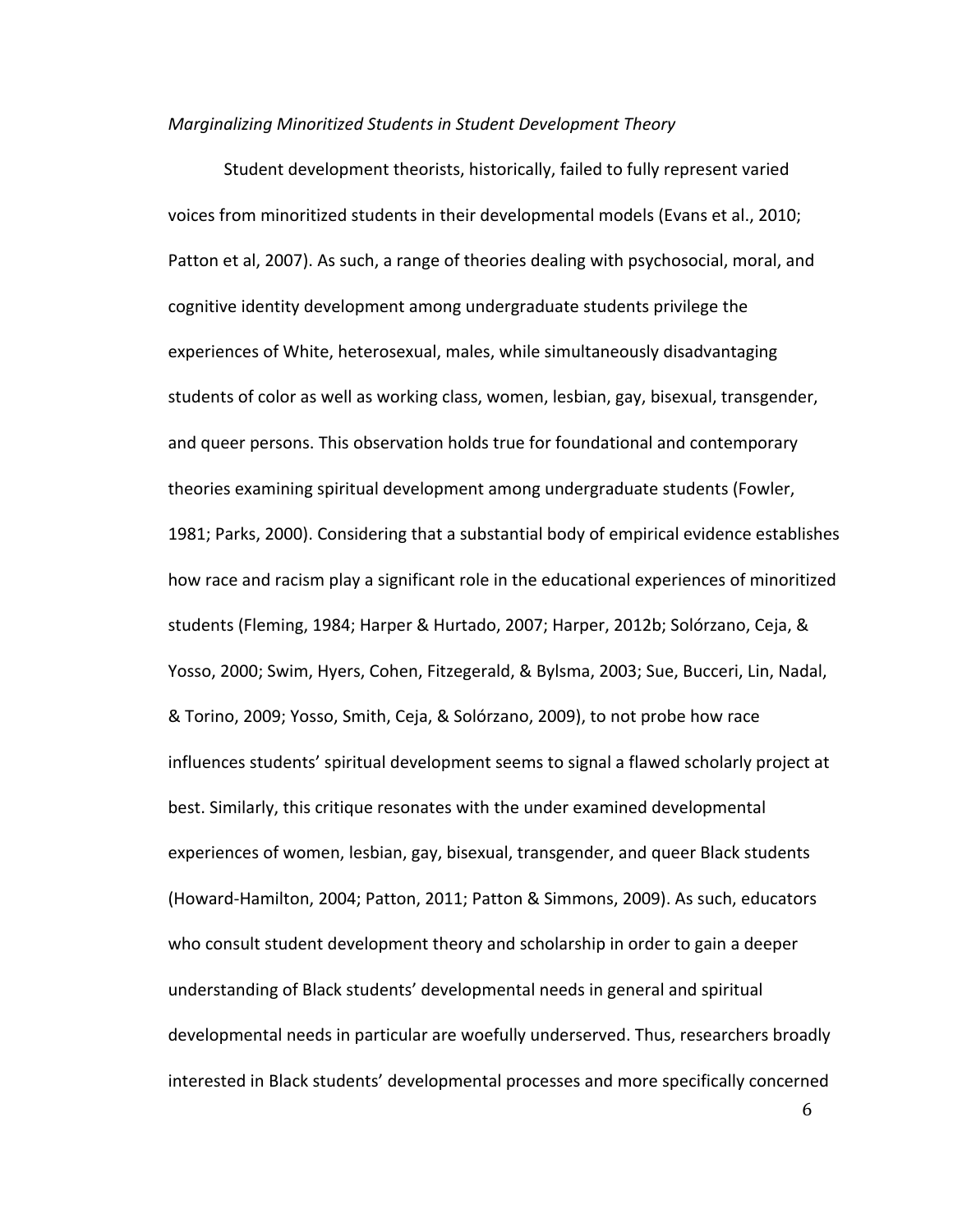with Black undergraduates' spiritual development must generate resourceful scholarship so that educators may better serve students and avoid mishandling important aspects of their identities.

Still, educators must be cautious as to how educational "problems" are investigated within the context of Black students' spiritual lives. Below I offer an admittedly abbreviated consideration of how academic and public discourse surrounding Black women and men in postsecondary education render scholarly inquiries into Black students' educational experiences a tenuous intellectual endeavor. *Problem-Oriented Research and Black Undergraduate Students* 

Scientific research is usually problem-driven (Patton, 2002). Meaning, intellectual projects are often activated by focusing on a particular problem to be solved. Of course, not all problems are created equal. Certain postsecondary educational problems are more than objects or processes of analysis that academics spend careers examining within the silos of ivory towers. Other issues are elevated to local, state, and federal concern, galvanizing energies from researchers, practitioners, and policymakers. A pertinent and illustrative example to consider is discourse, research, and policy initiatives aimed at increasing college completion.

College completion, or the lack thereof, draws concern from many stakeholders. Educational institutions, nonprofit organizations, policymakers, and philanthropic foundations consistently commission and produce reports, convene meetings, and create programs to improve persistence and graduation rates among undergraduate students (Complete College America, 2010; Lumina Foundation, 2012). Although these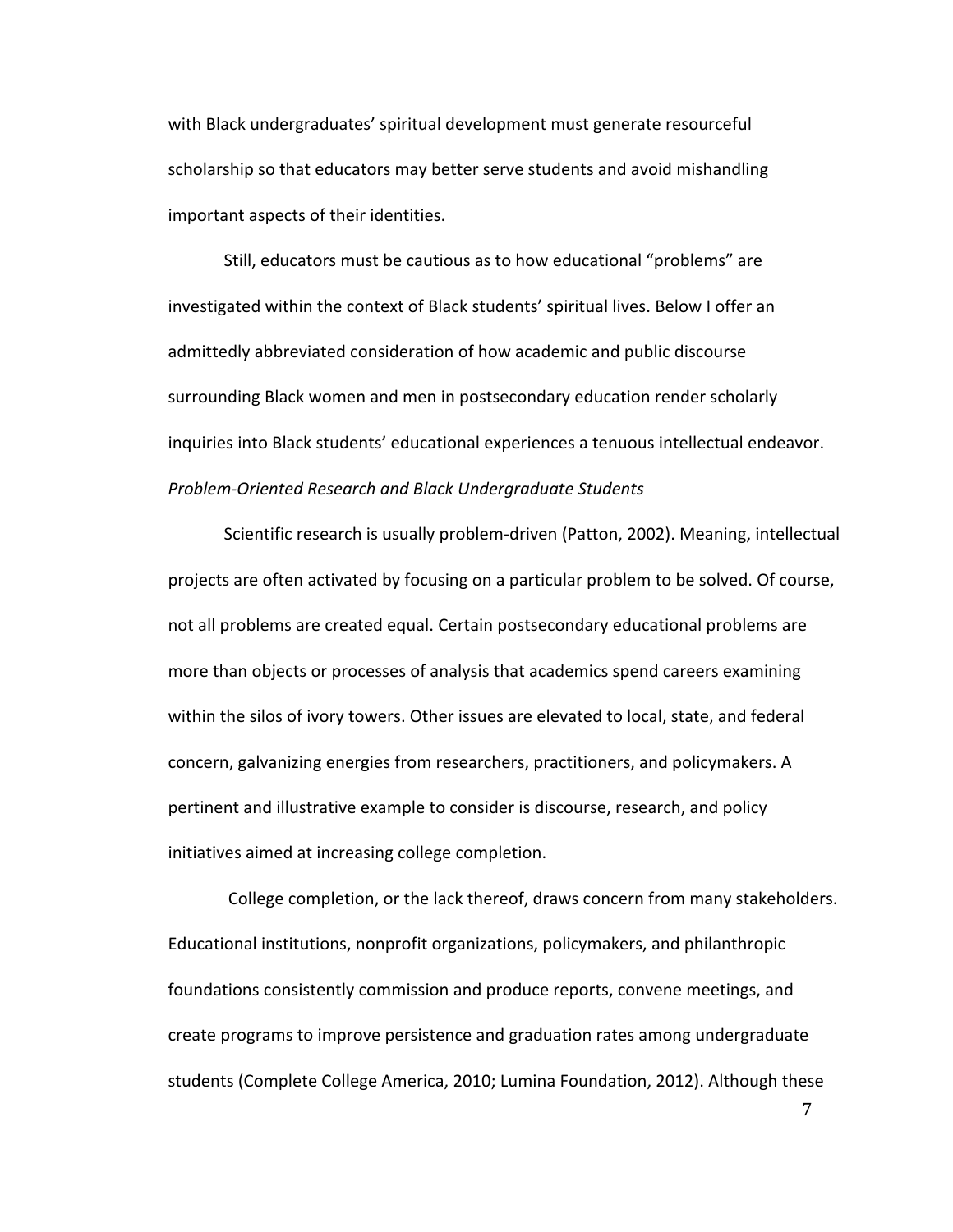efforts focus on all students, public and academic discourse surrounding low persistence rates and college completion is very much raced and gendered. In one popular narrative highlighting low graduation rates, it can be effectively argued that Black and Latino students are the characters and Latino and Black men play leading roles.

Consider the following titles from several policy reports released in the last two years: The College Completion Agenda: 2011 Progress Report, Latino Edition (Lee, Contreras, McGuire, Flores-Regade, Rawls, Edwards, & Menson, 2011); The Educational Experience of Young Men of Color: A Review of Research, Pathways and Progress (Lee & Ransom, 2010); Ensuring America's Future by Increasing Latino College Completion: Latino College Completion in 50 States Executive Summary (Santiago & Soliz, 2012); The Urgency of Now: The Schott 50 State Report on Public Education and Black Males (Schott Foundation, 2012). While there are publications that attempt to constructively complicate this discourse (Harper, 2012a), most reports and articles reiterate a narrative that constantly positions Blacks and Latinos in a state of perpetual educational crisis. This crisis narrative often limits the scope of scholarly inquiries. Jackson and Moore III (2008) refer to this trend as the persistent and peculiar pattern of scholars to study Black students in relationship to problems.

The emerging body of scholarship that explores religion and spirituality among Black college students is one small, but telling example of how the "racial/ethnic minority student departure crisis" (Museus, 2007, p.5) over determines research on Black undergraduates. Spirituality is often considered as a resource to manage and deal with problems Black students encounter at PWIs, such as social isolation, low academic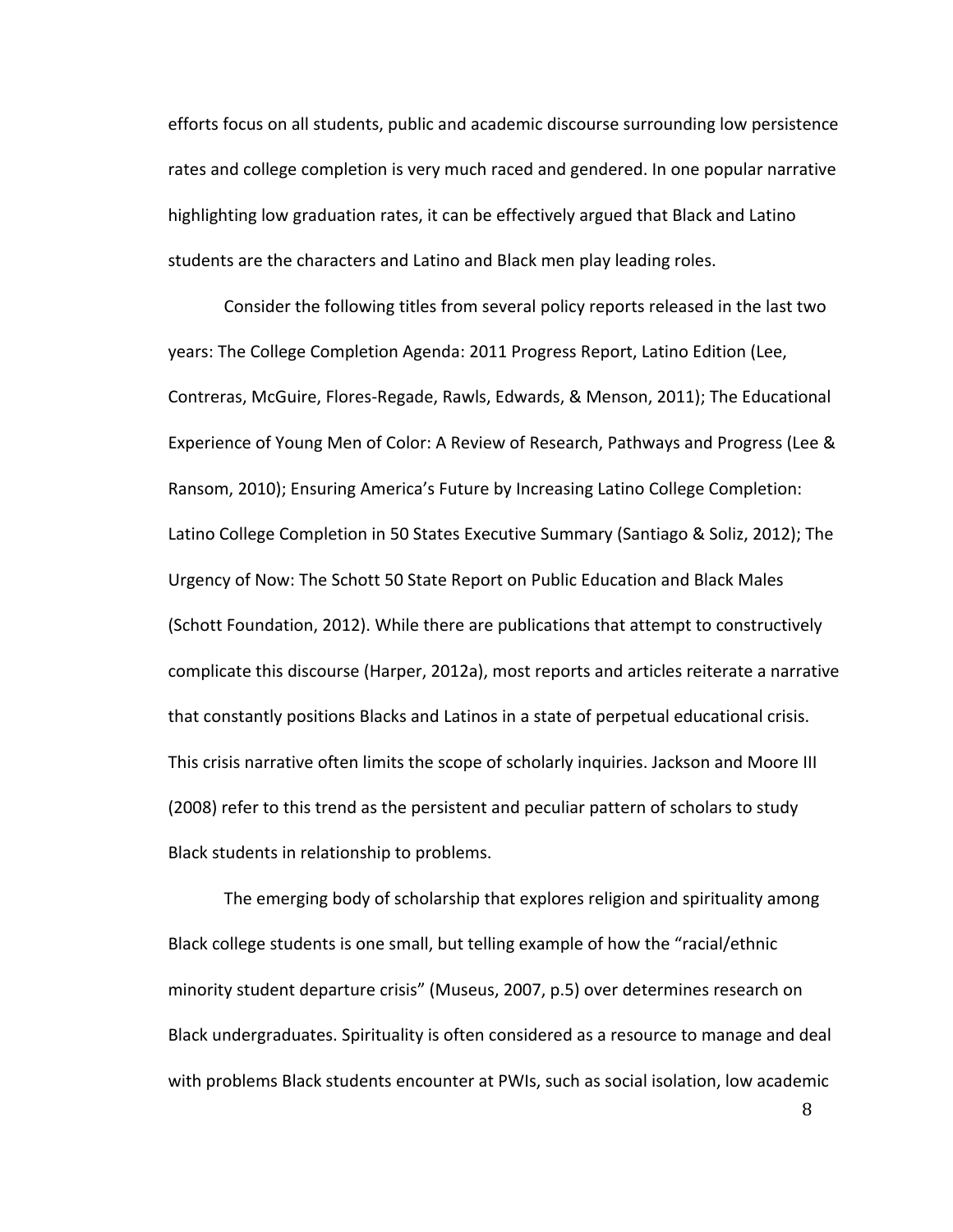expectations from professors, and peers' suspicion of their intellectual capacities (Constantine, Miville, Warren, Gainor, & Lewis-Coles, 2006; Herndon, 2003). While educational challenges facing Black women and men "indisputably warrant ongoing scholarly examination, aggressive intervention, strategic institutional leadership, greater transparency and accountability, and bold policy responses" (Harper, 2012a, p. 4), such a narrow focus forecloses other important analytical and educational lines of inquiries. In fact, primarily focusing on the institutional "problems" Black students face has limited attention paid to Black women because of their educational success relative to their male counterparts.

Black students' educational existence is more than crisis and researchers must disrupt this narrative to more fully understand undergraduates' complete selves. As such, researchers must challenge the often taken-for-granted point of departure  $$ improving persistence and graduation rates – when studying Black undergraduates in order to provide a more nuanced understanding of how Black students participate in the universal process of seeking and discovering meaning and purpose in their lives and rethinking themselves and their relationship to the world around them. At least one way that researchers can challenge race-only representations of Black students is by simultaneously attending to multiple aspects of students' identities.

### *Intersecting Identities*

A majority of scholarship on student identity development analyzes one aspect of students' identities at a time (Evans et al., 2010; Harper, Wardell, & McGuire, 2011). Whether considering race, gender, sexual orientation, or spirituality, researchers often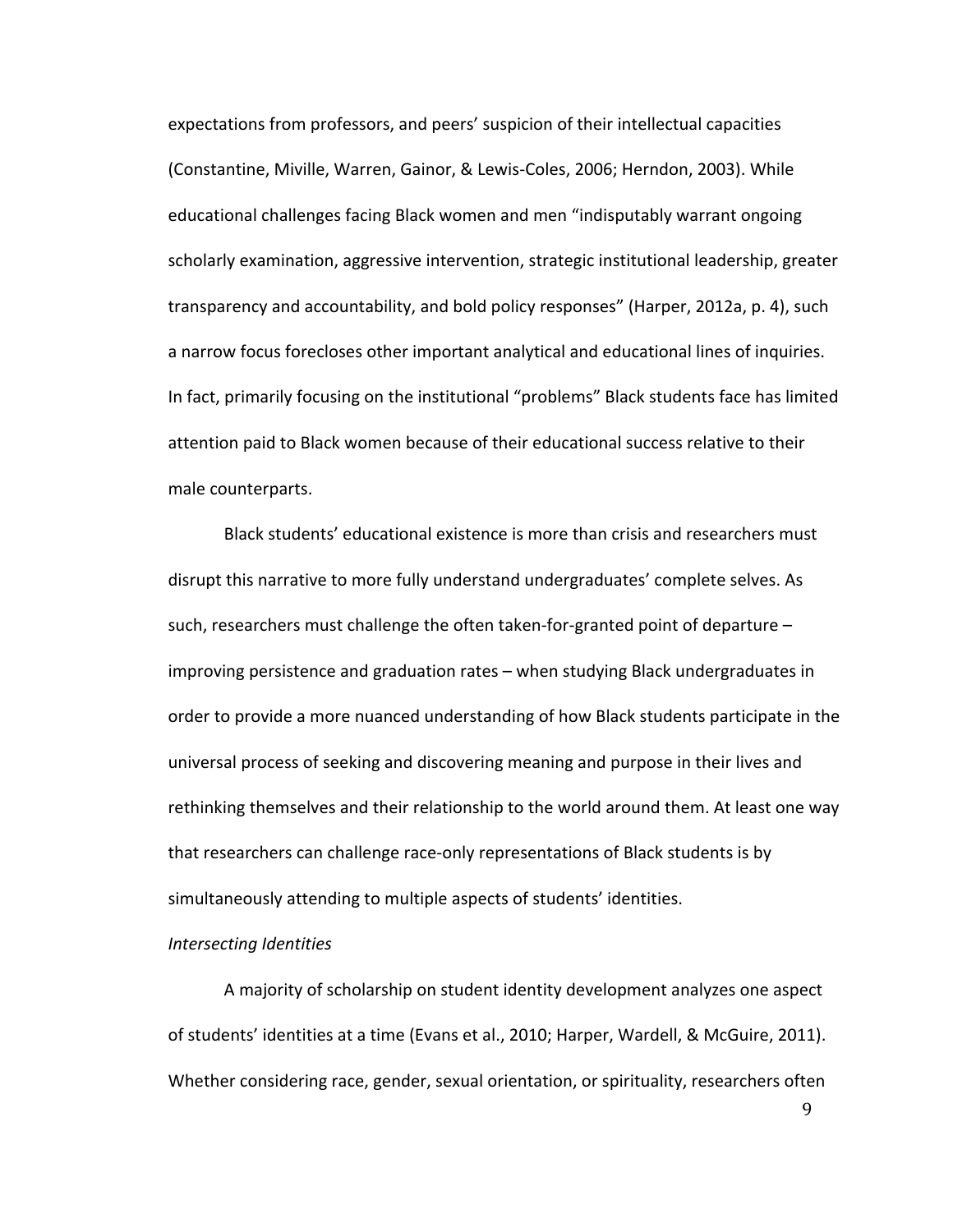consider a single social identity category in their studies. In an earnest attempt to provide more textured presentations of students' identities several scholars have introduced useful and clarifying frameworks to research and analyze identity expression and development (Abes & Jones, 2004; Abes, Jones, & McEwen, 2007; Abes & Kasch, 2007; Jones & McEwen, 2003; Reynolds & Pope, 1991; Stewart, 2008, 2009; Torres, Jones, & Renn, 2009). By incorporating different conceptual models and theoretical frameworks – such as Multiple Dimensions of Identity and Intersectionality, respectively - scholars are beginning to represent students in ways students see themselves.

Nevertheless, recent student development literature on intersectional identities among college students typically has not employed Intersectionality in order to understand how spirituality, race, gender, and sexual orientation simultaneously shape the experiences of Black college students (see Dancy, 2010 and Stewart, 2002 for notable exceptions). While other social categories warrant further attention when considering Black students' identity development, my emphasis on spirituality and the ways it intersects and interacts with race, gender, and sexual orientation are warranted considering how salient these identities are in college students' lives (Dancy, 2010; Harper, 2004; Howard-Hamilton, 2004; Patton, 2011; Patton & McClure, 2009; Patton & Simmons, 2009; Walker & Dixon, 2002). Attending to these particular identities simultaneously will allow educators to respond responsibly to students' complex individualities. As such, educational environments and services will help students resolve (potential) tensions surrounding interacting identities and effectively negotiate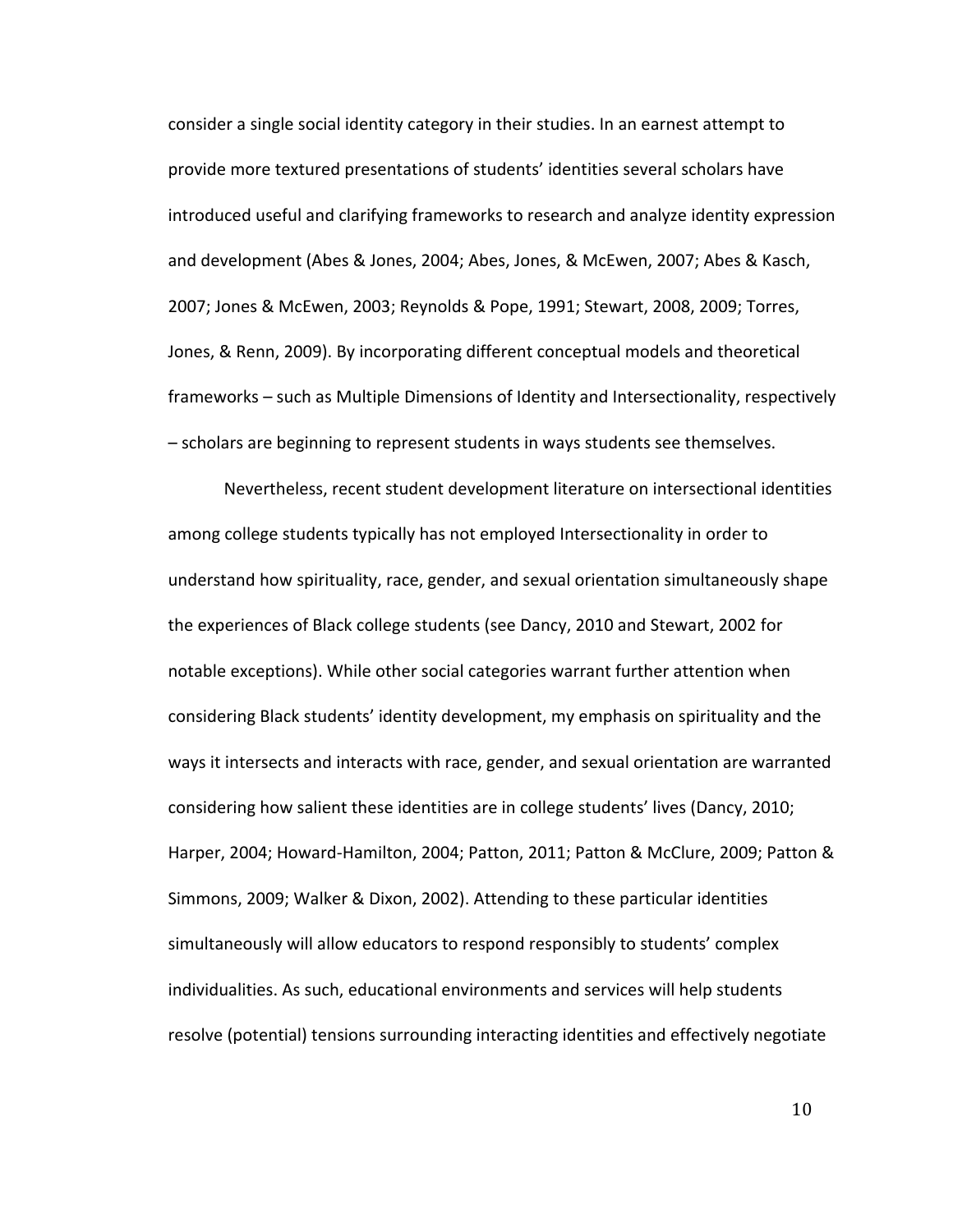(sometimes) conflicting aspects of their multiple selves (Harper, Wardell, & McGuire, 2011). 

As some critically cast Intersectionality as a buzzword (Davis, 2008), it is important that I articulate how I understand the intellectual legacy of Intersectionality and the import it holds for the present study's design. Although Intersectionality has a long history within the writings of women of color and the long tradition of Black Feminist writings (see Collins, 1991; The Combahee River Collective Statement, 1983; hooks, 1990), Kimberlé Crenshaw is often credited for providing a comprehensive articulation of the concept (Crenshaw, 1989 & 1991). Introduced as a corrective to both Black liberationist and mainstream (White) feminist movements' neglect of gender and race, respectively, Crenshaw (1991) demonstrates how these political struggles often ignore the unique marginalization of women of color. The simultaneous discrimination Black women are subjected to  $-$  as women, as Black persons, and as Blackwomen  $-$  is not fully accounted for through narrow(er) frameworks of Black liberation (re: male liberation) and mainstream feminism (re: White women rights). Instead, Crenshaw posited Intersectionality as a theoretical tool to better capture the raced and gendered oppression Black women encountered in their daily lives. Crenshaw outlined three forms of Intersectional analysis that is necessary: structural, political, and representational. Essentially, Cresnhaw argued that examinations of racism must be gendered and critiques of sexism must be raced.

Within the context of the present study on Black undergraduate students' spiritual developmental processes, Black Feminism's framing of Intersectionality not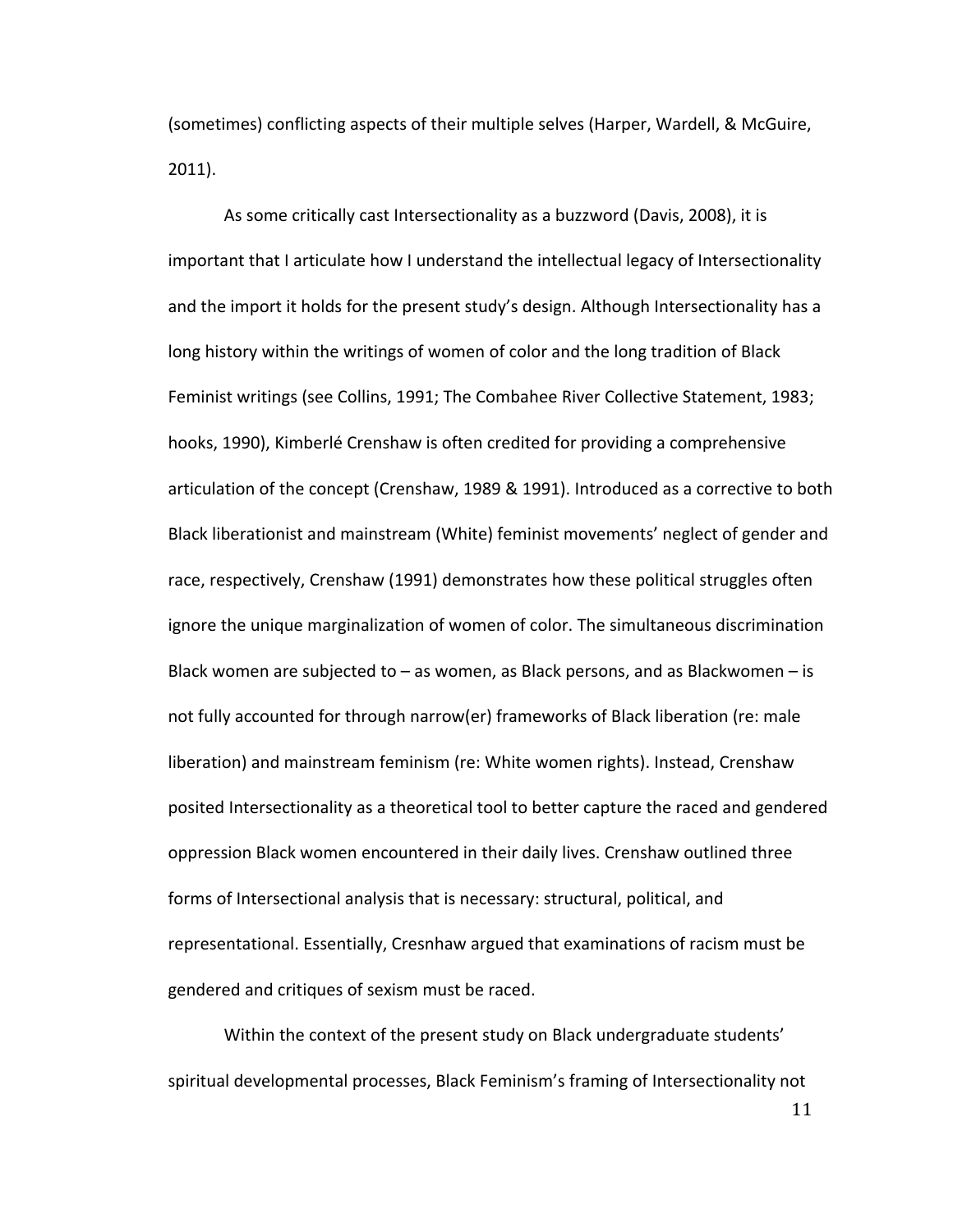only calls attention to how social identity categories interact on the intrapersonal level  $$ meaning, how students understand themselves as simultaneously constituting and occupying multiple categories. But also attends to how power and privilege operate to oppress some, while advantaging others. Or, as Collins (1990) describes the matrix of domination: the interlocking systems of oppression of race, gender, and class. This form of Intersectionality focuses our attention to the margins within the margins in order to understand how certain dominant narratives and discourses (Representational Intersectionality) and institutions (Structural Intersectionality) unjustly hide the lived realities of those pushed to the fringes.

Considering these aforementioned problems leading to mishandling identities among Black undergraduate students, one could reasonably conclude that educators are not well equipped to address students' spiritual developmental needs. Thus, a study that examines Black students' spiritual identity developmental trajectories, and how race, gender, and sexual orientation inform these processes, is warranted.

### Purpose of the Study

The purpose of this study was to understand how Black undergraduate students enrolled at PWIs develop spiritual identities prior to and during college. Furthermore, this study provides much needed insights into Black undergraduate students' spiritual lives that will assist educators in their efforts to support students' spiritual development. As discussed throughout this chapter, researchers are increasingly investigating college and university students' spiritual and religious educational needs. Yet, comparative energies are not being invested to make sense of and better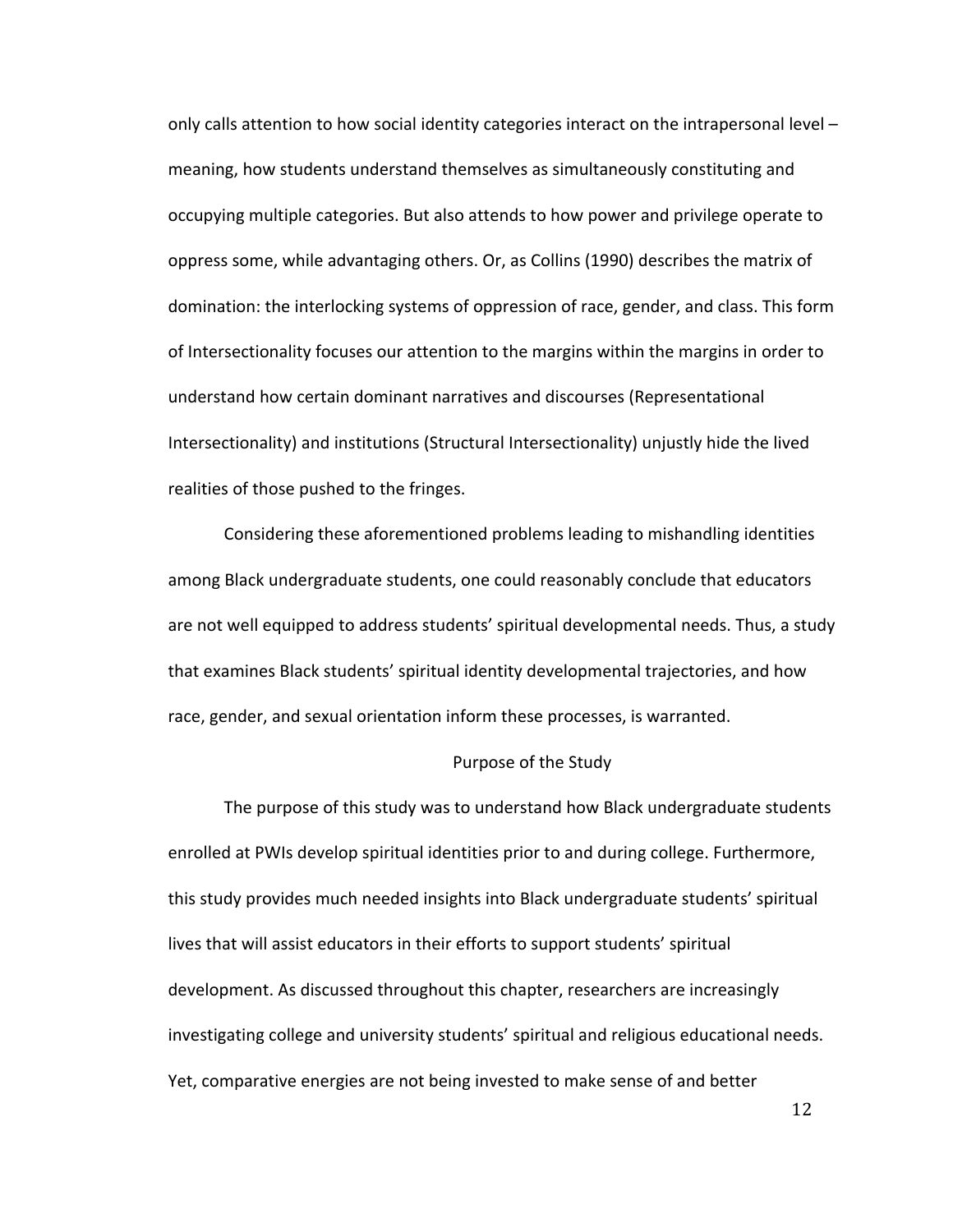conceptualize Black students' spiritual developmental trajectories. This study responds both to development theorists' calls for analyses that consider an intersectional approach to students' spiritual identity (Evans et al., 2010; Tisdell, 2003) as well as educators who are particularly interested in the role of spirituality and religion among Black undergraduate students (Dancy, 2010; Patton & McClure, 2009; Walker & Dixon, 2002; Watt, 2003).

#### *Research Questions*

The primary and guiding research question that this study addressed: how do Black undergraduate students describe their spiritual identity developmental processes before and during college? Three additional sub-questions were also explored: (a) what are Black students' conceptualizations of spirituality; (b) what factors influence students' spiritual identity development; and (c) what is the relationship between students' gender, sexual orientation, and racial identities and their spiritual identity development? 

## *Significance of the Study*

The import of this study is cautiously ambitious, attempting to contribute theoretically and methodologically to the study of student identity development as well as offer practically useful implications for educators tasked with the responsibility of cultivating student development on college and university campuses. Theoretically, the central concern of this study engages an under-conceptualized and under-theorized area of student development scholarship; namely how Black undergraduate students develop spiritual identities prior to and during college. Further, by being sensitive to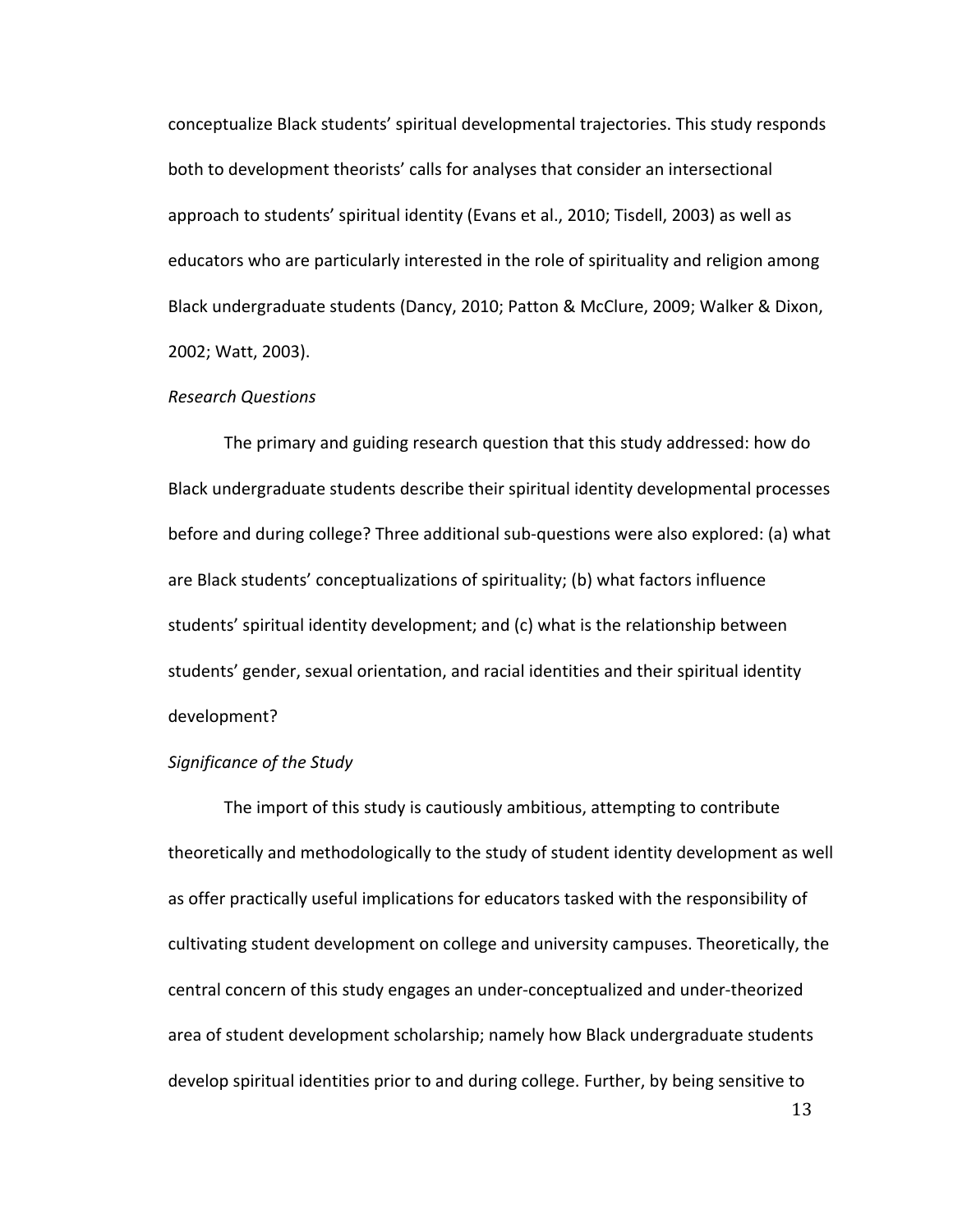how spiritual identity development processes are gendered and raced and interact with one's sexual orientation this study responds to educators' call for more scholarly work that employs intersectional analysis. Also, somewhat indirectly, purposefully attending to interacting identities challenges an (un)intentional historical bias within scholarship to not take seriously students' multiple identities.

The anticipated methodological contributions of the proposed study are threefold. First, by utilizing a qualitative method (Narrative Analysis) that seems underutilized in higher education research, this study expands the investigative tool kit by which researchers can potentially examine student development (see Jones, 2009 for a notable exception). Second, considering substantive critiques of linear, stage-based models, I intentionally resisted modeling and representing students' development as such. Rather, temporality and linearity was considered as two resources students could use, among others, to communicate their developmental processes (Mishler, 1986). Moreover, in this study I attempted to expand how a researcher's positionaltiy is situated within academic scholarship focused on student development theory, beyond simply naming certain social identities and experiences that may influence one's orientation and disposition towards the research topic. To put it differently, I attempted to self-reflexively make transparent my ideological and theoretical commitments that are likely to influence queries I pursue and my ultimate sensemaking of findings.

Lastly and arguably most important, the proposed study sought to render visible a salient, critical, yet underexplored aspect of Black undergraduate students' identities. As such, these findings can assist educators on college and university campuses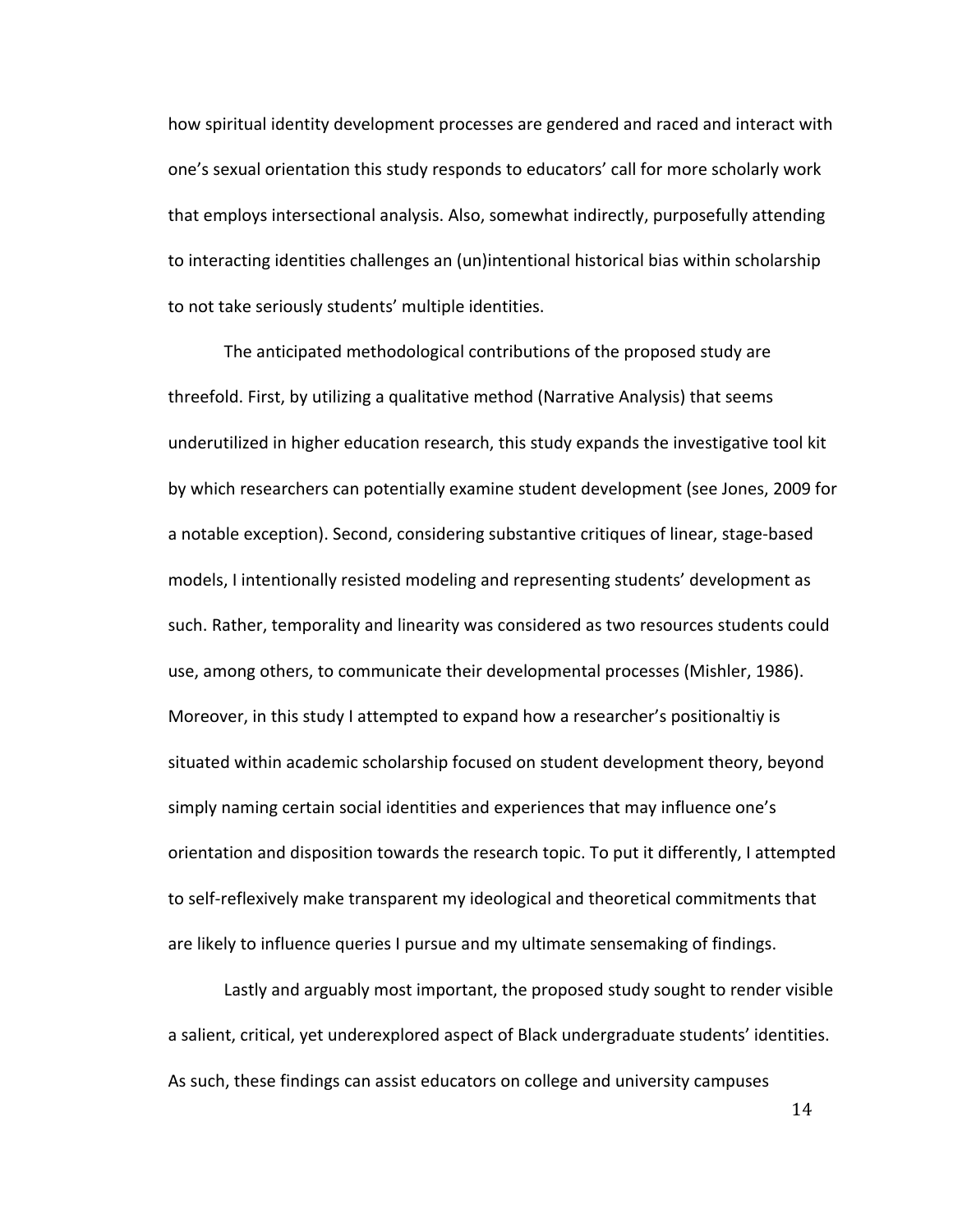interested in develop programmatic initiatives, offer effective counseling approaches, and design educational environments to better support Black students' spiritual needs and aid in their developmental journeys.

### Key Concepts and Definitions

In this section, I operationalize key concepts and definitions that are frequently used throughout this dissertation:

*Black* – Individuals of African descent who self-identify as Black and consider themselves to be a part of the African Diaspora.

*Gender* – Informed by Feminist Theory and Queer Theory (Butler, 2008; Collins, 1990), I think of gender as occupying at least three domains. First, and most importantly, gender is how one self identifies within traditional gendered categories  $(e.g., male, female)$  or outside of those traditional categories  $(e.g.,$ transgender, gender queer). Second, gender is a social construct that explains what cultural communities validate as appropriate expressions of beliefs and behaviors for, traditionally speaking, women and men. Third, informed by Judith Bulter's performativity thesis, gender is established through both repetitive bodily acts and regulatory discourses that render certain gender expressions intelligible and acceptable, while delegitimizing others.

*Spirituality and Religion* – As I explicate in Chapter 2, the concepts of religion and spirituality are too diverse and contested to offer a succinct distinction. Yet, the following definition offered by Frederick (2003) is rather consistent with the overwhelming majority of higher education literature I review: "If religion and its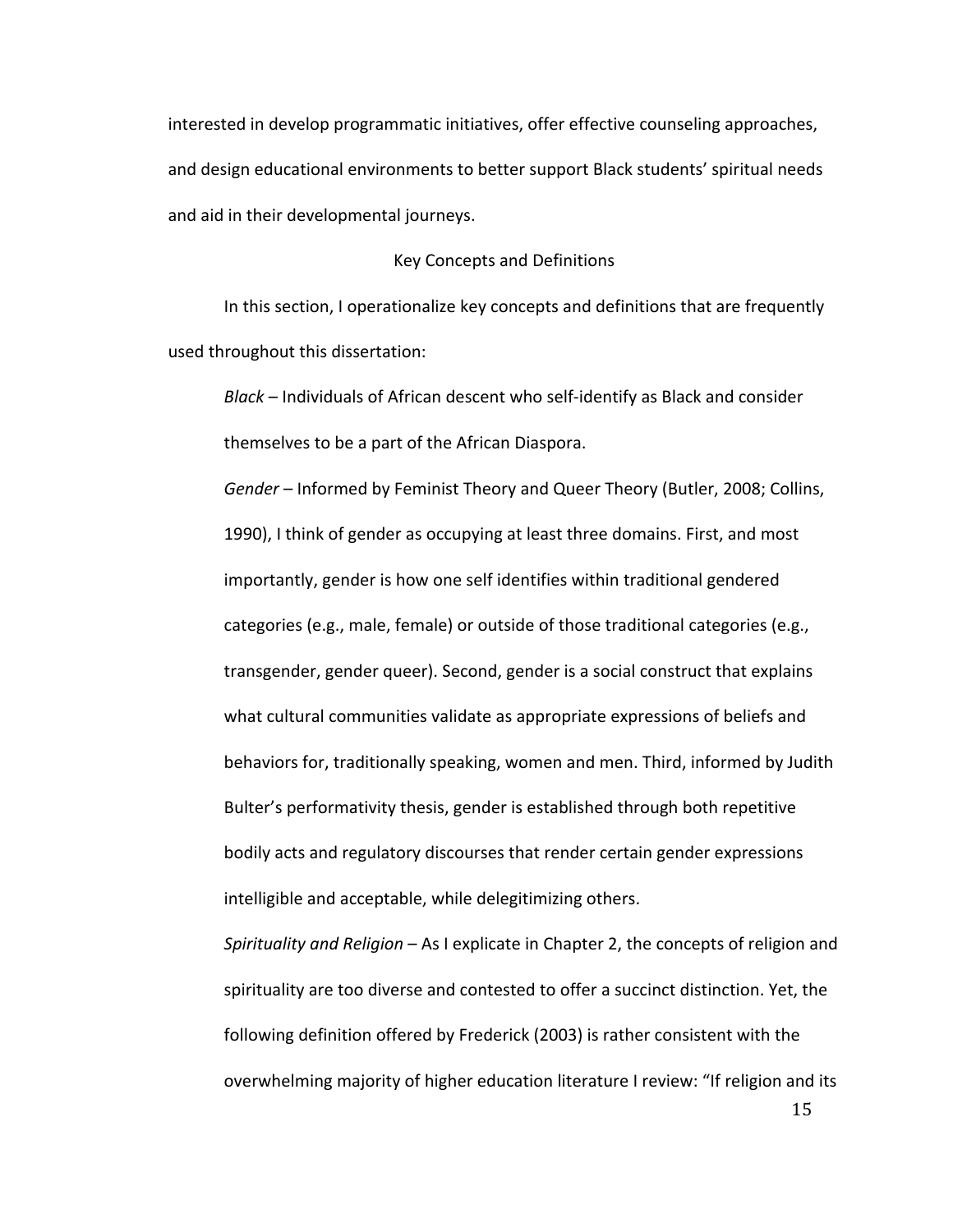constituent parts convey 'order' and the saliency of social institutions, spirituality conveys creativity, the ability to invent, to reinterpret, to move beyond some of the limitations of ritual and static notions of religiosity. The agency that spirituality confers allow for active work in the public areas of life as well as the more private areas" (p. 10). This tentative distinction between spirituality and religion is complicated in Chapter 2.

*Intersectional Identities* – The interaction of an individual's multiple selves. Although intersectional identities may seem to imply distinct spheres for each social identity, these identities are always interwoven in ways that resist neat reduction and separate categorization of each social identity.

*Race* – Informed by anti-essentialist and social constructionist critiques, I believe "race is not based on biology but rather is a social construction influenced by cultural norms and understandings about the relative merits of individuals from different heritages" (Evans et al., 2010, pg. 15).

*Minoritized* – I borrow this term from Harper (2012b) who uses minoritized instead of minority to "to signify the social construction of underrepresentation and subordination in U.S. social institutions, including colleges and universities. Persons are not born into a minority status nor are they minoritized in every social context (e.g., their families, racially homogeneous friendship groups, or places of worship). Instead, they are rendered minorities in particular situations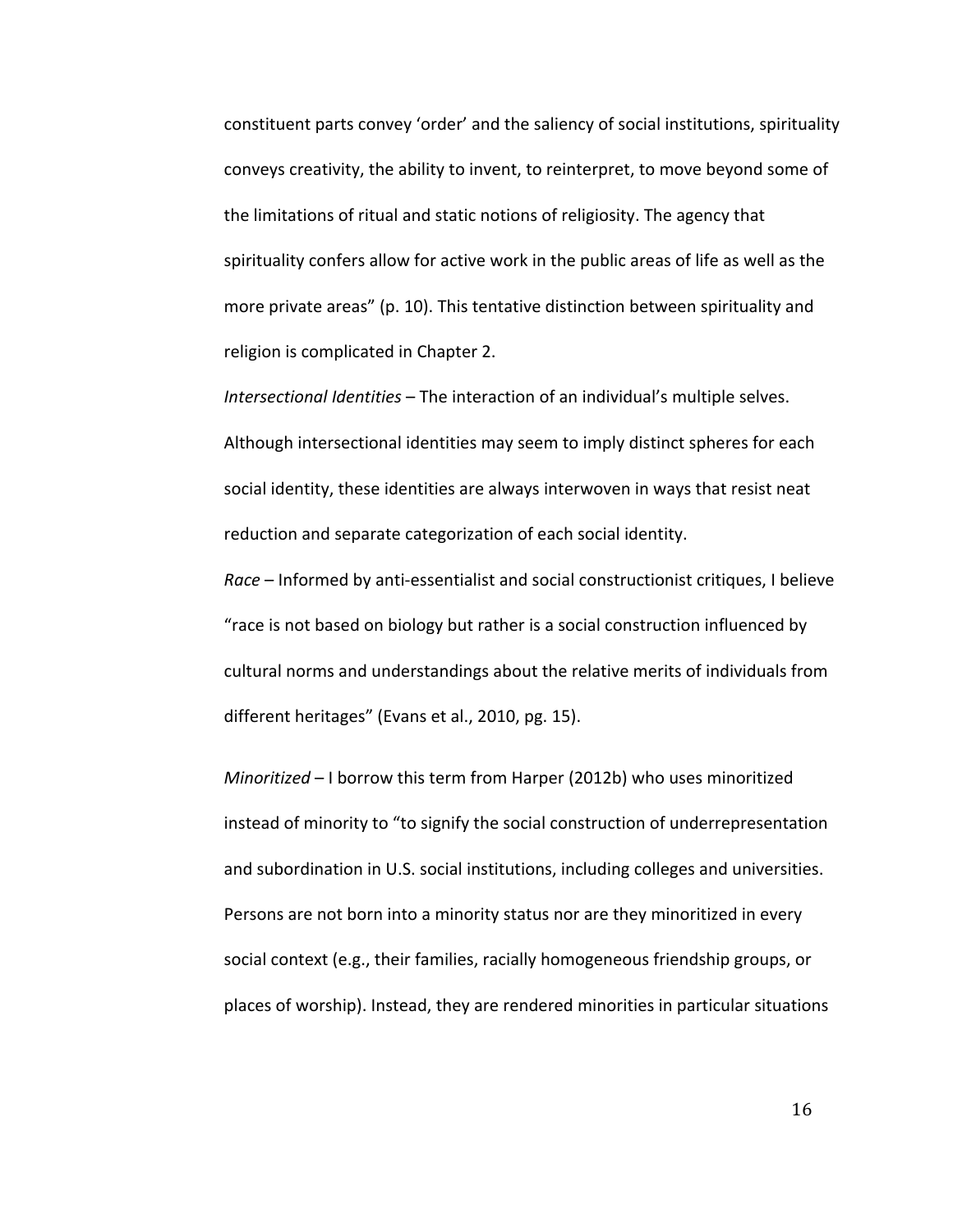and institutional environments that sustain an overrepresentation of Whiteness"  $(p. 9)$ .

*Sexual Orientation* – Refers to an individuals' sexual attraction to other sexual beings. This includes sexual attraction to individuals of the opposite sex (e.g., heterosexual). 

*Identity Development* – Identity development is psychosocial, cognitive, and expressive. Psychosocial development concerns "the important issues people face as their lives progress, such as how to define themselves, their relationships with others, and what to do with their lives" (Evans et al., 2010, p.42). Cognitive development focuses on "how people think, reason, and make meaning of their experiences" (Evans et al., 2010, p. 43). A less discussed aspect of identity is what I will term expressive identity. Typically, expressions or behaviors are thought of as mere external reflections of some internal disposition or core personality. However, following what I believe is the logic of scholars like Bulter (2008) and Mahmood (2005), expressive actions actually help to establish an interior self, even before that interior self can be said to exist as a coherent whole. 

## Organization of the Dissertation

Chapter Two of this dissertation proposal contains a review of published scholarship that examines spiritual and faith identity development among undergraduate students more broadly and Black students more specifically. In Chapter Two I also introduce theoretical frameworks that ground and guide this study. Chapter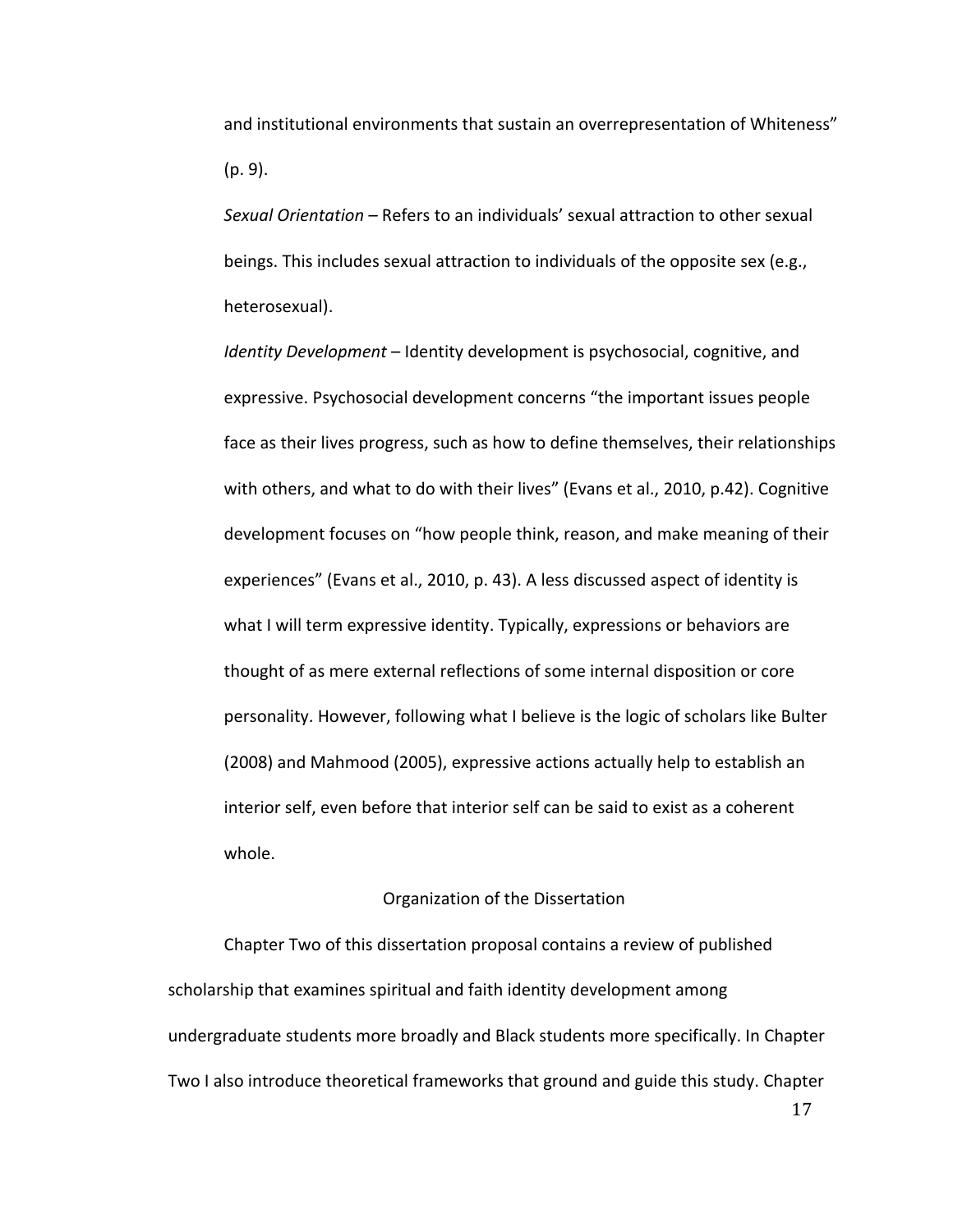Three contains my methodological approach, including details about the site choice, sample selection, and data collection and analysis procedures. In Chapter Four I present findings from this study and in Chapter Five I place my findings in conversation with literature presented in Chapter Two. I conclude Chapter Five with implications for practice and future research.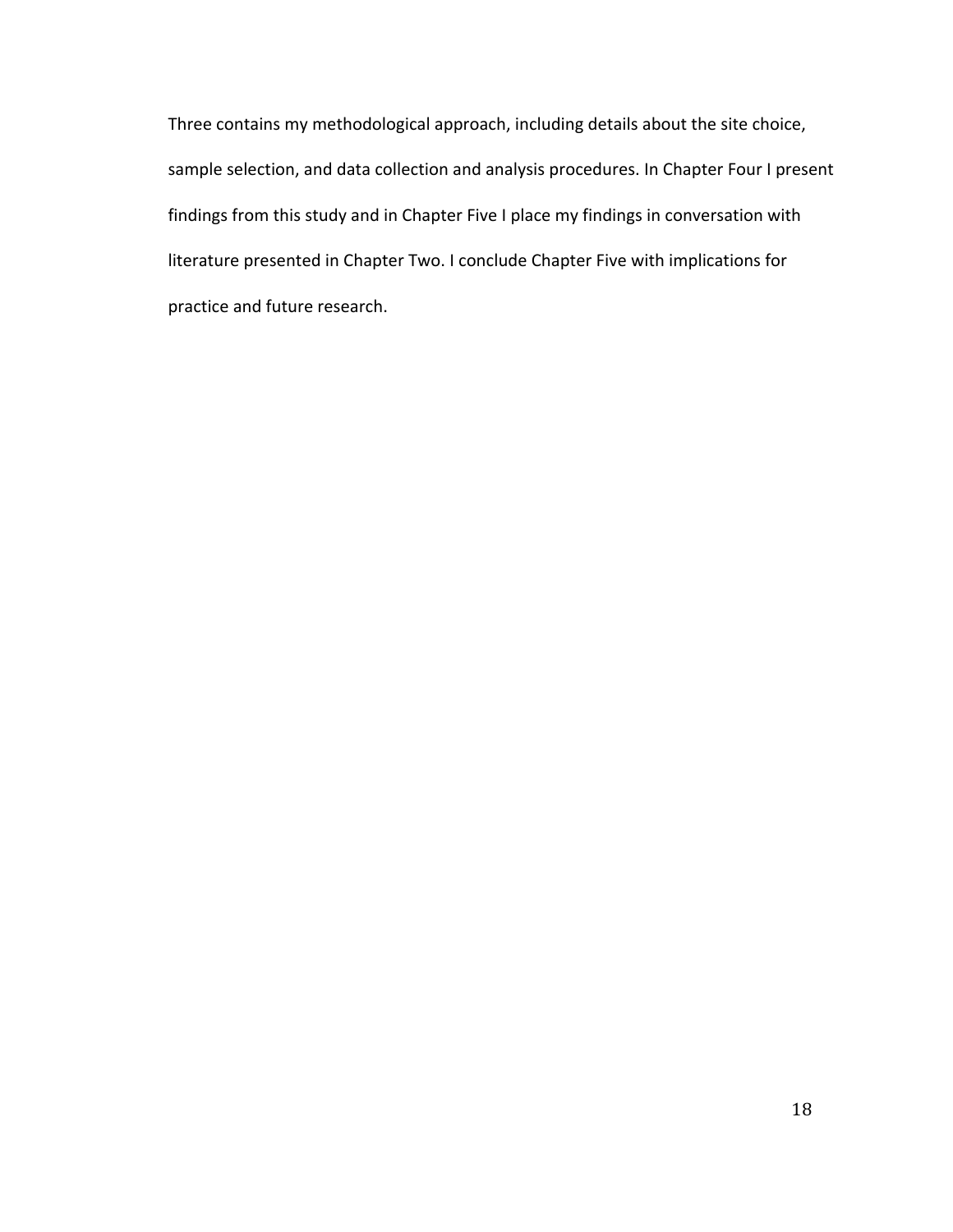### **CHAPTER 2: REVIEW OF RELATED LITERATURE**

Religious, spiritual, and faith phenomena among young adults are studied across multiple academic disciplines and fields, ranging from religious studies, sociology, education, history, philosophy, psychology, and anthropology. Each discipline and field, with its particularized norms concerning what and how individuals and social processes should be studied, emphasize different concerns. Further, intradisciplinary dialogues contest the very meanings of the concepts religion and spirituality; troubling presumably too narrow or too broad conceptualizations of these terms. As such, attempting to transverse multiple disciplines, as are my intentions, proves to be at times a disorientating endeavor. Yet, I believe, these intersections of contradictions and concurrence provide a productive intellectual tension. With this in mind, I engage most directly the fields and disciplines of higher education, sociology, religious studies, and psychology, selectively borrowing from anthropology.

Organizationally, the literature review proceeds as follows: first, I discuss multiple methodological approaches to studying religion, spirituality, and faith, attempting to bridge disciplinary dialogues. This section offers a more macro-level approach that identifies (some) broader trends and themes, with less critical attention paid to individual studies. I then critically examine literature pertaining to spirituality among undergraduate students at U. S. colleges and universities. More narrowly, I review scholarship that investigates spirituality, religion, and faith as it relates to students' identity formation and lived experiences. Then, I examine studies specifically related to spirituality and religion among Black women and men in college. Throughout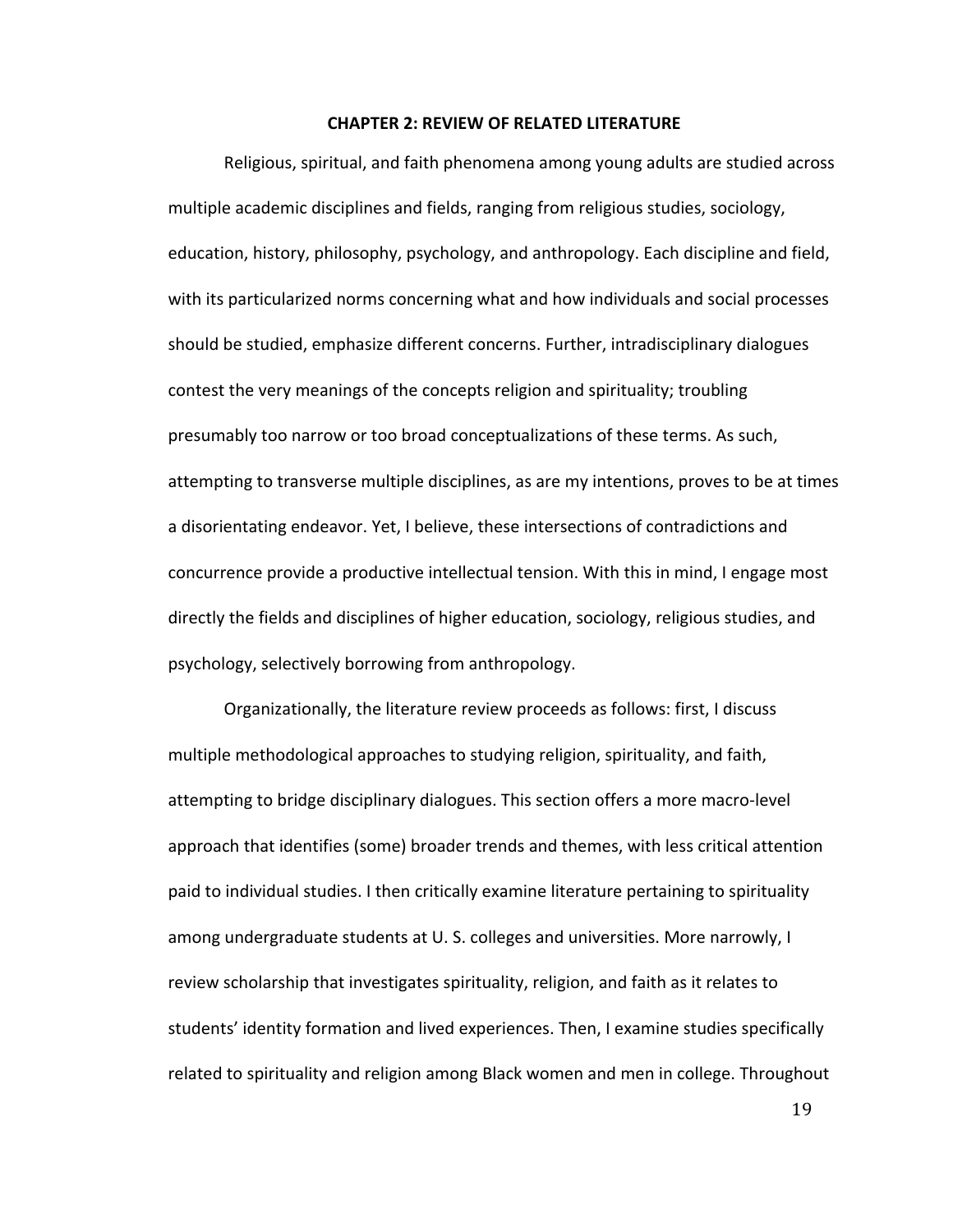the literature review, I discuss gender-specific trends when these issues are salient to the framing of a study or reported in the findings.

*Crossing (Disciplinary)* Borders: Various Approaches to Studying Religion and Spirituality

Spirituality, religion, faith, and belief are often used interchangeably (Astin et al., 2010; Bender and Taves, 2012; Dancy, 2010; Fowler, 1981; Mattis, 2000; Mattis & Jagars, 2001; Stewart, 2010). While there is space for potential overlap among these concepts, most researchers treat spirituality and religion as two distinct, yet related, phenomena. Stewart (2010) offered one definition of spirituality that is extremely consistent with how higher education scholars conceptualize this concept:

Spirituality is the engagement of 'big questions' (Parks, 2000) about meaning, purpose, belonging, and values that may transcend the organizational and doctrinal dogma of religion (p. 10).

As stated above, spirituality is often defined in contrast to and broader than the presumably parochial preoccupations and doctrinal commitments that are said to characterize many religious and faith traditions. In addition, some have argued that spirituality is multidimensional and thus not exclusively the province of those who engage in specific institutionalized, religious practices (Mattis, 2000). Conversely, religion is often associated with a specific organized faith tradition (e.g., Islam, Buddhism), with a particular historical legacy and certain external behaviors and practices (e.g., reading of sacred scriptures, attending synagogue, and tithing). Overwhelmingly, most scholars in higher education focus on spirituality (or faith), while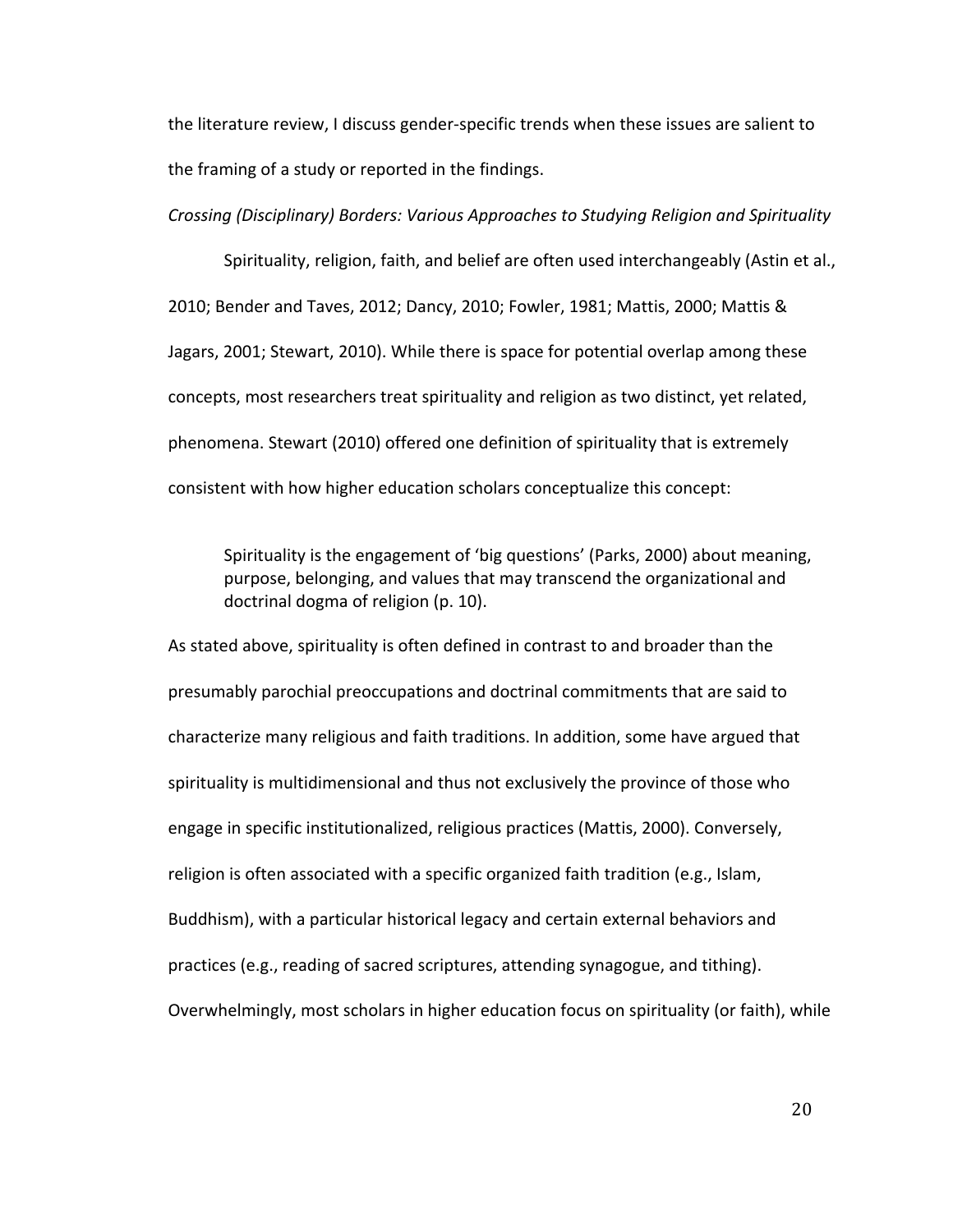remaining sensitive to the ways spirituality can be enacted, expressed, and achieved through religious practices (Astin, Astin, & Lindholm, 2011; Parks, 2000).

Traditionally, both psychologists and scholars whose work is foundationally based on psychosocial human development models (Fowler, 1981; Mattis, 2000; Mattis & Jagers 2001), approach religiosity and spirituality similarly to Stewart's (2010) definition. Religion is typically measured by considering institutionally sanctioned involvement (e.g., church attendance) and adherence to specific theologies (e.g., inerrancy of the Bible). Conversely, spirituality (or faith) is assumed to preexist and extend beyond faith traditions and thus, is engaged at the individual or belief level (Mattis & Jager, 2001). In this vein, studies point to physical, psychological, and emotional benefits associated with particular worldviews or orientations (spirituality) as well as participation in faith-based institutions (religion) (Blaine & Crocker, 1995). For instance, spirituality and religion arguably help people cope, resist, and manage a range of stressors including, fear, anxiety, and guilt. Typically, consistent with disciplinary norms, the individual remains the unit of analysis. Spirituality or faith, thus, is understood as an internal, pre-cultural object or mental state (Bender, 2007) that reflects how individuals frame, interpret, and make sense of their life worlds (Fowler).

Resisting this tendency, some psychologists have argued for a more relational framework when studying spirituality and religion as phenomena (Mattis, 2000; Mattis & Jagers, 2001). This turn in methodology emphasizes human ecology and pays closer attention to socializing institutions and agents, across various relational domains. Further, this framing attempts to capture how spirituality and religion *produces*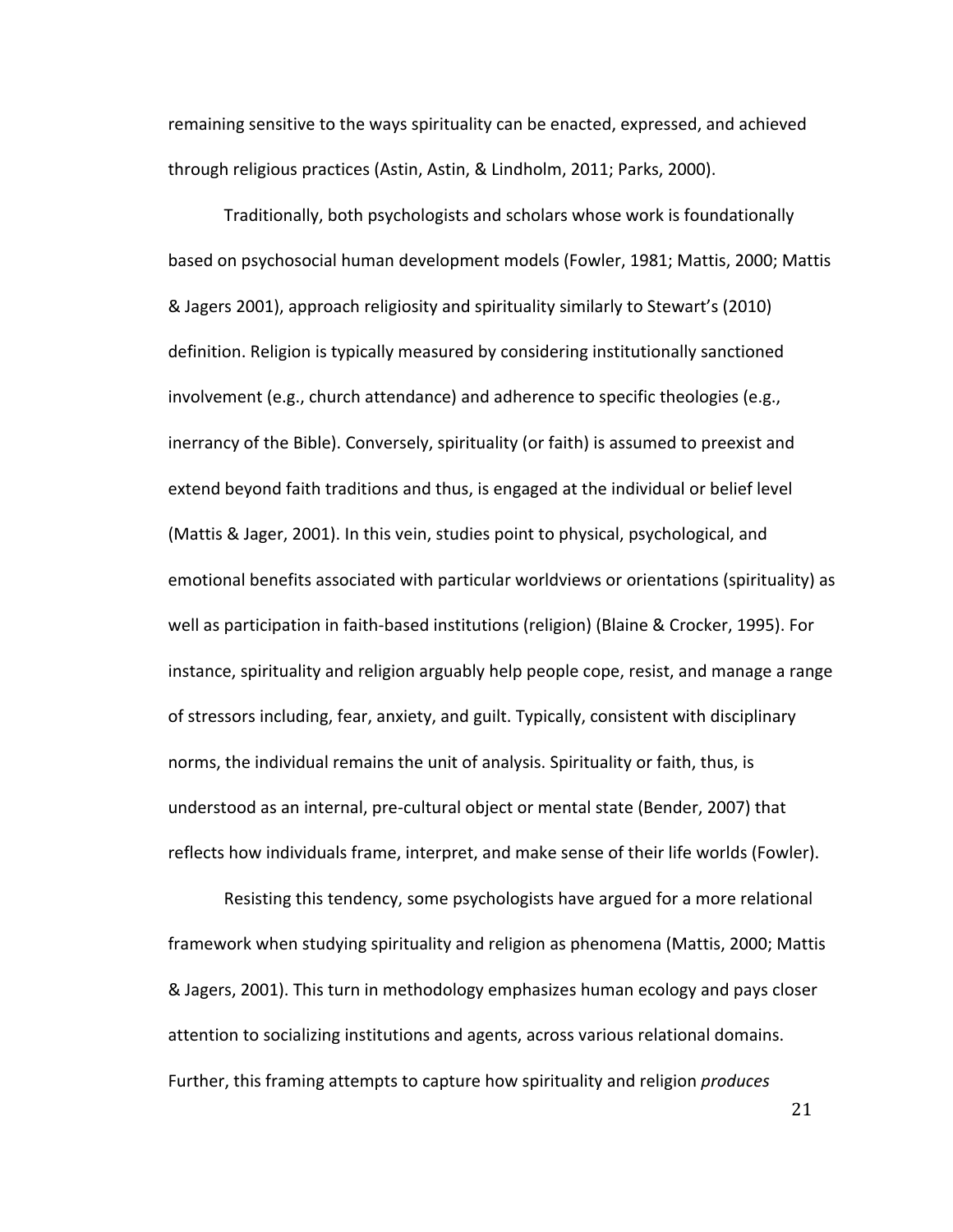affective, behavioral, and cognitive outcomes and how those outcomes inform and structure relationships to self, family, communities, and society writ large.

Sociologically, the unit of analysis being individuals' interactions with and within institutions, in part, focuses on political and socioeconomic functions of formal religious and spiritual organizations within society. At least two trends within sociological studies of religion are: (1) projects concerned with religious institutions and spiritual beliefs' role in producing pro-social and pro-democratic sensibilities (Smith, Christoffersen, Davidson, & Herzog 2011; Smith & Snell, 2009), and (2) those that consider how typologies of identities mark distinctions between groups of people making competing cultural claims (Bender & Taves, 2012). In the latter grouping of studies, spirituality and religion are not approached as static concepts that exist identically across disparate contexts (Bender, 2007; Bender & Taves). Rather, researchers attempt to understand how various communities and individuals discursively deploy terms such as spiritual, spirits, religious, and authenticity to make claims about what they value and find important (Bender & Taves). Moreover, sociologists who incorporate anthropological and historical analyses of religion and spirituality, wrestle to understand how certain notions are a part of longer historical theological lineages and how these notions are authorized through rituals and everyday practice.

Another trend in sociological studies of religion and spirituality, especially when focusing on young adults and youth culture, highlights "positive" benefits associated with participation in religious institutions. For instance, these studies posit that youth who are actively involved in faith institutions are less likely to commit crimes, smoke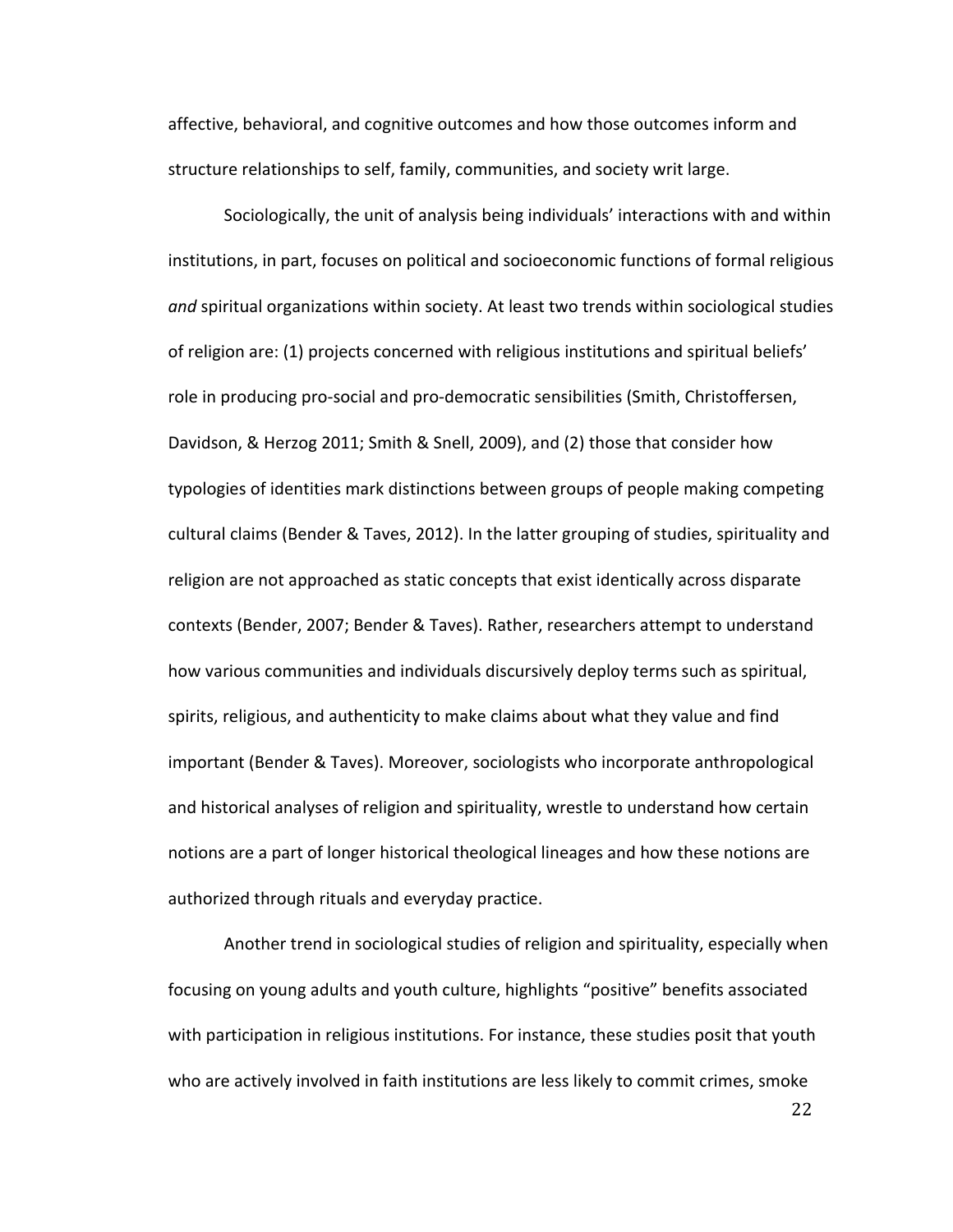cigarettes, abuse drugs or alcohol and conversely, are more likely to exhibit educational resilience, attainment, and achievement (Barrett, 2010; Miller & Dixon-Roman, 2011; Smith & Denton, 2005; Smith & Snell, 2009). Further, faith institutions are said to promote social order in economically oppressed communities and offer social and human capital to young adults whose networks are traditionally circumvented in this regard (Barrett; Smith & Denton). Ostensibly this research seems overwhelmingly positive, promoting social stability and pro-social development.

However, Miller (2012), a religious studies scholar whose work largely focuses on youth culture, offers a prescient and immanent critique of such "buffering transgression" studies: "the heuristic 'buffering transgression' is used to connote a process that employs religion as a moral contraceptive – buffering threats of cultural and social aggression" (Miller, 2012, p. 21). Put differently, the morality of religious institutions is assumed and taken for granted, thus leaving un-interrogated what may be potentially problematic or counterproductive about young adults relationship to and involvement within religious institutions. The import of this critique is at least twofold. First, it resists conceptualizations of religious organizations that present them as primarily positive socializing institutions that produce *good* people. Second, Miller calls for a complicating of the category of youth deviancy itself; particularly when such notions of deviance are linked to demographics oft considered social problems.

Arguably, and perhaps predictably, the question of how scholars should study religion seems most contested in the field of religious studies. While my brief sketches of disciplinary engagements of spiritual and religious phenomena in sociology and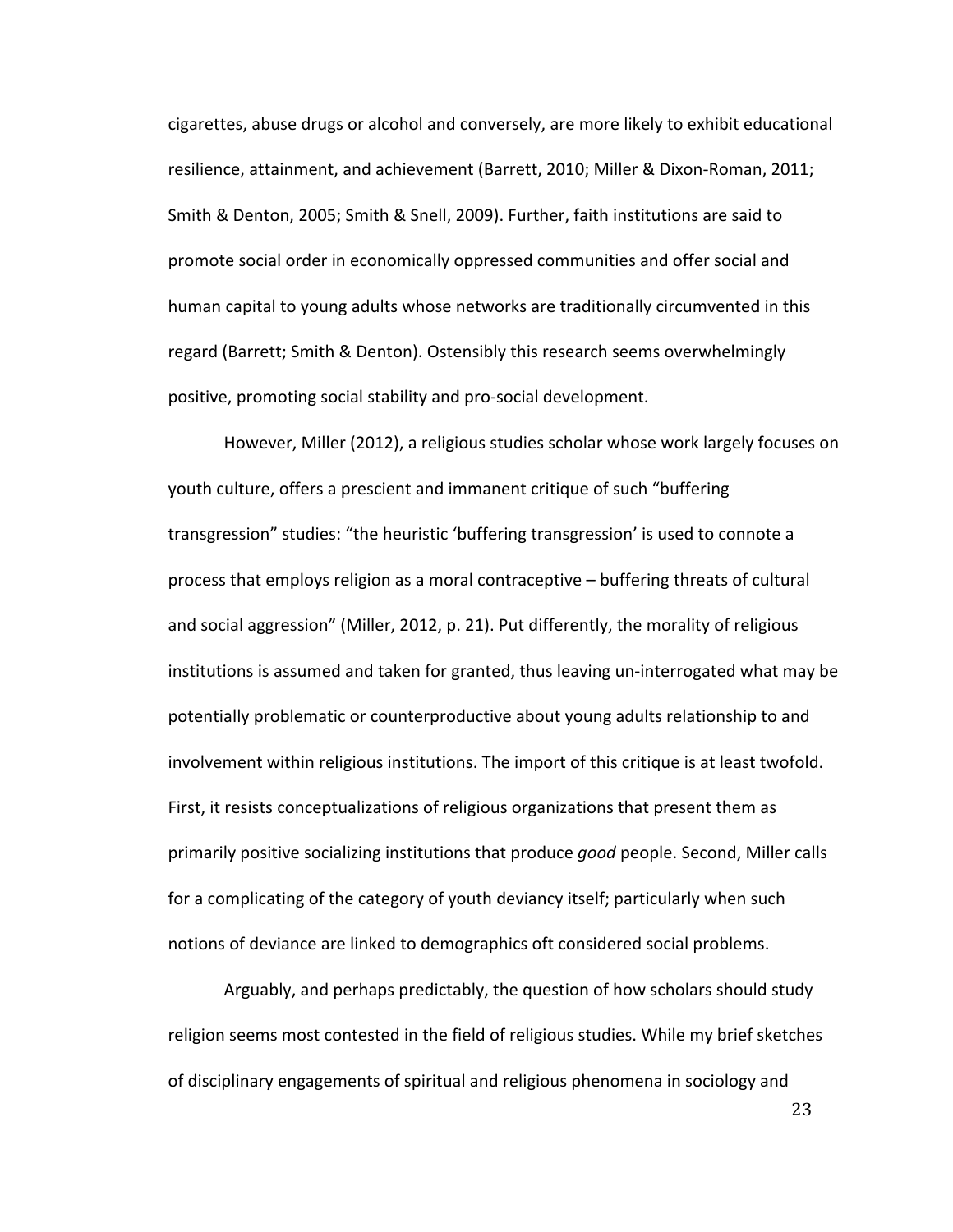psychology are decidedly narrow, my attempt to identify trends within religious studies will, at best, be equally constrained. The study of religion within this field ranges from historical treatments of individual faith and spiritual traditions that trace evolving theological and community traditions; comparative studies that look across multiple formal religious communities; close hermeneutical readings of sacred texts; inquires that try to understand the role of theology in liberation struggles; and day-to-day practices among spiritual and religious communities, or lived religion (Bender & Taves, 2010; McCutcheon, 2001; Miller, 2012; Orsi, 2003). Miller's (2012) work on religion, hip hop, and youth culture is informative and influential to how I interpret the field of religious studies; particularly studies of Black American religious and spiritual life. Specifically, Miller approaches the study of religion with at least four intellectually grounded assumptions:  $(1)$  nothing is unique or universal about religion;  $(2)$  religion, like race and gender, is a social construct; (3) searching for meaning is not necessarily religious; and (4) what has come to count as religious is a product of "disciplinary manufacturing" that stands in for what ultimately amounts to human doing and activity. With this in mind, Miller argues for a radical rethinking of the category of religion itself. Instead of asking "What is religious?" Miller suggest scholars investigate, "why certain social processes come to be understood *as* religious, and furthermore what these classifications accomplish among particular groups across time and space." (p. 178)

24 Miller convincingly argues a need to methodologically expand what constitutes legitimate religious sites (i.e., Hip Hop culture) and re-tool theoretically by employing postmodern thought and social theories (e.g., Bourdieu's *habitus*, Derrida's play, and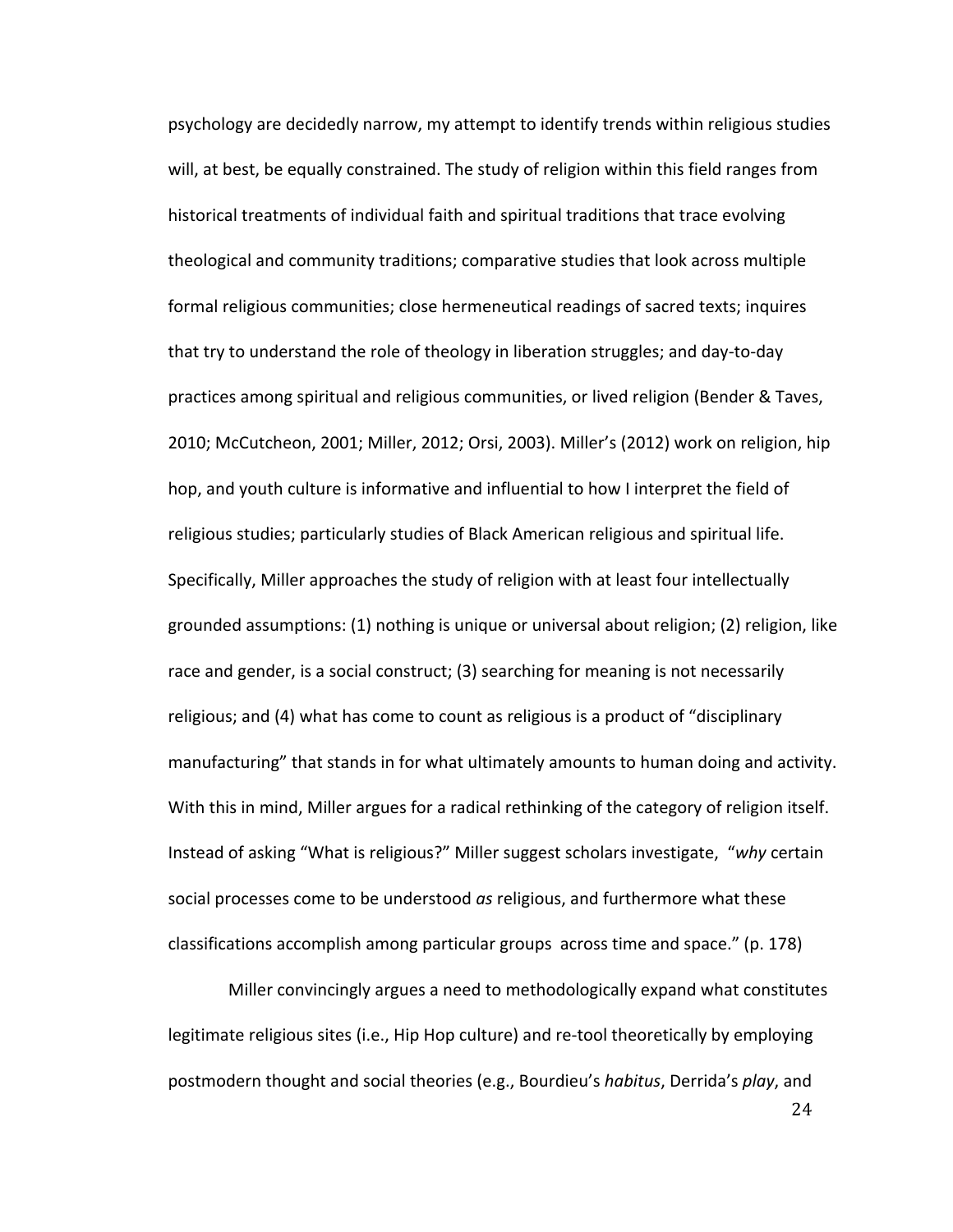McCutcheon/Beckford's *social formation/construction*). These points of emphases situate religion among lived experiences and human subjects. Other scholars advocate similar refocusing and reconsidering of the category of religion. Consider the following put forth by another religious studies scholar:

Rethinking religion as a from of cultural work, the study of lived religion directs attention to institutions *and* persons, texts *and* rituals, practice *and* theology, concern what people *do* with religious idioms, how they use them, what they make of themselves and their worlds with them, and how, in turn, men, women, and children are fundamentally shaped by the worlds they are making as they make these worlds. (Orsi, 2003, p. 172)

This foray into disciplinary arrangements of religious and spiritual phenomena makes poignantly clear that we cannot afford to take the categories of religion and spirituality for granted and no single definition, conceptualization, or framework suffices. Taken together, however, each disciplinary contribution provides a methodological and theoretical assemblage (Miller, 2012) through which I explore spirituality among Black undergraduate students in postsecondary settings. Before offering an integrated framework, I consider how spirituality and spiritual development historically and presently is studied within higher education. In addition, I summarize burgeoning research pertaining to religion and spirituality among Black women and men on college campuses.

### *Beyond (Scientific) Reason: Studying Spiritual Development in Higher Education*

Instead of immediately offering varying definitions of spirituality and religion, as I review thinkers and scholars who address these issues within higher education scholarship, I will present each author's conceptualization of these terms within the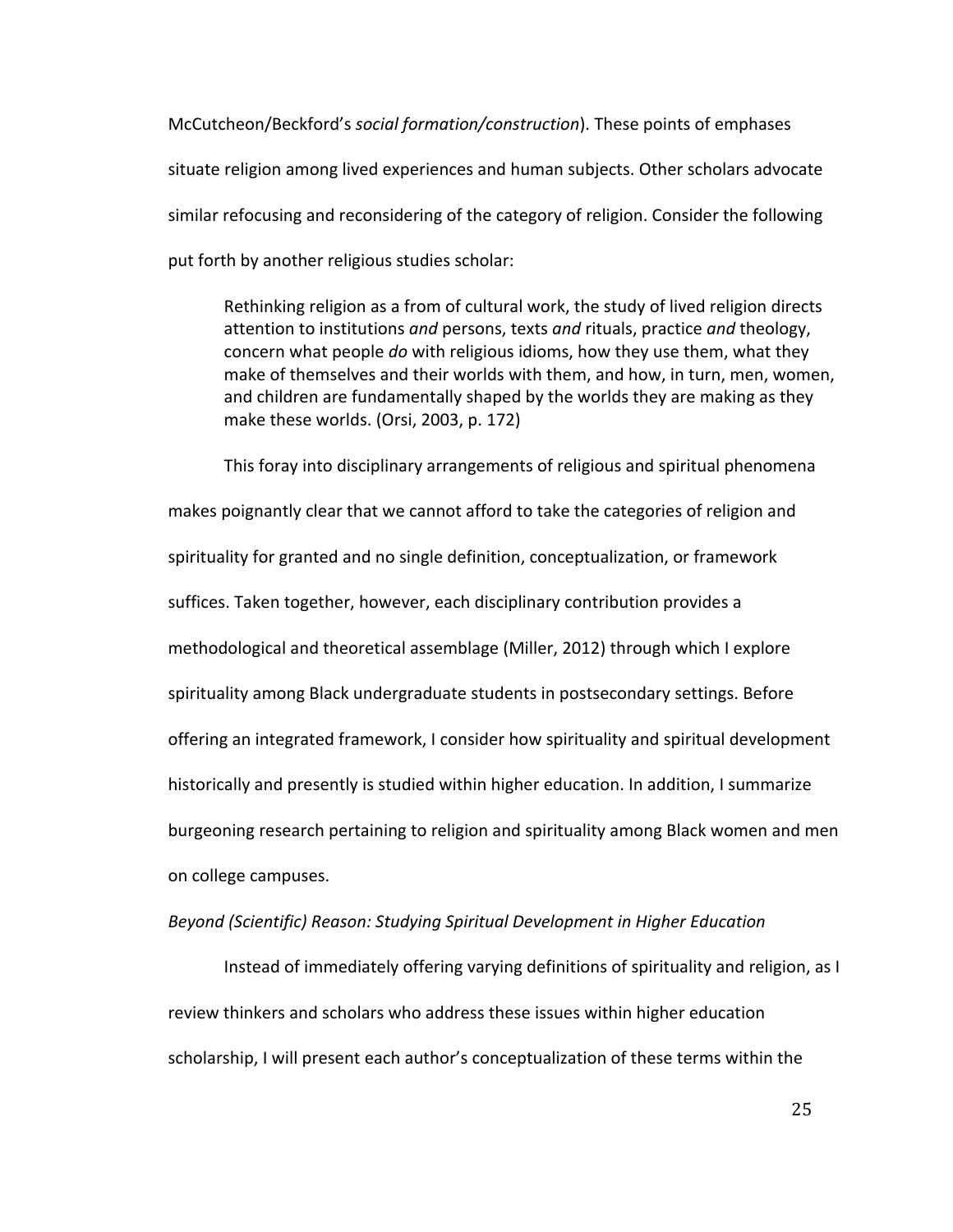context of their studies. Admittedly, I engage the work pertaining most explicitly to student development and students' lived experiences (Fowler, 1981; Parks, 2000; Tisdell, 2003). However, considering my interest in Black students' lived religious and spiritual experiences, such a narrow focus is justified. Nonetheless, informative scholarship advocating more attentiveness to spirituality in student affairs practices (Kocet & Stewart, 2011), pedagogical tools to enhance students' spiritual development through classroom curricula (Bryan & Schwartz, 2006), as well as equity and social justice appeals for appreciation of religious pluralism (Estanek, 2006) provide valuable perspectives for scholars interested in varied intersections of higher education, spirituality and religion. Further, as the first three scholars (Fowler, 1981; Parks, 2000; Tisdell, 2003) whose contributions I critically review created faith developmental models, I review them separately for clarity. Yet, I interweave throughout, discussion of how each model relates to and builds upon earlier contributions.

### *Fowler's Stages of Faith*

Faith development theorist James Fowler contributed much to our understanding of humans' spiritual development over a lifespan through many publications (Fowler, 1981, 1996, 2000). His most comprehensive perspective was offered in *Stages of faith: The psychology of human development* (Fowler, 1981). Fowler offered in this text his model for human's faith development. This research was based on interviews with 359 individuals between the ages of three and a half and 84 years old. The sample was overwhelmingly White  $-97.8$  percent to be exact. Moreover, participants in his sample were 45 percent Protestant, 36.5 percent Catholic, 11.2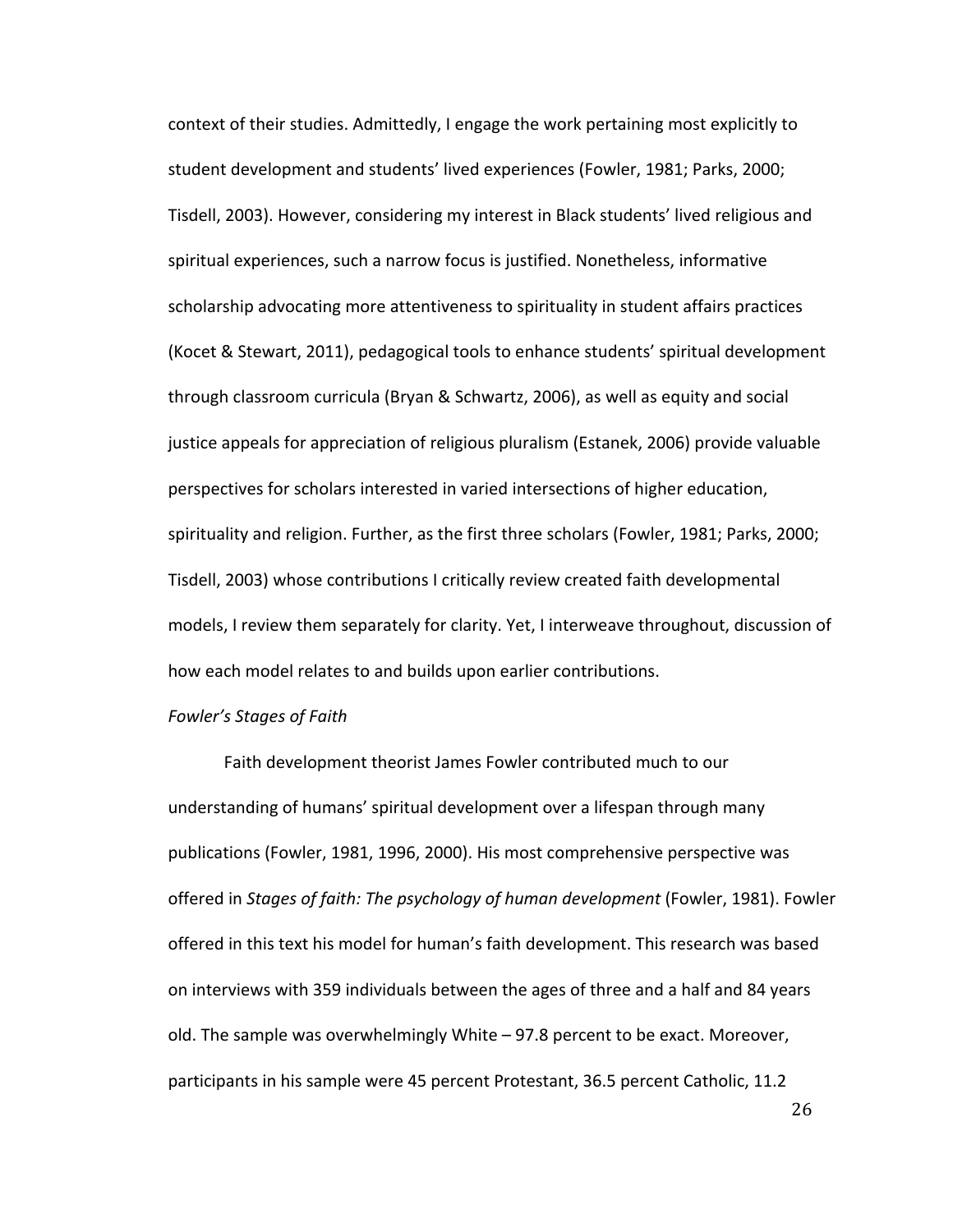percent Jewish and 3.6 percent Orthodox; the remaining 3.6 percent of participants in his sample identified with other belief systems. It was from this sample, Fowler derived his theory of faith development.

Although the majority of Fowler's (1981) sample maintained religious affiliations, he did not conflate religion and faith within his own thinking. For Fowler, faith was both broader and more personal than religion. Fundamentally, Fowler argued, faith was universal – innate to every human being – and relational. Primarily faith concerns a quest for meaning and how individuals make sense of their lived experiences. Moreover, faith for Fowler meant an immense engagement with one's imagination, particularly through religious and secular symbols, rituals and images. It is worth noting, Fowler himself never offered his theory as universally applicable; rather, he suggested that the descriptions were generalizable and could be tested across cultures. For Fowler, development theory was always broad, general, and formal and therefore unable to capture developmental particularities.

Fowler's (1981) faith development model consists of one prestage and six stages: primal faith (Prestage 1), intuitive-projective faith (Stage 1), mythic-literal faith (Stage 2), synthetic-conventional faith (Stage 3), individuative-reflective faith (Stage 4), conjunctive faith (Stage 5) and universalizing faith (Stage 6). These stages are loosely organized around age cohorts. 

According to Fowler (1981) during Prestage 1, an individual develops an idea of faith primarily based on their relationship to their main caretakers and consequently these sets of relationships helps the individual form their idea of "God". For Fowler,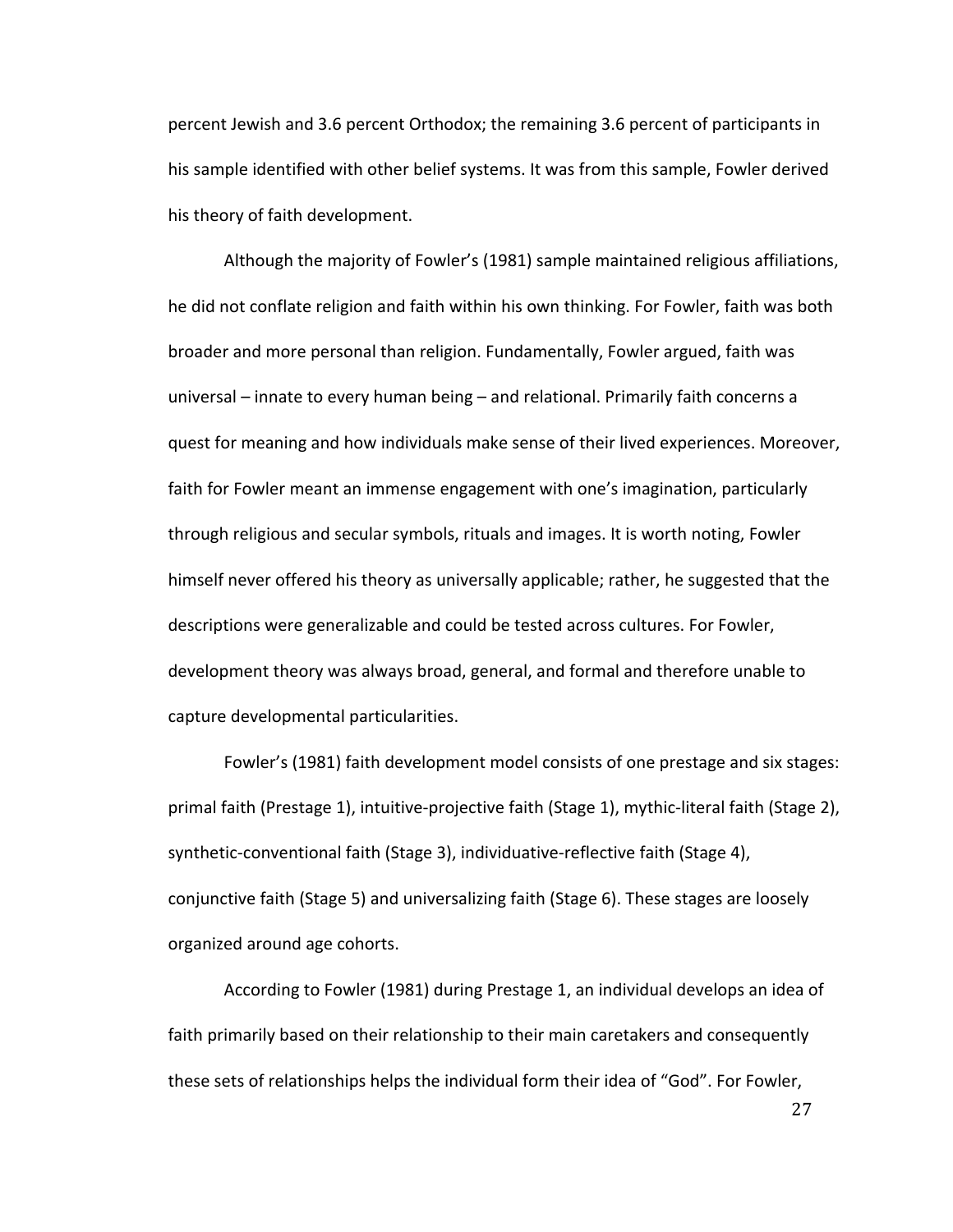"God" encompassed secular and religious worldviews that reflected an individual's primary source for making meaning of their world. As such, God could be an image, a symbol or an ideology.

In Stage 1 (intuitive-projective faith), which correlates with the emergence of language around age two, children construct images of God based on stories they hear. Around ages six and seven young children move into Stage 2 (mythic-literal faith). While children are developing their ability to see other people's perspectives and remember stories told to them, children in Stage 2 uncritically accept these stories as truth and adopt them as their personal beliefs. It is worth noting, that adults could display this form of thinking as well, which is true of other stages too. As children move into Stage 3 (synthetic-conventional faith) around early adolescence, they develop the ability to think abstractly and embrace ideas from peers, media and other social surroundings. However, individuals still need external validation and affirmation for their faith and thus, are still not able to view their faith critically.

In Stage 4 (individuative-reflective faith) an individual's concept of self becomes self authored. Although Fowler (1981) initially stated that this stage occurs around young adulthood, he later claimed this stage occurs between 30 and 40 years of age and is often the result of relationship changes or environmental challenges (Fowler, 2000). Next, Stage 5 (conjunctive faith) typically occurs around midlife or even beyond. Characteristic of individuals inhabiting this stage is an ability to understand and appreciate the complexity of life. Moreover, individuals within this stage are able to deeply hold onto their faith commitments, while simultaneously being accepting of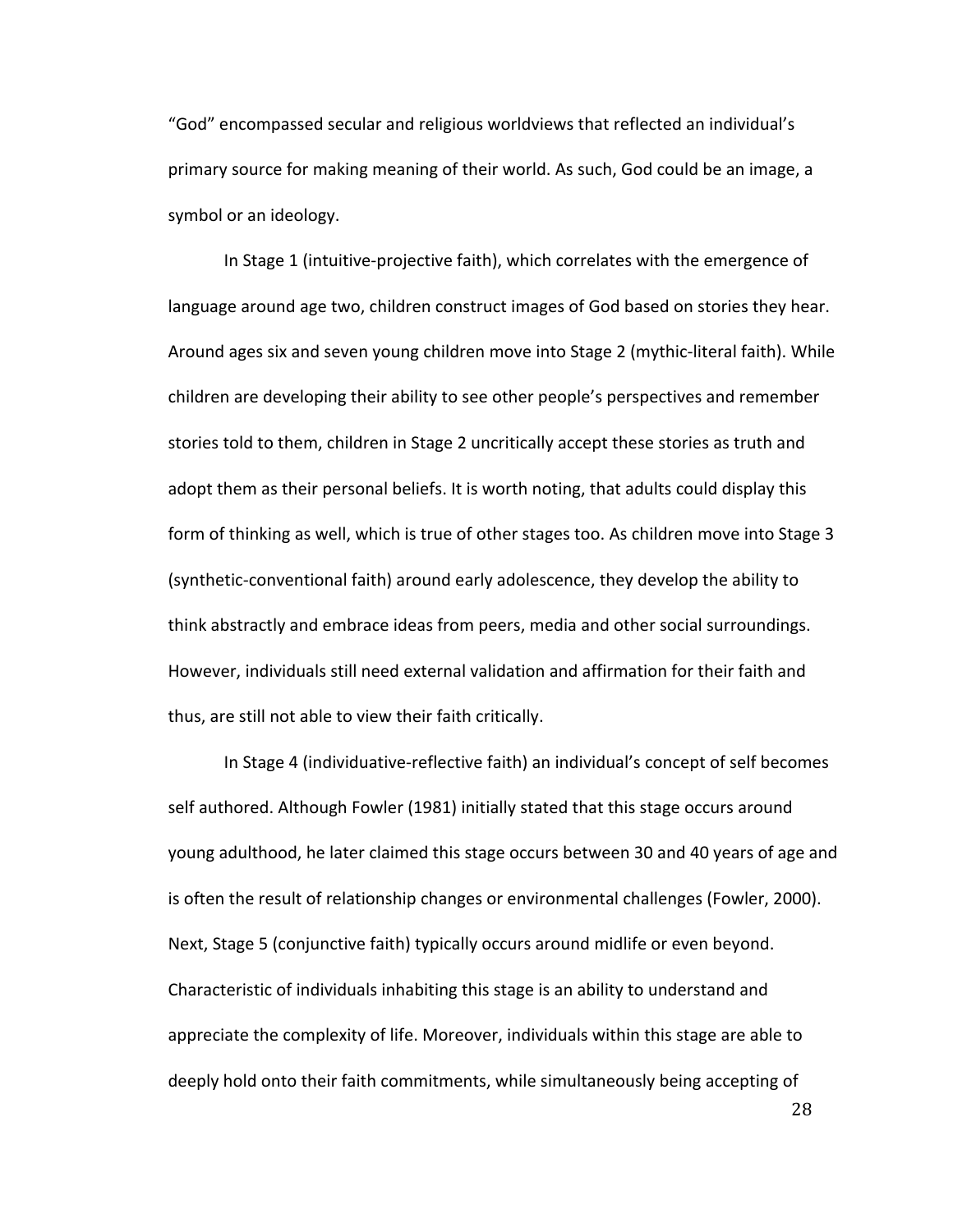other faith traditions. Folwer argued that few people ever reached Stage 6 (universalizing faith). Examples of persons who Fowler argued achieved this stage were Martin Luther King Jr., Ghandi and Mother Teresa. Fowler's Stages of Faith model continues to be widely adopted by researchers to explore college students' spiritual lives and evolving perspectives (Evans et al., 2010).

One potential shortcoming in the application of Fowler's (1981) model to university and college students is the model's lifespan spectrum and lack of attention to young adulthood. This theoretical-developmental void is in part filled by the work of Sharon Daloz Parks (1986, 2000).

## Park's Forms of Knowing, Dependence, and Community

Parks's (2000) most recent articulation of her model is presented in *Big questions, worthy dreams: Mentoring young adults in their search for meaning, purpose,* and faith. Intellectually, Parks is transparent about her indebtedness to and appreciation for Fowler's (1981) faith development model. One of Parks's central contributions to the study of spirituality among college students is attention paid to the temporality of young adulthood (ages 17 -29). Essentially, Parks does not perceive this "era" as prolonged adolescence, but rather argues this time prior to entry into adulthood represents a fertile developmental stage where life's meaning is made and re-made. Parks argued that this era, though fraught with ambiguity and ambivalence, is also marked by vulnerability and promise.

Parks's (2010) integrated model of spiritual development is based on over 30 years of research, teaching and counseling with young adults in postsecondary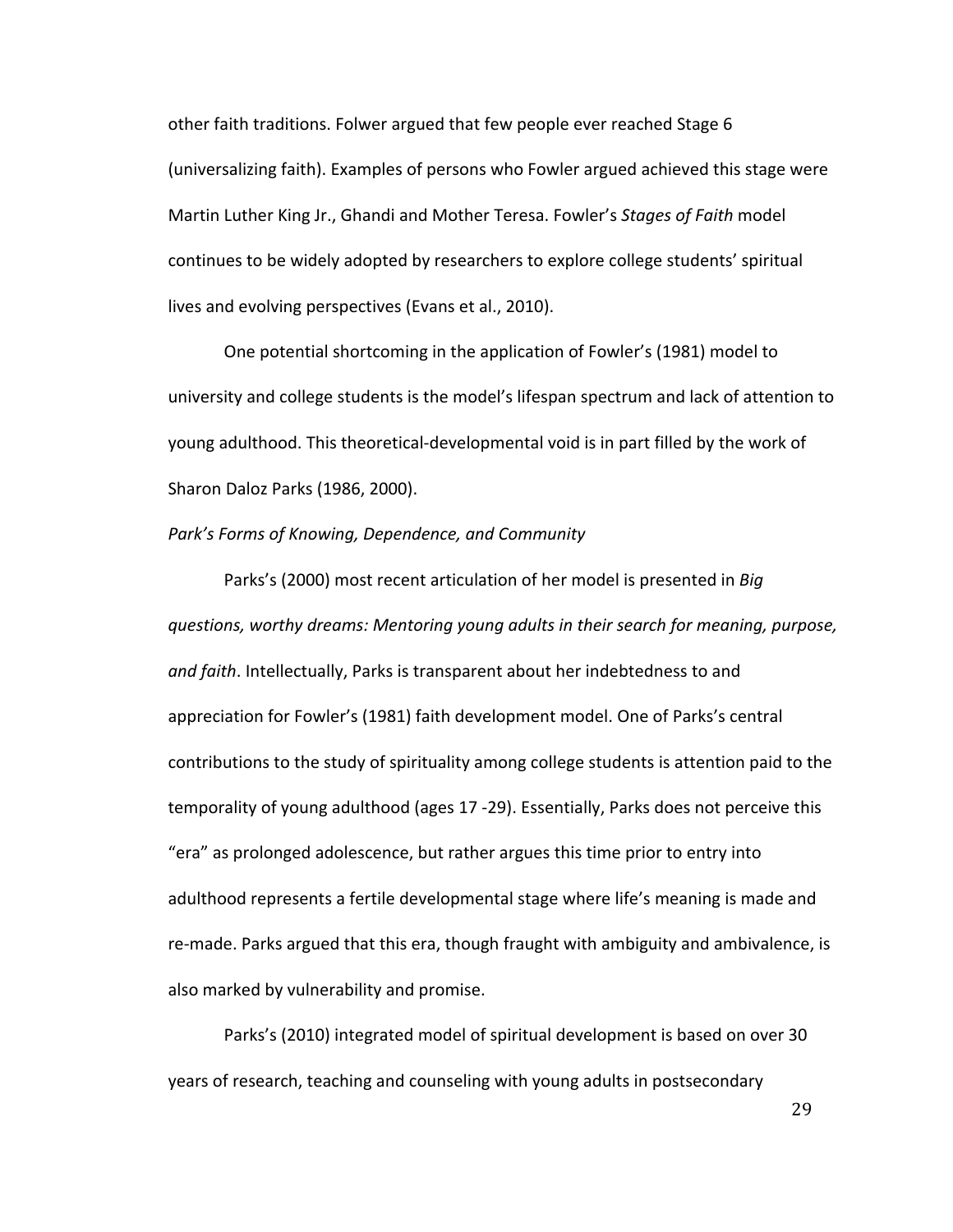education institutions (e.g., Harvard Divinity School, Whitworth College), workplaces and religions organizations  $-$  both formally and informally. Unlike Fowler (1981) it is not clear the religious affiliation of Parks's participants. For certain, the difficulty of securing and providing a demographic profile of participants over a 30-year period is formidable. Yet, without this knowledge readers are unable to understand how faith and religious traditions may or may not be reflected within Parks' model.

Similar to Fowler (1981), Parks (2010) argued that faith and spirituality are centrally about processes of making meaning of self, the world, and "God". Faith, as Parks described, is "the activity of seeking and discovering meaning in the most comprehensive dimensions of our experience" (p. 7). Accordingly, this seeking and discovering of meaning occurs in at least three domains: cognitive, intrapersonal, and interpersonal. Cognitively (or forms of knowing), Parks was not interested in the content of what we know, but the internal structures through which we frame our knowing. Intrapersonally (or forms of dependence), Parks was concerned both with how meaning is created as individuals seek to balance tension between their inner voice and external influences as well as the role of affect and emotions in the development of one's faith. Essentially, this domain is attentive to individual's interiority  $-$  "a dialogue with one's self" (Parks, 2010, p. 85). Lastly, interpersonally (or forms of community), Parks explored the various mentoring communities (e.g., colleges and universities) where young adults' develop meaning. For the purposes of this literature review, I focus on Parks' explication within the first two domains – cognitive and intrapersonal development.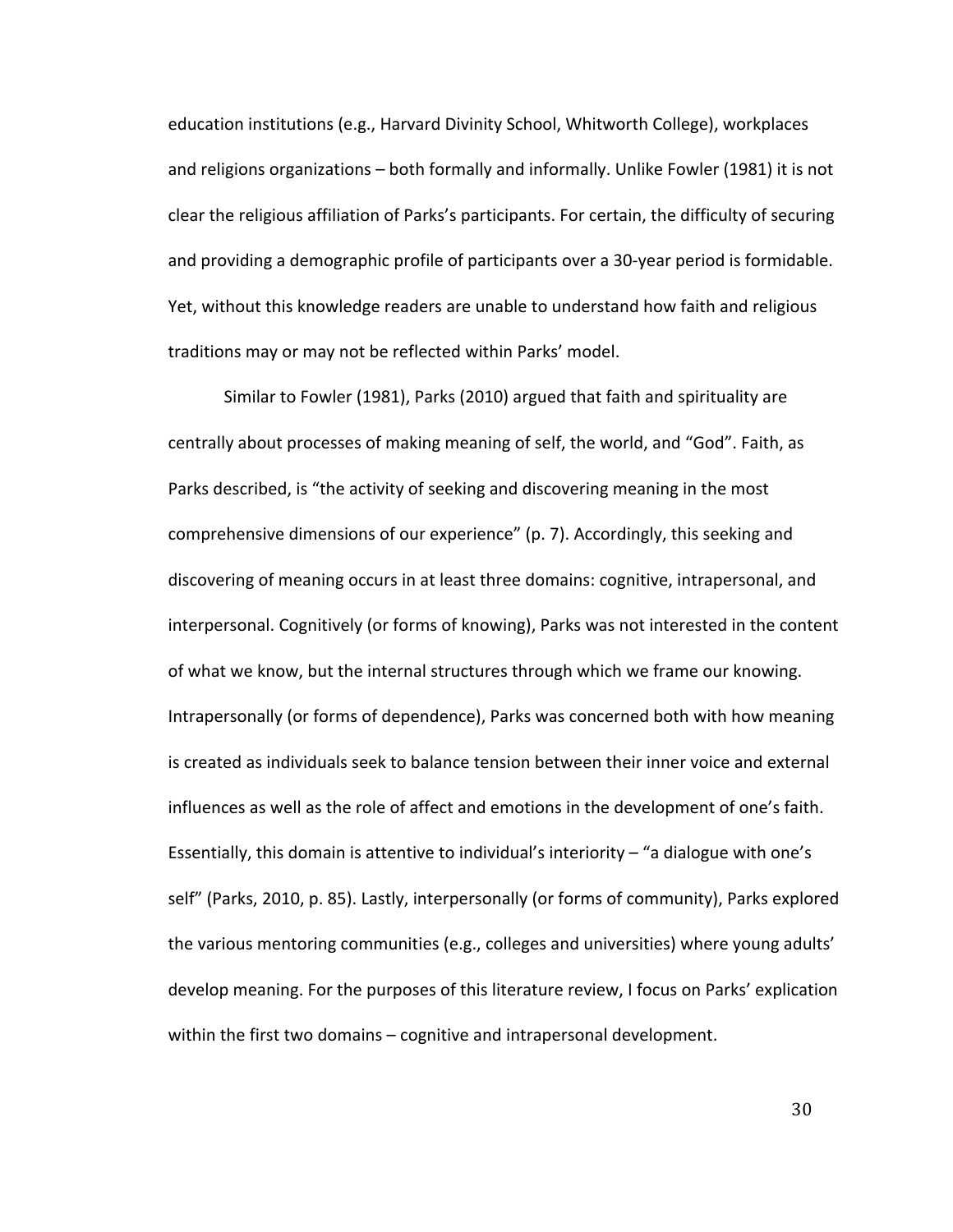Parks (2010) described five forms of knowing that occur across four developmental periods – adolescent/conventional, young adult, tested adult, and mature adult. She argued that the first two forms of knowing – *authority bound* and *unqualified relativism* – typically occur during the first developmental stage of adolescence, but could last throughout one's entire life. Authority bound represents a form of knowing based primarily (if not exclusively) on an external Authority embodied by an individual person, yet most often "functions in diffuse but subtly powerful forms that pervades a person's conventional ethos: media... culturally affirmed roles and personalities... and custom" (pp. 54-55). Also, this form of knowing tends to be dualistic and individuals may emerge from this *form* when their lived experiences prove incongruent with their ways of thinking. Parks' second form of knowing unqualified relativism is characterized by an individual who embraces all knowledge as relative; meaning "all knowledge is shaped by and thus relative to, the context and relationships within which it is composed"  $(p. 57)$ .

*Probing commitment* represents the third form of knowing and is associated with Parks's (2010) developmental stage of young adulthood. Individuals embracing this form of knowledge construction make tentative and sometimes fleeting commitments, yet they are a result of critical reflection. The fourth form of knowing, tested commitment, corresponds with Parks' tested adult developmental stage. At this point, an individual's form of knowing is no longer defined as divided. Conversely, "one's form of knowing and being takes on a tested quality ... a recognition that one is willing to make one's peace and to affirm one's place in the scheme of things (though not uncritically)" (p. 69).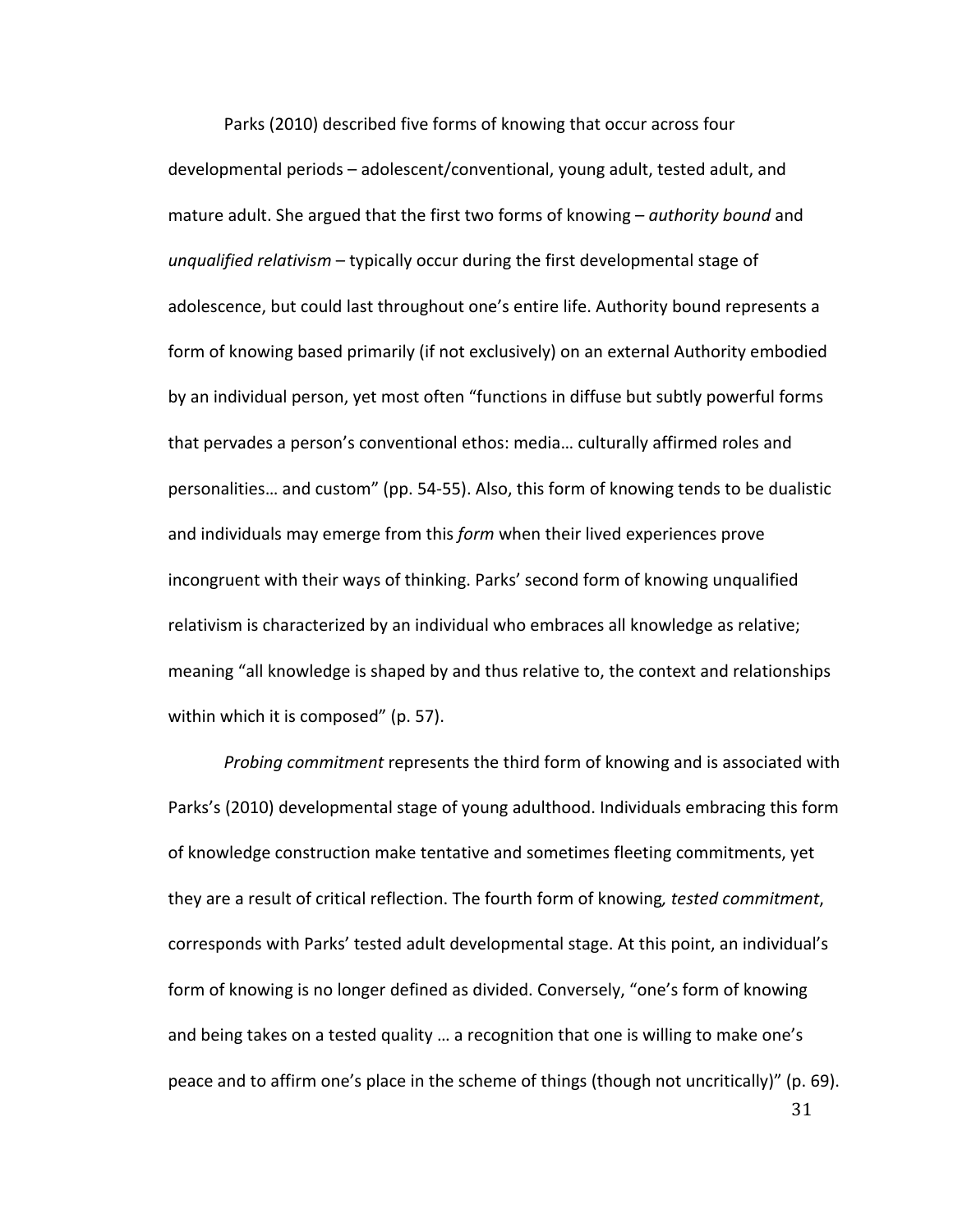Lastly, around midlife, individuals develop a *convictional commitment*. Persons who display this form of knowing are able to embrace paradoxical thoughts and ideas. Referred to by Parks as mature wisdom, one is able to remain firm in one's own beliefs, yet appreciate the validity of another contradicting perspective.

In addition to the five forms of knowing discussed above, Parks (2010) also privileged emotions as a critical component within the process of faith development. More specifically, Parks explores sites of relational dependence to access the affective dimensions of meaning making. Similar to cognitive modes of knowing, each form of dependence correlates to one of Parks's four developmental stages. During adolescence, individuals may be described as *dependent* or *counterdependent*. Dependent individuals simply accept and hold familial and societal norms as their own. Those who are counterdependent have a qualitatively different relationship to Authority than persons who are dependent and behave in ways that are in direct opposition to Authority figures. For example, a counterdependent teenager would do exactly the opposite of what authority figures ask her or him to do.

During young adult status, individuals develop a *fragile inner-dependence*. Parks (2000) carefully noted the difference between inner-dependence and independence; unlike the latter term's emphasis on individualism within Western culture, the former signifies the relatedness of human life. At this point, within the promise and vulnerability of young adulthood, individuals balance views of others with their own views. Parks offered a young plant emerging from the soil as a metaphor for individuals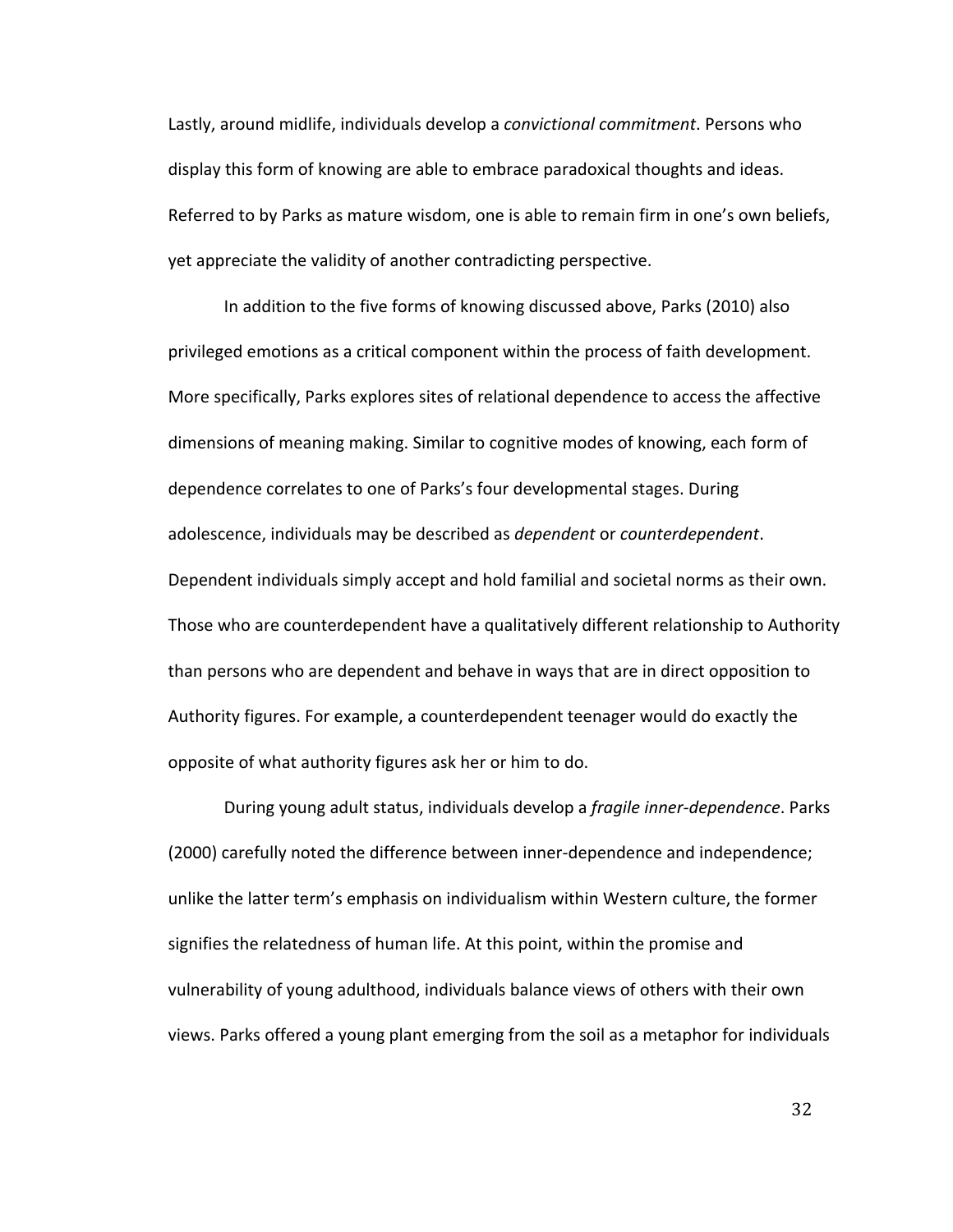during this stage. Feelings associated with this period include bewilderment, loss, and being at sea.

As tested adults, individuals develop *confident inner-dependence* (Parks, 2000). Here, individuals possess a greater capacity to configure her or his own values and demonstrates a greater equilibrium between inner self and external voices (i.e., mentors). Last, around midlife individuals develop *interdependence*, an affective place where one "must trust the truth that emerges in the dialectic, or better, in the communion between self and other, self and world, self and 'God'" (p. 87).

To be certain, both Fowler's (1981) and Parks' (2000) faith development models offer critical contributions to our understanding of meaning making processes among young adults in college and university contexts. Nonetheless, several critiques are worth noting. 

First, each model is based on stages. There are many critiques of stage-based identity models. These critiques include the presumed linearity of development, the notion that an individual exhibits one form of knowing or one form of dependence at a single time, and the unexamined relevance of racial and ethnic culture in faith development processes (Evans et al., 2010; Tisdell, 2003). Based on the racial composition of Fowler's sample, one must question the utility of his *Stages of Faith* for understanding spiritual and faith development among students of color. Moreover, as Fowler's study was cross-sectional in nature, his ability to speak to development overtime should be received with serious caution (Evans et al., 2010). Similarly, Parks's amalgamation of multiple research endeavors as well as informal interactions over 30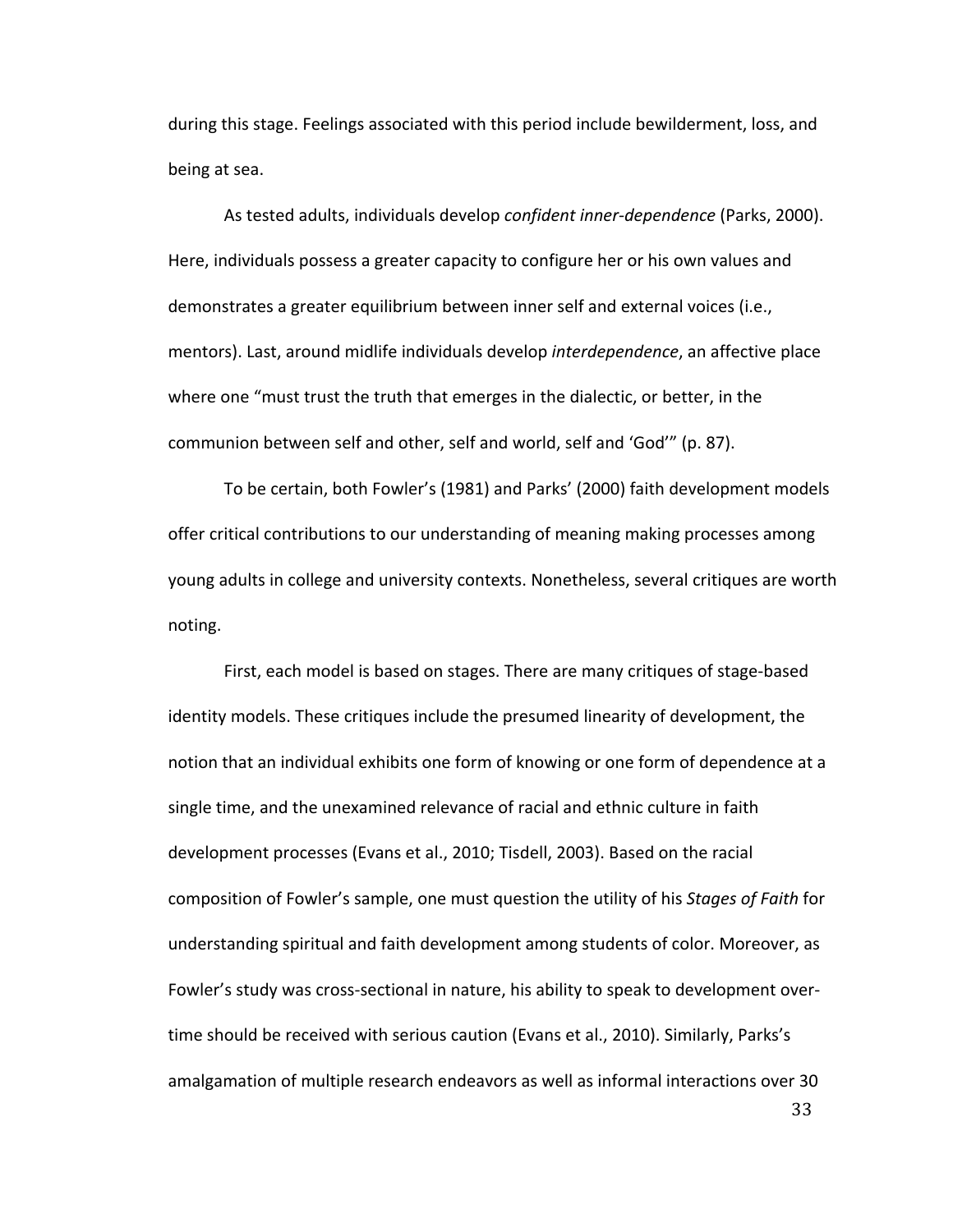years raises questions regarding her ability to draw conclusive findings about development over-time. Stated differently, neither Folwer's nor Parks's sampling and methodological choices could allow them to effectively speak to individuals' developmental processes over time.

Lastly, though Parks (2000) posited that her model is attentive to affective aspects of faith development, her articulation of various *forms of dependence* are extremely limited in this regard. At best, Parks's model described potential feelings and emotions resultant from individuals' shifts in ways of thinking and knowing. Consider, for instance, how explanations for authority bound (form of knowing) and dependent/counterdependent (form of dependence) mirror each other. Overall, the cognitive components and affective domains in Parks's model seem equally preoccupied with how individuals make meaning based on relationships to knowledge sources such as people, media, and environmental cues. Thus, the affective domain becomes less about how individuals engage their feelings and emotions as epistemological sources for knowing. Some scholars have argued this limitation seriously restrains the efficacy of Parks's model as an interpretive framework for the experiences of Black women (Watt, 2003). 

The lack of explicit articulations pertaining to the influence of race and gender in student development theory in general (Patton et al., 2007) and faith development models in particular remains an ongoing concern (Evans et al., 2010). Nonetheless, Elizabeth J. Tisdell's (2003) scholarship offers much needed insights into how culture is always present during one's spiritual journey (Evans et al., 2010).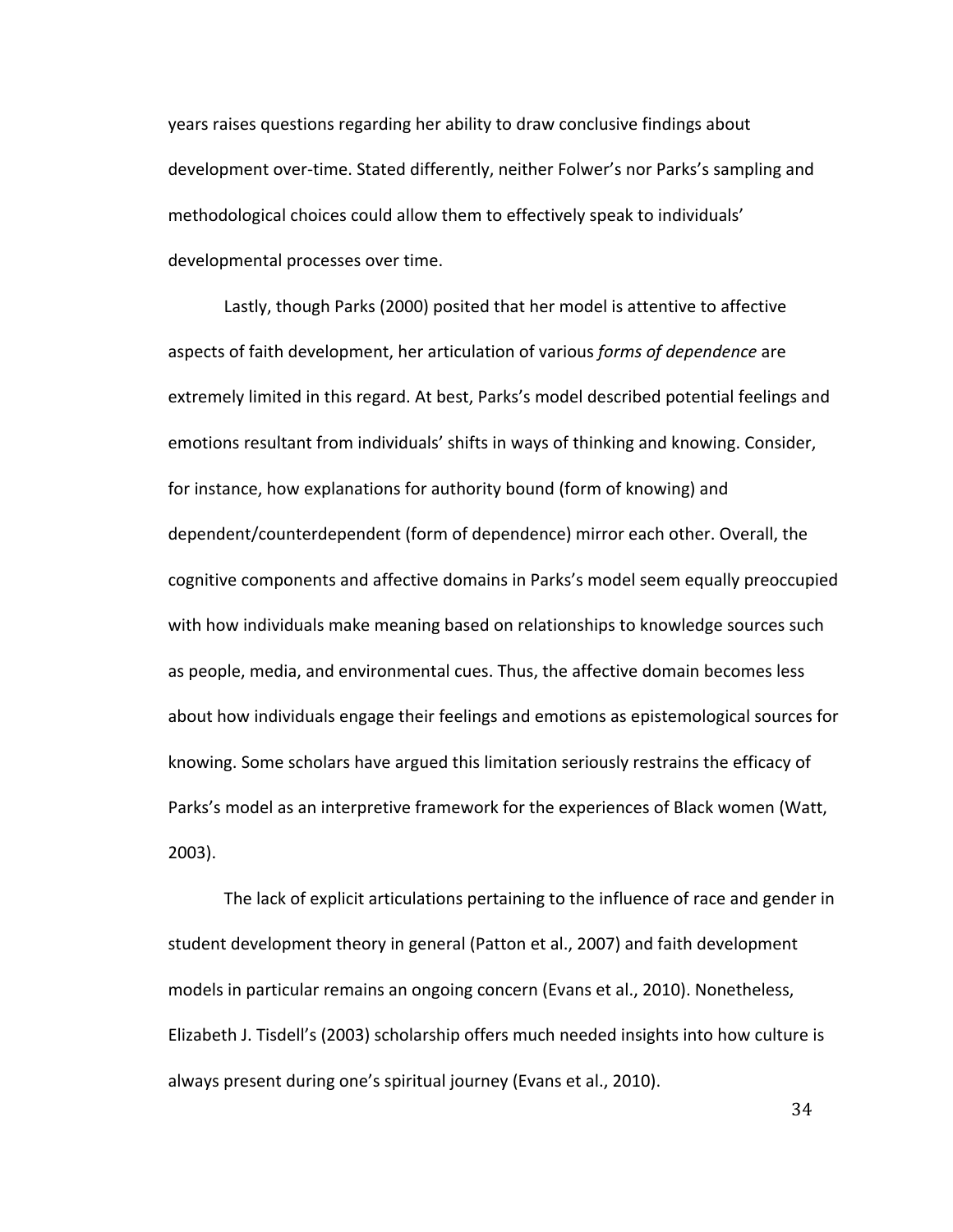## **Tisdell's Culturally Relevant Spiraling**

Published within the last decade, Tisdell's (2003) *Exploring spirituality and culture in adult and higher education* created space for a discussion of how additional social identities such as race, gender, sexual orientation, inform and are informed by faith and spiritual development. While Parks (2000) and Fowler (1981) each considered development over time as presented through stages of change, Tisdell's focus is less invested in outlining a developmental model, per se. Her primary concern is to provide insights into intrapersonal and social mechanisms (e.g., spiraling backwards, rituals, symbols) by which spiritual development is facilitated, as well as intersections between individual's multiple identities and spiritual journeys.

Tisdell's (2003) conceptualization of spirituality is based on semi-structured conversations conducted with a racially and religiously diverse group of 31 adult educators. Within her sample, there were 22 women and nine men. Racially, nine were White, four were Black, four were Latina, three were Asian American, one was American Indian, and one was of East Asian descent. Tisdell purposefully selected participants who were educators working on *cultural* issues in adult and higher educational settings and who considered spirituality to be a significant component of their work. From her findings, Tisdell offers a multifaceted conceptualization of spirituality:

Spirituality and religion are not the same, but for many people are interrelated ... spirituality is about an awareness and honoring of wholeness and the interconnectedness of all things ... spirituality is fundamentally about meaningmaking ... spirituality is always present (though often unacknowledged) in the learning environment ... spiritual development constitutes moving toward greater authenticity or to a more authentic self ... spirituality is about how people construct knowledge through largely unconscious and symbolic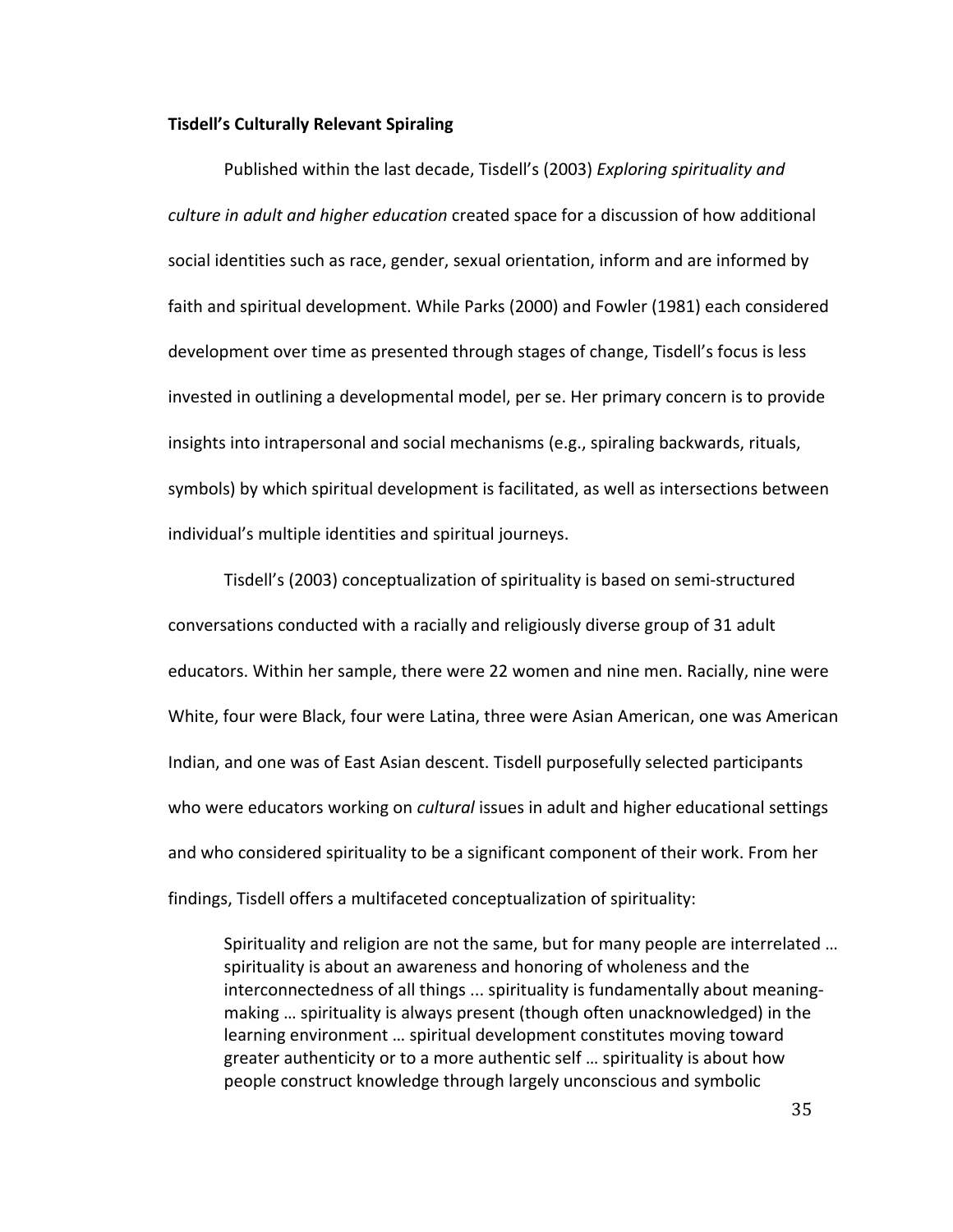processes, often made more concrete in art forms such as music, art, image, symbol, and ritual which are manifested culturally ... [and] spiritual experiences most often happen by surprise (pp. 28-29).

Evidenced in her first descriptive statement, Tisdell acknowledged spirituality and religion as occupying distinct, yet interrelated domains in peoples' lived experiences. This is particularly true for individuals who were reared in a faith tradition. Religions, according to Tisdell, are organized institutions that include theological doctrine, expected behaviors, and established faith communities. For some people, regulatory behaviors actually provide opportunities to engage with the sacred. For example, Ahmed Hasan (pseudonym), a Black Muslim man who participated in Tisdell's study, explained how praying five times daily allows him breaks throughout his day to focus on what is most important in life and reflect on his life's purpose. Yet, other individuals encountered spiritual experiences outside of religious contexts. Many participants in Tisdell's study discussed spiritual experiences through their engagement with nature, the cosmos or interactions with other people.

Moreover, consistent with Fowler (1981) and Parks (2000), Tisdell posited meaning-making as fundamental to what constitutes spirituality. Further, portraying spirituality as a journey to one's more authentic self, Tisdell mirrored Parks's and Fowler's final stages in which individuals are most committed to their inner-selves, while sustaining relationships with others. Yet, Tisdell did not represent development as progression through cognitive or affective stages. Instead, a central component of how Tisdell conceptualized spiritual development involved what she termed *spiraling back*.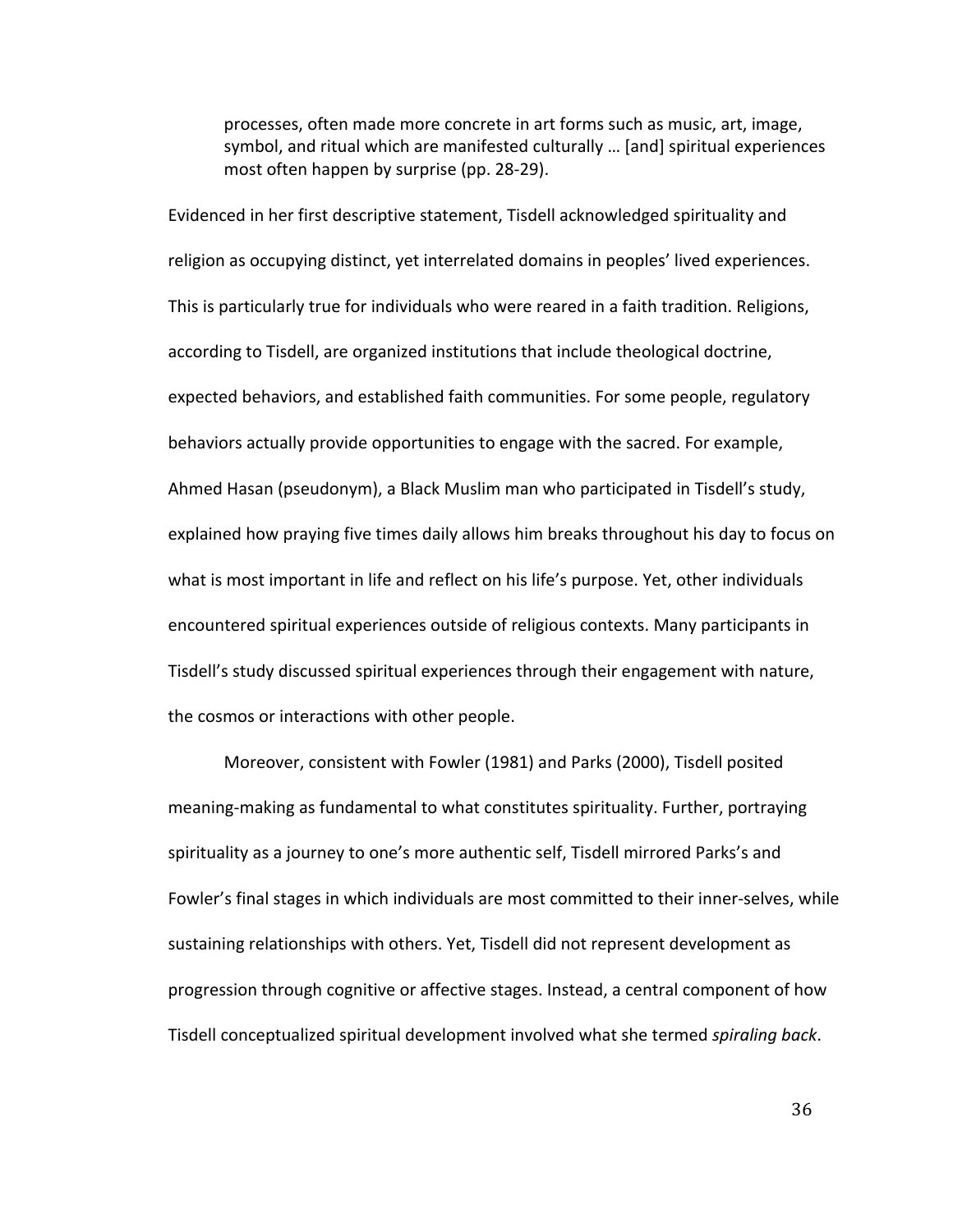When engaging one's prior religious or spiritual socialization, participants in Tisdell's (2003) study described a process of spiraling back. Although many young adults (particularly college students) either move away from or question faith traditions they were raised to follow (Astin, Astin, Lindholm, 2011), significant childhood and adolescent spiritual experiences still remain relevant, even if not for the same reasons. According to Tisdell, spiraling back requires re-membering, or actively appropriating new value to past religious or spiritual experiences, rituals and narratives so that they become more consistent with one's current beliefs. Tisdell explained how one of her participants who no longer identified as a practicing Catholic, still drew inspiration when re-membering Easter celebration and the story of Jesus' resurrection. While the resurrection of Jesus did not contain religious value in adulthood, the participant described how the story provided strength and hope when she faced difficult situations. Thus, spiraling back is an ongoing process that involves a reevaluation of enriching spiritual practices or experiences from one's adolescent years to make them relevant in one's present spiritual journey.

Another distinguishing aspect of Tisdell's contributions in comparison to Fowler (1981) and Parks (2000) is her sensitivity to how culture informs one's spiritual journey. Tisdell (2003) described culture as "a specific social group with a shared set of values, beliefs, behaviors, and language, such as Black culture or Puerto Rican culture" (p. 37). For Tisdell, culture was never peripheral, but always central to her participants' lived experiences. This was especially true, Tisdell argued, for people of color in North America whose racial identity often renders them presumably inferior by the dominant,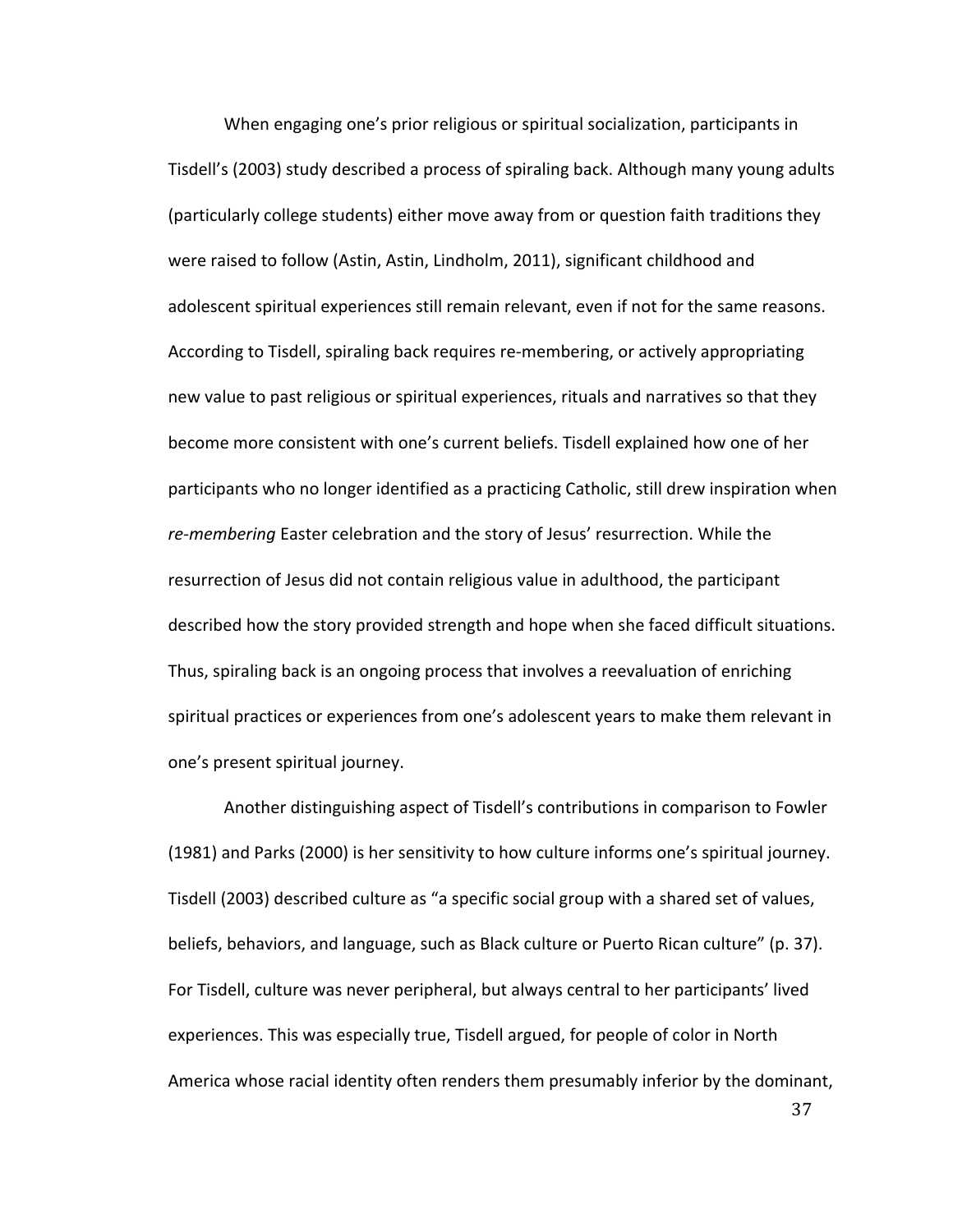White culture. As such, culture was a central lens through which individuals in her study made meaning of spiritual and religious activities, symbols and rituals. One of Tisdell's participants' connections to Aretha Franklin's music effectively exemplified this assertion. Anna Adams (pseudonym), a Black woman raised in a Black Christian tradition who no longer identified with any organized religion, spoke of the ways Aretha Franklins' music had spiritual and cultural resonance in her life. Spiritually, Franklin's music touched Anna's soul and "[connected her] to something beyond [herself]" (p. 60). Culturally, Franklin's music reminded her of growing up in a Black community and invoked memories of "the way of walking, the way of talking  $\ldots$  the music of the church, the choir"  $(p. 61)$ . In this example, one is able to see how Anna's racial identity and being raised in a Black church tradition framed how she interpreted this spiritual experience of listening to Aretha Franklins' music. This, Tisdell argued, typifies the influence of culture on spirituality and spiritual experiences for all people.

Lastly, Tisdell's (2003) discussion concerning intersections of other social identities with spirituality undermines assumptions about all individuals following a single spiritual developmental path. Harriet Smith's (pseudonym) explorations of her sexual orientation reflect how other aspects of individuals' identities matter in their spiritual development. Harriet, a middle-aged White woman, was raised in a rural Southern working-class family and in a Pentecostal Church. She began to question her sexual orientation after her ex-husband (with whom she had parented two children) referred to her as queer. After he explained the term, Harriet agreed with his proclamation.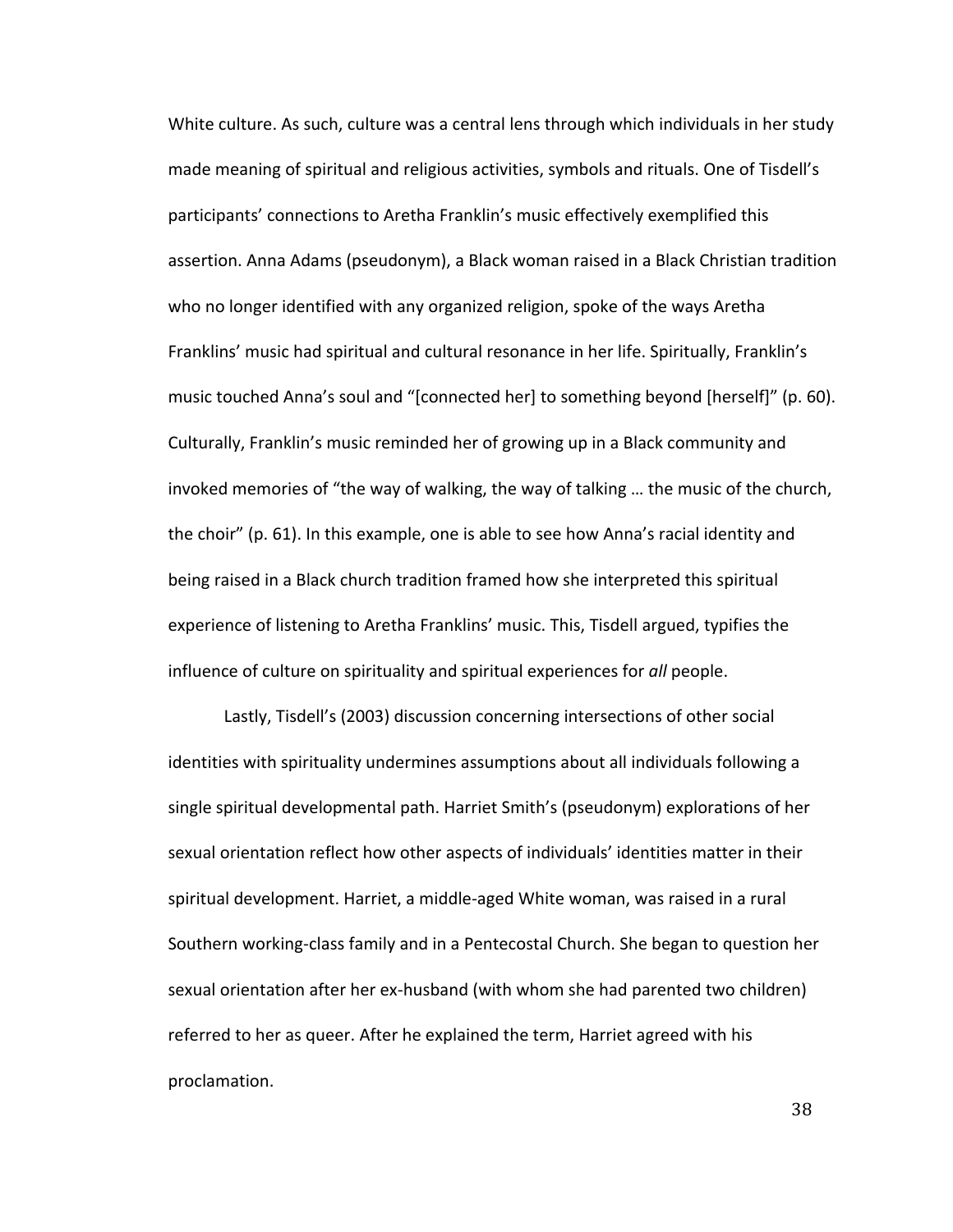Raised in a geographical region oft-referred to as the *Bible Belt*, due to the infusion of a Christian ethos within the cultural and physical landscape, Harriet faced formidable external and internal challenges. When she sought ministerial counsel, homophobic religious tenets caused some ministers and clergy to invoke guilt within Harriet. Even further, her rearing in a Pentecostal church created internalized notions of homophobia, which made it difficult for Harriet to accept her emerging identity as a self-identifying queer person. Yet, it was not until Harriet experienced what she described as a miraculous healing that she believed God was not displeased with her being a lesbian. For Harriet, it was inconsistent to believe that God would heal her in the present life if she were to be condemned to punishment in eternity. Harriet Smith's case demonstrates how additional social identities (e.g., sexual orientation) influence spiritual development processes. More specifically, Harriet's spiritual journey illustrates additional challenges that may exist for individuals whose spiritual beliefs and spiritual communities conflict with other aspects of their identities.

Tisdell's (2003) central contributions to concepts of spiritual development consist of the following: (1) foregrounding culture as central, instead of incidental or peripheral, to how individuals interpret spiritual experiences and develop their spirituality; (2) paying attention to intersections of multiple social identities and spiritual development; and (3) providing spiraling backwards as an intentional departure from other models that present development through stages. Tisdell's latter contribution is of critical importance for scholars interested in the spiritual lives of Black and other racial minoritized undergraduate students, as she deconstructs the idea of normative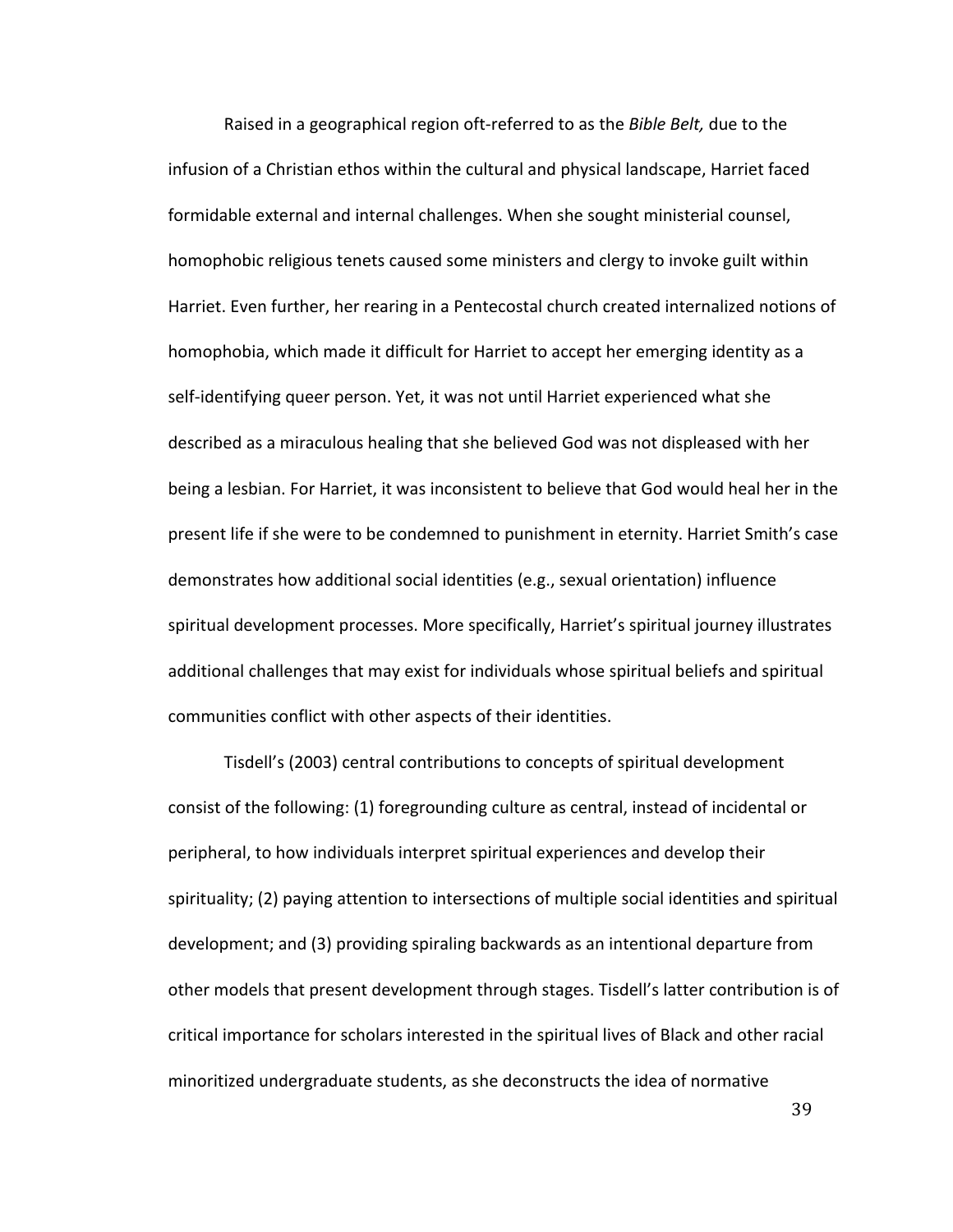developmental paths for spirituality and faith. Stated differently, by acknowledging that no one model can reflect the myriad spiritual developmental trajectories of all students, Tisdell challenges the efficacy of stage developmental models in general and those based on predominantly White participant samples in particular.

Notwithstanding, there are at least two methodological critiques of Tisdell's (2003) study when considering the utility of her scholarship for young adults in college. First, no one in Tisdell's sample was presently enrolled in college and most participants were not of traditional college age. Second, most participants were reflecting on their development from years past, instead of reporting in real-time developmental processes and challenges. Essentially, each critique highlights the necessity for more scholarship to directly incorporate diverse students' voices in our search for the ways spiritual development occurs among college and university students.

Taken together, Fowler (1981), Parks (2000) and Tisdell (2003) frame how research on spirituality among college students is typically studied. This is certainly true for Fowler's and Parks's models (Dancy, 2010; Evans et al., 2010; Patton & McClure, 2009). Tisdell's relatively recent intellectual contribution, however, is a noteworthy step in the right direction by considering culturally diverse representations of spiritual experiences. While these scholarly investigations provide a critical overview of how higher education scholars engage spirituality and faith development among young adults, they offer little for understanding Black college students' spiritual experiences as they occur in real-time. In the next portion of this literature review I consider research conducted on Black students' spiritual and religious experiences.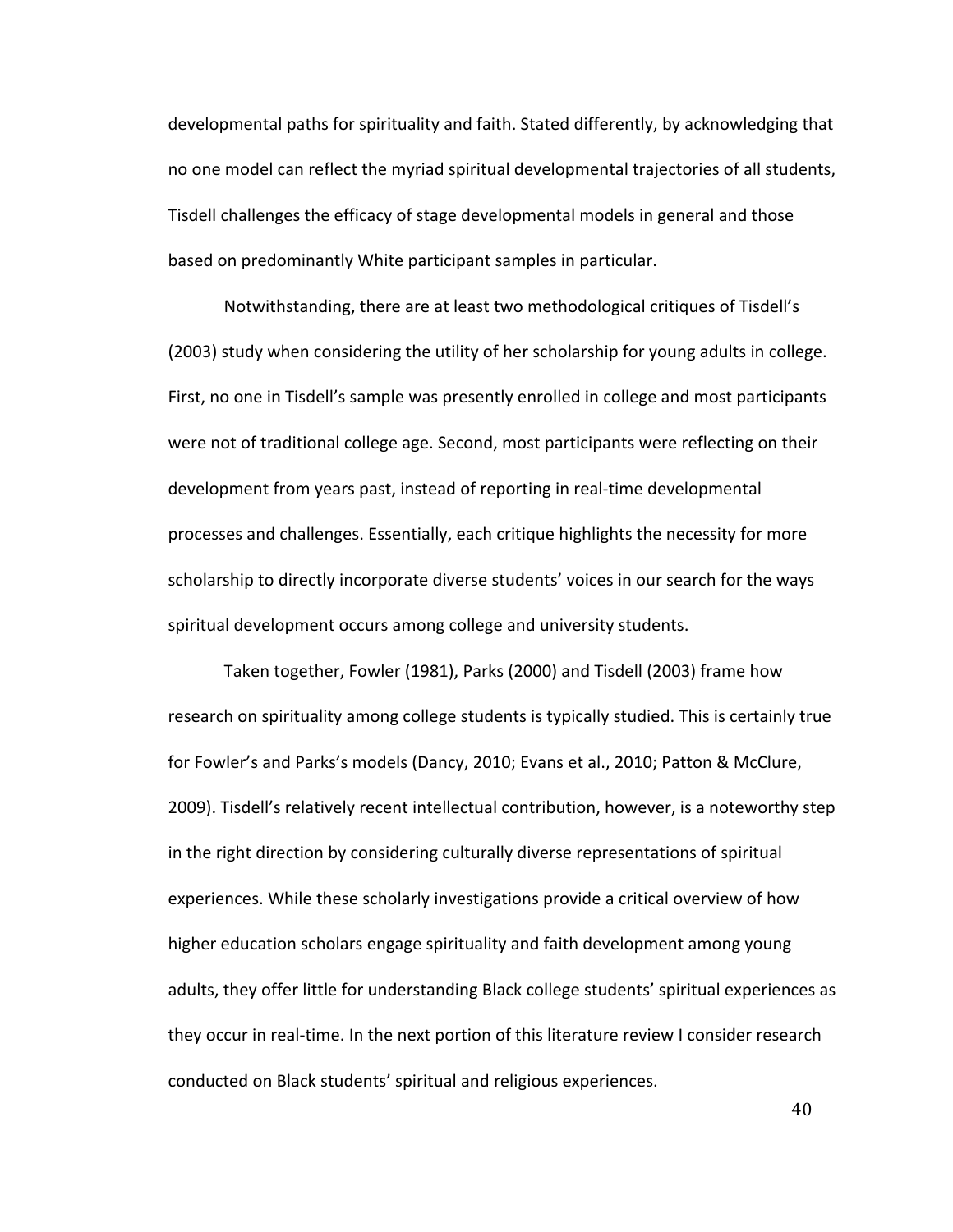# **BLACK STUDENTS' SPIRITUAL AND RELIGIOUS LIVED EXPERIENCES AT PREDOMINANTLY WHTIE INSTITUTIONS**

Substantial evidence points to the historical centrality of spirituality and religion among Black communities (Charters, Taylor, & Lincoln, 1999; Jackson, 2005; Hunt & Hunt, 2001; Jagers & Smith, 1996; Mattis, 2000; Mattis & Jaggers, 2001; Pinn, 2003). In particular, Black Americans reportedly have higher levels of religious engagement and stronger religious beliefs when compared to the total American population (Charters, Taylor, & Lincoln). Likewise, relatively recent findings confirm that patterns of religious practices observed in non-college going Black populations are consistent among Black undergraduate students, namely higher frequency of religious practices among Black students in comparison to their White peers (Walker & Dixon, 2002). Burgeoning research pertaining to religion and spirituality among Black college students show that religion and spirituality matters in the lives of Black university students (Herndon, 2003; Constantine et al., 2006; Patton & McClure, 2009; Stewart, 2010; Watt, 2003). Both quantitative and qualitative studies illustrate that spirituality and religion are associated with several positive educational benefits for Black undergraduate students; particularly academic performance, coping and persistence and healthy identity development (Patton & McClure, 2009; Walker & Dixon, 2002).

In a quantitative study examining the relationship between spirituality and academic performance, Walker and Dixon (2002) had 192 college students (109 European American and 82 Black) complete questionnaires related to spiritual beliefs and religious practices. In their study, the authors measured spirituality (belief system)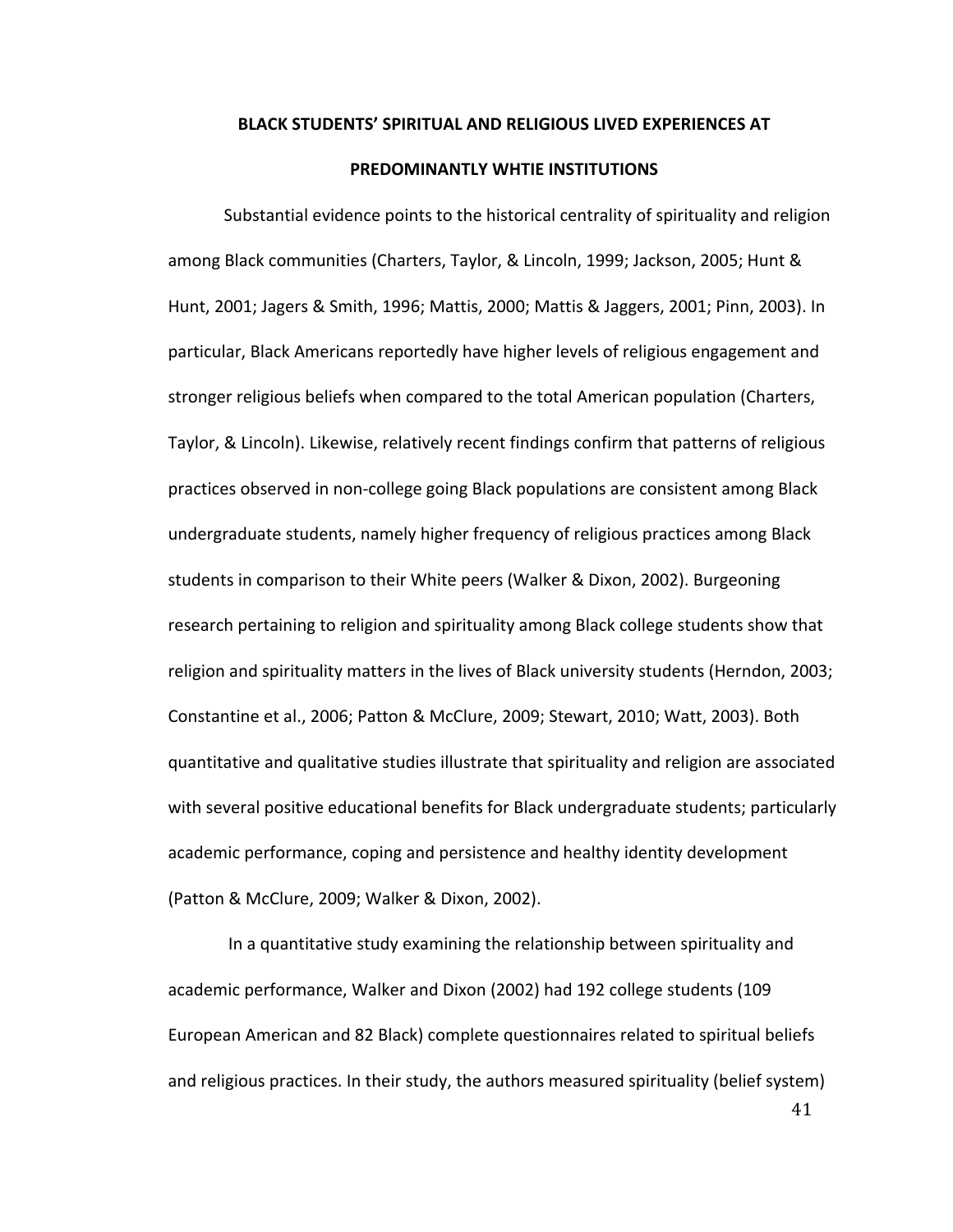and religious practices (connected to formal church affiliation) as distinct constructs. Two significant findings emerged from their study. First, Black students were more likely than White students to embrace spiritual beliefs and demonstrate greater engagement with religious practices. Second, spiritual beliefs and religious practices were salient for Black students' academic performance. There was a positive correlation between spiritual beliefs and spring semester grade point averages (GPAs) and a modest relationship between spiritual beliefs, religious practices, and Black students' cumulative GPAs. It is worth noting that correlation does not establish causation.

Constantine, Miville, Wrren, Gainor, and Lewis-Coles (2006) investigated how spirituality and religion informed career development and vocational choices among a sample of Black undergraduate students. The researchers conducted semi-structured interviews with eight Black women and four Black men attending a predominantly White, private university in the northeastern United States. Similar to Walker and Dixon (2002), Constantine et al. operationalized spirituality and religion as distinct concepts. Religion, the authors posited, referred to beliefs and behaviors prescribed by an organized religion. Conversely, spirituality represented "sacred nature of life in all of its forms and the manifestation of this belief in a quest for goodness and interconnectedness with other persons and things" (p. 228). These a priori definitions of religion and spirituality as separate concepts were consistent with their findings, as most students self-identified as spiritual, but not religious.

While some participants in Constantine et al.'s (2006) study did not identify a relationship between religion or spirituality and their vocational decisions, most did. For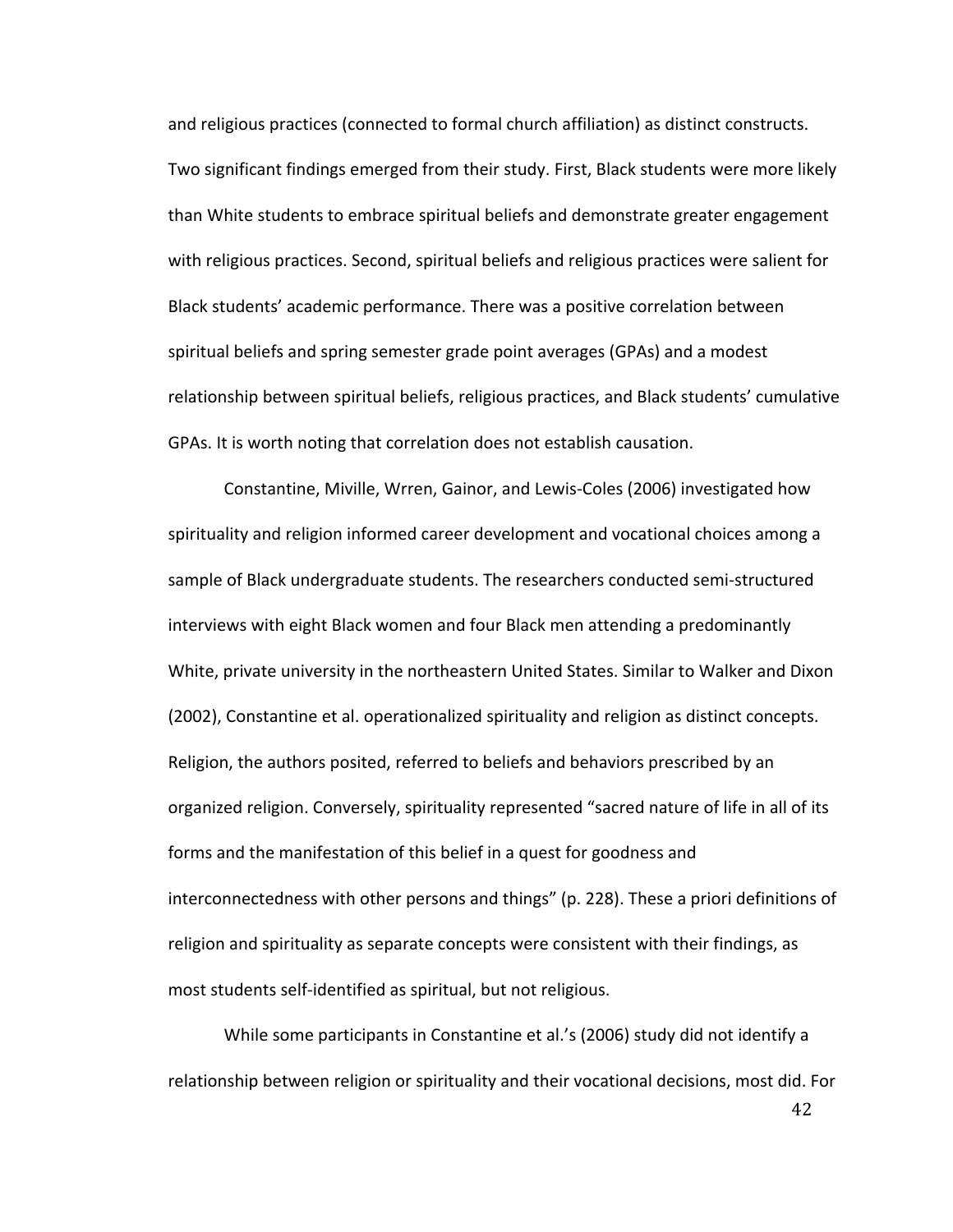instance, many shared that they believed God had particular plans for their lives and career choices. Due to this, participants felt it was necessary for them to serve others through their future employment. Also, for students whose spirituality was relevant to their academic and career choices, accruing financial means was secondary to actualizing their full personal and professional potential and ultimately being happy. Moreover, participants employed spiritual and religious practices to deal with and manage academic and career-related challenges.

Consistent with Constantine et al.'s (2006) reported findings, additional qualitative and quantitative investigations found that Black undergraduates who relied on spiritual resources, religious practices, and participated in religiously-affiliate organizations learned to cope with life and academic stressors, enhanced psychological resistance to demeaning racist stereotypes, gained motivation to persist through college, developed a sense of purpose (i.e., responsibility to younger siblings), engendered ethnic pride, increased their resiliency, improved their sense of belonging, and facilitated critical thinking (Constantine, Wilton, Gainor, & Lewis, 2002; Dancy, 2010; Herndon, 2003; Patton & McClure, 2009; Stewart, 2002; Strayhorn, 2011; Watt, 2003). 

Among a sample of 144 Black undergraduate students from three large PWIs in the mid-Atlantic and northwestern United States, Constantine et al. (2002) quantitatively explored relationships between spirituality, religious participation, religious problem-solving styles, and Africultural coping mechanisms. Overwhelmingly, participants self-identified as Christian (80.6 percent); a few were affiliated with other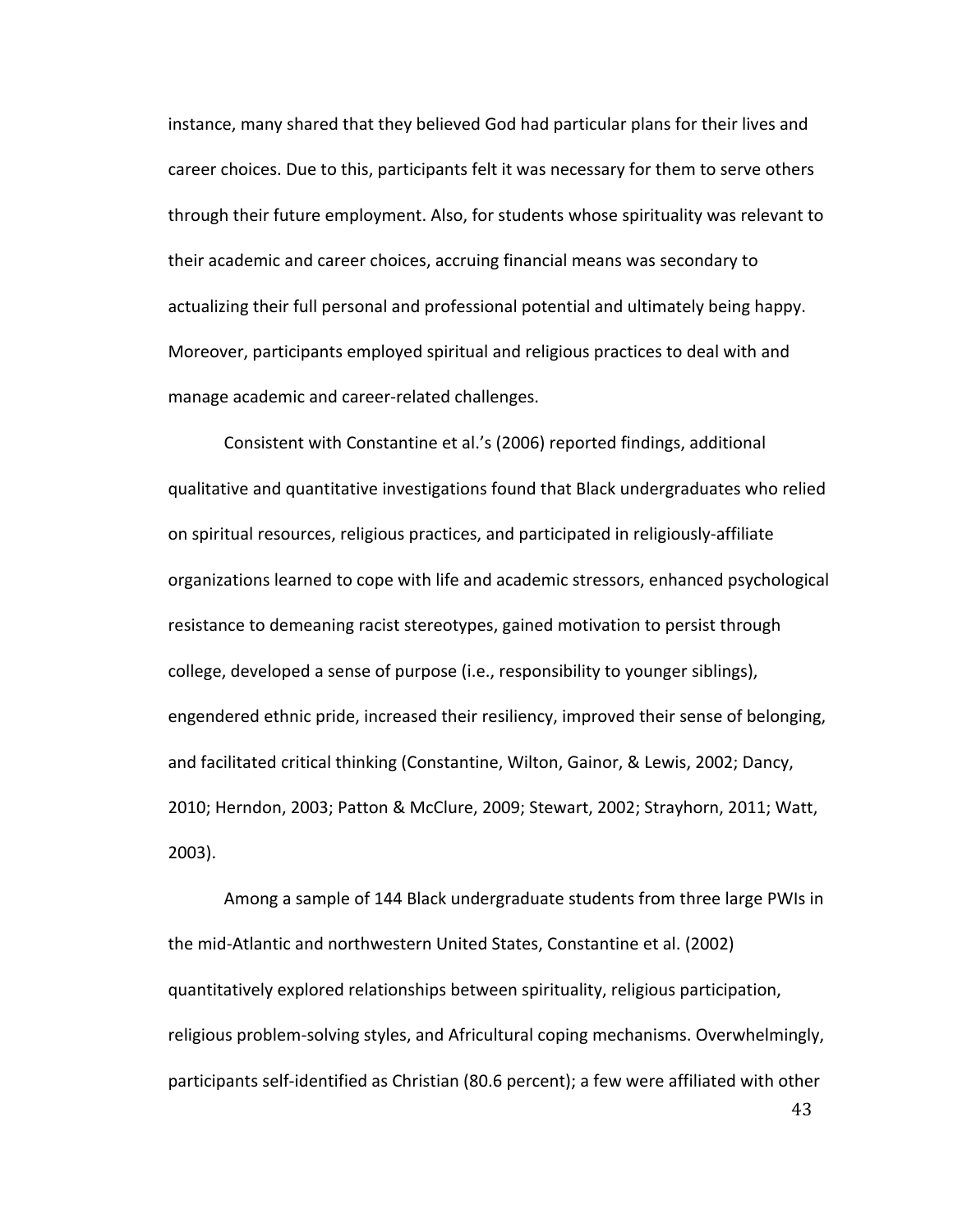faith traditions or religiously unaffiliated. The authors hypothesized that spirituality and religious participation would predict styles of problem-solving and Afrocultural coping among Black women and men in their sample. In fact, higher levels of spirituality were associated with collaborative and deferring religious problem-solving styles as well as spiritual-centered Africultural coping mechanisms. Intuitively, Constantine et al. argued, this finding made sense, as students who recorded higher levels of spirituality would rely more on spiritual resources to manage stressors in life. Also related to higher levels of spirituality and greater religious participation were decreased use of self-directing religious problem solving styles and fewer use of cognitive/emotional debriefing mechanisms. Again, the authors posited these findings as unsurprising, considering that self-directing religious problem solving styles and cognitive/emotional debriefing mechanisms emphasizes self-agency as the primary means of problem solving. Some highly religious and spiritual Black undergraduate students may perceive usage of said coping and problem-solving styles as a lack of faith. Put differently, students' conceptualizations of faith may preclude them from employing coping and problemsolving styles to manage and deal with stress or challenges.

Inquiries grounded in qualitative methodologies have provided more nuanced and textured representations of students' spiritual and religious coping strategies (Herndon, 2003; Watt, 2003) and have illuminated the role of religion and spirituality in students' lived experiences (Patton & McClure, 2009; Stewart, 2002). In their respective investigations, Watt (2003) and Patton and McClure (2009) captured how Black female students utilized spiritual and religious resources to cope, resist, and persist through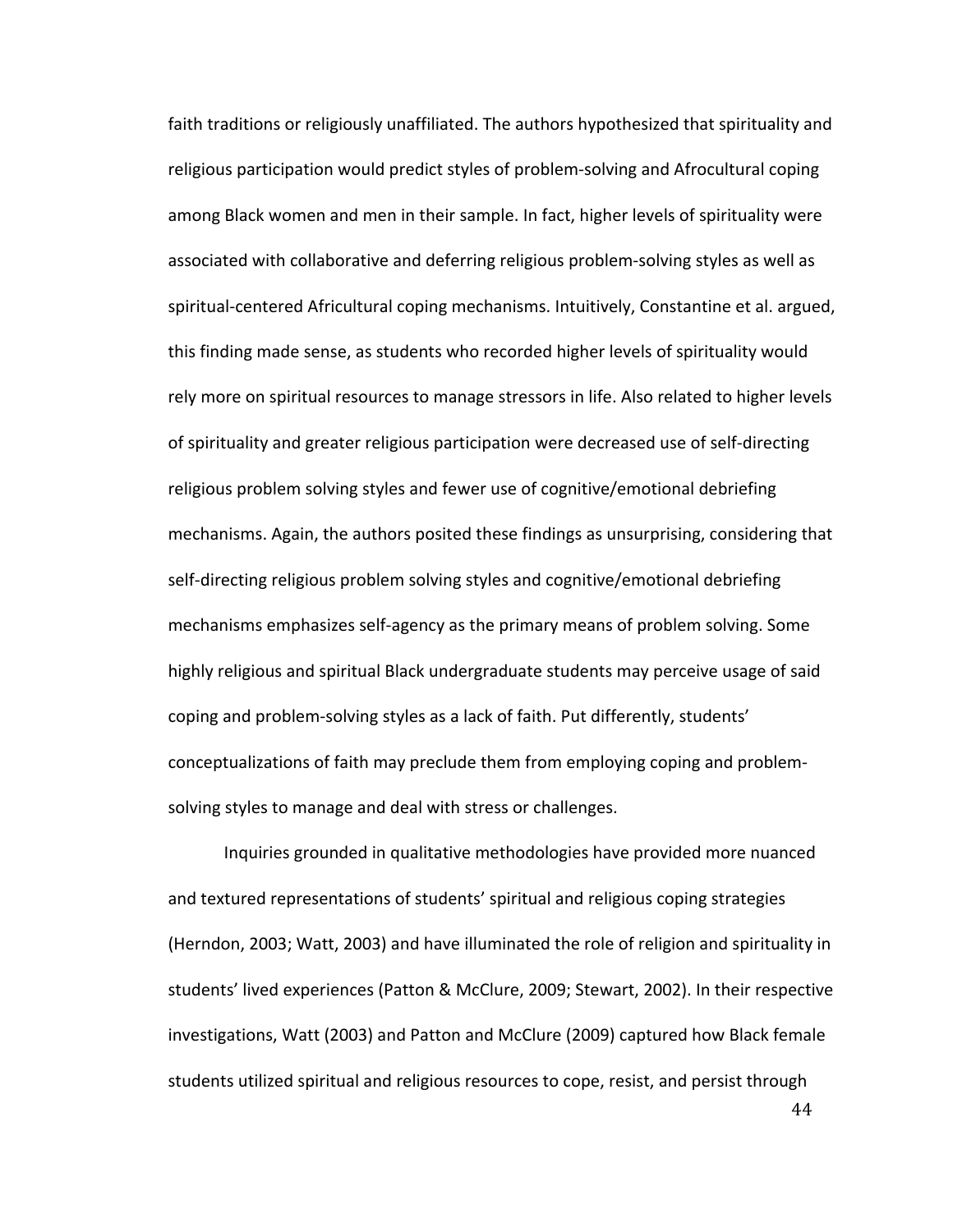college. Patton and McClure used a phenomenological approach to better understand how spirituality served as a source of strength among 14, self-identified Christian Black women. While Patton and McClure separated religion, spirituality, and faith in their literature review, the Black women in their study struggled to disentangle the three. Instead, living spirit-led lives were of greater import when compared to defining these terms and articulating relationships between each. Realities of race, one theme that emerged in the findings, were sources of stress among participants in the study. The students spoke of feeling alone and isolated as well as burdened to represent their entire race to White peers and faculty who may encounter few Black persons in their lives. 

In response, most participants relied on spiritual beliefs and practices to manage academic and social obstacles. Patton and McClure (2009) argued that each Black woman followed a similar coping strategy. Initially, women would have instant-internal responses that included crying, becoming socially recluse, sleeping, or stressing out. Afterward, students reached out to friends, family members, and mentors for encouragement and support. Students would then read Bible scriptures, pray and finally, "leave it in God's hands". These women saw themselves as a part of God's larger plan and as such, found peace to endure their environmental and academic stressors. Moreover, prior personal traumatic events, including "domestic abuse, rape, singlemotherhood, and working multiple jobs to make ends meet and support family members" (p. 47) convinced these women that they could overcome any and all obstacles and challenges they encountered in life.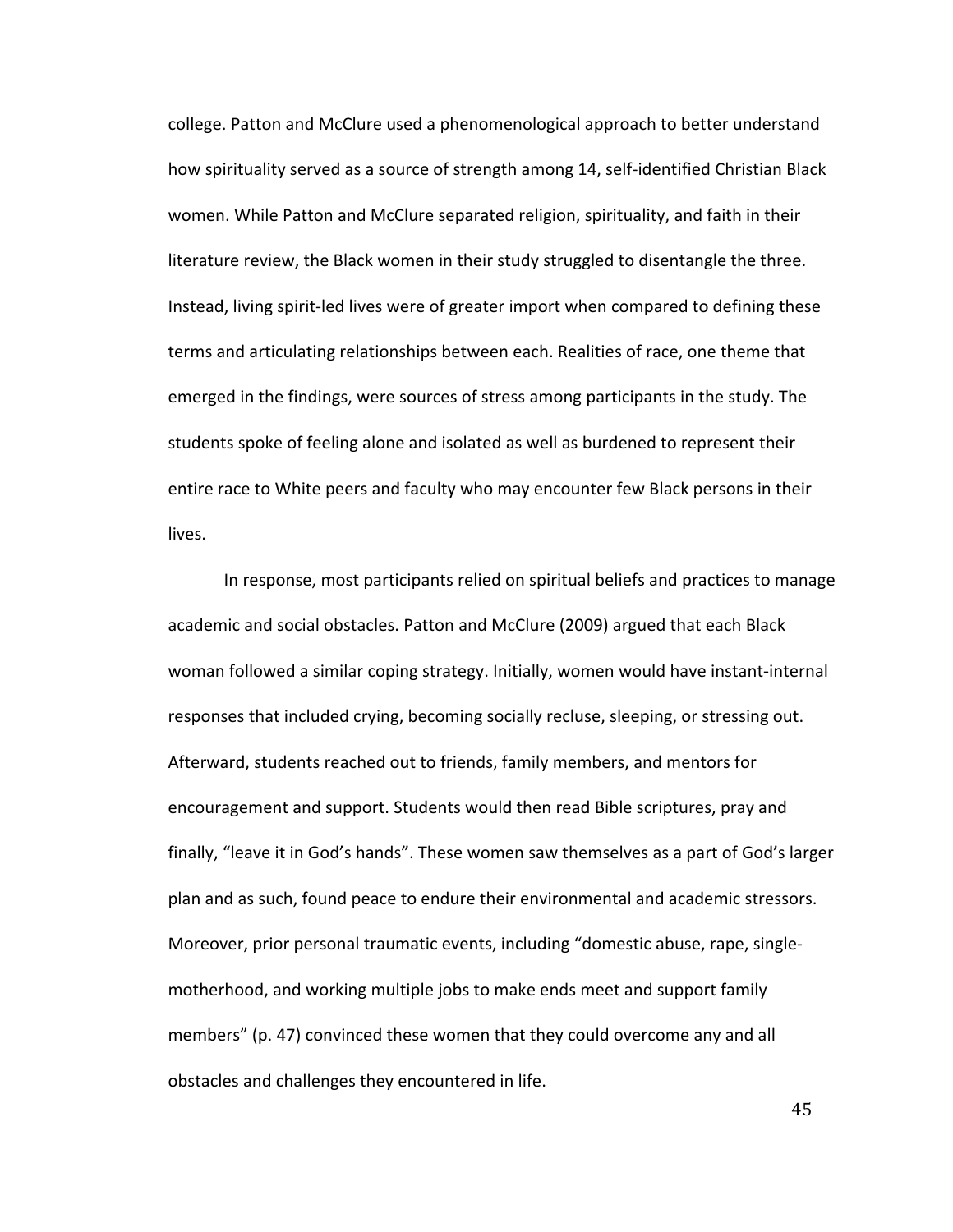Consistent with Parks's (2000) investigation of spiritual development in young adulthood, college provided space and time away from direct parental influence for these Black women to redefine their spiritual beliefs and religious practices in order to create better alignment with their personal convictions (Patton & McClure, 2009). However, many participants had to seek resources for spiritual development off-campus because they perceived little opportunities on campus to practice and exercise their spirituality. 

Watt's (2003) four focus group interviews of 48 Black undergraduate women's experiential realities further confirmed that some Black female students relied on spiritual beliefs and religious practices to cope and psychologically resist racist and sexist stereotypes that inaccurately characterize them in demeaning fashion. Reflective of Black women's voices captured in Patton and McClure's (2009) study, participants in Watt's focus groups reported using spiritual beliefs to cope with stress from their hometo-college transition and traumatic events in life, such as the tragic death of a peer. Also, Watts' presented multiple non-material symbols and imaginings from which Black undergraduate women derived strength. For instance, sororities' crests inspired some women towards communal fellowship, sisterhood, and volunteerism. Women were also empowered by explicitly religious symbols like the Christian cross. Moreover, some described events where ancestors and spirits actively intervened in dangerous and unsafe situations they faced. These findings broaden our understanding of how spirituality informs Black women's college experiences by taking seriously intangible aspects of spiritual realities that are not easily reduced to cognitive framing. Instead, we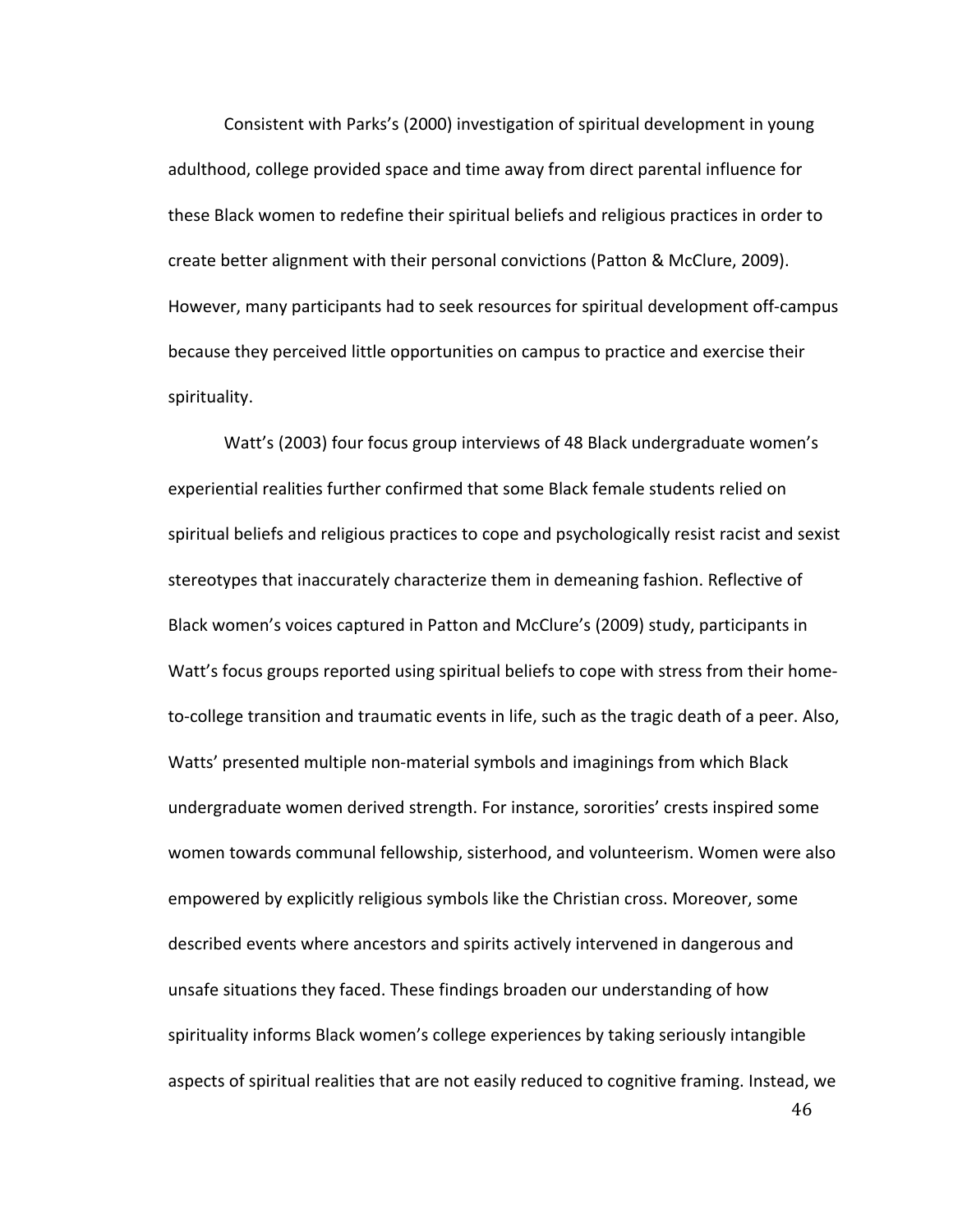gain rich insights regarding how spirituality is more than a set of beliefs, but also includes domains where angles, ancestors, and spirits are *real* and actively influence the materiality of lived experiences.

In addition, Black undergraduate men were found to utilize spiritual beliefs and practices to persist through college (Dancy, 2010; Herndon, 2003). Herndon examined spirituality among 14 Black male students to understand how spirituality related to retention. To frame chronic racialized experiences his participants faced at their predominantly White university, Herndon presented the Mundane Extreme Environmental Stress (M.E.E.S.) model. Essentially, this model operationalized racial stress as mundane, extreme, and environmental. The prevalent and routine nature of racial stress (e.g., dealing with racial stereotypes) for Black undergraduate men rendered it mundane. Yet, the stress was also extreme due to the resultant adverse impact on Black male students' emotional health and self-confidence. Further, because the stress was imbedded within the institution's cultural fabric it was also environmental. 

Herndon (2003) argued that spirituality was an under-examined resource Black undergraduate men in his study relied on to manage and cope with significant racial stress. In fact, spirituality bolstered students' resilience and provided a sense purpose for present and future tasks. Similar to some Black women in other studies (e.g., Patton & McClure, 2009; Watt, 2003), Black male students' prayed, read scriptures and inspirational writings, and attended church to manage and cope with academic obstacles and stress. Moreover, spirituality gave purpose to students' present and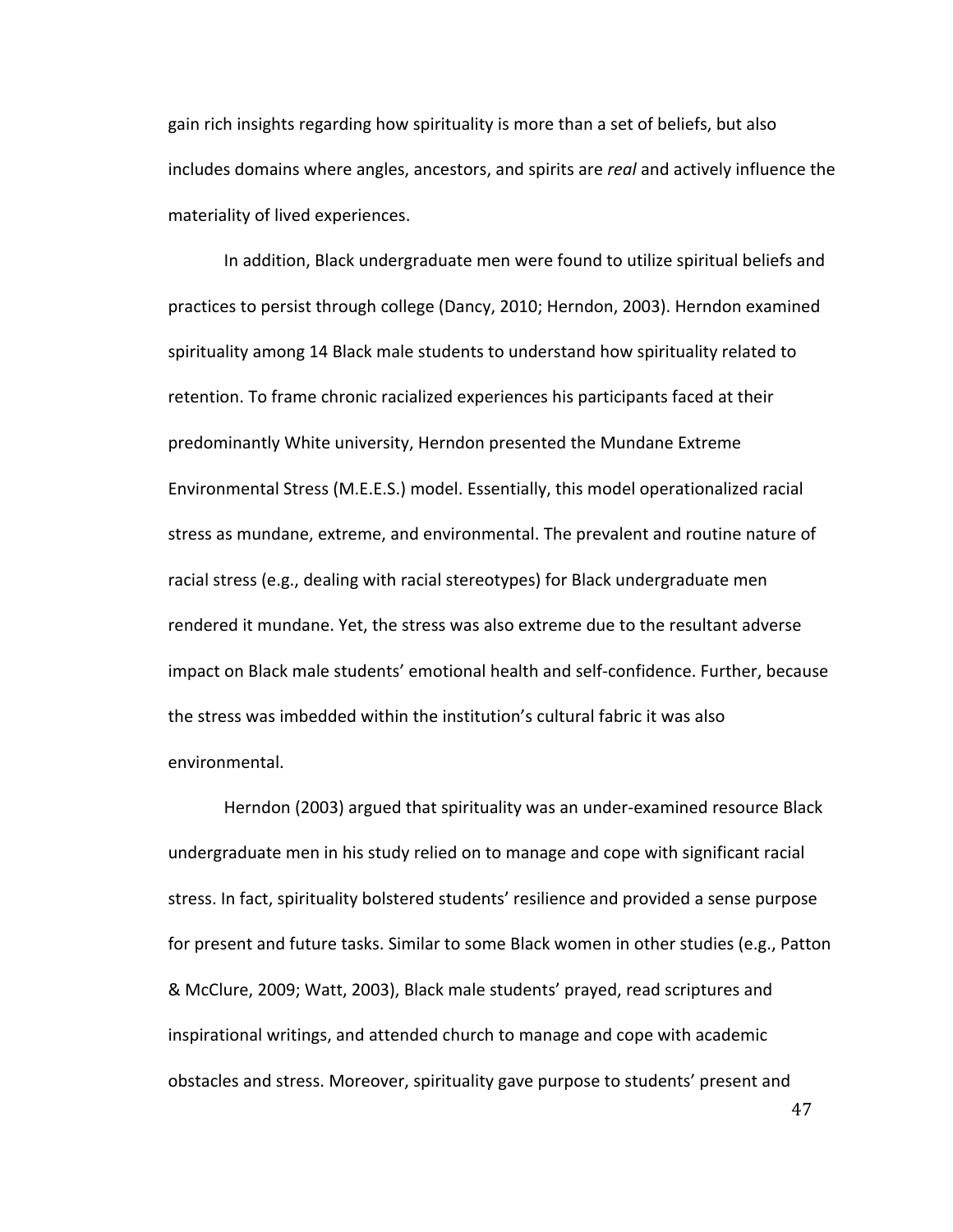future educational tasks, namely pursuing a bachelor's degree. Lastly, off-campus religious communities acted as extended families and provided networks where Black males received emotional support and sage advice.

Lastly, scholars have argued that spirituality plays a significant role in identity formation among Black women and men during college (Dancy, 2010; Stewart, 2002). For some Black undergraduate students in Dancy's and Stewart's investigations, spirituality and faith, respectively, grounded and facilitated integration of their multiple identities. Stewart sought to understand what role faith and spirituality played in five Black student leaders' efforts to integrate multiple sociocultural identities such as race, class, and gender. To make sense of students' identity negotiations Stewart relied on Fowler (1981) and Parks's (2000) faith-identity typologies. Each faith-identity typology describes how individuals make meaning and derive value from various relationships. Specifically, Stewart argued that each student reflected polytheist, henotheist or radical monotheist meaning making processes. Two students, Kashmir and Ophelia (pseudonyms), were described by Stewart as polytheist, which means both utilized multiple power and value centers. Participants like Kashmir and Ophelia made meaning of their identities and developed their values based on multiple relationships (e.g., sorority sisters) and these values changed as the relationships shifted in each environment. Conversely, Poke and K.B. (pseudonyms), exemplified a henotheistic meaning making orientation. As such, these students relied on one central source for meaning making and choosing values (e.g., family, college peers). Yet, their respective sources were not capable of supporting them during times of stress and crises. Finally,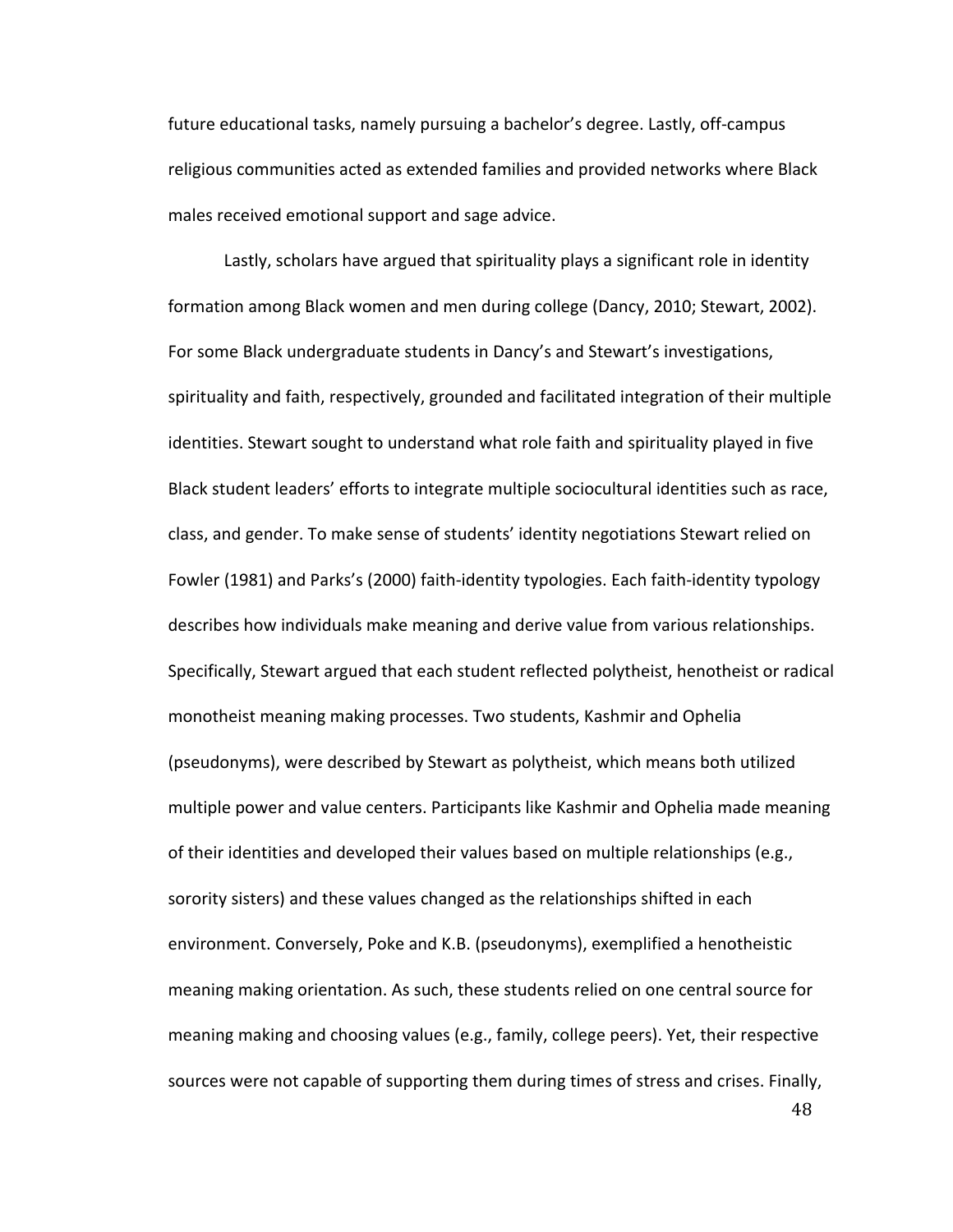Stewart stated that Sage (pseudonym) exhibited the most mature faith-identity typology, radical monotheism. Sage placed her trust in one source and center of power and her center was her interpretive lens for understanding and making sense of her lived experiences and multiple identities. Stewarts' study represents one of the most extensive engagements with Fowler's (1981) faith identity typology when exploring Black students' identity development.

The emerging body of literature reviewed in this section offers timely contributions to research concerning spirituality and religion among undergraduate students. In addition to providing a better understanding of how race influences Black students' spiritual and religious experiences, findings from the aforementioned studies illuminate how many Black students at PWIs employed spiritual and religious practices and beliefs to cope with academic and social challenges. Further, spirituality was found to influence and ground Black students' multiple identities.

49 Notwithstanding, our knowledge of how spirituality and religion matter in Black students' lived experiences remains relatively limited. Very few studies considered indepth how students' conceptualized spirituality, religion, or faith, but rather often left these categories uninterrogated. Further, few studies (e.g., Patton & McClure) paid particular attention to students' spiritual and religious socialization experiences. For example, researchers (Dancy, 2010; Herndon, 2003) reported that Black students utilized prayer to respond to and cope with environmentally induced racial and academic stress. However, we do not know other information that would nuance how prayer works in these students' lives. For instance, what these students' prayed about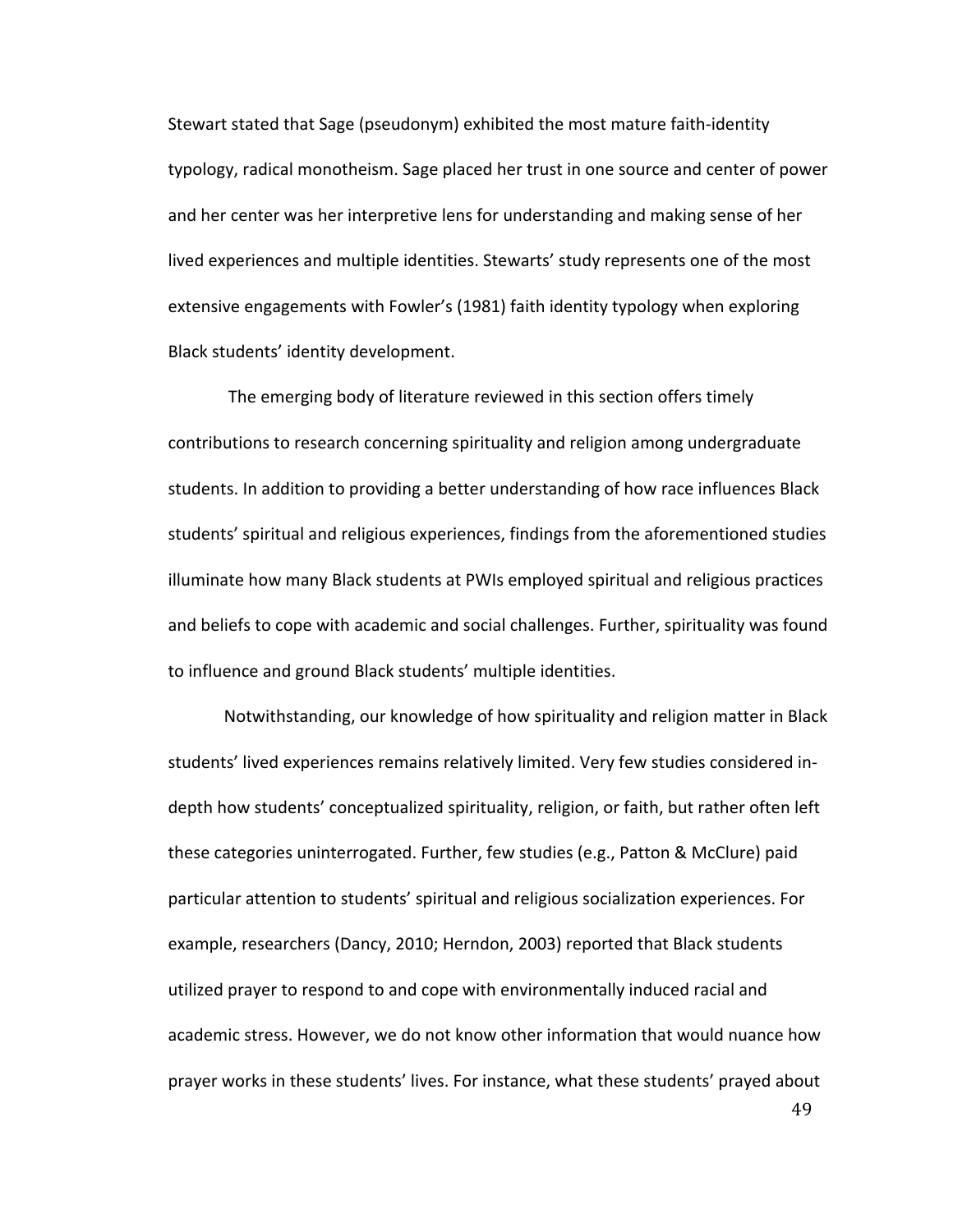specifically, what constituted prayer for them, what were their "theological" rationales for praying, how did they come to believe prayer was an effective coping mechanism, or whether prayer was a skill that they practiced and developed over time? (see Patton & McClure and Watt, 2003 for notable exceptions). Rather, we simply know that prayer was used to cope with stress.

These limitations are not a consequence of methodological mistakes, per se, but are a function of researchers' focus on finding solutions to Black students' racialized experiences on predominantly White campuses and scholars efforts to improve persistence and academic achievement among Black undergraduate students. While such a focus is warranted, it is a result of a persistent phenomenon of primarily studying Black students in relationship to problems, as explicated in Chapter One. Further, most of these studies leave unexamined the category of religion itself and take for granted what is "religious", routinely linking it to institutionally sanctioned activities within a faith organization. Investigations that rely on Fowler (1981) and Parks' (2000) faith development models reduce spirituality to individuals' quest towards meaning making across relational domains. To expand our understanding of spirituality among Black undergraduate students, I suggest employing an integrated framework most explicitly informed by scholars in religious studies, higher education, sociology, and psychology.

50 Consistent with Miller's (2012) approach, I do not assume a priori any notion of what is religious or spiritual on a universal, cross-cultural level. Instead, more emphasis is placed on exploring how individuals use and produce (and are produced by) these socially constructed categories. First, psychologists Mattis and Jagers' (2001) relational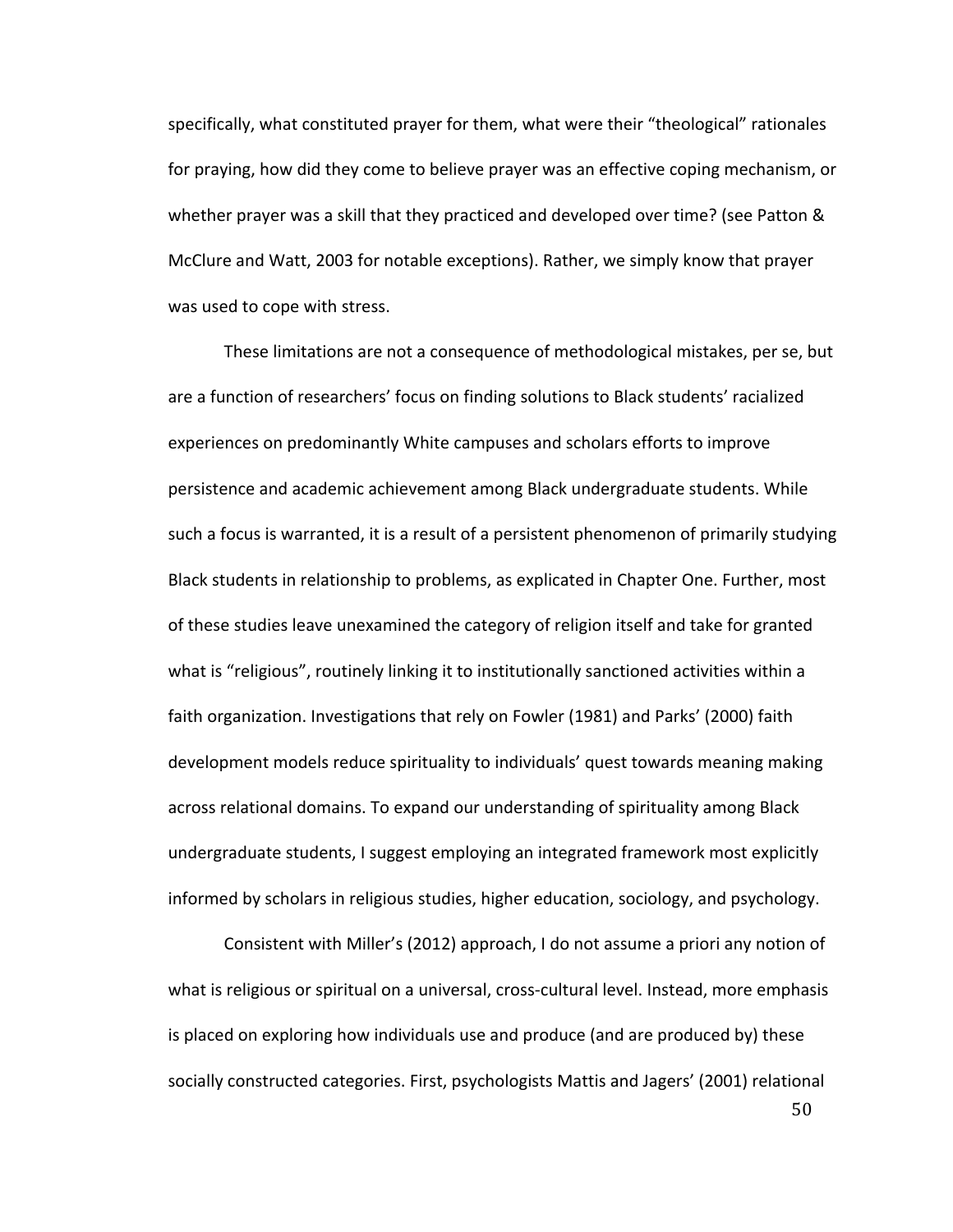framework is useful for considering how one's spiritual and religious socialization experiences produce affective, behavioral, and cognitive outcomes. Second, sociologists Bender and Taves (2012) are helpful in thinking through how different conceptualizations of spiritual and religious are first authorized and then practiced and how these practices and discourses help individuals mark identity distinctions between themselves and others. For instance, identifying as spiritual, but not religious or religious, but not spiritual. Third, Tisdell's (2003) idea of spiraling back offers a productive contribution to understanding how individuals re-member and appropriate meaningful past experiences in their developmental journeys. Lastly, I follow Miller's suggestion to empty the category of religion by suspending the question: what is religious about a particular phenomenon? Instead, by viewing religion and spirituality as human activity not necessarily tied to institutionalized traditions, I emphasize what people are doing, through discourse and practice, to reclaim identities and practices sometimes considered oppositional to religion.

This integrated framework focused my dissertation on the following lines of inquiries: (1) how were students' socialized to understand certain concepts, ideas, symbols, and practices as religious, spiritual, or secular; (2) what institutions and agents played significant roles in this socialization process, authorizing certain framing of terms over others; (3) how do students understand their relationship to these various social categories and how this marks distinctions between themselves and others; (4) what is the multidirectional relationship between students' "beliefs" and "practices"; and (5) what are the implications of each aforementioned question on students' identity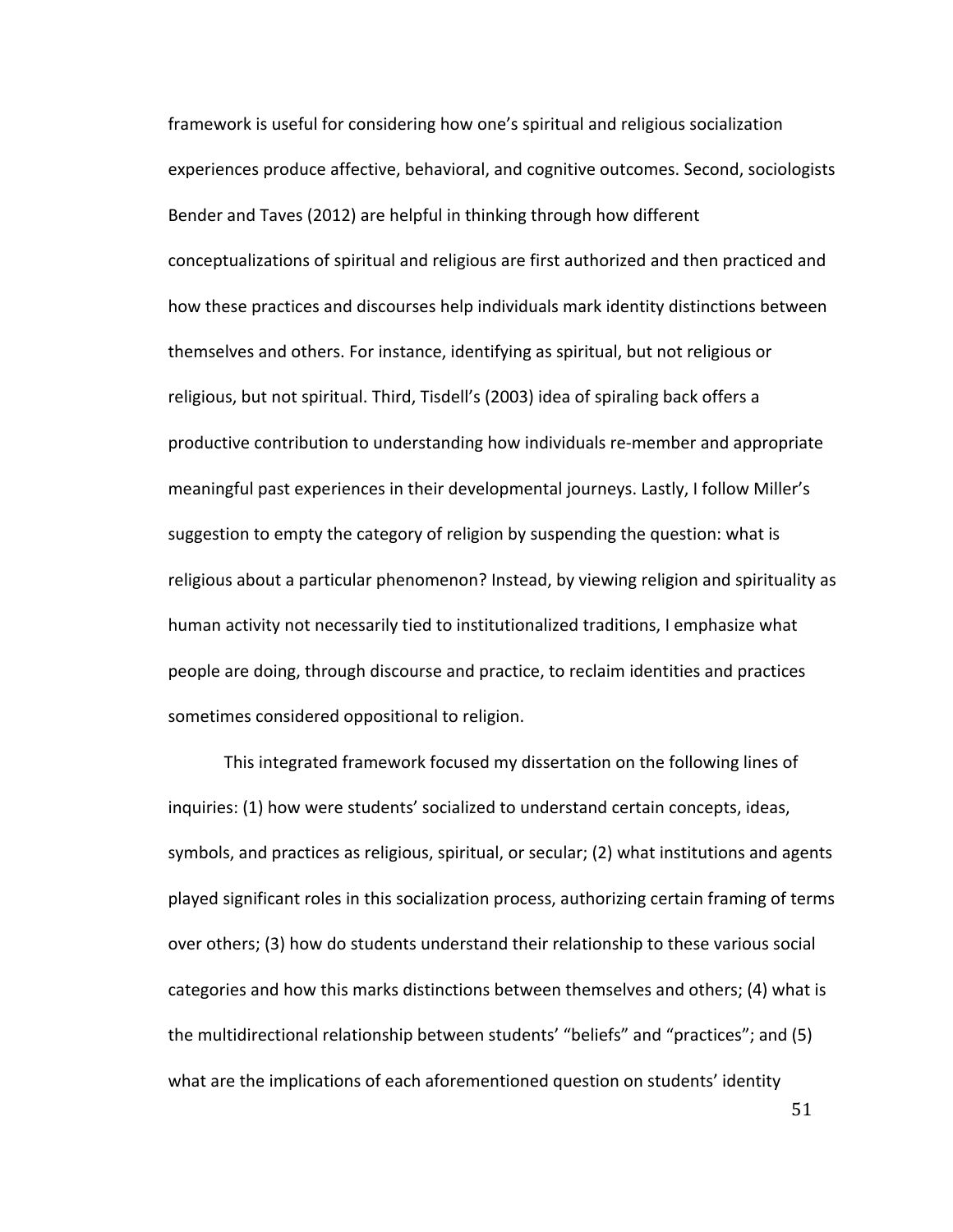development and lived experiences across at least three domain - affective, cognitive, and behavioral?

In the next chapter I discuss how employing Narrative Inquiry will allow me to put this frame to work in order to understand students' spiritual developmental trajectories.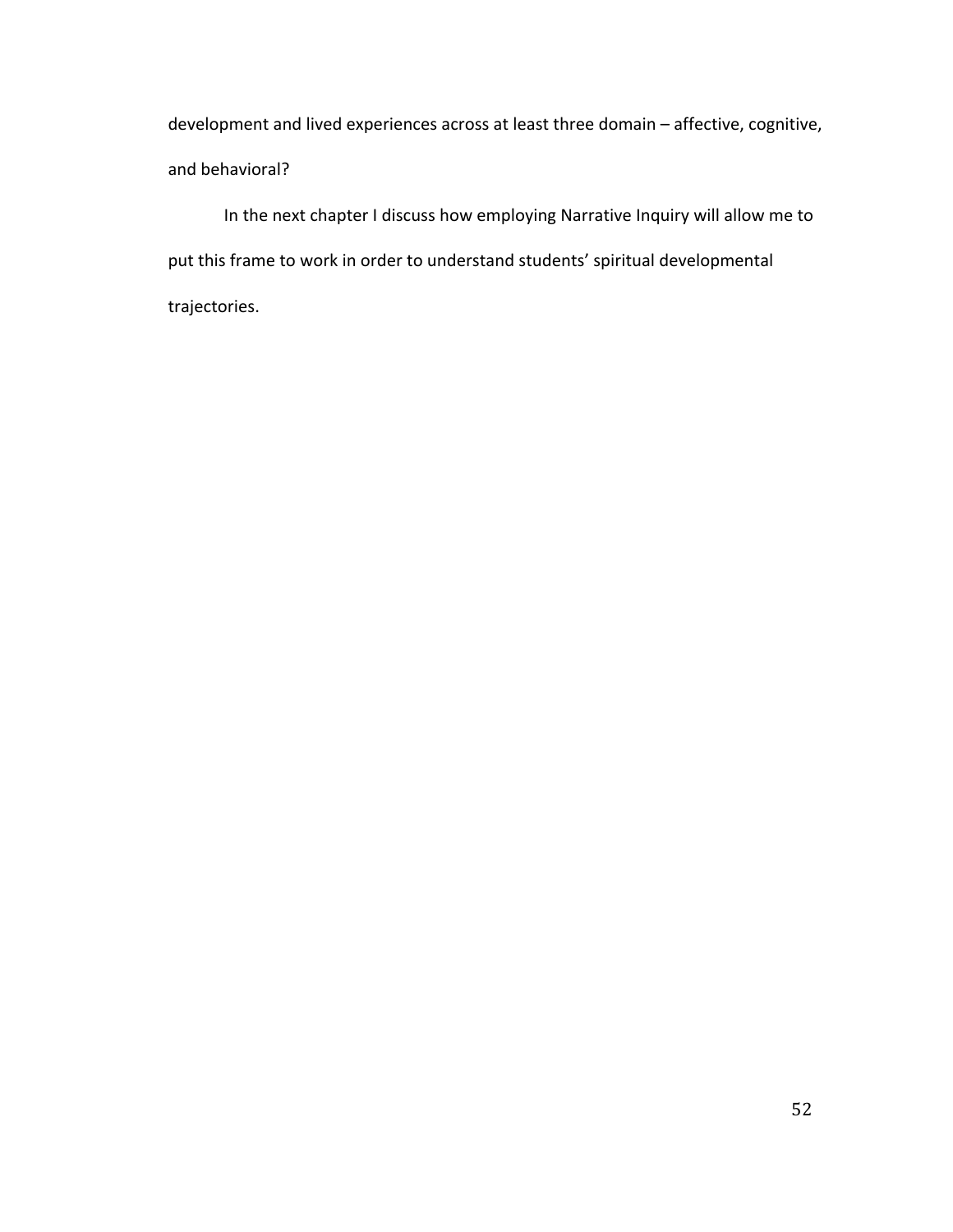#### **CHAPTER 3: RESEARCH METHODS**

In this chapter I present the research methodology and methods I employed to examine spiritual development among Black undergraduate students. First, I discuss my epistemological framework to briefly explicate my relationship to this project. More specifically, I hope to make clear my commitment to reflexive scholarship, to productively wrestle with my subjective positioning throughout this research process and offer a reflection on my role as researcher, listener and the primary data collection "tool". Second, I propose Narrative Analysis as a qualitative methodology that is particularly useful for engaging presumably diverse spiritual developmental trajectories of Black undergraduate students. Lastly, I offer details about my research site, my participant recruitment strategy, and demographic profile of participants, data collection and analysis procedures, efforts I employed to ensure trustworthiness and reliability, and limitations of the study.

## Epistemological Framework

Ideological inheritances from the Enlightenment epoch remain embedded in evaluation standards of what constitutes rigorous research (Harding, 1986). Emphasis on neutrality, objectivity, generalizability, and reliability, for instance, largely influence how trained and lay consumers of scientific studies judge the quality of scholarly outputs. Some qualitative methodologists, challenging the appropriateness of such standards, have argued for different measures of quality or "good" science. For instance, they propose transferability versus generalizability, trustworthiness instead of reliability, and reflexive subjectivity rather than objectivity (Mishler, 1986; Patton,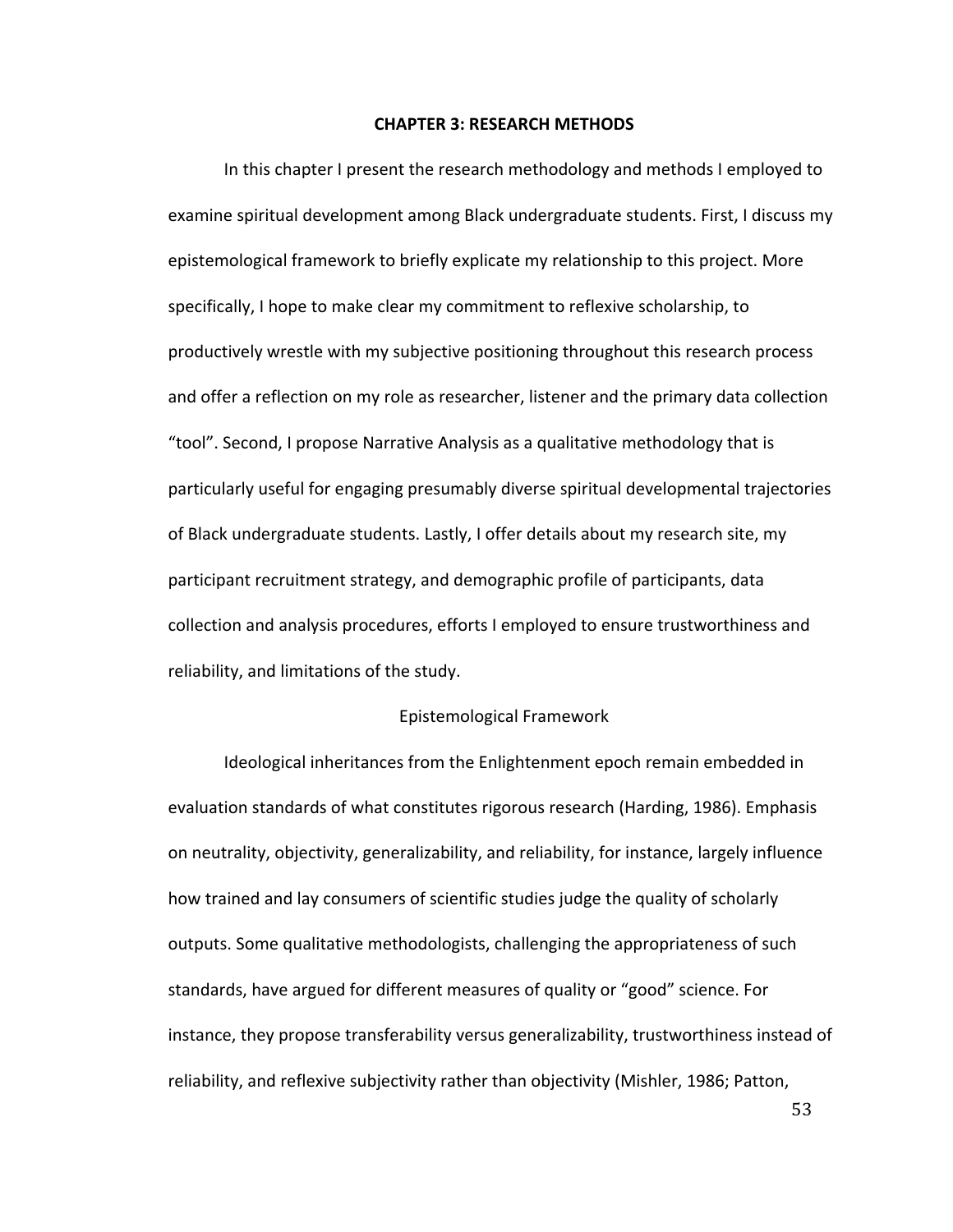2002). Rather than trying to achieve neutrality and objectivity, some argue that making clear how one's positionality informs data collection and analysis processes more accurately represents research activities.

My own thinking concerning these issues is informed by feminist scholars' critique of androcentric and Eurocentric scholarship that attempts to pass as genderless and raceless, respectively (Collins, 1991; Haraway, 1988 ; Harding, 1986). Specifically, I find feminists' proposals for standpoint epistemologies intellectually and ethically persuasive. Choosing not to perpetuate a fiction and "desire to see from nowhere", standpoint epistemology calls for accountability through location (Haraway). Put differently, such a positioning requires scholars to reject the idea of a dispassionate or disembodied gaze and instead interrogate their "seeing" as products of occupied social positions (e.g., social class, race, academic) and technological mediation (e.g., data collection instruments, audio/video recorders). As Haraway, in concert with others, succinctly  $phrases - all knowledge is situated.$ 

Yet, just how one is to systematically account for their positioning remains a challenge. Stated differently, what methodological procedures can be called upon to actualize such necessary, but difficult reflexivity? Qualitative researchers employ diverse techniques to engage their subjectivities. Some attempt to identify their "biases" and set them aside (e.g., bracketing in one tradition of Phenomenology) during analysis (Van Manen, 1990). Others bring multiple perspectives to bear on data analysis in order to enhance Inter-rater Reliability (IRR) (Patton, 2002). Essentially, both of these approaches and similar strategies aim to regulate subjectivities in an effort to decontaminate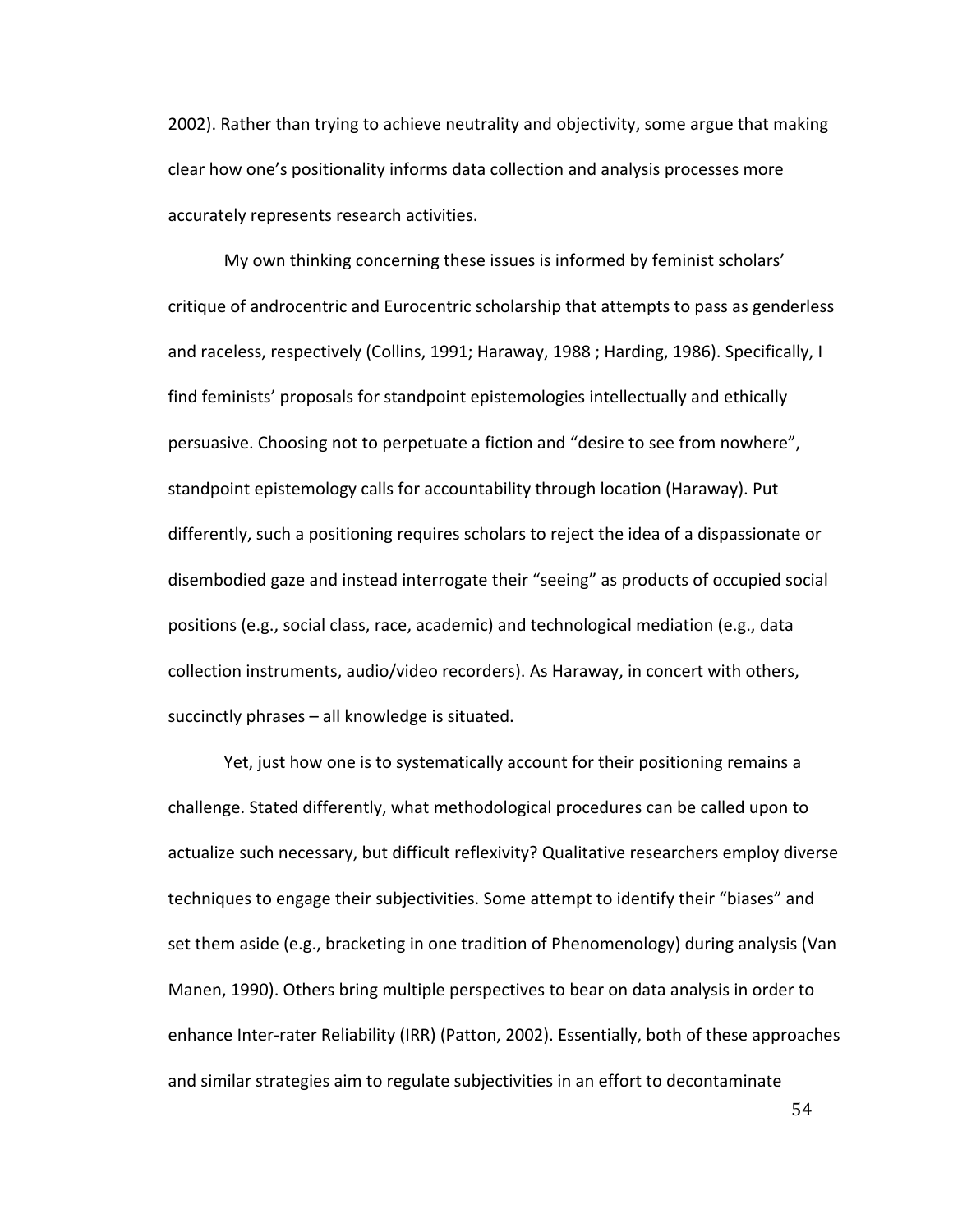research processes. However, I argue this analytical move supports a different fiction that imagines one can suspend and distance oneself from one's own subjectivities.

More ethically productive, I believe, are efforts to make transparent one's social positions and earnest attempts to trace how said positions mark data collection and analysis. Such strategies include dedicating sections of manuscripts to explicate political, ideological, and philosophical perspectives held by the author(s) (see Harper & Gasman, 2009 for an effective example). In contrast, other scholars allow their positionalities to surface at various points within the text and footnotes. I attempted to systematically interrogate and unveil my own sociopolitical and ideological locations through the following strategies: memoing throughout the dissertation process about affective and intellectual changes, epiphanies, and states of being; and making clear how I arrived at certain interpretative positions when competing conclusions could be reached. To this end, prior to discussing how I materialized this epistemological framework through employing Narrative Inquiry and what makes this methodological choice particularly useful for addressing my proposed research questions, I offer a critical reflection on my own spiritual developmental journey.

# Role of the Researcher

This attempt at providing both a justificatory and explanatory accounting of my arrival to this topic of study, in many ways, offers an illustrative example of the impossibility of an objective researcher's position. That is to say, my entire life and developmental journey casts a haunting shadow onto this empirical investigation and as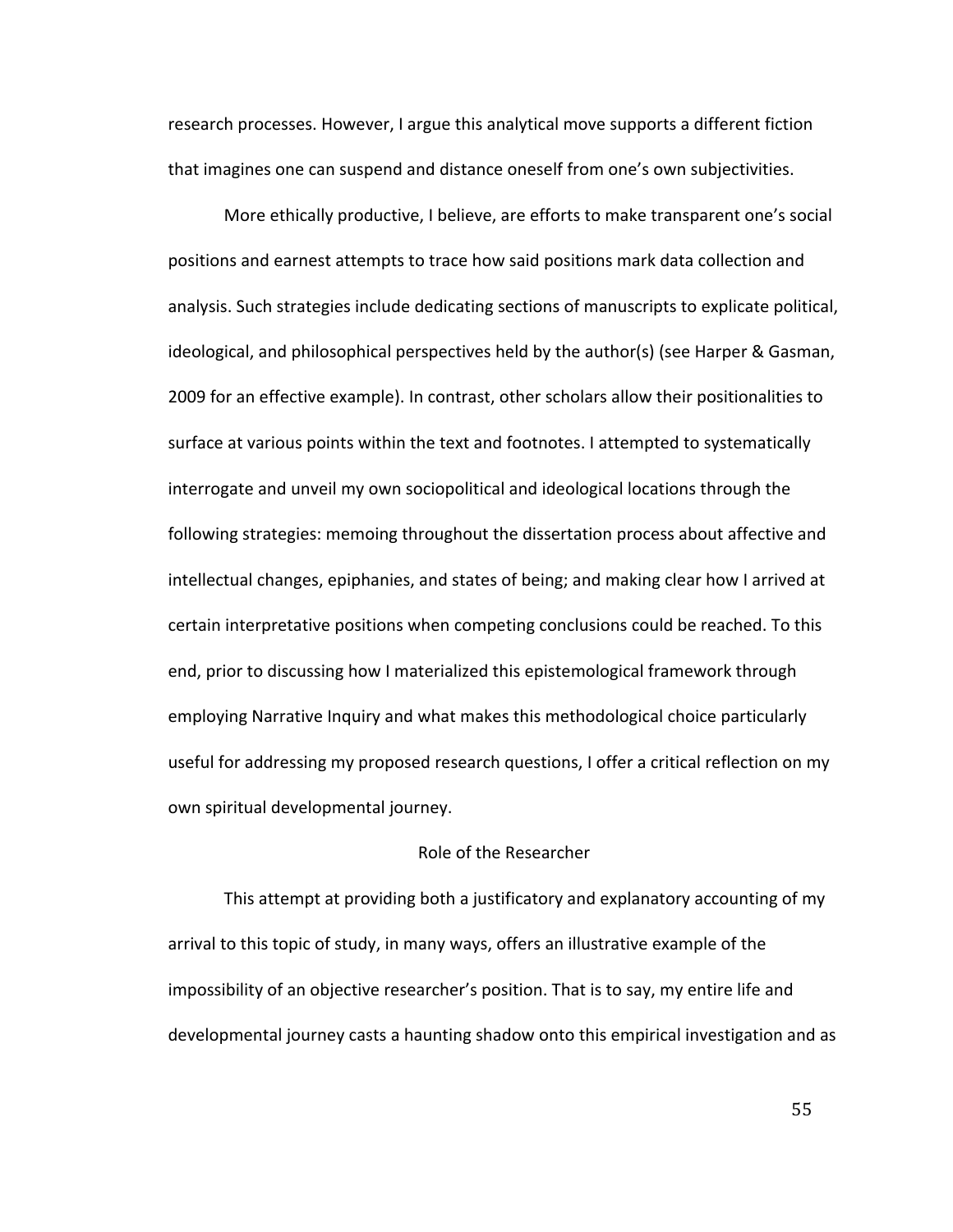such, it is most appropriate to state that this topic, spiritual identity development, found me. 

While my mother did not raise me in church from the time I was born, my spiritual-religious journey did begin very early in my life. Infrequently, as an adolescent, my mom would take my twin brother, Donté, and I to church. Sometimes for an Easter service, decked out in our best K-Mart, two-tone blue suits with clip on bowties and other times enrolling us in a week-long Vacation Bible School, we found ourselves learning (and then reciting) Biblical parables, the Ten Commandments, and Jesus' Be-Attitudes. These earliest memories were my entrée into formal, institutionalized Christian faith. However, informally, growing up in a small town in southeastern North Carolina – a part of the Bible Belt – Christianity was literally and figuratively everywhere. The physical presence of cathedrals, storefront churches, and ubiquitously sprawling bumper stickers that read "Jesus Saves" or "Jesus is my co-pilot" were cultural mainstays. And although attending church was not an activity we engaged in regularly, I recall gracing meals (God is great. God is good. And we think Him for our food. Bow our *heads as we are fed. Give us Lord our daily bred. Amen*) and saying bedtime prayers *(Now I lay me down to sleep. I pray the Lord my soul to keep. If I should die before I* wake. I pray the Lord my soul to take. Amen). In retrospect, my adherence to these acts of reverence and acknowledgment that of a Christian God were some of my earliest scenes of instruction (Awkward, 1999) in Christianity. More so, the very fact that these activities were routine for a "non-church-going" family speak to the larger community and familial ethos of what a participant in my study referred to as *culturally Christian.*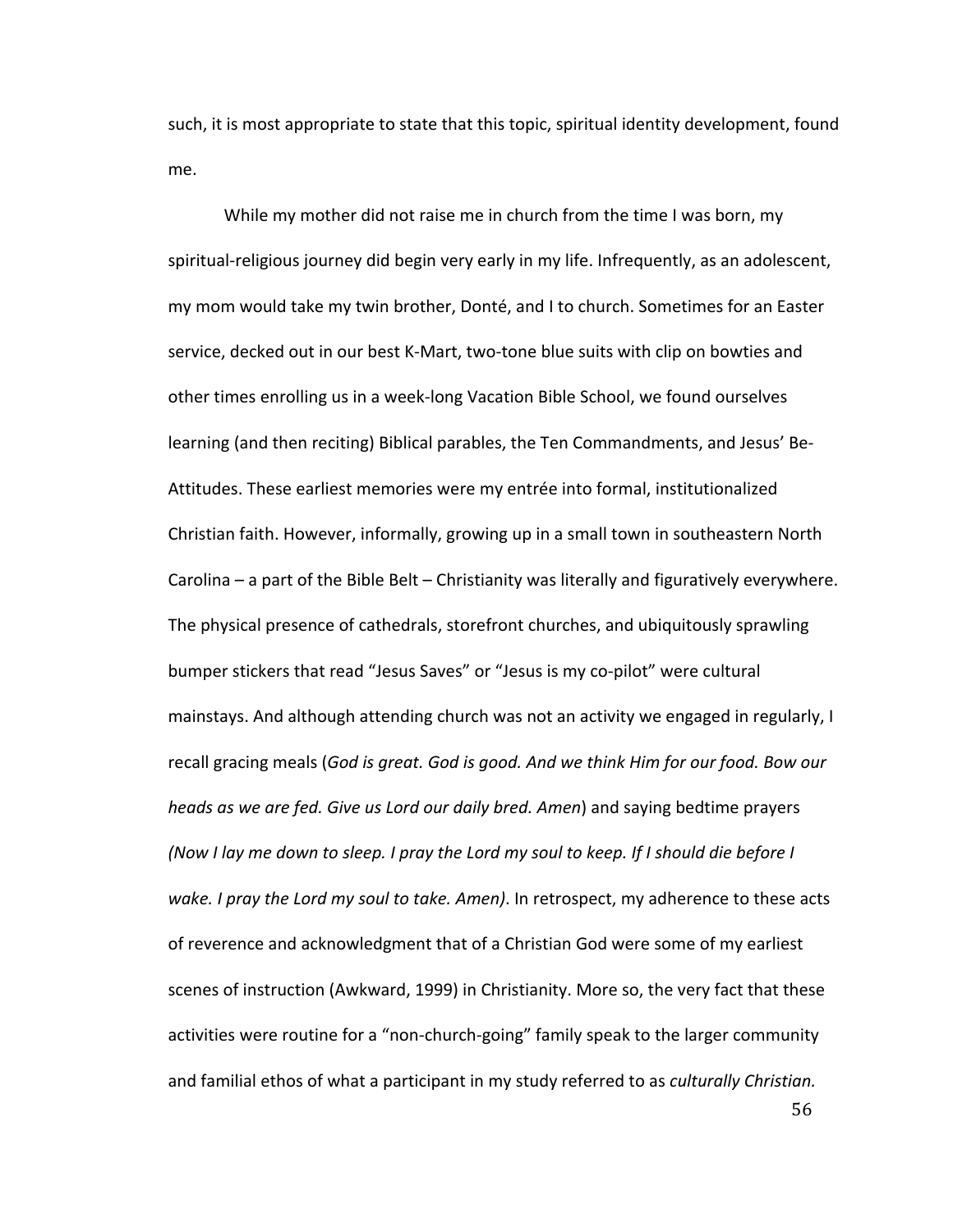Meaning, even for those of us who were infrequent attenders at weekly religious services, we still participated in practices reflective of and embedded in a theology of after-lives, souls, and a benevolent (re: great and good) supreme being who provided physical sustenance. While I would soon come to view these as vacant acts of religious piety, it taught me a powerful lesson: to be Black and to be southern was to be (at least somewhat) Christian.

For the sake of not allowing the shadow (my story) to speak too loudly and overwhelm, I will discuss three long-moments stretching from adolescent to present. The first long-moment covers ages 8-18. It was at the age of eight that I received salvation, accepted Jesus Christ into my heart, and was baptized. Looking back, this for sure constitutes a major turning point and defining moment in my life. About a year prior to this moment I spent the summer at Taylor Holmes Recreational Center, in the north side public housing neighborhood. It was during this summer that I me Luther H. Moore, III who, in addition to directing the recreational center, also was a Tae Kwon Do instructor and Christian minister. Little did I know at the time, he would soon become my pastor, Godfather, and undoubtedly the most important spiritual advisor in my life. In the meantime, after Tae Kwon Do class we would head to the second floor of the center where Mr. Moore would lead a Bible Study. It was my first experience with such lesson, but it was exciting. Learning Bible verses and singing Gospel songs in that game room-turned-sanctuary -- with its pool and foosball tables and chalk boards – led me to the realization that "I need to be baptized! I need to be saved!" At least that is what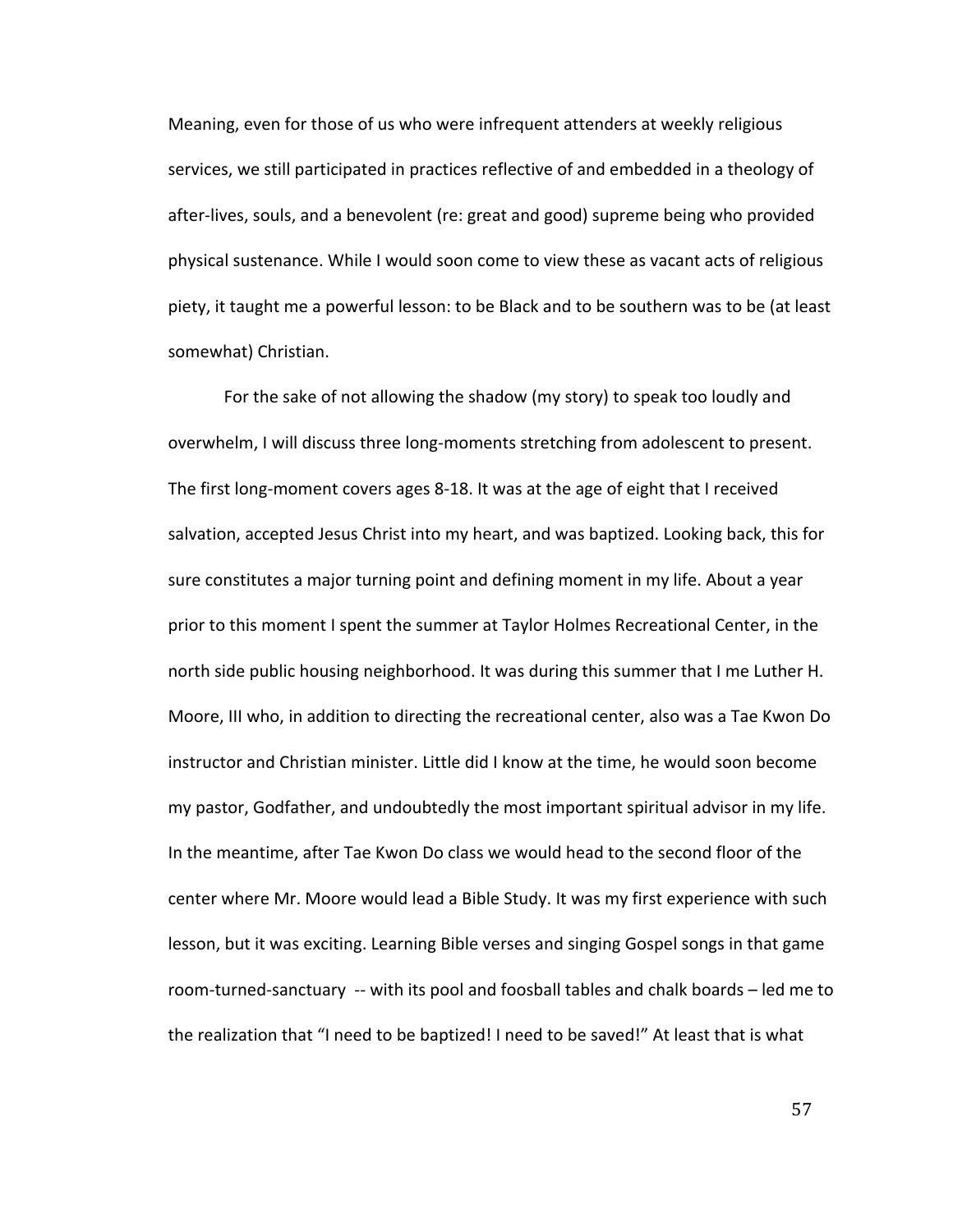Donté and I exclaimed to our mother, who at the time was cautiously curious and began to inquire into just what we were being taught.

Fast forward about 8 months and myself, Donté, and my mother, Latanya Howard, are standing next to a cold baptismal pool, dressed in all white, as on-lookers sang "Take me to the water. Take me to the water. Take me to the water. To be *baptized"*. It was in this Pentecostal-Apostolic community of about 50 consistent parishioners that I grew up over the next 10 years. It would be several years before my (step) Dad, Derrick Howard, would join the church, Emmanuel Temple. However, once he did he soon became a Deacon and my mother – who did everything from teach Sunday School classes, collect and count offerings, keep financial records, ushered, and planned events – never really had a title worthy of her distinction. In addition to the 30mile drive to church, we spent countless of hours at Emmanuel Temple. As my brother and I were bridges to (re)introducing our parents to the Gospel, we became living examples of the Bible verse "the children shall lead them". Suffice it to say we loved Emmanuel Temple and soon begin to serve as Armor Bearers (re: mini-assistants) to Elder Moore, which only formalized our apprentice-mentor relationship.

58 More than anything, it was in the private moments in Elder Moore's church and Taylor Holmes' offices, ride-a-longs as he ran errands for work, and working the halfacre garden that were the most formidable in my spiritual development. As my first Black male mentor, he simultaneously modeled what it meant to be a Blackman in this world. Eventually, and perhaps expectedly, my brother I would become youth ministers at 16, participating in a range of ministerial activities, including leading prayer, teaching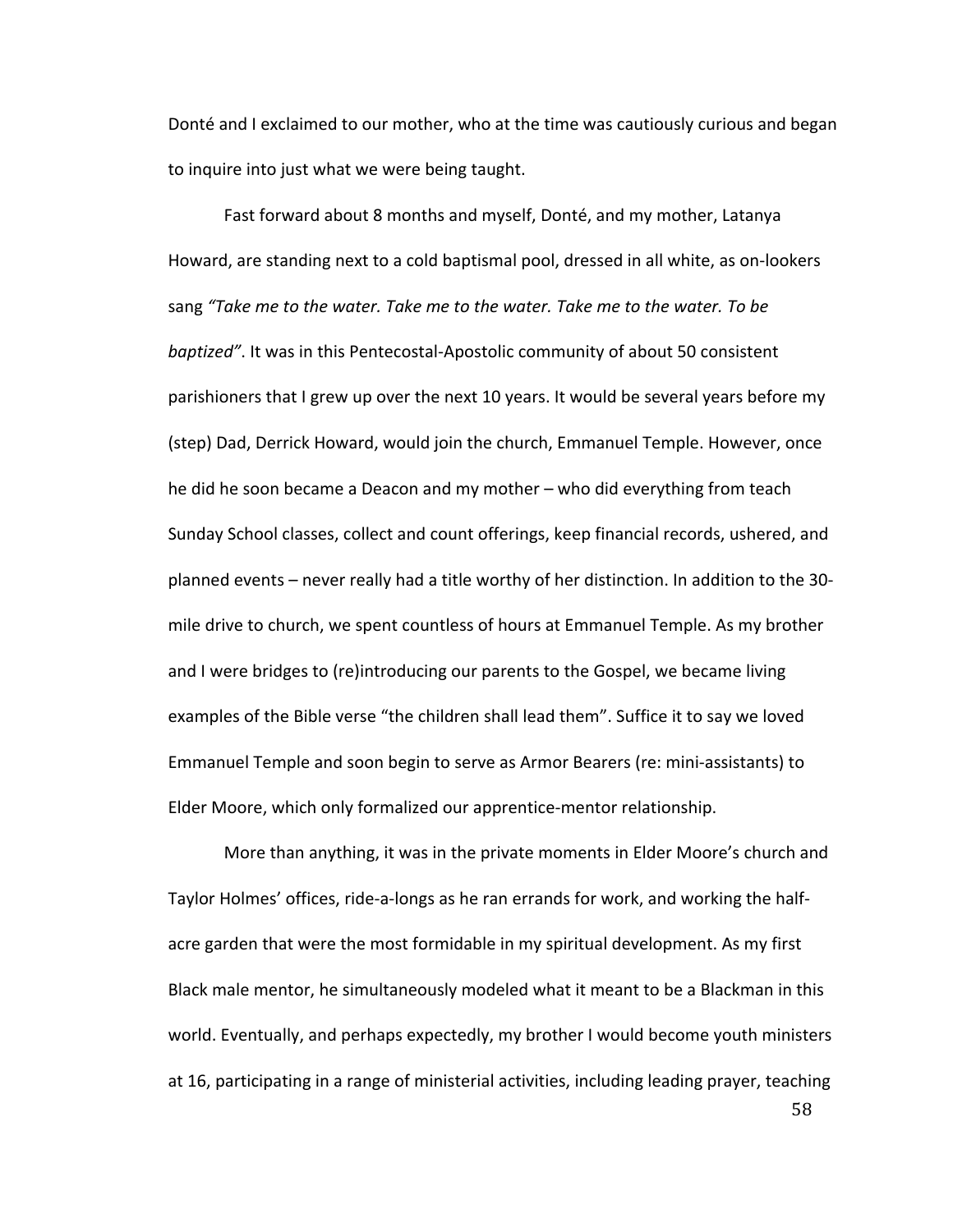Sunday School and Bible Study classes, and praying with and for parishioners during alter call. I refer to this first long-moment as *structured sincerity* (Jackson, 2005). Meaning, that while my experiences were in many ways over-determined by environmental factors and agents, none of it *felt* forced and as such, allowed for experiences full of depth, meaning, and agency along my quest for a personal relationship with Jesus through, yet beyond, the rituals. For brevity, I left out moments of frustration, moments of inconsistencies, or even moments of questioning the validity of a God – a minor episode that pales in comparison to my third long-moment. Nonetheless, the larger arc holding this long-moment together is aptly reflected in what was shared above.

The beginning of my second long-moment coincided with my first year of undergraduate studies at Wake Forest University and lasted until my senior year. In contrast to the master narrative that students become less religious in college, my tenure exhibited an intensification of previous experiences. In addition to thinking about course selection, potential majors, and meeting new friends my brother and I were reflecting on ways we would promote the Gospel of Jesus Christ. We were to be both students and evangelical witnesses. Our first attempt at the latter involved a bi-weekly informal Bible Study, Men in Motion, which was held in our residence hall room. Specifically targeted at Black men, for half an hour a group of 4-8 of us would meet to review a Bible passage and then pray. Intimate and personal, this provided a space for those of us who were Christian-identified to maintain a level of commitment to values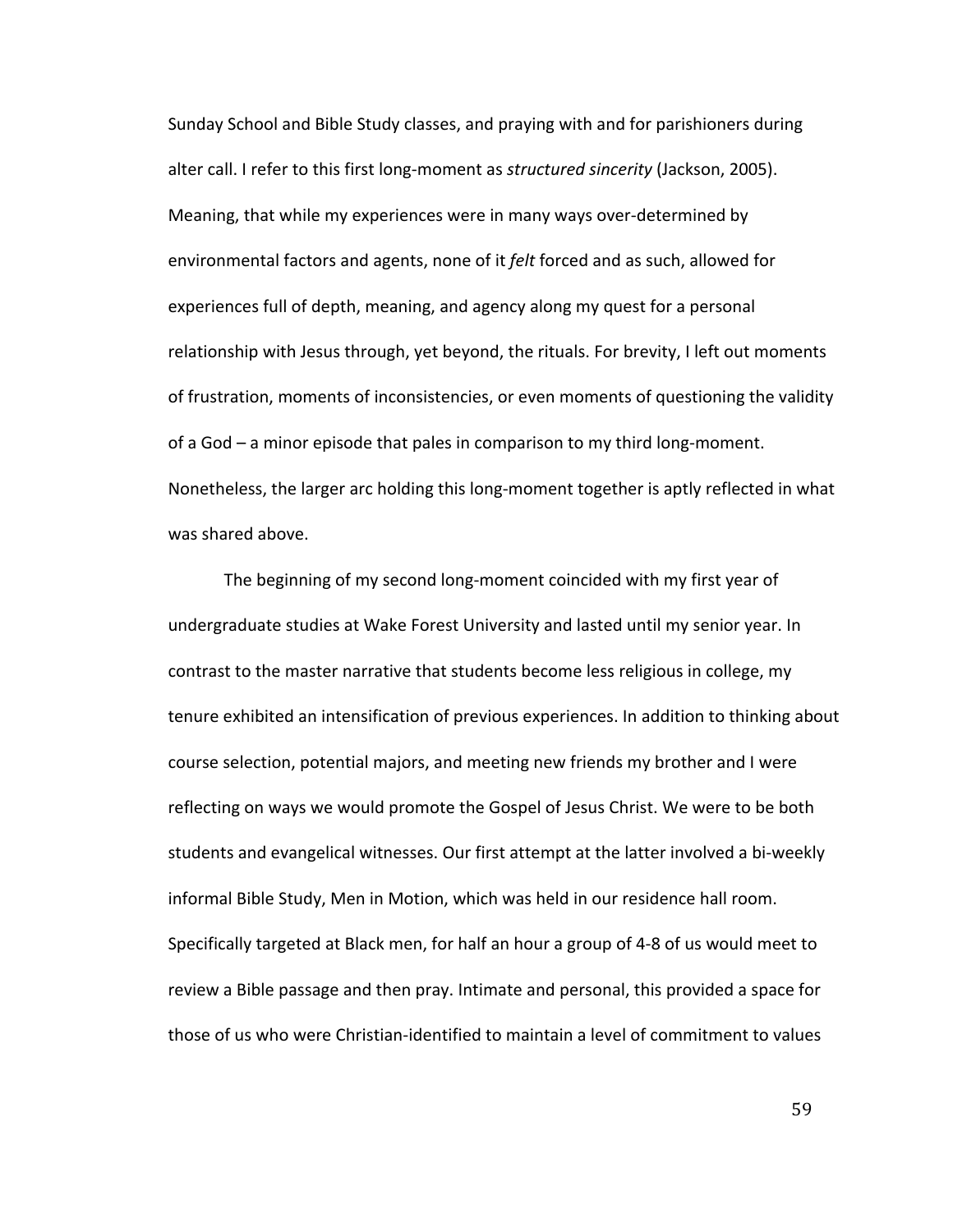that we were raised with in a community of support. However, this group lasted through the fall of our first year.

After this group dissolved, I spent the remainder of the semester attending a few churches with several upper-class students. The defining moment of this long-moment arrived at the end of my first year. Before heading home for the summer I was invited by my friend and big brother, Cassiel Smith, to attend a weekend retreat at a church I visited once before. My only other interaction with the ministry prior to that moment was a campus bible study I attended where the youth pastor was teaching. I sat in the back for the majority of the meeting and swiftly exited disagreeing with some portion of the theology being taught. Little did I know, in just a year's time I would be standing in her position.

60 Called an Encounter, this weekend retreat launched my long-moment of intensification. To further clarify what I mean by intensification, I will share an illustrative example by way of a scene from that weekend. The 2.5 days were full of mini-lessons that covered topics such as forgiveness, healing, purpose, music and media  $-$  all in relationship to how we should govern ourselves as *true* believers. The Encounter's apex was on Saturday night when all participants gathered for a final lesson aptly titled *The Cross*. The thrust of the message centered around three conclusions: (1) we were all sinners; (2) Jesus died for our sins; and (3) because he died for our sins we were all somewhat responsible for his crucifixion. Thus, the question placed before us was: how do we respond with gratitude for such a faithful act of sacrifice? Replete with props worthy of a theatrical production (e.g., 6 foot wooden cross, crown of thorns that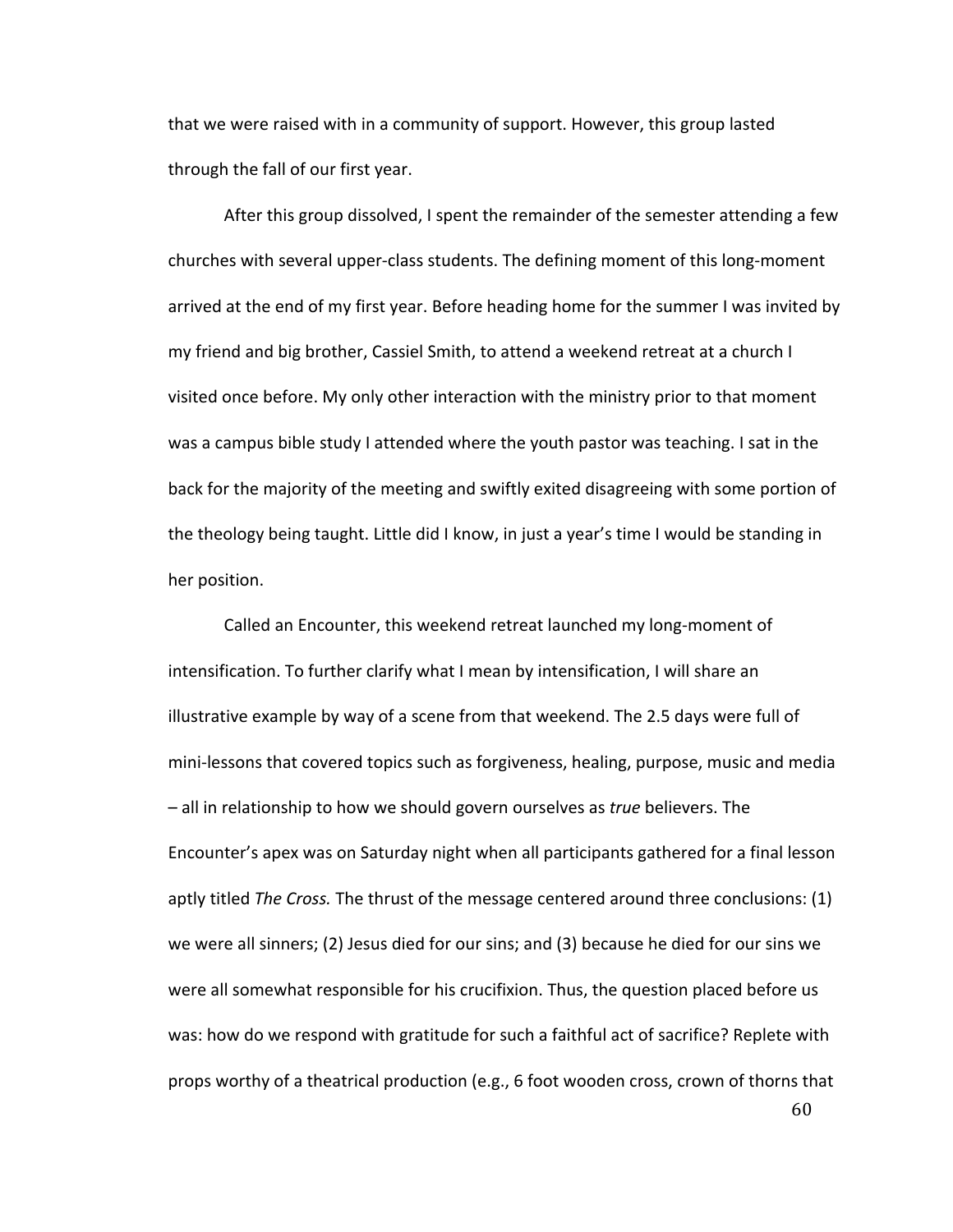was passed around to participants), the message was forcefully preached and ended with a clip from *The Passion of the Christ* – itself an *intense* visual dramatization of Jesus' death. In the midst of the clip, deep wells would begin as we were instructed to not turn away from the gruesome consequences of our savior's love-gift. Laid across the alter were 12-inch long, 1-inch wide nails that were painted red three-quarters of the way up the nail, indicative of blood. We were then told to grab a nail once we were ready in order to never forget what great price was made on our behalf. For you, the reader, imagine the imprint such an experience branded on one's conscious. This is intensification. 

I refer to this second long-moment as my *zealot pursuit of authenticity*. Energized by *my encounter*, I returned to Wake Forest for my second year with both a revitalized commitment to evangelism and dogged dedication to *becoming* a true believer. Along side my brother, I doubled down on sharing my beliefs in hopes of converting peers on campus  $-$  at one point standing on the dining hall table asking my peers to join me in prayer – and street witnessing throughout Winston-Salem. I spent more time reading the Bible and praying then I ever had before with the goal of committing at least two hours a day to these activities. My ultimate goal was to be an authentic believer – an authenticity based less on my interpretation of the Bible and more on what I was being taught. A goal that was ever elusive, concerned with demonstrating outward expressions to mirror espoused beliefs. At the height of this long-moment, I was doing some form of ministerial work seven days a week. Beneath the certitude I displayed, was a humming anxiousness that just possibly I was out of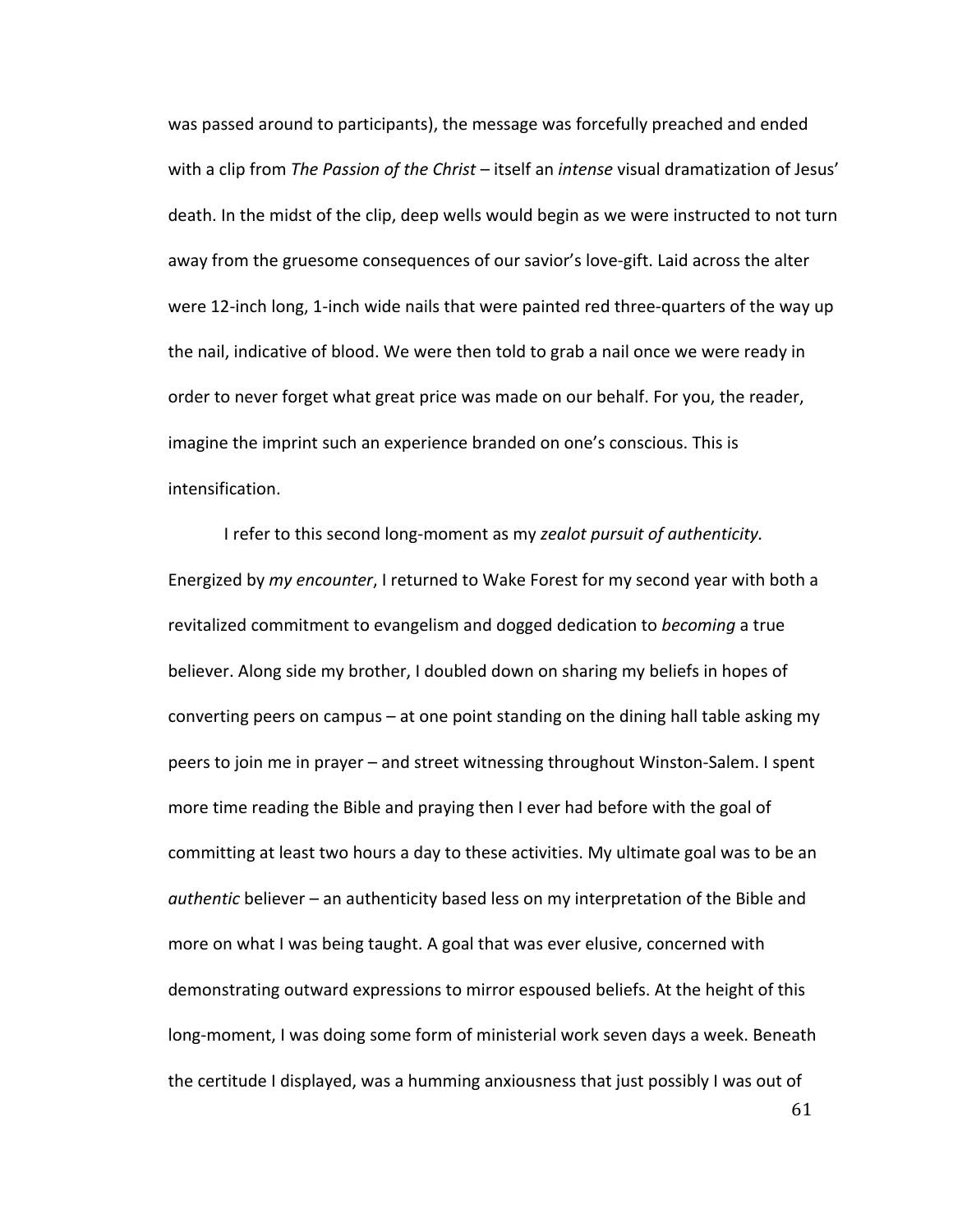place. However, in my *zealot pursuit of authenticity*, there was no room for uncertainty and all doubt was met with more fasting, more praying, more witnessing, and more *doing*. 

It was only a matter of time before the pure psychological stress of such an approach would expire. Ushered in through a painful experience of disappointment from my youth pastor, my second Black male mentor, to whom I had become extremely close and unwaveringly loyal. The hurt threw everything into disarray and created the distance I needed to engage in serious personal reflection. A year and a half before moving to Philadelphia for graduate school, this moment was a turning point and stand as a developmental land post marking an overlap of my second and third long-moments.

I am presently in my third long-moment, or my *reclaiming the grey* phase, where I have many questions, but also many "answers". This long-moment started in large part due to my physical distance away from home and family as well as my first extended stay in a city outside of the south. As much as I did not want to fulfill the young-boymoves-to-the-north-and-drastically-change stereotype, in fundamental ways I "lost" the religion of my youth. The process of deeply questioning long-held beliefs was frightening, but seemed urgent in the most liberal environment I had ever lived. Some questions I had held at bay for years, afraid where the answers would lead. For instance, as I was raised by my mother and grandmother for the first eight years of my life, I was always suspicious of a theology that seem to empower my stepfather and disempower my mother concerning gender relations in the home. This was the prerequisite for facing the question: what value, if any, does a text written only by men hold to me?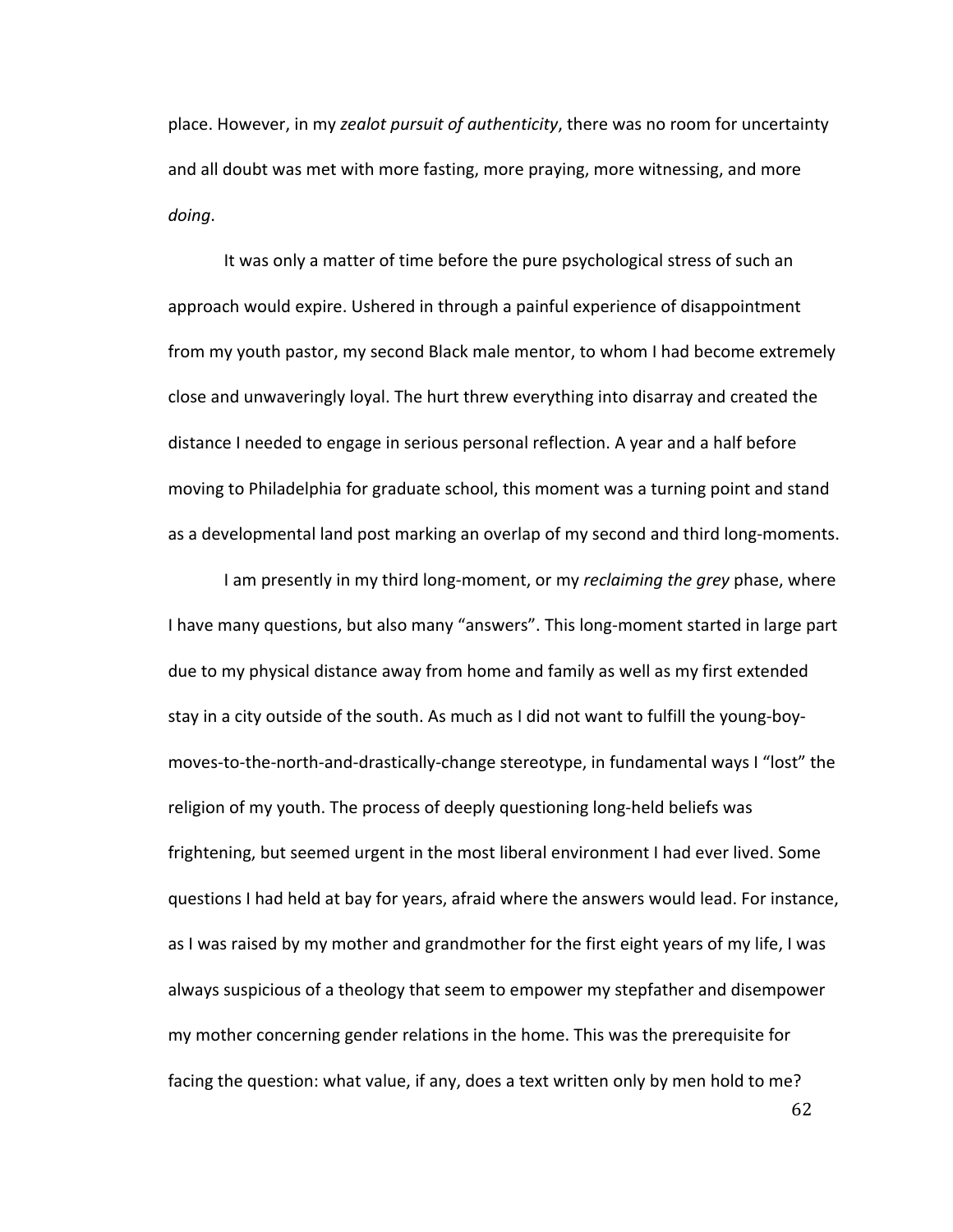Other queries I had no language or prior experiences to properly frame or prepare for. For example, how did I explain having sex positive or queer friends who were not Christian-identified? Would my love the sinner; hate the sin approach still work?

While there were short stints of church attendance, by and large I have not regularly attended church in the last five years. I have carved out spiritual-religious practices and community that consists of brunches and music listening-sessions with close friends. I took part, reading a Bible verse, at my friends' same-sex wedding ceremony – an unthinkable act to my family. In fact, my family does not fully know how to make sense of my present spiritual-religious identity, except for somewhere outside of the bounds of a true believer. Yet, I firmly reclaim the Christian moniker as I still draw powerful life lessons and values from Christian traditions and Biblical teachings. Further, fingerprints of my Christian upbringing are forever present, whether acknowledged or not. Now, my Christian ethics are conjoined with Black Feminist principles, queer sensibilities and more refined anti-racist and anti-colonial groundings. For me, this version of being a Christian is less about chasing a version of authenticity that I did not create. Rather, it is about applying Christian principles alongside other ways of being, in my work for equity and justice.

These three long-moments all brought me to this present study. After reading the works of scholars who discuss issues of faith, spirituality, and religion in the context of student development theory, something felt missing. Absent from the discussions of stages was the messy, nuanced, and complicated experiential realities of students' journeys. To me, the theories read like sterile prognoses and diagnoses, preoccupied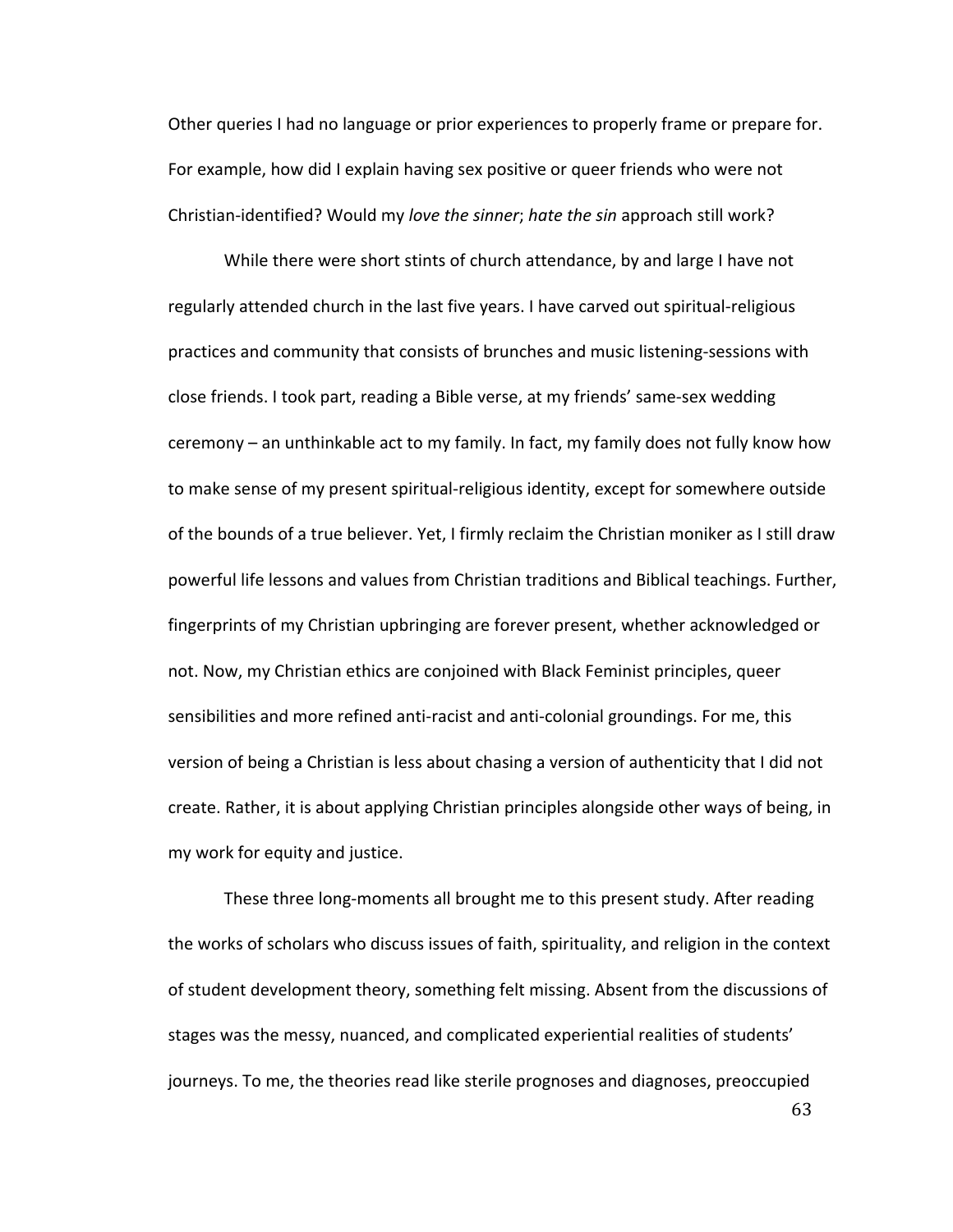with cognitive dispositions and as such, incapable of capturing a certain depth and gravity I knew to be true of my own story of transitions. A hunch that I believed could be true of others' stories.

In some ways I am cognizant of how my shadows inform the questions I chose to ask and the interpretations I made. Throughout my analysis I am aware of areas where I perceive overlap between narratives of others and my own. Yet, there are many other important divergences from my own experiences. For sure, there will remain some places in which my own shadow exists in an analytical blind spot. For that reason, I enlisted the assistance of colleagues as a part of a peer debriefing team to share their sense making of a select few student narratives. Further, 11 of the 21 participants received and provided feedback on their coded transcript. Lastly, the reader may perhaps make certain connections between my story and the final product that elude me regardless of my best efforts at critical reflexivity. That is a hope that I hold out and invite. 

# Narrative Inquiry: Methodology and Data Analysis

Narrative Inquiry (or Narrative Analysis) is a methodological tool that is becoming increasingly popular across disciplines. It entails incorporating data derived from diverse methods such as historical analysis of archival data, oral life histories, and extended answers to both closed and open-ended questions (Mishler, 1986; Riessman, 2008). This "turn to narrative" (Holstein & Gubrium, 2012) has incited renewed interest in stories individuals and groups tell and the sociopolitical work these stories do and goals they accomplish.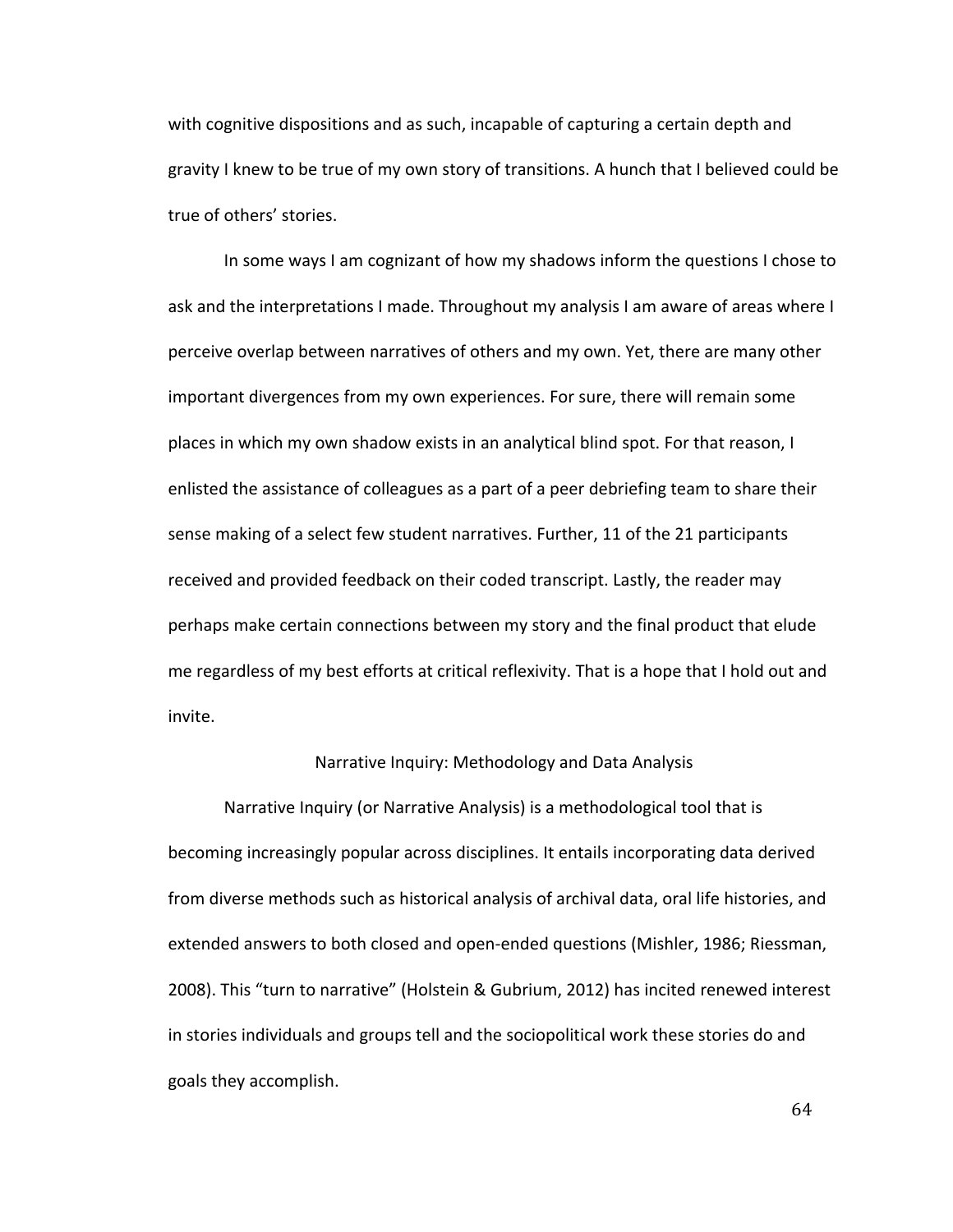Sociomedical scientist Catherine Kohler Riessman (2008) and social psychologists Elliot Mishler (1986), focusing on how narrative data are analyzed, offer a similar typology for organizing studies that span academic disciplines: thematic analysis, structural (or functional) analysis, and dialogic/performance (or interpersonal) analysis. Thematic analysis focuses on the "what" or content of multiple narrative responses. Scholars who engage in thematic analyses are interested in meanings circulating through narratives. Researchers focus on extrapolating categorical themes from elements of narratives across multiple participants. Scholars could either use theories to establish preexisting themes or employ a "tacking" between theory and data (such as in grounded theorizing) to more inductively arrive at thematic categories (Atkinson & Hammersley, 2007). 

Conversely, structural analysis concerns *how* a narrative is organized and composed of functional parts. Both Mishler (1986) and Riessman (2008) point to Labov and Waletzky's 1967 paper "Narrative analysis: Oral versions of personal experience" as a foundational and extremely influential contribution to the study of narratives. Too, both Mishler and Riessman categorize Labov and Waletzky's approach as structural analysis. Labov and Waletzky argue that every narrative consists of six units or parts  $$ abstract, orientation, complicating action, evaluation, resolution, and coda. Typically, a complete narrative sequentially orders these elements. While I will not expound on each component here, suffice it to say structural analysis is preoccupied with what the organization of a narrative tells us about a particular phenomenon. Notwithstanding, as structural analysts' (like Labov and Waletzky) prioritizing of how multiple parts or units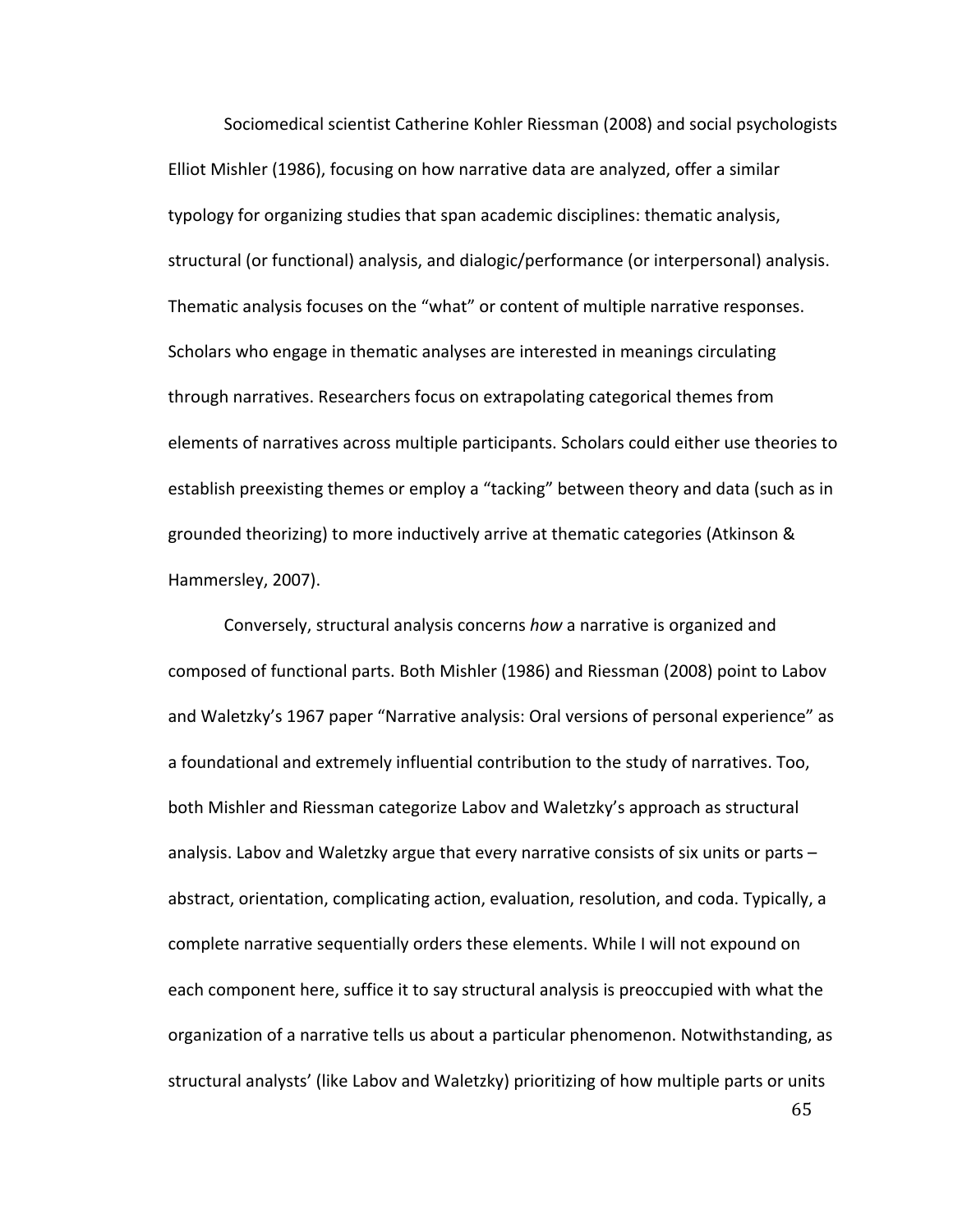function in narratives, Mishler (1986) argues in practice scholars place more emphasis on the ideational function of narrative units (e.g., Evaluation). Stated differently, most attention is given to what these stories tell us about the meaning people make of their past experiences.

The last category of narrative studies identified by Mishler (1986) and Riessman (2008) is dialogic/performance or interpersonal analysis. Critical of narrative studies that render invisible researchers' participation as questioner/listener, Mishler and Riessman advocate for more scholars to account for how their inquiries and probing co-produce narrative responses. Dialogic/performance analysis deviates from traditional data presentation norms by formally including a researcher's questions and other audible commentary when presenting data within manuscripts. More so, interpersonal analyses examine how context – immediate/local and macro/global – inform participants' narrative statements. Lastly, a scholar interested in interpersonal analysis may include as data for analysis what motivated certain interview questions.

For my study, I employed thematic, structural, and interpersonal analysis. More specifically, I used thematic analysis to answer the following questions: (a) what are Black students' conceptualizations of spirituality; (b) what factors influence students' spiritual identity development; (c) how do Black students' gender identities inform their spiritual identity development; and (d) how do students' express their spiritual identities. To address how Black undergraduate students describe their spiritual identity developmental processes before and during college, I employed structural/functional analysis. This allowed me to identify how students talk about their developmental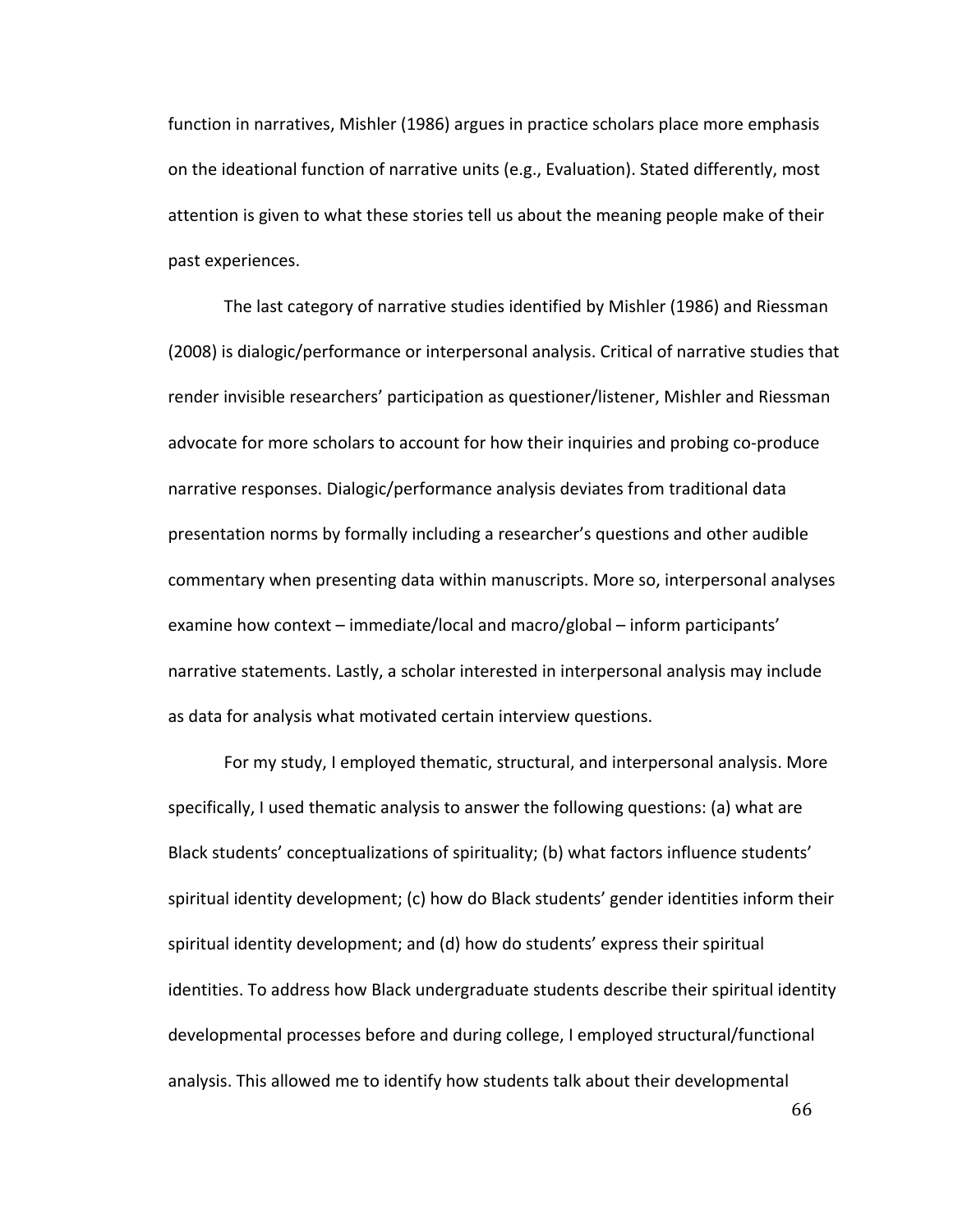trajectories and what meaning they make of their experiences. Consistent with my epistemological framework, I utilized interpersonal analysis to account for my location in the process of analyzing and interpreting data.

Data analysis happened formally in three phases. In phase 1, after receiving all transcripts, I read through each transcribed interview in order to gain a sense of what the narratives were saying. During which, I jotted down notes in the margins just to record initial sensemaking of what I was reading. After reviewing all of the notes, I transferred phrases to an excel sheet that reflected the notes I had taken. In phase 2, I read through all interview transcripts for a second time using the phrases recorded on the excel sheet to code the data for emerging themes. I then edited the excel sheet to drop phrases that were not as salient across the narratives and refined the remaining ones into codes. Lastly, in phase 3, I listened to the audio file of each interview while reading the transcript in order to get a sense of tone and affect in students' telling of their narratives. This was primarily for me to come as close as possible to understanding the student's narrative self.

In the next sections, I explain sample recruitment strategies and site selection decisions as well as how I increased the trustworthiness of findings. However, first I tend to two issues Mishler (1986), Riessman (2008), and Wortham and Gadsen (2006) argue are fundamental to narrative analysis – (1) theories of "the self" (or identity) and (2) relationship between narrated events (past events) and narrative events (the story told about a past event).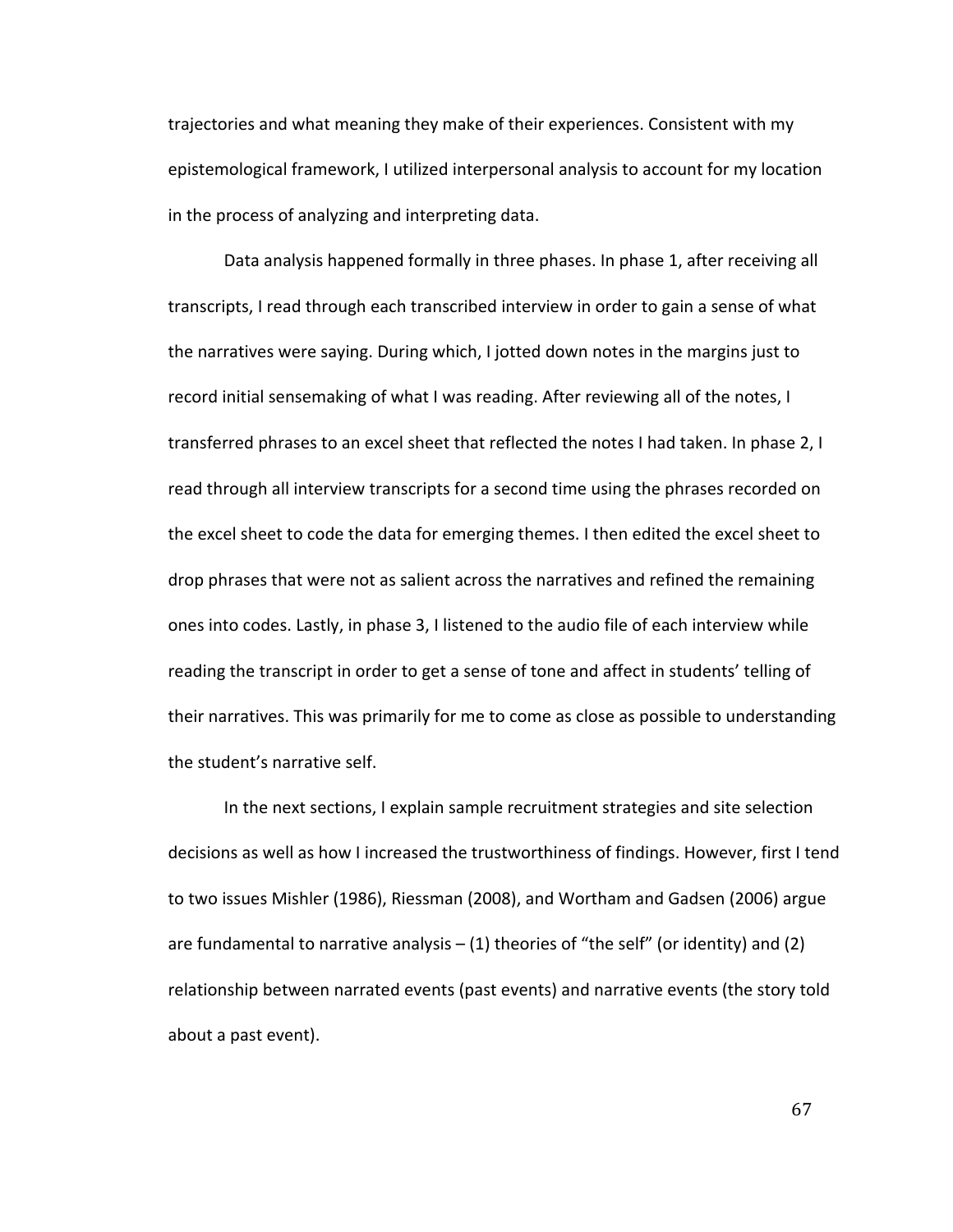Riessman (2008) and Wortham and Gadsen (2006) posit that many narrative studies proceed, to their detriment, without any serious consideration of how "the self" exists within narrative statements. Put differently, researchers take for granted that the idea of "the self" is universally understood rather than proffering how they theoretically understand identity representations. However, Riessman and Stanton and Gadsen (as well as Mishler, 1986) argue that the self is conceptualized in at least two contradicting ways. First, some imagine interviewee interactions as a verbal exchange wherein an interviewer solicits and extrapolates information of interest from an interviewee. Presumably, interviewees are analogous to bank vaults, possessing valued content (data) that is accessible to researchers who carefully deliver interview questions. In this scenario, "the self" is a preexistent and constant object for analysis.

Another perspective understands the self to be discursively co-produced through interview exchanges. This postmodern interpretation of identity emphasizes the performative and context-specific aspects of the self. Thus, narrative statements are opportunities for individuals to (re)create and (re)present who they are. If one carries this theory of self to its "logical" endpoint, there is no self outside of rhetoric, discourse, and performances. Put differently, no internally coherent self exists prior to rhetoric, discourse, and performance. However, simply because identity or "the self" is performed and context specific, that does not foreclose the opportunity for there to be patterned performances enacted in certain contexts, repetitively. This latter perspective is most consistent with my own understanding of the self and the theoretical framework that guided this proposed study.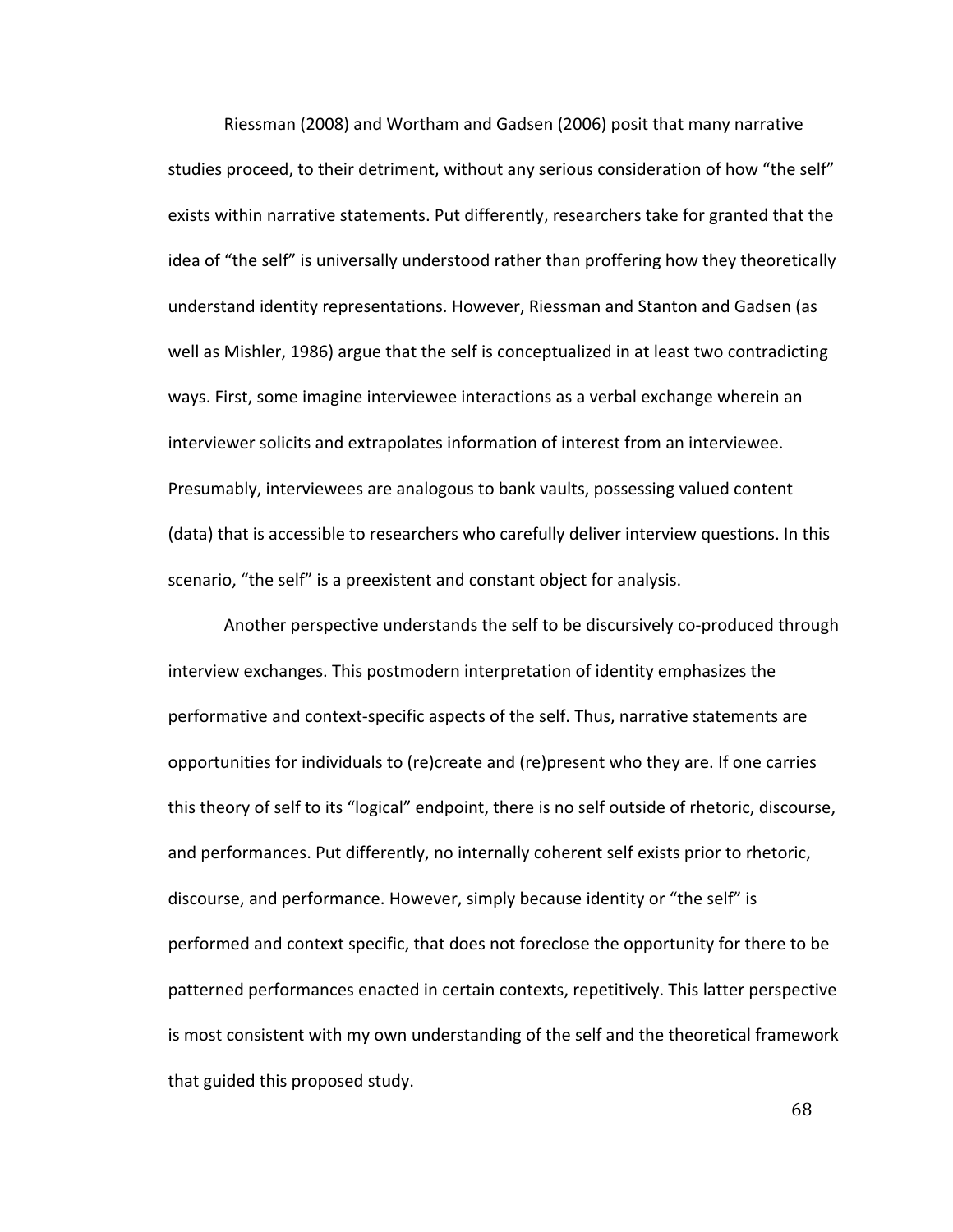Regarding the second issue, Mishler (1986) states that researchers must consider how to "take into account, in theory and analysis, relations between events in the real world and these events expressed in narratives" (p. 82). For instance, how important is it that temporal ordering in a narrative mirrors the narrated event? Or how closely must a narrative event reflect actual (past) events? In agreement with Mishler, of more import than confirming congruence between narrated and narrative events is the analysis of how narrative statements function to construct the self, others, and the world. In other words, although important, I was less interested in locating corroborating or confirmatory evidence for narrated accounts when considering spiritual identity developmental processes.

Although not explicitly addressed to narrative analysts, per se, David Scott's (1991) discussion of anthropological engagement with narratives of Diaspora and Diasporic belonging provides a parallel response to Mishler's emphasis on function in narrative analysis. Critical of archives as sanctioned subjectivities, Scott argues against anthropological attempts to use archival data as a rubric for measuring the accuracy of participants' reports of past (narrated) events. Instead, Scott calls for an analysis of how stories told about narrated events function and allow people to make sense of themselves and their place in the world. As my primary research question focuses on spiritual development, I find great use in trying to understand how a discursive construction of a past event helps an individual make meaning. By employing functional analysis, I was able to capture how students' relate previous experiences to their present developmental realities.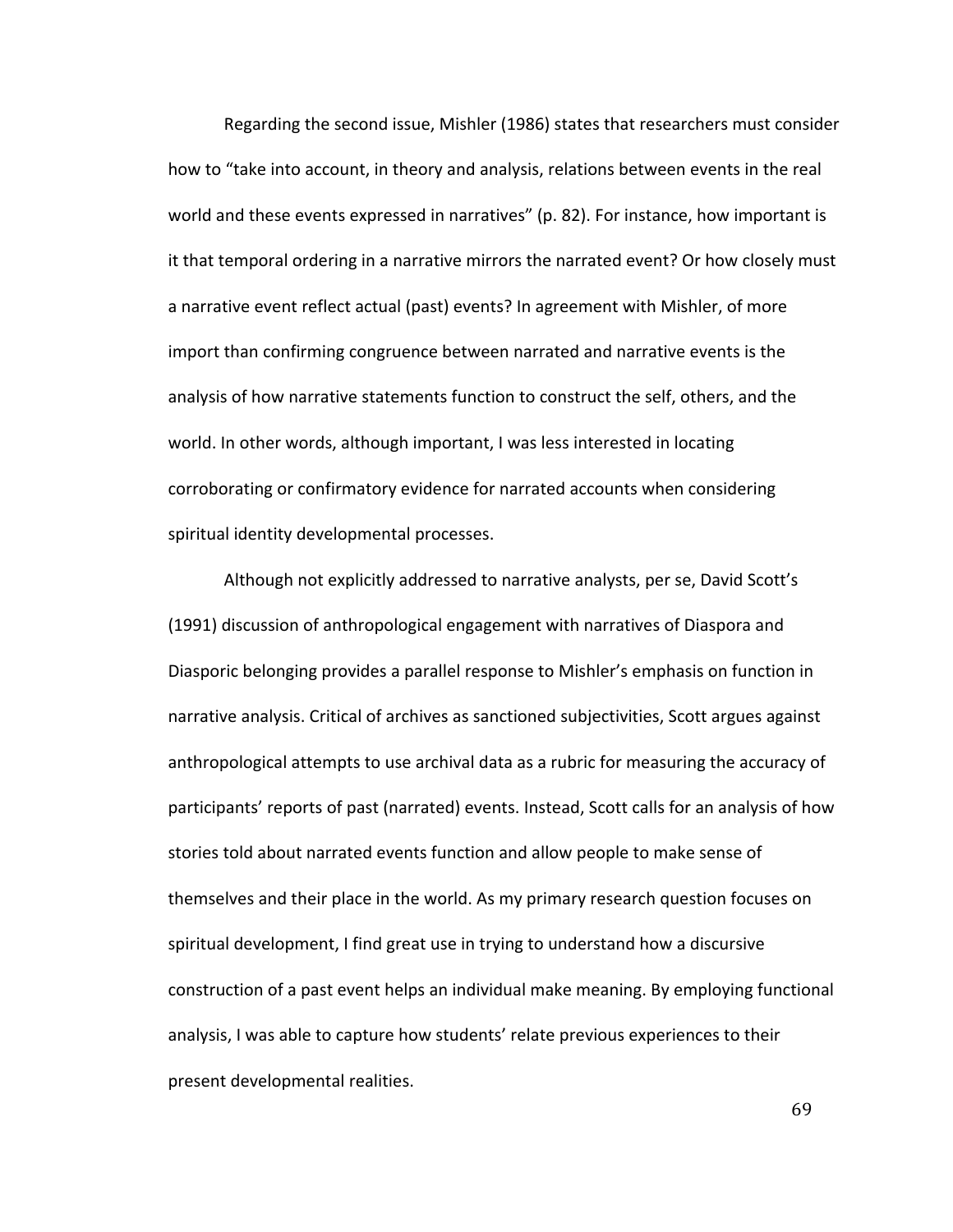#### Participant Recruitment and Site Selection

As I employed Narrative Inquiry to explore Black students' spiritual developmental trajectories prior to and during college, this qualitative study was designed to engage 21 Black undergraduates attending the University of Pennsylvania. In order to recruit students to participate in the study, I emailed leaders of student organizations that were either purposefully established to support Black students or where a sizable amount of Black students were members. In my initial email, I requested five minutes at their upcoming General Body Meeting to share the purpose of my study with their members and ask if any one present was interested in participating. I then collected the names and email addresses of those students who were interested or requested more information before making a decision. In total, I visited five student organizations, sent out an email blast to one student organization (as they did not hold a General Body Meeting that semester), I visited on undergraduate course were at approximately 25 Black students were enrolled.

I followed up via email with each student who expressed any interest in the participating to expound on the purpose of the study, confirm their willingness and availability to participate, and field any questions or concerns the student had. A total of 21 participants agreed to and ultimately participated in individual, semi-structured interviews. Three students were selected for follow up interviews, as particular aspects of their narratives I believed deserved more probing and could offer insights into students' spiritual developmental processes. Thought I intended to interview each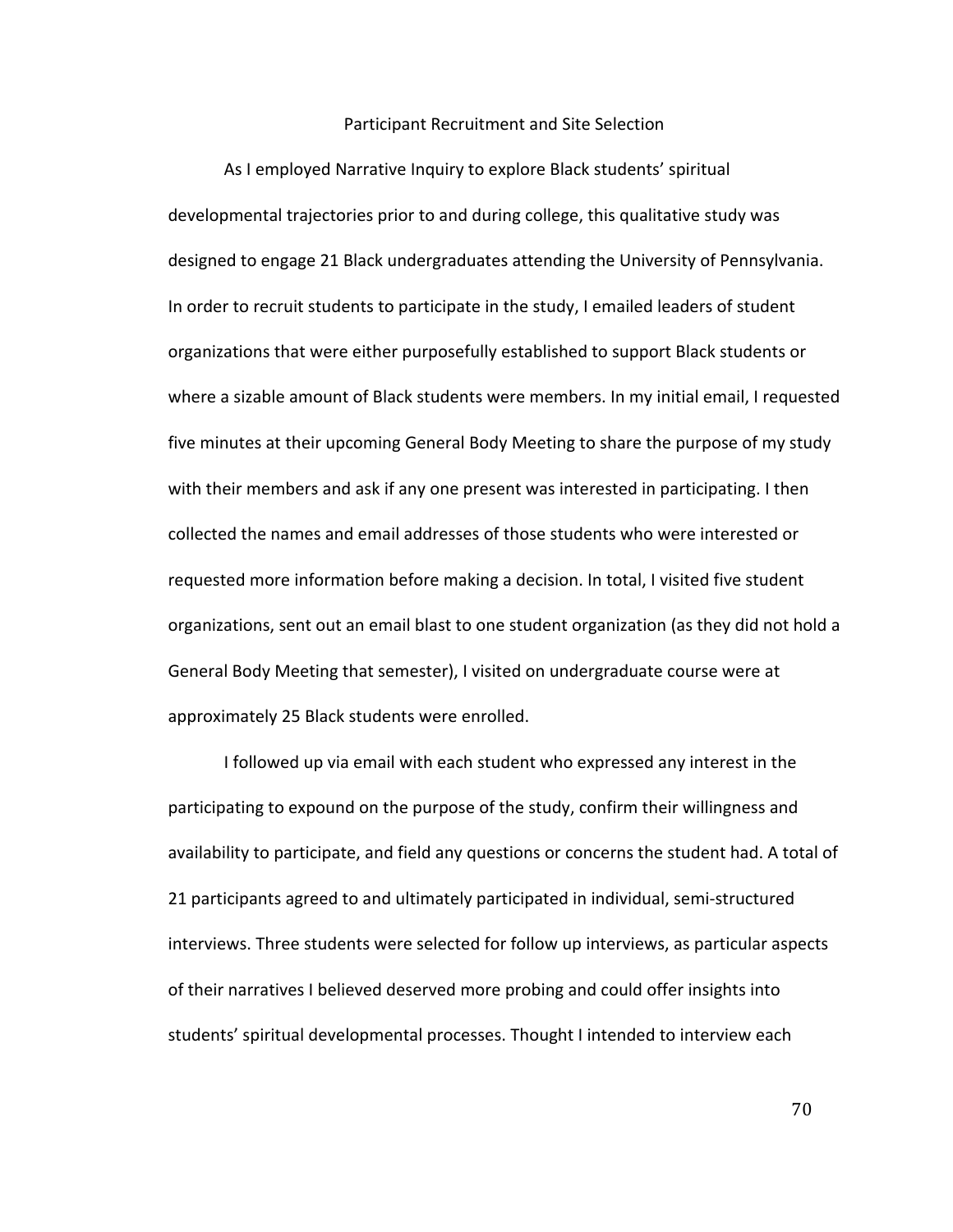student two additional times, only one student was available. The other two were interviewed one additional time.

Upon arriving at the interview, I went over the consent form with each student and we both signed the document after the student had a chance to read the form and ask any questions. After which, students completed a demographic profile form. Each individual interview was audio taped and transcribed verbatim by a professional transcription service. I coded and analyzed the transcribed interviews using the qualitative analysis software, Dedoose©.

To offer a closer look at the student profiles of the participants of the study, I pulled several key facts from students' demographic forms. First, of the 21 students in the study 16 were women and 5 were men. Of the five men in the study, three identified as gay. There were 2 first-year students, 6 second-year students, 4 juniors, and 9 seniors. The overwhelming majority ( $n=16$ ) was raised in Christian households, while one student was raised Roman Catholic; one student was raised in a Muslim household; two students were raised in what they consider secular households; and an additional student was raised in what he described as a secular household with Christian overtones. Twelve students were either currently or at some point in their educational careers members of a faith-based student organization. One question on the demographic profile form asked students to select from four identity categories: (1) spiritual-and-religious; (2) spiritual-not-religious; (3) religious-not-spiritual; or (4) other. In all, 14 students identified as spiritual-and-religious, 6 students identified as spiritualnot-religious, and 1 student identified as other (re: "I just love Jesus").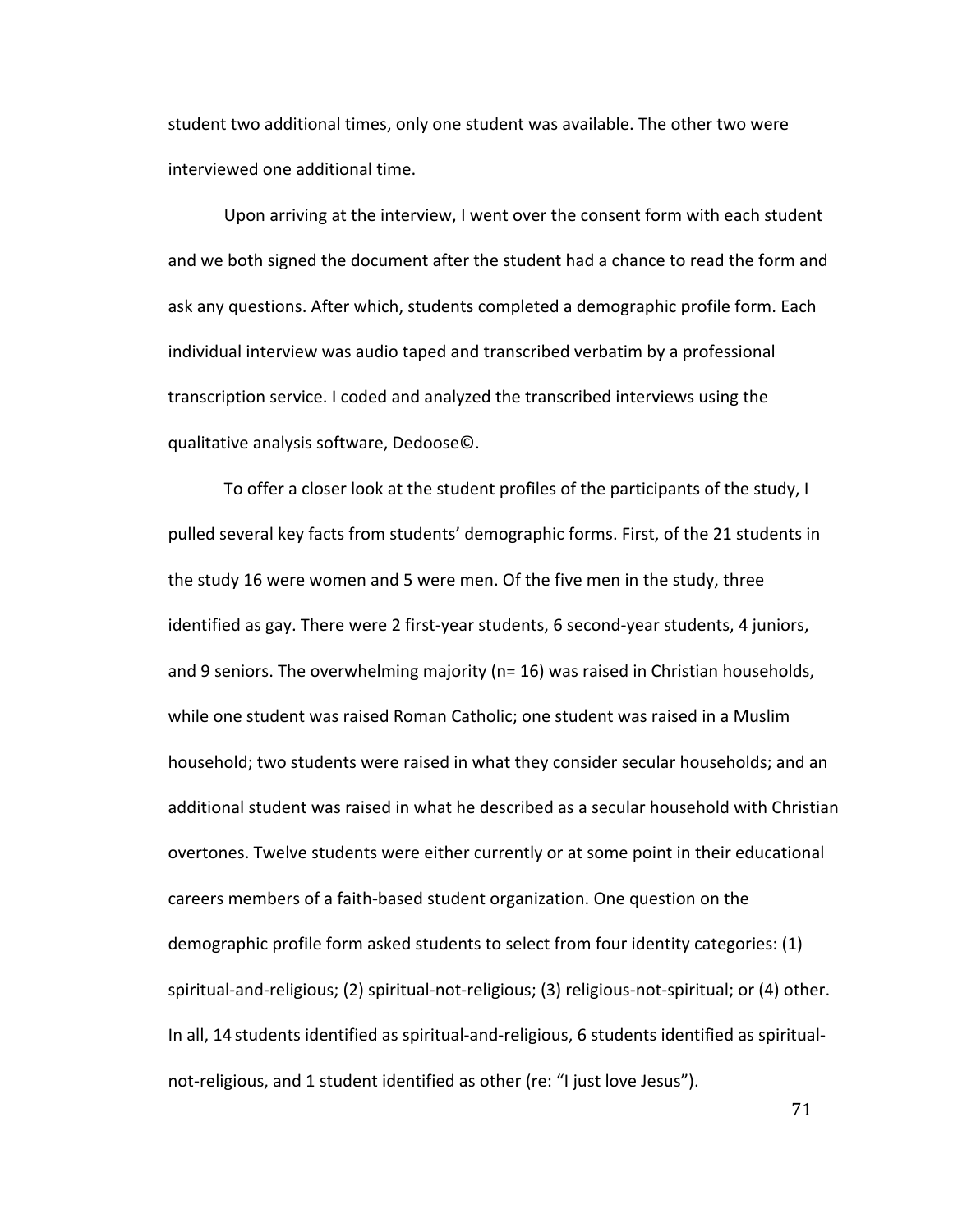It is worth noting how most students understood the category religious-notspiritual as it addresses early on one my sub-research questions: what are students' conceptualizations of spiritualty? Most students drew a distinction between spirituality and religion similar to how higher education scholars did in the studies reviewed in Chapter Two. That is, religion was described as a set of beliefs and practices that could be tied to a specific community and tradition. Comparatively, spirituality was described as a more personal and individualized phenomenon that was hard to pin point. However, despite how students identified themselves, they portrayed individuals who they believed to be religious-not-spiritual as uncritical people who simply prescribed to beliefs because they were raised to do so. In a sense, they categorized these persons as inauthentic and argued that they lacked any *real* connection to their professed faith tradition. 

As it relates to my proposed research site, my justification is threefold. First, my decision to interview 21 Black undergraduates led me to select one instead of multiple sites. While the import of my findings may only be transferable to similar institutional types, I thought it would be ineffective to spread such a small sample over multiple institutional types. Thus, an admitted limitation of my proposed dissertation is the narrow representation of institutional context. Yet, I believe the alternative would provide too thin a representational profile of students' spiritual developmental realities in institutional contexts.

The institution I selected as a research site provided a unique opportunity to consider spiritual development considering the religious diversity present at the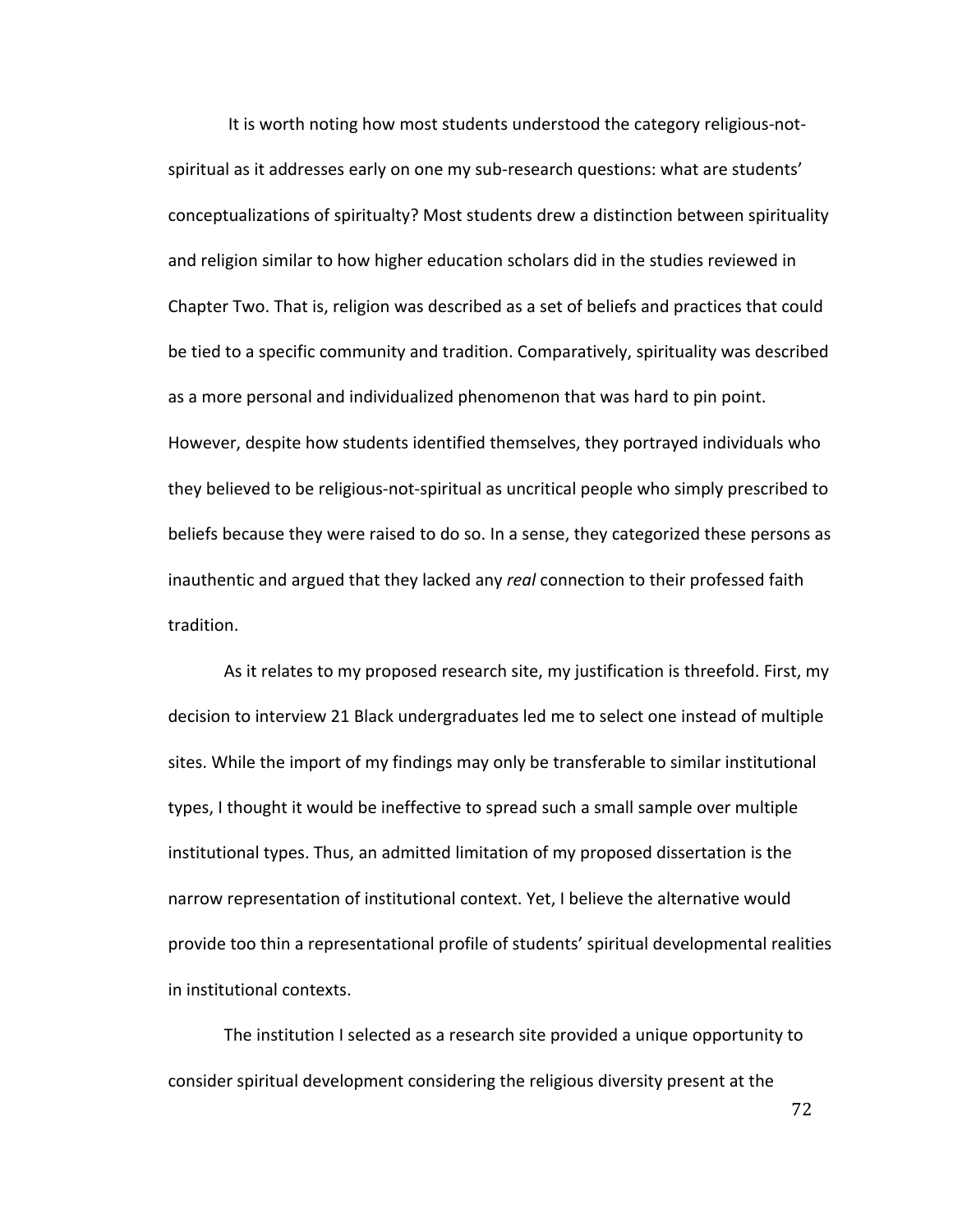university. For instance, no single faith tradition represents more than 25% of the student body, and 29% of students identify as religiously unaffiliated.

Lastly, I chose this specific institutional context because of a resourceful professional and personal relationship I have with a key stakeholder (University Chaplain) at the University, who also serves as a member of my dissertation committee. In particular, the University Chaplain has close connections with Black undergraduates and various religious and spiritual communities within the institutional context. This particular relationship assisted in recruiting participants and gaining access within the communities of interest.

# Trustworthiness

To increase the study's trustworthiness, I employed two strategies: member checking and peer debriefing. First, I sent all 21 students a copy of our transcribed conversation with my Code Book. Students were given the opportunity to edit any of their responses via Track Changes in Microsoft Word and challenge any code they felt I applied to their interview inappropriately. Several students used this opportunity to ask me not to use certain parts of their stories. Also, students were asked to select a pseudonym of their choosing. A total of 11 students participated in the member checking process.

Second, I assembled two peer-debriefing teams of colleagues who have expertise in student development, spirituality, or qualitative research. Each peer debriefing team consisted of two members. I sent three different transcripts ( $n = 6$ ) to each team with a list of my research questions. The team members read each transcript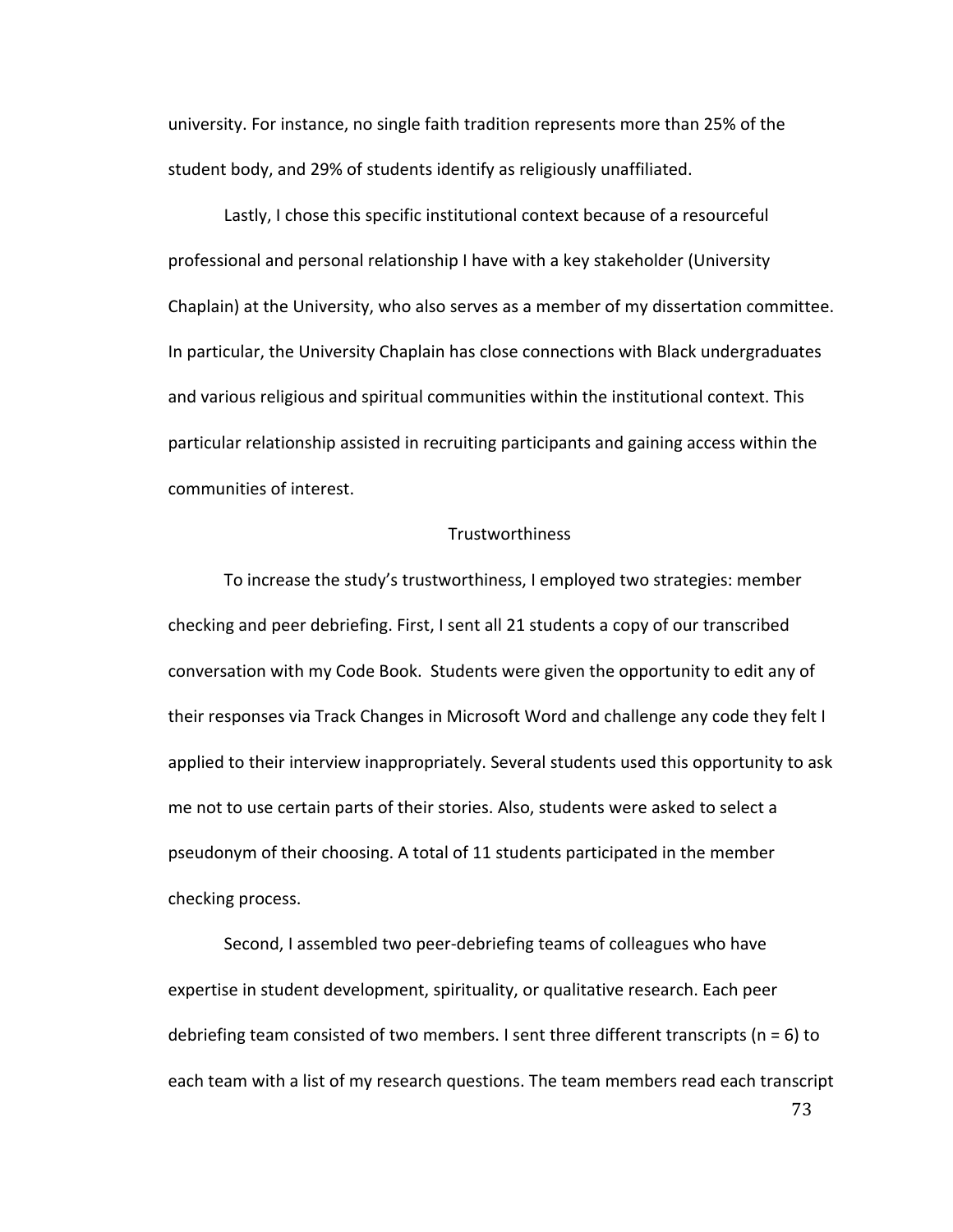with the research questions in mind, jotting down their sensemaking of the data. To facilitate feedback, I had each team member email me their notes and then organized a virtual meeting via Google Hangout to discuss what they believed the data was telling them. 

## Limitations

Despite my efforts described above to maximize and ensure trustworthiness, there were several methodological limitations to the study. First, though the study was open to all students who identified as a spiritual person, the overwhelming majority of students who participated either identified as Christian or was raised in a Christian home. Only one student identified as Muslim and one additional student was raised in what can be described as a secular home with Christian undertones. The second limitation is selection bias. There are very likely other students for whom their spiritual identities are not as salient in comparison to many of the participants, whose narratives are not reflected in the study. Lastly, interviewing the majority of students ( $n = 18$ ) only one time limited the ability to probe deeper into students' narratives. Additional interviews would have likely provided deeper insights into the phenomenon under study.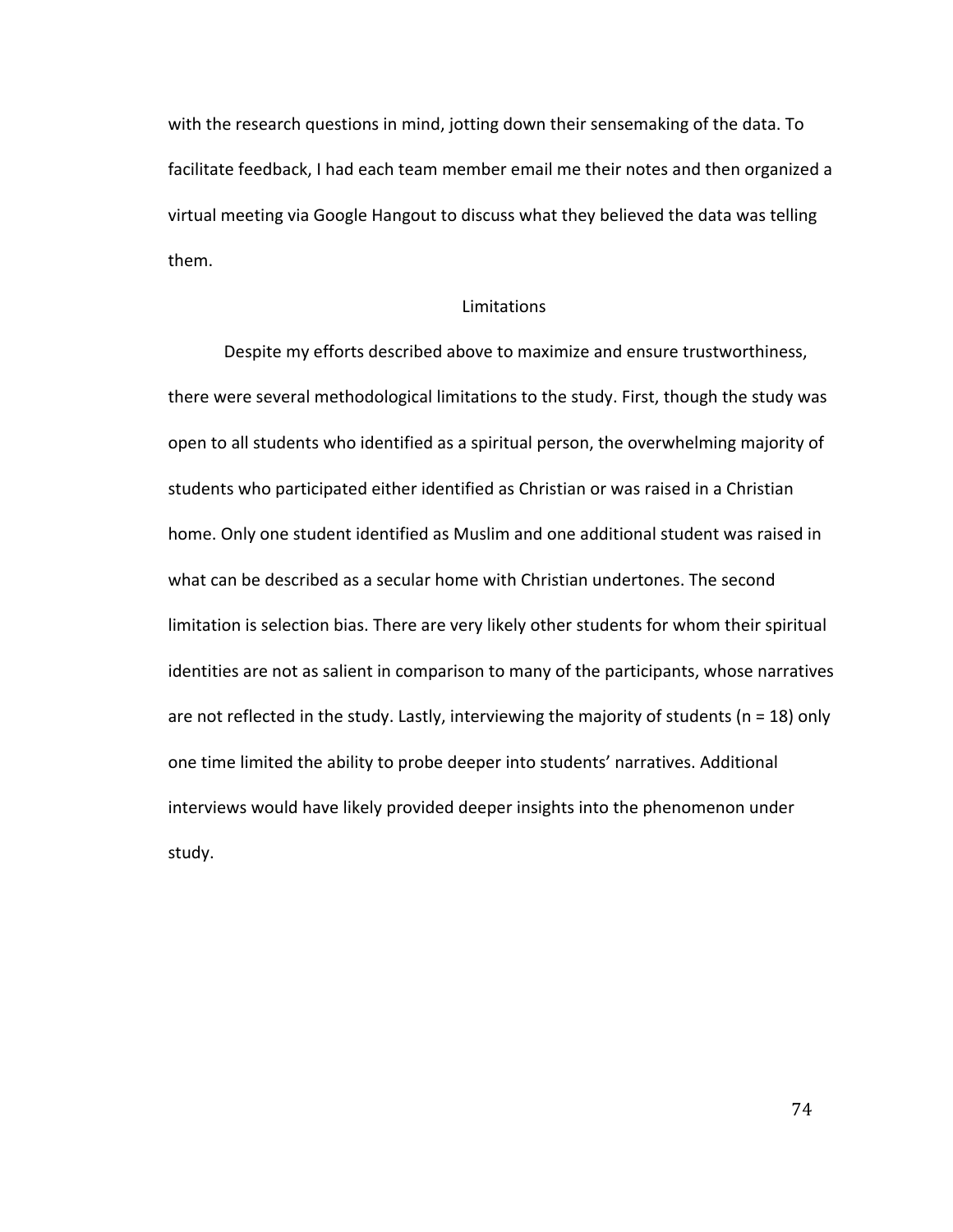#### **CHAPTER 4: FINDINGS**

In this chapter, I present findings from the 25 individual interviews conducted with 21 Black undergraduate students. This chapter is organized around three research questions, whereby each section includes salient themes and findings pertinent to each query. In the first section, *The Telling*, I discuss the various ways in which students constructed their narratives paying particular attention to the story's narrative arch (where does the student position herself at the end of her story?), students' narrative selves (how do students situate themselves in relation to others, how do they experience agency, and do they experience disempowerment?) as well as the story's emotional character (what are the range of emotions students experience?). In the second section, Spaces that Teach, People that Shape, I address the following research question: what factors influence students' spiritual identity development? In this section, I discuss recurring characters, places, and (dominant) discourses that are reflected across students' multiple stories. Ultimately, in this section I am concerned with pedagogy. That is, when it comes to students' spiritual development, I explore the who, what, and how students learn what it means to be a spiritual, religious, or spiritualand-religious person. I conclude Chapter Four with a third section, When and Where *Identities Collide,* wherein I engage an intersectional analysis to understand how students gender, sexual orientation, sexual, and racial identities inform their spiritual identity developmental processes.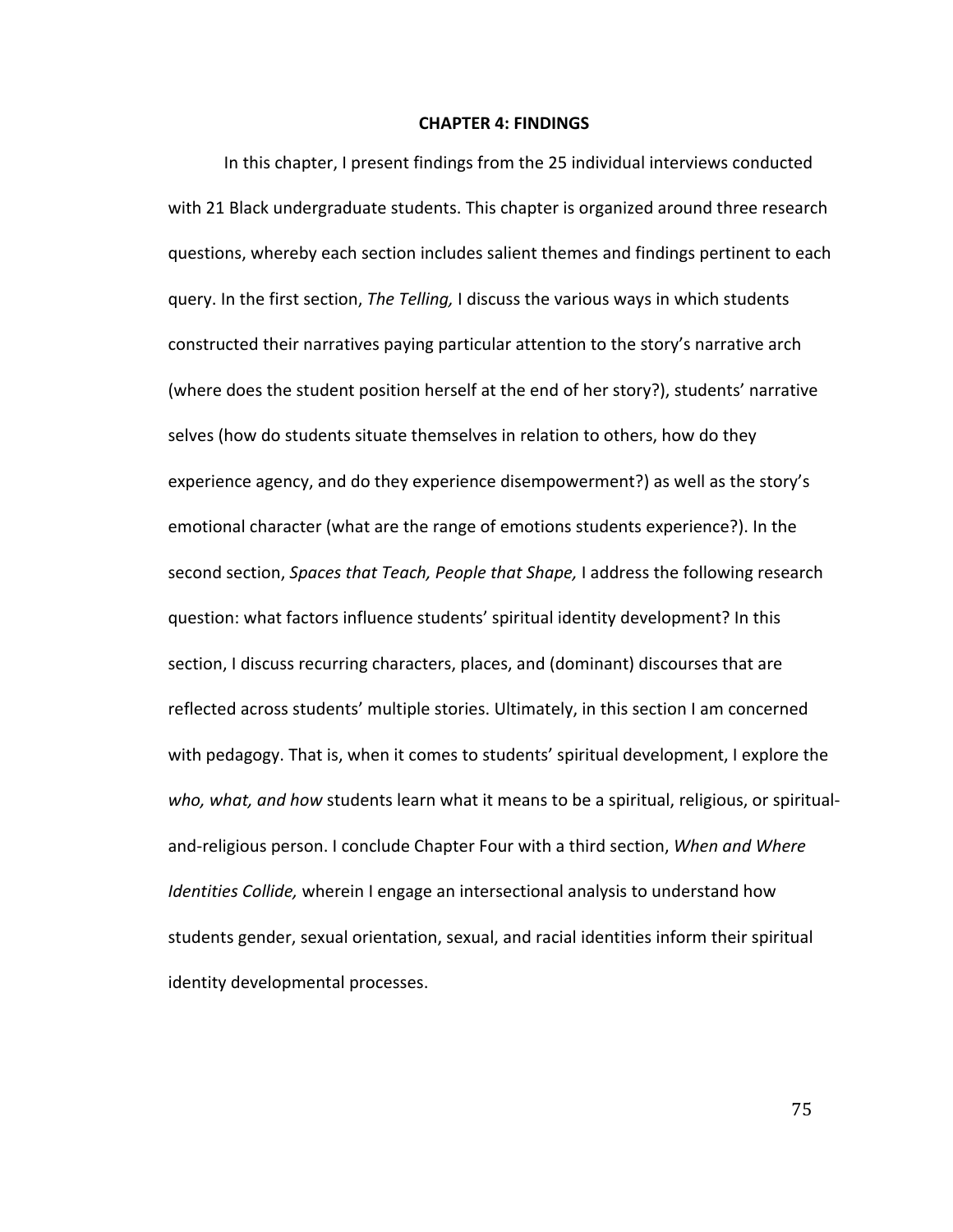#### THE TELLING

At the beginning of each interview, I asked students to define in their own terms what it meant for someone to be a spiritual and religious person and how those terms related to the way they viewed themselves (e.g., spiritual-and-religious, spiritual-notreligious). The next question immediately following was, "Where would you like to begin the story of your spiritual and religious journey?" I purposefully phrased the question as such in an attempt to give students an opportunity to choose their own point of departure for constructing their narratives. Most students would begin at the *beginning*. Often students would start by saying something similar to "I guess I will start from the beginning" after which they would talk about the households they were raised in and people and places that influenced them, such as parents, grandparents, schools and religious institutions. In these stories students talked about their earliest memories of first being introduced to spirituality and religion. In many ways, some stories fit within the faith and spiritual identity developmental stage-based models presented in Chapter Two. The narratives often flowed chronologically and revolved around the role of authority figures. Too, students' offered certain experiences as defining moments that highlighted substantive shifts in how they understood their relationship to the concepts of spirituality and religion. In the next section, I unpack those aspects of students' narratives with specific attention to the people and places that *mattered* along students' developmental journeys. In this particular section, however, I examine how students constructed their narrative selves as subjects throughout their stories; especially as it related to issues of agency and (dis)empowerment. As well, I flesh out two elements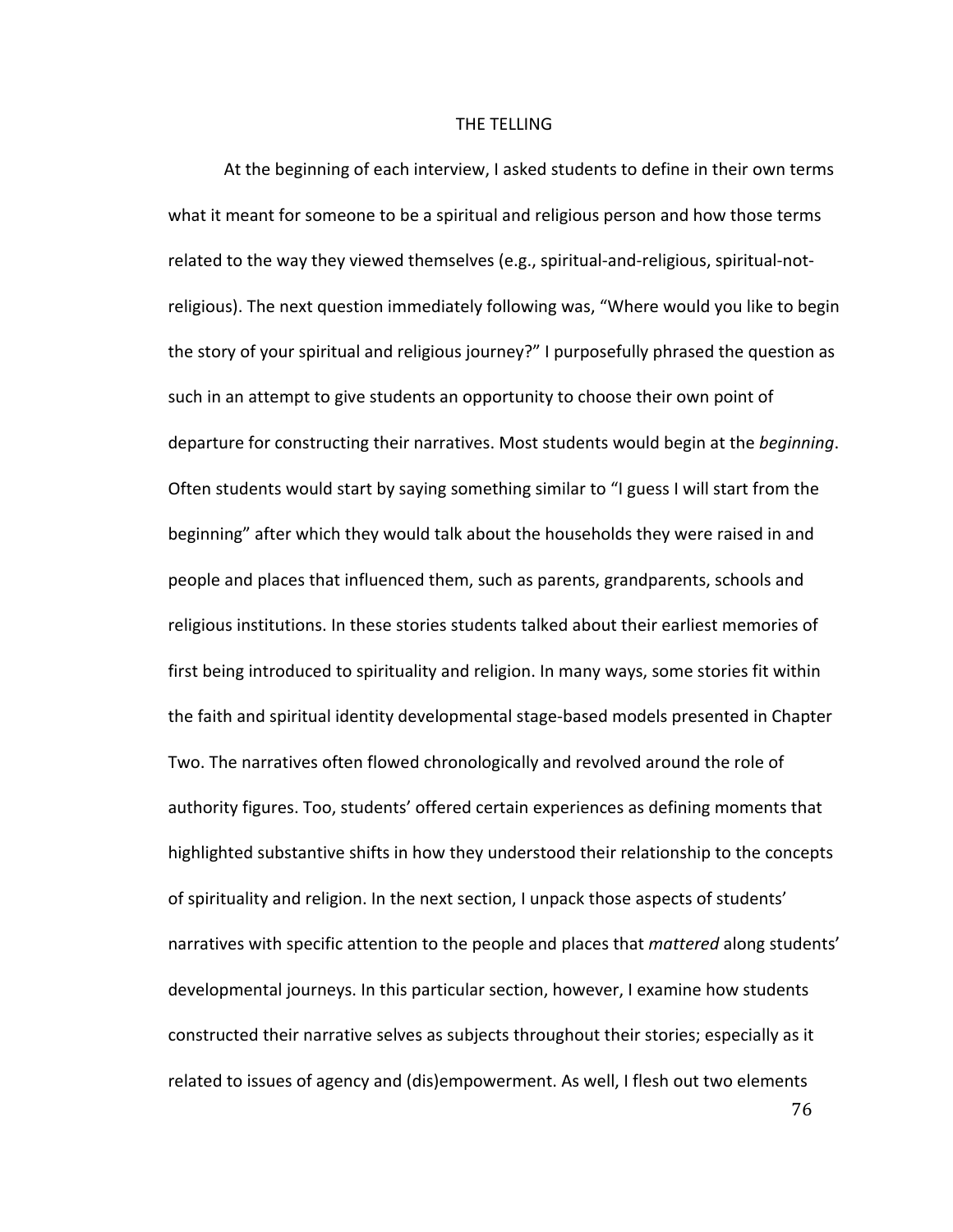that were consistent across most students' narrative accounts of their developmental process: (1) personalizing their spiritual identities and (2) defining moments and turning points. 

#### *Personalizing Identities*

Along the developmental journeys of the majority of students in the present study there came a point when they had to decide whether or not the spiritual and religious beliefs and practices of their guardians would be their own; particularly those students who were raised in households where religion was important (i.e., guardians expected students to attend religious services on a regular basis). Many narratives pivoted on this point where students confronted (or was confronted by others) whether or not they actually believed what they were raised to believe. I discuss in the next section how guardians' parenting practices informed this process as well as college as a particular pedagogical space for students to engage this question through their day-today lived experiences. Here, I want to share several stories that occurred outside of the context of college or guardians' direct probing.

Several of these narratives emerged as a result of religious teachings. Spiritual leaders expected students to differentiate between what their guardians raised them to value and what they, through critical reflection, decided to value for themselves. Sam argued that distinguishing between his parent's beliefs and his own was one of the toughest challenges along his developmental journey:

[My Sunday School teacher and I] were having this whole discussion about [me being] baptized as a baby. I was really christened. So she was saying, "You weren't baptized, you were christened. So you need to say yourself that you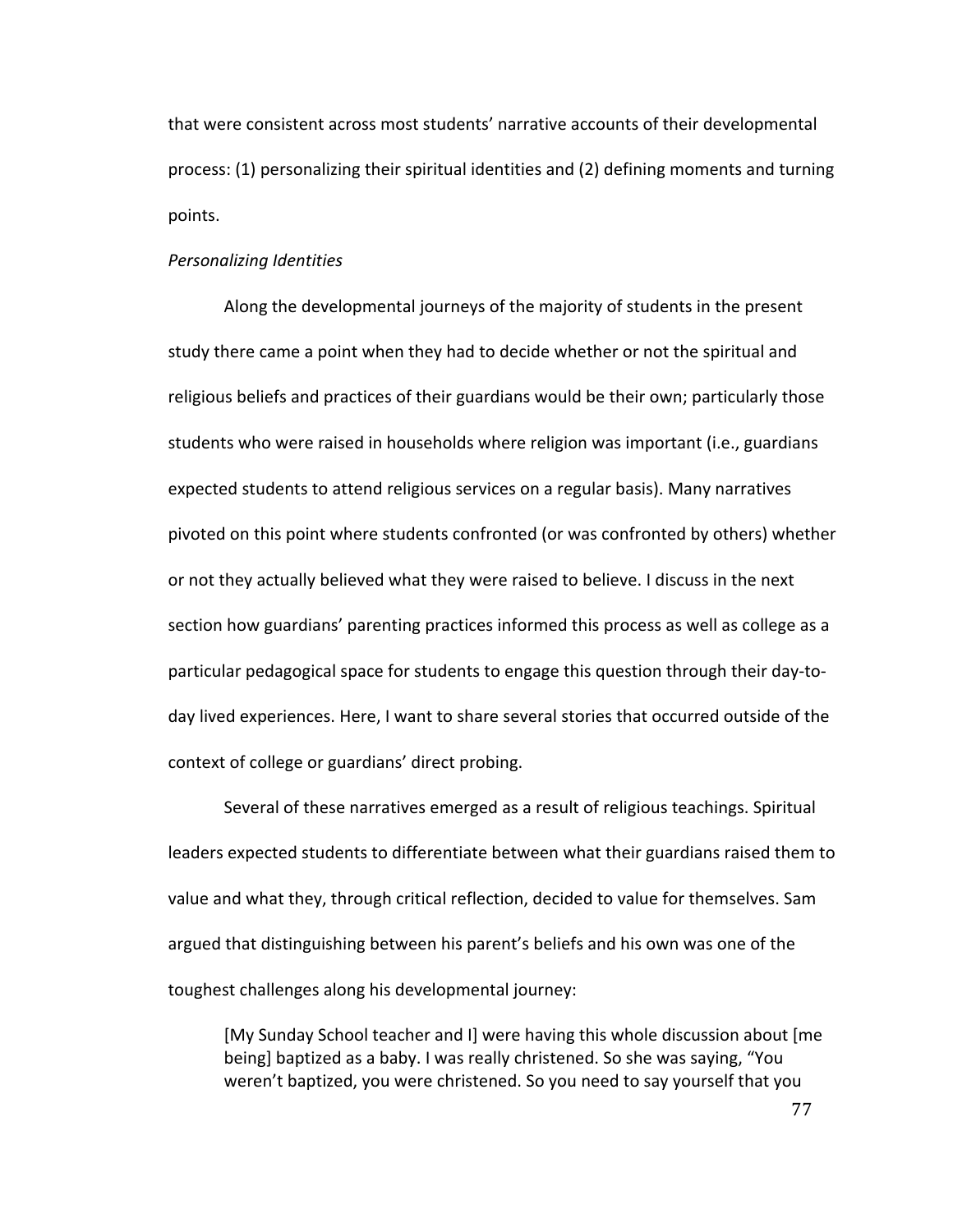were baptized." I said, "But at this church you can be christened and then be confirmed and you are a full member." She was probably right, I don't know. I just remember me feeling like..."Oh my God, I'm not actually baptized," but also, "I'm going to have to actually speak up and say that...I want to be [baptized]. It was daunting for me to have to say it myself."

Though he had always grown up in the church, this was the first time Sam was required to publicly and openly declare his belief, in part through baptismal, in the Christian faith. Others assumed and thus never questioned, that if his parents were both actively involved in the church and he had attended since he was born then certainly he would have no issue being baptized again now that he was an older adolescent (re: middle school student). His defensive response betrayed one of his inner most fears: that maybe he was not willing to wholeheartedly commit to what he understood at the time it meant to be a Christian.

Adichie recounted a similar experience she faced as a high schooler while attending a Christian summer camp. The church that hosted the summer camp was predominantly Black and camp attendees were overwhelmingly Black youth. The conversations and spiritual teachings were broad, covering a range of issues from abstinence to being a worthy example of Christ for non-Christians to see. One theme that ran through the retreat focused on making a personal commitment to Christian teachings and principles now, rather than waiting to do so later in life. Attendees were asked to honestly examine their lives to see if they enacted their espoused and professed Christian values. Spiritual leaders argued that Adichie and her peers, too, had to consider how most of society prejudicially stereotyped Black youth as thugs and gang members: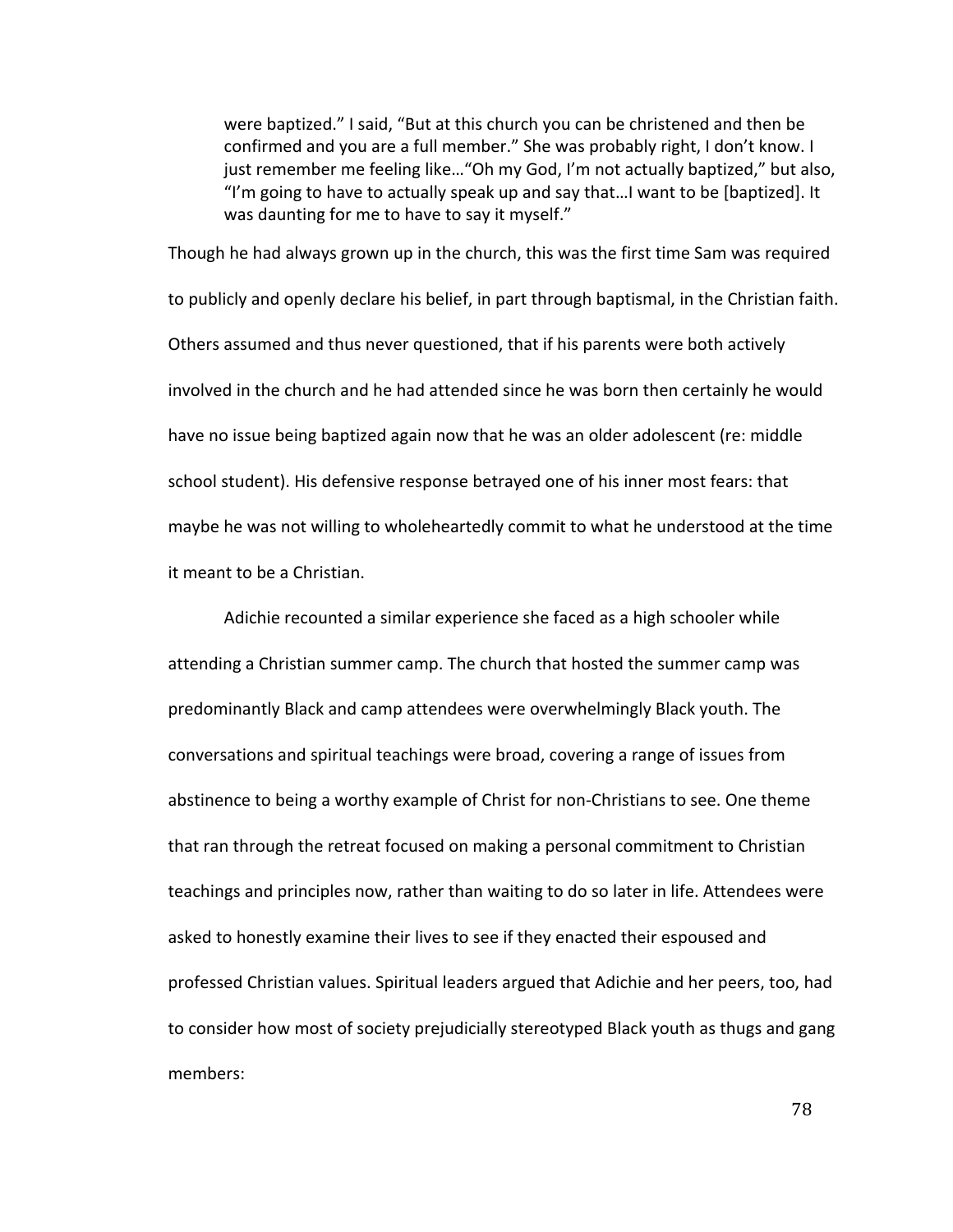It was just a lot of discussion about [whether we are] already done because we made one decision?...No...you always have the opportunity to go back to Christ. Go back to God...[But] how are you doing it? How are [you] getting mentored to keep you on that track? How are you keeping the right type of people around you? 

At this point, many attendees would begin to cry, feeling overwhelmed by the possibility that their actions condemned them to a life separated from God. However, as Adichie explained, they were offered a reprieve, which was contingent on selecting the right peer groups and receiving spiritual mentorship. Adichie and her peers were admonished to not wait until they were older, but instead make a personal commitment to their spiritual-and-religious development as youth.

What is interesting about these two examples, which are illustrative of others' developmental processes, is that inherit to their spiritual-and-religious socialization was a requirement that each person become intentional about their spiritual growth. Also, these experiences occurred within the context of youth targeted religious gatherings. Another student mentioned how she too began to take more ownership of her spiritualand-religious identity after attending Teen Church. This is especially noteworthy because most faith and spiritual identity development models do not acknowledge how students' are instructed and encouraged to understand what role they play in their own development. Most theories and scholars focus on the role of parents, institutions, and environment in the production of adolescents into spiritual-and-religious persons. This is appropriate and I too address this in the next section. Yet, in only addressing those aspects of development, lost are the ways students both experience and are taught to understand the idea of agency itself.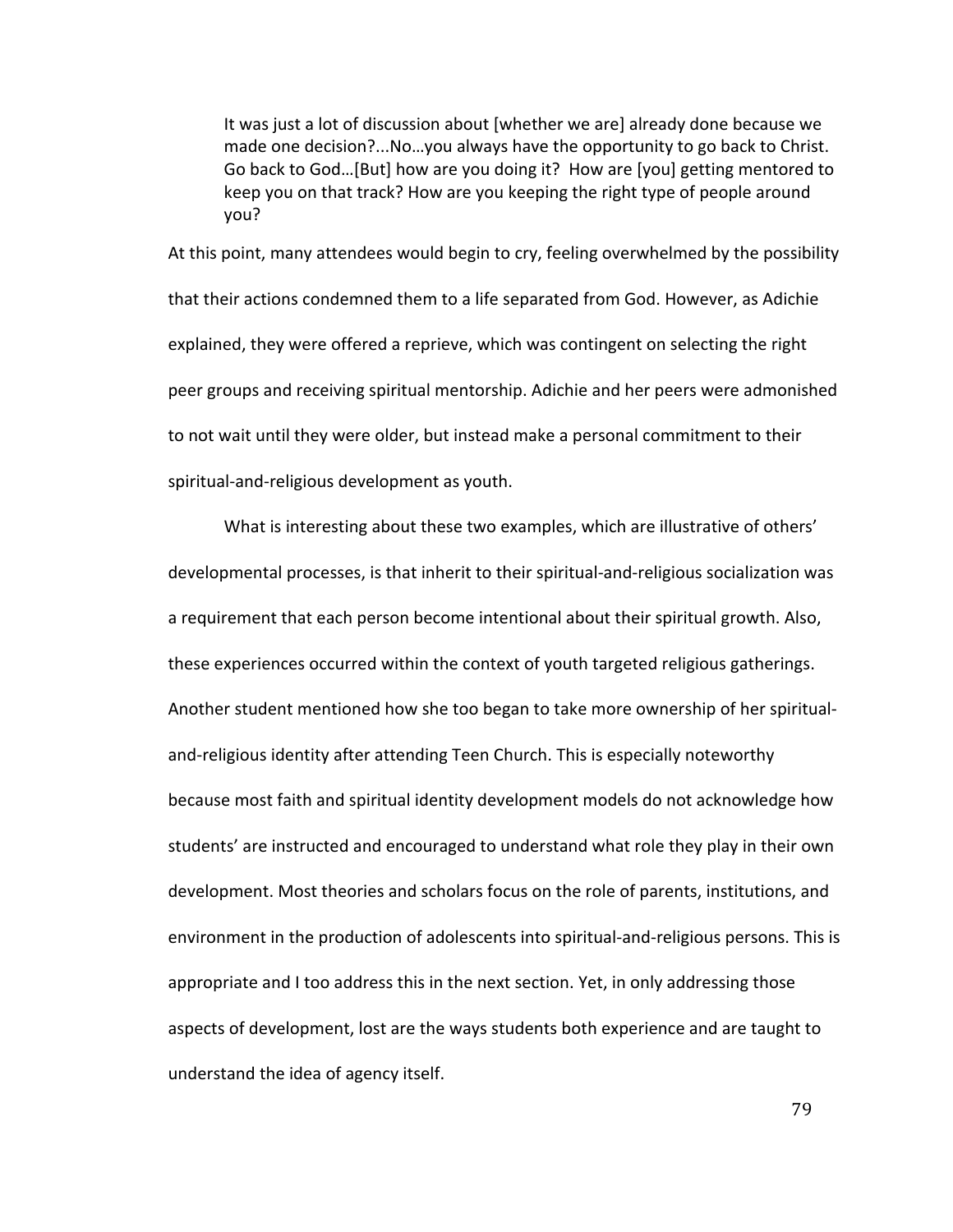To be certain, the agency discussed above has it limits. That is to say, students were encouraged to take ownership over their spiritual-and-religious identities in very specific ways that were sanctioned by their spiritual leaders' interpretations of Biblical scriptures. Magolda and Gross (2009) captured this phenomenon within the context of campus Bible Studies in *It's All About Jesus*. Miller (2013), in part, implored scholars to take up Bourdieu's work on habitus as a critique of religious studies scholarship that situates religious subjectivities *within* the individual rather than the sociocultural landscape that *makes* people. These critiques are important to remember when interpreting students' narratives. Yet, as I discuss in the concluding chapter, in the context of supporting student development it helps to understand how they experience agency rather than assume that students have not engaged in critical reflection (and sometimes critique) of power and authority in their developmental journeys. In fact, Adichie spoke candidly about resisting advice just because someone in authority told her she must.

This process of personalizing one's spiritual identity also occurred outside of the contexts of religious institutions. In fact, for some, this process involved students critiquing what they believed to be shortcomings of the spiritual and religious teachings and socialization they received growing up. I discuss this as it relates to students' gender, race, and sexual orientation identities in the third section. Specifically, how students used their personal experiences to push against teachings they disagreed with. For example, many students, whether heterosexual or queer, who identified as Christian shared how meeting and developing substantive relationships with non-heterosexual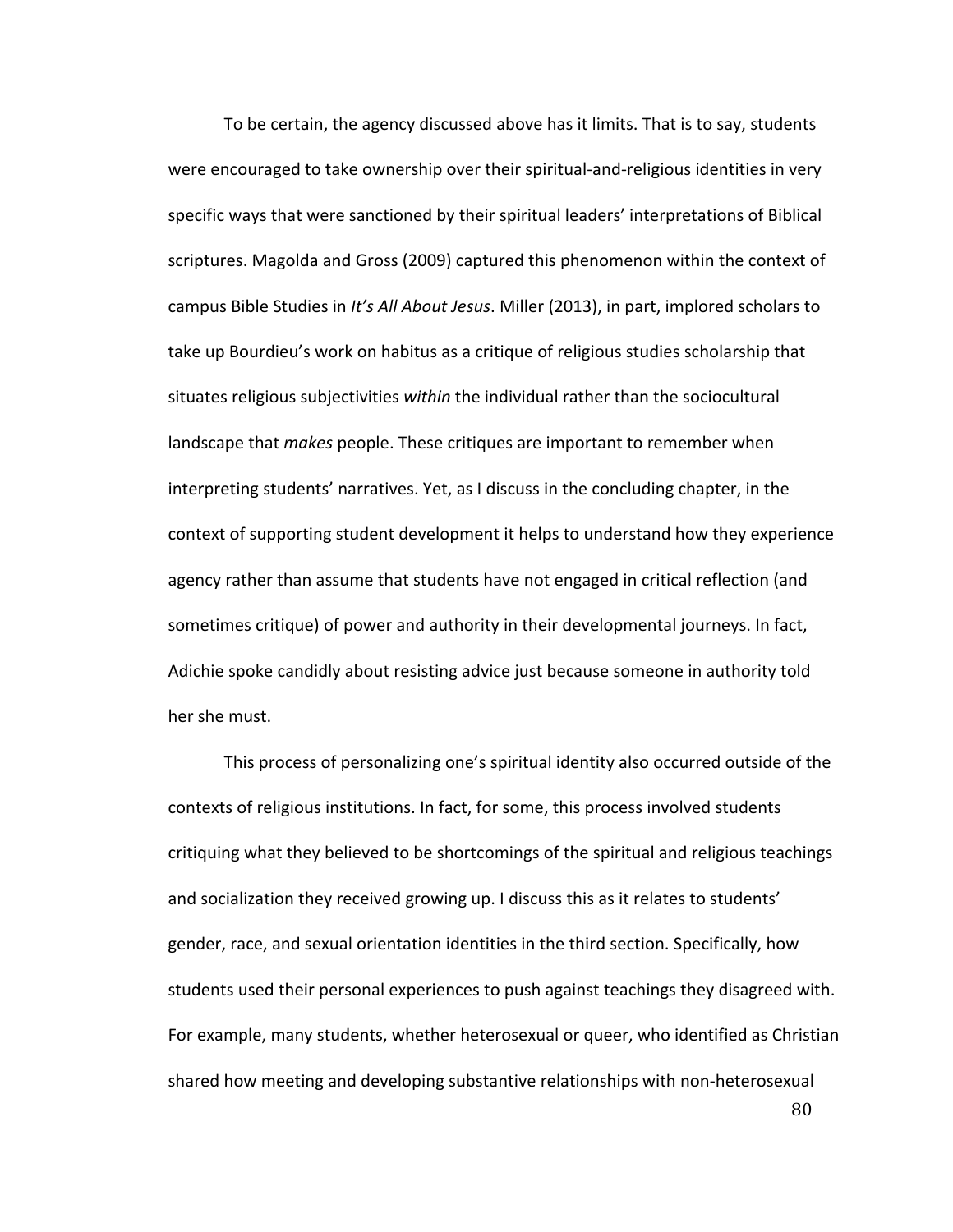peers made them rethink their positions on whether or not one could be queer and Christian. Those narratives are more about an attempt to redefine what is allowable as a Christian; or critique as a way to expand possibilities that were initially foreclosed.

There were other critiques, however, that led students to personalize their identities in search for a greater level of sincerity. That is, some students were critical of what they perceived to be hollowed religious practices lacking depth. Instead they sought a more genuine connection with God. This usually occurred through personal devotions. After Zadie first was saved (re: accepted Jesus Christ as her personal savior) she felt there was so much she did not know about the person she presumably had a personal relationship with:

When I first got saved I realized I had this big book that a lot of people [knew] a lot about. I really wanted to understand what the truths [were] and what the wrongs are for myself instead of having someone always constantly telling me this is what is right and this is what's wrong. So I decided to read the whole Bible from Genesis to Revelation. Ask me if I ever did it, but I tried. So it was just me trying to really tune into God's Word because it's supposed to be God's Word. I would just read on my own and pray for like revelation and understanding to be able to understand what I was reading and things like that. So that was more of a personal venture that I took upon myself.

Zadie did not want to become the type of Christian who professed belief in a theology

that she knew little about. Having these personal Bible Studies became a way for her to

establish a deeper connection to her Christian faith.

Equally committed to learning more about Christianity through close

examination of the Bible, Mary took it upon herself to achieve two goals with one

exercise. She knew she needed to improve her typing skills, so she set out to type as

much of the Bible as possible: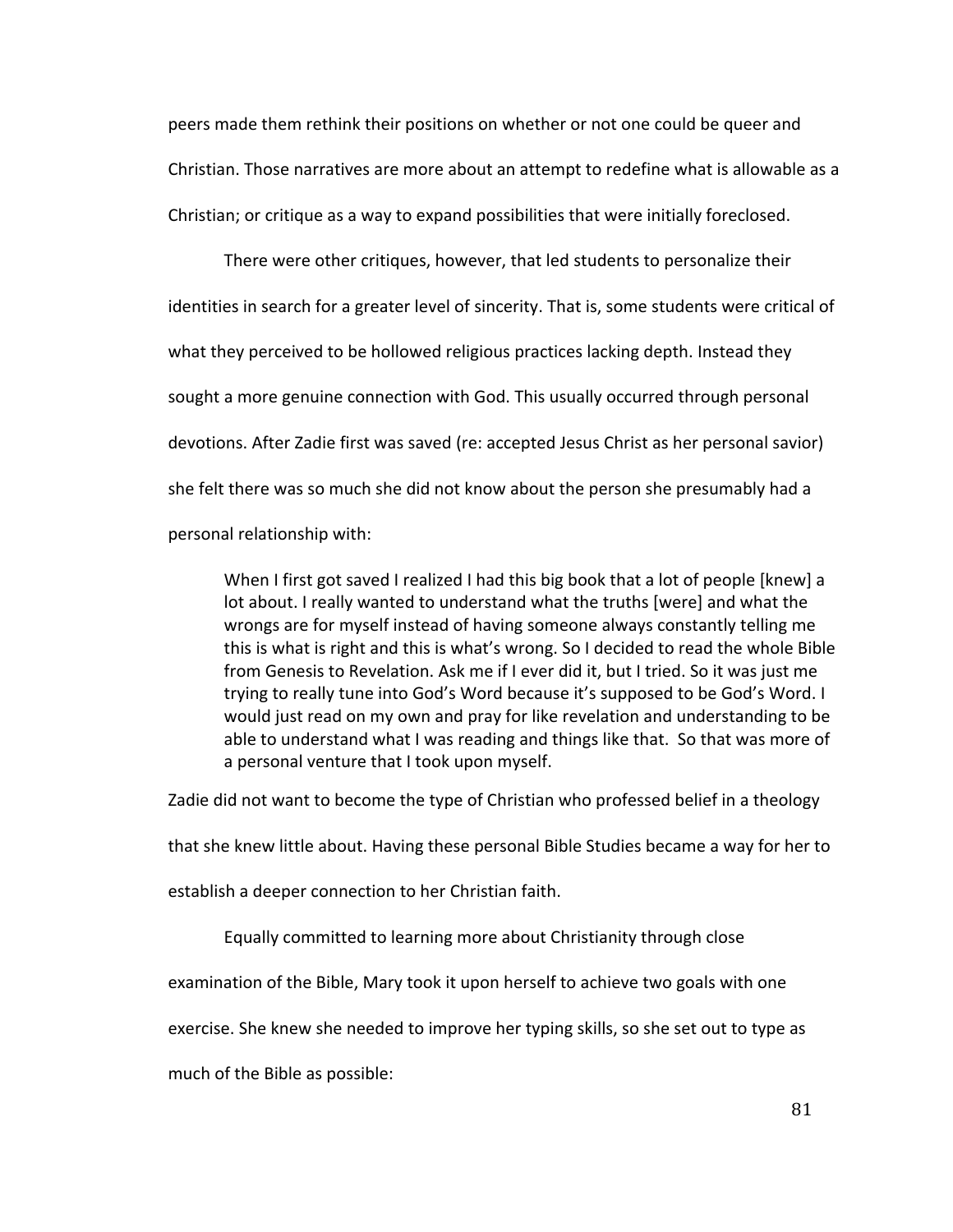Towards the end of middle school, early high school, was when I really started trying to develop this relationship for myself. I mean I had my parents and my grandparents...But I really started trying to plug in and say "Okay. I got to do this for me"...I started doing prayer journals every day. I actually started typing up the Bible. It was my way of practicing typing anyway, so I would type up the Bible. I was definitely spending a lot of personal time with God, so that was definitely a spiritual time.

She was purposeful in establishing a connection with God that was distinct from and not reliant upon her parents and grandparents' relationships to their faith. Though Mary valued religious rituals and traditions, to her it was null and void if she did not spend personal time reading and reflecting on the Bible. She argued her spiritual-and-religious development depended more on what she did outside of her faith-based institution.

For these two students, personalizing their spiritual-and-religious identities in a way that was extra-institutional came from critiques of individuals whose spiritual identities were mostly based on adherence to traditions and rituals within the context of religious organizations. Mary and Zadie achieved this through two practices promoted by their churches in particular and many Christian congregations more generally: studying the Bible and spending one-on-one time with God (e.g., prayer, meditation). In other students' quest towards personalization, they relied on resources from outside the sanctioned canon so to speak.

Emily recalled a vivid memory when she was a high school student sitting in a Georgia church. Someone announced that the church would offer a seminar where people could not only learn more about the Christian faith, but also why other religions such as Islam and Buddhism were wrong: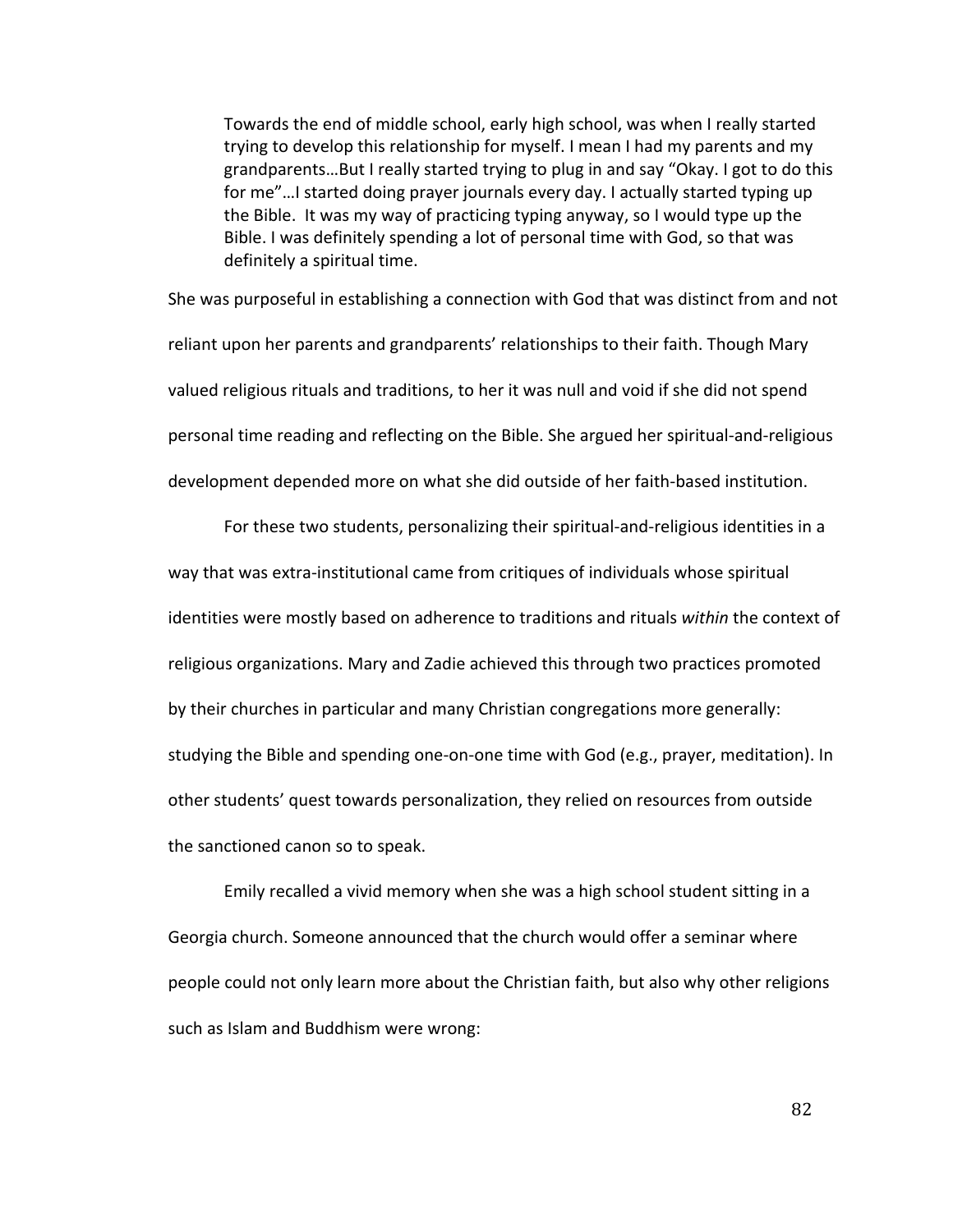I got infuriated. I really did. And after that I didn't hear anything else about the sermon. I was angry and I told my mom and she just kind of dismissed it... "How dare you tell these people that these other religions are wrong, where you could very well be wrong?"...And that was one pivotal moment that just made me more spiritual than ever because I'm like, I have no right to tell people that they're wrong.

She points to this moment as the beginning of a rift between her and organized religion.

One result of this distancing was her disengagement with the Bible  $-$  a text that she

already identified as sexist, patriarchal and misogynistic. It was The Shack (2007), a

Christian novel that engages, head-on, questions of ultimacy (i.e., death), which

provided Emily an alternative access point to God:

[The Shack] is about a man who had a daughter who was brutally murdered by a serial killer and he gets a letter inviting him to the shack. But he always knows in the shack he meets God who personified himself as a Black woman, Jesus who was an Arab looking man and the Holy Spirit, which was an Asian woman. And it was basically breaking the boundaries that people have with God because I was like, "Whoa! God personified himself as Black woman."

Not saying he was, but he can take any shape or form. And it basically answered the questions that people just couldn't answer. Like, why is there suffering in the world? Why did [God] allow this to happen? And the answer was so solid. I loved it

Though Emily referred to God as he (a habit she openly self-critiqued), what struck me

about this particular story is how the literary embodiment of God, Jesus and the Holy

Spirit purposefully diverges from the typical racialized and gendered identity often

produced and consumed en masse throughout many Christian communities. This

figuration provided Emily a route to a version of Christianity more germane to her

understanding of God's usefulness  $-$  a way to deal with suffering in the world. My own

stated investments in the intersections of race, gender and spirituality made me focus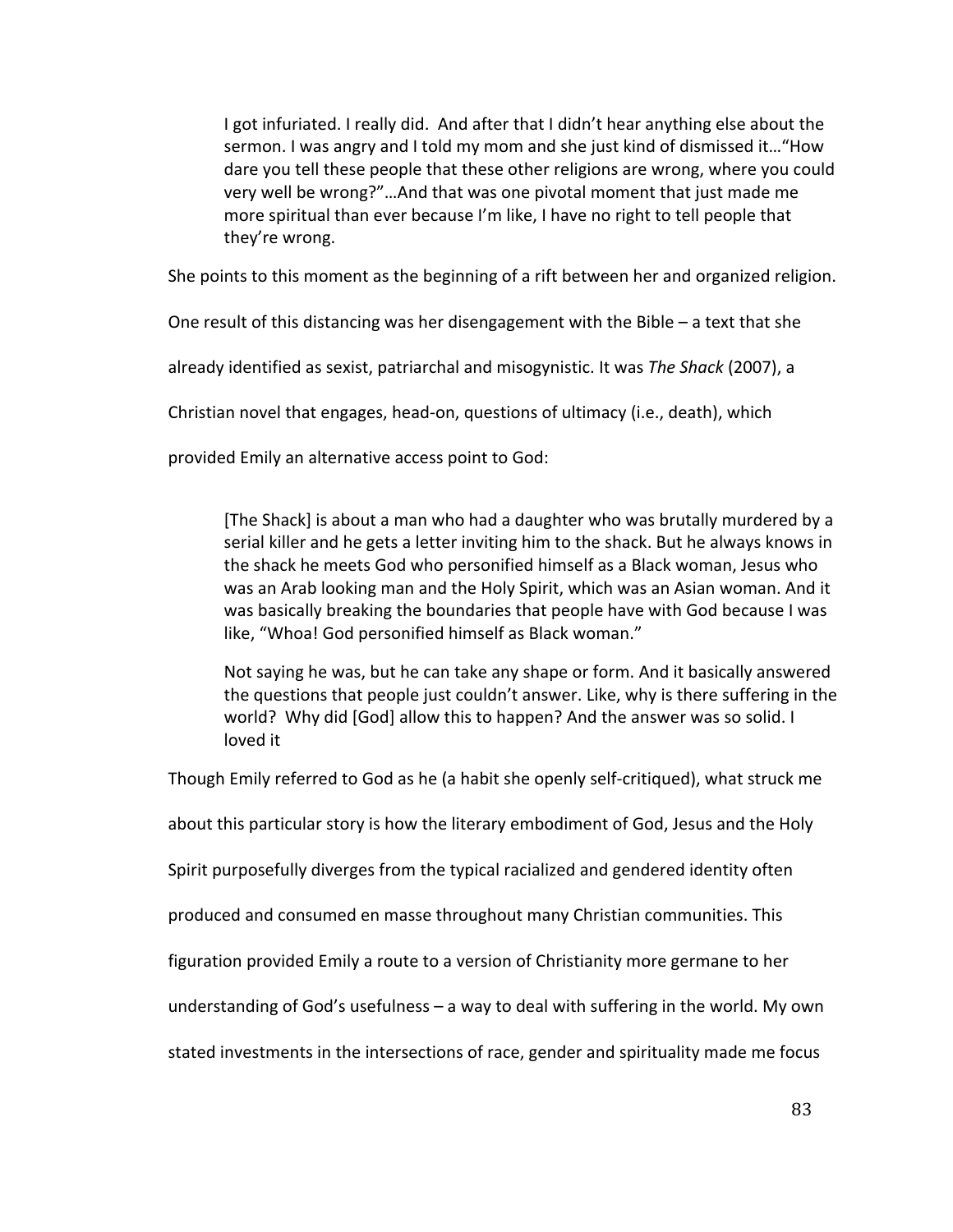more on Emily's astonishment with this refashioning of  $God - "Whoa! God$  personified himself as Black woman." So much so, that I did not probe to understand what were these solid answers provided in the novel and how did those propositions differ from what she had been taught growing up. What captured me as a researcher-listener then (and now) was Emily's "Whoa" moment and what it demonstrates concerning the ways race and gender are always already present in developmental processes.

## *Defining Moments, Turning Points*

In analyzing the narrative arch of students' stories I paid close attention to what many narrative scholars identify as turning points: moments on which a story or narrative pivots. A place where the plot, so to speak, takes a decisive departure from the story line in a particular direction. I was sensitive to both the 180-degree change, to use common parlance, and the slight surface adjustments that hinted at more fundamental developmental shifts. Many spiritual and faith developmental models used to make sense of college students' identities often identify college enrollment as the space and place where these moments and points occur. For many students in the present study, this was true. In the next section, *Spaces that Teach, People that Shape*, I discuss those stories. Too, in the third section I address how college offered students space to take up their race, gender and sexual orientation identities outside of the socializing parameters of guardians and religious institutions. Here, I want to offer several stories that illustrate how defining moments and turning points *functioned* in students' narrative arch.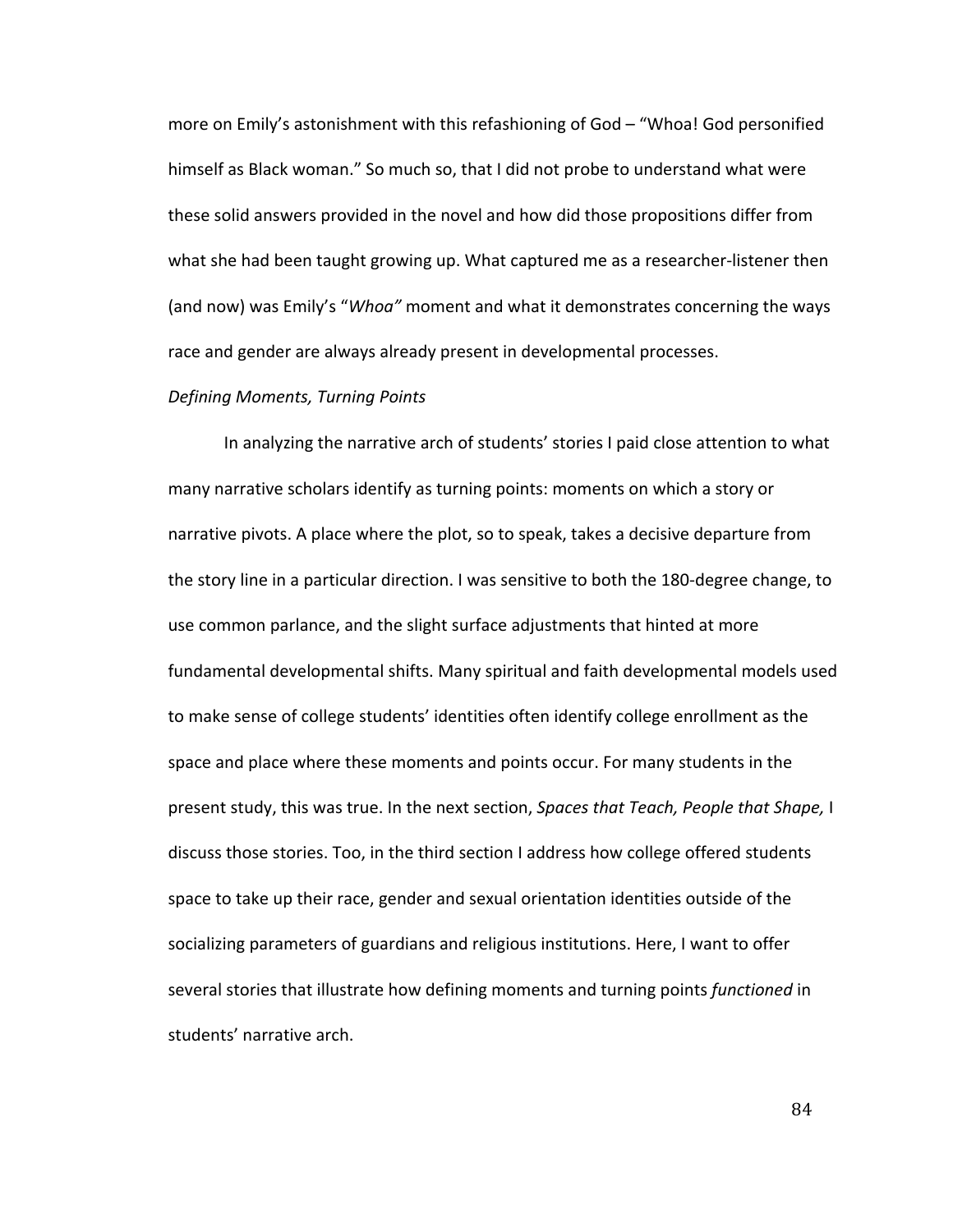One story that resonated with me long after our conversation was Renee's discussion of becoming a Christian. Being raised in a Christian church myself, I was very aware of stories – typically shared during a portion of Sunday Services that was allotted for parishioners to share testimonies – were people told how they became Christians. Hundreds of individuals told stories of being raised in church and leaving the Christian community and then finding their way back to God. In the Bible Belt South it was rare that one would stand up and state that they never had any substantive exposure to Christian values and institutionalized religion. Yet, this was Renee's story.

Renee's summer before arriving at the University of Pennsylvania was a difficult few months, the details of which she asked me not to share. Suffice it to say it was a painful and traumatic set of experiences that caused her to question fundamental assumptions she carried about people and the world. This compounded challenges that are typical of students' transitions to college and Renee found herself extremely isolated. Struggling with depression, she followed the advice of her therapist to join a student organization as a way to get out of her residence hall and develop a support group among peers:

A set of circumstances led me to just try out the Gospel Choir because I didn't have to tryout to get into Gospel Choir. It was like, just come if you like to sing, or whatever. So that's when I started to go to [New Spirit of Penn Gospel Choir]. And at first it was just like, "Oh these people are really cool." I really liked their positive vibe or whatever, but it's not like I was looking for God or anything. At that point, I was just looking for an extracurricular [activity] to keep me out of my room. I didn't want to be by myself. But then, as the semester went on...I had to reconsider Jesus and who He is. And then, towards the end of the semester, I also was invited to go to a Bible Study with someone.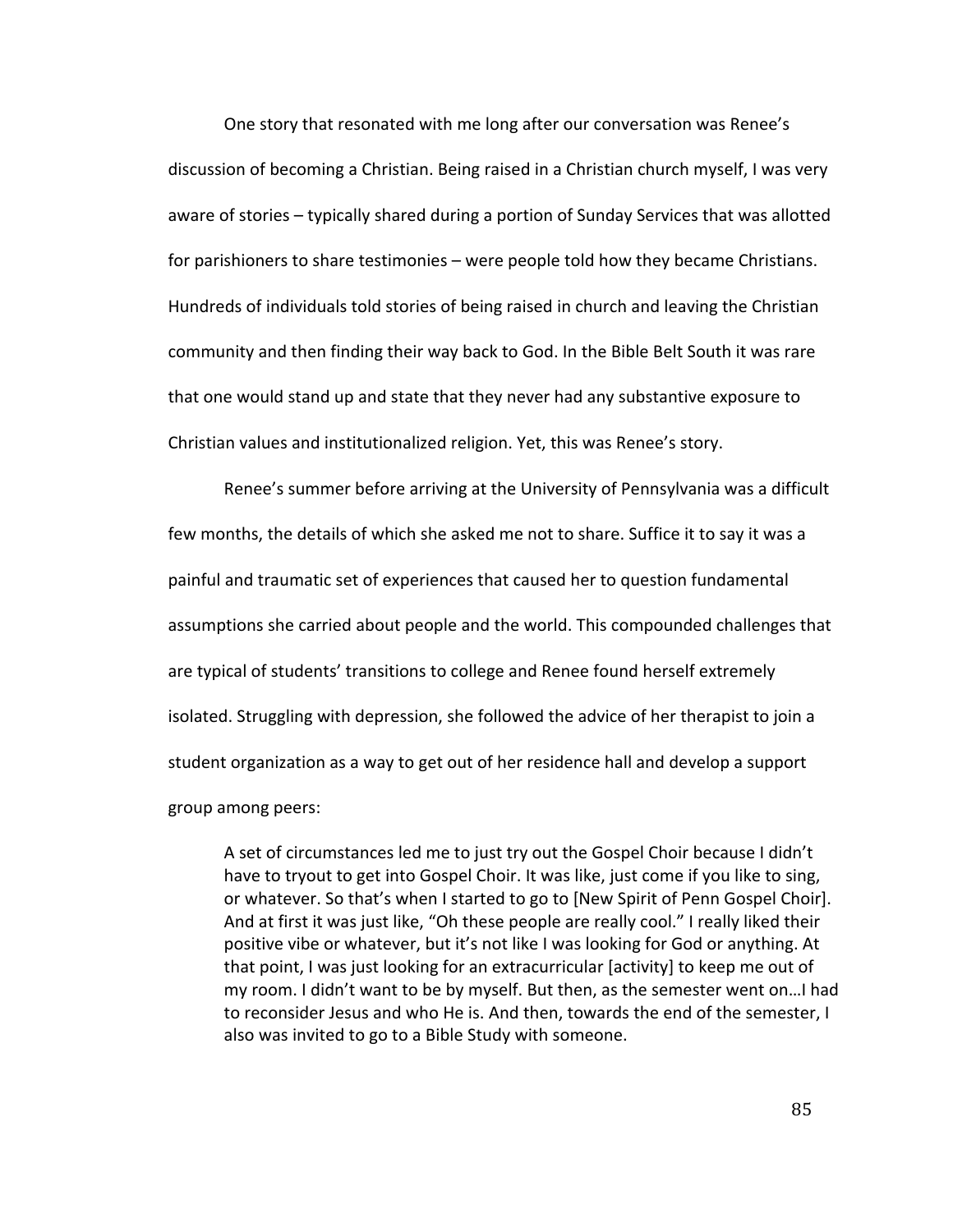And that's when I think it turned from a curiosity about Christ into a thirst to know Him more and to understand. Because it seemed like everything that I had come to a conclusion about people, that it was true, but that there was hope elsewhere. That there was hope in Christ and to me that really resonated with me because I had just seen it played out in my life.

This curiosity led Renee to read the Bible for the first time in her life. One Bible story

really resonated with her:

I had come home from my second semester of freshman year and I had bought a Bible at that point. And I was just reading the story of Joseph and how even after he [was] sold by his brothers he rose to power. And then one day he finally confronts the people who betrayed him and [he] says, "You meant it for evil, but God meant it for the saving of lives." And I think that's when I had realized that all the things that had gone on...was to open me to the gospel. To show me what true light is. And I started to understand that it's not just about people, in general, but that God was coming into my life personally. And that's when I accepted Christ.

Renee continued participation in the Gospel Choir throughout her four years at Penn. It

became home and in more ways than one *saved* her life. This was the moment – or

better, set of moments – on which her narrative arch pivots. From this crossroad, Renee

found a route out of her depression towards meaning as Joseph's story mirrored her

own. 

Another student, Christina, shared how reading *The Purpose Driven Life* (Warren,

2002) gave her the language to frame her moment of transition she was experiencing.

Though it was a best seller, it was a fortuitous encounter that brought her to this book.

She grew up attending church off and on, though by high school she began to attend

less frequently and when she did it was more out of a sense of obligation:

My mom really likes starting churches for some reason. And she was going to these starter churches in the West Side of Chicago where they screamed and had tambourines. Like, people fell out all the time.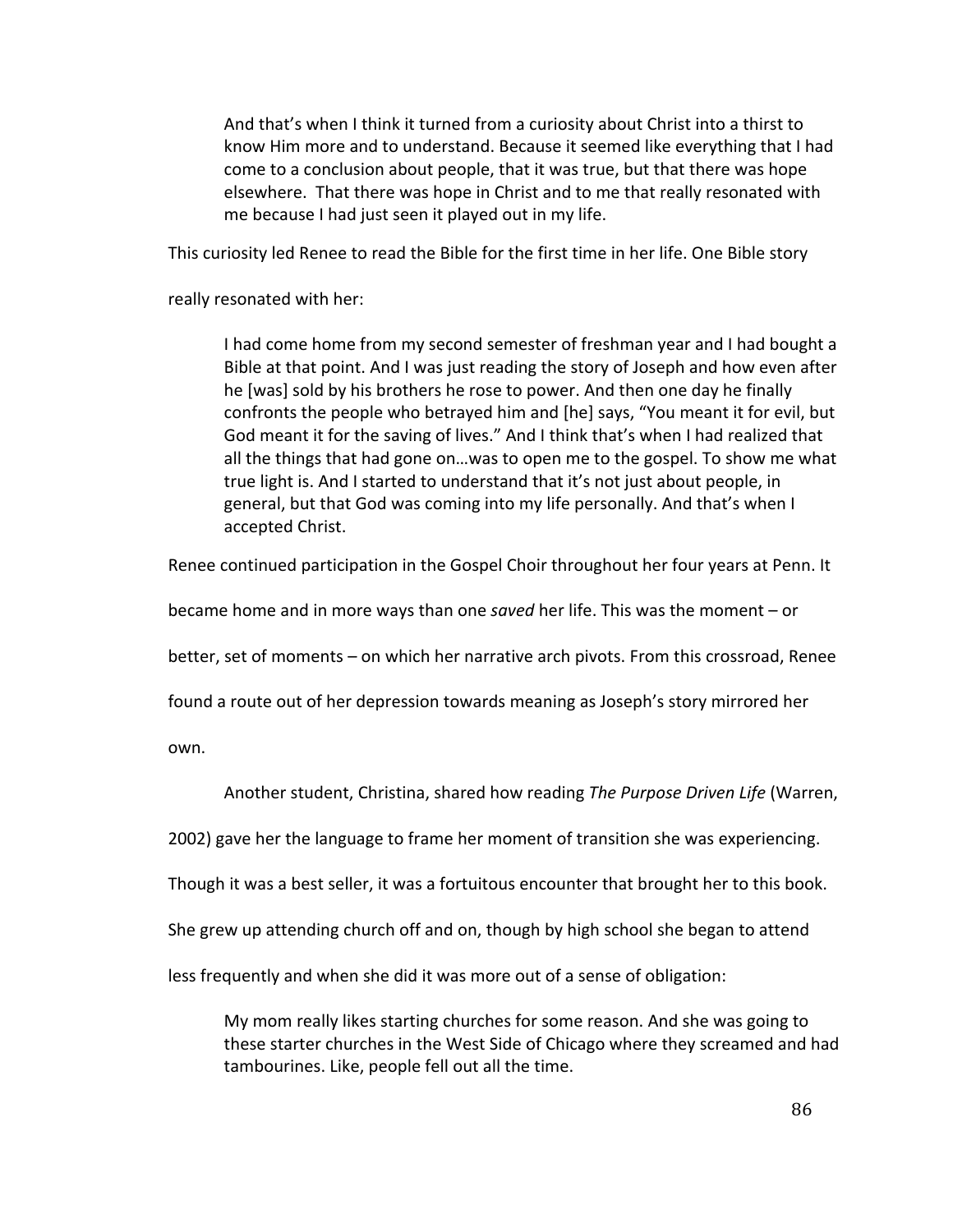And so that's when I sort of felt like I was just going there because my mom made me go. I didn't want to go. I didn't get anything out of it. You were forced to give your testimony...it's uncomfortable. I really just didn't like it. And that was pretty much all of high school.

Entering college, Christina found herself becoming more and more disinterested in participating in being a part of any formal Christian organization or institution. So much so that she did not attend church at all the first semester of her first year. Yet, the high school to college transition occurring in a region that was culturally distinct from where she was raised proved difficult. Also, her peer group was another catalyst towards this reflective space. As she described it, Christina was surrounded by wealthy Jewish students. Beyond her peers having different religious upbringing as well as coming from a socioeconomic status that was unlike her own, even their understandings of family seemed foreign. Not having very close friends growing up, Christina did not have access to ways in which other families operated – one aspect being how close her college peers seemed to be to their parents. She was trying to make sense of all of these changes that seemed to be occurring simultaneously and it was at this moment she came across *The Purpose Driven Life*, after her mom left it laying around the house:

I think that's the book that taught me the difference of religion versus spirituality...I didn't have to have grown up in the church and [had] gone to Bible study and know everything about the Bible to have a relationship.

And so it taught me how to have a relationship and be connected, versus feeling guilty for not...writing [Facebook] statuses, "Oh, thank God for this," or whatever because I wasn't comfortable doing that...it really helped me open up and feel more comfortable about being unsure when everyone else, who I felt like were bred Christians, were sure.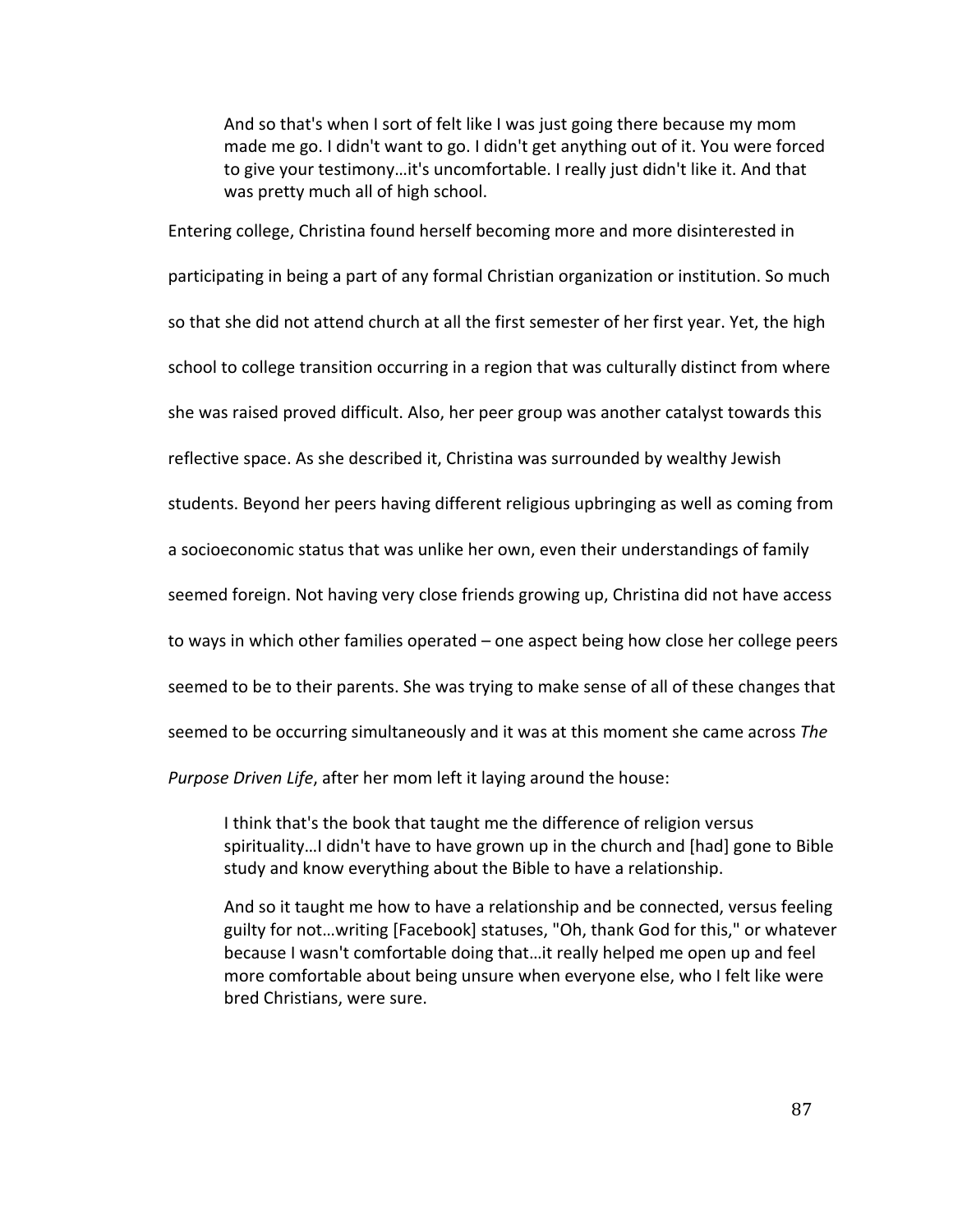Warren's (2002) text allowed Christina to find space for her spiritual identity within the context of Christianity and affirmed her uncertainty. After finishing the book, Christina was more convinced that her spirituality could be a tool to find purpose and direction.

For Christina, this particular moment and similar experiences could not be written off as coincidences. Rather they continued to strengthen her belief in God. Whether it was the random Korean man who approached her in Houston Hall during her second year and asked her "What did she know about Jesus?" and then met with her one-on-one for six weeks to share his understanding of Christ. Or the woman who approached her in Starbucks and asked her to attend a Bible study during her second semester of her first year  $-$  a bible study she went to several times throughout the semester. All of these experiences happened at a time when she was facing tough situations that led her to question her purpose for being at the University of Pennsylvania and her particular peer group. Each experience, strung together, were confirmatory evidence that she was on the right path.

These two students' stories stand out as illustrative of the ways other students' discussed defining moments. Moreover, some of the stories shared in the previous section as well as those that are shared in the sections to come functioned in narratives as definitive moments and even turning points. This is especially true for students' stories about their college tenures as well as those men who had to negotiate being gay though they were taught that all non-heterosexual identifies were antithetical to being Christian. Too, other stories that will not be shared in great depth; such as students' transformative experiences engaging in volunteer work outside of the United States;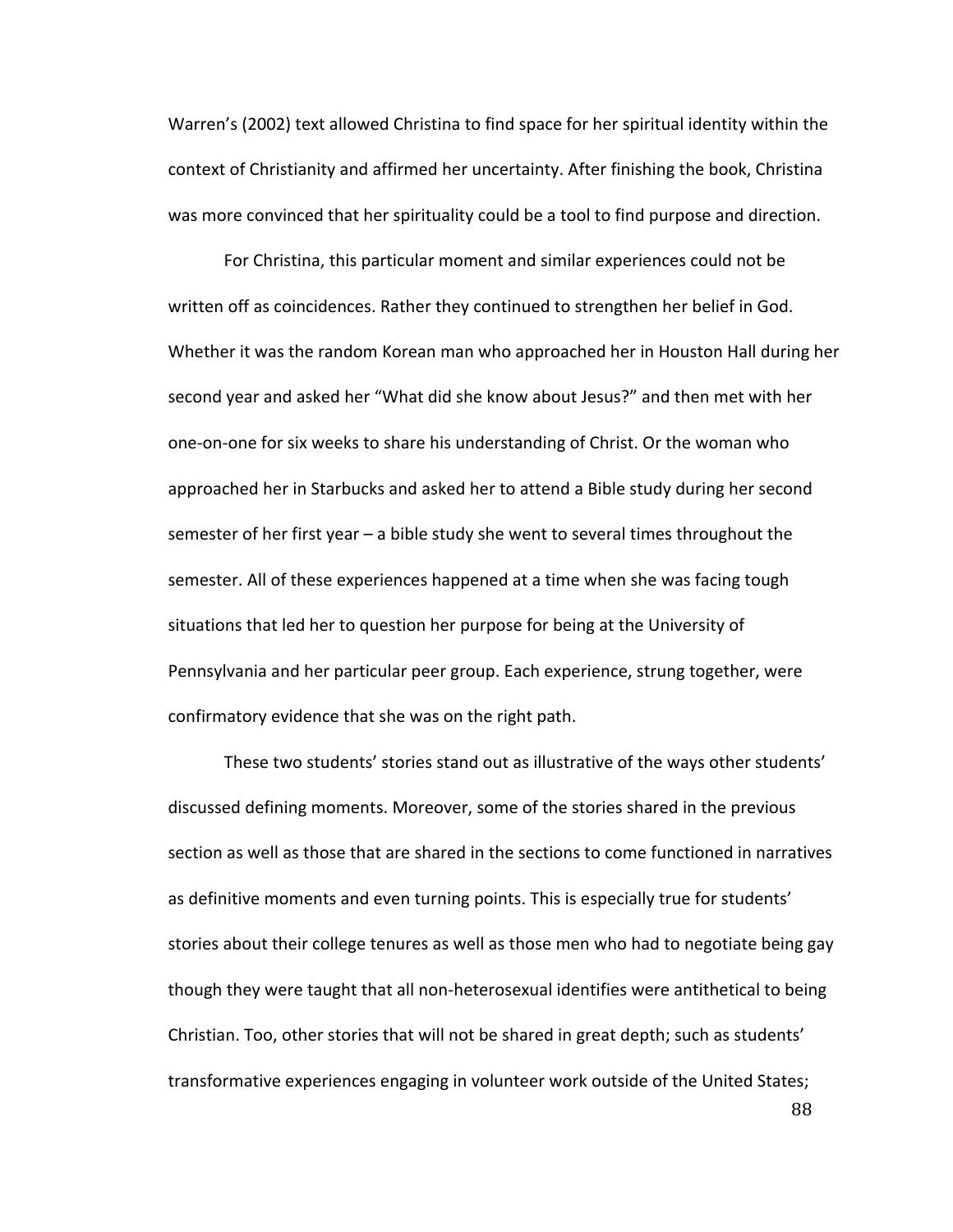students who had to deal with their family members becoming really sick or witness their parents struggle financially; as well as students whose lived experiences pivoted them away from the spiritual-and-religious teachings they were raised to believe. Each defining moment and turning point represented (retrospectively) a set of crossroads in students' developmental processes. Further, it was a moment or set of moments where the materiality of their lived experiences pushed up against their ideological beliefs: a dance between what they held as *truth* – outside of time and space – and what they were *living* – within time and space. Meaning, these turning points served as an anchor for students' to explain their trajectory both leading up to that moment, but also where they traveled since. In Chapter 5 I say more about how this fits with student development theorizing, but now I turn to the pedagogical mechanisms that influenced students' spiritual identity development.

# SPACES THAT TEACH, PEOPLE THAT SHAPE

# *Guardians*

"People are not born Christian. They're born to Christian parents". That was Ernie's response when I asked, "How would you like to begin the story of your spiritual journey?" According to Ernie, his life was separated into two discrete halves: pre- and post-16 years of age. Or, as he put it:

I guess, looking at myself from 16 to where I am now, half of it was taught to me, and the other half was learned. [During the first half of my life] I followed things based off of a lack of [knowing] and it just being told to me.

The truth that rings through this statement and numerous students' remarks

throughout my interviews was an acknowledgment of the critical role guardians played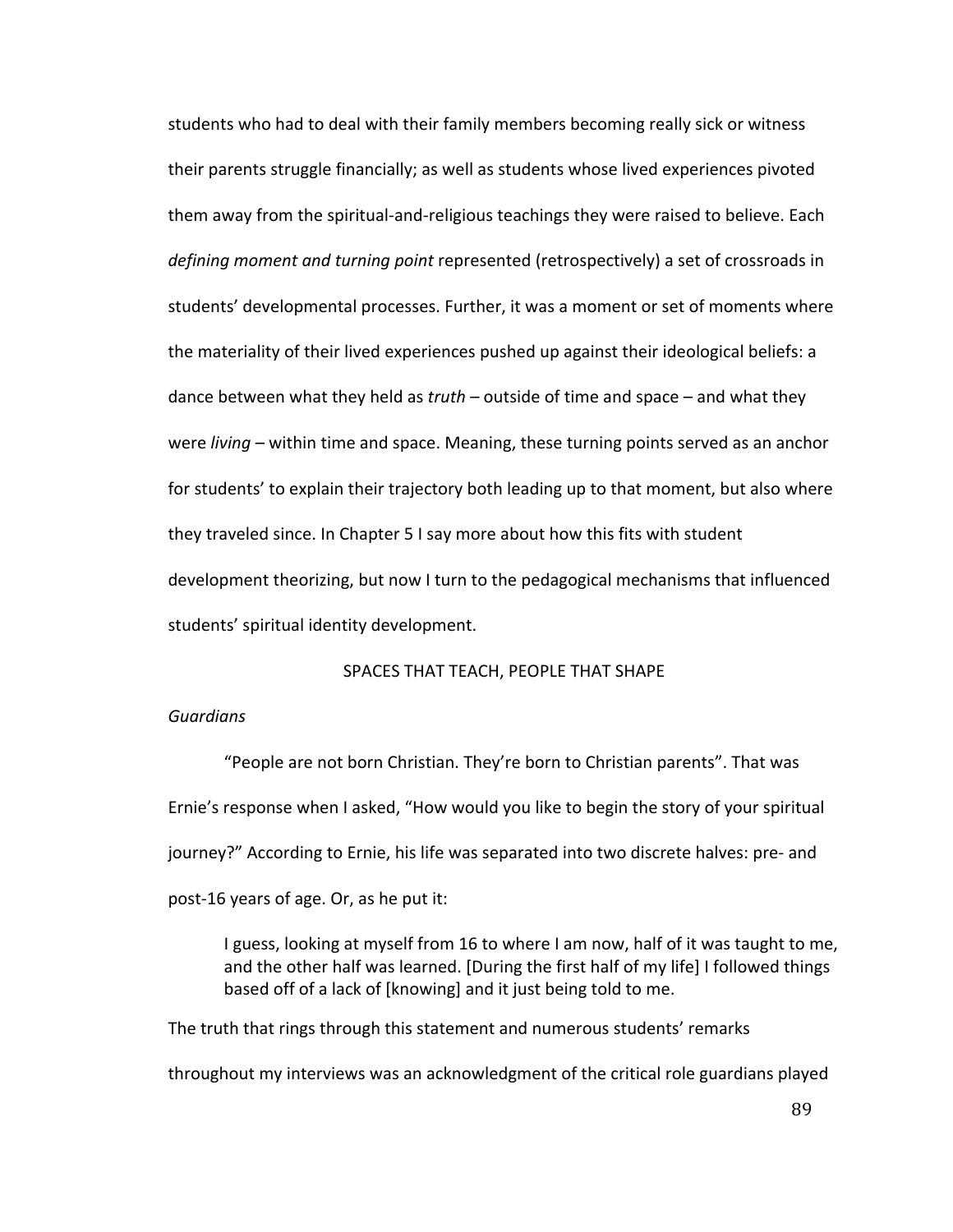in shaping students' spiritual identities. While some interpreted this as intuitive and matter of fact, others were more critical. Audre saw religious teachings as a form of restrictive socialization, regardless of good intentions, as her guardians approached child rearing by filtering religious values and principles through their own experiences and what worked best for them. In and of itself, Audre does not view this as strange. However, when guardians' beliefs translated into non-negotiable rules that left little, if any, space for her to take ownership she developed a disdain towards her parents' religion. 

While many students' shared stories of being required to attend weekly religious services or to identify with a particular faith-tradition, characterizations of their guardians differed in important ways. Guardians varied in how strict they were in enforcing expectations. Anne recalled the moment in high school when she decided she was no longer going to attend church on Sundays with her mother, who was an Elder, and her stepfather who was a Pastor. In large part, Anne attributed this to her "rebellious teenage stage" as well as the influence of her cousins who, when she asked how they were able to reconcile believing in God, yet not attending church pushed her to "find a Bible verse where God [said] you need to be in a physical church with people". Already in the process of reflecting on whether or not she was attending church for herself or simply because her parents expected her to and not enjoying the current church of which she was a member, Anne found her cousins' position valid and decided she would no longer attend church: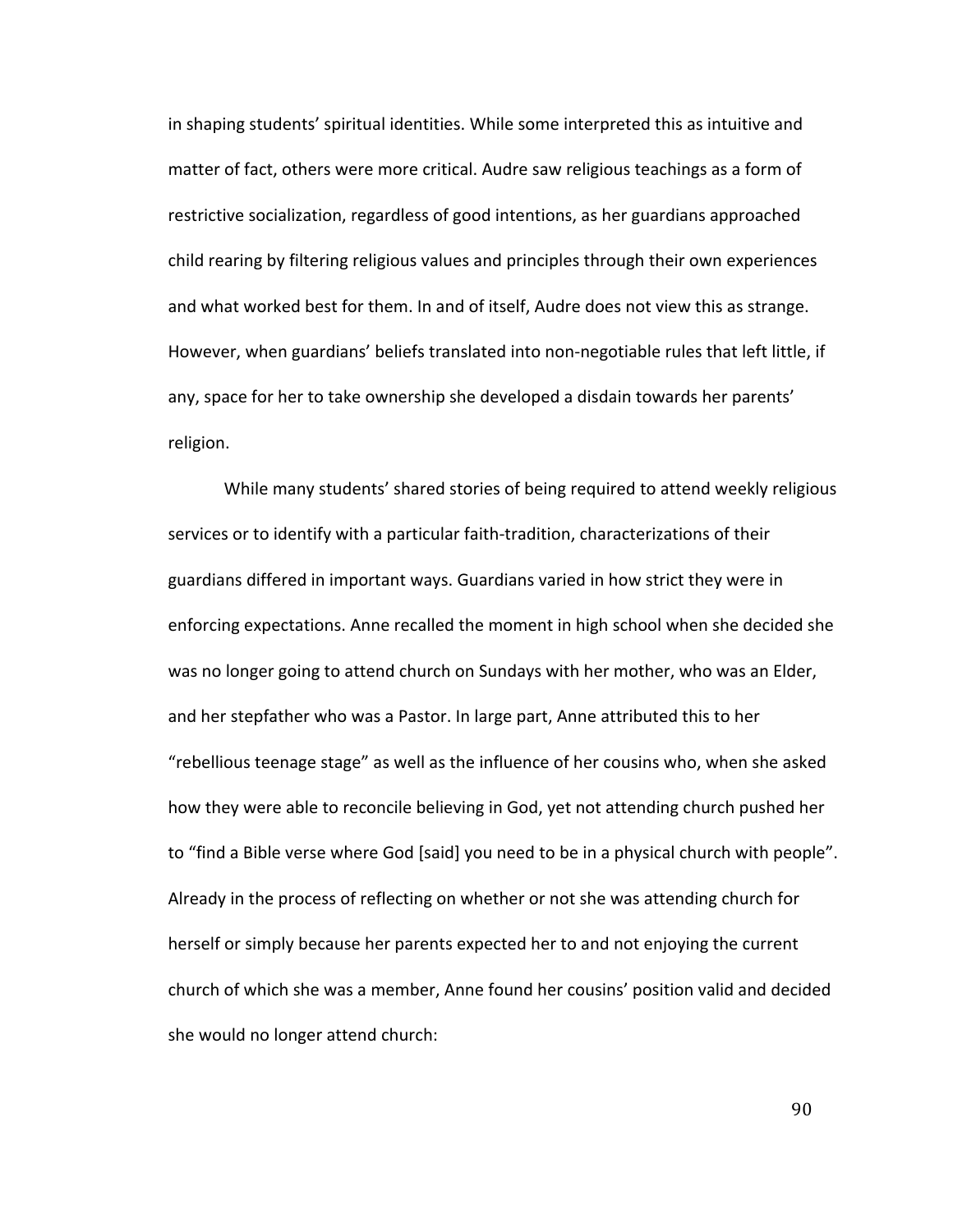I was just like I don't wanna go...I don't see the point in going and I just told my stepfather that I didn't wanna go. He was like "are you sure? Go tell your mom. Are you sure?"..."you know how she's gonna react."...He told her. She came, yelled, screamed all she wanted, I wasn't going and that's when it started. After that, it became a series of Sundays. I was like you know what? I'm not going this morning. I'll just go watch TV.

Although her guardians did not "make" her attend church initially, her stepdad did

intervene eventually as he viewed her absence from church as problematic:

[My stepfather was] like "Okay. So I see this as you trying to rebel from us, but I need you to really think...do you honestly believe that there's not a God? And why were you going to church? And did you ever find comfort in church?" He started making me ask all these questions and I think had it not been for that [I would have said] that's it, I'm done. But because...he was a really eloquent speaker, he got to me. And I started thinking about stuff and eventually started going back on my own.

Anne's presentation of how she ended up deciding to attend church again offers insight

both into her guardians approach to enforcing their expectations as well as the agency

she allows for herself throughout the process. Clearly aware of her stepfathers'

persuasiveness and how, absent his engaging her with thought-provoking questions, she

probably would not have returned to church, Anne still ends the story by stating,

"eventually [I] started going back on my own". This particular construction of self-

agency, while cognizant of her guardian's external influences, allows Anne to take

ownership over her spiritual-and-religious identity.

Some may perceive Anne's interpretation as simply a false sense of

empowerment, as the impact of her stepfather's conversation is undeniable. Yet, it is Anne's conceptualization of what it means to "be forced" or "made" to do something that allows for her to experience agency. As Anne sees it, she learned a valuable lesson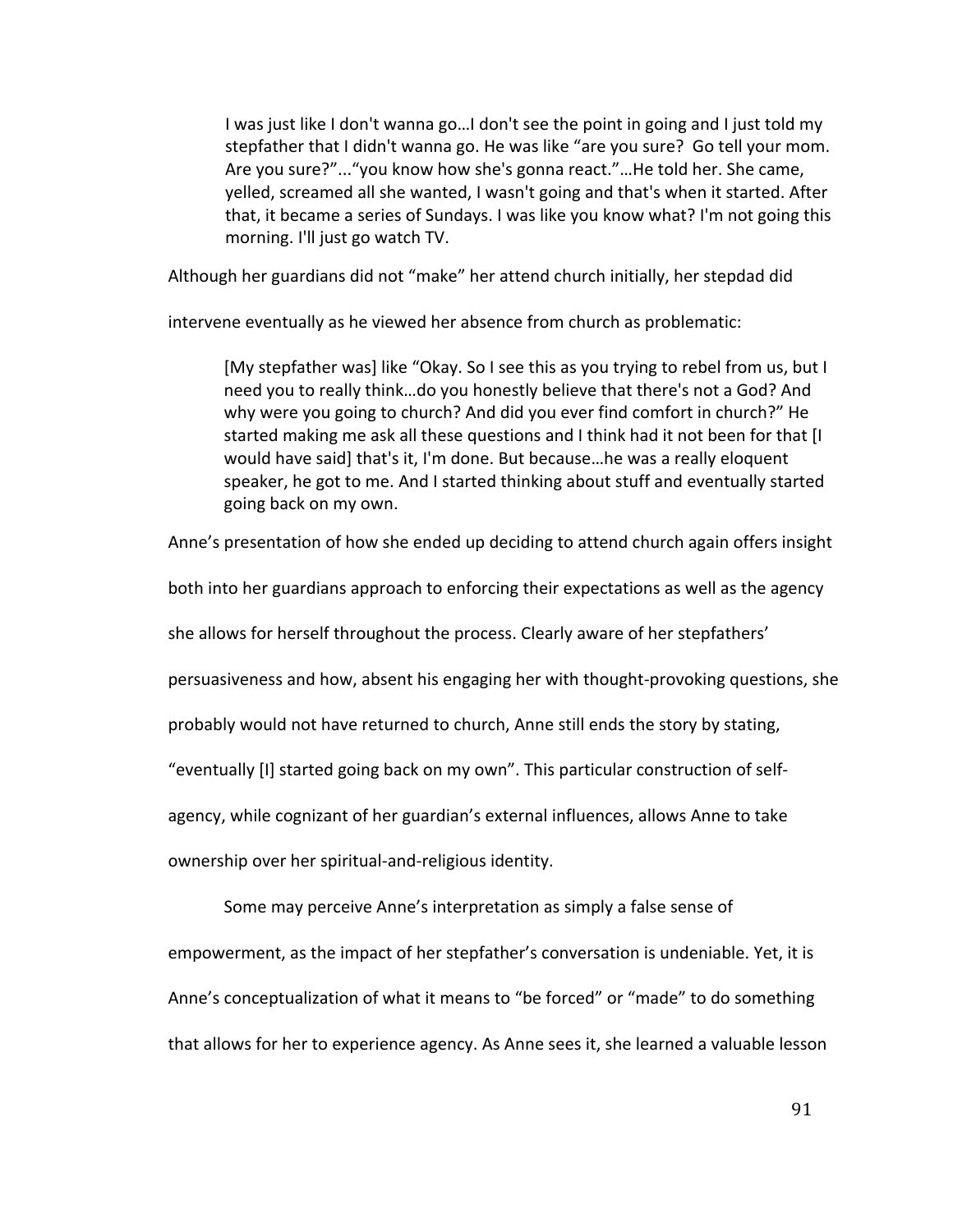the day she decided not to attend church – "Nobody's really like forcing me and now that I know they can't really force me because I sat home and they didn't do anything, like it's cool". Though she knew her parents were far from comfortable with her decision, because she was not physically removed from her home Anne saw this as a clear sign that she had a choice. As discussed in section one, this is yet another example of how students' construct narratives (or narrative selves) of taking ownership and personalizing their spiritual identities.

For the purpose of the present section, Anne's story illustrates one approach guardians took in shaping students' spiritual-and-religious identities. That is, after making their expectations known, students were given space to act on their will. However, after a period of time guardians would re-engage students with not-so-subtle strategies making their positions clear as well as definitively marking limitations on how students could express their wills. Even Anne's mother made it clear that there would be limits on what church denomination she frequented and when Anne found a Pentecostal church that offered more to youth, her mom would not let her attend. Anne realized her mom was very particular about where and how her daughter worshipped. For another student who was a Pastor's Kid (PK), although she could decide how involved she would be in church activities, her parents were clear that not attending church was not an option.

Not all guardians drew such definitive lines around religious practices or theological beliefs. Sam relayed this story as an example of the "middle space" his parents modeled for him; namely, concerning interpretations of the Bible: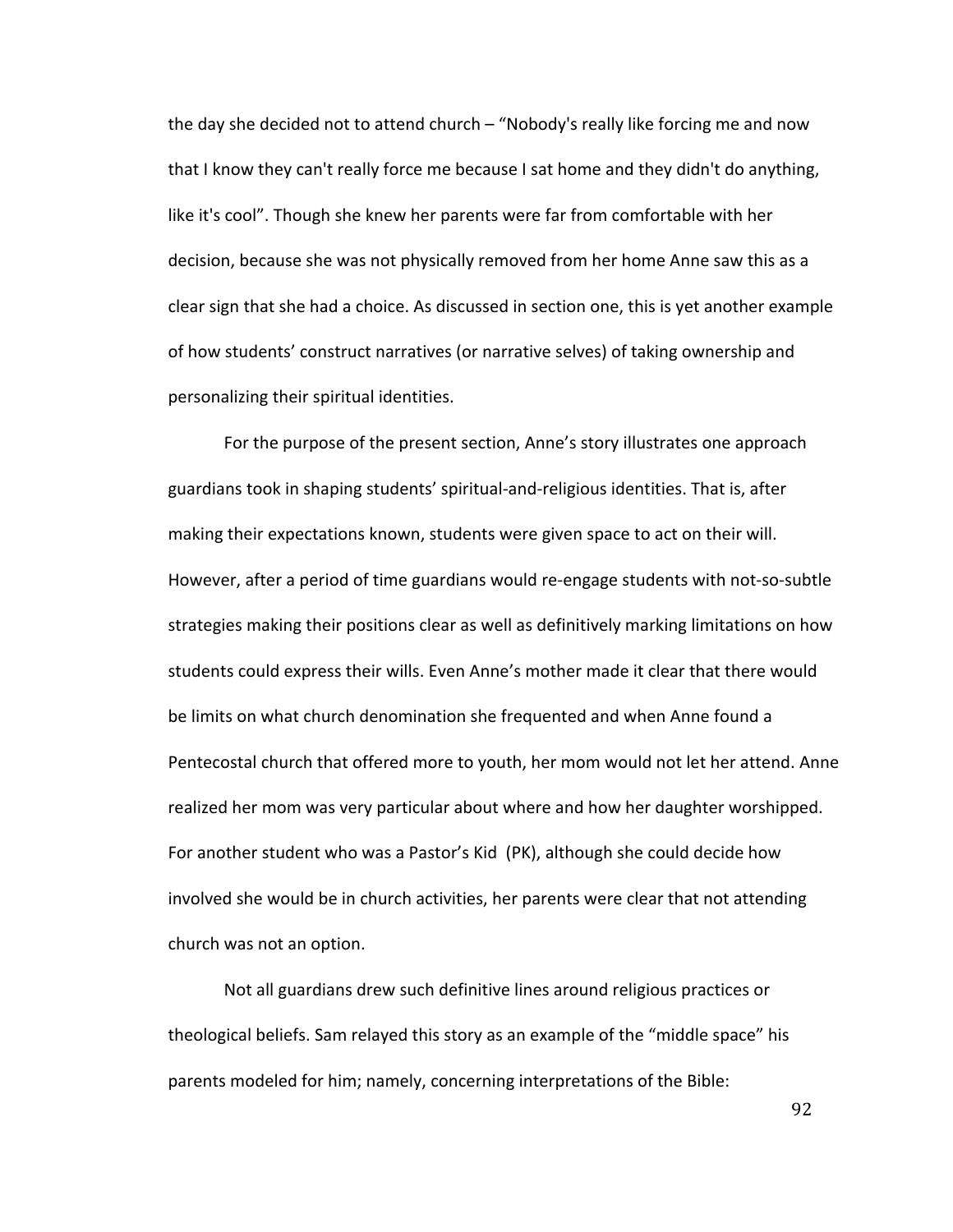Well there was one instance I can remember...I asked my Sunday school teacher what does she think about evolution because I think we had talked about it in [school]...and her response, which I thought was really interesting...[was] "Do you think that we came from apes and all these things?" And she [said] "You know well...I'm not really sure, but I think like who created like these organisms? Like who actually created the first thing?" And I remember saying [this to my parents]...and I remember my sister saying, "Well I didn't come from a monkey. I came from Adam and Eve." And I remember them not mediating the situation. So I know it was like an argument. She's older than me. So she kinda said it and trumped it and that was it...I think that's what kinda creates this like middle space. They weren't super definitive or like, "This is what you're supposed to believe." I feel like I had a lot of space, which is good.

His parents also exhibited this "middle space" in the ways they practiced and expressed their religious beliefs. Growing up, Sam would compare his parents' participation in church to his peers' parents. Although they were very involved - his mom was a Sunday School teacher and his dad a church steward  $-$  he never experienced them as "superreligious". It was not uncommon, for instance, for his family to stay home from church on a Sunday, whereas many of his peers and their parents were in church on Sundays for weekly services, Wednesdays for Bible Studies and maybe an additional day for choir rehearsal. In addition to not weighing in on theological discussions, Sam parents' were very open in their critiques of various church matters (i.e., the lack of youth in the church). Ultimately, Sam was unable to place his parents in a box  $-$  they were neither "really lax [nor]...really religious".

Julie, too, shared how her guardians' embodiment of their religious values had a lasting impact on how she conceptualized and expressed her spiritual-and-religious identity. Like Anne, Julie was a PK. As her father was asked to lead several congregations across the southern United States while growing up, Julie and her family moved quite a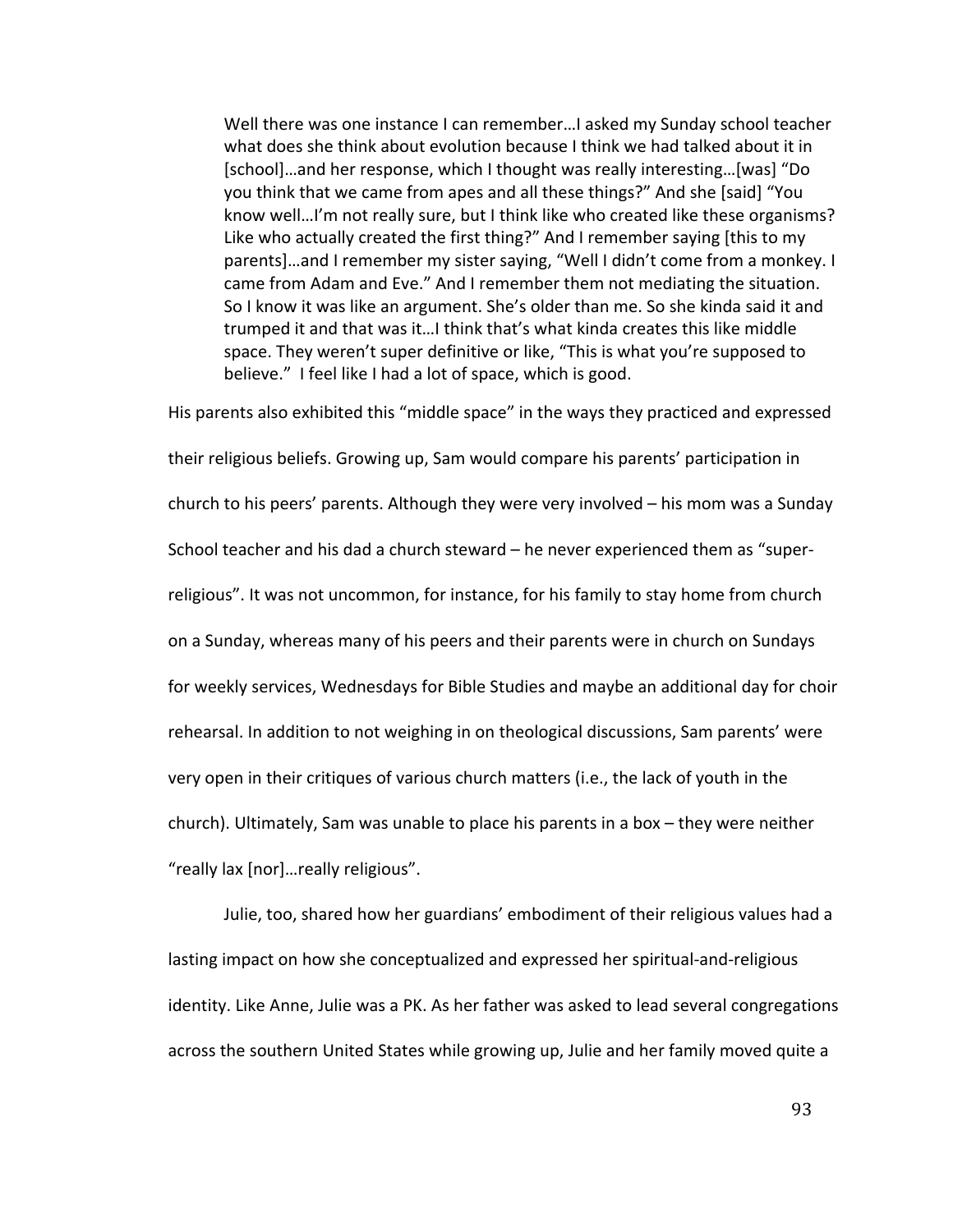bit. According to Julie, many of her dad's pastoral assignments were in lower-income,

crime-ridden communities and his philosophy was focused on "bringing the church into

the community, not so much bringing the community into the church". Overall, it was

both of her guardians commitment to live-out the Christian value of service to others

that has come to define her own spiritual-and-religious identity:

Growing up Jesus was in the house as...Lord. He is this miracle worker. But it wasn't so much emphasized him creating miracles as it was him taking the time out to meet with all these people and heal whatever it is that they're going through. So my parents really focused a lot on the servant aspect of Jesus...He wasn't walking around telling people "Look. I've got all this power. I'm a G." No. He was going around and healing people and anyone. It wasn't just kings and people who were going to pay him for it. It was anybody who needed to be healed. 

So for me growing up it...in my house if somebody [needed] a dollar you [gave] them a dollar. Even if you have a dollar and five cents...you give of yourself because it's what's right and it's what we believe in. And so I guess growing up in that aspect is a huge part of why I am the way that I am today.

Throughout our interview, Julie shared multiple stories and examples of her parents'

commitment to service. Whether it was going with her mom to knock on doors in the

community to see if families were in need of something the church could provide or her

parents agreeing to raise a young male family member who was going through a tough

time. Julie credits her parents' with being a huge influence on what she prioritizes about

her Christian identity, which is the importance of serving humanity by giving back.

While quite a few students' guardians were as involved in faith-based

institutions as those discussed so far, not all students grew up in households with

guardians very engaged in religious organizations. In those instances, the home was the

primary space for spiritual or religious socialization. After emigrating from Saudi Arabia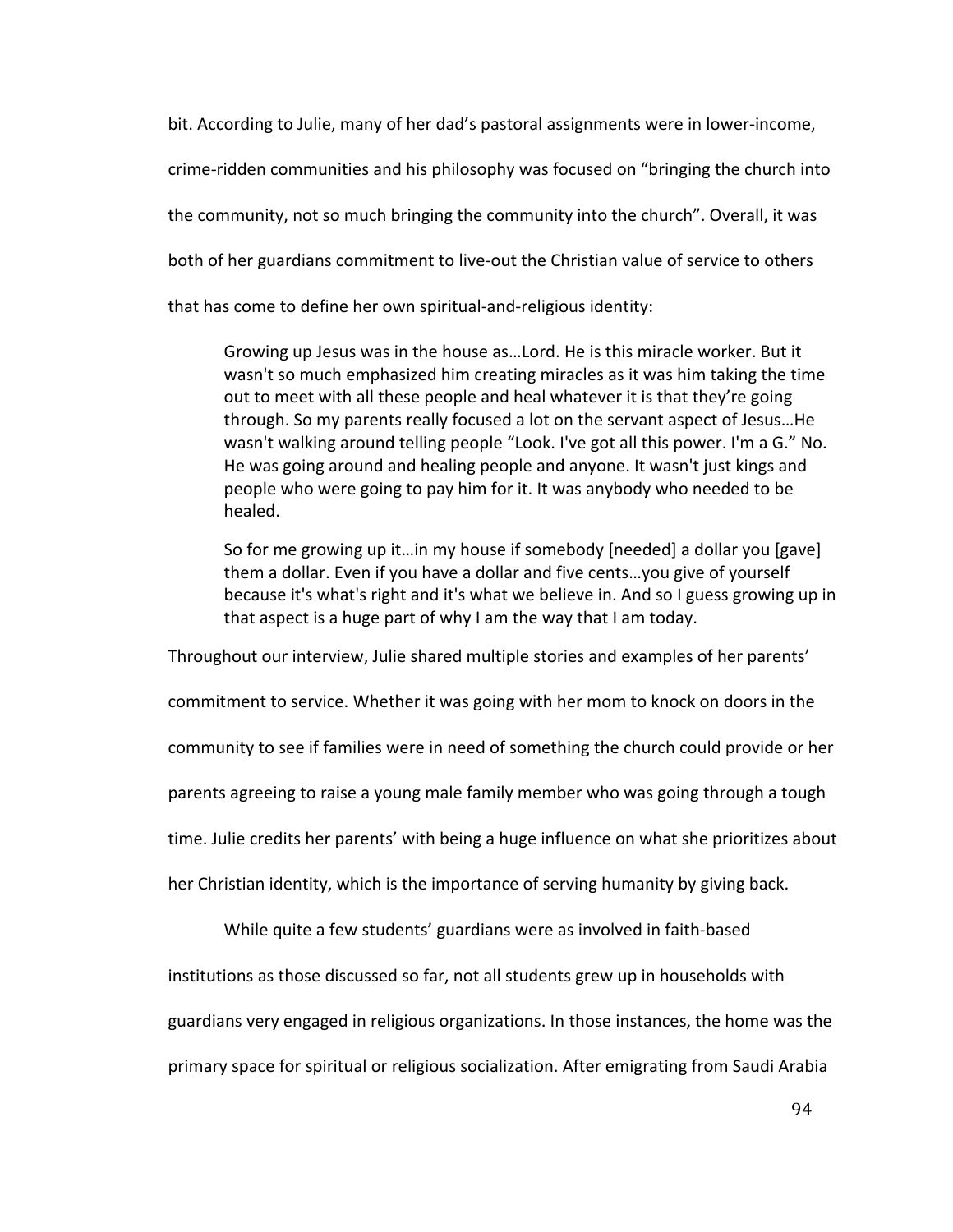to the United States at 10 years of age, Bianca's social world underwent a drastic shit. Leaving an environment where much of her schooling centered on memorization of the Koran to a cultural landscape where her religious minoritized identity as a Muslim was feared, placed Bianca, in her words, "[in the] middle of a desert storm". Coming of age during the rise and intensification of Islamophobia  $-$  a central tenet of and justification for the United States' post-9/11 aggressive policing tactics (i.e., Patriot Act) and military invasions of Iraq and Afghanistan – meant that for Bianca, assimilation often equaled a "process of forgetting". Her family, then, served as her only anchor to her religious identity, but even they were not "very religious" according to Bianca. As a working-class family, her parents were often very busy, which did not allow much time for doing religious activities together. In fact, it was Bianca who would "force everybody in the family to pray together because there was just no alternative [place to connect with her religion]...this was [her] only safe space to be a Muslim." Thus, those times her family as a whole participated in religious activities were memorable and formative. Bianca shared how important it was to celebrate Ramadan as a family after living in the United States for one year:

So the first time that we fasted for the full month, it was really a full month of replenishing and remembering where I had come from. I had spent a whole year [in the United States], and I completely was in that process of forgetting it. And I will never forget every day at night after we ate and broke the fast we would just sit and read from the Koran and just pray together. And I had barely even seen my family for that whole year because everyone was so busy. And so religion not only served to bring us together, but really put me in tune with where I had come from.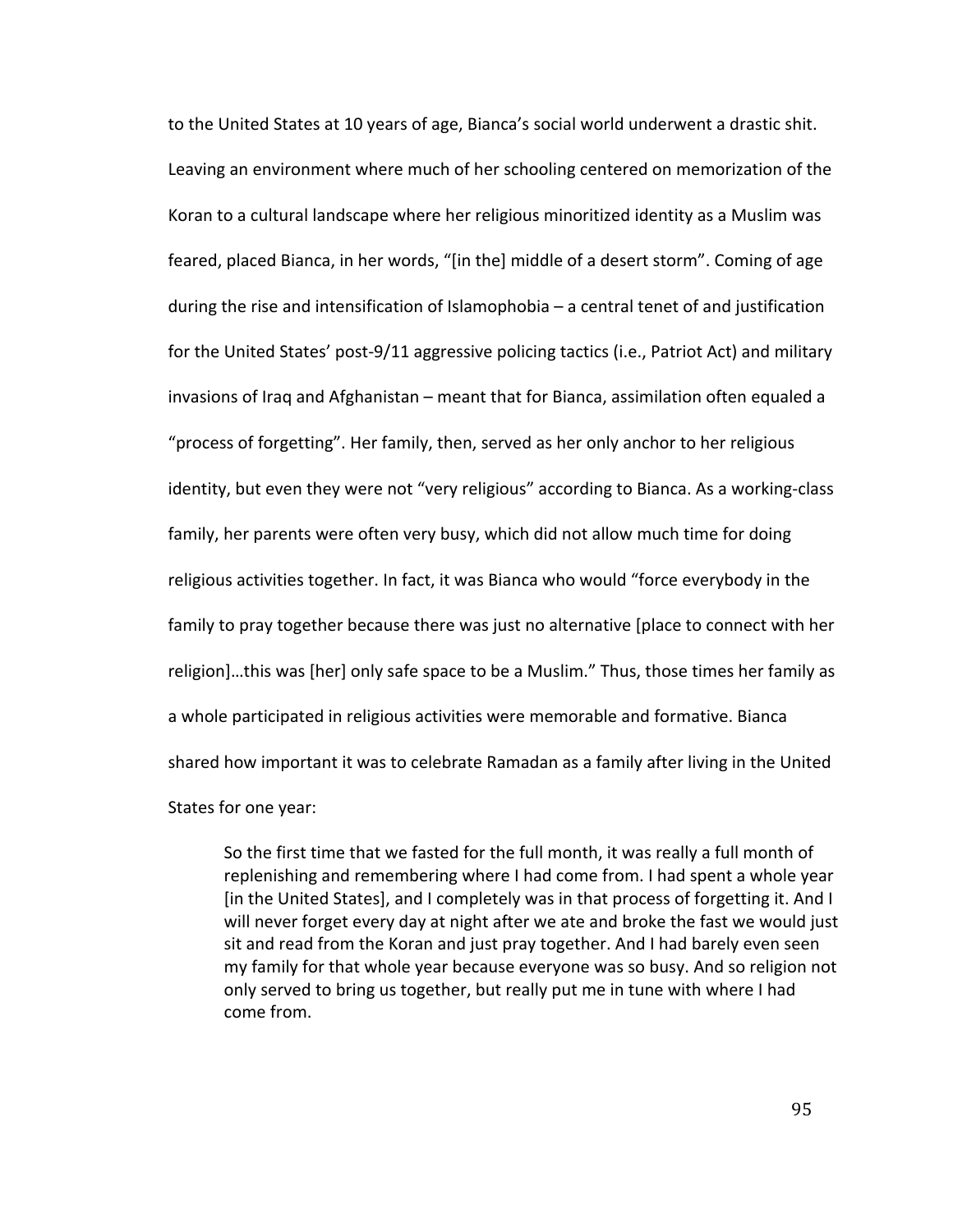Observing Ramadan, as evidenced through Bianca's story, served as both an opportunity for family bonding as well as affirmation of her cultural heritage and identity. Absent praying with her family five times a day, as was routine in Saudi Arabia, Bianca found tremendous value in such religious rituals.

Although they did not "[force] religion down her throat", Bianca's parents expected her to be Muslim. However, it was not uncommon for Bianca to hear her parents openly question certain foundational elements of Islam: such as, "whether or not [Islam] was something that was made up by a man that was in the desert one day". Similar to the middle space Sam parents created, Bianca's parents' pedagogical approach allowed her space to imagine a variety of possibilities of what it could mean to be Muslim:

So the fact that they gave me that space to think and question was really powerful because I started realizing that maybe this is something that's really fluid and not something that I could categorize and understand and have all the answers to. And that's fine.

The idea of a fluid Muslim identity provided a foundation whereby Bianca, especially in college, could take ownership over her spiritual-and-religious identity that at times required redefining. Empowering in many ways, Bianca is cautious that she does not reinvent her religious identity so much that it is no longer identifiable as Islam.

Missing thus far from the present discussion of guardians' roles in shaping students' spiritual identity development, are narratives of those who raised students in essentially secular homes. Renee, who was the child of Ghanaian immigrants, described her father's disparaging stereotypes of Black Americans and their religious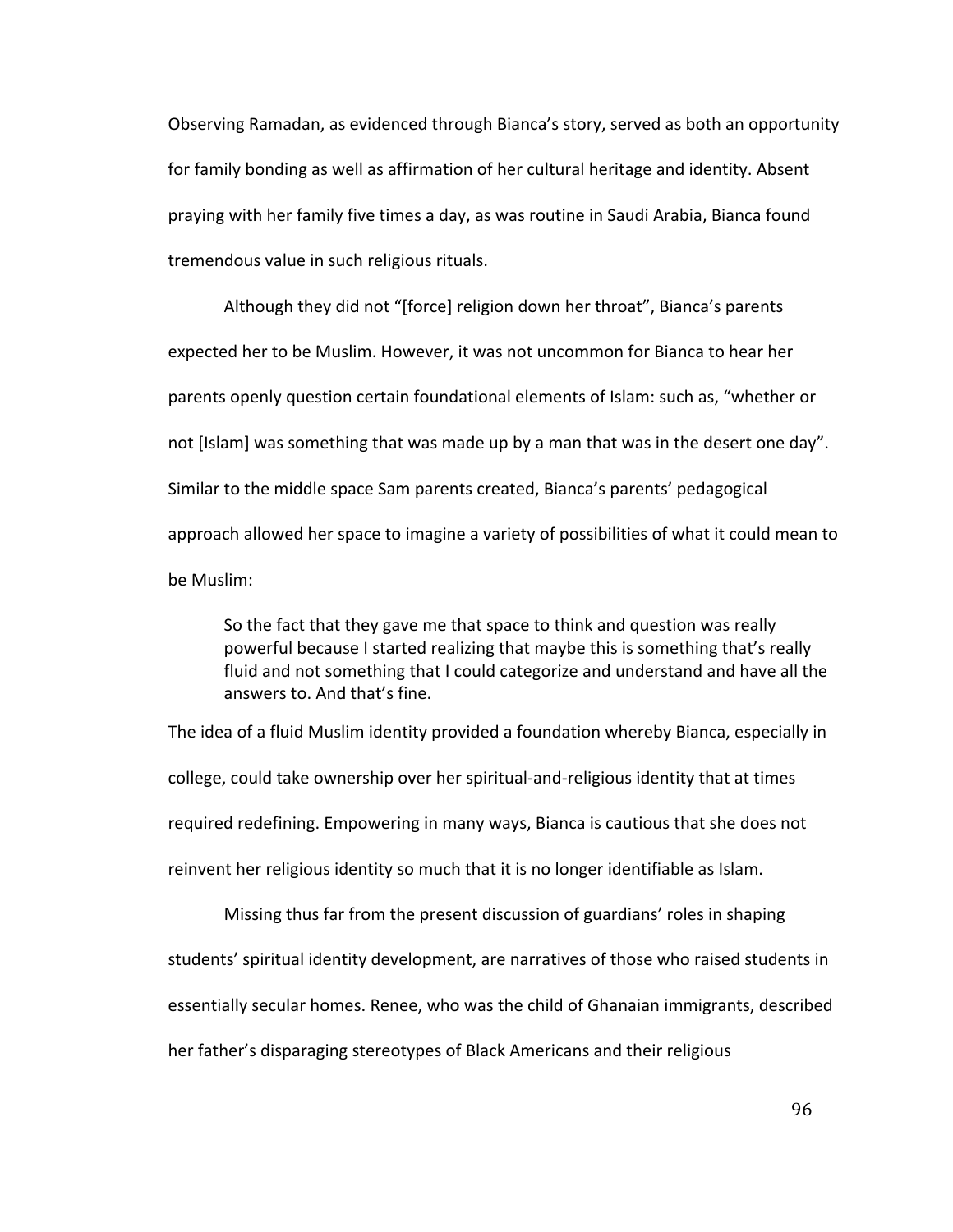commitments. Despite being raised in a Christian household himself, growing up Renee remembers her father saying, "If African-Americans would put as much energy into entrepreneurship and business as they do into their church...they would really be able to uplift themselves a little." It was only by mistake that she learned her mother was once very involved in church and even sung in the choir. By and large, growing up, she had the impression that religion was for weak people. Not being exposed significantly to a religious-based upbringing, Renee struggled to understand the role of religious traditions and rules  $-$  that did not seem to be based strictly on Biblical texts  $-$  she encountered after becoming a Christian as a first-year college student.

One last example of guardians who did not promote a particular faith-tradition in their home is Derrick's parents. Derrick, who identifies as spiritual-but-not-religious, credits his spiritual pluralism in large part to the way his parents raised him. While his dad would use the term Spirit instead of God, his mother tried with limited success to get the family to attend church at least on Sundays. It was his dad, however, who Jared identified as the only person he has met who really thinks like him. It was his dad who would "show [him] a sermon from a church and then at the same time show [him] a conspiracy theory" to make sure he was exposed to a variety of ways to consume knowledge and make sense of the world.

These stories are evidence of a well-established and intuitive, small "t" truth: guardians are critical in adolescents' spiritual identity development. This ranges from what limitations are placed on students' expressions of their religious or spiritual beliefs, how much guardians allowed or promoted questioning and critiques of religious ideas,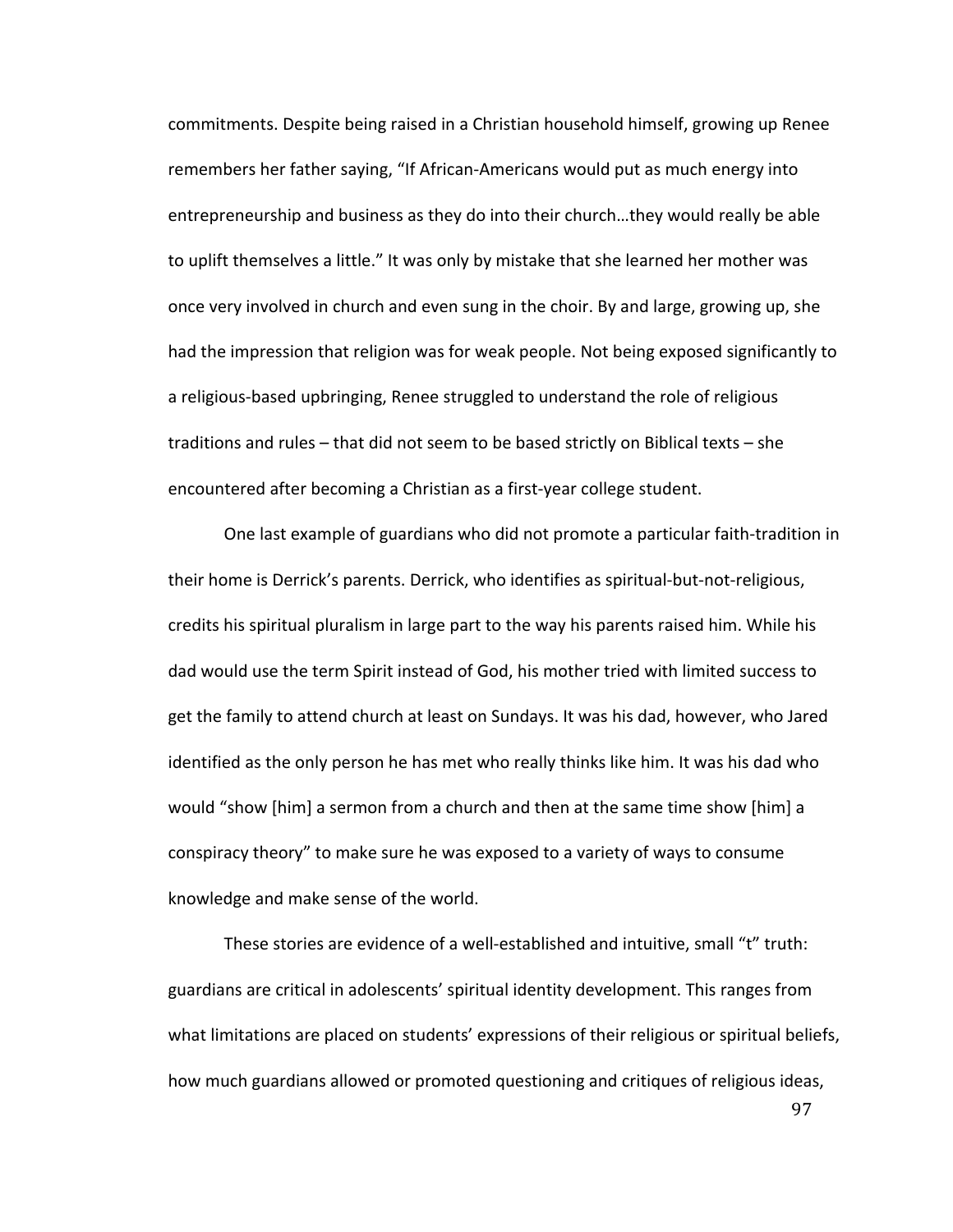and the ways guardians embodied their own religious and spiritual beliefs. For some students, their guardians' impact on their identity development left an indelible stamp on how they identify spiritually and religiously today. This was best captured in one students' statement when she said, "it's been hammered into me so much that even if I wanted to try to leave my Christianity I couldn't". Still other students found that college provided them the space, away from guardians, to redefine their spiritual identities in a way more consistent with their personal convictions. Regardless, guardians substantively influenced students' spiritual identity developmental journeys, particularly before students enrolled in college.

## **Schooling and Peer Groups**

While the home was a primary religious and spiritual socialization space, students' experiences in secondary schools, especially as it exposed them to diverse religious perspectives, were also factors in students' spiritual identity development. In several instances students' told stories of how meeting peers of different religious beliefs offered a counter narrative to what they learned at home. Bianca described a powerful learning moment when she first started attending school in the United States. Anxious because she potentially would have to (physically) interact with non-Muslims  $$ a group of individuals she was taught not to hold hands with in Saudi Arabia – Bianca was nervous as she arrived to her first day of class:

So when I came to school, I thought, "Oh my God. I have to now interact with these people and potentially touch them"...that first day of class, I will never forget. I walked in. I knew no English but hi, bye, [and] a few alphabet letters. And my teacher asked if there was anyone that wanted to help me. And half the class raised their hand. They were just really excited. They wanted to meet me.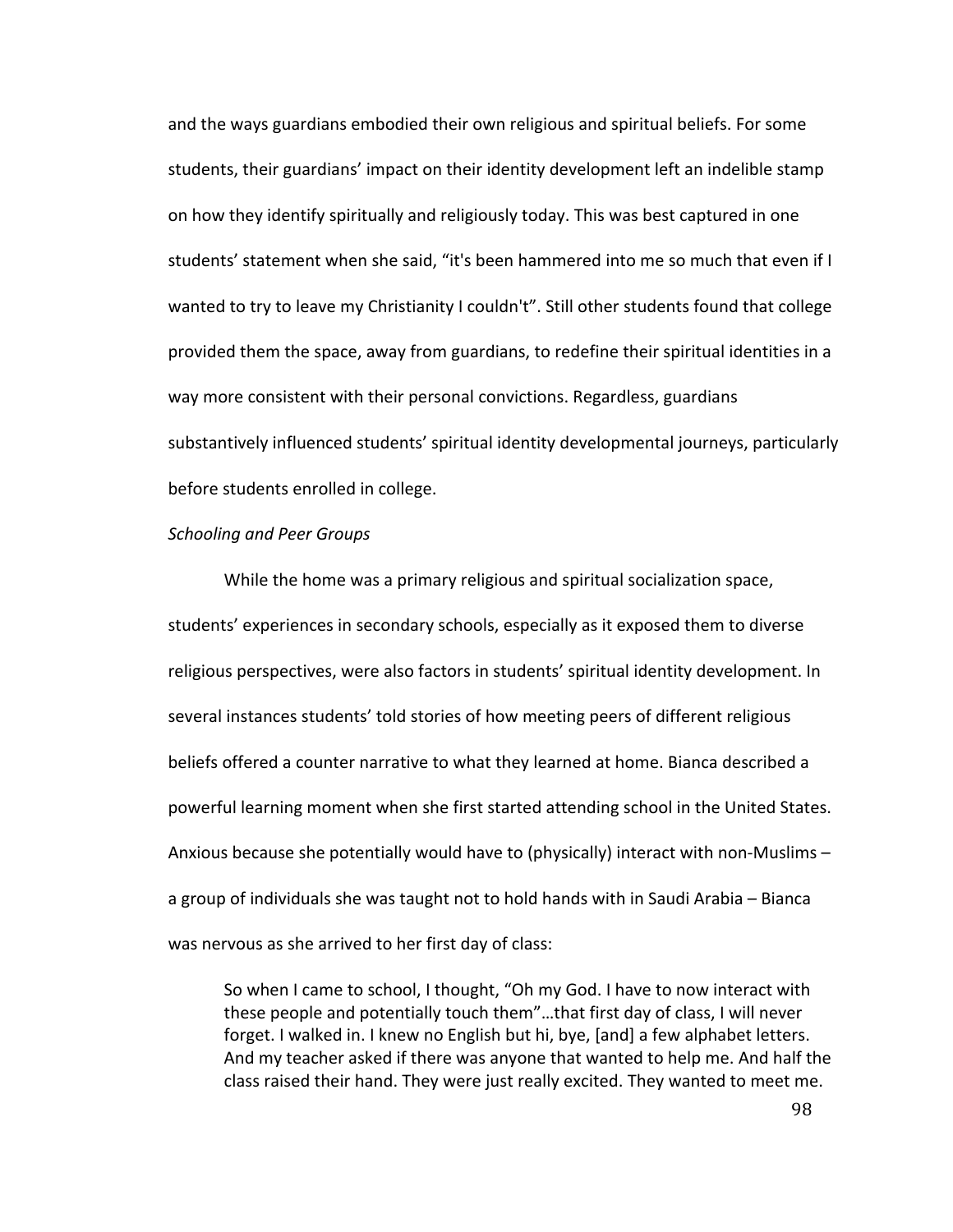And I thought, "wow, these are the same people that I was supposed to hate"...very quickly, I started forming these really, really strong friendships and relationships with people.

For Bianca, this moment made her rethink the ways in which religion could (mis)characterize or flatten out important distinctions among groups of individuals. It is worth noting that despite this demonstration of openness from her peers and their enthusiastic welcome, as I will discuss later, Bianca was often the target of intense questioning and scrutiny from her peers because of her religious identification. This point is of particular importance as not to romanticize the United States as a religiously progressive and inclusive society vis-a-via Muslim nation states - another central tenet of and justification for post-9/11 Islamophobia. Another student discussed how going on field trips with students gave him an opportunity to know them on a more personal level and shattered some of the stereotypes he constructed about those who did not share his Christian faith.

Growing up, peers who were raised in religious traditions similar to their own allowed students to see different models for living out their religious or spiritual values. Some students relied on peers to work through ideas they were not necessarily comfortable discussing with their guardians. To briefly revisit Anne's story, it was her same-aged cousins who pushed her to think about the connections between her beliefs and how she would express or practice those beliefs. Although Anne eventually started going back to church while living at home, coming to the realization that attending church was not a mandatory prerequisite to identify as Christian served her well as a college student who simply did not have the time to go to church most Sundays.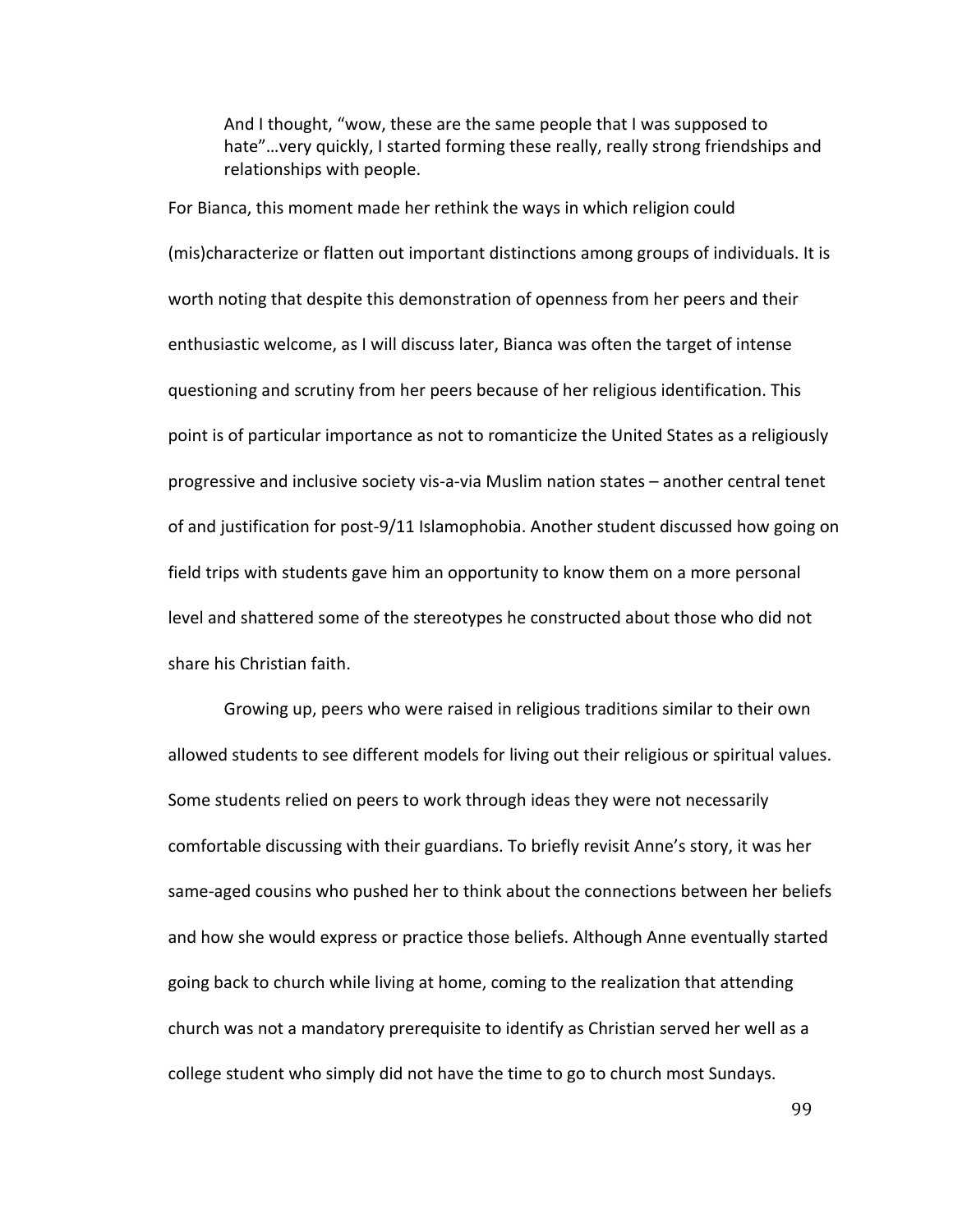Britt told a story of a transformative experience she had when visiting two friends of hers (who were PKs) for one of their 21st birthday celebration. This experience happened during a time when she was vigorously questioning certain religious rules she was taught growing up:

I went to visit [my friends] and that whole weekend, I was just like, "wow! Wait, pastor's kids? Okay."...They're all on track with Jesus. They're just having fun and living their lives and...this relationship with these people [was] the bulk of what I remember in my childhood and learning about God was with them. So they have this understanding. Their parents have this understanding. My mother has this understanding. Why am I imposing all this on myself? And it's not like God is telling me to do it. It's just me doing it.

Although I probed with a follow up question, she did not want to go into further detail

about specifics concerning the events. However, it was clear that whatever she

witnessed her friends doing during her visit where things that she would not have

expected "pastor's kids" to do.

Not all encounters with peers promoted students spiritual development in such

a positive manner. Put differently, not all experiences left students feeling empowered.

One common thread weaving several narratives together was the stereotypes students

encountered directly or indirectly when it was known that they identified with a faith-

tradition. In fact, Zadie talked about how loaded certain terms are when used as

markers of one's identity:

I've had really bad experiences with friends who are not of any faith...just thinking that a big part of Christianity is being a religious fanatic. Someone who has to do these things to be sanctified or do these things to, I guess, be qualified to have a relationship with God or to know God. I think it just has a bad connotation that has followed that word about being religious.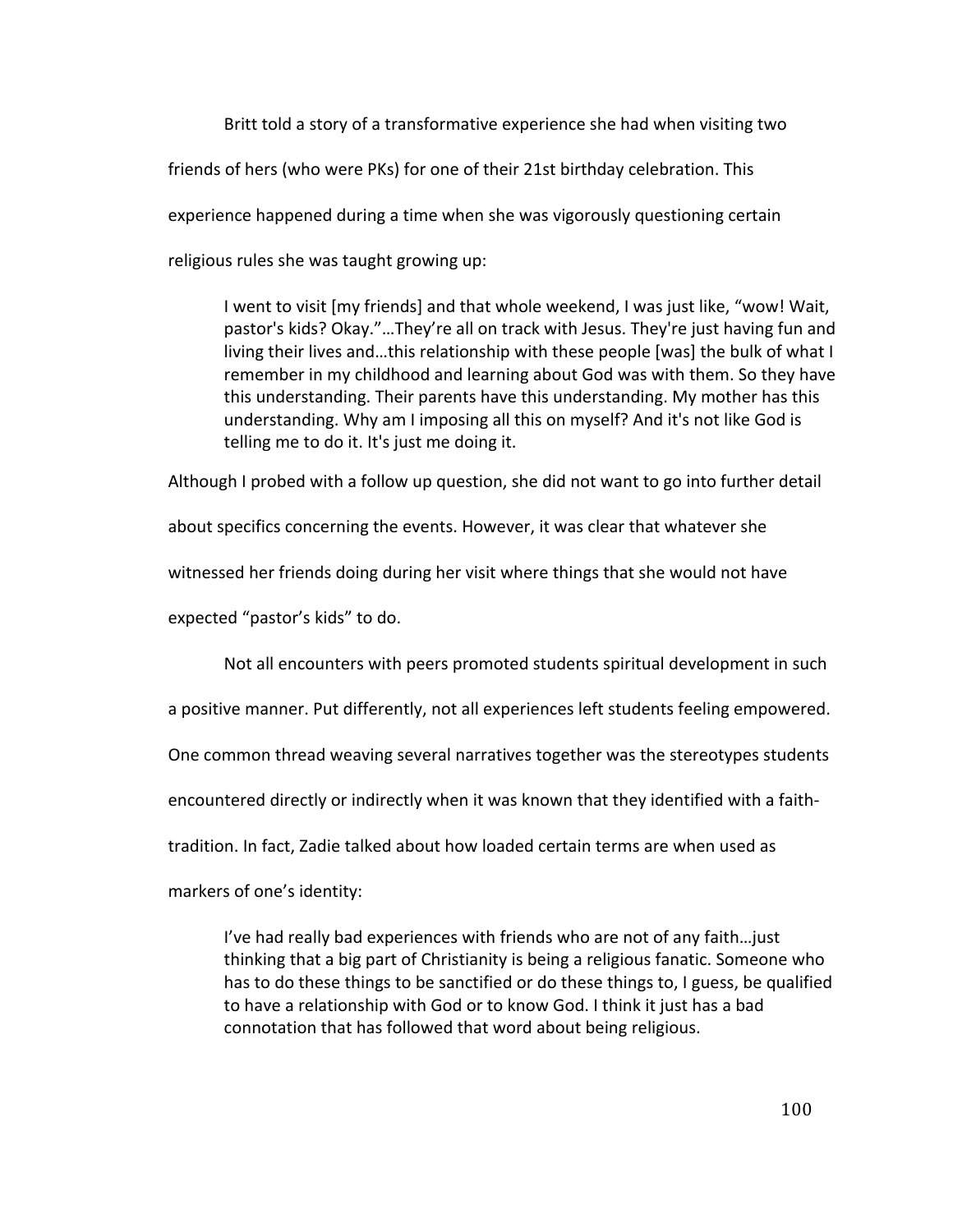To be religious was often equated with being beyond the realm reason or common

sense. Instead, one was pegged a fanatic and, as the student later shared, to be religious

was to be associated with the likes of cult leaders and murders such as Jim Jones.

Beyond skepticism, students' peers made clear the parameters and limitations to

explicitly infusing one's religious or spiritual beliefs into the public sphere. One tactic

peers would employ to challenge students' religious positions was to pose questions to

them that students' often times felt ill-equipped to answer:

So in school...I would talk to people about Christ and how great He is...and I remember in senior year, it was just bad... [would] always say grace before I ate my lunch. So my friends would kind of harp on me about it saying, "Oh, God causes all these wars".

Another student recalled being on a field trip were his peers heralded questions

towards him concerning his position on same-sex marriage:

I was in eighth grade, maybe. And I went to Costa Rica with a school trip and there [were] a couple kids on the trip that were...because I was Christian...pressed me on my understanding or my belief on homosexuality or gay marriage and connected me to this larger discussion. They were trying to force me to have an opinion. At that point, I hadn't really been forced to think about it.

As these two previous stories show, peers would often be the first to make students'

confront the images or stereotypes of their faith produced from larger sociopolitical

discourses. It also taught these students that if they were going to identify with a faith-

tradition, there would be many questions they would face from those who stood on the

outside of or in opposition to certain religious tenets; particularly those that were

culturally relevant and controversial. Bianca, the one religious minoritized student in the

present study, articulated the most riveting story reflecting this reality. Peers' curiosity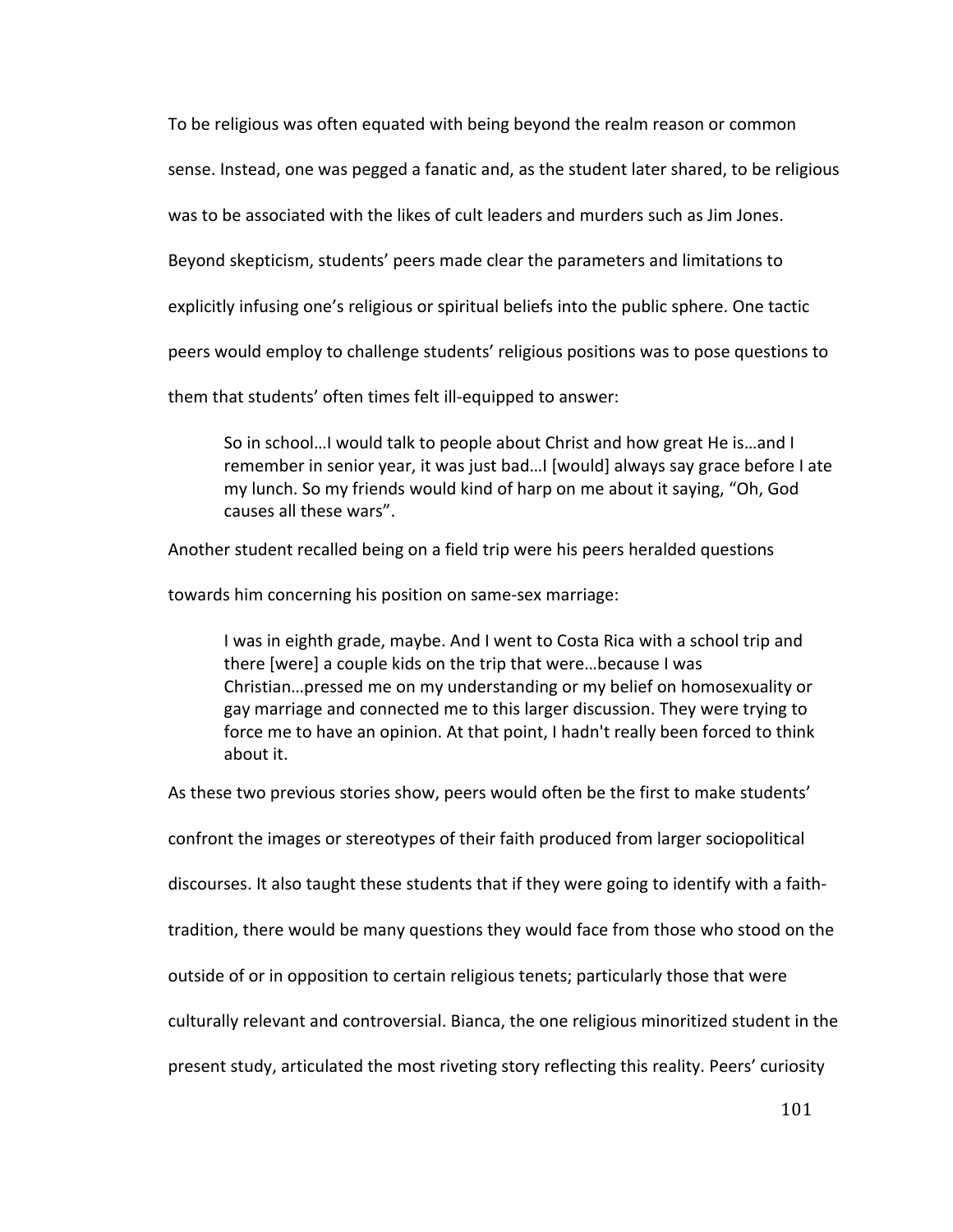about her religious identity sharply turned to prosecutorial examinations after

September 11, 2001:

Especially post  $9/11$ , there were just questions that I couldn't answer because I didn't know that much about religion. And until this day, I can't say I can answer all of them. But when you're young, and someone is asking you "does it make sense that someone is beating their wife? Does it make sense that it says to go blow yourself [up] and kill people?" And I was getting a lot of that, especially once I started entering my first few years of high school. And it tore me apart because...it's almost as if you're in an abusive relationship with someone. Because you love them so much and so you can't let go of [them]. But this person is causing you a lot of pain and hurt physically. But you can't let go of [them]. And I don't know what the psychology is behind that [is], but I would assume that the psychology is somewhat similar to this because...once I walked outside of my house, I'm just getting bombed by people's questioning. And it almost made me feel like I was sub human because maybe I was illogical in the fact that I was believing in this religion.

Bianca said these painful moments caused her at one point to hate her religion because

it was impossible to escape being the Muslim girl in class. To be certain, her peers were

not being intentionally malicious. However, the result was that it made her feel less

than human. Ultimately these experiences forced Bianca to critically reflect on her

religion to better understand her on position on these issues as well as be able to better

articulate her perspective when bombarded with inquiries.

Students' peers, essentially, offered a "second classroom" where students were pushed to engage in critical reflection. While, in my opinion, some of these experiences were not ideal developmental primers (e.g., Bianca's story), one potentially un-intended benefit is that students were asked to interrogate some ideas that previously they did not have to fully engage.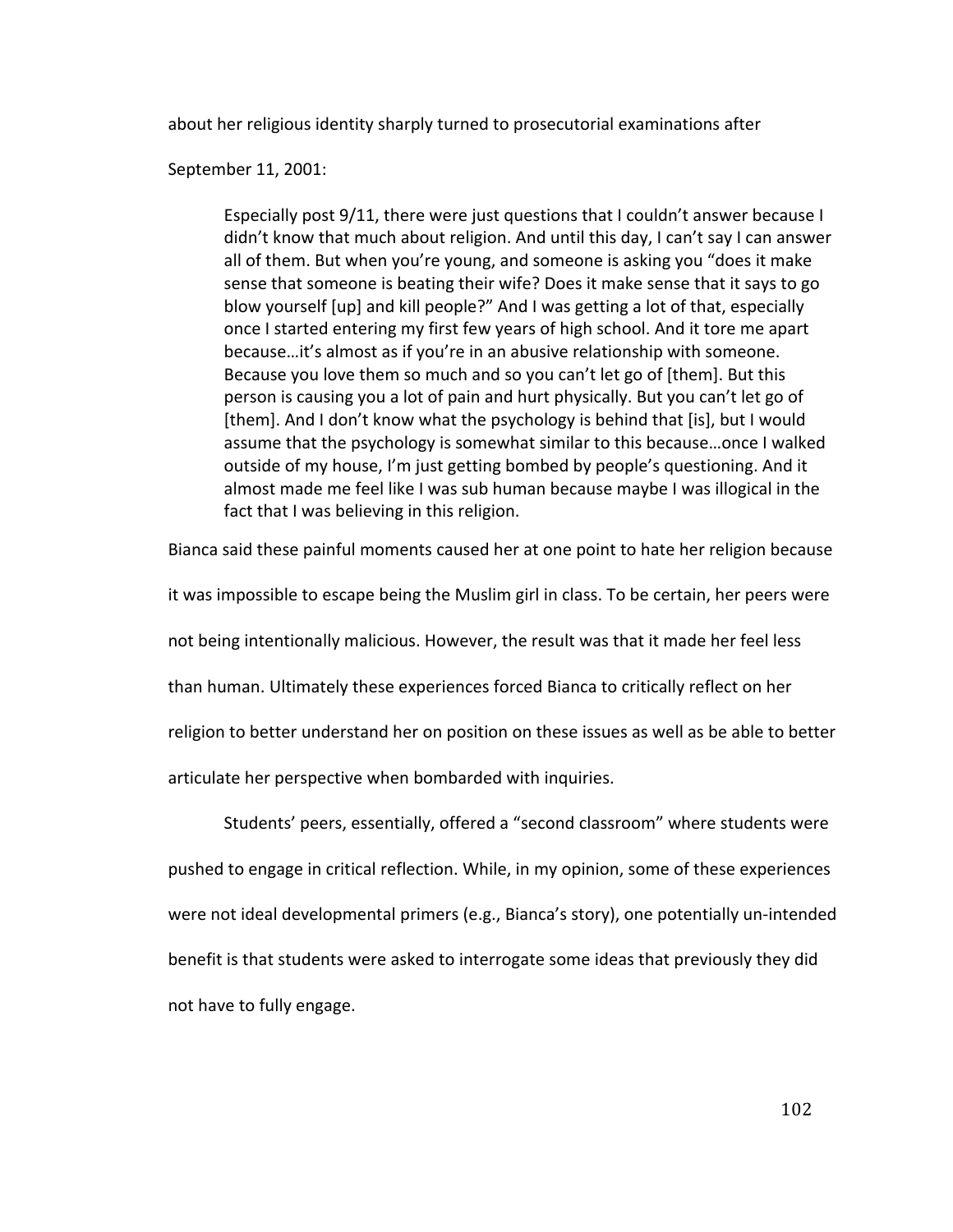Beyond schools serving as brick and mortar spaces that facilitated interactions with peer groups, many students discussed the role school curricula and educators played in shaping their spiritual identities. Namely, students' discussed the ways classroom exercises, assignments, and educators would force them to rethink their religious beliefs by offering counter perspectives. Hannah talked about how, as a young adolescent, an educator posed her with a thought-provoking question she had yet to consider: 

[This] is one of the only times...I started questioning things. And I had an argument in seventh grade in my science class when we were talking about the big bang [theory] versus religion. And [said] "God is real...where do you think all this stuff came from? Who does this? Who does that?" And my teacher pulled me aside afterward and she [said]..."I'm seeing [you discuss your] faith...but...what if someone asks you where God came from?" I'm thirteen years old and I've never thought about that. No one had ever asked me that...I had no way to answer that. So I was like, "I don't know where He came from. I can't tell you that."

Part of what allowed Hannah to speak with such confidence about (the Christian) God's

role creation was that a majority of her peers held similar (Christian) beliefs. As such,

this question literally existed outside of the realm of possibilities and provided her an

opportunity to examine her position. I think it is worth noting that her teacher pulled

her aside to capitalize on this teachable moment and to challenge the certitude with

which Hannah spoke, rather than confront her during class in front of her peers.

Britt discussed how completing a class assignment introduced her to worldviews

and ontologies that never crossed her mind:

My freshman year towards the end was really hard because I had [a] history project where I had to research this woman who was an existentialist...I didn't know what that was until I started researching her so I was like, "Oh. It's possible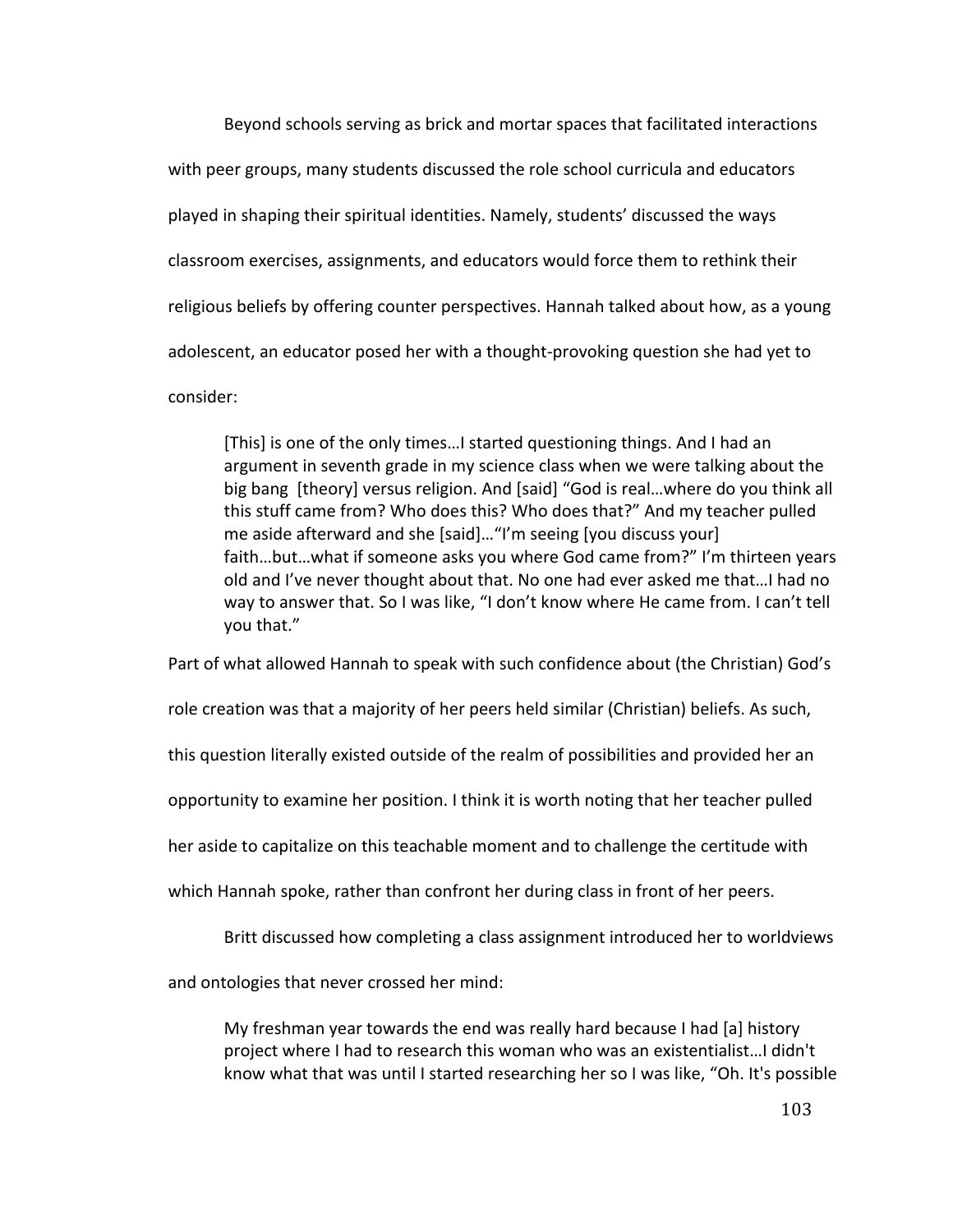in the world – like there's an idea that exists that God is not real?"...That was the whole summer afterwards. It was just really hard because...my whole life [was] built around God and then to have to confront an idea that God could possibly not exist, that was really hard.

Prior to enrolling in her all-women, predominantly White high school, Britt attended a mixed-gendered, predominantly Black middle school where most of her peers had grown up in Christian households and many of the educators identified as Christian and were members in local congregations. Britt contrasted the congruency between her own spiritual-and-religious identity and her middle school's culture with the aforementioned story. The idea that some people believed that (the Christian) God was not real was a moment of cognitive crisis. This assignment profoundly disrupted a takenfor-granted-ness Britt carried through the world by introducing her to Existentialism as a way of life.

For both Hannah and Britt, these moments were temporary pauses along their journeys as it concerns their own spiritual-and-religious identity development. In fact, Britt points to her family finding a "home church" in the middle of her cognitive crisis as God's direct intervention in not allowing her to ponder on the possibility of His nonexistence too long. Conversely, Jonathan recounted how the curricula at his Catholic high school retreat presented him with a concept of a supreme being that resonated with him as a spiritual-not-religious teenager. By the time he attended the retreat, Jonathan had already taken a course called Scriptures where students were required to read the entire Bible. For Jonathan, Scriptures allowed him an opportunity to really answer the question of whether or not he considered himself a Christian. He ultimately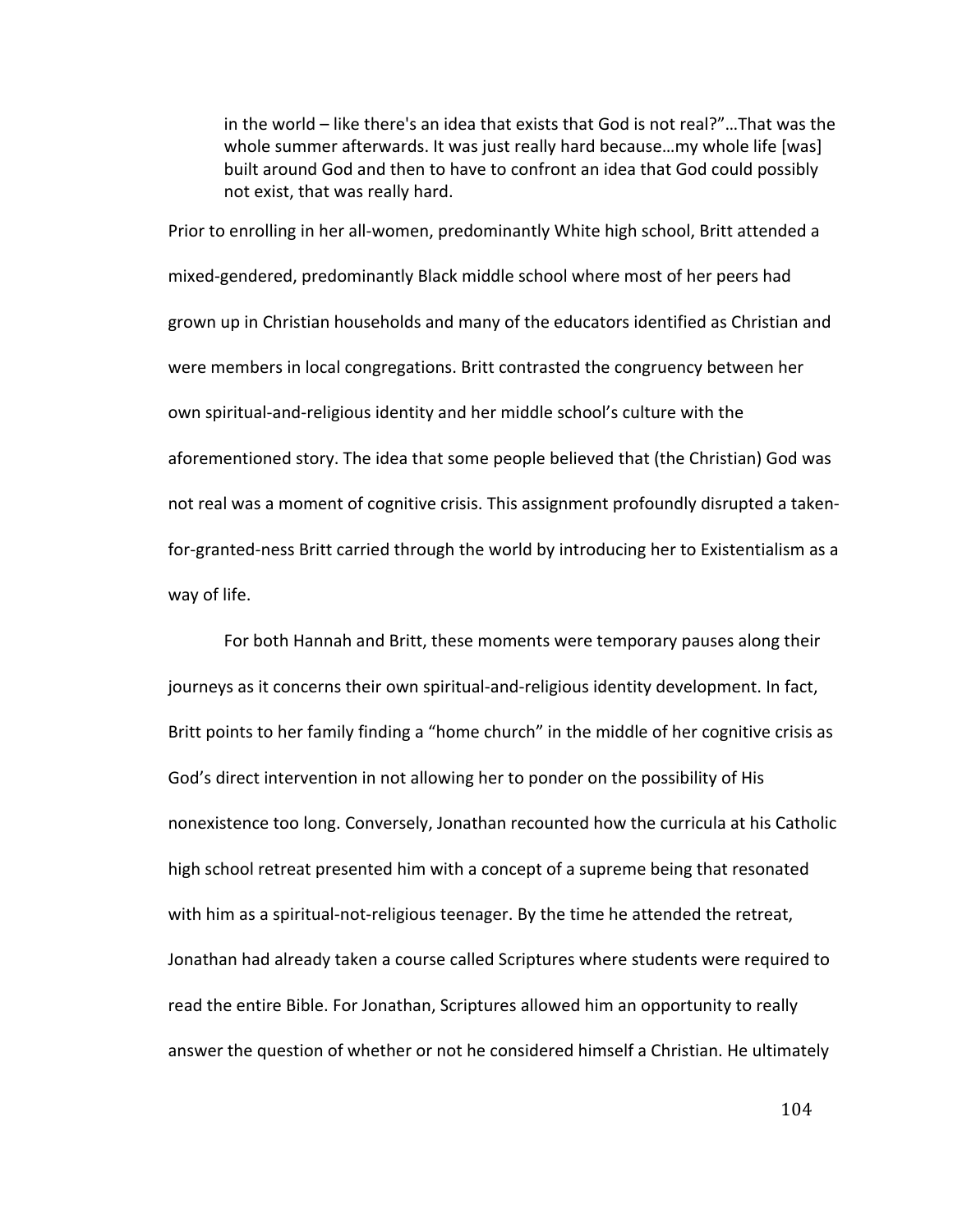decided there were certain core and foundational Biblical ideas that he could not embrace. While there is not a particular label (i.e., Atheist) or religion (i.e., Buddhism) that fully encapsulates his beliefs, he prides himself on his level of flexibility to borrow from faith-traditions and be influenced by his day-to-day experiences. This story demonstrates some of what he borrowed from what he was taught in high school:

We had this one seminar where they were talking about different types of Gods...I don't remember the exact names, but there was this super loving God that loves you and wants you to be okay and you can pray to when you are having problems. There's the God that will strike you down if you do something bad. This God is more a disciplinarian type of God...There were seven of them. But, the one that stuck out to me most was the Time Keeper God. And the theory behind that was the God that kind of set the clock of time rolling and kind of let it go. Let it tick...that was the big turning point."

As the stories above show, secondary schools were an additional pedagogical

space beyond students' homes. Whether through interaction with peers, educators, or simply completing assigned tasks, students faced competing notions of what was *true* and *real*. For some, these experiences were empowering. For others, these moments were cognitive speed bumps that invoked anxiety and stress. Nonetheless, these range of narratives show the role peers and schooling played in shaping students' spiritual identity development.

## *To be Young and (Relatively) Free: College's Spiritual Rite of Passage*

Stereotypically, college is often framed as a time and space for developmental exploration. Cast as the first time many traditional-aged students are away from home, students are burdened with this new sense of (relative) freedom. Meaning, no one is there to make sure they eat, groom, do laundry, or attend class. Students then are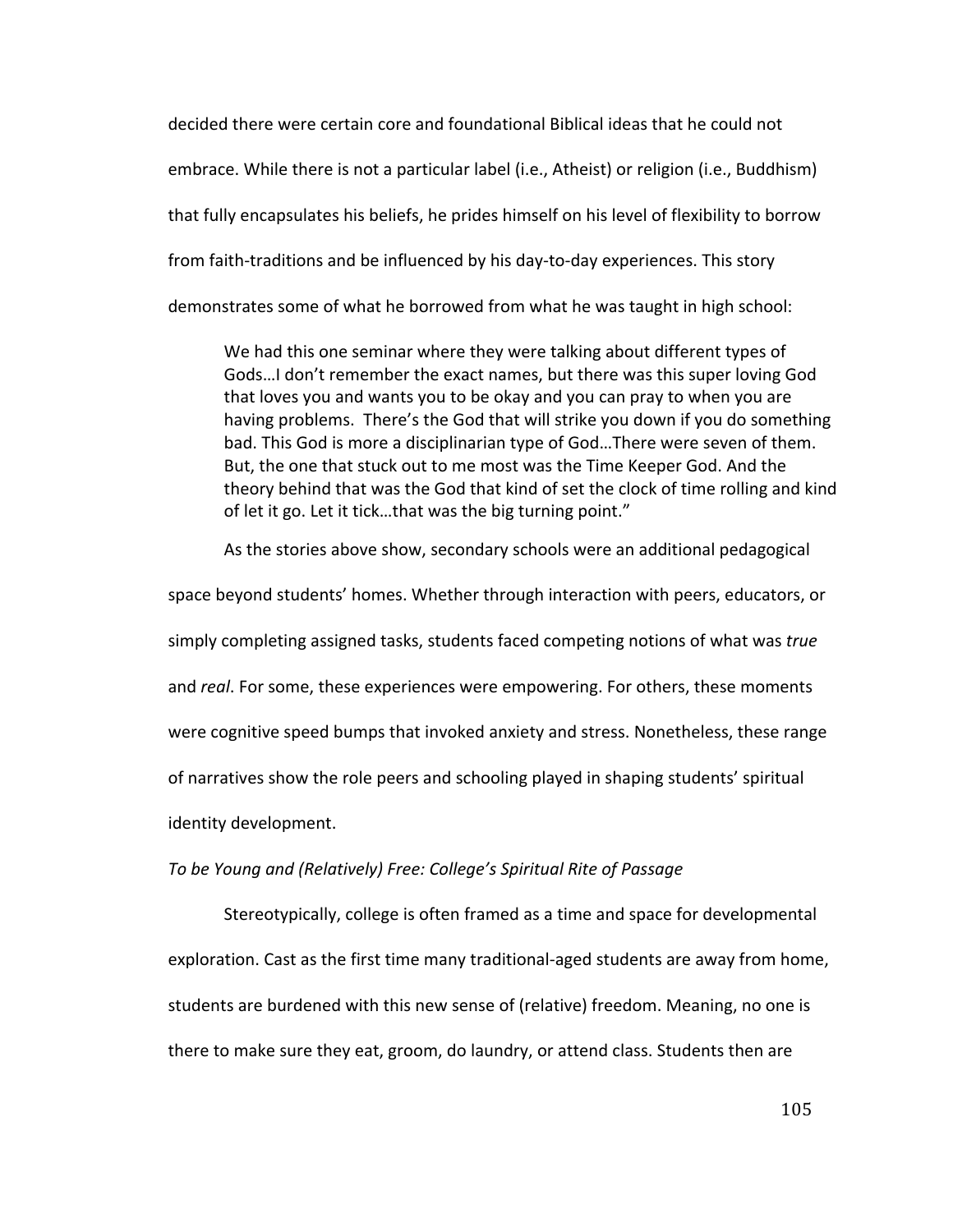ultimately responsible for themselves and arguably their academic success. Clearly, this narrative relies on normative ideas of family and students' age. However, as the Black undergraduate students who participated in the present study were of traditional age, some of their narrative realities conformed to this idea of college as a development laboratory of sorts.

The geographic as well as ideological distance from their homes allowed some students to (outwardly) become the person they had long been (inwardly). Other students saw college as a testing ground where they were faced with actualizing their spiritual values in an environment they felt was antithetical to their ideals. Similar to students' secondary schooling experiences, exposure to a spiritually and religiously diverse peer group was critical in students' identity development. It is worth noting that during interviews I asked students a direct question pertaining to college and their development: "How has college influenced your spiritual identity development?" This most certainly informed the construction of students' narratives.

For students who saw the religious values of their guardians as regulatory and restrictive, college was an experiment in self-discovery. Those students, whose identities occupied marginalized spaces within their religion, shared how college allowed them increased agency in refashioning themselves. Brad, a gay Black male who was raised by Christian guardians, said that college was the major turning point along his journey:

I had the chance to just basically be the person I really, really wanted to be. I felt like coming to college, it was like there was no one looking at me, you know? Making sure I say this right or do this. It's more like one of those opportunities where I can be able to mess up and be able to take ownership of the stuff I want to do and say, "This is what I want to do," and if it doesn't work out, it's okay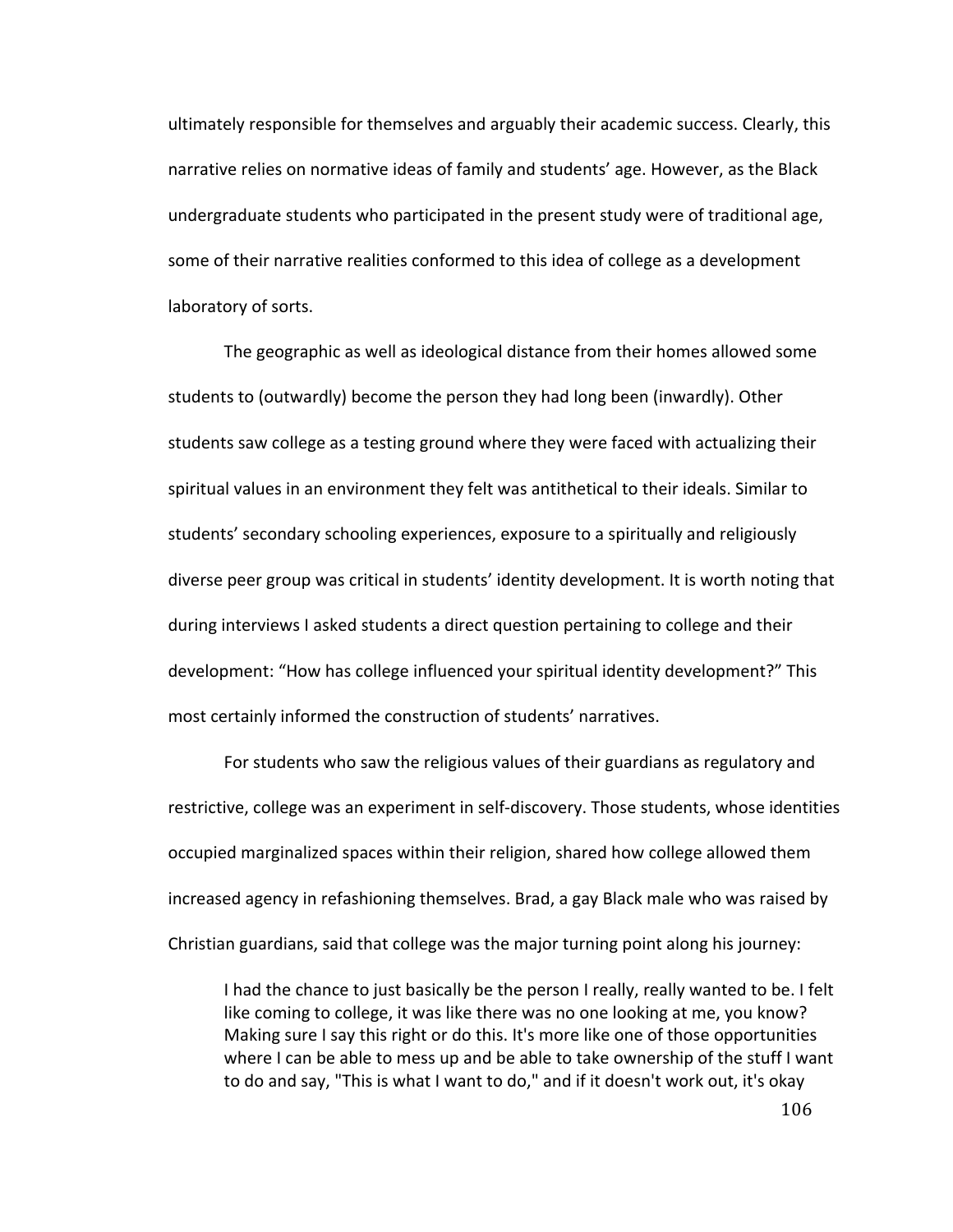because that was the decision I made. Versus having to overthink, "What does this person think? Is she gonna like this? Are they gonna like this? Does this make her happy?"

College allowed him to become a more sincere version of himself. Others' expectations of what he should be as an Academically-Successful-Black-Male often burdened him growing  $up$  – particularly as it related to his sexual orientation, an aspect of his identity development that I will engage more thoroughly in the next section.

For Audre growing up, religion represented a regulatory regime with rules that she had long resented. Although she did attend church most of her adolescent and preteen years, her parents decided that they would rejoin the congregation where they initially met right as she was entering high school. In contrast to many of her friends who attend religious services on Sundays, her religious community observed Sabbath on Saturday. As she was finally old enough to hang with her friends outside of the house, observing the Sabbath meant she missed out on a lot of activities, such as attending track meets. When asked, "what role did religion play in you life growing up, prior to college?" this was how Audre responded:

It served its purpose of regulation. [It] wasn't even anything enlightening or whatever. It was just something to keep our family in line. That's how I saw it. My siblings hated it more so than me because I could understand where my parents were coming from. I wanted to be there for my parents and do everything to make my parents happy. I was that kid...My brother has questioned the existence of God so many times. My sister is you know what, forget that, when I'm older my kids are gonna do all the fun stuff that I didn't get to do. Because we didn't have Christmas. We didn't [celebrate] Hanukah. We didn't have all the fun holidays. We had all the horrible holidays in which you have to fast and go away from your home and not eat certain things.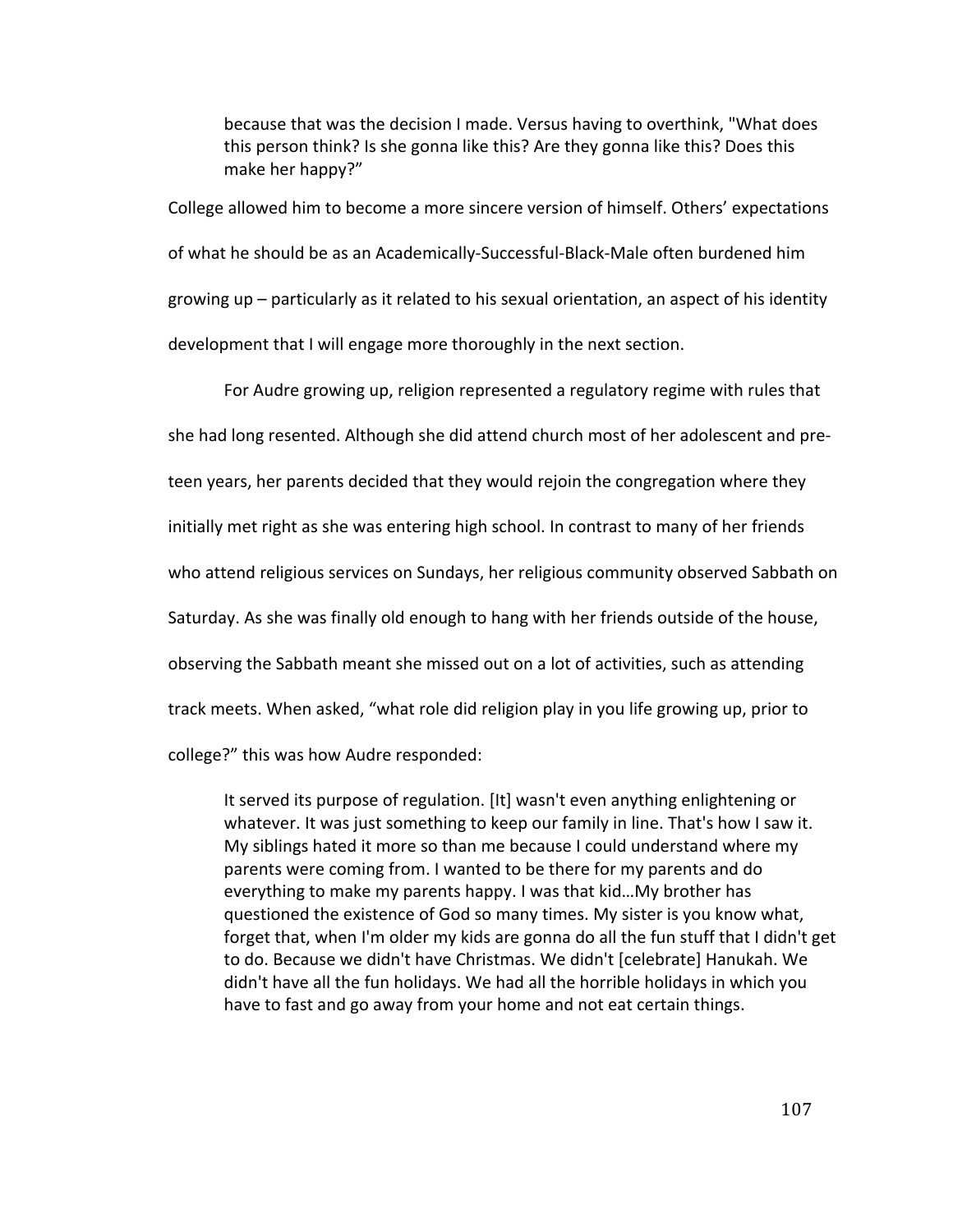It was really just this measure to kind of confine us and keep us together, although I feel like it just ripped us apart eventually. It's more like enforcing another education measure in order to make sure that we were good kids.

Matriculating to college for Audre was liberating and she took full advantage of

educational programs that would allow her to make sense of how she would apply her

spiritual values to her life. Namely, participating in a living-learning interfaith residential

community as well as taking a course that was purposefully constructed as a space for

students to explore interfaith issues. The dialogues facilitated through these educational

programs were really beneficial to Audre during her transition:

I realized that people don't all [follow] the same rules that I do. And in fact, the rules that I was instructed to [follow] as a child just stressed me out...Even if I do [follow those roles], the only thing it really shows me is that I have discipline. And I don't know if discipline is necessarily...what God wants.

Contrasting the rules she was taught to follow with rules her peers learned growing up

allowed Audre to view her on upbringing from a different perspective. The interfaith

dialogue spaces also informed how she identifies now:

Having interfaith dialogue conversations all over Penn is probably what shapes how I feel about religion now because now you get to hear different perspectives and different kinds of angles as to how to be a good person. How to live a good religious versus spiritual, versus not-anything...and how you can still be a good person in that respect and still be valued in society.

The heterogeneity of positions, outlooks, and histories represented in the interfaith

dialogue space presented Audre with what actress-activist Laverne Cox calls *possibility* 

*models* – a range of possible ways to be in the world and in community with others.

Emily, too, found that peers' diverse and diverging perspectives from her peers

helped her to better refine her own spiritual and religious ideas and concepts: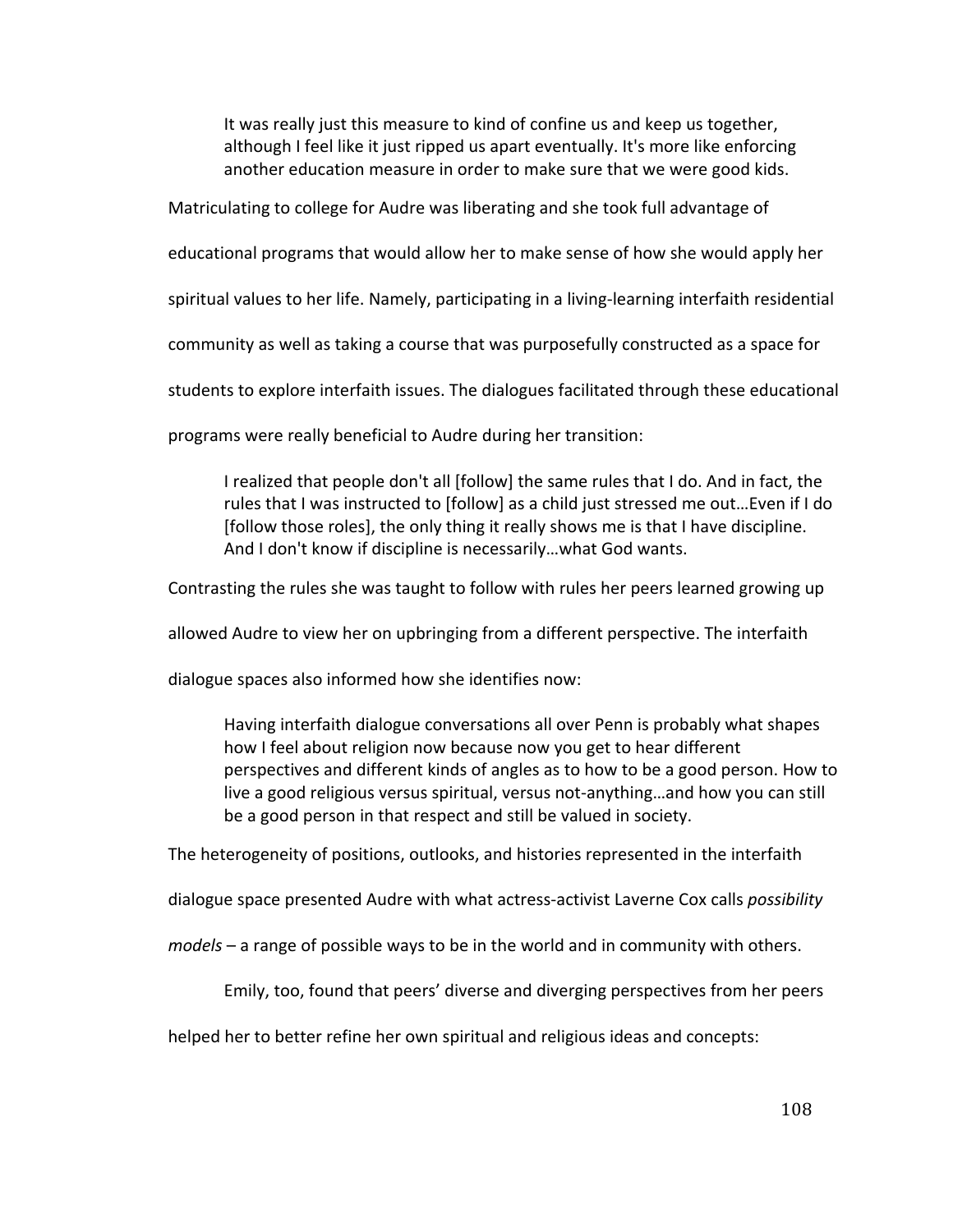I meet so many different people and so many different backgrounds with so many different opinions and... I kind of mold my opinions based on theirs. Meaning...their beliefs probably strengthen my own...But not like, "Hey. Oh, you believe in this? I'm going to believe in it too." It's like, "No. You believe in this, but I believe in this. Hmm, I'll consider your statement or I'll deny your statement and strengthen my own."

As she exchanged her ideas with others, Audre could borrow or reject positions in order

to clarify her own. For Jonathan, these informal conversations with peers allowed him

over time to get closer to an accurate articulation of his own beliefs:

I feel like my experiences in college have been more so me articulating what I believe, because it was always really kind of...confusing...So, I feel like [in] conversations about religion I always come out of it like, "Okay. That makes more sense to me about what I'm believing."

Even for students who were firmly situated in their faith traditions, interacting with

others of different religious backgrounds was beneficial to their own development. In

fact, for several students whose spiritual-and-religious identities were very salient, they

believed they gained just as much if not more through interacting with peers who were

equally devout to other faith traditions. Bianca, a Muslim identified woman, described

the way she benefited from being around Christian believers:

I just knew that I was going to be better friends with a person that's really Jewish versus the person that's like kind of Muslim...in terms of how the other groups were inspiring me to be a better Muslim I think...I [found] myself in circles of people that would read the Bible and would start crying half way through [reading and] with people that were always ready and equipped for some odd reason with the right verses and right songs and right things to say at the right moment. And I thought "Wow! That's so cool."

....I think I've painted myself as someone who is really religious. But there are a lot of moments in life where I wasn't praying at all. And so when I hit those lows, especially in the [United States], I always kind of came back because of the conversations that I had with other Christians who would talk to me about going to church. And I thought "Wow. What am I doing wrong? This person seems to be really into it. Does my religion have an answer to that?" And it just so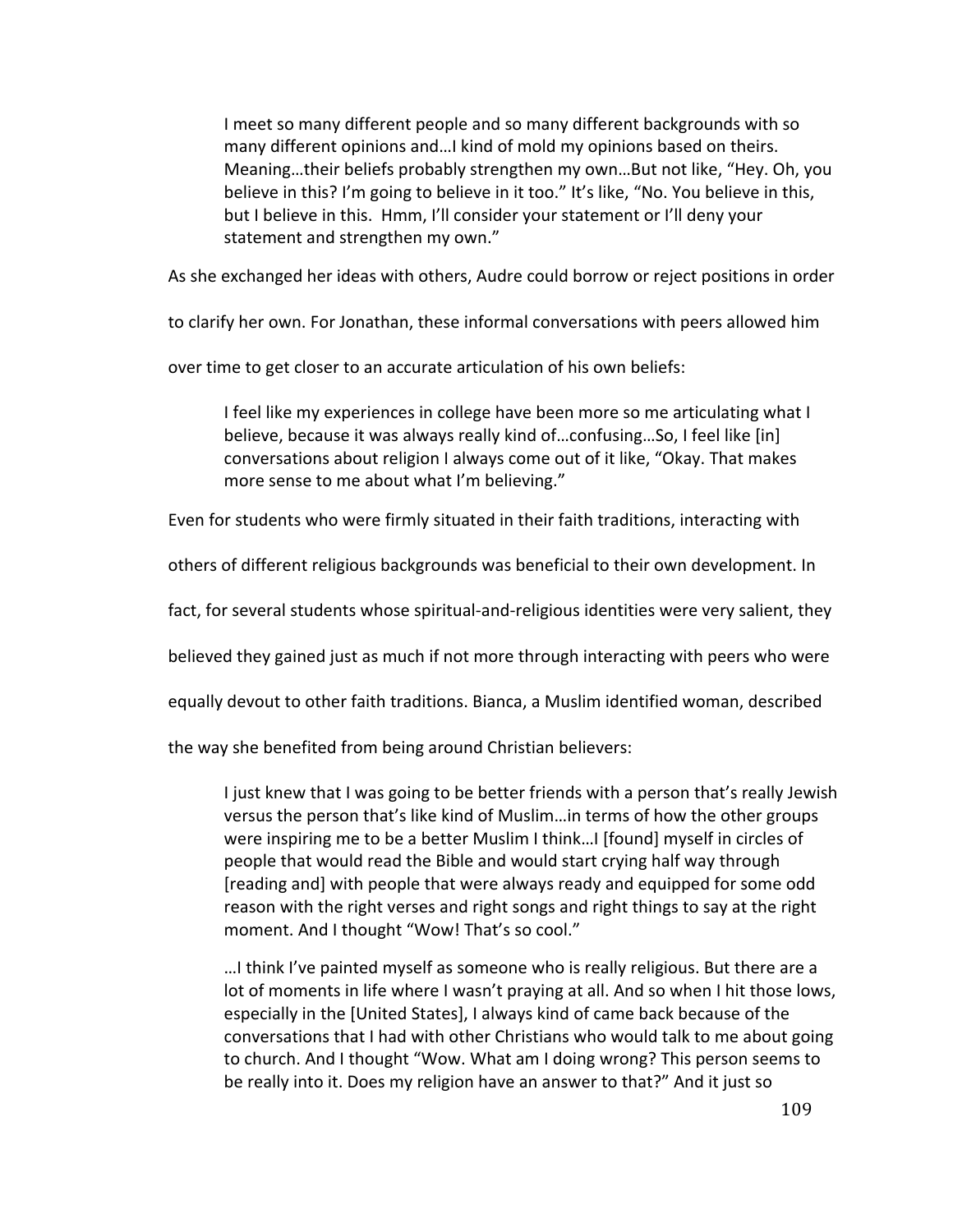happened that my religion always did. And I think because I was in the circles that were so diverse, I felt as though I really had no choice if I wanted to engage with them but to be a better Muslim.

Seeing other students committed to their faith challenged Bianca to strengthen her own

spiritual-and-religious identity.

For other students, empowerment came through seeing their peers express their

spiritual-and-religious beliefs more outwardly. It was inspiring for Bell to observe her

peers exhibit their faith in public:

One of the choir directors actually, would just pray on Locust Walk... just stop and pray...Like, "you look like you need some prayer right now." And I'm like "Oh, I do. Speaking over me. Oh wow." Like that type of stuff, I would never do that before...coming to Penn. Before seeing...it's ok or even praying before meals in public." 

When Bell said, "speaking over me" she was referring to the choir director affirmatively

praying for her. A type of prayer that is less "Dear God, would you grant her peace?"

and more "I declare that you have peace." These actions, to Bell, were bold and fearless

demonstrations of one's internal commitments and they served as a model for Bell as to

how she could occupy social spaces with her spiritual-and-religious identity.

Although college was an empowering opportunity for many students, it was not

absent of developmental hurdles for others. Several students experienced college as a

space that seemed fundamentally opposed to individuals who were religiously devout:

I would say that most folks, the majority of folks in college, whether it be students, faculty, whatever, are not very spiritual  $-$  or religious for that matter. And so I came back to the debate of how am I going to be a thinker and a more rational, more educated person, but at the same time believe in something that's – what I'm being told is very archaic, and...not with the times...We've moved past that. And I think college is all about making you the type of thinker that's a few steps ahead of everybody else.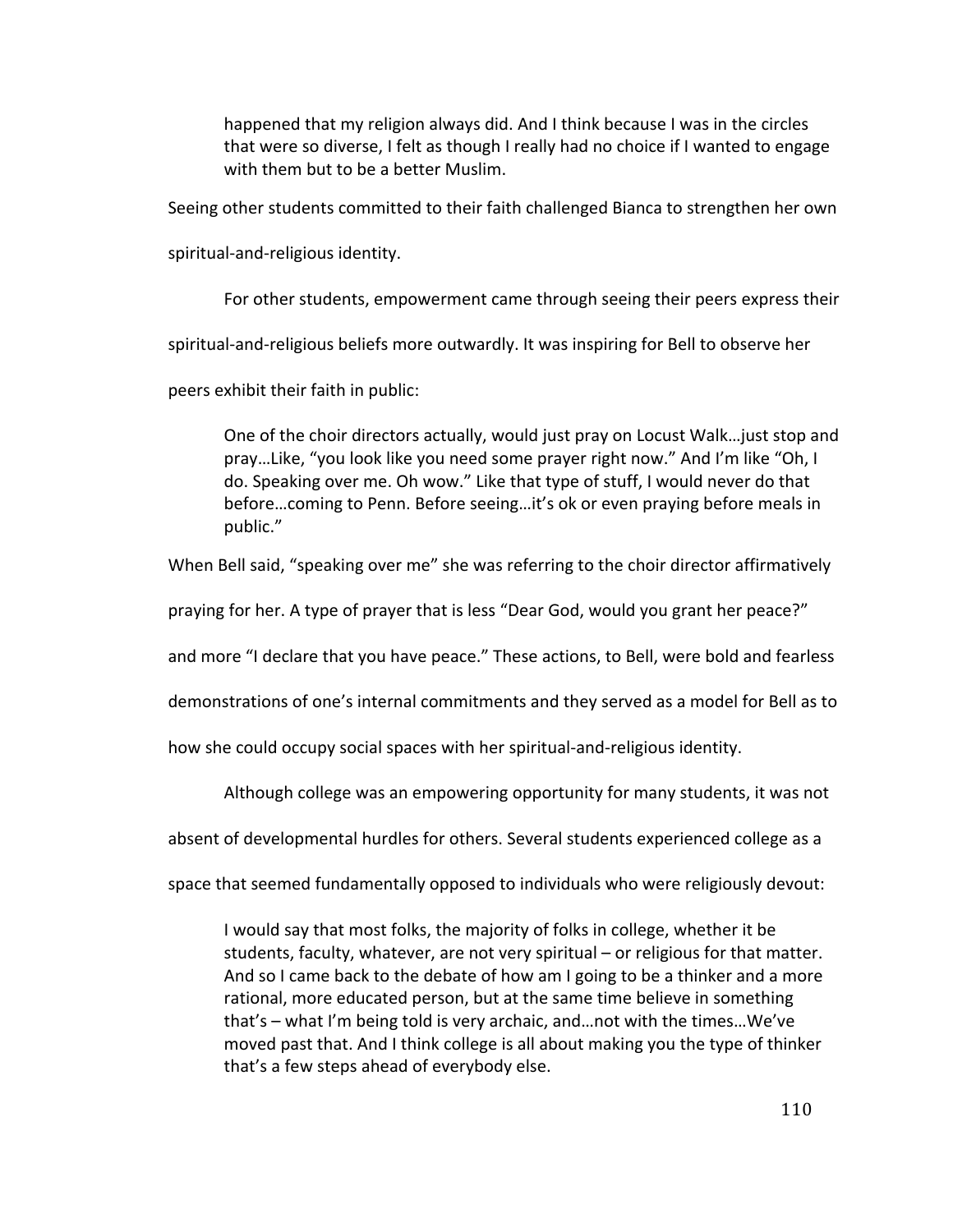From this student's perspective, religion was cast as pre-modern. Religion, then, was at odds with the articulated and enacted mission of the institution, which is committed to scientific-truth and *logical* reasoning. Or put differently, the university seemed to be most concerned with what could be (scientifically) proven in such a way that left little room for religious convictions. If the university was home to intellectual reason, then religion was the crucible of the illogical and irrational. This student, then, had to juggle identities that her environment  $-$  implicitly and explicitly  $-$  told her could not co-exist.

Eric described the difficulty of using spiritual-and-religious values to guide his decisions in an environment where he believed many people rejected that way of thinking: 

People are making decisions not necessarily based off of faith. Maybe they're being based off of money or based off a very different moral standard than I have. Recognizing that those decisions are fine for other people to make but, at the end of the day...I've got to make that eight year old proud...and that's been difficult at times.

Eric felt that the ethos of the college environment did not support him employing his spiritual-and-religious views to make decisions.

The challenge to remain consistent in one's spiritual-and-religious values in the college context was described by another student as a testing ground. For students who arrived to college with a salient religious identity, there were ample opportunities to contradict one's beliefs and values. Whether it was being faced with freedoms that were markedly distinct from their socially sheltered upbringings or trying to negotiate a spiritual and religious pluralistic environment, some Black undergraduates spoke to and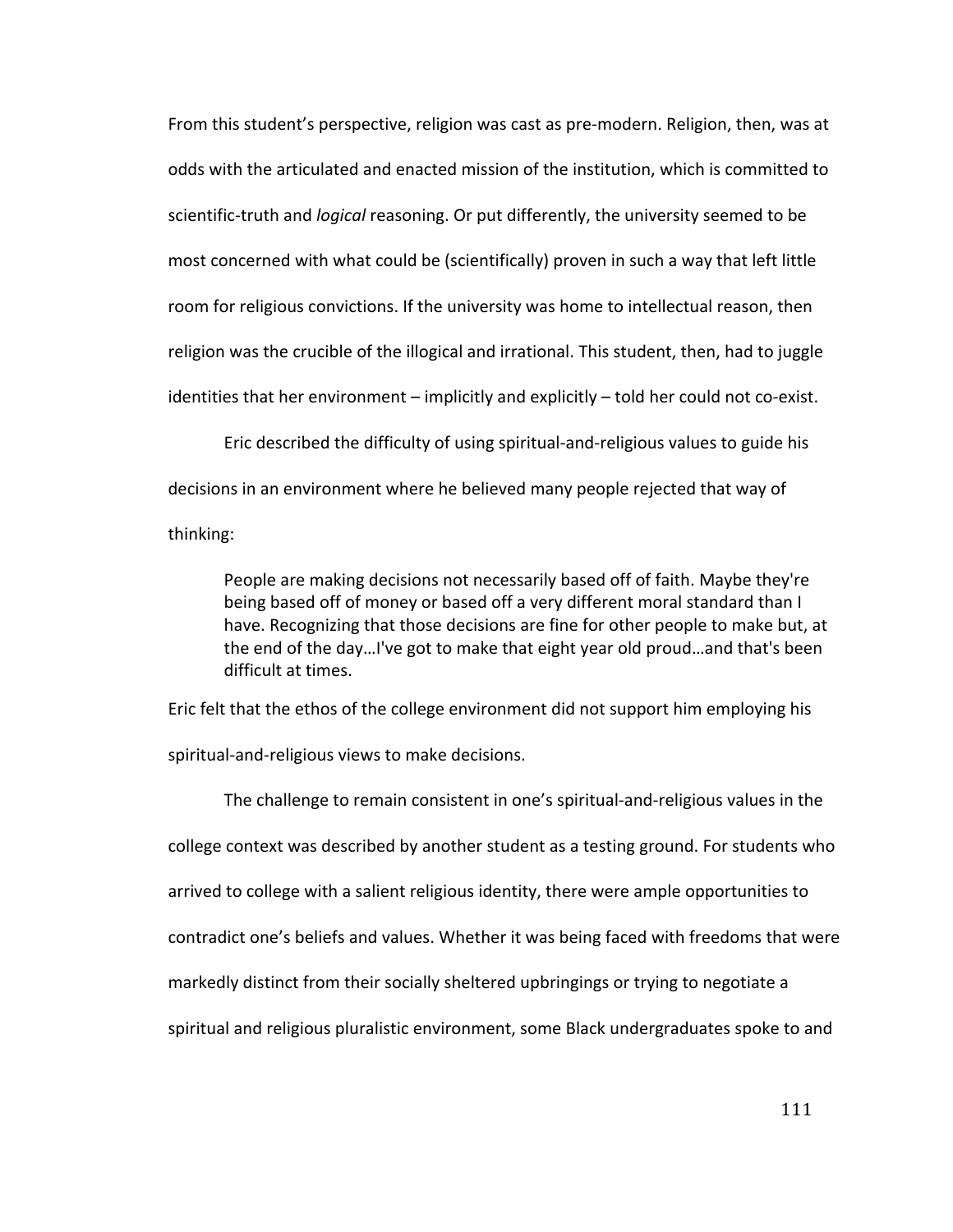of challenges involving being connected to their faith in an environment that seemed indifferent at best and not accepting at worst of their ways of living.

While in this section I discuss peer groups, schooling, college, and guardians as isolated factors influencing students' spiritual identity development, in the next section I turn to how race, gender, and sexual orientation, too, play significant roles in shaping who students are becoming spiritually and religiously.

## WHEN AND WHERE IDENTITIES COLLIDE: RACE, GENDER, AND SEXUAL ORIENTATION

An intersectional analysis, which I pursue in this section, provides a more complete idea of students' developmental processes. Much of what has been discussed thus far could be re-written in order to more pointedly attend to issues of race, gender, and sexual orientation. Here, I am interested in bringing into view those identities and processes that are always present.

In focusing on how race, gender, and sexual orientation informed the developmental journeys of Black undergraduate students' in the present study, I discuss both the sociocultural, institutional and intrapersonal aspects of these specific categories. Regarding the intrapersonal level of analysis, I foreground students' sense making of how the aforementioned identity categories interact with their spiritual identities. Complimenting this level of analysis, I use students' reflections on their socialization processes to understand how issues of race, gender, sexual orientation, and sexuality are discursively (i.e., explicit messaging from guardians) and culturally (i.e., stereotypes) constructed in the environments they occupied.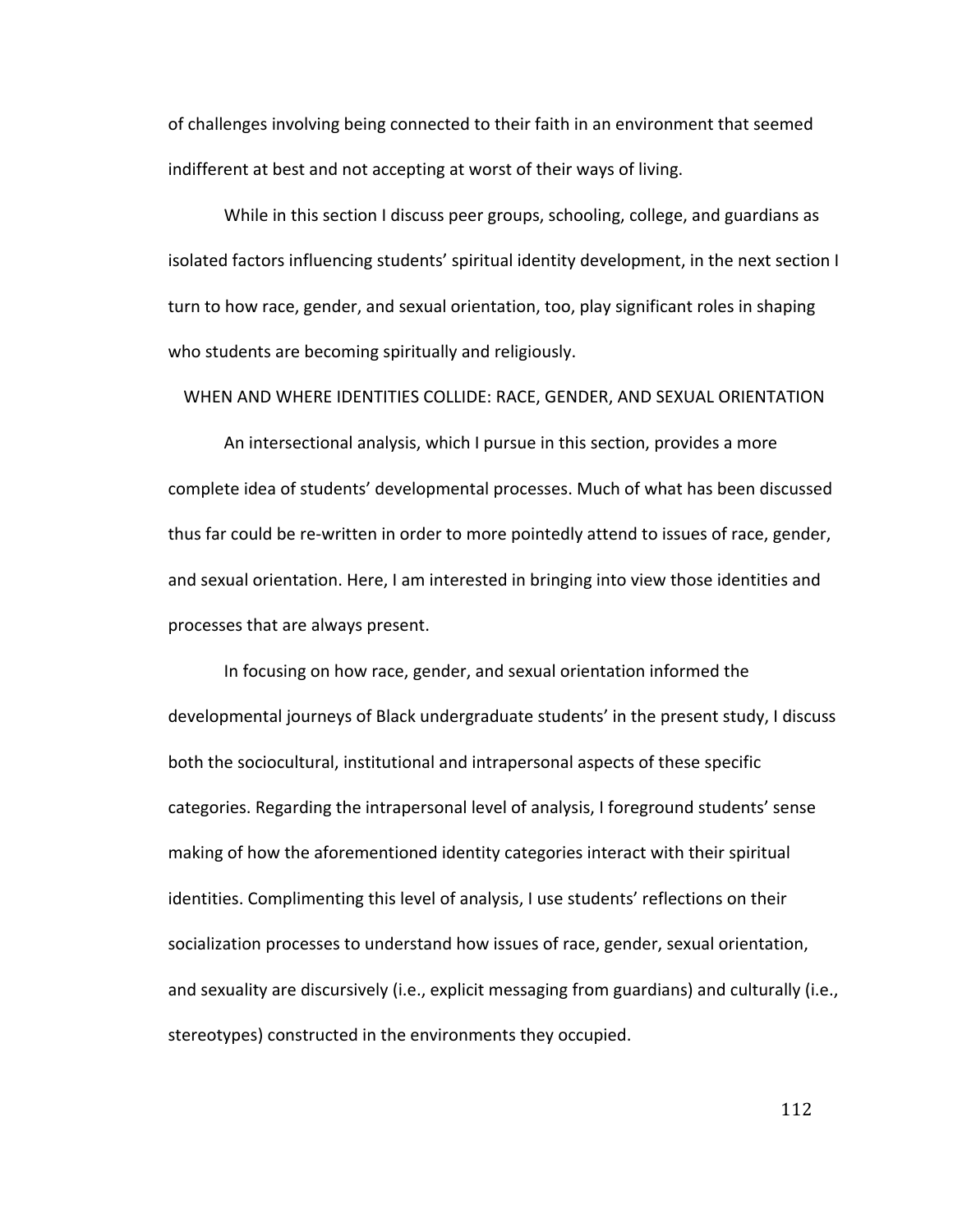During interviews, students discussed the interplay of their racial and spiritual identities. For many, to be Black was to be at least somewhat religious. More specifically, to be Black was to be at least somewhat Christian. Some described the perceived intuitiveness of this relationship as a natural response to the historical and present anti-Black racism Black people experienced:

I don't fault ignorance for some people, but [I understand] why there is a pull in my race for religion – good or bad – [and]...a desire to put all of your faith [in] religion. Because the people I grew up with and...my family, a lot of them don't necessarily trust the system. So it makes sense for them to - literally, every single thing they believe in be in the Bible because they don't trust anything else, the government or programs...because they have a history of being disenfranchised and screwed over. And I think, for better [or] for worse that is why they cling to the Bible and faith for everything because I don't think they trust anything else.

According to this student, Black communities trust in religion was a direct result of distrust cultivated through governmental neglect and marginalization, such as the Tuskegee Experiment. Even one student who identified as spiritual-not-religious acknowledged how Christianity seemed to be synonymous with the Black experience and as such many of his peers had a reverence for and found value in religious practices much more so than he did.

Another student understood the relationship between Christianity and Black communities to originate during slavery. During her course on media representations of queer people, she wrote a final essay exploring issues of homophobia among Black communities. In her estimation, this was in large part due to the broad influence and centrality of Christian values throughout Black communities:

*Race*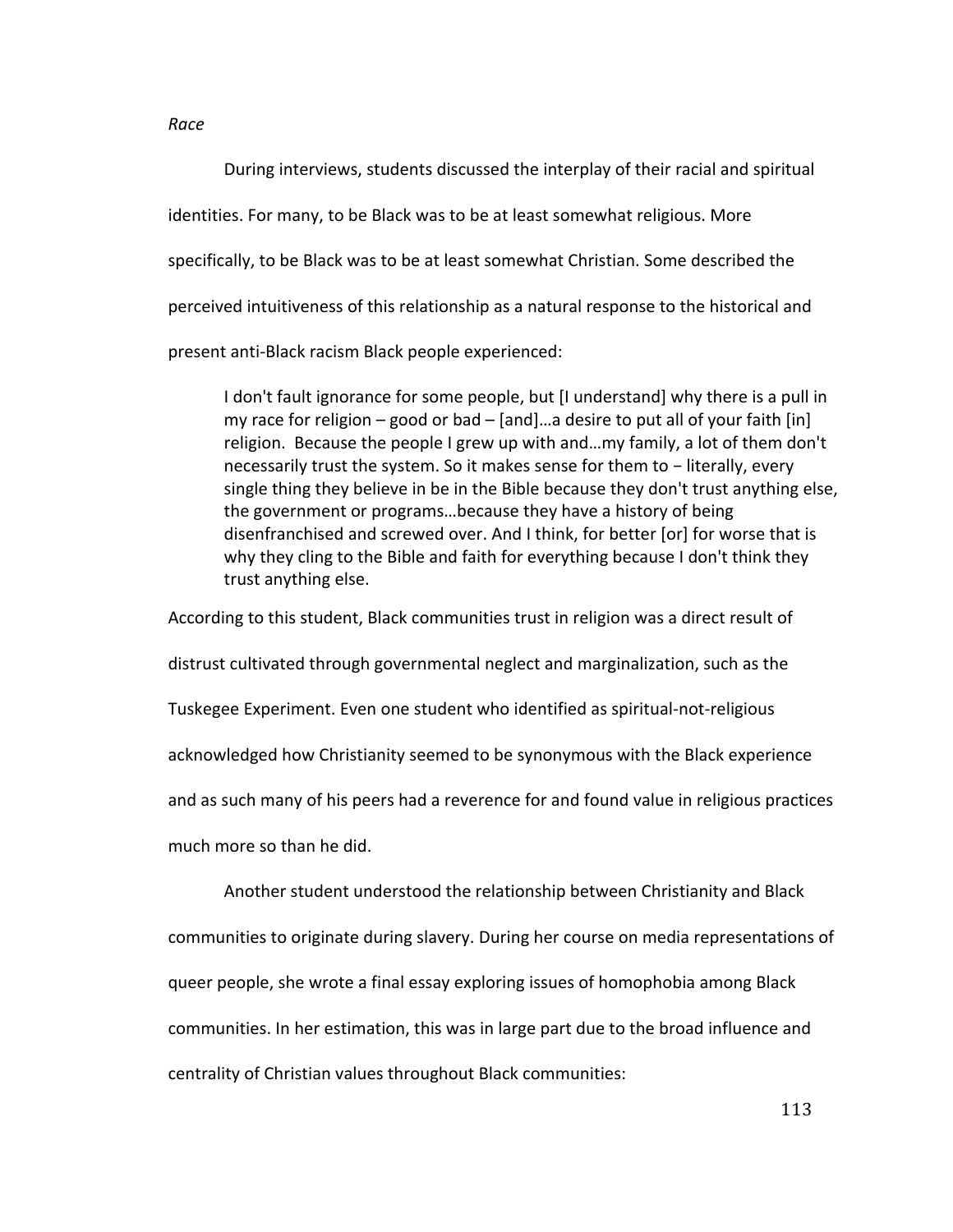African Americans that I encountered were very judgmental and very to the book. I always wondered why. And the reason being slavery  $-$  the Bible was [reprief]...it said that everything that happened to them did not need to happen. And was not necessary and that their masters were wrong and that these people were doing them wrong. So they took [the Bible] literally and they took it to heart…*from then on I always knew that being Black and being religious were kind of a hand-in-hand type thing.* [Emphasis added]

Through racist institutional policies that created social marginalization and political

disenfranchisement, the link between religion and race, in students' estimations, was

concretized  $-$  at least as far back as the birth of the United States as a nation state.

Students' also associated Blackness with a particular type of religious and

spiritual performativity. Or, as one student stated: "the Black religious experience is

what it is." That religious experience consisted of a style of music, duration of religious

services, as well as a sense of kinship and community affirmation:

Again, some characteristics of [Black churches are] loud music and we have spiritual dancing. You have the choir. You have the loud pastor with all his inflections. You have people falling over the alter, running around, crying, catching the Holy Ghost, speaking in tongues. I think that's very characteristic of a Black church.

One student even traced the relationship between Blackness or being Black and

religious performativity throughout African Diasporic communities in both religious and

non-religious settings:

The way I praise in church...dancing, getting excited. Those are dances that people did in Africa and I saw that in the African Rhythm show...There was a certain dance that someone was doing, which she was bent over and moving her feet and I was like, "This looks like a mother in church, but this also looks like a party on Saturday night."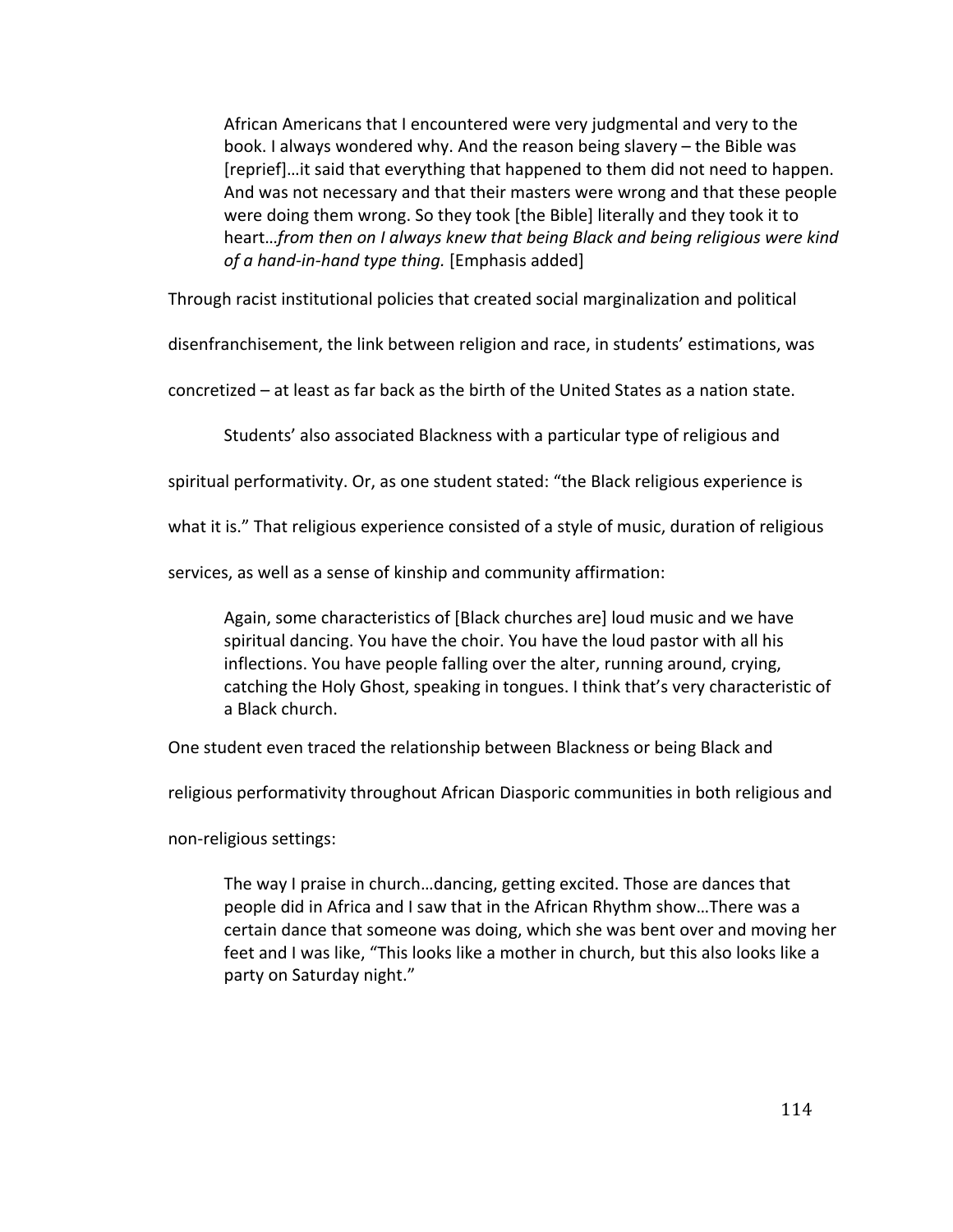Similar bodily performances in varying Black cultural contexts was an example of how

race, as cultural continuities across space and time, was believed to be refracted in both

secular and spiritual communities.

Cultural archetypes of Black spiritual-and-religious experiences for many

students were taken for granted. Conversely, other students felt that encountering

assumptions surrounding what it means to be Black and spiritual-or-religious was

delimiting and frustrating:

It's just very difficult being a Black Christian because...I felt like I've been put into a place in which this is how Black Christians act...I've been asked, "Do you go to one of those churches where people are flipping in the middle of the aisle? You know, the stereotypical Black Church that is portrayed by [television]." I have been asked on numerous occasions how I perform my religious way, and if it's stereotypically...the same as how people have seen a Black Church and Black religion portrayed in the media. As well as the sense in that I didn't even know that Black Muslims existed.

The impossibility of a Black Muslim existing in the American cultural imagination was

something that Bianca experienced first hand:

In conversations with most of [my peers], they were a little confused as to why I had kind of adopted this Black identity simply because of the fact that I was Muslim. Which I thought was really weird because to me that was a sign that they just really didn't know anything about Black people in America because the picture of Malcolm X that you always have. Hello? And so through those conversations, I became that much more in tuned with my religion and what it means in the American context, but also realized that...there were a lot of people that were confused as to what my identities meant.

Within the context of spiritual-or-religious discourses, media representations, and some

students' lived experiences, Blackness contained notions of specific religious

performances and seemed inextricably linked to Christianity.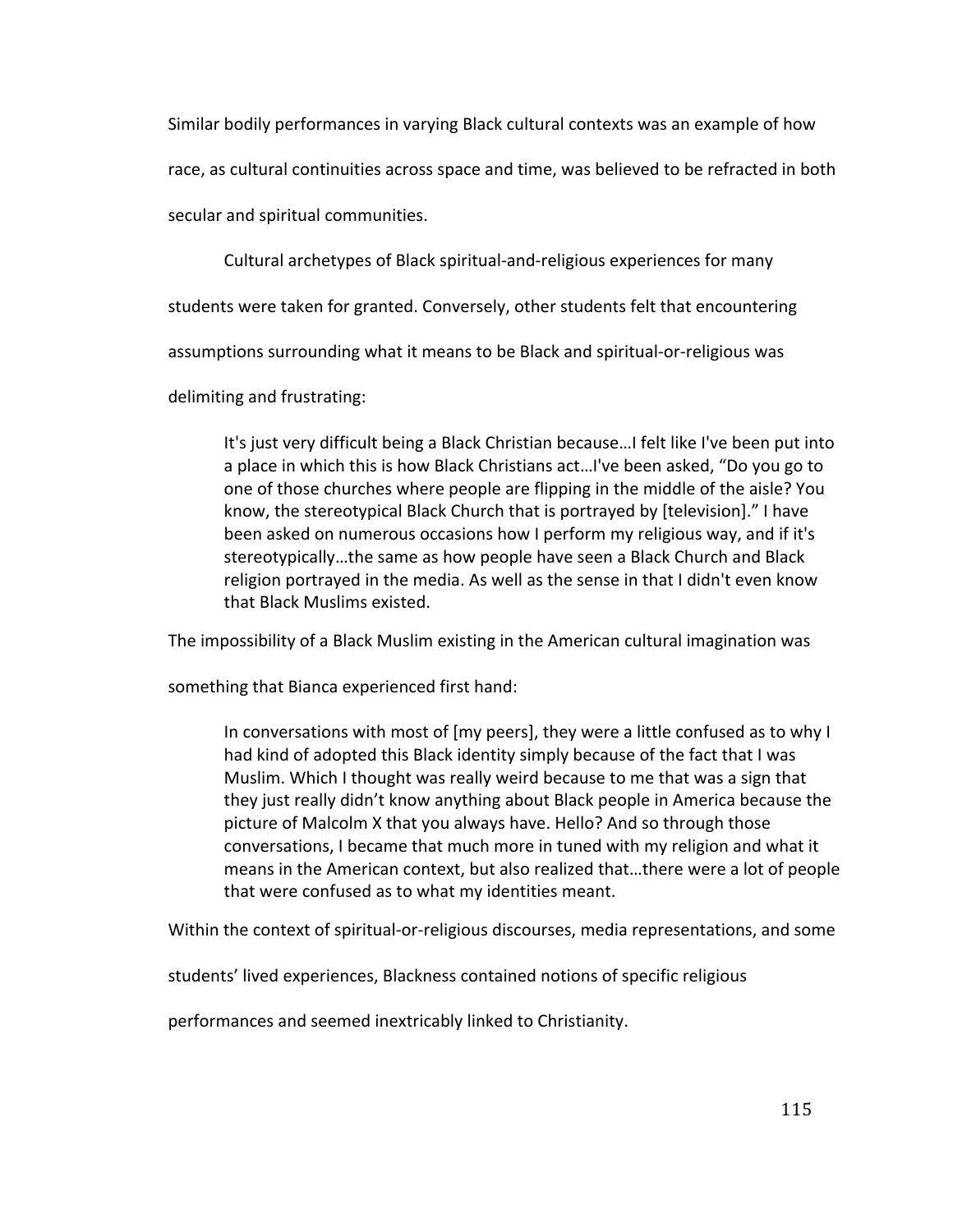Further, many students who were raised in religious communities and currently are (or want to be) a part of a religious community shared how race informed in what spiritual settings they felt most comfortable. In explaining how comfort within a religious community was a byproduct of race, students pointed back to the idea of what constituted *the Black religious experience* (i.e., the type of music played) as well as the difficulty of feeling at home in predominantly White spiritual-or-religious communities. Bianca, a Muslim identifying student, discussed how the lack of racial diversity among Muslim student organizations impacted her decision to not be a member in that

community: 

So if someone were to ask me what I was, I'd say I'm a Black female who also happens to be Muslim. And I think that's how I've carried myself at Penn...I think I ended up being that because of the fact that at the moments where I was the Muslim who also happened to be a Black female, it just back fired in my face...the Muslim community at Penn is just very, very diverse, [but] I was often the only Black person in the room. There were just a lot of microaggressions that didn't make me feel very comfortable. Also, I had grown up at this point in DC, and so I was accustomed to being around other Black people and kind of adopted the Black culture of the US. So where I tried to be in this Muslim sphere, it just was not catering to my needs. So I had to move away.

Rather than experience racial microagressions, Bianca opted out of those spaces.

Instead, she chose to be more involved in predominantly Black organizations and found

support for her spiritual-and-religious identity development by surrounding herself with

peers who, although not Muslim, were attempting to remain devout to their faith-

traditions.

For Audre, who attended a predominantly White church throughout high school,

racist experiences within her religious community made her rethink the relationship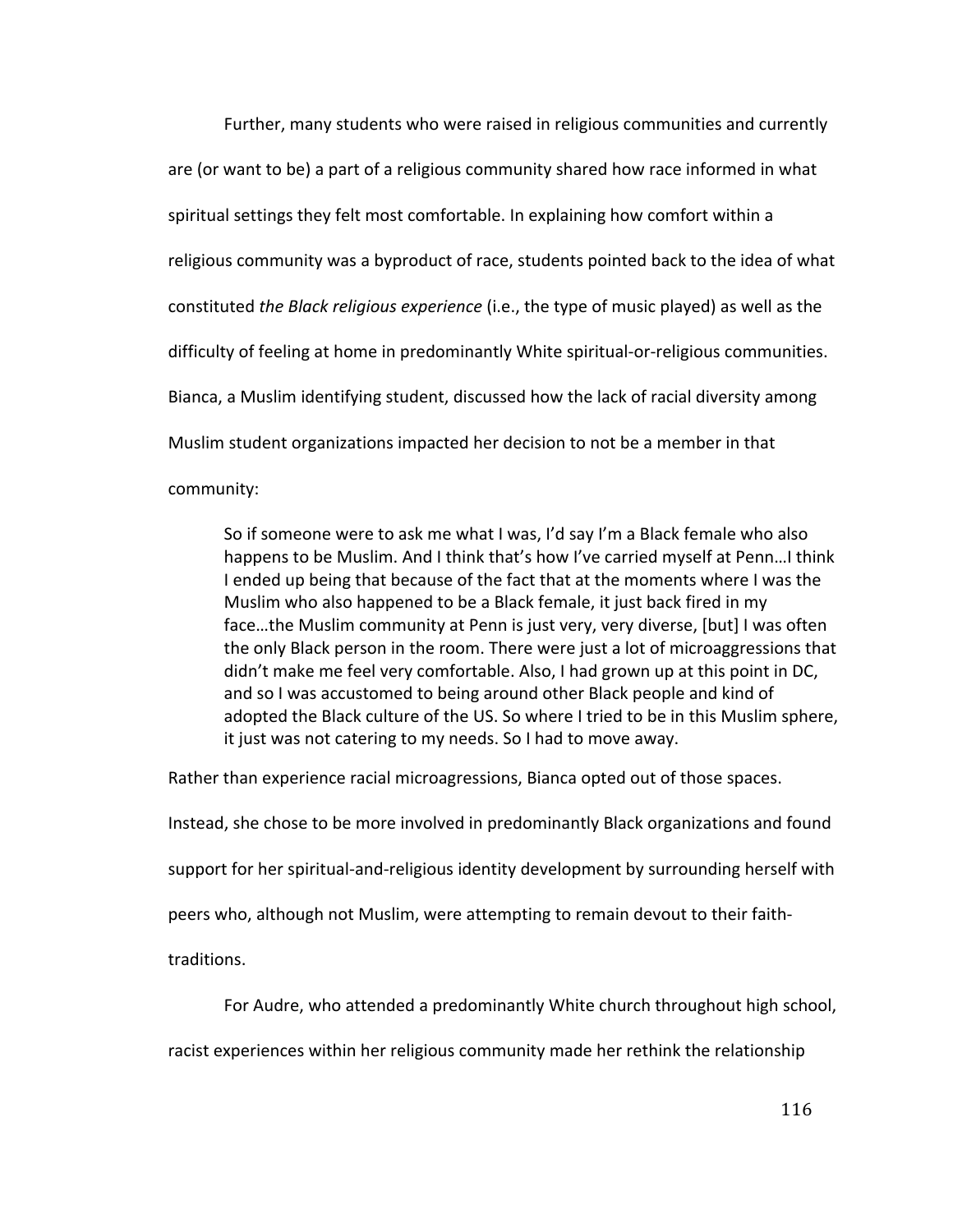between Christianity and Black people and her own connection to certain kinds of racial communities: 

The religion that I practiced was not for my race. But that's my interpretation in the sense of the issue of White Jesus...I'm worshiping this guy that did not look like me at all and historically has been framed to not look like me. Even though, technically, if everyone would do the whole ethnography or whatever about Jesus' life and where He was from based off of the Bible, He was of some sort of color.

Clearly aware that the construction of Jesus as a White male with blue eyes was not

historically accurate, dissonance was born from the discrepancy between the image she

worshipped and her own skin. The propagation of Whiteness was not exclusively spread

through imagery, but also in the sermons that were taught from religious leaders:

I remember being in church, and I think it's a verse in the Bible, but it was something along the lines that you can't have braids in your hair or whatever. And [said], "But I have braids in my hair! I'm doing something wrong!" And my parents are [said] "No, no, no. You're fine." But the way they were talking...in general you can't have long nappy hair.

According to the pastor's teaching, what constituted a good Christian was not someone

who had hair like Audre.

Not all students experienced such racism within spiritual-and-religious

communities. In contrast, others students discussed how their racial identity was

affirmed within predominantly Black spiritual-and-religious communities. For instance,

one student discussed how growing up she was taught Jesus was Black. Empowered by

the fact that "the savior of [her] life is someone who looked like [her]" she was able to

reject how Jesus was typically depicted throughout broader society.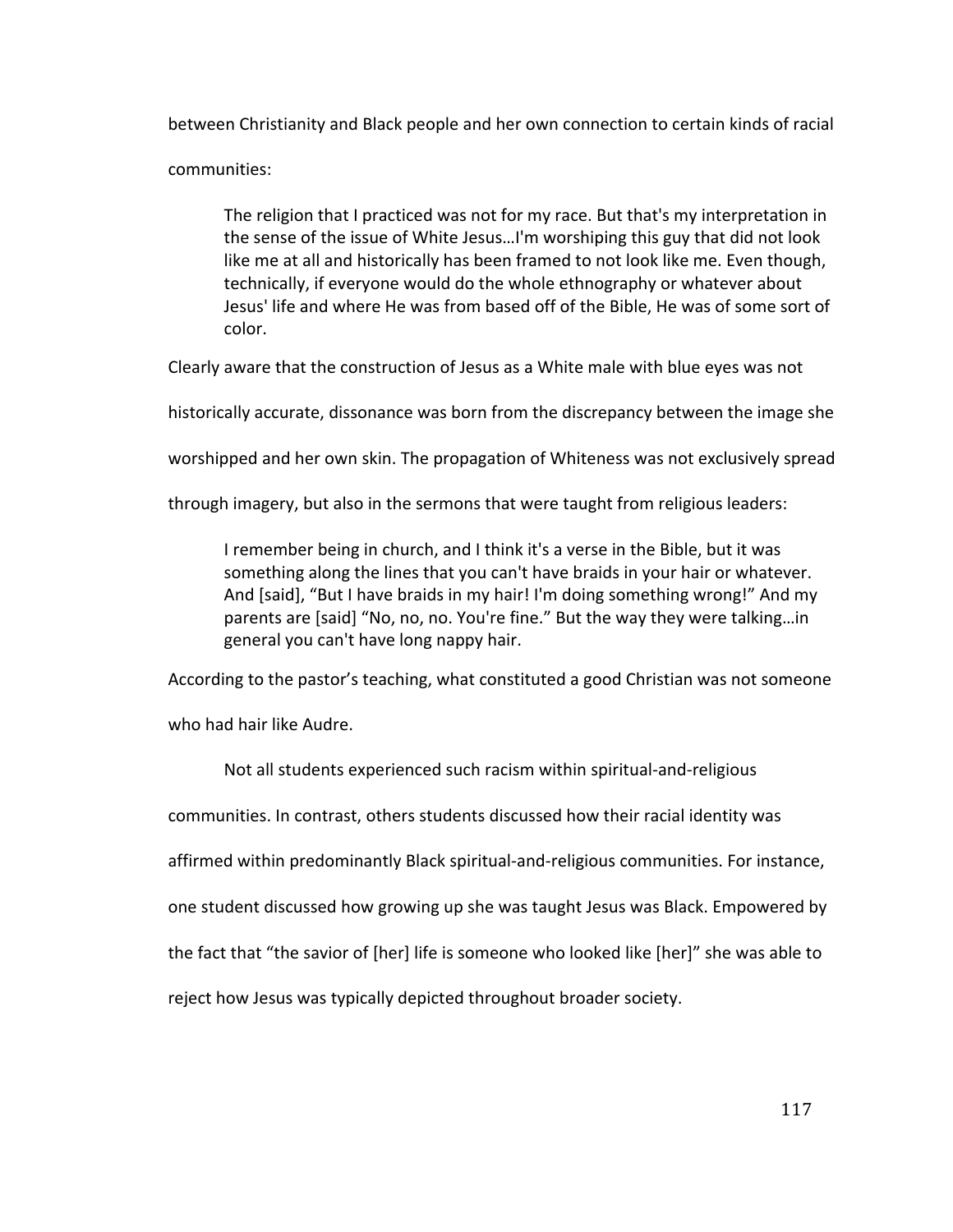Another student, who was raised in an African Methodist Episcopalian (AME)

church, talked about her racial identity being affirmed through messages and

educational programs:

We do praise the people who came before us, but at the same time they were able to do what they were able to do because they had God...So especially with like Reverend Dr. Martin Luther King. And we [did] learn a lot when we were [young] about Black History Month in the church and all the influences these people made on our lives today. And so that definitely was a big thing. Black History Month when I was [young] was huge...It was kind of like okay we're going to learn about all these people and you're going to know their entire lives. And yes some of them may be Christian, [but] some of them may not be Christian. But they really did pave the way and you should respect that.

Being positively affirmed about one's racial identity was an additional reason students

wanted to be in a religious community that had a sizable amount of Black worshipers.

Too, other students who had been raised in Black spiritual-and-religious communities

just automatically envisioned Black people when they thought about religious spaces.

Students' carried their pre-college racialized, spiritual-and-religious socializations to college. Speaking directly to their college experiences, many students acknowledged that there were limited spaces for Black undergraduates to explicitly engage their spiritual-or-religious identities in an environment that was culturally congruent: meaning, music they heard growing up and religious rituals and traditions they practiced. Or, as one student plainly stated about attending predominantly White Christian student organizations: "I don't feel like I've gone to church." In fact, many students believed there was only one student organization that catered to Black students' spiritual-and-religious needs - New Spirit of Penn Gospel Choir. However, if they were not interested in singing, students did not see much value in joining this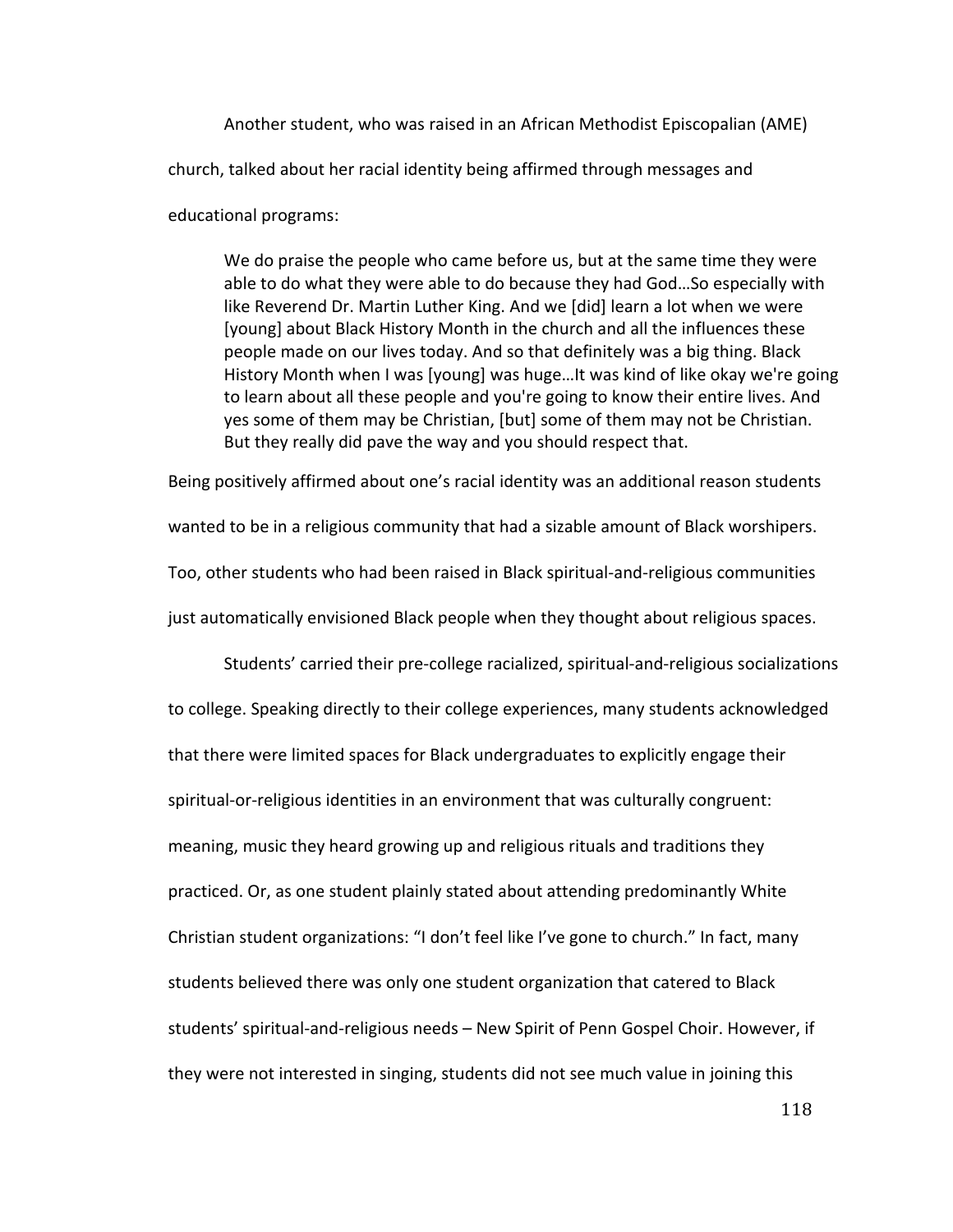organization. The need for a space that engaged Black students spiritual-and-religious

needs in a culturally appropriate manner was best articulated by Mary:

I started talking to these Black students and realizing that okay, you're actually a Christian. You were raised in the church. Like what's going on, you know. A lot of it was, "Oh. I don't have the time." But, a lot more of it was I don't fit in there. I go to this worship service and they're sitting up here with this guitar and they're just na na na [guitar sound]. You know it's just it's not for me. To be honest I started out at Penn and I sat in on plenty [White Christian student organizations]…It's this analogy I use all the time…It's like being bilingual. You're more comfortable speaking English, but you can speak Spanish if you need to, but you're just so much more comfortable speaking English. That's how it is for many people...They just want to speak English.

Here, Mary's draws on the language and logic of bilingualism to underscore how, for

herself and the Black students she spoke with, they did not fit in when attending

predominantly White Christian student organizations. With an experience that was so

intimate, being comfortable and feeling a sense of belonging within a space was a

priority for many Black students.

Britt, another Christian identified student, referenced a Bible verse when

discussing the need for a spiritual and religious space for Black students. The particular

Biblical verse concerns a younger man, Timothy, who was receiving instruction from his

mentor and author of much of the New Testament, Paul:

The part where in the Bible where Paul is circumcising Timothy...circumcision wasn't necessary, anyway, with Jesus because your spirit, like the Holy Spirit acts as the circumcision. So you don't need that to happen anymore...but Paul recognized that if Timothy was gonna be teaching Jews who are a different culture, he needed to like become more like that culture in order for them to receive the Word. So like that's the reference I use all the time when talking about this because some people need, to be comfortable in a cultural setting in order to be able to understand God better.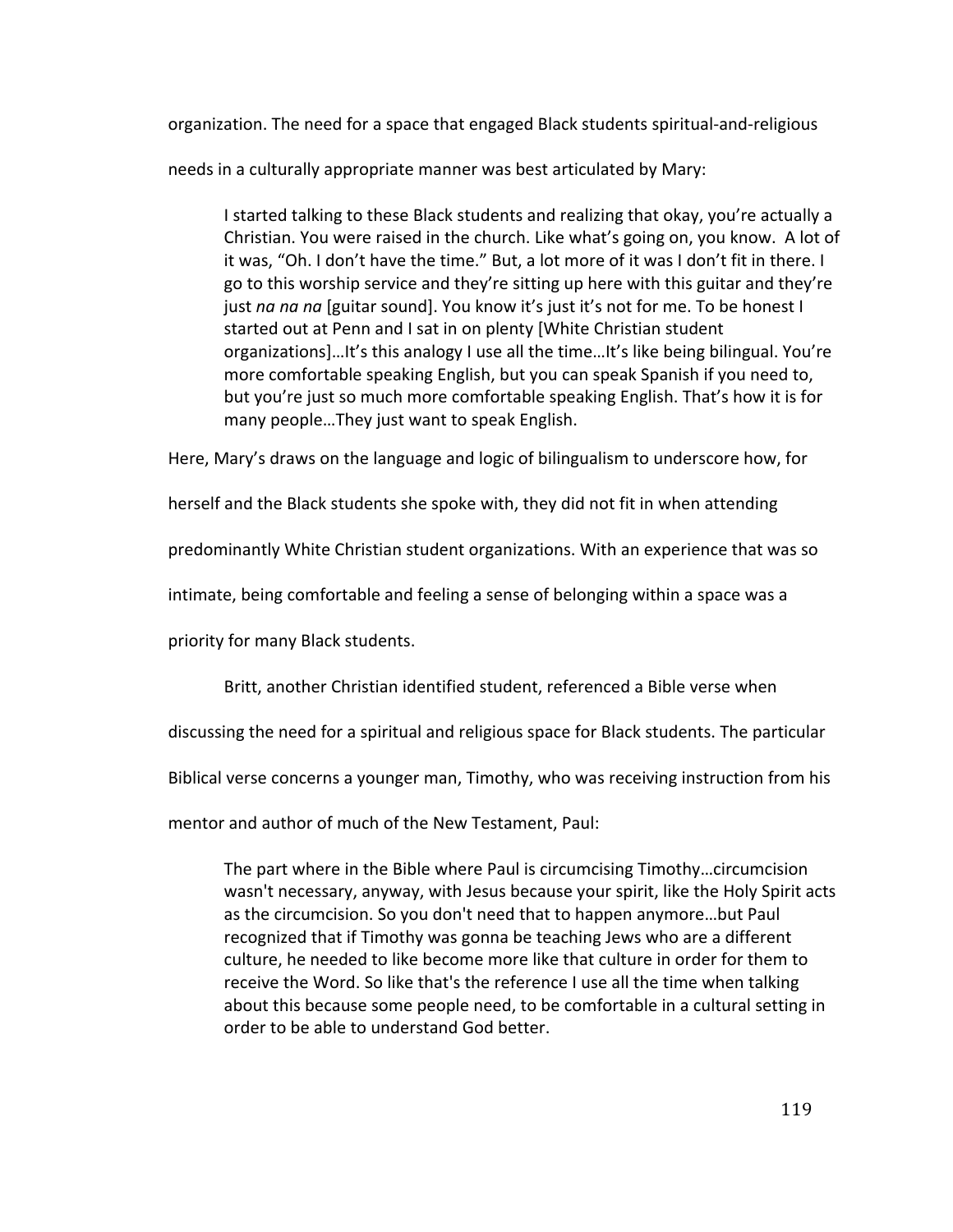For Britt, absent culturally appropriate settings, students' spiritual identity development could be hindered. Similar to other students' rhetorical strategies, Britt used culture as a stand in for race. Not simply race as an identity marker (i.e., Black bodies or Black people), but as a set of practices, traditions, and *ways* of approaching spirituality.

Although she endorsed the idea of a spiritual-and-religious space that specifically targeted and supported Black undergraduates, Britt wrestled with the idea of exactly what that would look like: "Is it a Black Christian fellowship instead of like just a Christian fellowship?" Was there a need to explicitly articulate and label the group racially? In being inclusive of and welcoming to all students, to what degree would this organization purposefully respond to the lack of space for Black Christian identified students? 

Despite these concerns, Britt and a cohort of peers felt a responsibility to create a space for Black Christian undergraduates to unpack what it meant for them to be Christians and take ownership of their spiritual identities. As a result, they started a Christian focused organization in Fall 2013. These students believed that in addition to Black students needing an environment that reflected their cultural identities and histories, Black students specifically struggled to reconcile their spiritual identities with their social lives. Or as Britt poignantly articulated, "I feel like [Black people] more than any other cultural group have an issue reconciling like what we do on Saturday night and what we do on Sunday morning."

Implicit in this statement is the presumed divide between the sacred and the secular (or profane). Although not exclusively a phenomenon that Black people or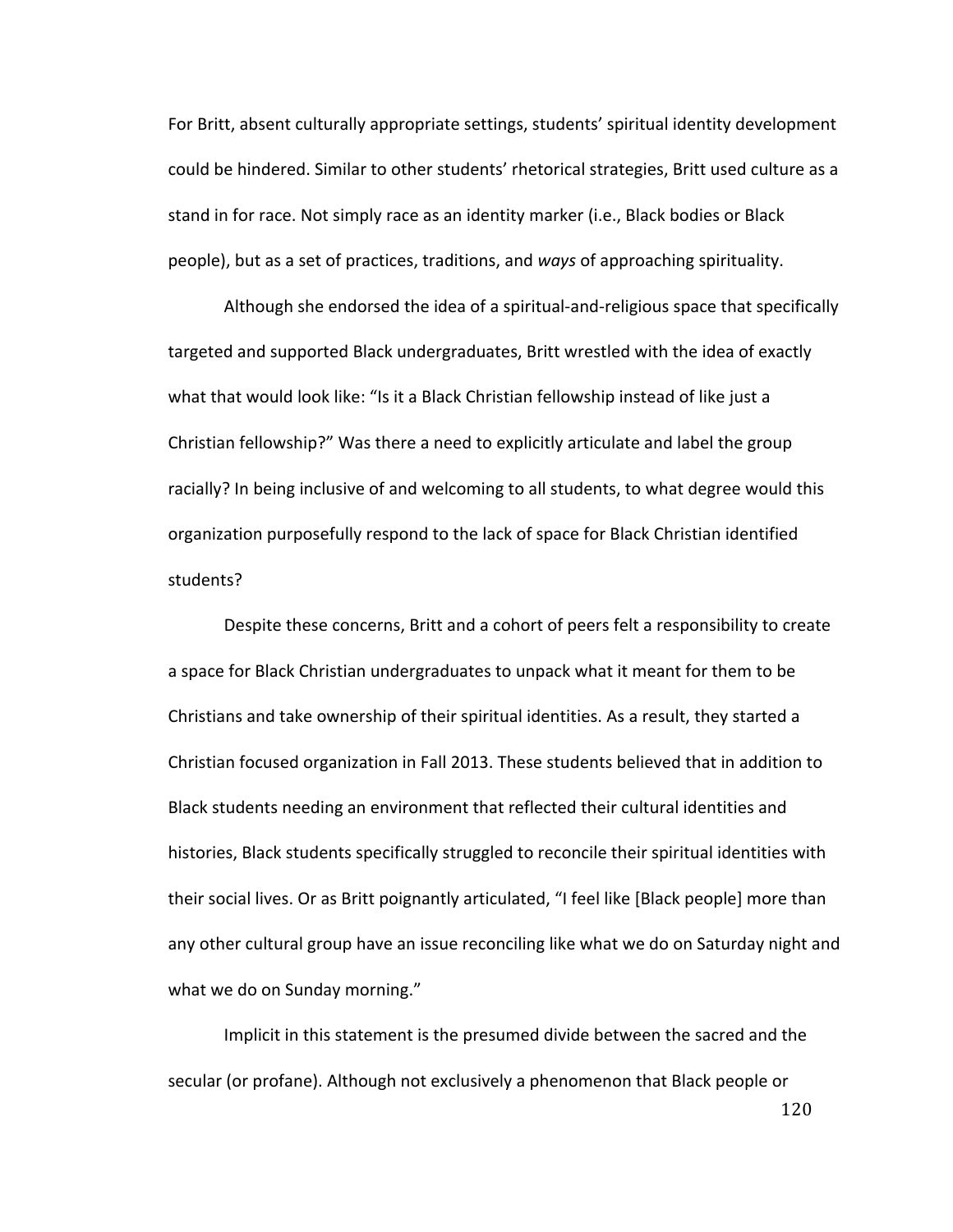students' experienced, from her perspective, the challenge to cognitively unify one's self across the fissure of sacred and secular was particularly difficult for Black

undergraduates. In part, this was a product of a prevailing archetype of Black people

that portrayed many to be (at least somewhat) Christian in such a way that was distinct

from and in opposition to the archetype of Blacks who were secular. One student shared

a story of hearing a minister at a Christian summer camp discuss the pejorative and

racist stereotypes surrounding Black urban youth and how Christianity could be a

conduit to circumvent those images and refashion oneself in a way that was distinct

from those negative representations of Black urban youth as violent, self-harming, and

irresponsible. 

The sociocultural distinction between the sacred and secular was experienced on

the cognitive level for some Black undergraduates:

And I think so many times, especially in the Black community here...I find in myself that they're two separate identities: like the Black Mary and the Christian Mary. And I was actually talking to somebody because she felt the same way...we can go to the Kappa party and it'd just be the Black Mary [and go to Gospel Choir] and it's the Christian one. It's one the reasons why I did create [God's Property] so we could kind have fused those and say, "Okay. How do we reconcile the two and make it where you don't feel like they're two separate identities?"

Not unlike Du Bois' double-conscious thesis, Mary speaks to the idea of one body

housing (ostensibly) contradicting selves. Race, here as a set of cultural assumptions

 $(i.e., Black religiousity and spirituality)$  concerning how people identify as well as the

social spaces people are assumed to occupy, produced this psychological twoness.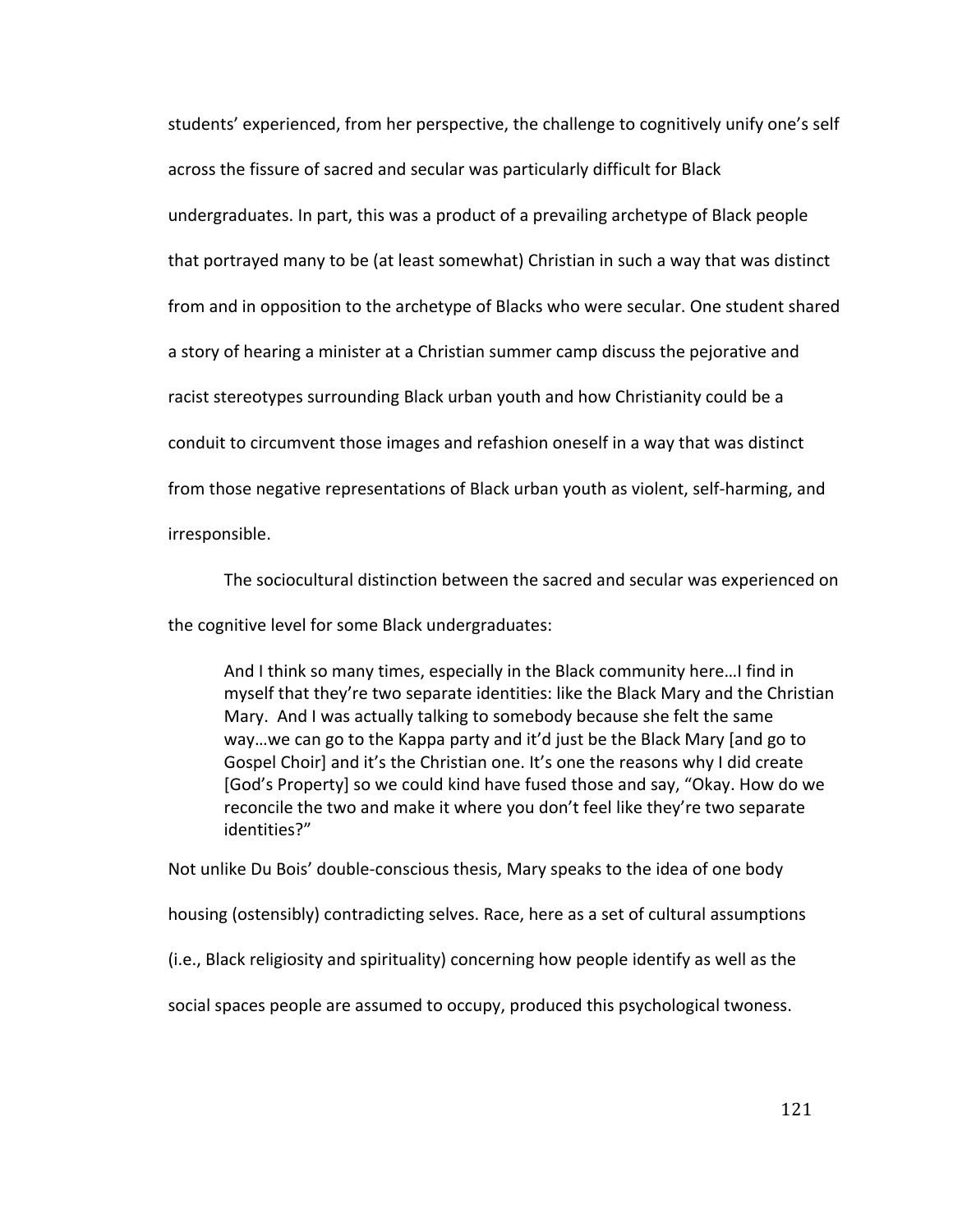Too, institutional realties helped to produce a college landscape where both spiritual-or-religious and social spaces for Black undergraduates to gather were limited. That is to say, a predominantly White institution that *felt* in many ways socially foreign (e.g., school traditions, rituals, musical artists selected to perform at university events) to students of color meant that students tended to socialize along racial lines. As such, many Black undergraduates in the present study discussed a sort of inability to avoid certain activities and programs if they were looking to have fun with their same race peers. 

Yet, the (un)stated question circulating within the air of those social interactions was to what degree, if any, would the presumed division between the sacred and secular collapse. Several students believed it was in these social settings that this question was most pronounced. Eric, a spiritual-and-religious Christian male, spoke to the difficulty of distinguishing whether others were placing him in a box or was he placing himself in a box:

I felt like I boxed myself in. There [were] times where [I] wouldn't go to things because I felt like it was maybe not the most conducive to this image that people had of me. And I might be fabricating this thing myself, but then there were also times were it was like, "Oh, you say you're [Christian], but I saw you dancing at this party."

Sam also spoke to the reality that students were almost required to choose identity

categories if they were associated with faith-based student organizations:

...if you do go to their [New Spirit of Penn Gospel] concert and you know, you see this person, "Oh. They're full of [the] spirit" or "They're getting [it] in with God" and then I see you at this party, I am gonna look at you crazy...but someone like me, I might do that. But at the same time,  $[1 \text{ am}]$  like, "Well get down how you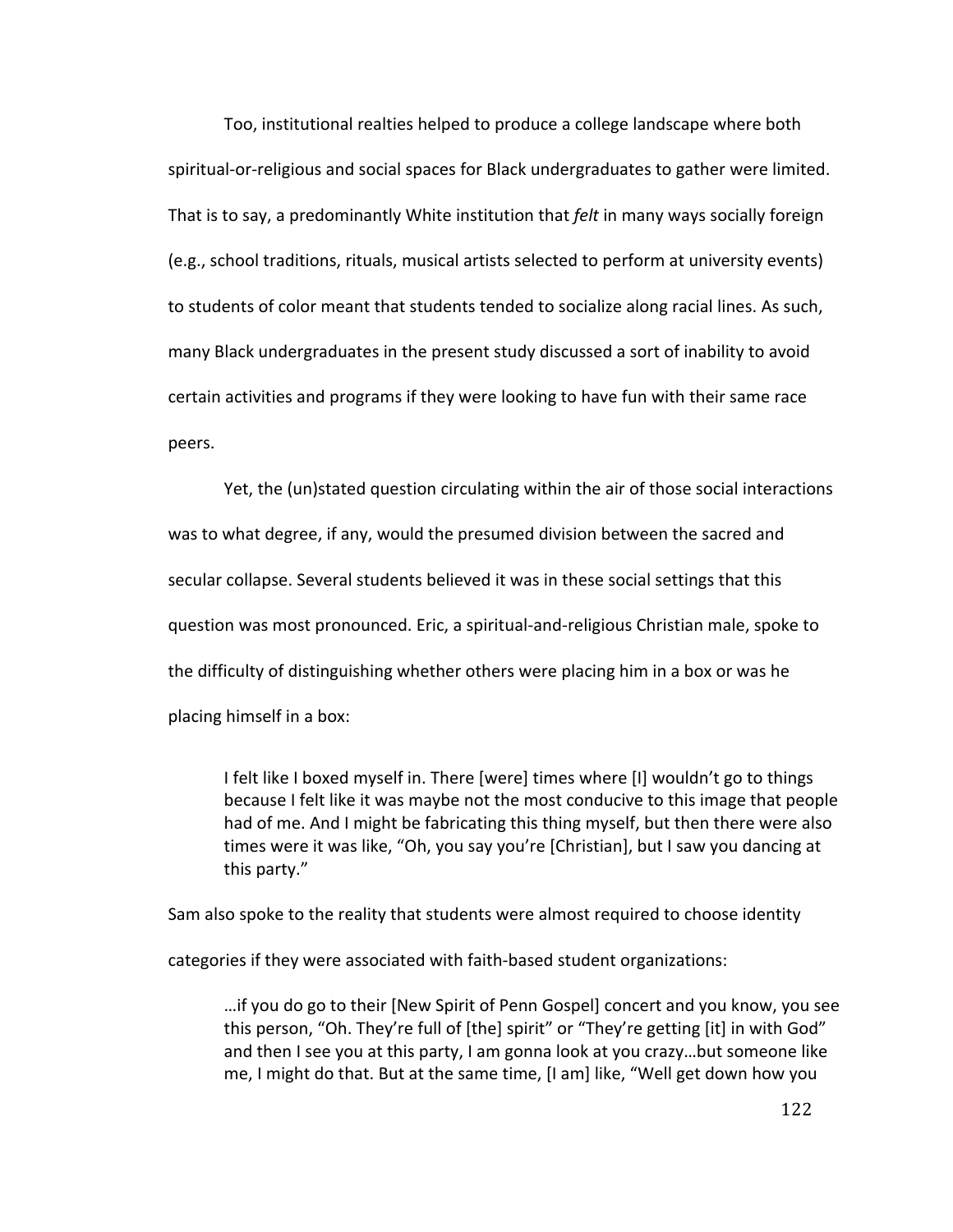live because...I just don't have the gift of singing. So I could have been there too, if that was like my God-given gift. But it's not. So I'm not in that lime light. So let me not judge you." That's the process I go through.

While he acknowledged this was his thought process, Sam was not confident many of his peers moved beyond initial judgment. And he completely understood how students could *feel* this judgment, even if no one explicitly said anything to them. Again, this story highlights the presumed separation of those spaces and activities considered secular in contrast to those that were understood to be sacred.

As evidenced through students' narratives, race operated on several levels to inform students' spiritual identity developmental trajectories. Students frequently discussed having to interpersonally negotiate tropes of the Black spiritual figure. In addition to being expected to embody and perform a particular racialized spirituality, on the social level there was a heightened sense that the sacred and secular inhabit distinct places *and* people and never shall the twain meet. Lastly, race mattered in determining what environments students felt most comfortable. Whether a result of experiencing anti-Black racism, Whiteness in certain religious settings, or the desire to engage one's spiritual identity with peers who were at least vaguely familiar with religious rituals they valued, students wanted spaces where they could critically reflect on what it meant for them to be a spiritual person. However, pointing to the limited formalized spiritual spaces for Black students on campus, one student stated, "[the gospel choir is] really your only outlet to be Black and spiritual".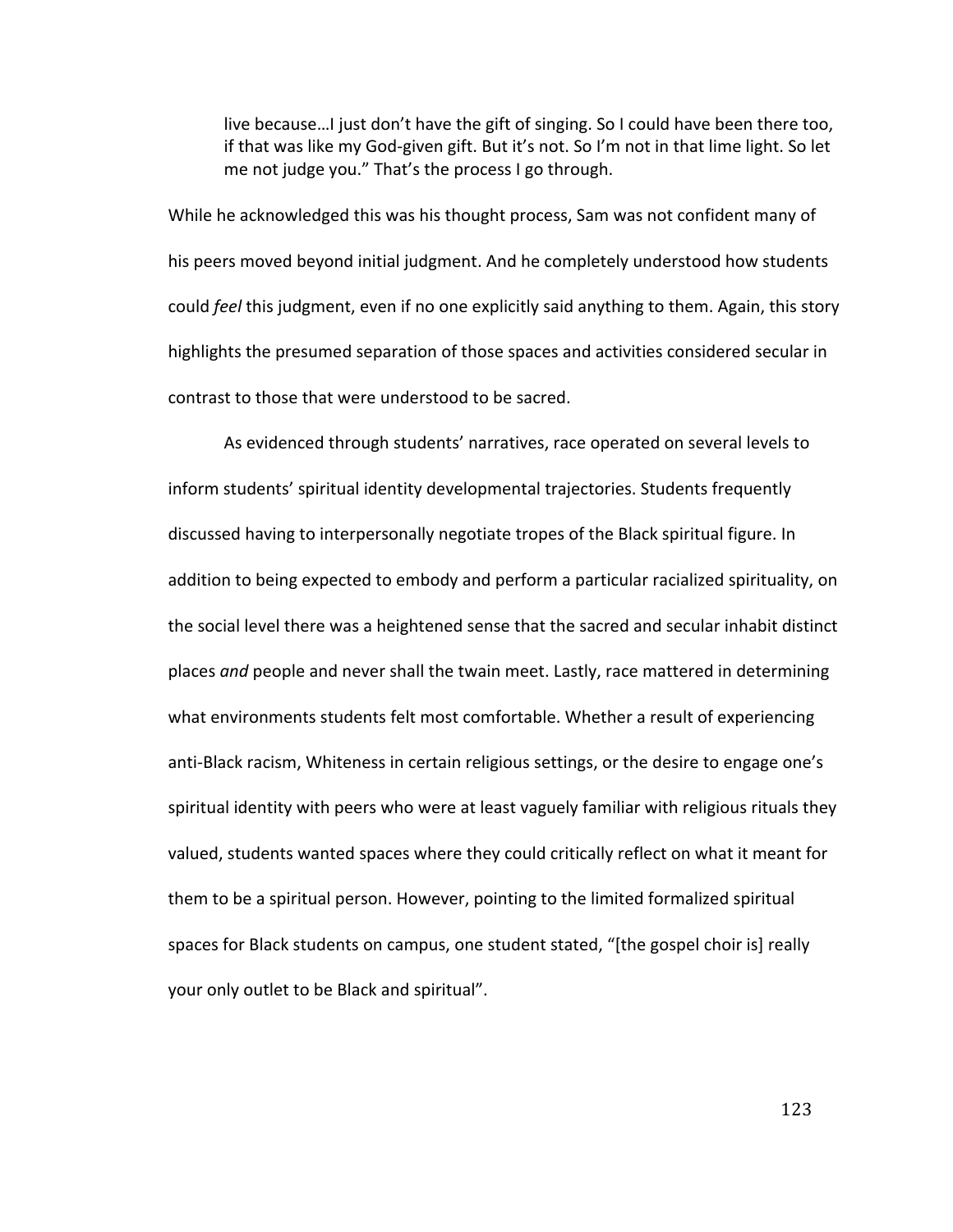## *Gender and Sexual Orientation*

It almost seems nonsensical to deny that race matters in Black undergraduates' spiritual identity developmental journeys. The stories I presented in the previous section are evidence of this truth. Too, it would be counter intuitive to ignore how gender matters and operates in students' developmental processes. Gender emerged throughout students' narratives in several ways: messages received from guardians, cultural representations of acceptable femininities and masculinities in society, and how adults and peers embodied and performed their gendered identities. At times, how students understood their own gendered identities specifically or gender identities more broadly were explicitly refracted through spiritual and religious teachings. Other times, students struggled to reconcile their concepts of gender that were not sanctioned by religion or societal norms. I first present female students' multidirectional relationships between their gendered and spiritual identities and then move onto male students' responses. The overwhelming majority of students in this study (n = 16) were women and the remaining participants ( $n = 5$ ) were men. No student in the study selfidentified as transgender.

Many of the Black women with whom I spoke were very aware of the gendered expectations laid out in their respective spiritual and religious communities, as a majority of students were raised in Christian households. Some women even believed they had to conform their gender identities if they were in conflict with spiritual teachings. One student even stated that her spiritual-and-religious teachings helped her to become more effeminate and "relax the tomboy-ness [she] grew up with in high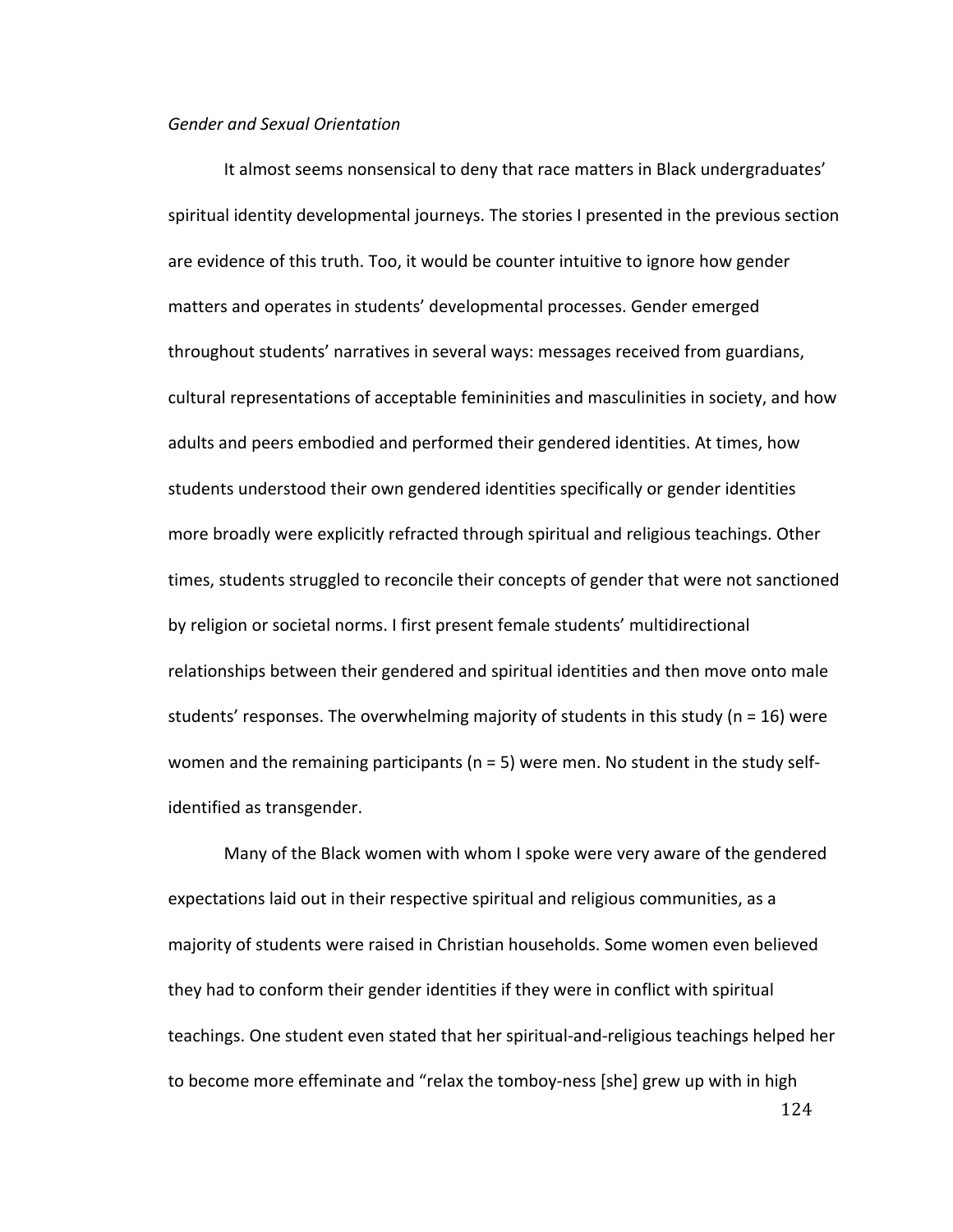school." Another student, who identified as Christian, despite being raised in a home where religion was disparaged, talked about how she still did not quite understand the connection between being a woman and modesty:

For me, if I go to the beach, I'm going to wear a bathing suit and...I don't see why I should cover up or something. I mean, we're all in the water and let's just have fun. But, if you go with people who are from a certain church or who are observing, what I agree to be what the Bible states about modesty etc., they will wear full-on clothes to get into the water. It's those types of things that maybe  $I$ haven't groomed my sensitivities towards or I don't know what it is. I'm just not too into that right now.

Though this student did not personally see a problem with wearing a bathing suit to the beach, she understood that this was a value that members in some religious communities embraced. She understood the idea of modesty to be specifically directed towards women's bodies and based, in part, on interpretations of certain Bible verses. This was not a spiritual principle she felt convicted to practice, yet she was well aware of these gendered expectations concerning religious performances.

Particularly noteworthy were most women's conscious and critical positioning toward hetero-patriarchal aspects of their respective spiritual-and-religious theologies and practices. When asked *what, if any, relationship exits between your gender and* spiritual identities most women almost immediately referenced their gender in relationship to men as past, current or future romantic partners; namely, the expectations that women were to be submissive to male partners. Britt recalled her initial response to traditional Christian views concerning women and men's disparate relational roles: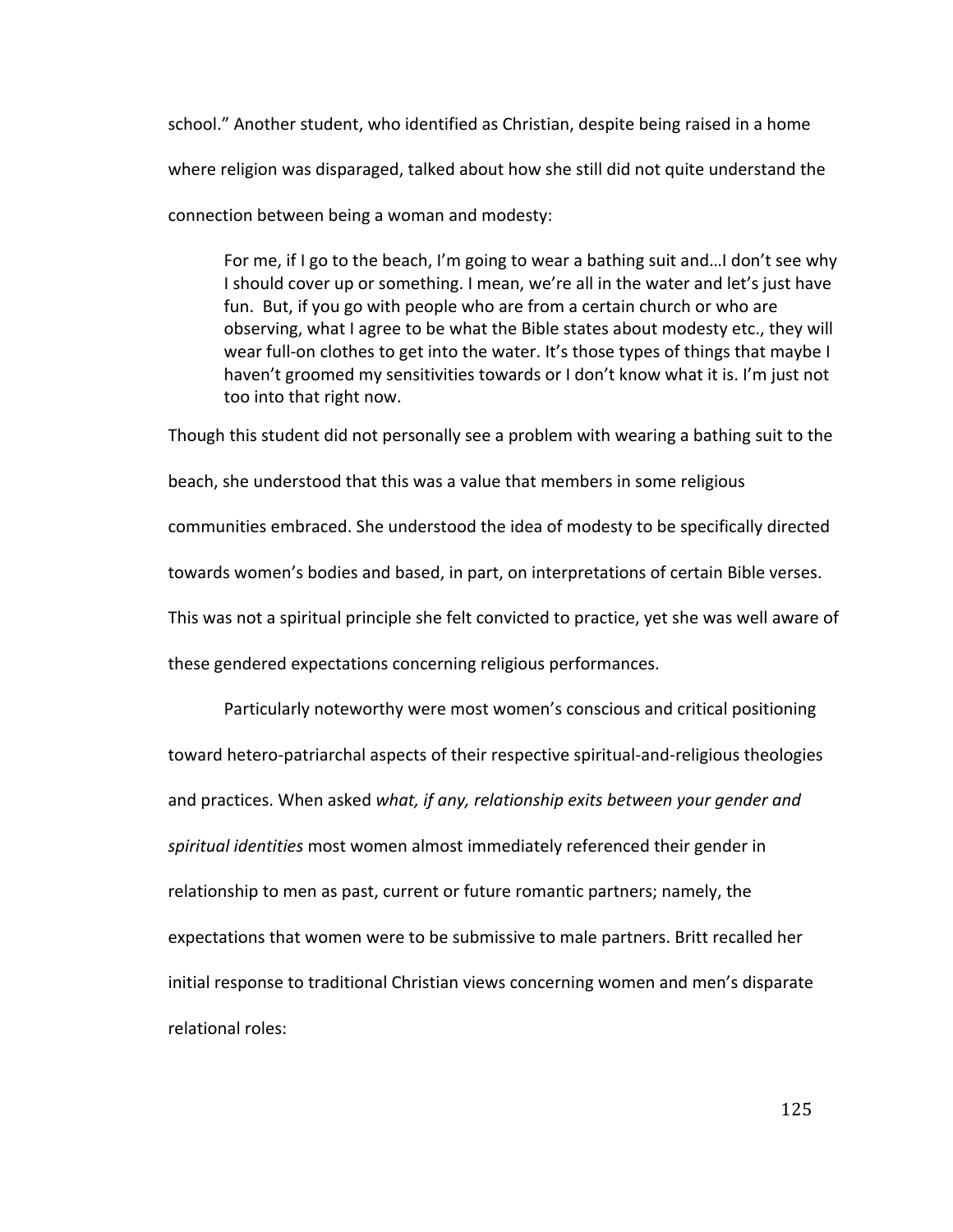At first that was hard...[in] a lot of Christian denominations a woman's role is supposed to be behind [her husband]...I was just like, "I don't understand how that's okay." And I'm too strong headed of a person to be okay with somebody telling me I'm just supposed to sit back and do nothing.

Accepting that women were expected to essentially take a back seat was not easy for

Britt as she, like all women in the present study, were not raised to view their gender as

liabilities, so to speak. Not only did Britt receive this gender affirmation at home, but

also from her all women's high school:

 $\lceil \ln \rceil$  high school, everybody who was in power – the principal, the teachers, everyone – was a woman. And because it was like a Northeastern prep school like I said earlier, you were expected to go to what was considered the best institutions and you were expected to be like captain of the track team and in the plays and getting straight A's. You were expected to do everything and be good at everything so there wasn't a time when I thought at any point "I can't do this because I'm a girl."

Alongside these empowering socializing experiences at home and at school, were

religious teachings that asked her to seriously consider how she would co-exist

romantically with male partners. Though initially critical, she was able to reconcile what

ostensibly seemed to be contesting identity categories:

I've been understanding for me, being a woman and being Christian doesn't mean that you have to ascribe to the cultural things that were very prevalent in the Bible…it doesn't mean that you're less than a man, which is what I was understanding it as for a long time...what I've come to so far is that you are supporting someone else and of course he's supporting you. But also what I learned in the experience that I had this year is that you can be smarter than the person, but it's important that you recognize that for the sake of the relationship [it] is not [necessary] for him to know that you're smarter.

Within the context of an intimate relationship, Britt believed it was necessary to not

*show up* her male partner, even though he was not her husband. Natalie similarly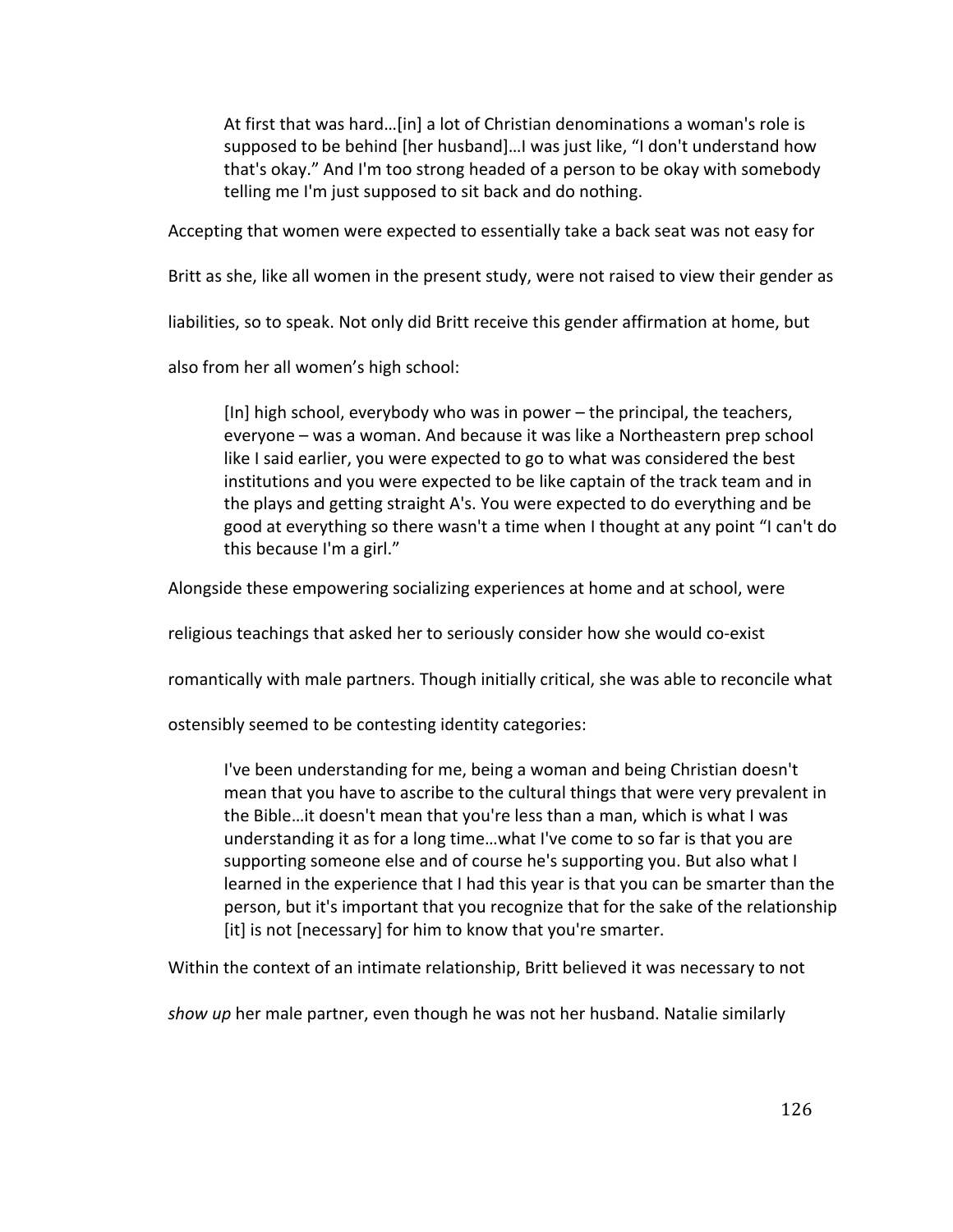discussed this need to downplay certain aspects of her personality in order to

accommodate the role of female partner:

I know the Bible is supposed to be like, a woman's supposed to be listening to a man and you're supposed to like care for your home...I mean I have a boyfriend. I do listen to him, but I'm kind of a hard head. So I like doing things myself. I like being independent...I guess [my spirituality] does help me...become more feminine. 

Natalie contrasted her increasing femininity, guided by and through her spiritualty, to

her personality as a "roaring" woman. That is to say, the independent, hard headed, and

roaring self was not consistent with the gendered expectations of her as a Christian

woman. Again, as was evidenced in Britt story, though Natalie was well aware of

spiritual dictates concerning her gendered identity and was making attempts to

actualize those gendered expectations within her current intimate relationship, she was

still unsure about the ways that would play out if she were to get married:

I mean I still have to figure that out. Like how exactly that's gonna work because things are a lot different now...women work now and women lead now. So it's like what do we do? I'm still trying to figure that out, especially if I get married...how am I gonna handle this [and] still make my husband like the top of the house.

While these women's stories are representative of many participants, it is worth

noting not all students believed it was necessary to adjust who they were in intimate,

romantic partnerships. As long as she could remember, Adichie was taught that women

and men occupied distinct, unequal roles in marriage:

The verse that comes up all the time is let a wife submit to her husband. That comes up. But also there is one about wives respecting men and husbands loving their wives. Basically [it says] that the woman wants love and the man wants respect...pastors have always told us that...you should love your [wife]. Don't be so over powering of your husband...To get [a husband] you have to be a certain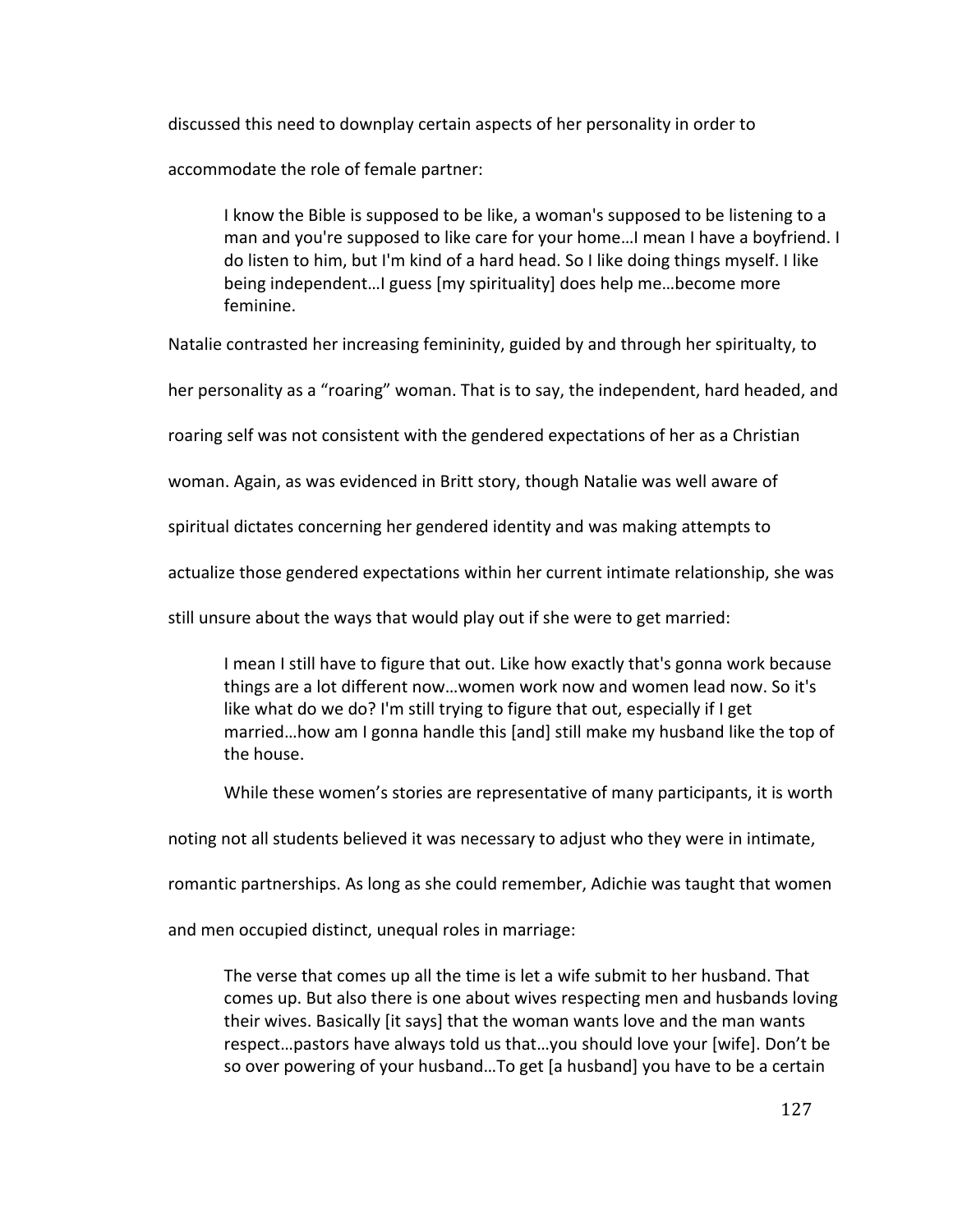type of [woman]…Like I said, if authority tells [me I] have to do it then I'm slightly resistant to that. Especially when it comes out like you've got to do something in order to get this man.

Adichie rejected the idea that she should assume a certain gendered way of being in

order to attract men as potential romantic partners. Unlike other students, Adichie held

these notions of gender expectations at bay.

Prevailing patriarchal ideologies throughout many students' spiritual-and-

religious socialization processes produced strong critiques from women in the study,

which ranged from the construction of (the Christian) God as male to the literal silencing

of women in spiritual communities. Zadie discussed some of her struggles trying to

understand the value of women in the Bible:

Something I was really battling with when I was growing up or when I became a Christian was...a verse in Corinthians or Ephesians or one of the books by Paul. He [said] women shouldn't preach in the church and stuff like that. So I was like, "Wait. Why?"...So my mind started thinking, "If God created Adam. He made Eve from his rib. Eve is just a helpmate. Is she even important? Does God even like women like that? I'm sure He likes men more."

Emily also discussed how she believed the Bible subjugated women in relationship to

men despite rhetoric of equality that she was taught from spiritual leaders:

There were points where I found the bible really [misogynistic], which it is...the Bible puts women as No. 2. [People] always stress that they're equals. When Adam and Eve got their separate punishment, Eve had to suffer through childbirth and Adam had to work for a living. And I'm like, "what kind of punishment was that? What kind of punishment was that? We have to die giving birth to children, but he just has to work the soil of the earth to earn a living?" I'm like that's not fair.

She found it extremely difficult to engage with a text that positioned women in such a

secondary role and prescribed an unequal punishment to women in the Christian origin

narrative: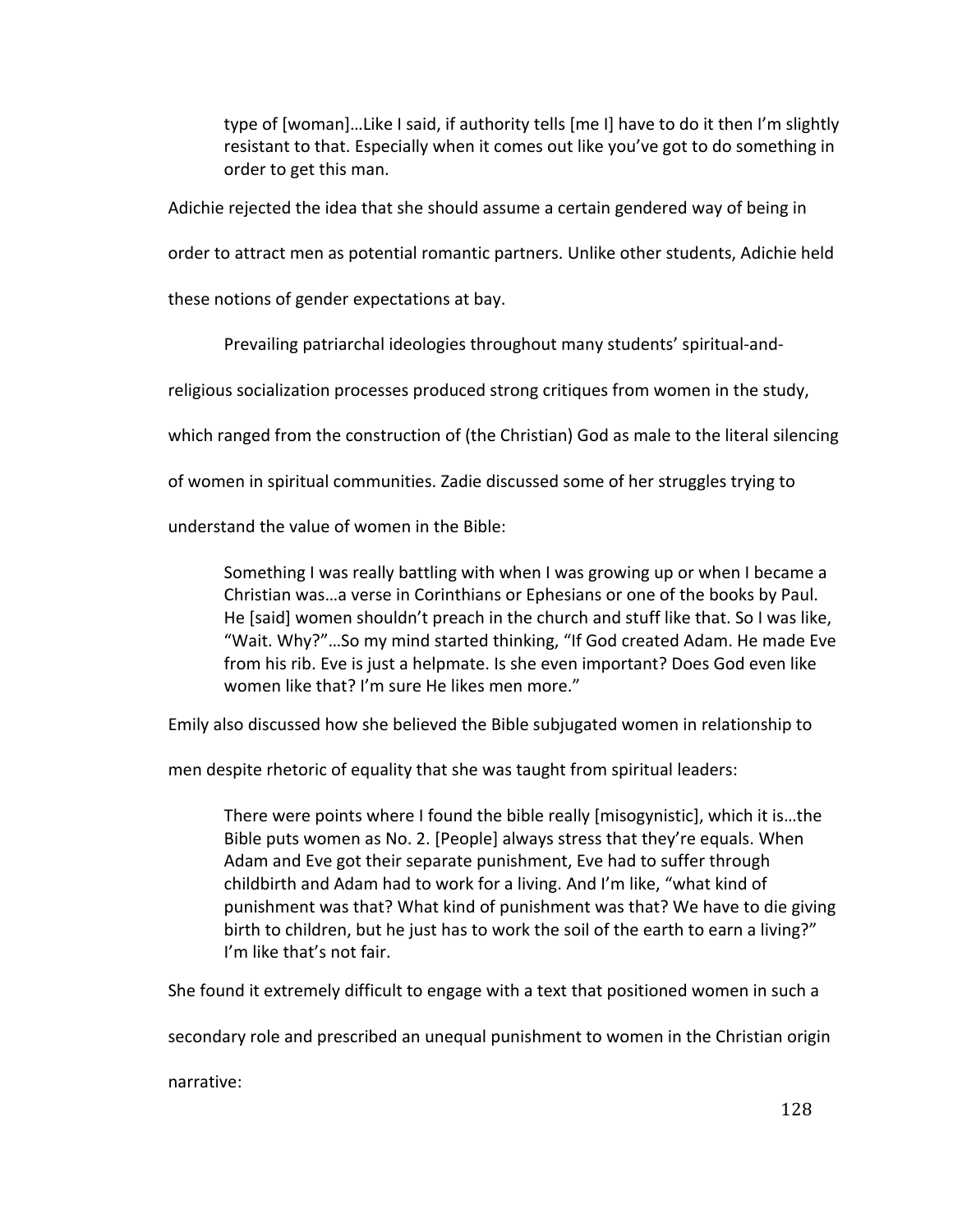Which is one of the reasons why I kind of don't read the Bible. It's because I'm not prepared to hear all of this misogyny at...thrown at me that people still keep today. Like with birth control issues and, "Oh, you're a woman, you can't have kids [if] you're less of a woman." No, that's not fair. So it does impact me as a woman. I just feel like the Bible is mainly for men. Which it was. Written by men for men, promoting men. I'm like, "what about woman?"

Beyond roles outlined for women in the Bible, students also critiqued how patriarchy

operated within the religious institutions of which they were members. As Audre

described: 

In [my] congregation, women never had any significant roles. So we could not preach, we could not be deacons, we could not be ushers, we could not do anything. Women were supposed to take care of the kids and that's about it. I never understood that. I had huge qualms with that because I felt like it was unnecessary. What if I, hypothetically, wanted to get involved with the church? I couldn't do anything! I have to have kids and then teach them about this religion, that's all you need me to do. So I felt like that was disrespect towards women in the sense of leadership. I always thought that was ridiculous. I did not want to live my life the way people at my church did as the women homeschooling their children and not really having any say [in the church].

Audre's observations of women's restricted roles in her church, seriously frustrated her

attempts to gain a sense of belonging in this community, which further compounded the

prevalence of Whiteness her and her family experienced in the same congregation.

Ultimately, women's formal leadership and influence was regulated to domestic

spheres, leaving institution and organizational building to men. This reality had a

profound affect on Audre and caused her to feel disempowered. Too, this wedged

separation between her and religion and as a result she became a more spiritual person.

That is, she distanced herself from her religious community because the place that was

supposed to support and empower her actually did the opposite.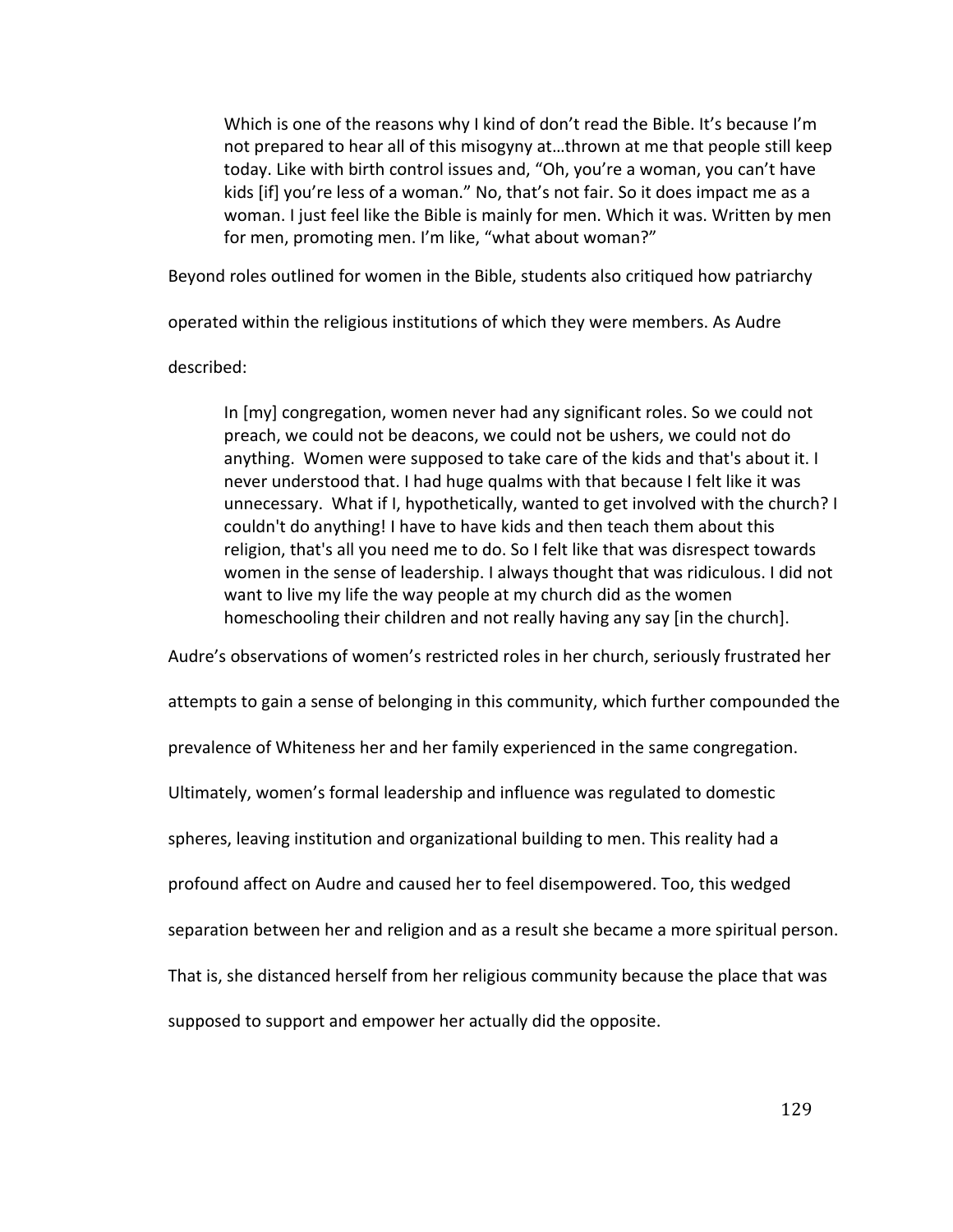While the majority of women in the study, who were raised in Christian homes or currently identified as Christian, directly critiqued patriarchy and sexism as it pertained to their religious upbringing, most did not see this as reason to leave their religious communities or abandon religious teachings. As noted above, some students were still in the process of reconciling their critical stances with attempts to adhere to the gendered roles outlined for them (i.e., roles in intimate relationships with men) and exploring the borders of where their gender and spiritual identities met. However, one students' narrative stood out from the others and demonstrated the benefits of being exposed to possibility models.

At face value, being a PK (Pastor's Kid), one would assume Julie was fully socialized into the patriarchal expectations of what it meant to be a Christian girl, young lady, and woman. Not only could one assume that her parents reared her in patriarchal gender norms, but that these norms were reinforced in the religious communities where she spent a substantive amount of her time. Yet, her mother's purposeful resistance to others expectations of what it meant to be an appropriate and respectable First Lady (re: Pastor's Wife) showed Julie that there were tangible ways to own both her femaleness and spiritual-and-religious identity. Early on, Julie was well aware of what was expected of women in the church. Namely, women were expected to sing in the choir, aide male ministers and if they were married, to "sit next to [their] husband and be there and be that home wife person". In large part, Julie credits her critique of gender norms to her mom's refusal to adhere to these standards: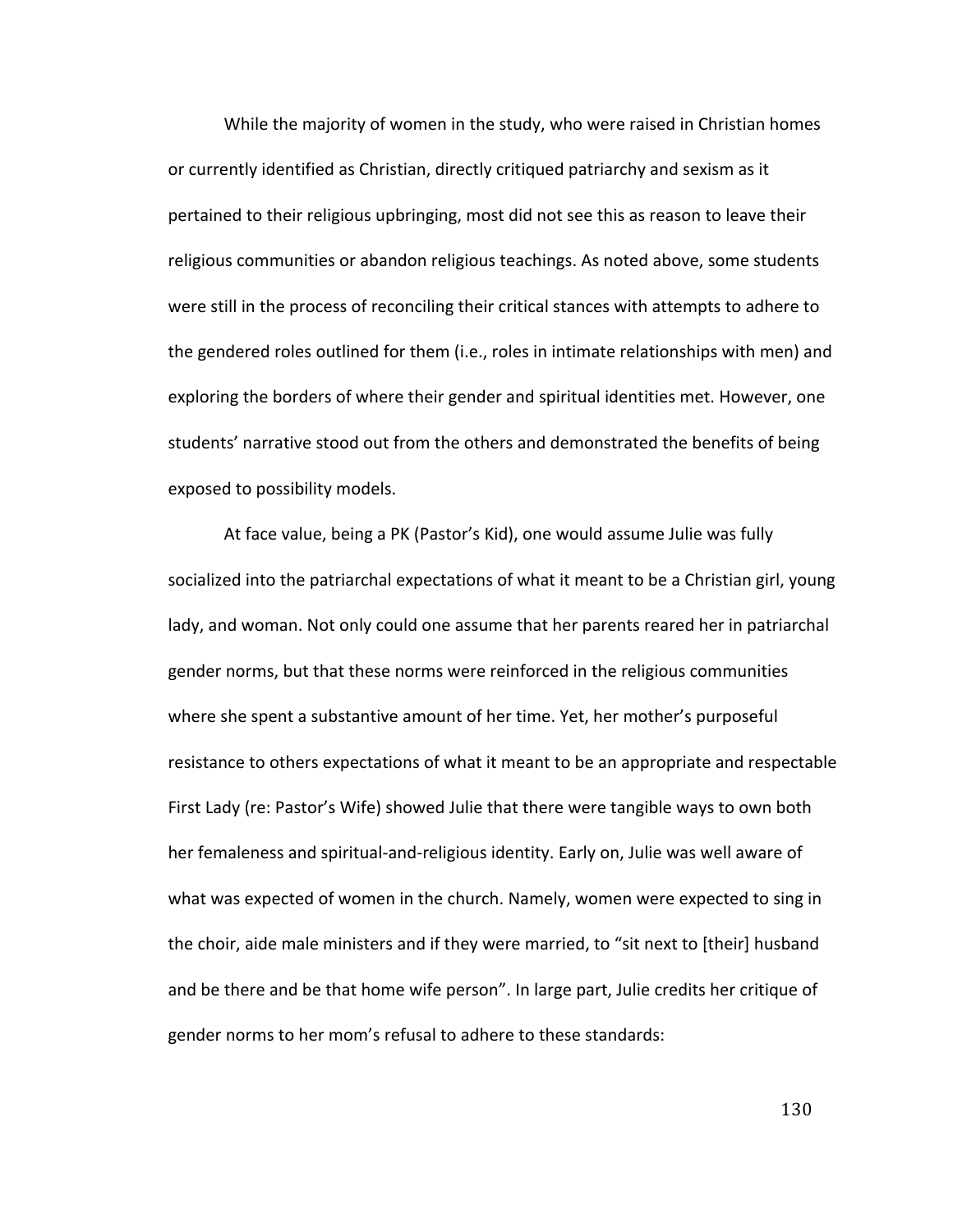[My mom was] like, "No. I'm not going to be in the missionary society." And she was in the choir just because she had a great voice. But it's kind of like, "I'm going to wear pants to church. I'm not going to wear that big hat to church. No."

Saying "no" was a powerful act of resistance that showed Julie she too did not have to

conform to normative gender expectations. Her mom also reinforced this to Julie

## growing up:

Seeing some of the stereotypical female roles it was interesting for me because I was that tomboy who could not do the Easter dresses and could not wear the frilly stuff. And so growing up in the church it was funny. I was that reckless kid running around with the boys playing football outside after service got out when all these older female women in the church  $-$  grandmother figures  $-$  were like "you're going to get dirty. Stop, where is your mom?" And my mom would just [say], "All right. She's [doesn't have] bruises? She's good."

Too, Julie discussed how important it was for her to see women's role in the African

Methodist Episcopal church change over time:

There are a lot more female ministers who have first husbands and it's been real interesting seeing that shift. Because I was so used to this air of you marry a minister and you sit in the front pew and you socialize with these older women in the church and have bake sales. But seeing these powerful women come out of this and be like "No, I have a word and I have a voice and I'm going to speak and do a sermon and do whatever and lead a church." It was very powerful for me. It was kind like okay, you know what, Jesus was a man, but he also did not tell women to sit down.

Being able to see more women resist the patriarchal and sexist norms of their religious

traditions and institutional structures was, in Julie words, powerful.

The stories of these women provide critical perspectives on how gender norms

and expectations, often rooted in patriarchy, shaped their spiritual identity

developmental processes. Specifically, the process of working through socializing spaces

and experiences that prescribed ways of embodying gender-spiritual identities, which

required deference toward men. Too, the men in the study spoke explicitly about their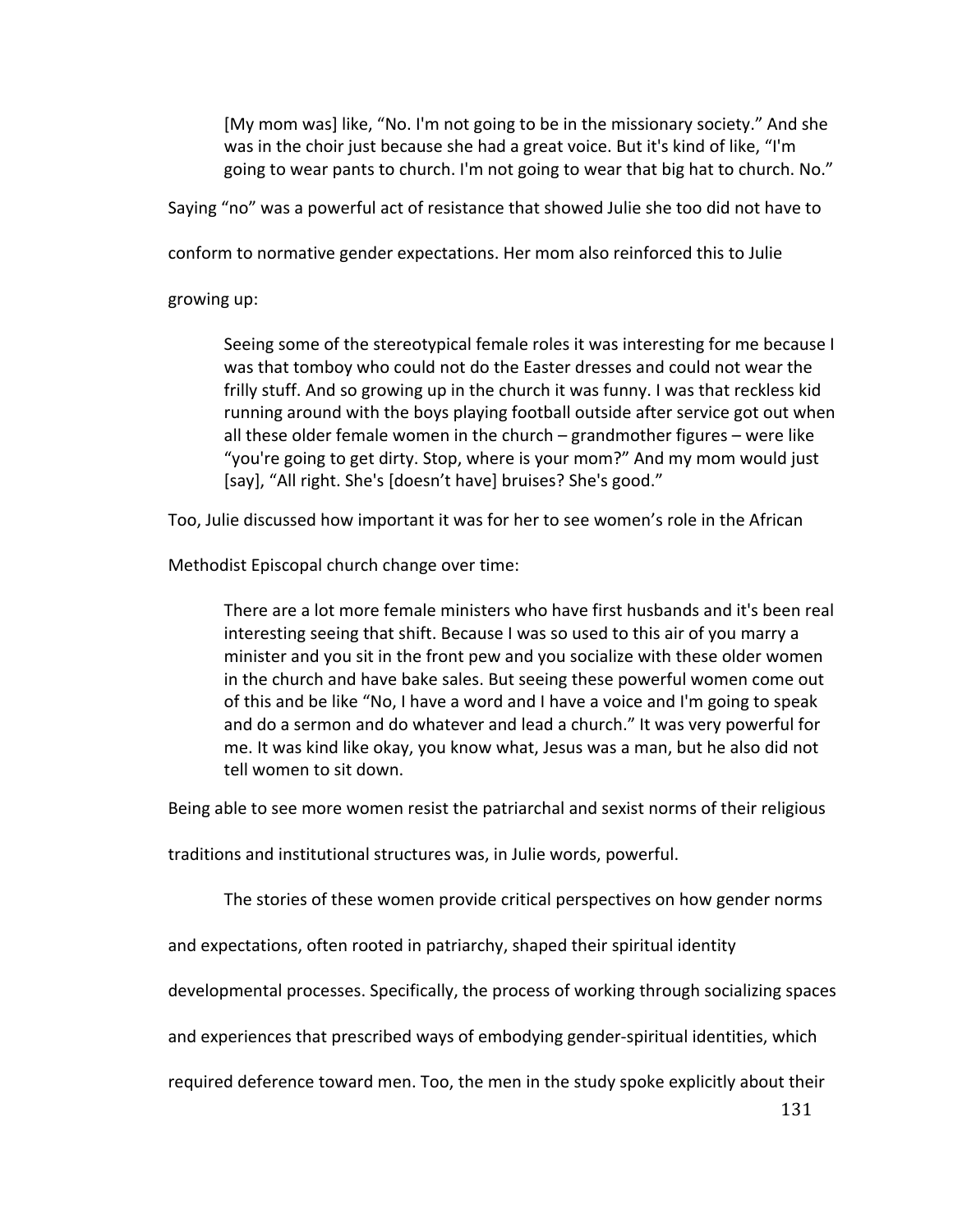struggle, confusion, and (at times) refusal to live up to heteropatriarchal norms of masculinities. Of the five men in the study only three were raised in Christian homes and one male student said he was raised in a secular home with Christian overtones. As such, only those men raised in (explicitly) Christian homes wrestled to carve out space for expressions of masculinities that resisted the worst of patriarchal Christian norms. For the others, because their spiritual-not-religious identities were in constant flux and not substantively grounded in any religious tradition, there was less negotiation required. Moreover, three of the men identified as queer  $-$  two of whom were raised in Christian homes. When discussing the relationship between their gendered and spiritual identities, students would often reference their sexual identities and sexual orientations. So much so, that it makes most sense to discuss both together in this section. It is worth noting that one male student, Sam, did not initially identify as queer until the very end of our interview. One implication of this delayed disclosure was that for the majority of our conversation he discursively occupied the space of a heterosexual Black male and thus, at times would discuss versions of his future (or hypothetical) selves, which he had no desire to become. However, this does not in any way compromise his perspectives on connections between gender and spiritualty; particularly as he was often received by the world as a heterosexual Black male.

Similar to their female peers in the study, these men often talked about their gendered identities in relation to women within the context of romantic relationships. Unlike most of their female peers, a couple men also explicitly discussed how their gender-spiritual identities related to their roles as men in sexual encounters. Sam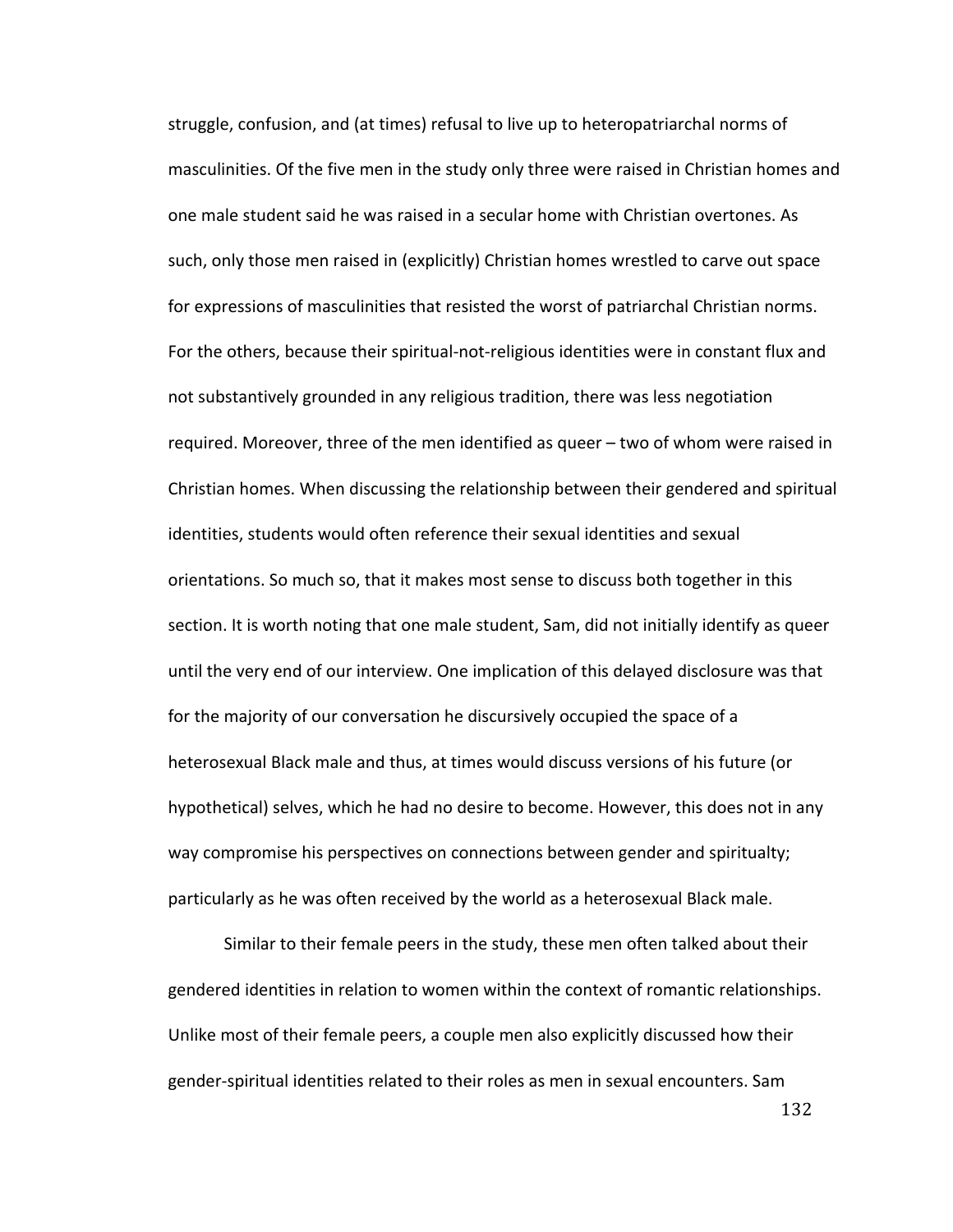recalled a lesson he was taught while attending a Christian summer camp during middle school: 

I don't know what the topic was, but one of the pastors there was saying something about males...I think he's very, not chauvinistic, but his answers were very gendered, now that I think about it. But he was talking about the act of sex and how females are receiving the male; it's like a power dynamic thing. I've never thought of it like that, but I don't know, when he said [it I thought], "That's something interesting. Is this true?" It did kind of frame what I was thinking. I guess I talked about that in an off way. When [me and my male friends] have discussions it's always coming from the fact that we're making decisions so we're controlling the sexual encounter.

Sam was taught that sex was about power and men disproportionally have more. Even at the anatomical level, as the pastor shared, women were in positions of less power than men. With this power came responsibility and Sam and his male peers spent a lot of time processing their roles in romantic encounters with women. Meaning, he and his Christian, heterosexual male friends felt it was ultimately their responsibility to make sure that when interacting intimately with a woman it would not lead to sex.

Eric, also spoke to sexual interactions between women and men and the

expectation that in college  $-$  particularly for him as a Black male in a Black Greek Letter

Organization – sex would be a central aspect of his cross-gender interactions. He was

critical of the limited opportunities students had to reflect on their sexual identities,

though they lived and breathed hyper-sexuality. Eric argued that sex was a high-stakes

spiritual act:

I think sex is a very spiritual act and I think people are entering into very dangerous territory without having an understanding of what they're doing. But they're still having...consequences both physical as well as spiritual on their lives.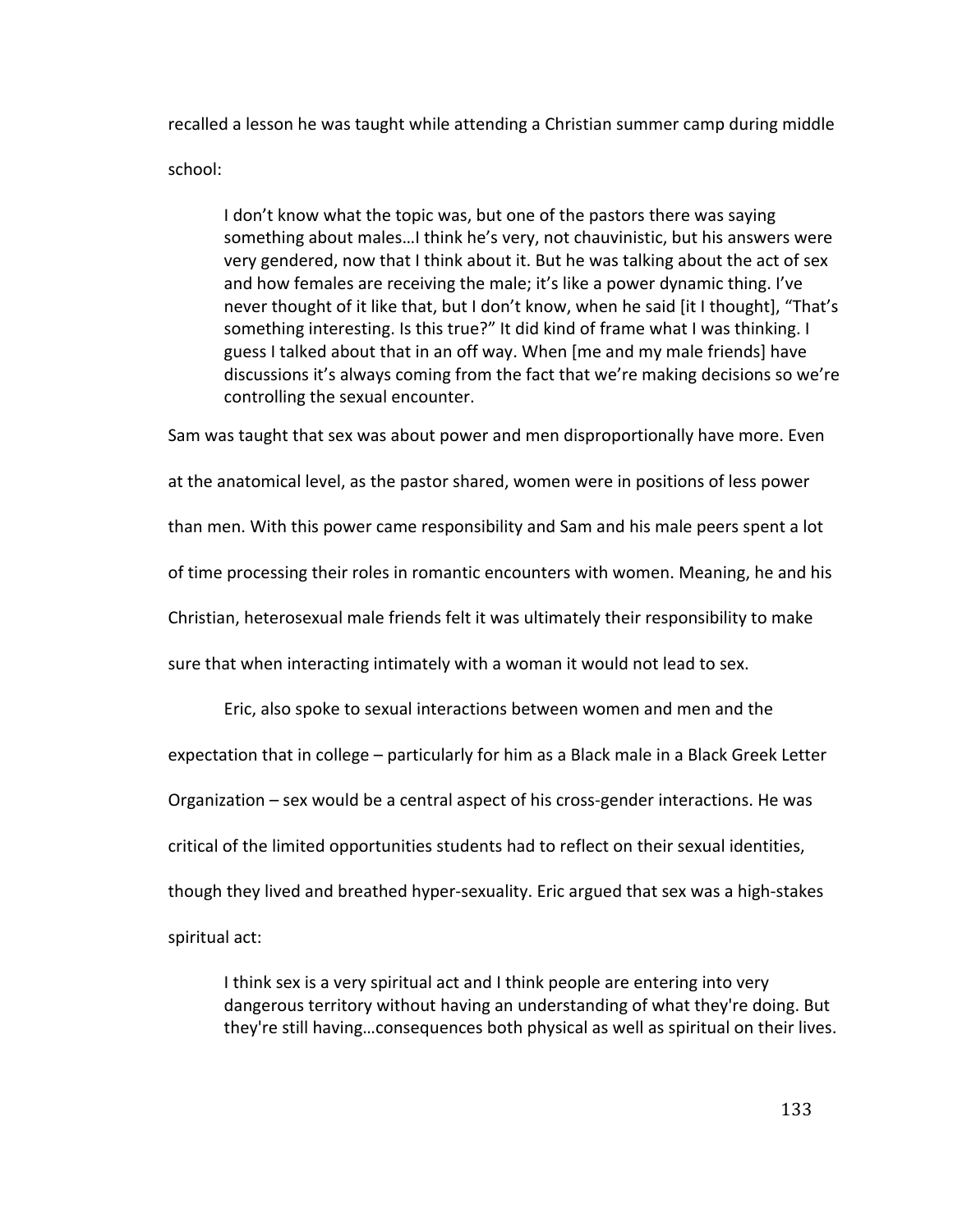For this reason, coupled with his religious dictate to not enter into sexual intercourse prior to marriage, Eric thought it best to practice abstinence. Clearly, for both of these men, sex was not merely a physical act. These encounters were fraught with issues of power and even produced spiritual consequences.

Several men in this study also expressed the confusion in trying to balance their desire for maintaining equitable intimate relationships with women alongside expectations that they would be spiritual leaders of their nuclear family units. That is to say, these men struggled to understand how they would accomplish the tasks of heteronormative and patriarchal expectations of what it meant to be (Black) men. This proved particularly challenging for the two gay men in the study. Sam spoke directly to the lack of clarity around how one was to actualize these religious expectations and still maintain an equitable relationship with a partner:

I'm still deciphering about what it really means to not be  $-$  chauvinistic is not the word I'm looking for – but...the dichotomy between the spiritual head of the household [and] still being equal with your wife. I'm not really sure what that actually means. When people say that, I'm just like, "Okay, I don't know what it means to be the spiritual head."

Though by the time of our conversation interview ended Sam identified as queer, he was well aware of what others expected of him as a biological male who identified as Christian. 

Considering Sam did not invite me into his identity as a gay Black man until the end of our first interview, there were some questions left unanswered. However, as he was one of the students I interviewed multiple times, I had an opportunity to follow up in greater detail to better understand how he thought about the interplay between his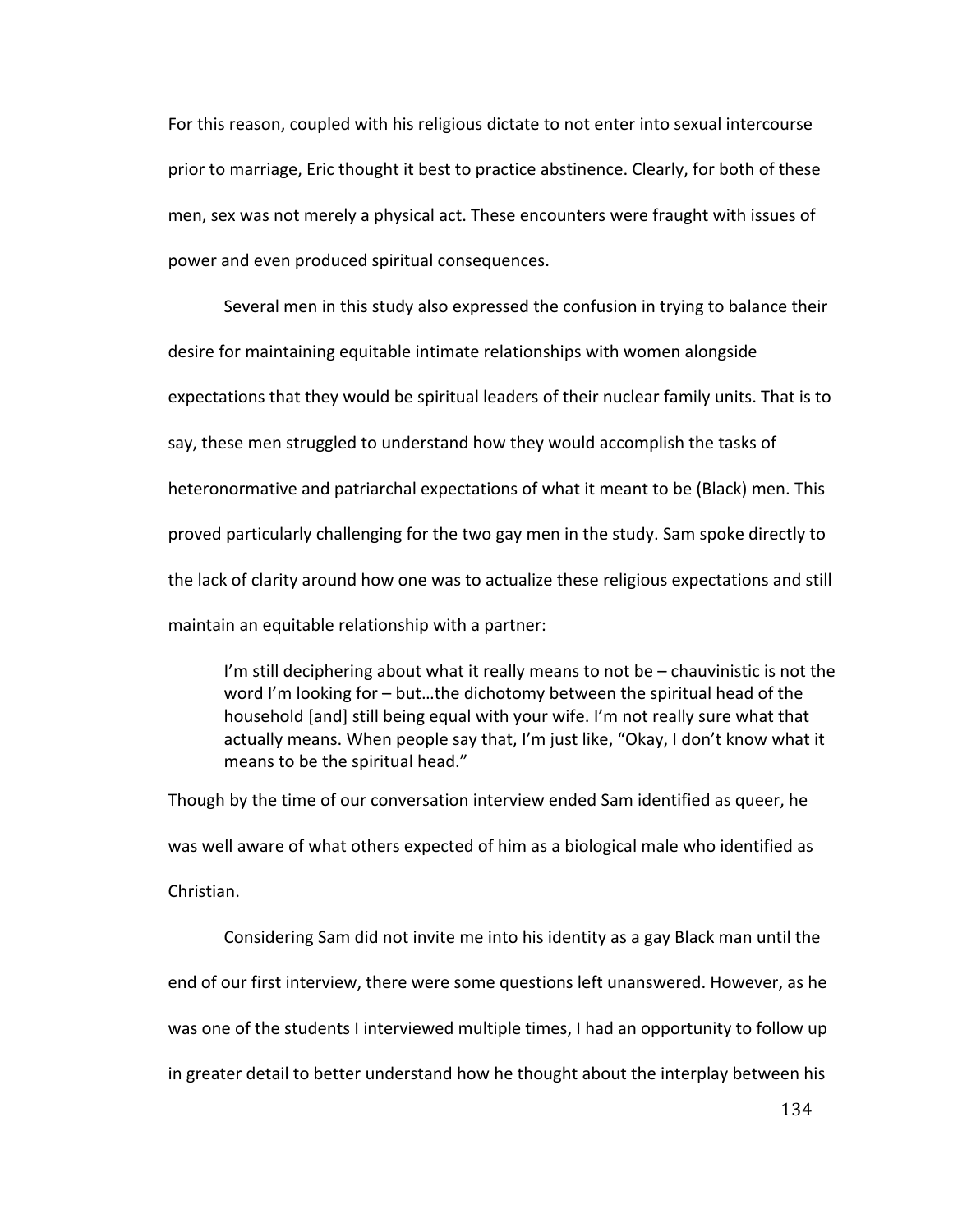sexual orientation, gender, and spiritual-and-religious identities. Again, he returned to the idea of discussing his gender in terms of intimate, partner relationships. As a gay Black man he knew that his relationship might not mirror guidelines prescribed in the Bible for women and men, wives and husbands. For instance, he discussed negotiating the issue of marriage with a future partner and how religion complicated the process:

So I meet people on two sides of the [fence]. And this is also [hard to] find somebody to even begin to have any type of relationship with...So [you] either have these gay guys in the church and the ones I meet  $-1$  must say  $-$  it seems like they just heel to everything [in] religion and then...grab onto that's left. For instance, [I asked] one guy..."you want to get married?" He was like, "I think marriage is between a man and woman. So I want a ceremony, but I don't want to call it that."

On the other side of the binary were men who believed there was no space for them as

gay men in Christianity:

And then you have the other side  $-$  people just like, well, because of those things I'm not religious. And I can't do that either. And I want to raise my family with the same principles my parents raised me with, which is we're both in the church [and] we both want the same church and all these things. So it becomes really hard and I think that gender roles indirectly have a lot to do with how we operate within a religious context as gay men.

Another Black gay male student in the study, Derrick who identified as spiritual-

not-religious, echoed this sentiment of there being no space within Christianity for

queer bodies and identities. Though most of his life he had little, if any, regard for

religion, his grandmother's influence was strong enough to cause him to consider

Christianity during his late-adolescent years:

When I was twelve or thirteen, I became really, really religious [but] I don't believe you can reconcile the two...I feel like in Christianity if you want to make it to heaven, you have to follow the rules of Catholicism to a tee. And I feel like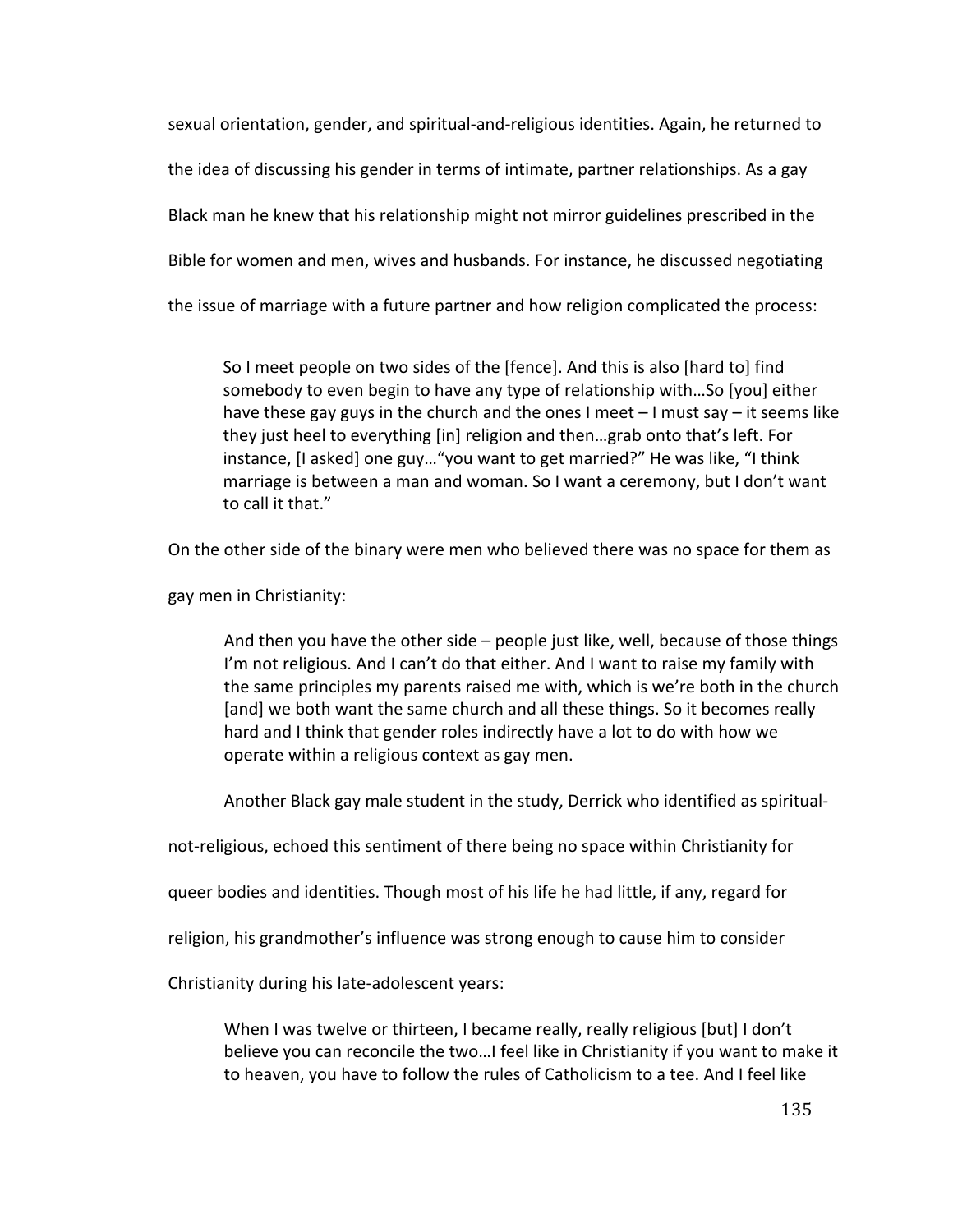being homosexual, you can't reconcile the two. So, I had to make a decision that I was going to drop Christianity.

Cognizant of religious rhetoric condemning homosexuality, Derrick decided there was no hope for reconciliation. Sam, on the other hand, refused to accept the premise that one could not be both Christian and gay. His sexual orientation did not have to over determine him as a whole person. He would just have to negotiate issues of gender roles on a case-by-case basis with his partner.

These young men's narratives speak to the boundaries constructed in religious communities around masculinities. The presumption that to be Christian and male is also to be heterosexual placed these men's lived experiences on the outside of what it meant to be Christian and male. For Brad, he was exposed to these boundaries through messages he received from member of his community. Prior to leaving for school, family members' expectations that college would provide him the currency to purchase a heteronormative post-graduate lifestyle gave him pause in owning his sexual identity in the way he hoped to:

The expectation for me was he's gonna go to college, and he's gonna get a girlfriend, and he's gonna get married, gonna have children. At the time, when I was younger, I felt like those were [viable] possibilities, and I was gonna get there. So I set these mental breaks. Like, "I'm not going to be gay until 16." Then 16 [passed], and I'd say, "Oh, when I'm 18." And then 18 [passed].

Surrounded by others' conceptions of what would constitute his progression into manhood, Brad delayed both inviting the world into his identity as a gay man and most importantly being comfortable claiming this identity for himself.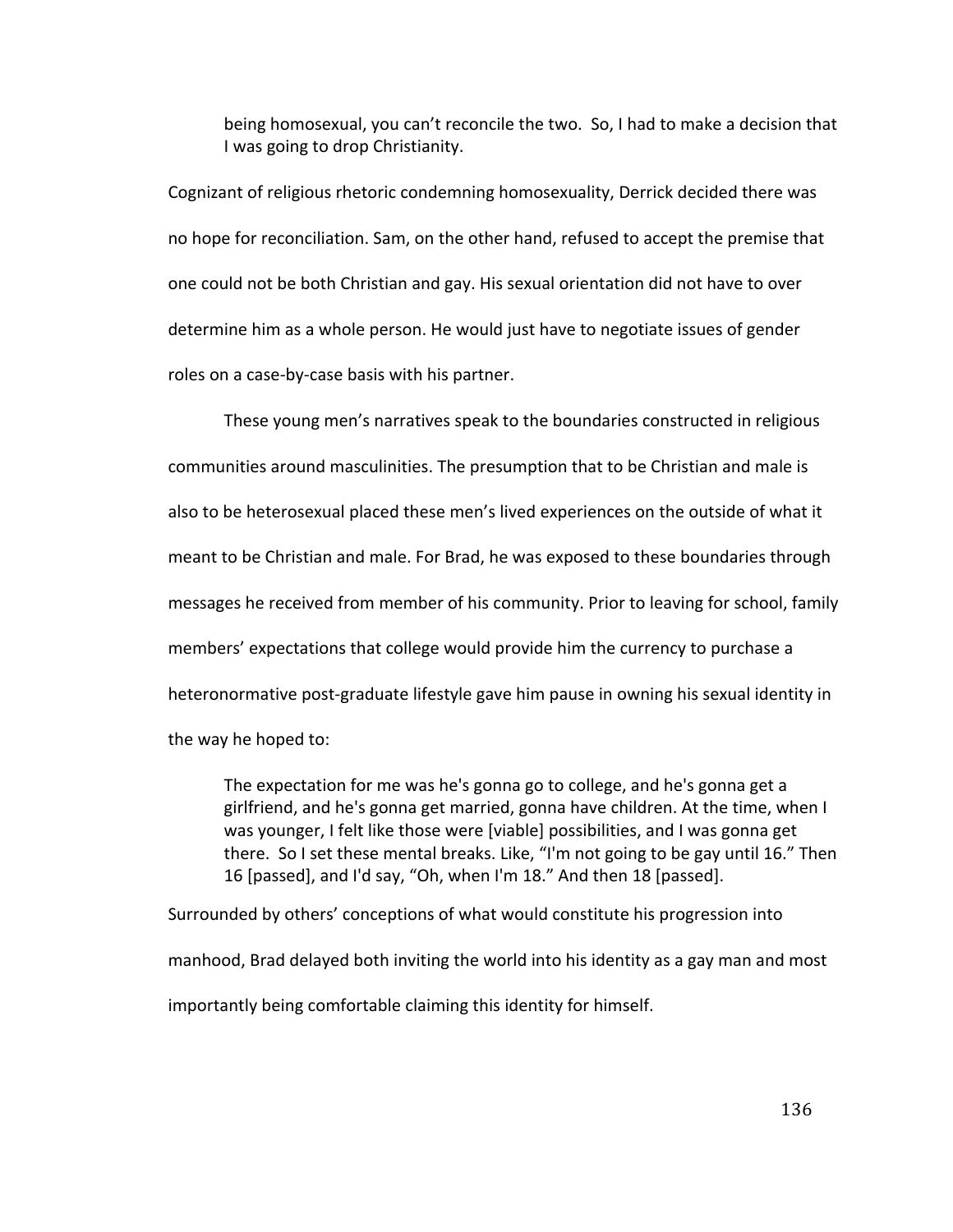These ideas of what it meant to be a successful Black man were always

contrasted with his brother, who was 10 months younger than him, and who was

"always getting into trouble" and not as engaged in school. This was further

compounded by religious teachings that condemned all non-heterosexual identities. He

was also well aware of the social consequences of being "openly" gay:

So, for me, given that people saw something in me from my early beginning, I felt like I didn't want to have anything [take away from that] because I saw a lot of kids come out in my time and [I] saw how it just changed. Even if they were really smart, really good, hardworking, it just seemed like, at that point, whatever they did...never was good enough. It was, like, "Oh, but he's gay." But, looking at it now, it annoys me, but back then, it just seemed like...it distracted from what everyone thought of him.

For him, to be openly gay was to risk having everything he worked so hard for

diminished and devalued by family members and broader communities. Brad posited

that being gay, in eyes of many, undermined Black men's masculinities:

The Black man has literally gotten everything somewhat taken from him  $-$  jobs, reputation. In many ways in society, he's been stripped of a lot of things. And so, when it gets down to people saying, "What is one thing about Black men that you can't [take away from them]?"...it becomes a question of masculinity. That's one thing that people technically feel you cannot take from someone, from a Black [man] – from anybody. And the only thing they have left is their manhood, and whatever this masculinity is...that's one thing that Black men have not been [able] to lose through all of this. Whether it's the idea of being disenfranchised of land, property, just socioeconomic status and opportunity in society. How they're just the bottom of the bottom. The one thing that they haven't lost is the level of masculinity and manhood they have. So, in the event that someone is gay, many people in many ways [feel] like that's a question of masculinity and identity. So then the question is, if I am gay, and I vocalize I'm gay, then what am I? What do I have left?...to be a Black gay man is to be at the bottom of the Black man, which is already looked down upon.

Encountering these perspectives and opinions from others made him realize that the

gender privileged he occupied as a Black male was always in tension with and at risk of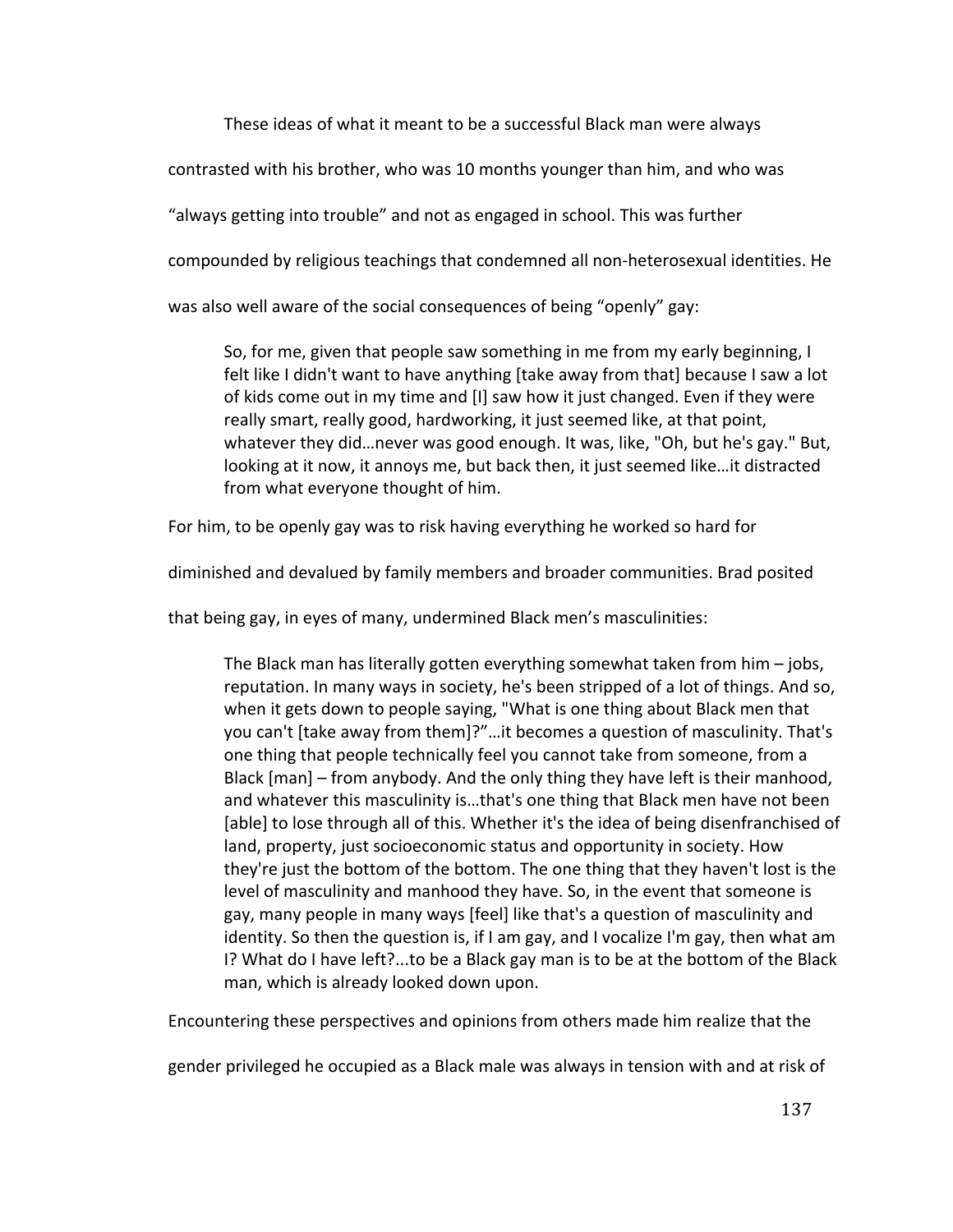being compromised by his sexual orientation. To be Black *and* gay was, in Brad's words, to be at the "bottom of the bottom."

The one heterosexual male student in the study who also identified as spiritualand-religious, Eric, believed that his spiritual identity allowed him to redefine and resist patriarchal notions of masculinities. Privileged as a heterosexual man, Eric knew that according to his religion he was expected to *lead* his nuclear family though, similar to Sam, he was unsure how that would play out. What he was clear on was that his spirituality taught him that his masculinity did not have to find its roots in physical domination: 

When I think about what does it mean to be a male or a Christian male there is a lot of understanding of...how do you [relate] to people of...other gender identities, particularly to women. How do you recognize that you have a...role to play…but understanding that strength isn't just…physical strength solely it's like mental strength.

Though he was uncritical of the idea that there were gender-specific roles for women

and men according to his religious beliefs, Eric did push back on the idea that his role

was predicated solely on physical strength. That is to say, his strength was not merely

derived from his corporal being:

My faith has really showed me that being a man isn't about being, I guess machismo, but being a man is more about being grounded in your faith and allowing that to strengthen who you are as an individual and...underlying [the] way that you relate to other people versus using male norms, um, to govern the way that you're going to relate to other people.

Eric went on to explain how he used larger, global spiritual principles and

commandments that persisted throughout the Bible (e.g., love thy neighbor as thyself)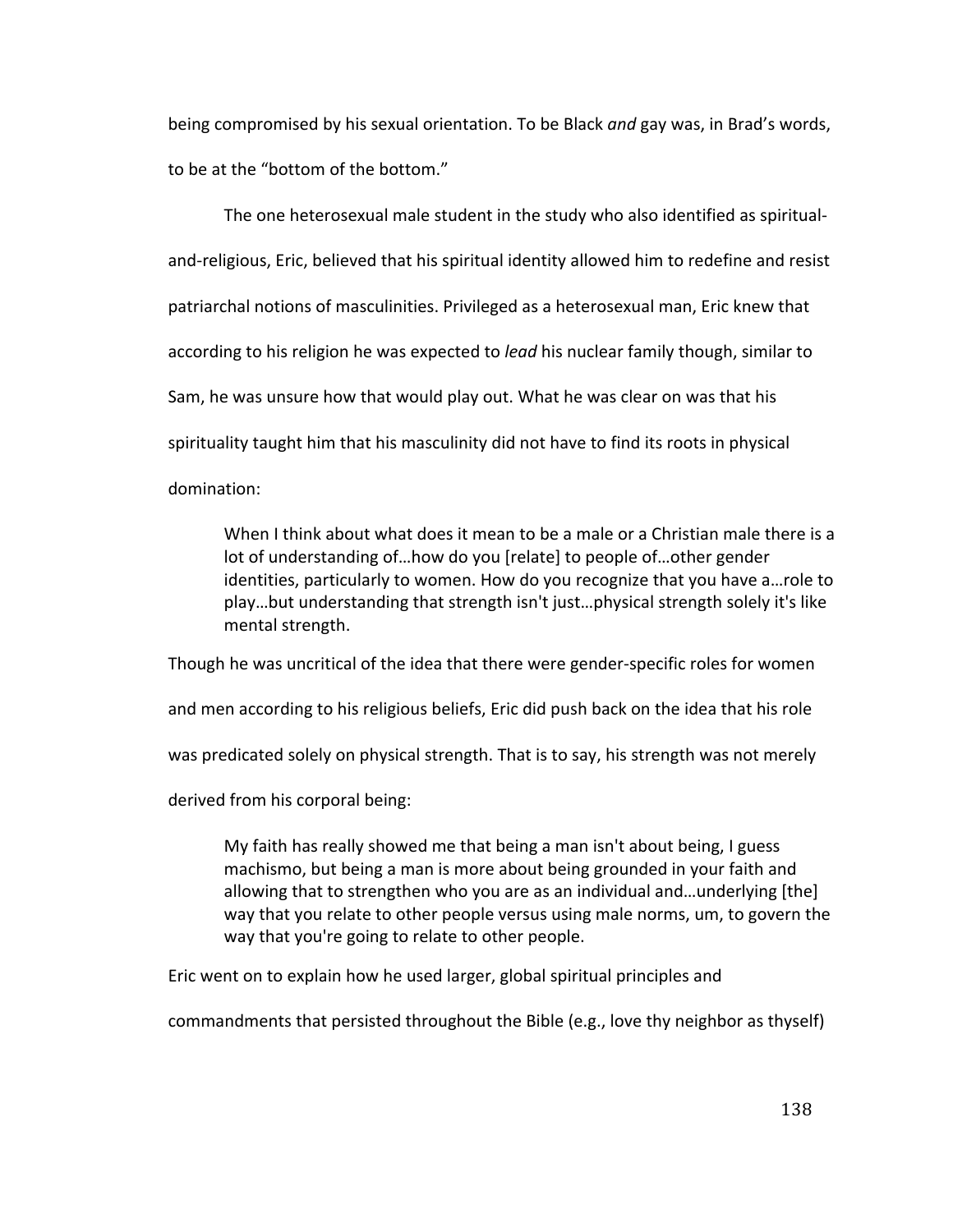to provide critical distance from male norms that were clearly articulated in the same sacred text:

The Bible has a lot of, maybe not contradictions, but a lot of stories that don't necessarily line up with each other. So that teaches you that there's  $-$  not like flexibility – but there's a way that you respond to people in general regardless of the male norms that were consistent in the time that the Bible was written. I try to live my life off of those consistencies versus the norms.

By confining certain ideas around gender expression to the specificities of *that* time and *that* space when the Bible was written, Eric could navigate around what he believed to be some of the more toxic manifestations of patriarchy in Christianity. Instead, he could focus on larger principles that he believed grounds his religion (e.g., love).

Each one of these men, from their various positions, were challenged at some point along their developmental journeys with living out the expectations of Christian masculinities, which was presumed to be patriarchal and heteronormative. Eric worked to extract fundamental Biblical principles from the sociocultural context that it was produced. It is worth noting, he did not have the language to articulate an approach distinct from patriarchal expectations of gender relations, particularly in intimate partner relationships. Though he was clearly critical of any attempt to situate women in inferior positions to men, he struggled to move beyond saying his approach should be grounded in love. In fact, he admitted that it was difficult for him to really operationalize his critiques.

For the three queer identifying males, encountering religious individuals and rhetoric denouncing their sexual identities forced them to seriously consider to what extent they could merge these (ostensibly) contradicting socially constructed (and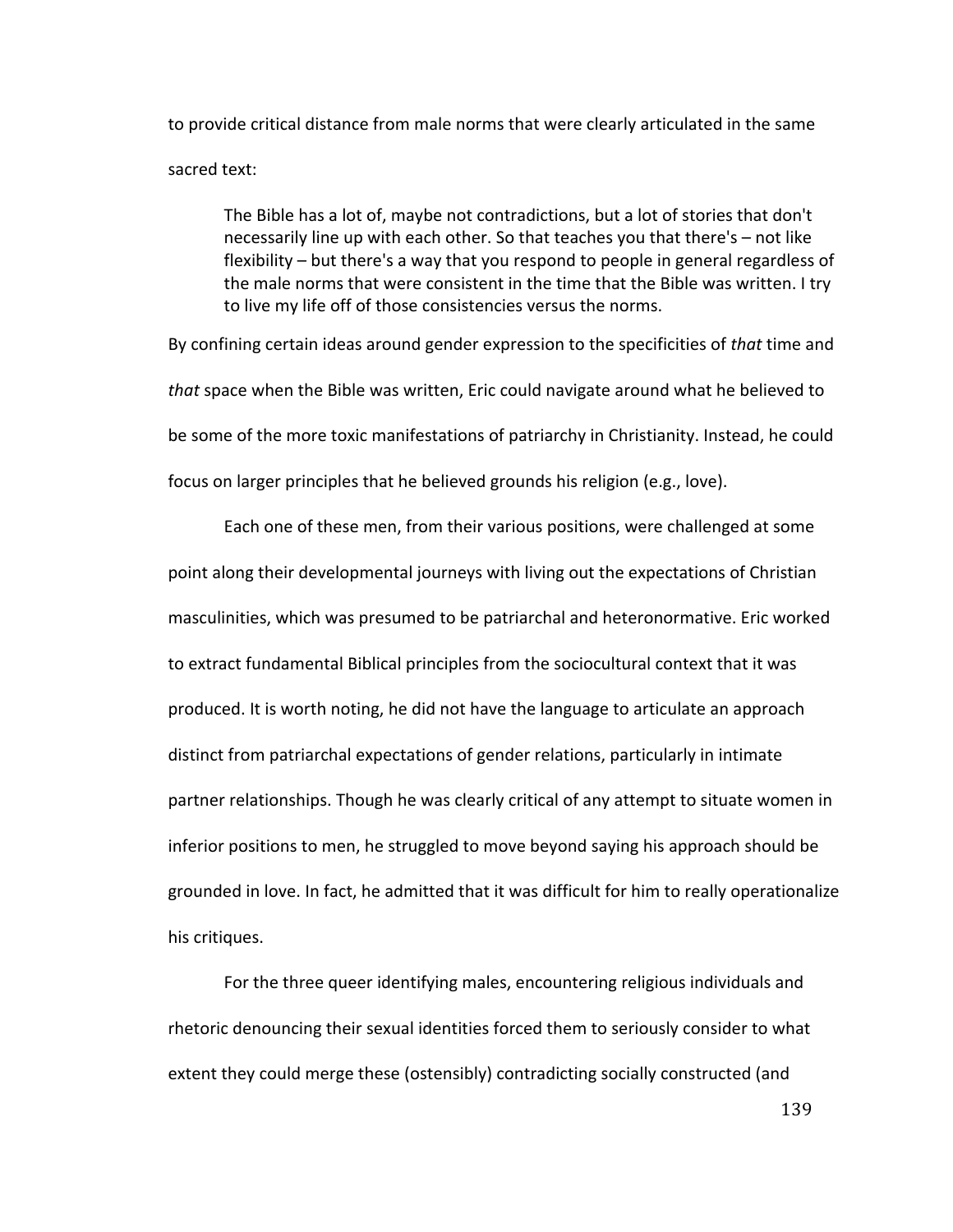contested) identity categories. Two of the men, Derrick and Brad, felt there was little-tono-room for them within institutionalized faith-based organizations. Sam, on the other hand, did not believe his being a gay man required him to abandon religion all together. However, he was well aware of the complications and challenges that have and would continue to arise around issues such as gender roles in intimate partner relationships and whether future partners would feel comfortable getting married or having kids because of heteronormative religious doctrines that largely delegitimize nonheterosexual identities and relationships.

Before bringing this section to a close, I believe it is worth taking a moment to delve a bit deeper into Sam's narrative. The stories shared thus far certainly highlight the ways in which gender, race, sexual orientation and spirituality intersect in how students' see themselves as well as what is offered as possibilities of being in the social imagination and cultural landscape. However, in Sam's story as shared below, it is evident that when social spaces constitute only certain identities as legitimate the psychic split that is (socially) produced can cause major problems. Especially when those identities that are shut out, not allowed, and delegitimized are done so as a result of oppressive ideological regimes such as homophobia.

Much of the contestation Sam experienced around his sexual orientation in college occurred within the bond of his fraternity. He pledged and became a member of his fraternity during his second year of college. Though he had been teased growing up for "acting gay" Sam stated that he did not seriously question his own sexual orientation until the process of joining his fraternity: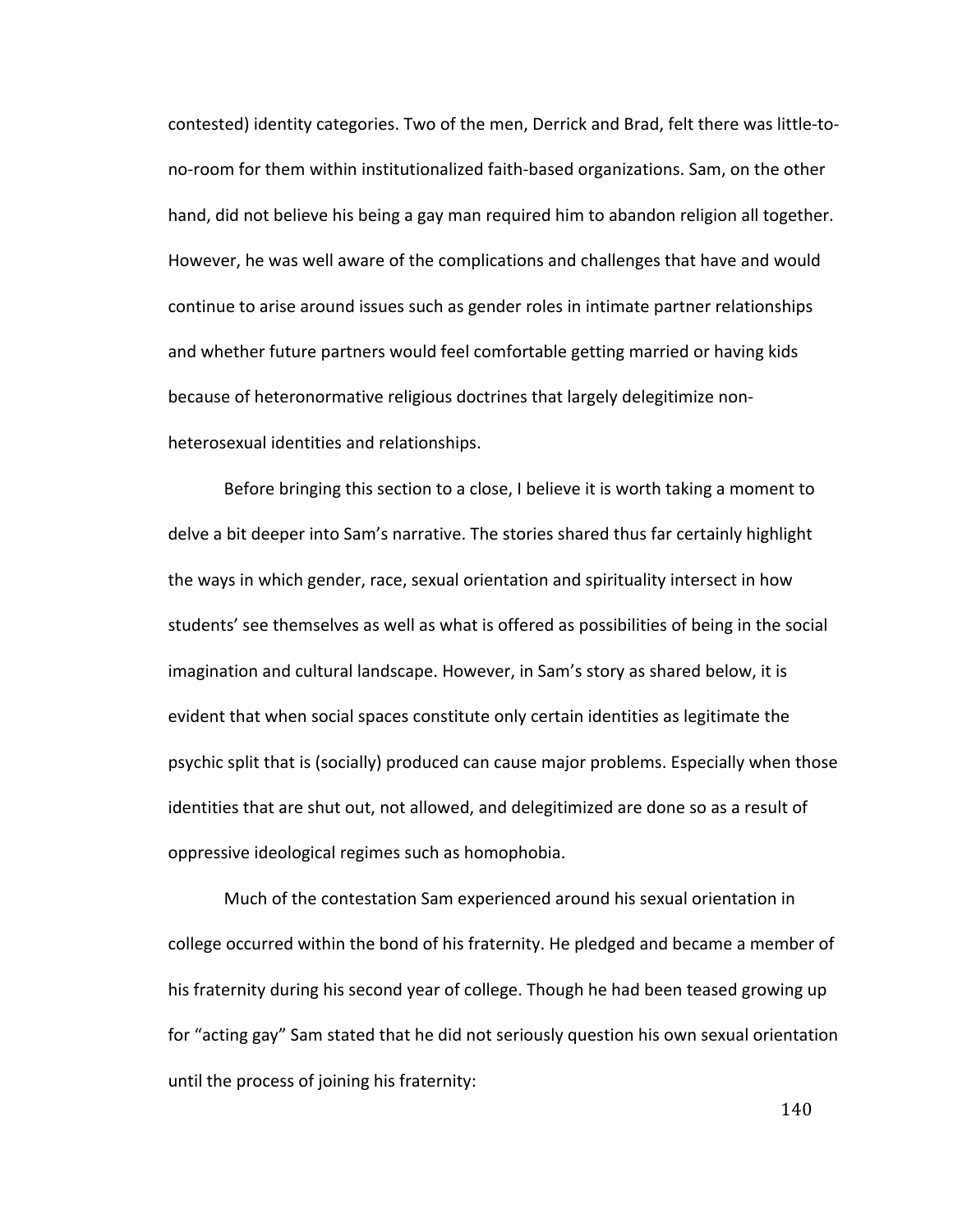One of my line brothers is actually gay. And I guess around that time I also began to wonder, "Well is this true? About myself, too...should I experiment?" So I guess I could attribute this to...the depression. But then I did do some experimenting and things like that. So, that all plays into it. That prompted me to begin thinking about, "is this actually wrong? And if you have feelings for someone and they are the same sex...are those just null and void because the Bible says that, you know homosexuality is wrong? Does the Bible actually say that?"

As is clear throughout many of the stories presented thus far, students' lived

experiences were used to push, challenge and deconstruct the authority of spiritual-

and-religious principles they were socialized to hold as self-evident truths. However,

these redrawing of lines, so to speak, to include what was once shut out, came at a cost.

For Sam, that a portion of that cost was social isolation and depression. The pain and

trauma associated with not being able to open up to anyone was only thwarted because

of his relationship with the University Chaplain:

I guess Chaz is another link. I had one day I was in the dining hall and I was distraught. I texted Chaz and said, "I just have to tell you this. I don't know what I'm going to do." I knew that if I kept being so silent about it, I was going to selfdestruct and I think I've always held on to the belief that I know my life is meant for a higher purpose.

Sharing this information with an individual capable of offering (pastoral) care was a critically defining moment in Sam's developmental journey. He credits much of his ability to successfully manage the distress of trying to understand his sexuality and sexual orientation to the multiple discussions, text message exchanges, and resources Chaplain Howard shared with him.

Part of this social and socially produced isolation that he experienced was a

result of the interactions he had in his informal peer groups and formal student-based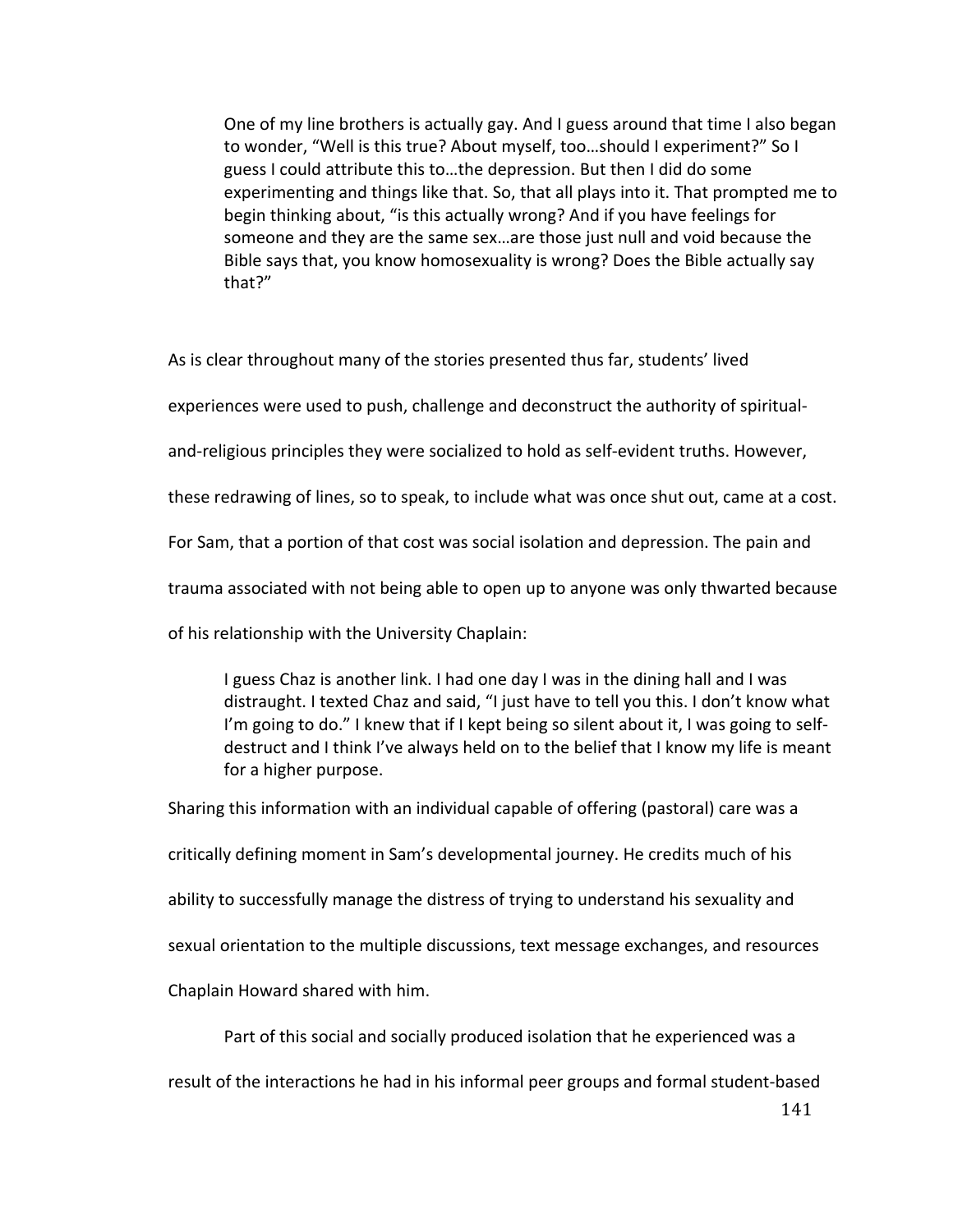organizations throughout campus. Though his peer group of Black students who were similarly committed to their spiritual-and-religious identities was an amazing support system, it was not necessarily the space he felt most comfortable discussing his experiences experimenting with his sexuality. For sure, the limited awareness of ideas, conceptions, and theological perspectives that validated queer lives was a barrier to even begin these conversations. Yet, Sam also believed that discourses about Christian maleness seemed to sanitize any serious discussion of sexuality:

I think there's also a level of sexual restraint that Christian males are supposed to have. Somehow that thing is almost like repression, especially when you talk about things like masturbation...I think the tone is very repressed.

This idea of sexual repression stands alongside teachings of how power is performed and constituted between women and men during sexual intercourse. While that was a sanctioned dialogue, notions of self-pleasure were displaced.

In addition, his fraternity was not a space that he felt comfortable enough to

engage in dialogue about this developmental moment in his life. During our third

interview that occurred approximately two weeks after Sam told his parents he was gay,

I revisited a thread that was left dangling in our initial interview (and hinted at above):

how, if at all, his experience of pledging and joining a fraternity informed the

relationship between his race, gender, and spiritual-and-religious identity:

I'll start out by saying that I just find it really interesting that when you say all these things [gender, race, and spirituality]…we put all these things together in fraternities. So, we put together being Black, we put together being males and we put together being Christian. So everybody will say our organization is built on Christian principles. Honestly, I still don't know what exactly that means. So, we have a prayer, okay. But we have a hymn, cool...but at the same time I think we're doing things that are totally opposite...of Christianity.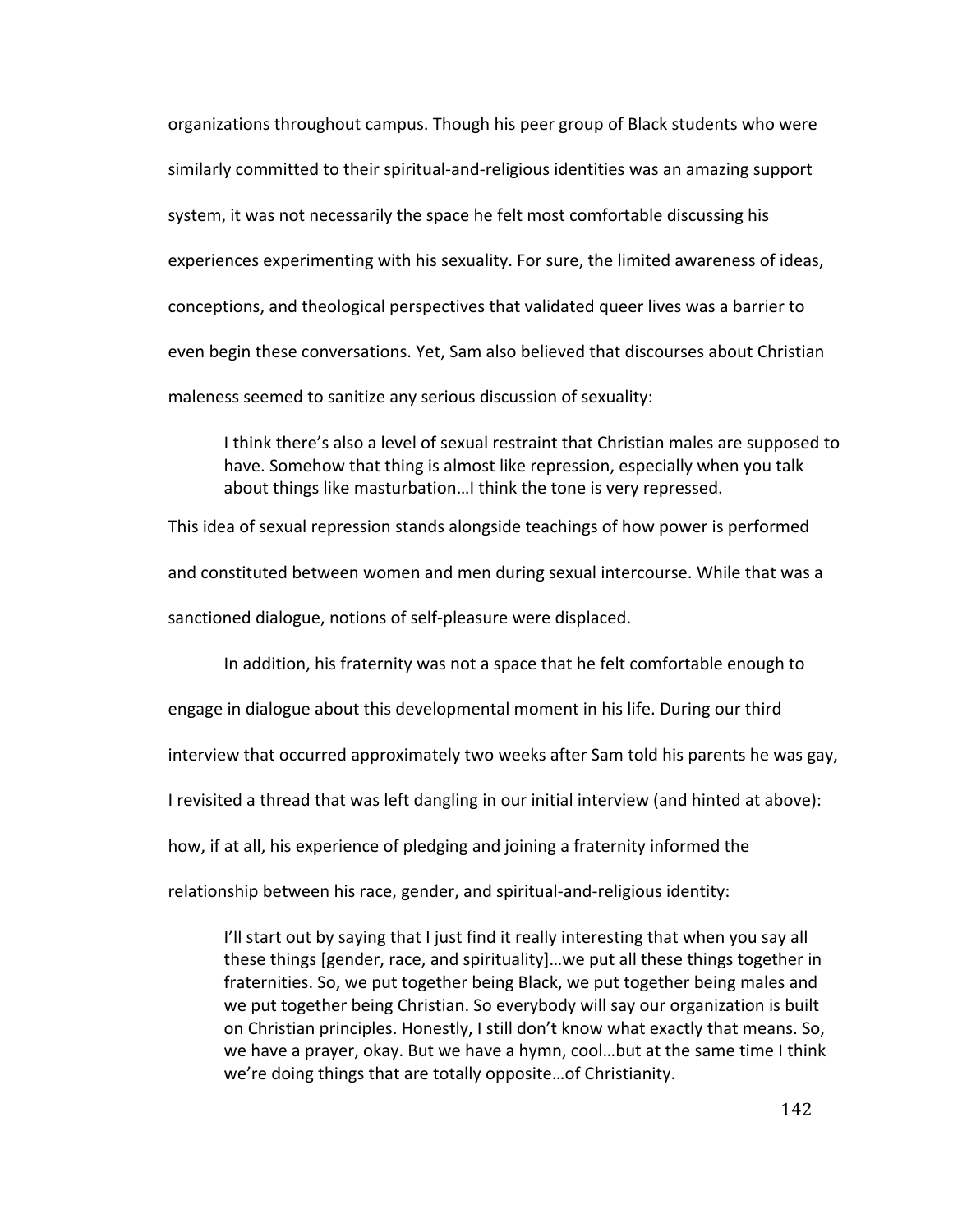As Sam stated so well, the fraternity was an organization with institutionalized commitments to its members' race, gender, and spiritual identities – both as affirmation of legitimacy and investment in development. Yet, Sam believed the way(s) in which these identities were imagined to coalesce did not allow for his full existence. In large part, this was a result of witnessing homophobia within his chapter. One example he shared was watching his line brother become excommunicated after inviting others into the knowledge of his sexual orientation. Too, according to Sam, there was an ethos of hypersexuality within the organization. To be clear, the homophobia he witnessed and the hypersexuality he experienced were not inherent to the fraternity itself, but rather to some individual members. Being socialized at an early age to believe that one could not be gay and Christian, seeing the consequences his line brother endured once he shared his identity as a gay man, and encountering the hypersexual culture within his fraternity, led Sam to participate in behavior he would not have otherwise (e.g., sexual encounters with women).

Reflecting on whether or not there were people or places other than the Office of the Chaplain where he could discuss the identity negotiations he experienced as a Black man, Sam stated the following:

If I didn't have that relationship [with the Chaplain], I don't know where I would be. Are there spaces to discuss it? Absolutely not...I hated freshman year, but I went [to a Black male support group]. It was the guys that have sex a lot…just talking about women. I [did not] want that and...it was a room of hypermasculinity. And then you had my class, the other freshman, looking up to [upperclassman] like they're God.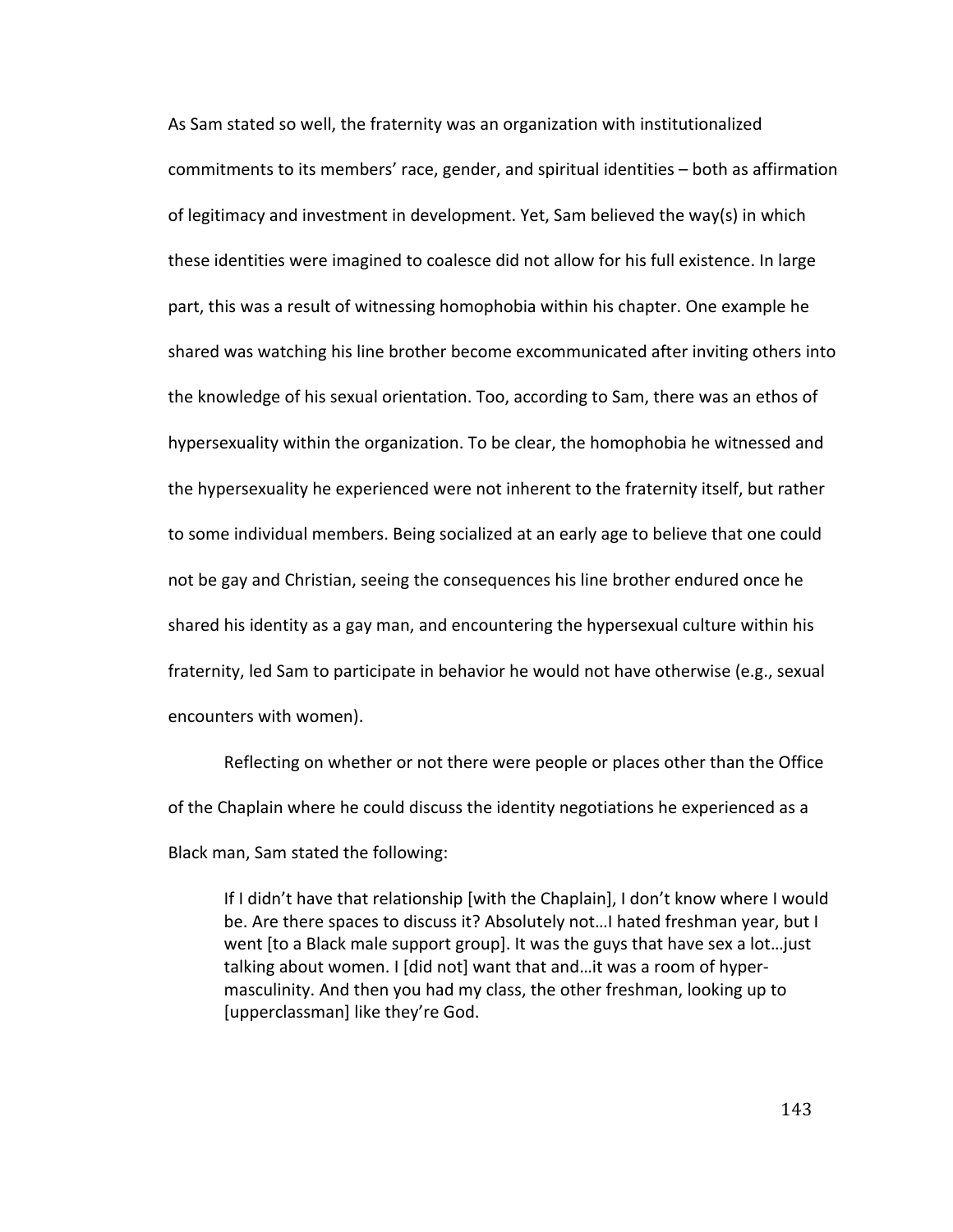According to Sam, power and representation worked to silence certain voices within this all Black, all male space. Dominant notions and expressions of hyper-masculinity seemed to literally and discursively take up the most room in dialogues around gender, sexuality, and sexual orientation. Above all, this strand of Sam narrative exemplifies what could happen when a student does not have access to educational spaces to process and discuss extremely difficulty identity negotiations. Literally, students could be squeezed out of these spaces into social isolation. To be clear, these spaces did serve important supportive functions in his life as well as add value to his college experience. Regardless, Sam story begs that we pay attention to the margins within the margins, so to speak – a phenomenon Intersectionality and Black Feminist scholars have long drawn our attention to.

Stories and narratives in this particular section help to demonstrate the necessity of intersectional analysis. Even those aspects of students' identities that may seem indirectly related to their spiritual developmental journeys are intertwined. Further, students' stories help us to understand the sociocultural and relational dimensions of identity development. Relationally, students' voices affirm the wealth of research that acknowledges the role socializing agents (e.g., guardians, mentors) play in identity development. Including, explicit and implicit messaging as well as modeling (in)appropriate ways of being. Further, interactions with peers are often a tug-and-pull as lines are drawn to delimit the figurative and literal movement of students' identities and bodies, respectively. Too, we are able to see the ways in which claiming one's  $identity$  – racial, gender, sexual orientation, and spiritual – is contested at the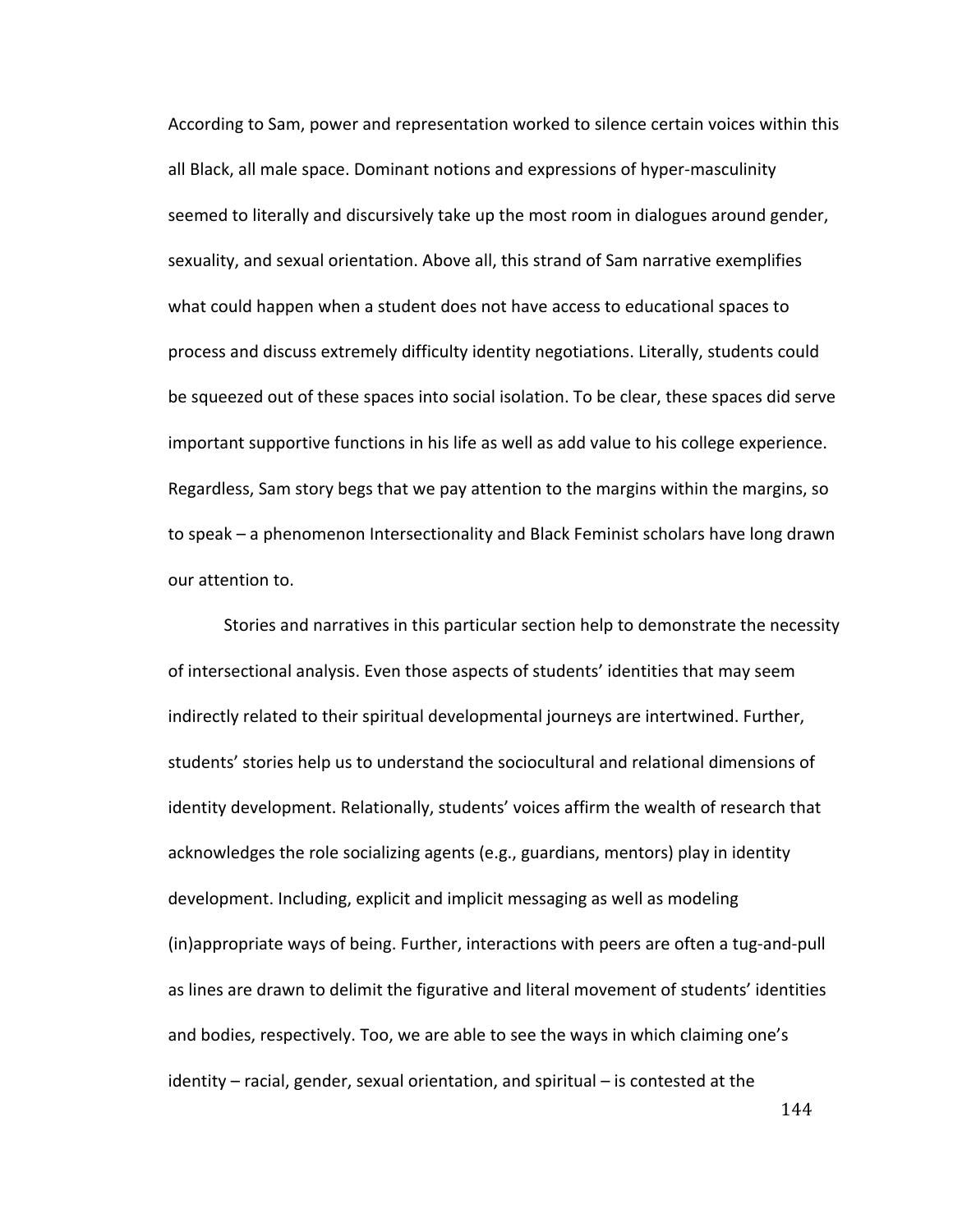sociocultural level. Culturally, there are limited representations in the public sphere and imagination of how one is to be (fe)male, Black, and spiritual-or-religious, which often equates to heterosexual, Christian and attending a church with long services, gospel music, and people running through the aisles. Socially (re: sociologically), organizations, institutions, and the people who populate them work to legitimize, affirm, and validate identities (or ways of being) through discourses, rules, and official roles and functions assigned to individuals differently.

In the next section, I place findings from the present study in conversation with current literature focused on spiritual identity development in higher education, which was covered in Chapter Two. Also, I discuss what implications for practice and research these findings hold.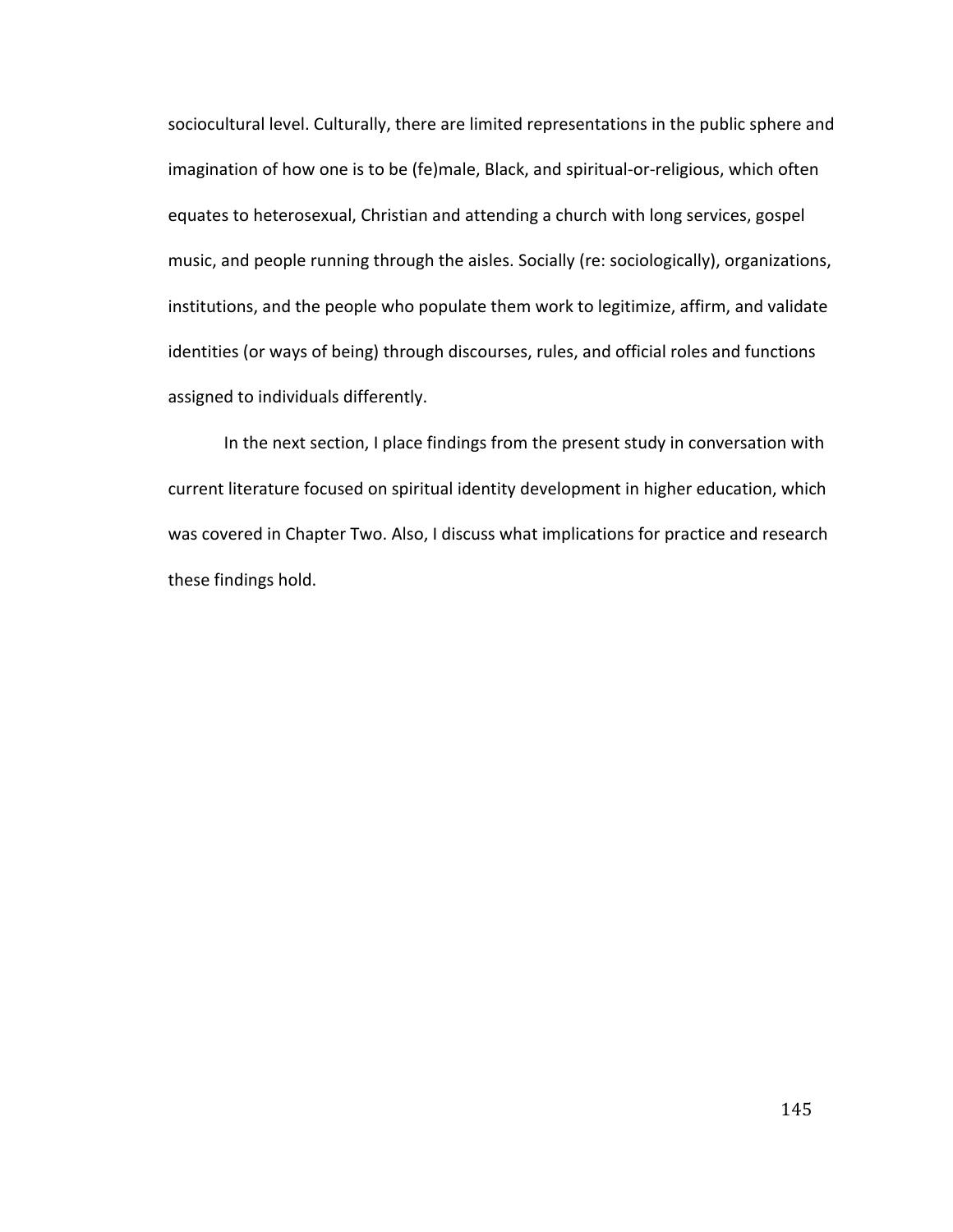### **CHAPTER 5: SUMMARY, DISCUSSION, CONCLUSIONS, AND IMPLICATIONS**

In this study, I set out to understand the spiritual developmental processes of Black undergraduate students attending the University of Pennsylvania. Too, I explored how their race, gender, and sexual orientation identities informed their developmental journeys. A total of 25 semi-structured, individual interviews with 21 Black undergraduate students comprised the data source for this study. To qualify for participation in the study, students had to self-identify as Black and consider themselves to be a spiritual person. In order to recruit students, I visited the general body meetings of five student organizations that were explicitly targeted toward Black undergraduates or included a sizable number of Black undergraduate students in its membership; sent an email to one student group for students of color that did not hold a general body meeting that semester; and attended an undergraduate course focused on Black history at the University of Pennsylvania. While the study was open to students from any or no faith tradition, the overwhelming majority of students in the sample either identified as Christian or was raised in a Christian household.

In this summary chapter, I provide a brief overview of the purpose of the study, the research method I employed, as well as key findings that emerged from the investigation. Following the summary I offer a discussion wherein I place the findings from the present study in conversation with published research on students' spiritual identity development. I conclude this chapter with a series of implications for practice and future research.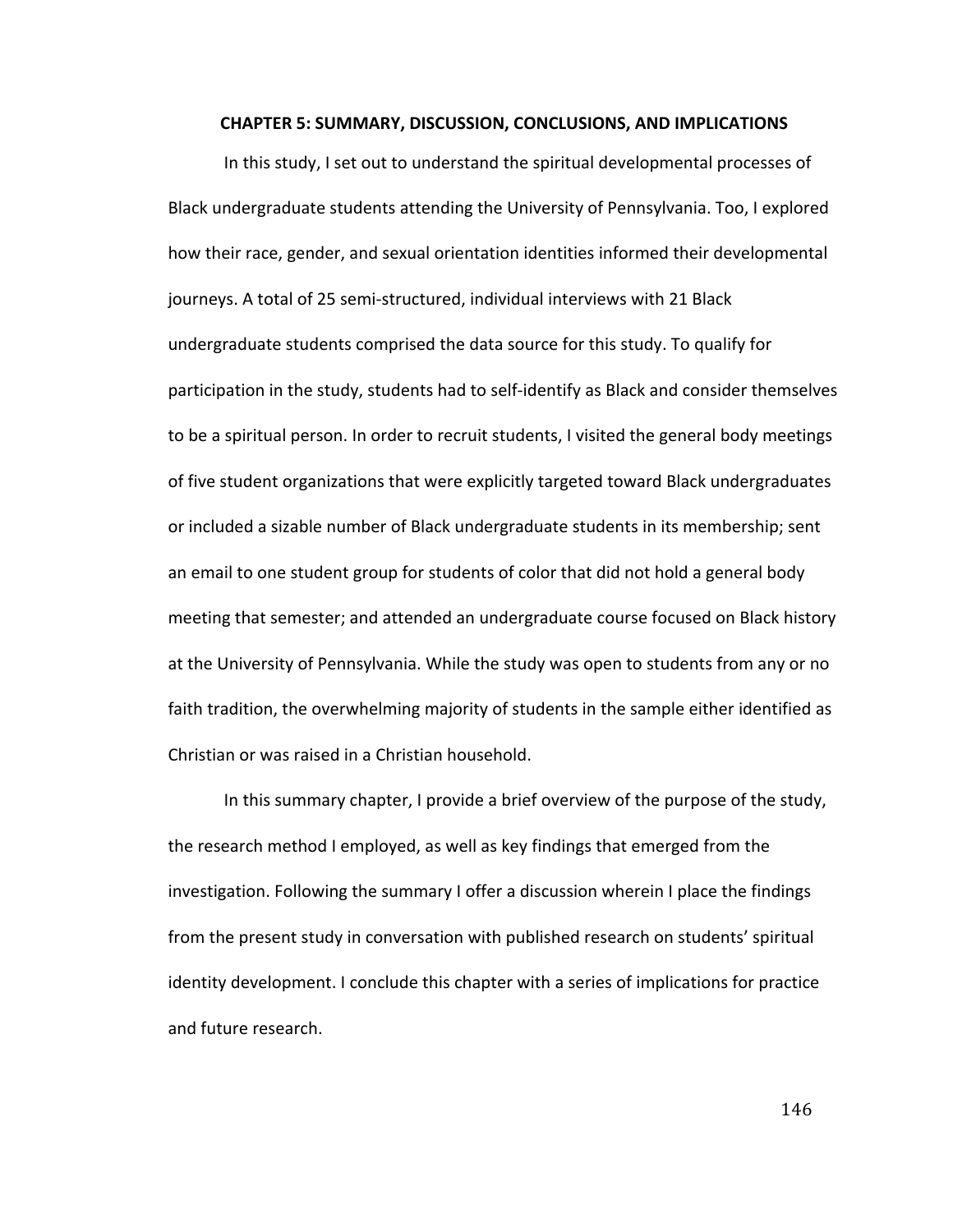#### Summary of the Study

The purpose of this study was to understand how Black undergraduate students enrolled at PWIs develop spiritual identities prior to and during college. The primary research question guiding this study was how do Black undergraduate students describe their spiritual identity developmental processes before and during college? Three additional sub-questions were also explored: (a) what are Black students' conceptualizations of spirituality; (b) what factors influence students' spiritual identity development; and (c) what is the relationship between students' gender, sexual orientation, and racial identities and their spiritual identity development.

This study offers much needed insights concerning an under-theorized and under-conceptualized area of student development theory: how Black undergraduate students develop spiritual identities prior to and during college. While greater scholarly attention is being paid to college students' spirituality, fewer energies and intellectual labor is invested in understanding the spiritual realities of Black undergraduates. With particular attention to socializing environments and agents, this study sheds light on how some Black undergraduate students came to understand themselves in relation to terms such as spirituality and religion. Further, findings from this study provide educators with a more comprehensive perspective on how spirituality interacts and coexist with students' racial, gender, and sexual orientation identities throughout developmental processes. As such, educators on college and university campuses could look to these findings in order to offer programmatic initiatives and craft effective counseling approaches that better support Black students' spiritual needs.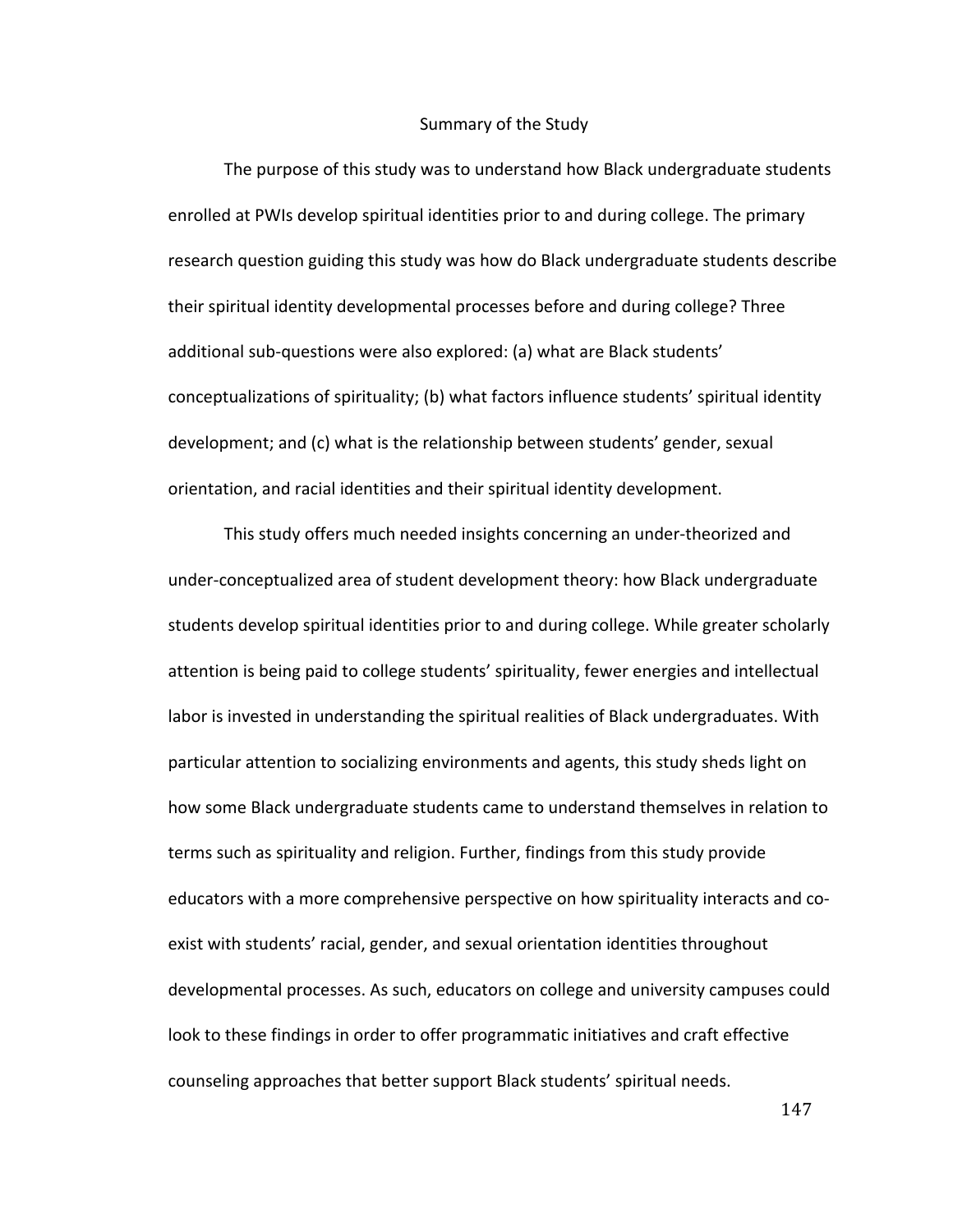The integrated framework that guided the study's design and execution drew from multiple disciplinary and professional fields: religious studies, psychology, sociology, and higher education literature. Miller's (2012) contribution proves critical for several reasons. First, by emptying the category of religion, there is less emphasis on identifying what is religious about particular phenomena or set of behaviors, but rather what these social categories accomplish for those who discursively produced (and are produced by) these concepts. One result of this emptying is the complicating and uncoupling of the notion that religion and spirituality is primarily about meaning making. While this may be true of many individuals as well as faith traditions, scholars should not cast the quest for meaning as an inherently religious or spiritual human activity. Second, Miller's critique of studies that leave the category of religion uninterrogated and deploy religion primarily as a tool to buffer transgression  $-$  "a process that employs religion as a moral contraceptive - buffering threats of cultural and social aggression" (Miller, 2012, p. 21) – calls scholars attention to the aspects of students' relationship to spiritual and religious discourses, ideology and institutions that may not promote healthy development. Lastly, Miller's call for the use of social theories such as Bourdieu's *habitus* displaces the origin of the spiritual and religious self from a presumed interiority *out* into the social worlds that people are raised in and occupy. Also, psychologists Mattis and Jagers (2001) advance an appreciation for how socialization processes create affective, behavioral, and cognitive outcomes.

148 Sociologists Bender and Taves (2012), are useful in helping to understand how students select certain identity categories to not only make sense of who they are in the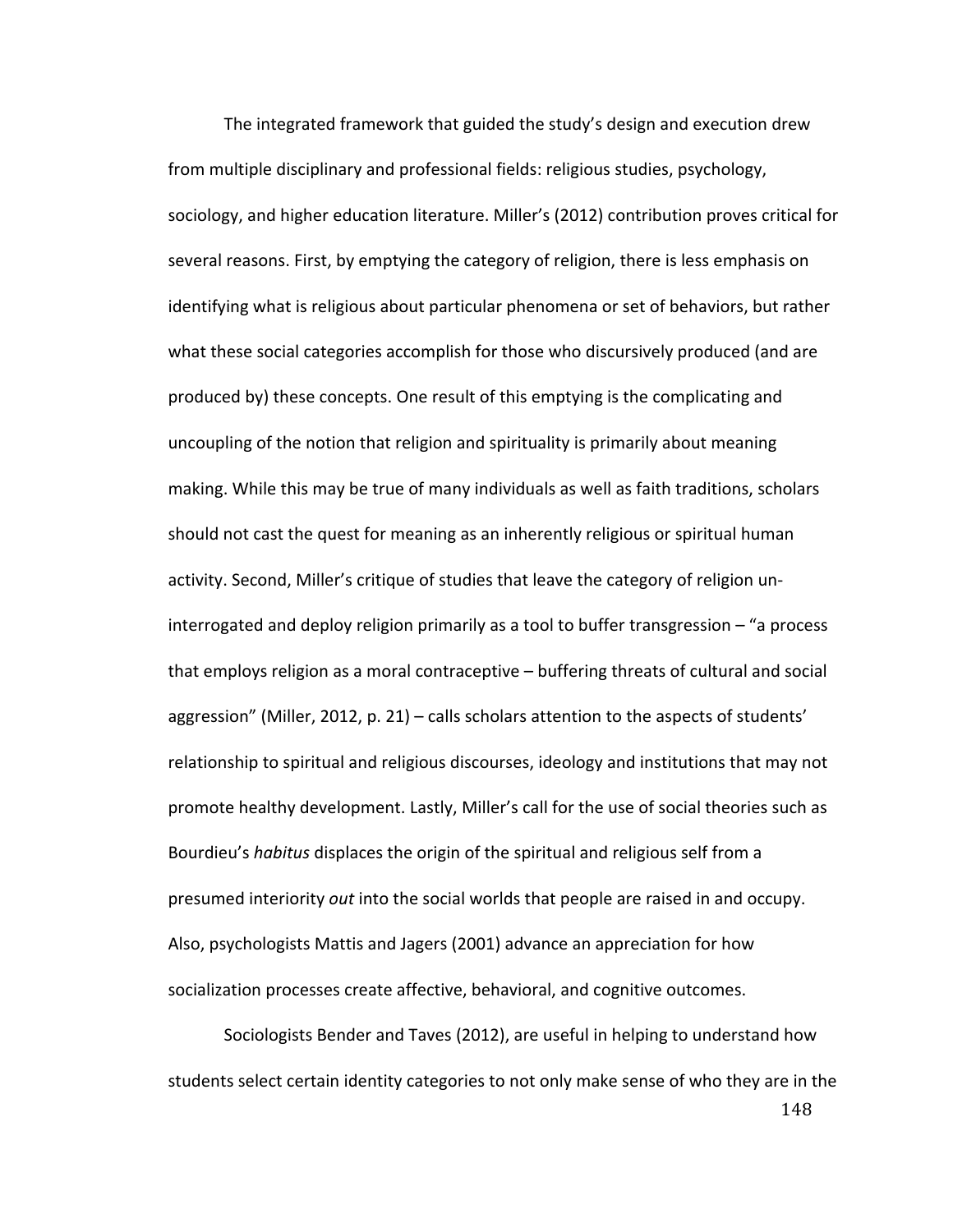world, but also who they are in relation to others. This assisted in my sense making of students persistent distancing themselves from the category religious-not-spiritual human beings. Also, in tandem with Miller's (2012) call to focus on what is accomplished through these demarcations, Bender and Taves open analysis into how these categories inform how students move throughout spaces on college campuses and the degree to which students may or may not interact with peers.

Further, employing Black Feminism's Intersectionality (Collins, 1990; Crenshaw, 1989 & 1991; hooks, 1990) this study sheds light on how, as a result of certain spiritual and religious socializing processes and discourses being deeply patriarchal and heteronormative, many women as well as gay men in the present study experienced religion often times to be oppressive of salient aspects of their personhood. Also, it allowed me to better understand how students were resisting these dominant narratives of what constituted an authentic religious woman or man.

Lastly, Tisdell (2003) provides at least three noteworthy contributions to the present study. First, the concept of spiraling back compliments narrative inquiry well in an effort to understand how students re-member past experiences, extrapolate value from those moments, and reappropriate those meanings and values to their present day lived experiences. Also important, Tisdell challenges normative developmental, stagebased models that inherently exclude many students' experiential realities, particularly minoritized students. Third, Tisdell's sensitivity to how culture is central, not periphery, to spiritual developmental processes begs that students' race and ethnic identities are accounted for rather than ignored. Finally, consistent with and reflective of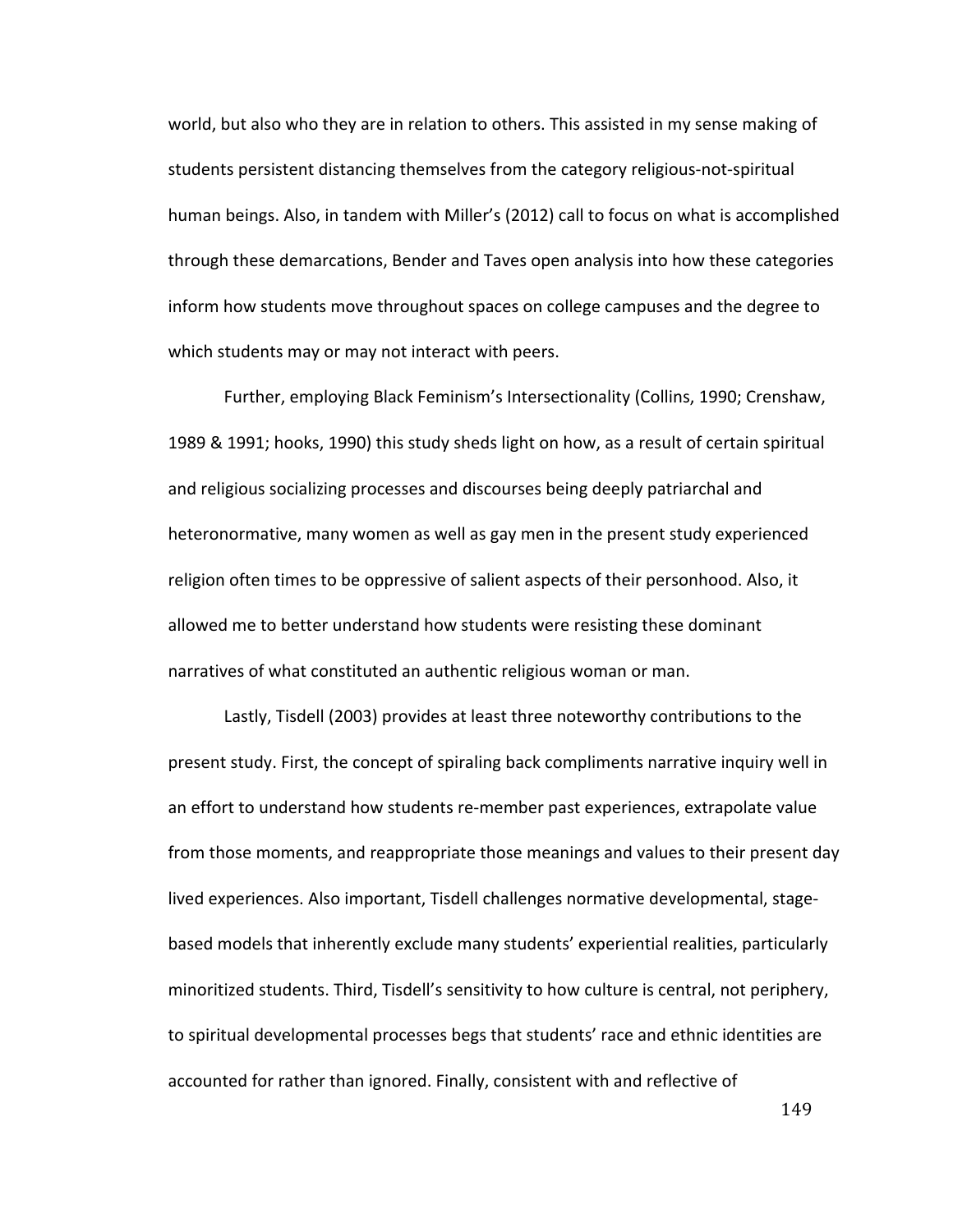Intersectionality (Crenshaw, 1991), Tisdell works through the relationships that exist between spiritual identities and other social identities.

Qualitative research methods (Creswell, 1998; Patton, 2002) were utilized to examine the spiritual developmental journeys of Black undergraduate students, the influences on students' spiritual identity development, and to understand how students racial, gender and sexual orientation identities intersect with their spiritual identities. More specifically, grounded in standpoint epistemology, Narrative Inquiry (Holstein & Gubrium, 2012; Mishler, 1986; Riessman, 2008) guided the selection of a research site and participants as well as data collection and analysis. Narrative Inquiry was particularly useful for capturing students' developmental arches and brought to the surface the meaning people made of their past in such in way as to bring some coherence to their present self as well as important scenes and actors, so to speak, that mattered along the way. Thus, the primary purpose of this study was to understand students' developmental journeys as it pertains to their spiritual identity  $-$  in relationship to their race, gender, and sexual orientation  $-$  as well as what influences were particularly formative in shaping who students were becoming.

150 In order to recruit students to participate in the study, I emailed leaders of student organizations that were either purposefully established to support Black students or where a sizable amount of Black students were members. In my initial email, I requested five minutes at their upcoming general body meeting to share the purpose of my study with their members and ask if any one present was interested in participating. I then collected the names and email addresses of those students who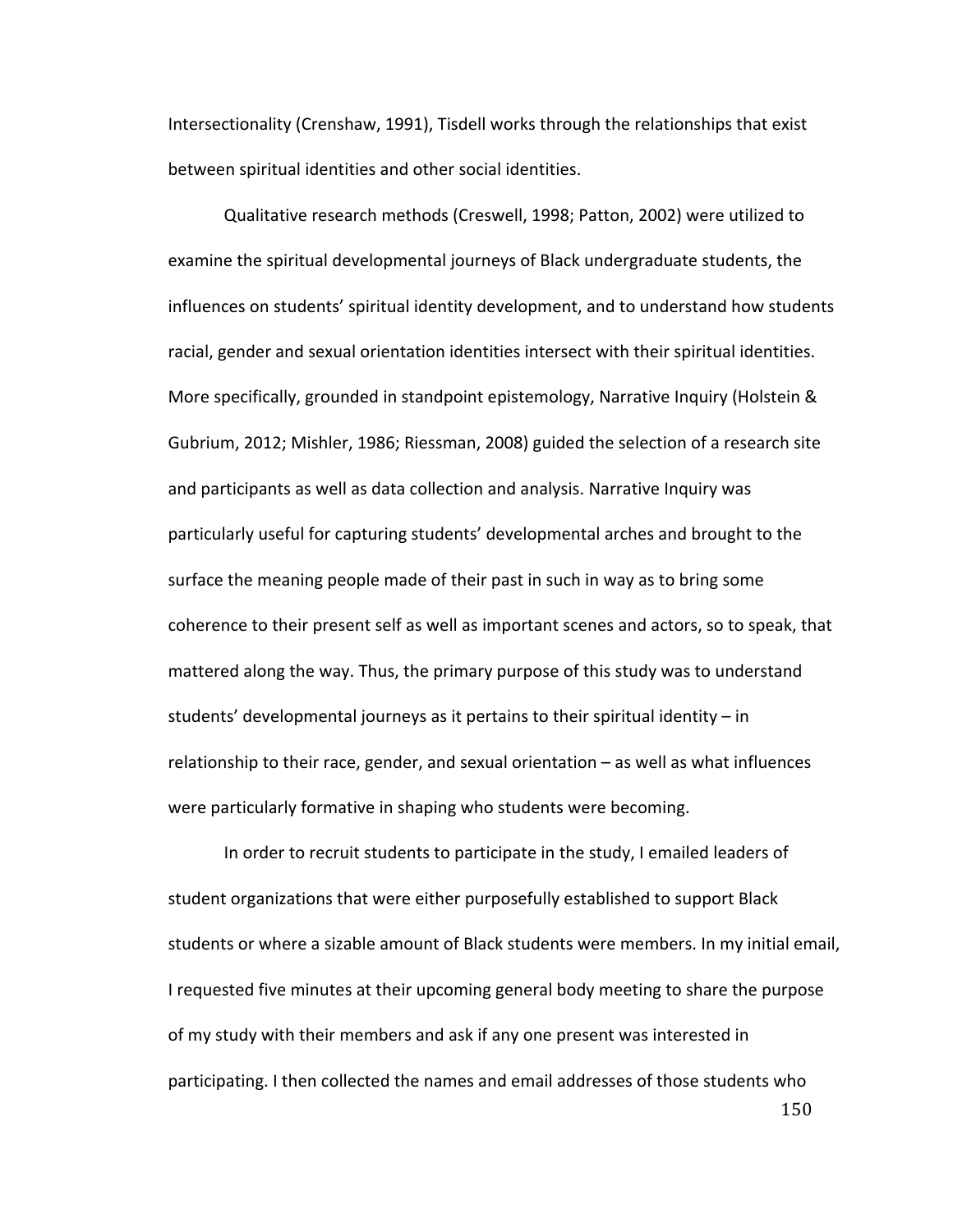were interested or requested more information before making a decision. In total, I visited five student organizations, sent out an email blast to one student organization (as they did not hold a general body meeting that semester), and visited one undergraduate course were at approximately 25 Black students were enrolled.

I followed up via email with each student who expressed any interest in participating to expound on the purpose of the study, confirm their willingness and availability to participate, and field any questions or concerns they had. A total of 21 participants agreed to and ultimately participated in individual, semi-structured interviews. Three students were selected for follow up interviews, as particular aspects of their narratives I believed deserved more probing and could offer insights into students' spiritual developmental processes. Though I intended to interview each student two additional times, only one student was available. The other two were interviewed one additional time.

Upon arriving at the interview, I went over the consent form with each student and we both signed the document after the student had a chance to read the form and ask any questions. After which, students completed a demographic profile form. Each individual interview was audio taped and transcribed verbatim by a professional transcription service. I coded and analyzed the transcribed interviews using the qualitative analysis software, Dedoose©.

Data analysis happened formally in three phases. In phase 1, after receiving all transcripts, I read through each transcribed interview in order to gain a sense of what the narratives were saying. During which, I jotted down notes in the margins just to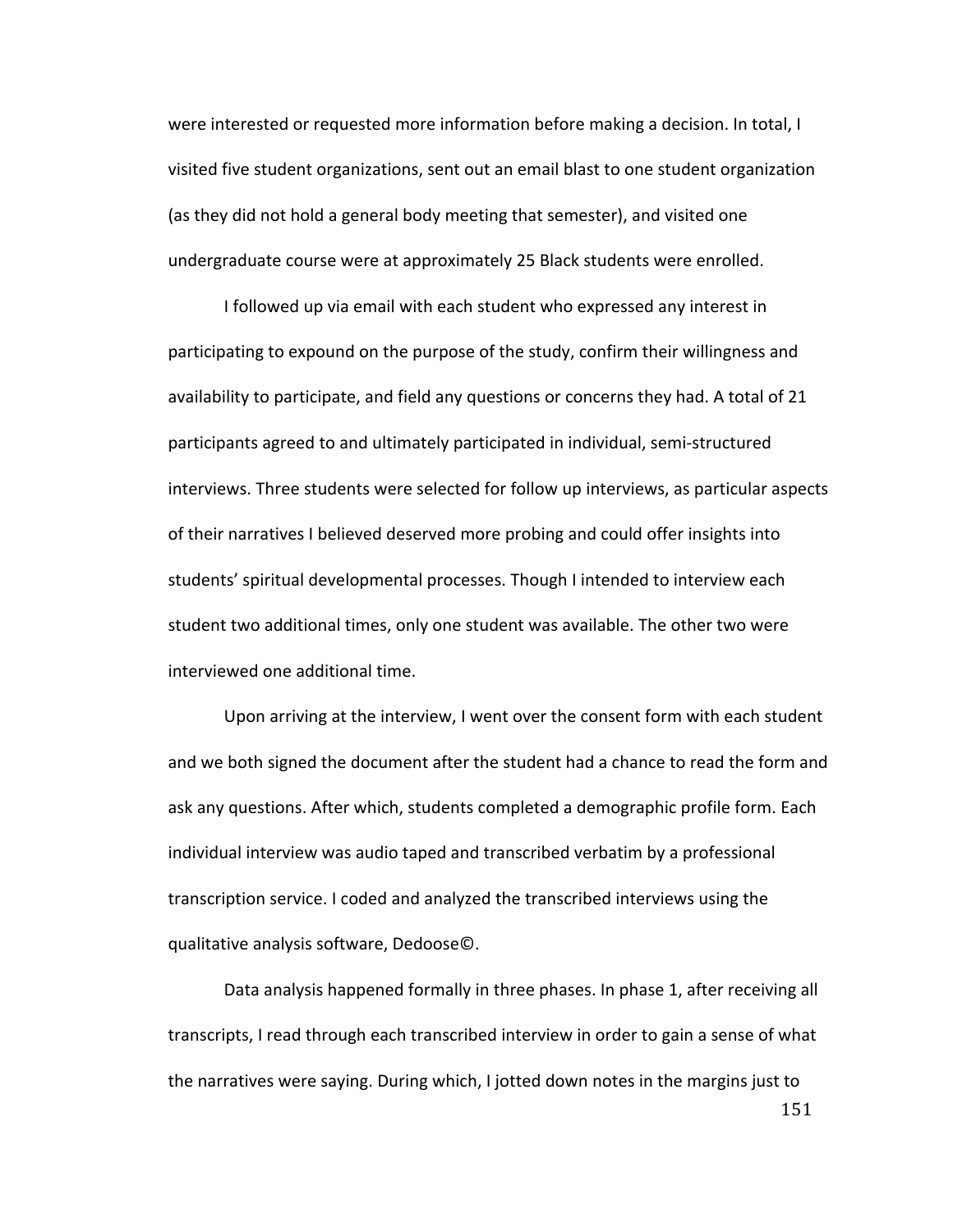record initial sensemaking of what I was reading. After reviewing all of the notes, I transferred phrases to an excel sheet that reflected the notes I had taken. In phase 2, I read through all interview transcripts for a second time using the phrases recorded on the excel sheet to code the data for emerging themes. I then edited the excel sheet to drop phrases that were not as salient across the narratives and refined the remaining ones into codes. Lastly, in phase 3, I listened to the audio file of each interview while reading the transcript in order to get a sense of tone and affect in students' telling of their narratives. This was primarily for me to come as close as possible to understanding the student's narrative self.

To increase the study's trustworthiness, I employed two strategies: member checking and peer debriefing. First, I sent all 21 students a copy of our transcribed conversation with my Code Book. Students were given the opportunity to edit any of their responses via Track Changes in Microsoft Word and challenge any code they felt  $\Gamma$ applied to their interview inappropriately. Several students used this opportunity to ask me not to use certain parts of their stories. Also, students were asked to select a pseudonym of their choosing. A total of 11 students participated in the member checking process.

152 Second, I assembled two peer-debriefing teams of colleagues who have expertise in student development, spirituality, or qualitative research. Each peer debriefing team consisted of two members. I sent three different transcripts ( $n = 6$ ) to each team with a list of my research questions. The team members read each transcript with the research questions in mind, jotting down their sensemaking of the data. To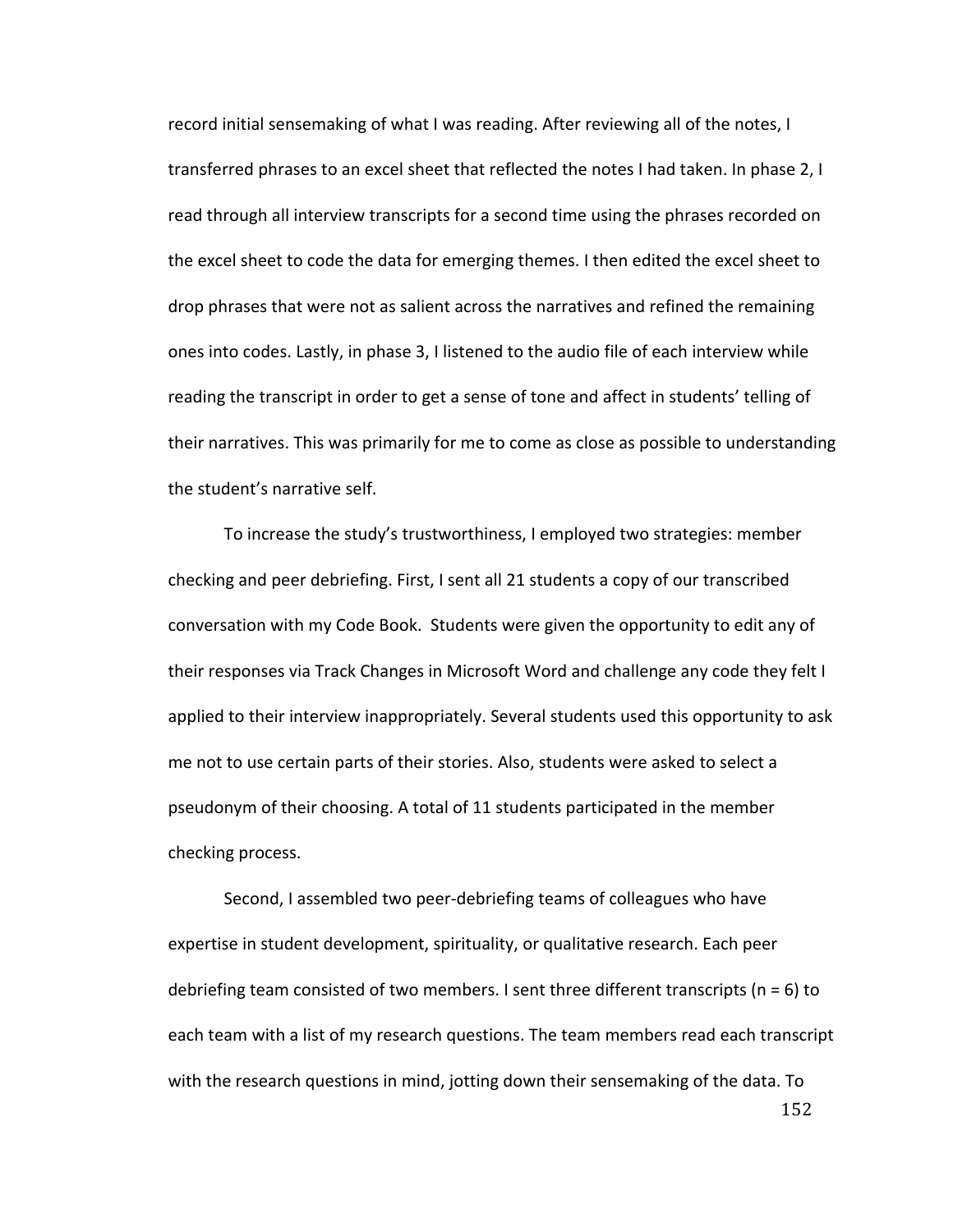facilitate feedback, I had each team member email me their notes and then organized a virtual meeting via Google Hangout to discuss what they believed the data was telling them. 

Despite my efforts described above to maximize and ensure trustworthiness, there were several methodological limitations to the study. First, though the study was open to all students who identified as a spiritual person, the overwhelming majority of students who participated either identified as Christian or was raised in a Christian home. The second limitation is selection bias. There are very likely other students for whom their spiritual identities are not as salient in comparison to many of the participants, whose narratives are not reflected in the study. Lastly, interviewing the majority of students ( $n = 18$ ) only one time limited the ability to probe deeper into students' narratives. Additional interviews would have likely provided deeper insights into the phenomenon under study.

Though these limitations are present, several key findings emerged from this study. First, as outlined above in the section titled *The Telling*, two central components were consistent across students' narratives: personalizing their identities and defining moment and turning points. The former involved a process whereby students had to answer the question: are my spiritual beliefs truly my own? This allowed students an opportunity to critically reflect on whether or not they were personally invested in their professed spiritual identity or simply reflecting the desires of their guardians and other authority figures. At times, religious leaders who challenged students to take ownership of their spiritual identities prompted this process. Other times this process begun as a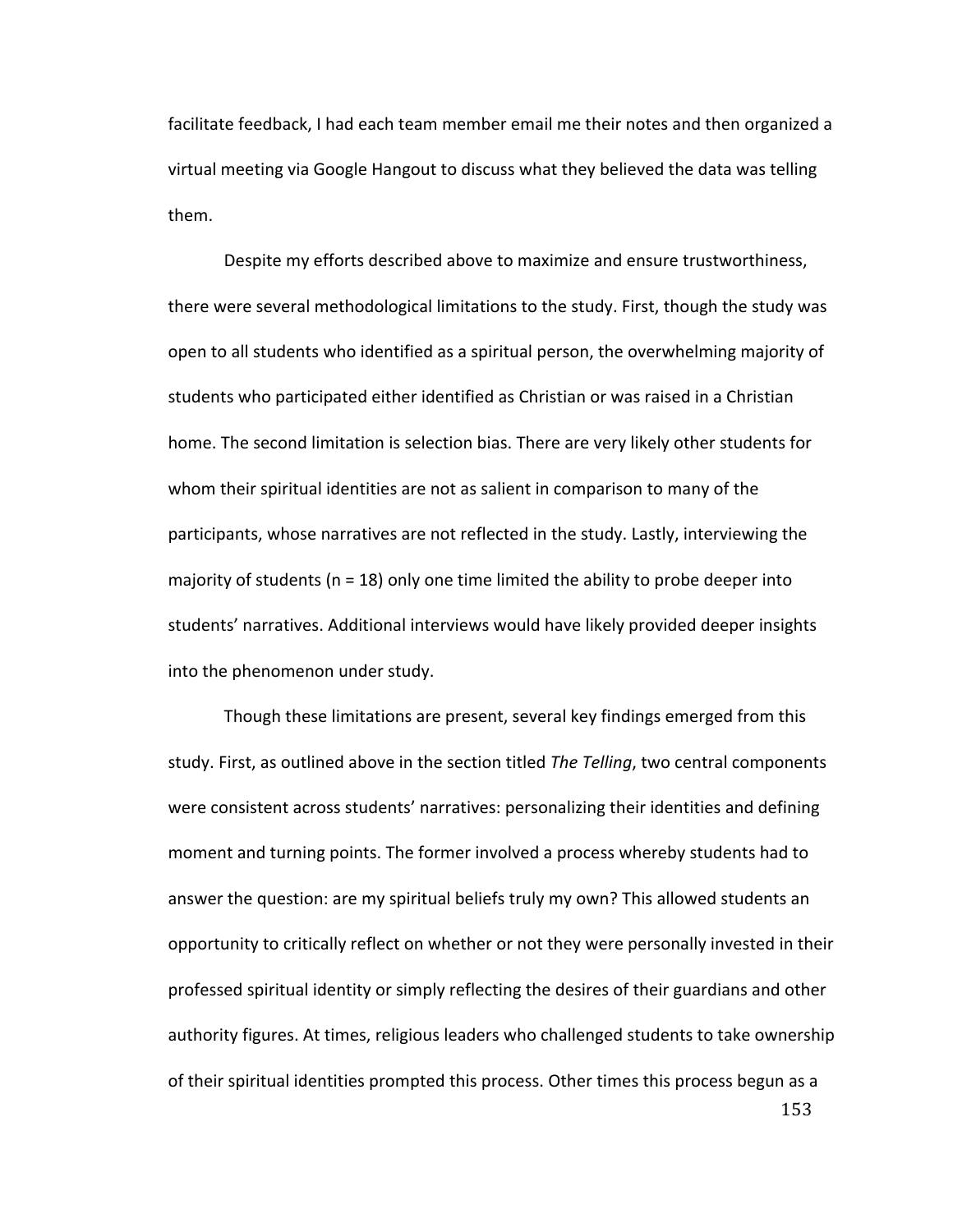result of students critiquing their spiritual and religious socialization. In both instances, students were attempting to be more sincere and intentional about their identification as spiritual or religious beings. Concerning *Defining Moments, Turning Points* most students would often tell their narratives in such a way that these moments functioned as pivots and posts to signify a critical shift in how they understood themselves in relation to being spiritual or religious and identify landmarks that they could discursively point to when making sense of how they understood themselves presently. Students often entered these moments through painful, even traumatic experiences. Too, these moments often arose when the materiality of students' lived experiences could not be fully, or adequately, understood through their ideological or theological beliefs.

Second, three pedagogical sources were found to have influenced students' developmental processes: guardians, secondary schooling and peer groups, and college. The quote that opens the section explaining guardians' roles in students' spiritual identity development effectively captures the powerful and pivotal role guardians play: "People are not born Christian. They're born to Christian parents". That is to say, first and foremost guardians' shape how students understand the social categories of spirituality and religion and their relationship to those categories. Equally important to what students learned was how they learned. This was evident as an overwhelming majority of students were raised in Christian households, yet their socialization experiences differed substantively depending on how guardians' themselves embodied the spiritual, religious, or secular beliefs they professed. Stated differently, though many guardians shared similar expectations of how their students' identified religiously there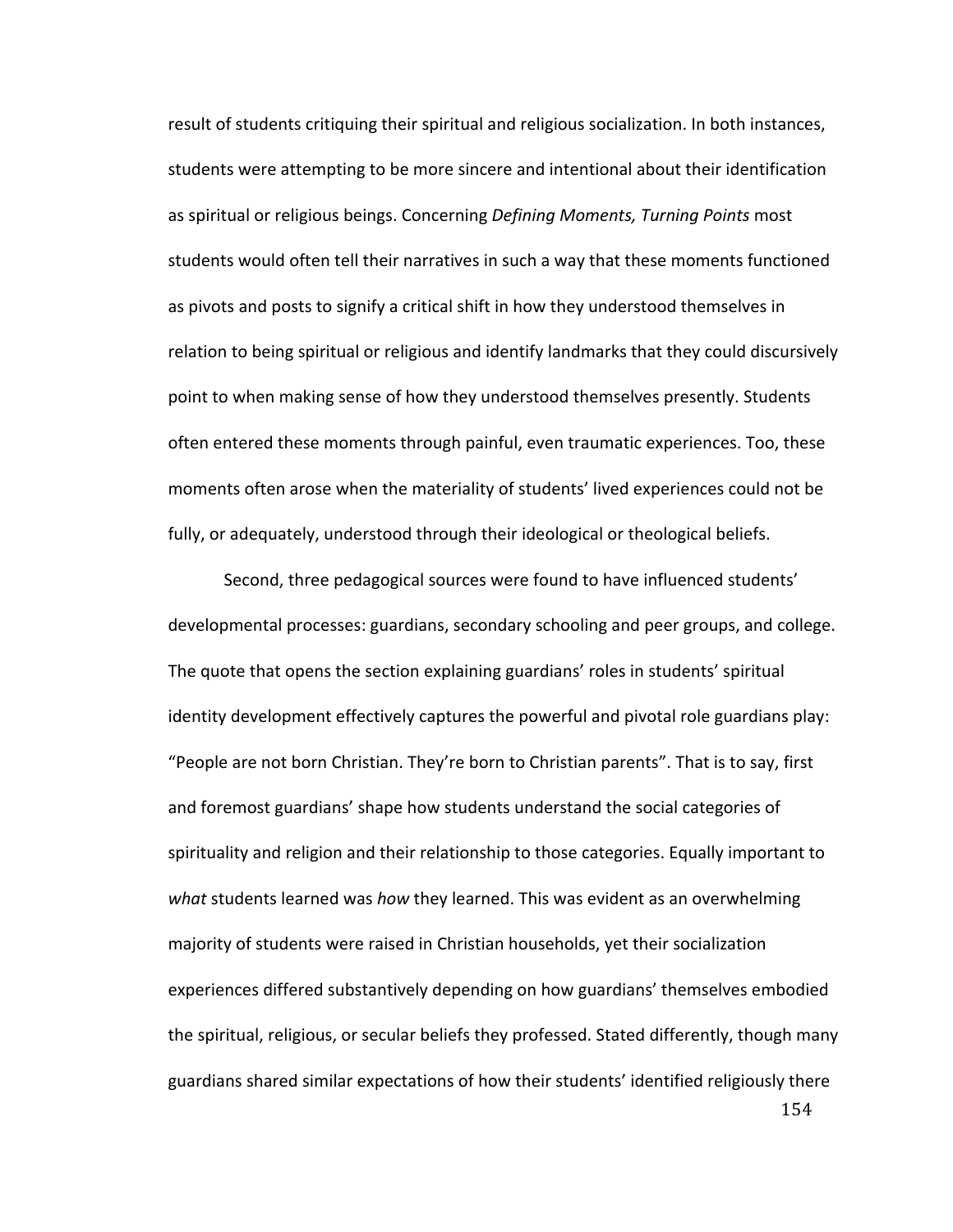was variation in exactly how students would perform their identities and how involved guardians were in establishing parameters for how students lived out their identities.

Another pedagogical source for students' spiritual development was secondary school and peer groups. While the home served as a primary socializing space and institution, students' interactions with spiritual and religiously diverse peers offered them competing notions of what they were taught to hold as truth, particularly as it related to certain religious beliefs (e.g., belief in a monotheistic God who created the universe). Too, educators through dialogue or class assignments, provided students counter perspectives for how they understood the world and their own spiritual identities. These range of encounters were cognitive and affective hurtles for some, while empowering experiences for others.

The last pedagogical source that emerged as a salient aspect of students' spiritual identity developmental process was college. College for some students allowed them an opportunity to (outwardly) perform their spiritual identities in ways more reflective of how they perceived themselves (internally). Thus, it was less about redefining who they were and more about actualizing the person they had long imagined themselves to be. This was possible because of the geographic and ideological distance between their lives at college and their environments back home. Other students understood college to be a testing ground. Students, who were exploring how to be spiritual in ways that differed from how they were raised, benefitted from being surrounded by spiritually diverse peers. Faced with greater freedoms than they had at home, students who enrolled in college with serious commitments to their spiritual-and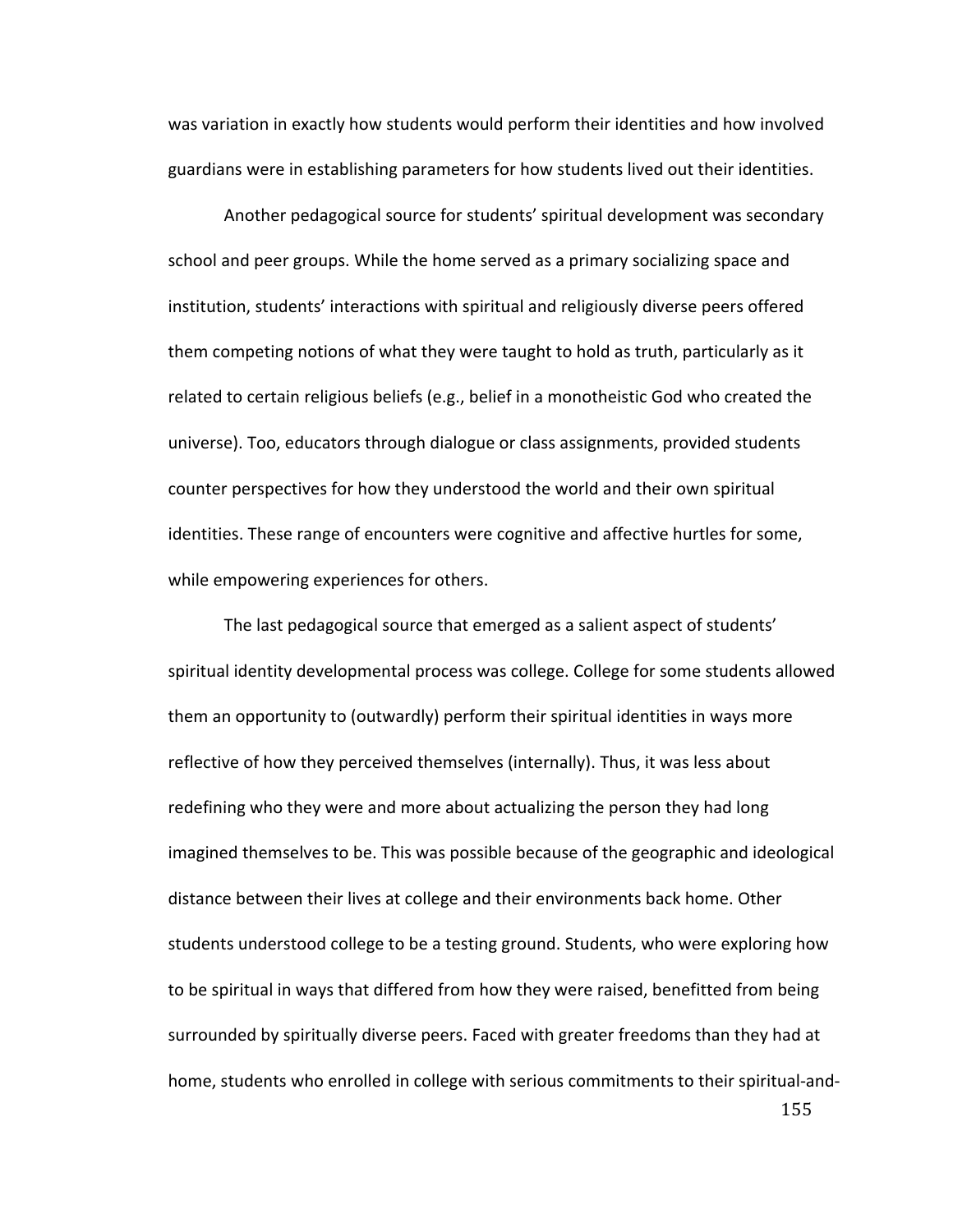religious identities talked about college as an opportunity for them to prove to themselves to what extent they were invested in remaining the spiritual or religious person they entered college as. This was especially true of students who experienced college as a place that was antithetical to their spiritual and religious identities.

The third set of findings that emerged from the present study concerned the interacting and multidirectional relationship between students' spiritual, racial, gender, and sexual orientation identities. Admittedly, I begin this study assuming that the Black students I interviewed would talk about the intersections of race and spirituality by discussing how their spirituality was developed in response to (and to respond to) anti-Black racism. In fact, in my dissertation proposal I dedicated a brief section to the racialized experiences of Black undergraduate students at predominantly White institutions. The reason was twofold. First, it was consistent with how other scholars studied religion and spirituality among Black communities within the United States (West, 1987; Pinn, 2003). Second, I argued, it provided context for understanding why most studies on spirituality and religion among Black undergraduates focused on linking spirituality and religion to positive educational outcomes, such as persistence, sense of belonging, and academic achievement (i.e., GPA). However, I have since removed this section, in large part due to students' explication of how they understood the relationship between their racial and spiritual identities. Too, by not situating anti-Black racism at the center of students' raced and spiritual identity interactions, my analysis is more consistent with one of my central arguments: Black students' educational experiences should not be persistently presented as problems. Put differently, my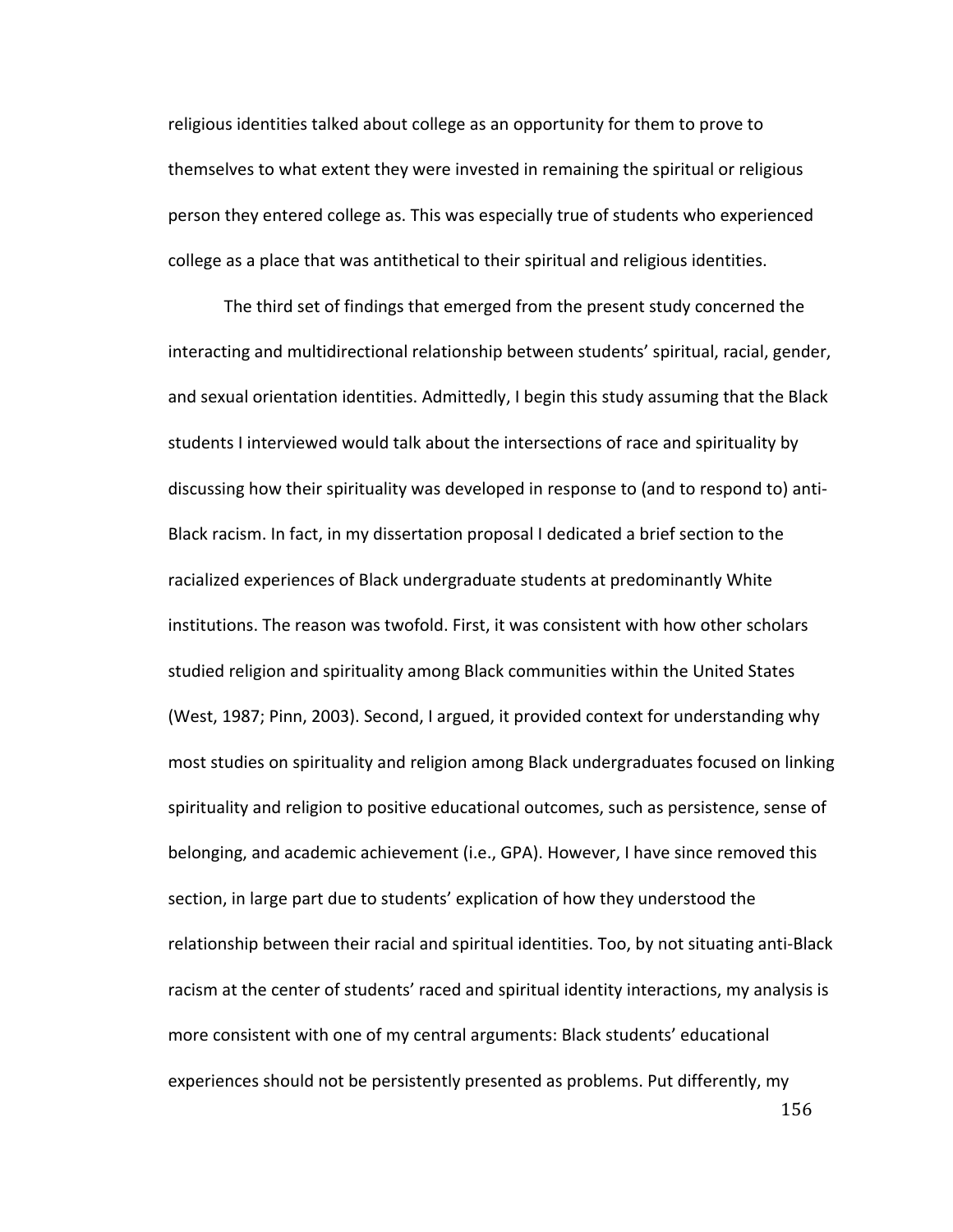framework would have predetermined *how* race mattered – with a preoccupation towards anti-Black racism – rather than simply stating that race does matter and seeking to understand how it mattered in students' developmental processes. Just as Black undergraduates educational experiences are more than problems and crises, their racial realities cannot be reduced to responses to anti-Black racism.

Notwithstanding my shift in approach to exploring the intersection of spirituality and race, several students told stories of experiencing racism and racial microagressions in various religious and spiritual communities. That is, students discussed attending religious communities where there racial identity was marginalized explicitly through religious teachings and directly through their interactions with their White peers. Moreover, many students deployed race as a way to demark the difference between Black and non-Black worship experiences. Usually, students would point to style of music, duration of religious services, rituals practiced and expressions of worship as aspects of Black religious services that were distinct from non-Black religious gatherings. In addition to presenting these generalities about Black religious experiences, students told stories of negotiating the tropes of the Black spiritual figure, which was almost always understood to be Christian. Beyond being expected to perform a certain racialized spirituality, students believed within the Black community on campus there was a presumed, yet real, distinction between sacred (i.e., gospel choir) and secular (i.e., sorority party) places and the authenticity of students identity claims could be called into question if they too often traversed between the two. Lastly, race mattered in determining the type of spiritual communities students felt most comfortable to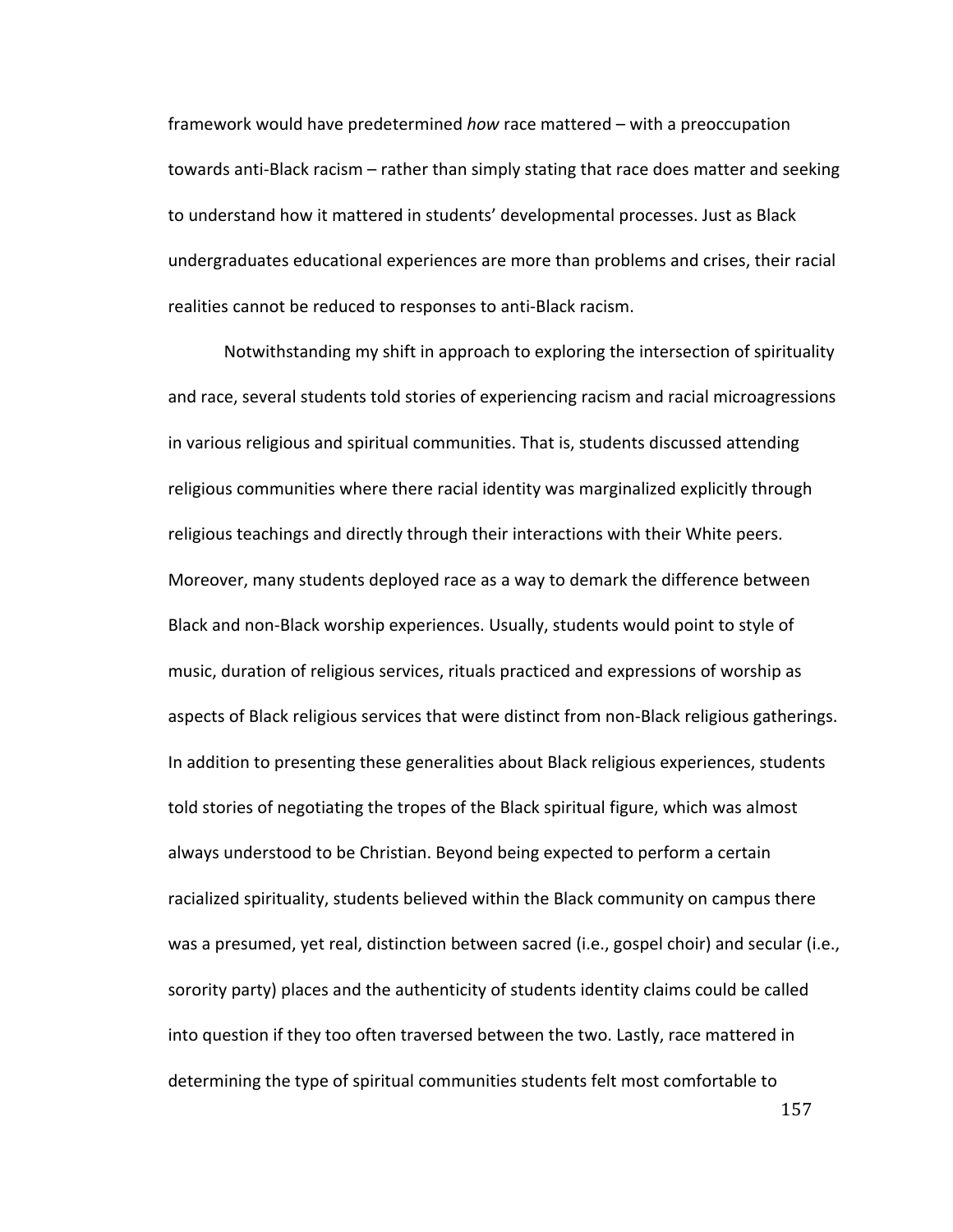worship. Again, relying on what they understood to be the Black religious experience, students discussed having very little formal spaces or resources on campus that catered to Black students' spiritual needs.

Finally, gender and sexual orientation were critical aspects of Black undergraduate women and men spiritual identity developmental journeys. Regardless of gender, all students who were raised in or presently were apart of a religious community pointed out the patriarchal roots and strands within their religious or spiritual communities. That is, women were often positioned deferentially to men. Students explained this in several ways. First, within intimate partner relationships women were expected to "follow" their male partners' lead. This included, not showing them up in any way and not being "strong headed". Second, female students in the study discussed how adult women were structurally marginalized within religious institutions. Though they were integral to the life of the religious institution, limited roles were prescribed for women that were often less prestigious than men and were lower on the leadership hierarchy. Third, several students critiqued the Bible for being patriarchal and sexist. They argued that the sacred text was, in large part, a source and tool of oppression. Though female undergraduates in the present study offered substantive critiques of patriarchy, many did not see this as reason to abandon their spiritual-and-religious identities. For some women, they attempted to regulate their gendered expressions through spiritual dictates (i.e., submissiveness). Other women refused to conform to certain gendered norms expected of them. It is worth noting that many of the women hinted at their sexuality as being a critical factor in how they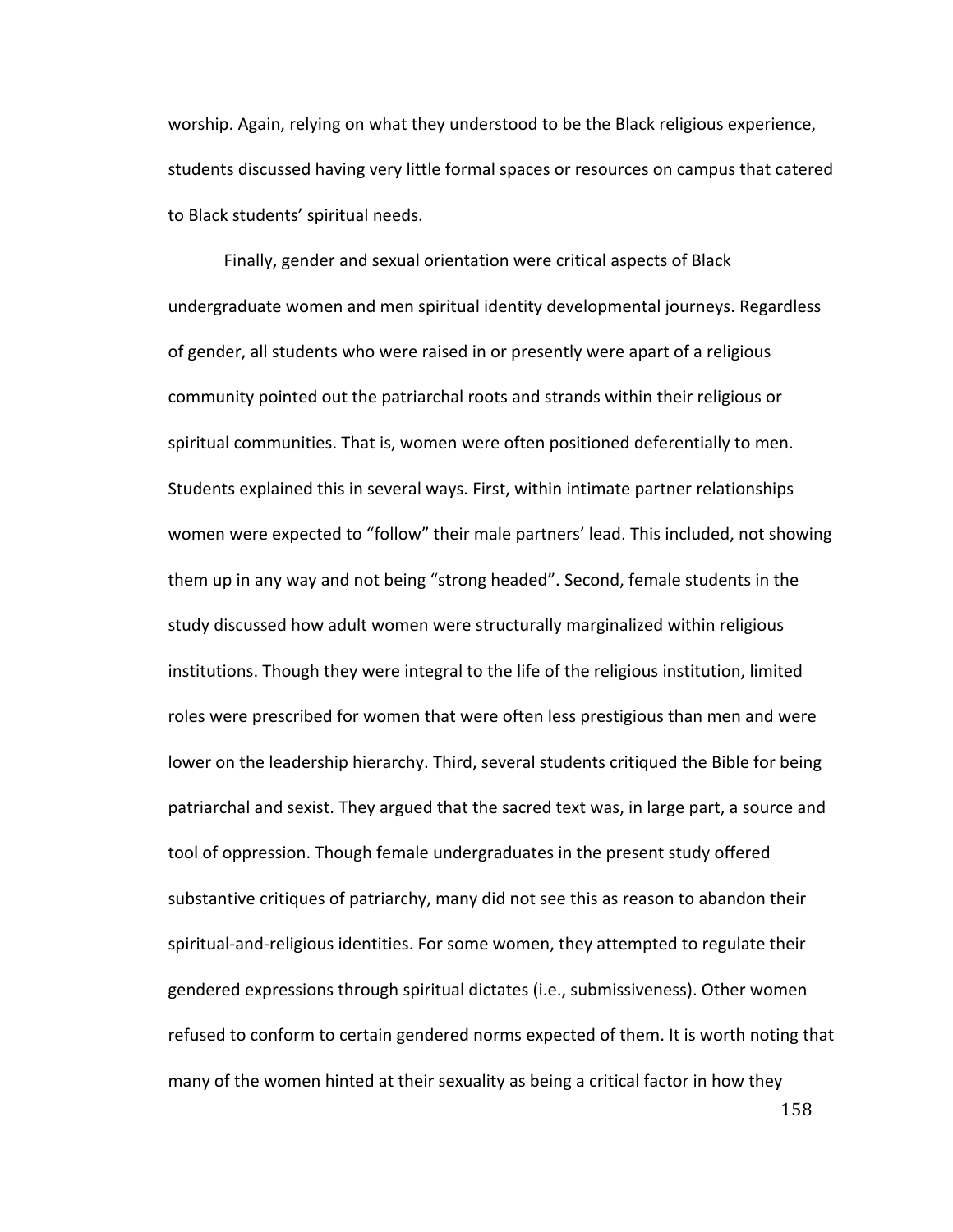understood the relationship between their gendered and spiritual identities. However, except for one female student, they each stopped short of expounding on this relationship. This was in contrast to the men who openly shared how their sexuality informed their gendered and spiritual identities. As I understood this in the moment of the interview to be a result of my own positionality as a heterosexual male, I did not probe further when students hesitated.

Similar to their female peers, men in the study were critical of their (in)ability to actualize the heteropatriarchal religious norms they were expected to follow. In fact, several men spoke to their own confusion about how one was to simultaneously promote equality within their romantic partnerships, while occupying the role as "head of household". Too, several men discussed how their religious socialization taught them that they were in fact superior to women. With this superiority came responsibility, especially as it pertained to romantic interactions with female partners. One man shared how even down to the anatomical level of sexual intercourse, he was taught men were in the position of power and thus, had to be responsible for not allowing interactions between women and men to become sexual.

As stated in the previous chapter, three of the five men in the study identified as gay. While one believed there was no space for him within faith-traditions due to his sexual orientation, the other two students did not understand the relationship between their spiritual-and-religious identities and their sexual orientation in the same way. Through a critique of the heteronormativity of certain religious teachings, they refused to accept the idea that Christian men were inherently heterosexual. Students relied on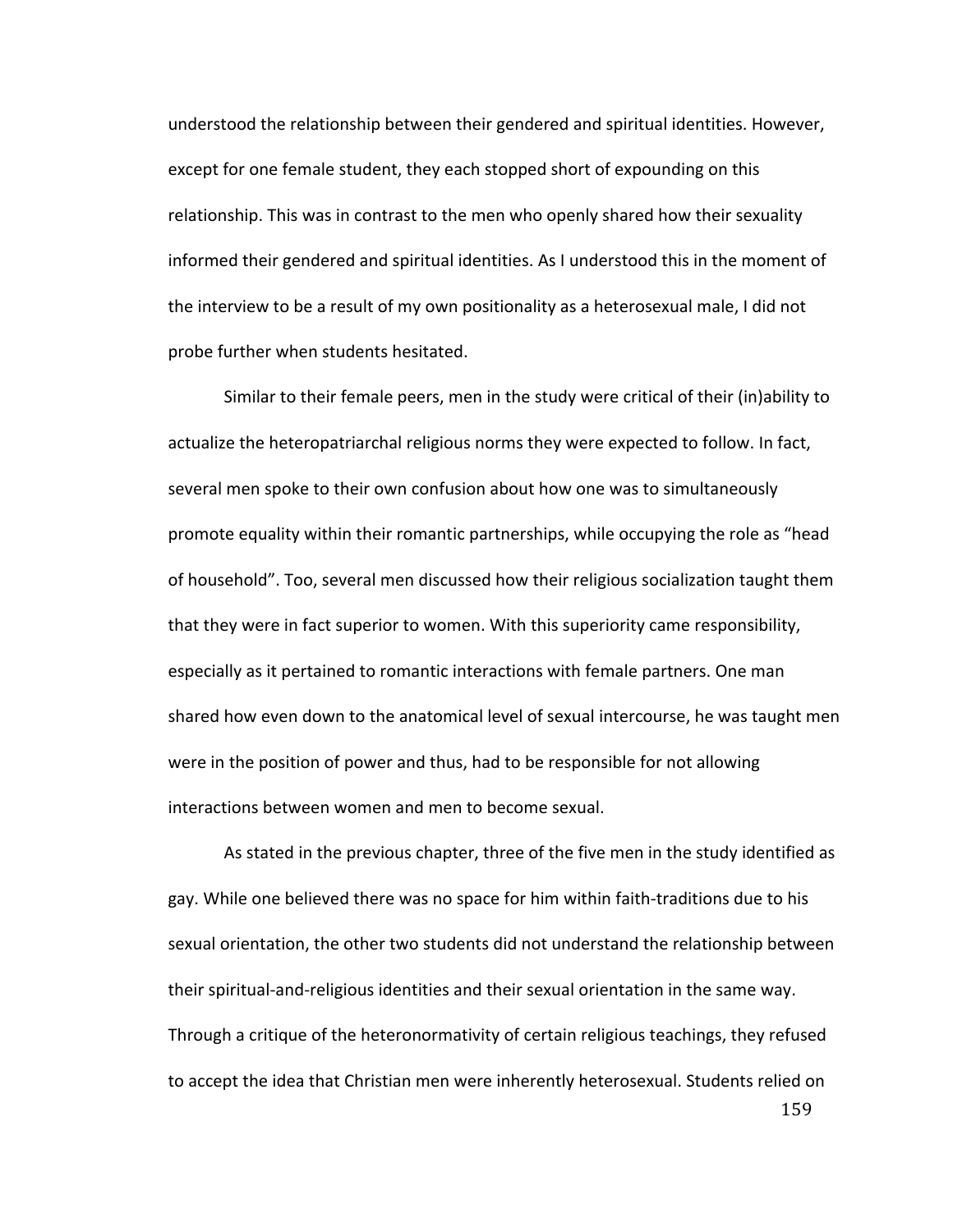their personal experiences and narratives to challenge what they believed to be narrow constructions of what constituted a *real* Christian (i.e., heterosexual men). As Sam and Brad's narratives demonstrate, attempting to carve out space as gay men who were firmly committed to their spiritual-and-religious identities was not an easy task. Too, they witnessed individuals use the Bible as tool of oppression, to justify and ground their homophobic views. Though it did not happen at the same rate, both men accepted the task to expand their notions of spirituality and religion to make room for their full selves. 

#### **Discussion**

Though a growing body of literature from higher education scholars focuses on the spiritual lives and developmental journeys of college undergraduates (Astin, 2004; Astin et al., 2010; Bryant & Schwartz, 2006), comparatively fewer investigations explore Black undergraduates spiritual and religious lived experiences (Constantine, Wilton, Gainor, & Lewis, 2002) and even less focus on their spiritual developmental processes (Tisdell, 2003). While findings from this study are consistent with conclusions drawn from other literature on spiritual identity development among college students, new insights complicate and extend how we understand students' spiritual developmental journeys. It is worth noting, that though I did not investigate educational benefits Black undergraduates accrue as a result of their spiritual worldviews and practices, that does not mean these students did not experience such benefits. As the extant literature shows, spirituality is a resource for many Black undergraduates students (e.g., prayer, meditation, belief in a higher power), promoting positive educational outcomes such as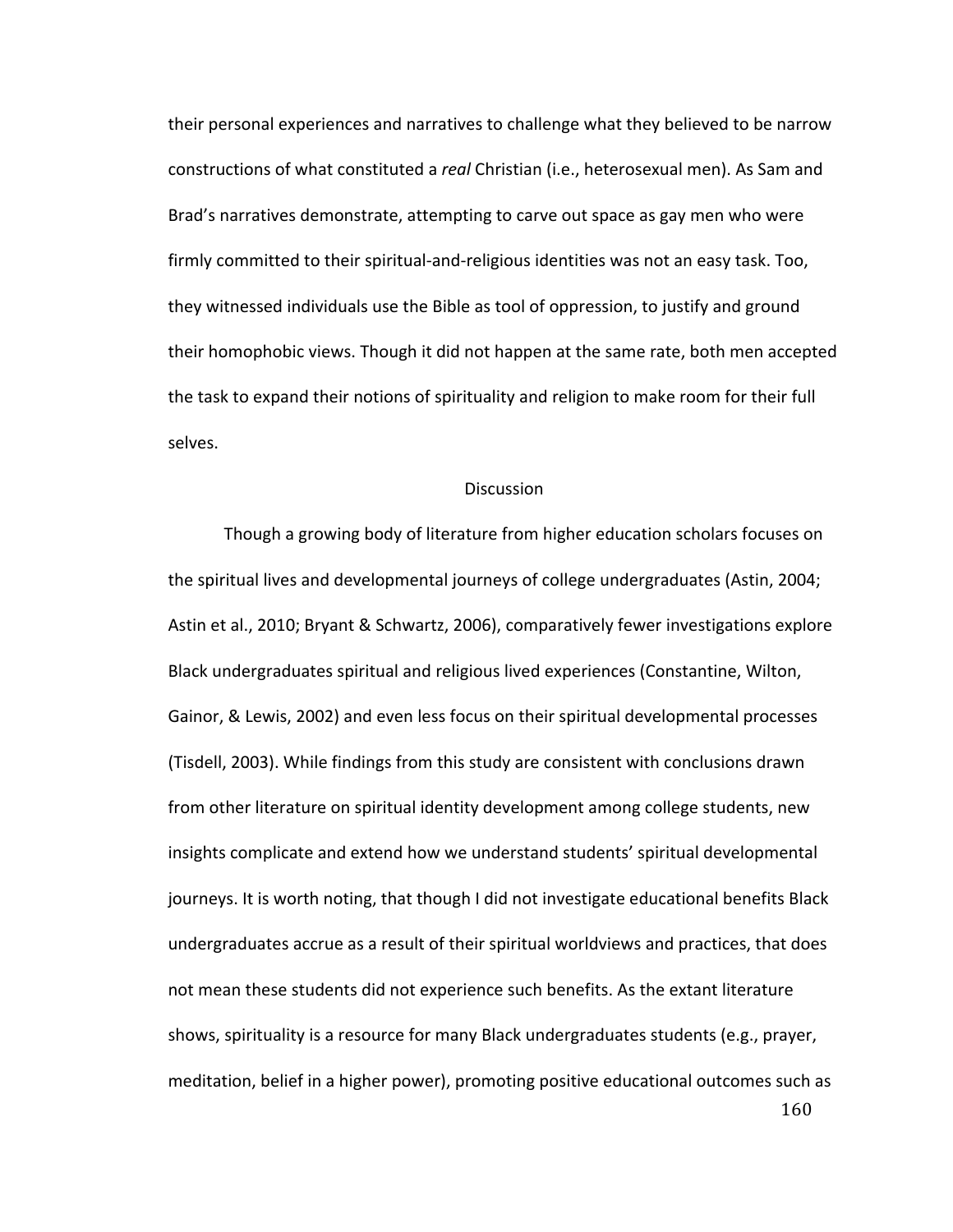persistence, ability to effectively cope with racial and academic stressors, increased academic performance, and sense of belonging (Herndon, 2003; Constantine et al., 2006; Patton & McClure, 2009; Stewart, 2010; Strayhorn, 2011; Watt, 2003).

The three theorists whose models are most frequently used to frame and make sense of college students spiritual development – Fowler (1981), Parks (2000), and Tisdell  $(2003)$  – all agree that socialization processes play a huge role in individuals' spiritual identity development. For Fowler, the relationship between children and their caretakers is what establishes their understanding of "God". Parks also argues that children develop a sense of who they are spiritually from authority figures, but adds that this authority figure is not typically one individual person. Rather, it is an interlocking system of sources throughout a child's ethos, such as media, culturally defined roles, and traditional customs; students are exposed to this from the moment they are born, not later as Fowler argues. Tisdell extends both Parks and Fowler's argument by paying attention to the role of culture in individuals' socialization processes.

161 My findings are markedly consistent with these scholars and affirm the powerful role of socialization in shaping how students understand themselves as spiritual or religious persons. A set of people, places, and experiences work to co-produce students' spiritual identities. In my study, I found the critical people to be guardians and peers and the critical spaces that informed development to be the home, secondary schools, and college. Too, as Parks' (2000) points out, students in the present study also gleaned from their environments what were culturally legitimized ways of being spiritual and shaped their behaviors accordingly. This was particularly true for students who were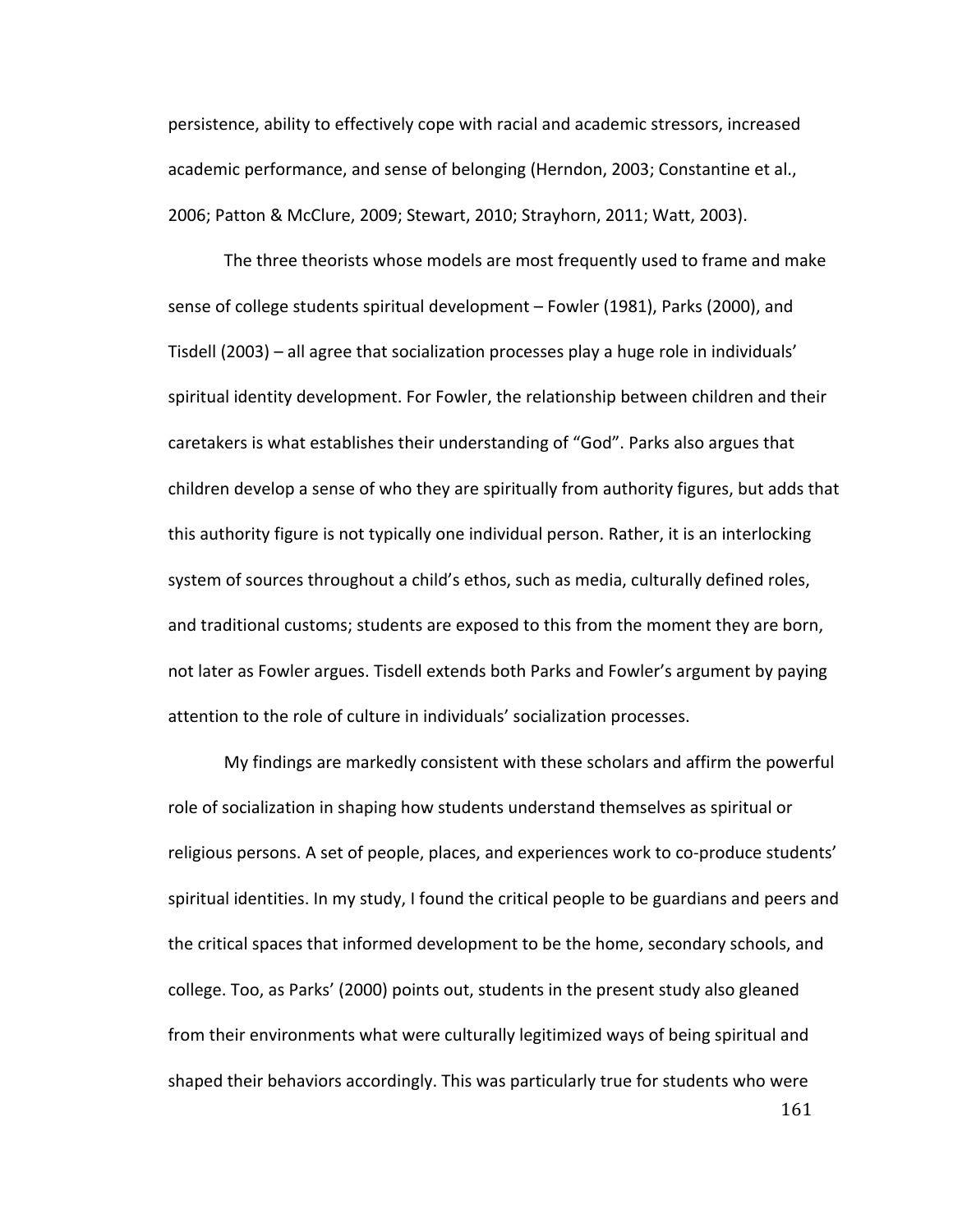engaged in the work of figuring out how their gender, sexual orientation and spirituality should co-exist. My findings also confirm Tisdell's (2003) thesis that this process is clearly one that, through and through, is a reflection of culture. Specifically, how students' racial identities worked on several levels: as a target of marginalization, a source of empowerment, a discursive stand-in for traditions and customs they learned growing up, in what communities they felt most comfortable to worship, as well as what students understood to be the historical and contemporary role of spirituality and religion in the collective experiences of Black Americans.

A couple additional insights that emerge from my findings complicate how we understand the relationship that exists between students and their environments and their socializing agents who occupy those spaces. First, as I explain in *personalizing identities*, students' identification with certain spiritual and religious identities is not always done without some form of critical self-reflection. In some instances, in fact, religious and spiritual leaders engage young and late adolescents in exercises that ask them to think about whether what they believe is truly what they believe, or merely a reflection of their guardian's belief system. To be clear, these leaders did not leave open unlimited possibilities for students and as such, had an intended outcome in mind. Other students' drew from their lived experiences to critically self-reflect on their socialization. In either instance, this finding shows that one would be wrong to assume that individuals are not participating in critical self-reflection about their environments and their role in it during young adolescent years; especially when critical aspects of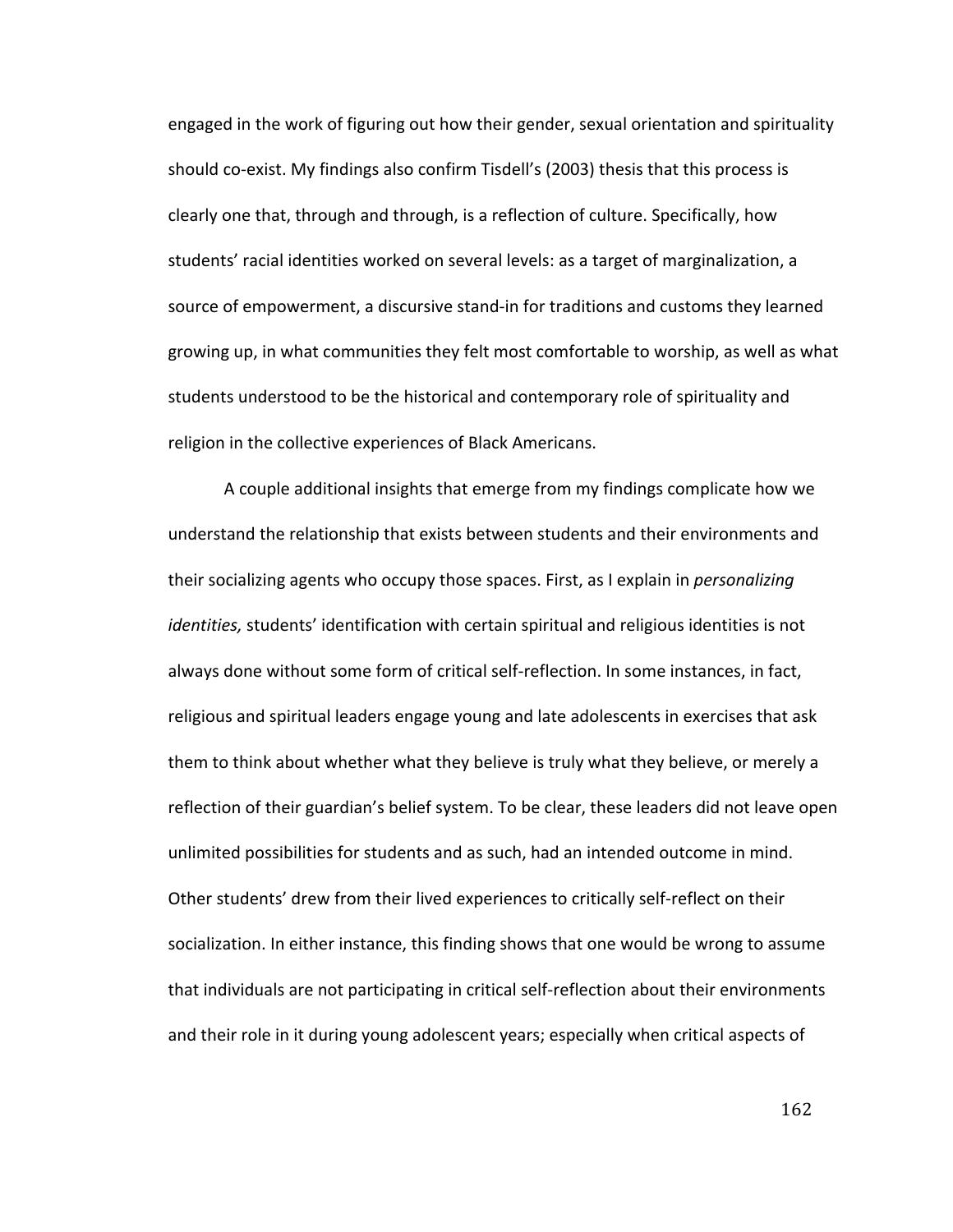students' identities are not validated through their spiritual socialization (i.e., race, gender, sexual orientation).

Another insight that complicates Fowler (1981) and Parks' (2000) attention to socialization as it relates to influences beyond the home, is that while it is true multiple people and places work simultaneously to play a substantive role in students' spiritual identity development, they are not necessarily working in tandem. As findings in the present study show, students' experiences in secondary schools and interactions with peers sometimes offered counter perspectives to what they were learning at home. That is to say, that though these socializing people and places sometimes worked to reinforce each other, in other moments they were in contradiction and thus, opened up space and opportunity for students to critically reflect on what they learned at home.

The students' narratives were also consistent with Tisdell's (2003) description of spiraling back. Tisdell argues, in contrast to Fowler (1981) and Parks (2000), developmental processes are not normative pathways that a majority of individuals follow. Instead, students are constantly in the process of re-membering previous experiences to extract value and meaning and re-appropriate what is extracted to their present day understanding of themselves, the world around them and their lived experiences. This was especially true for students who were raised in very religious households, still identified within the faith tradition they were raised in, yet embodied and practiced their spiritual-and-religious identities in ways that would not be deemed appropriate or valid within the religious communities they came from. Though students had substantive critiques of their religious upbringing, many did not see this as a reason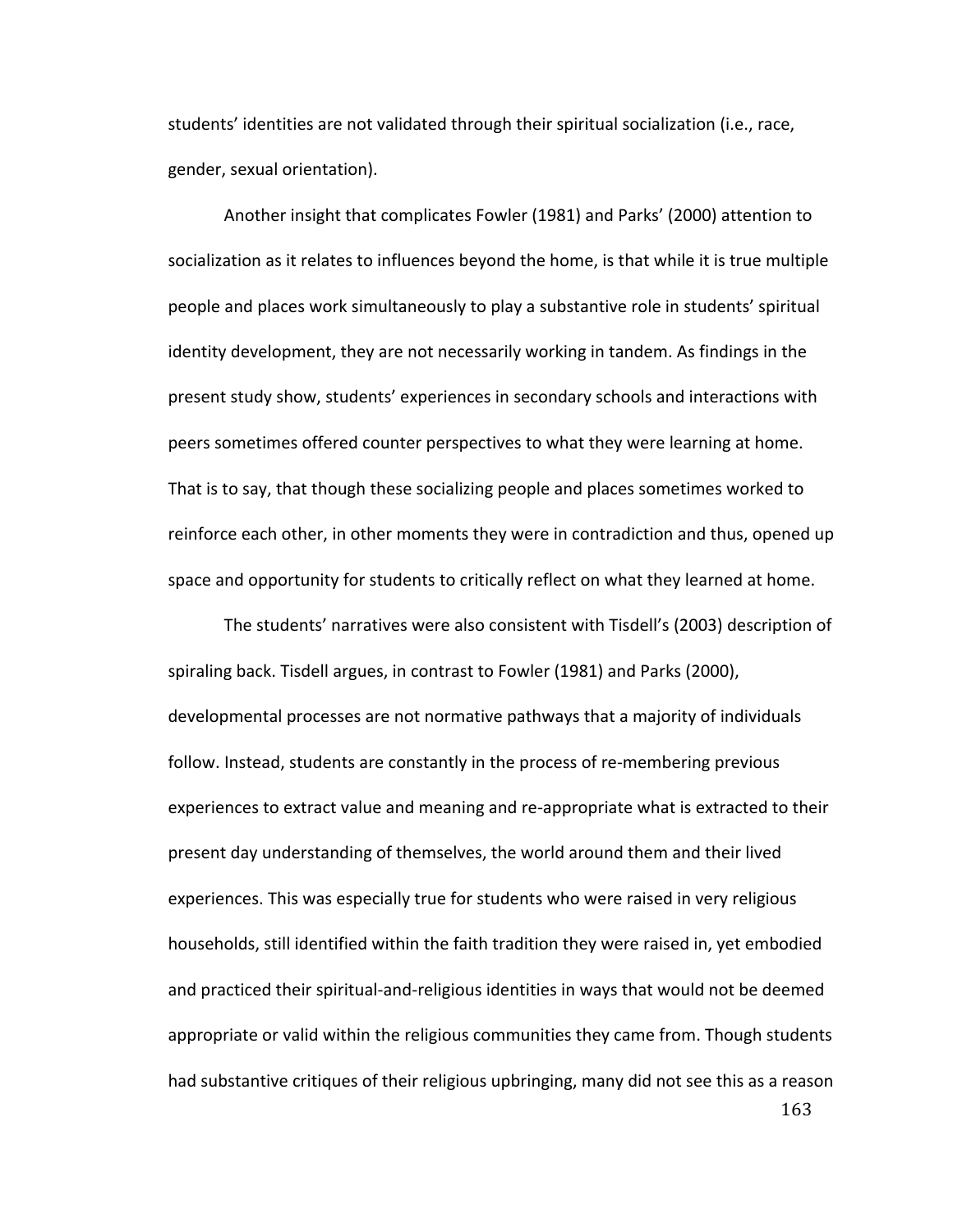to disavow their religious identity all together, but rather an opportunity to redefine it for themselves. As such, students could still find value in religious and spiritual teachings and traditions they were socialized to appreciate growing up, while continuing to redefine and expand what it meant for them to be spiritual beings.

Further, findings from the present study corroborate Tisdell (2003) and others critiques of Fowler (1981) and Parks (2000) stage-based, linear model of spiritual identity development. The epistemic violence that is done through the creation of a normative model that presumably most individuals follow renders invisible, illegible and invalid stories that "deviate" from that model. This is particularly true when those models are based on a predominantly White, heterosexual, middle class sample. As findings in this study show, students' socialization experiences, how they make sense of their experiences, and what levers or experiences prompt cognitive, behavioral, and affective shifts along their spiritual developmental journeys are diverse and varied. This does not foreclose the possibility for one to speak about patterns and commonalities in students' spiritual development. But it does mean we must be cautious in how we frame and articulate such commonalities. For instance, it is one thing to say race matters in students' spiritual identity development and another to argue that race *only* or *primarily* matters in a very specific way. The latter approach can create an analytical blind spot for educators to make sense of a variety of ways race may matter in an individual students' spiritual development.

Findings from this study also confirm the necessity for more scholars to employ an intersectional analysis in order to account for relationships between students'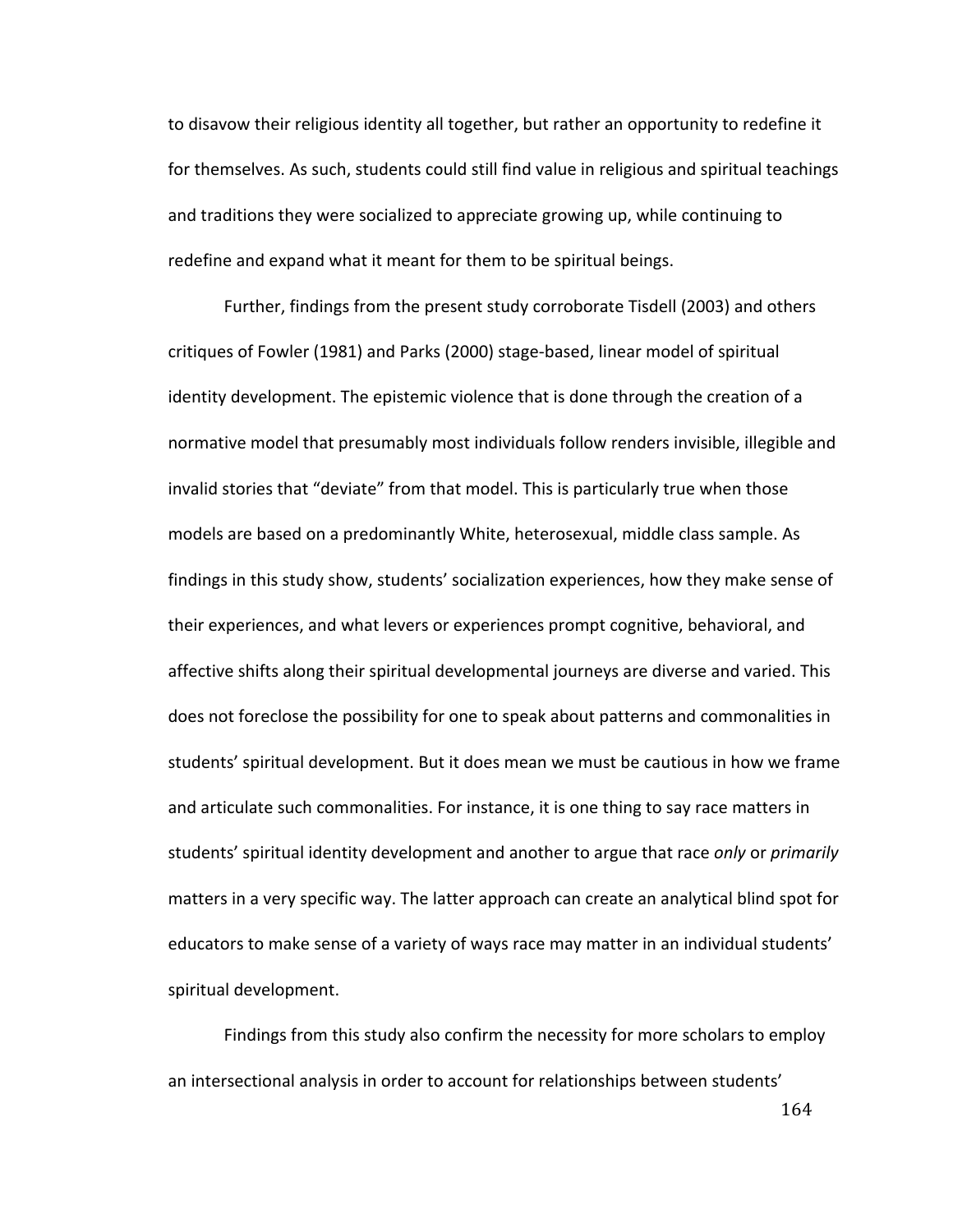spiritual identities and other social identities, such as race, gender, and sexual orientation. Though both Fowler (1981) and Parks (2000) acknowledge that their models are not universally representative, their models are essentially devoid of serious consideration of how race, gender and sexual orientation informed their participants' spiritual development. Conversely, Tisdell (2003) argued that scholars must investigate how students' social identities are interrelated and thus, are critical to understanding spiritual identity development. One insight that emerged from the present study and extends Tisdell's claim is that these interacting processes are always a reflection of power. Though Tisdell offers, through participant stories, how certain identities (i.e., heterosexual) were privileged over others, there is not an explicit articulation that when examining the relationship between students' various social identities and their spiritual identity, we must attend to how power works to marginalize certain ways of being, while normalizing others. To be certain, Tisdell's book length treatment of this topic makes clear that she is very much attuned to how power and privilege works in students' spiritual development. Thus, my findings only serve to further validate her claims and too possibly state her thesis more firmly: we limit our analysis when we do not account for power and privilege when investigating the interactions of multiple social identities.

In addition to the import of these findings for framing spiritual identity development, they also challenge what Miller (2012) referred to as the church decline narrative. Within that discourse, scholars posit that religion is becoming less significant in the day-to-day lived experiences of young adults. Typically this is measured by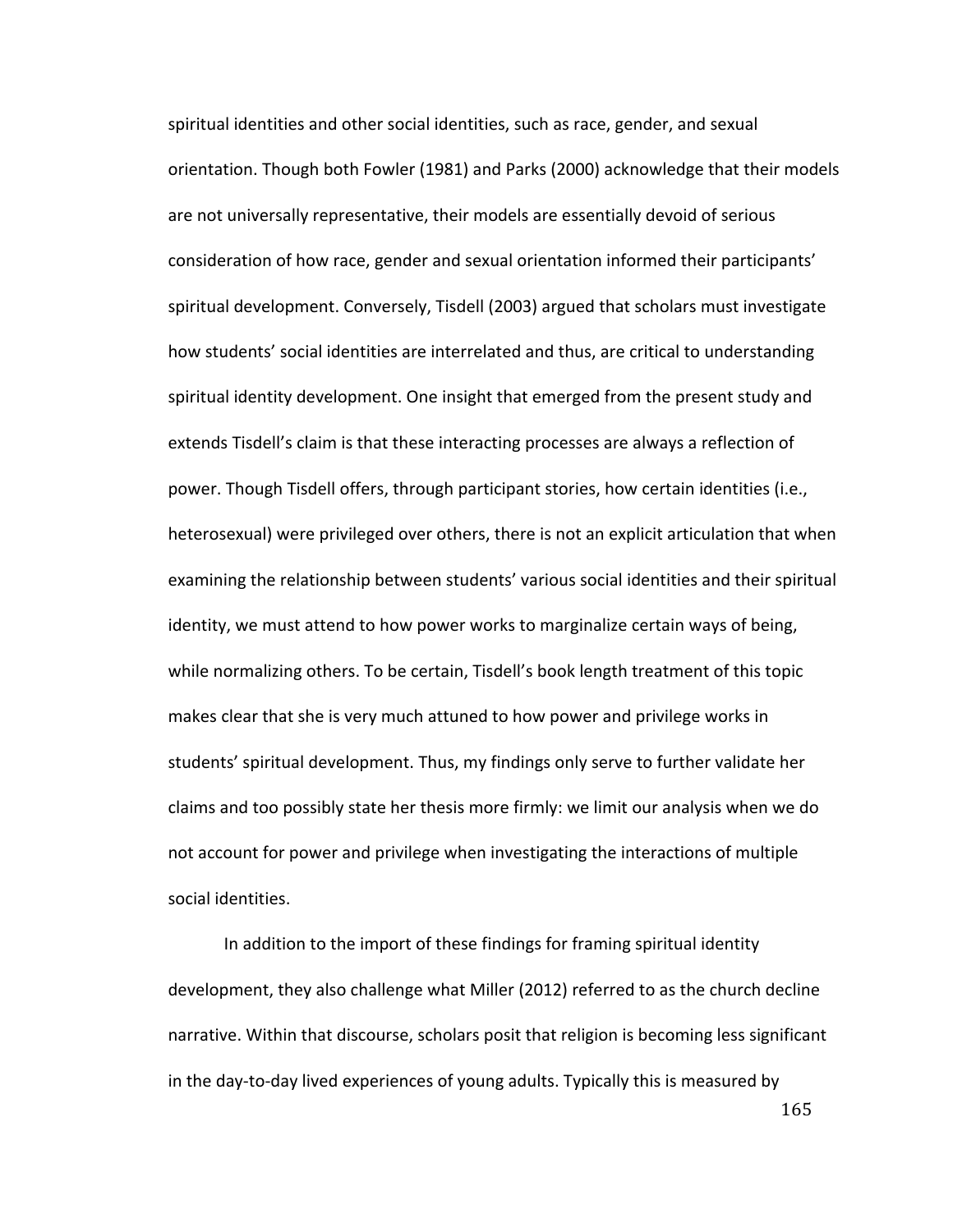observing young adults participation in faith-based and religious institutions. Decreased participation rates, they argue, reflects decrease significance. However, as findings from this study show, though students may not attend religious services as frequently and may not be apart of clearly defined spiritual or religious communities this does not mean religion does not matter in their lives. In fact, when students were raised in households were religious socialization was substantial the imprint of those experiences did not disappear once they become young adults and entered college. A huge part of students' spiritual development involved negotiating the influence of how they were raised in order to carve out different possibilities for themselves as young adults.

Lastly, findings from the present study demonstrate what we can find when we follow Miller's (2012) call to empty the category of religion in order to ask how individuals take up religion and spirituality to accomplish certain human activities and Bender and Taves (2012) claim that these categories allow individuals to make sense of themselves in relation to others. In many of the studies on religion and spirituality among college students reviewed in Chapter Two, the categories of religion and spirituality were left un-interrogated and scholars often started from an a priori definition of what these terms meant in students lived experiences (a notable exception being Patton and McClure, 2009). However, when the category is emptied, instead of searching to understand what is religious about a phenomena or set of activities, scholars can see what individuals are accomplishing with the category of religion itself. For instance, in the present study religion and spiritual identity markers were used at times to designate which group of people could occupy which spaces on college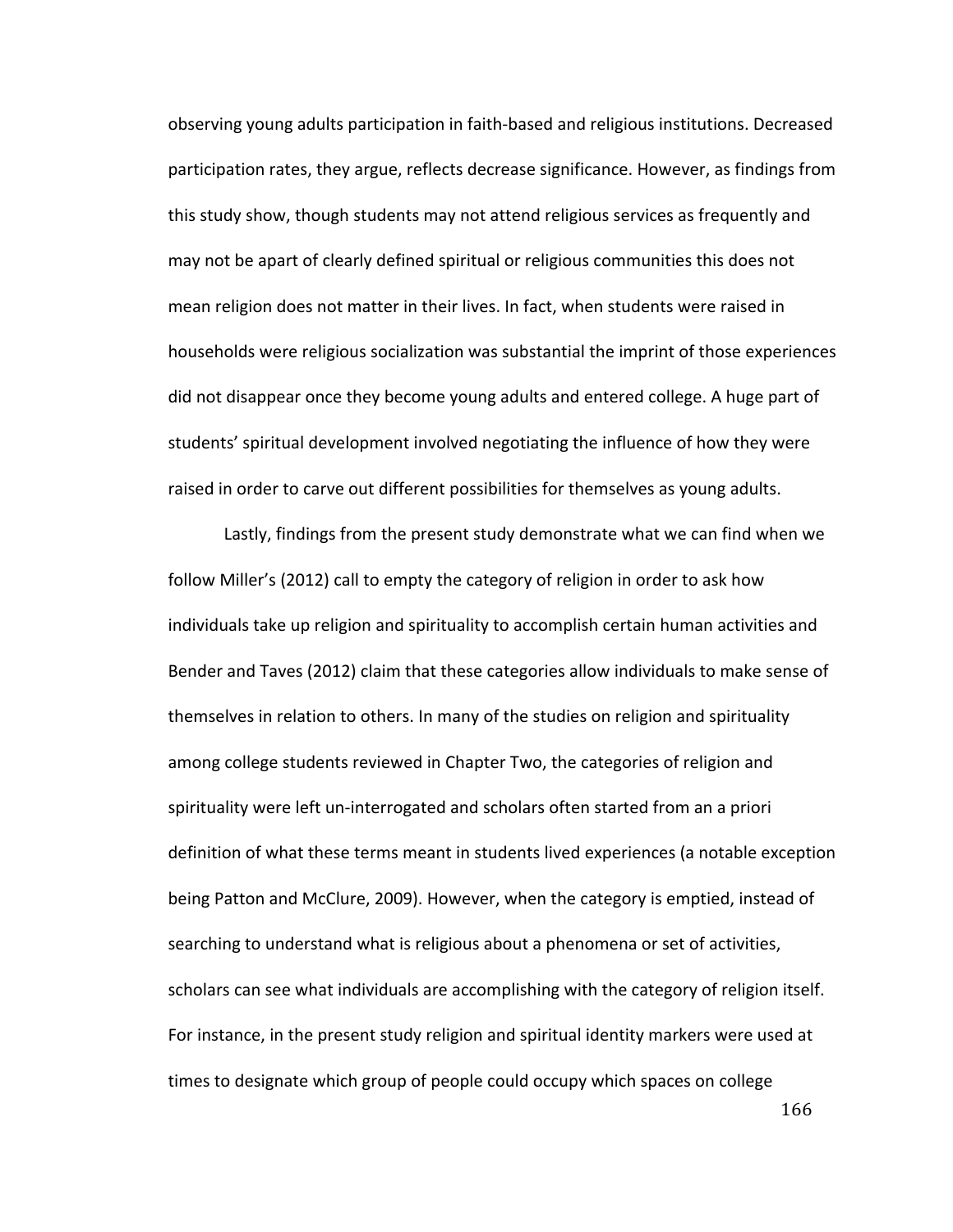campuses. Moreover, by interrogating the categories of religion and spirituality, these findings show how both were deployed to regulate identity expressions through legitimizing and delegitimizing certain ways of being. Further, as discussed when describing the participants demographic profiles in Chapter Three and reflective of Bender and Taves' argument, students used these terms to identify who they were, while simultaneously marking distinctions with others. For instance, the majority of students in the present study either identified as spiritual-and-religious or spiritual-notreligious. The former category signified students attempt to redefine what was possible within certain faith traditions, while the latter signified students attempt to establish their identifies beyond religious traditions. Yet, despite identifying with different identity categories, all students describe themselves in opposition to the category of religious-not-spiritual. This allowed them to critique the perceived shallowness among those who simply exhibited certain behaviors that were understood to be religious (i.e., attending religious services), while establishing the sincerity of their own identities.

# **Conclusions**

The findings of this study support five conclusions about spiritual identity development about Black undergraduates:

- 1. Socializing agents and spaces play a powerful role in co-producing how students understand themselves as spiritual and religious persons.
- 2. Students' engage in (critical) self-reflection about their socialization experiences prior to college.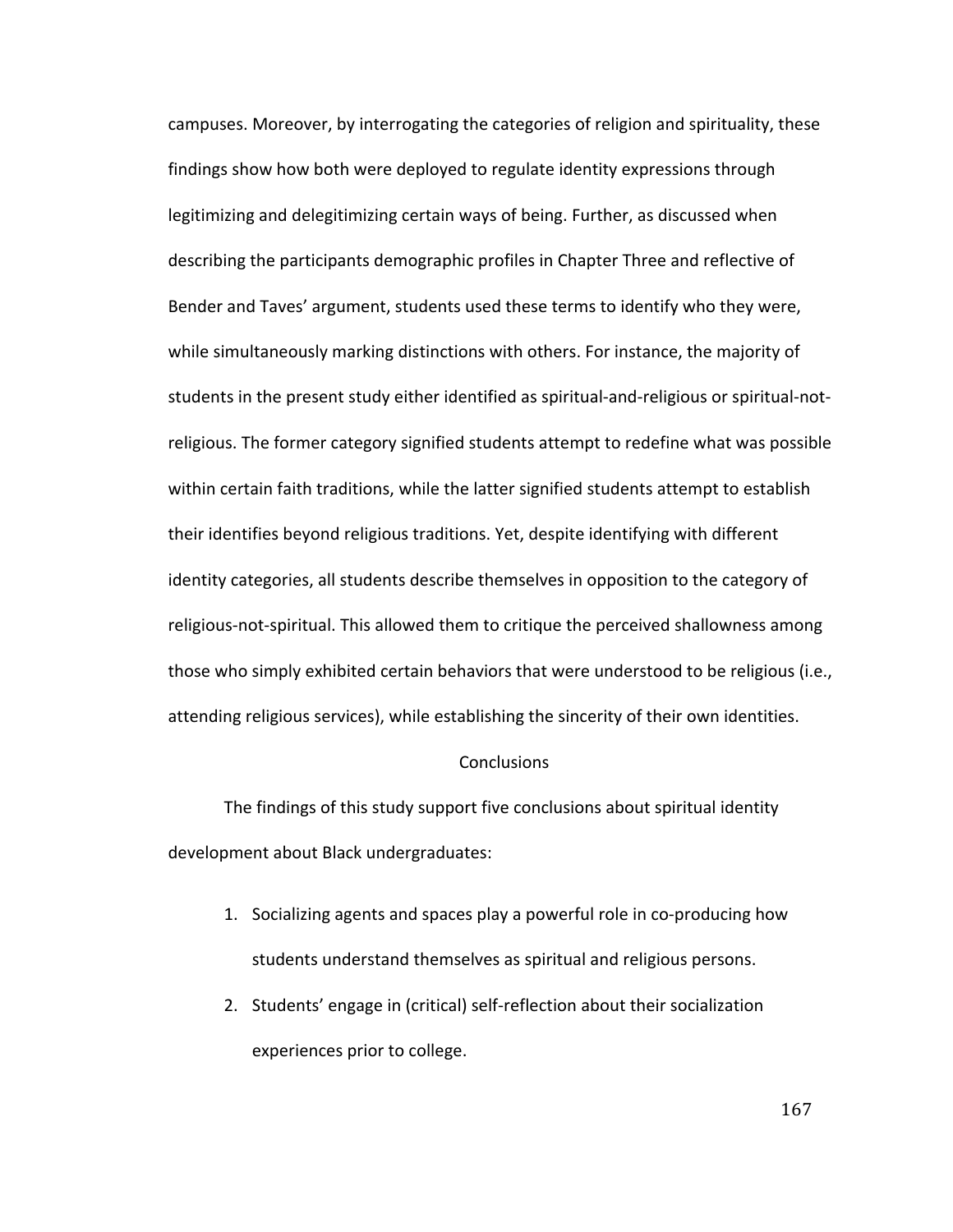- 3. There are no normative developmental pathways. Rather, students are constantly in the process of re-making previous experiences to extract value and meaning and re-appropriate what is extracted to their present day understanding of themselves, the world around them and their lived experiences.
- 4. Students' spiritual developmental journeys are Intersectional (e.g., raced, gendered).
- 5. Though students may not attend religious services and may not be apart of clearly defined spiritual or religious communities, this does not mean religion does not matter in their lives.

## Implications for Practice and Future Research

Findings from this study led to several implications for both practice and future research, specifically for those interested in supporting Black undergraduates' spiritual needs on college and university campuses. Thus, recommendations for postsecondary administrators, faculty as well as researchers are offered in this section.

# *Postsecondary Educators and Administrators*

Several implications for practice for postsecondary educators and administrators working at highly selective, predominantly White universities can be drawn from the present study. First, educators should work to ensure that Black undergraduate students have access to spaces and opportunities to critically reflect on, make sense of, and explore their spiritual identities. Put differently, campus administrators must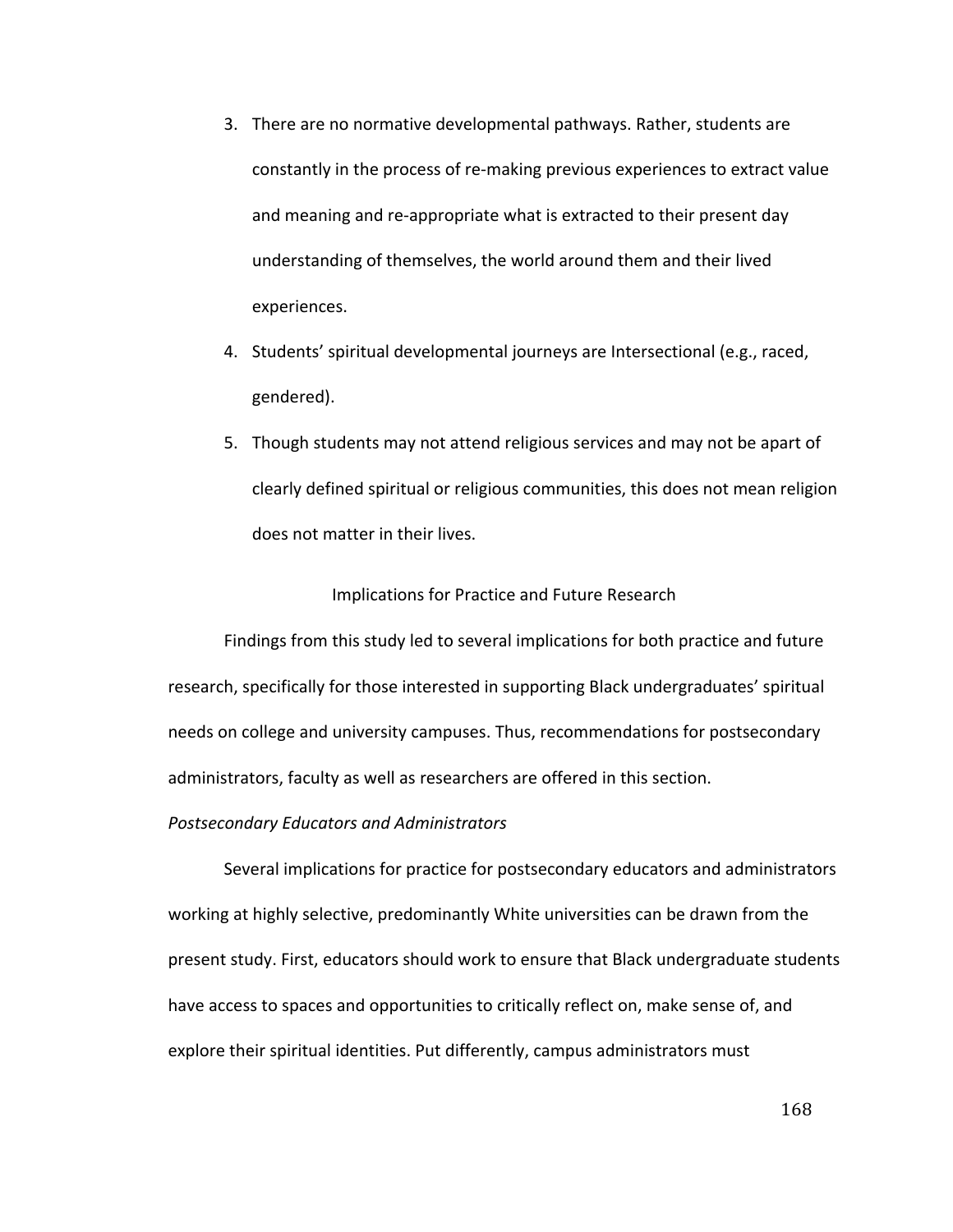purposefully attend to this aspect of students' identities, intentionally inviting and students into spaces that acknowledge and engage students' spiritual identities. Certain pedagogical assumptions should guide educators approach in designing such spaces. Foremost, assumptions about students' relationships to the categories of spirituality and religion should not be decided on a priori. Rather, educators should assist students reflect upon their personal histories to better understand how they have arrived at certain notions of religion and spirituality and how they situate themselves in this diverse and broad constellation of social categories.

Moreover, administrators should take seriously and capitalize on the previous *work* and energies students committed to their processes of critical reflection and interrogation of their spiritual identities. That is to say, educators should not take for granted the idea that students arrive on campus without ever having their positions challenged around these issues. While this may hold true for some undergraduates, as the findings presented above show, some students are cognizant of the ideological limitations of their socialization and have even confronted the question of why it is they believe what the believe. As such, educators would be better served in understanding what epistemological resources students rely upon in answering these questions in order to better support them in their journeys.

169 Further, educators should embrace and promote the value of liminality  $-a$ developmental reality for many students  $-$  in their own approach to reaching out to students. As a majority of participants in the present study were in substantive ways encountered religious socialization across a variety of institutional domains (e.g., home,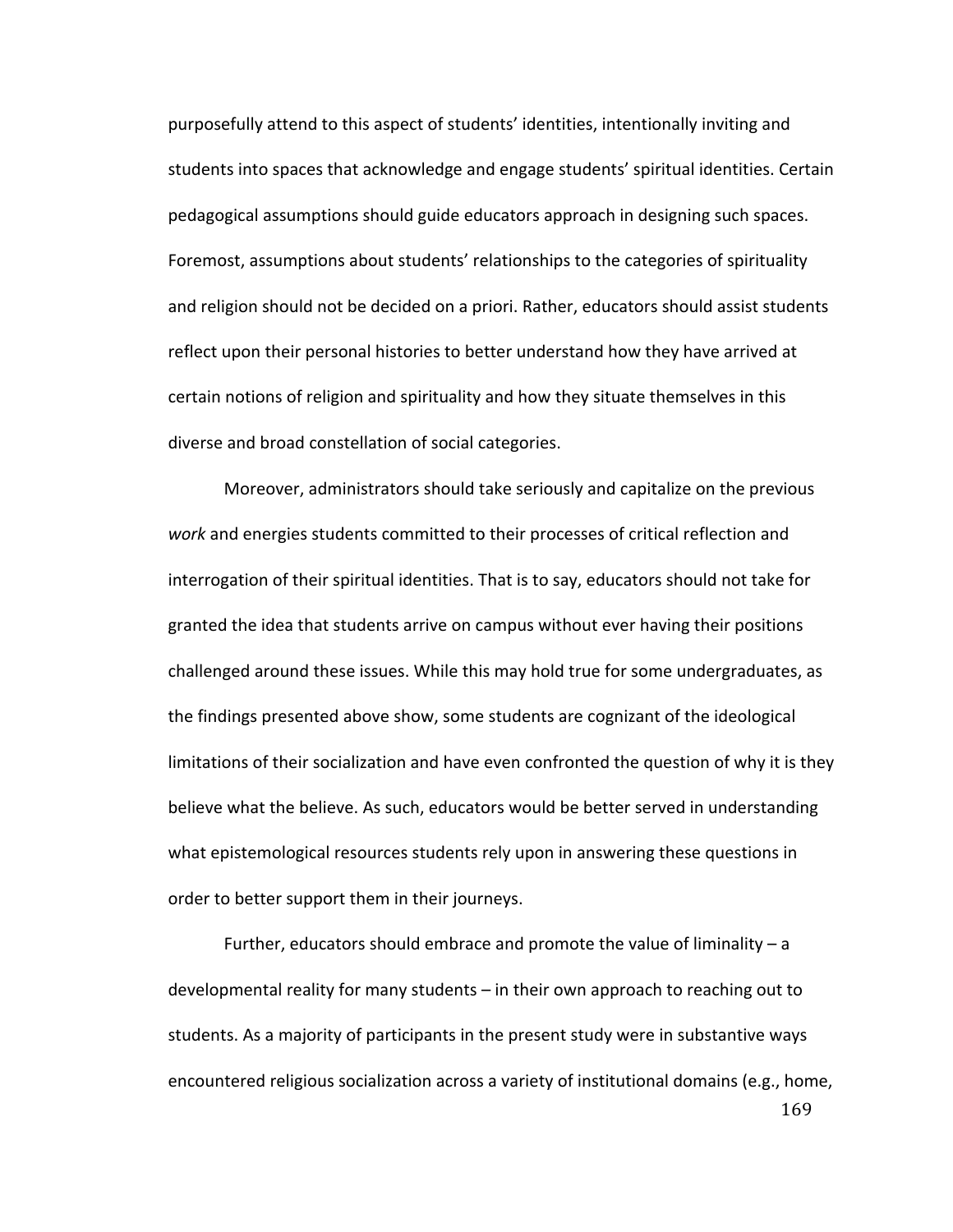school, peer networks, faith-based organizations), the residual affect of those experiences did not disappear simply because students no longer participated in similar activities or organizations once they were in college. Occurring in formative years of students' developmental journeys, the cartography of these experiences remained visible on the cognitive, affective, and interpersonal aspects of students' lives. Thus, many students arrived and persisted through college without abandoning these social markers as self-identifiers. Instead, students continually (re)negotiated their relationship to the social categories of religion and spirituality. Educators should embrace this small-t truth of students' lived experiences. That is, while the grammar students' employ for understanding themselves, the world, and their position in it may exist through formal religious rhetoric and traditions, educators should encourage students to continue to (re)make their spiritual and religious identities their own. Emphasis should be placed on challenging the idea that there exist definitive ways to be in general and to be religious or spiritual in particular. Or, as Chaplin Charles Howard puts it, educators must learn how engage students around the "*but"* of their identities: "I'm Buddhist, but..." or "I'm Christian, but..." for instance.

Last, and arguably most important, college educators and administrators pedagogical approach should prioritize exposing students to, as referred to previously, Laverne Cox's notion of possibility models. As findings from the present study suggests, students could benefit tremendously from being made aware of the intra- and interdiversity that exists among those who identify as spiritual and religious. An intended learning outcome of educational initiatives and programs focused on meeting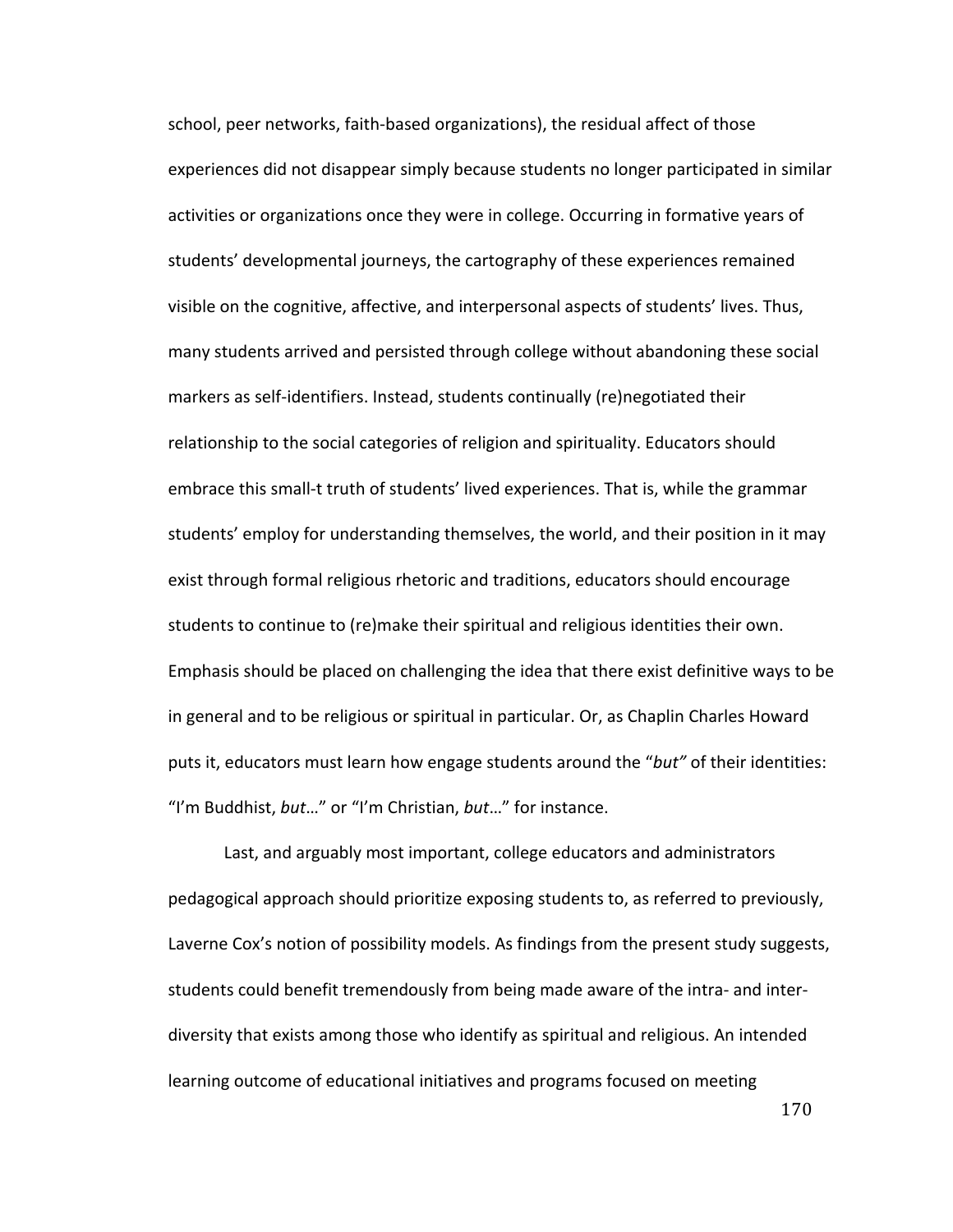undergraduates' spiritual needs should be to expose students to inter- and intrareligious and spiritual diversity. Anticipating the ways students other identities interplay with their spiritual identities, educators should offer specific resources that help student think through the role spirituality and religion may play in their gender, racial, sexual and sexual orientation identity development. In particular, educators and administrators should curate and organize resources (e.g., books, articles, YouTube videos) that students can utilize and engage.

Being that institutional contexts are so diverse, the form such programmatic efforts take are difficult to predict. Nonetheless, several college offices or university units that could facilitate such experiences include office of multicultural affairs, office of the chaplain, residential services (i.e., living-learning communities) or first year student experience programs. Whether a series of events or a regularly offered activity, educators should launch initiatives that target Black undergraduate students and offer engaging experiences that allow them to think about how they want to define their spiritual identities.

Notwithstanding these recommendations, it is extremely important that efforts to support Black undergraduate students' spiritual development are grounded in the realities of specific ecological contexts. Educators should explore the spiritual needs of Black students on their campuses. At least one way this could be achieved is by hosting a series of focus groups or administering surveys.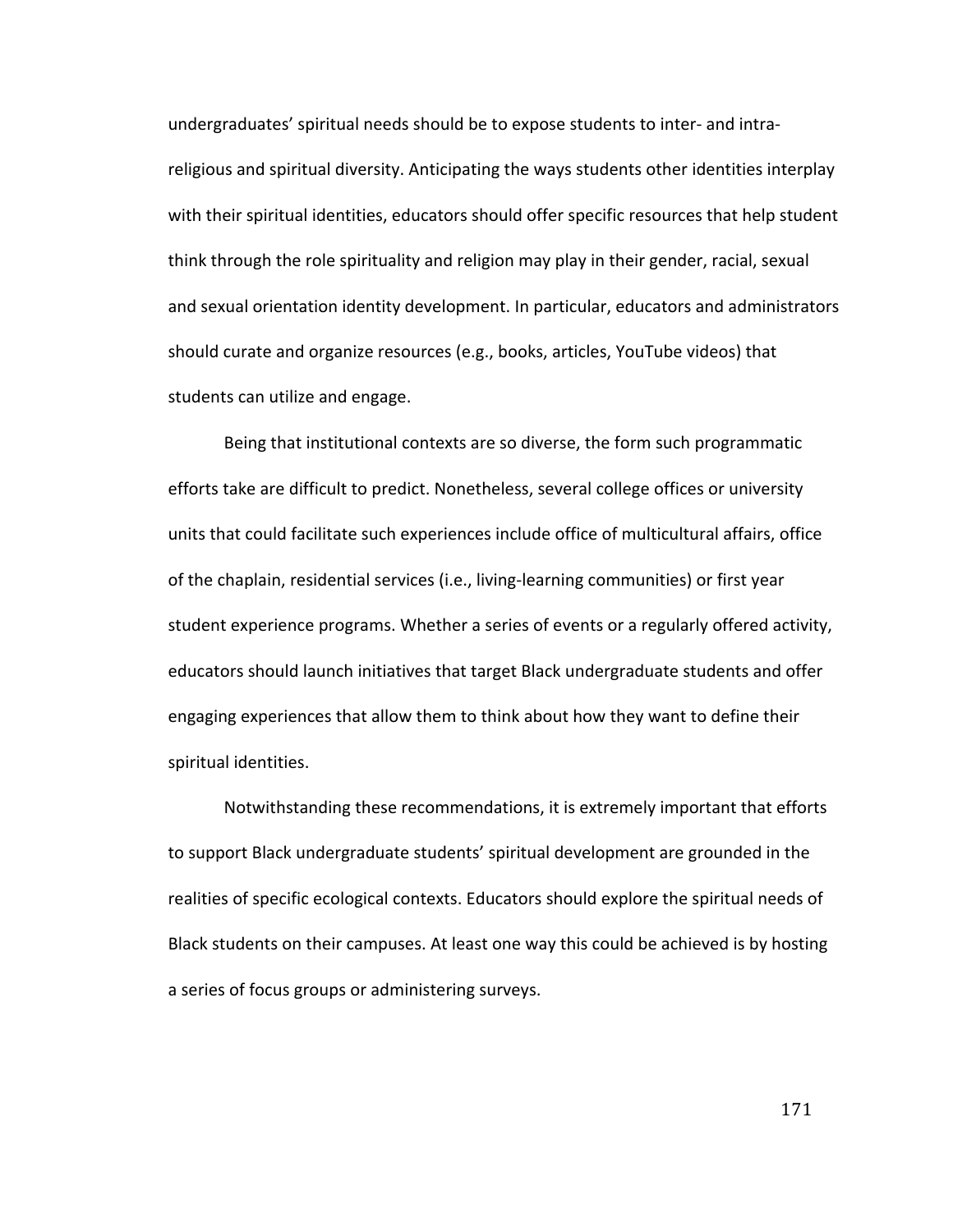## *Future Research*

As it relates to implications for future research, I make several recommendations for scholars interested in studying spiritual development among Black undergraduates. These recommendations concern both how and what researches should consider when exploring these phenomena among Black undergraduate students. First, as this study was conducted in a highly selective, research intensive, predominantly White university, additional studies should seek to explore Black undergraduate spiritual developmental journeys in different institutional contexts, such as Minority Serving Institutions (MSIs), Community Colleges, and Liberal Arts Colleges. These varying institutional contexts are sure to yield different insights as histories, traditions, and norms are not identical. Beyond institutional policies and organizational cultures, the makeup of the student body at varying institutions, too, will inform students' developmental experiences. For instance, what, if any, influence would a student body that consisted of more Black students have on Black undergraduates spiritual development? What influence, if any, would having a large percentage of students from the Bible Belt South in a college's student body have on Black undergraduate students' development? These questions, as well as others, deserve our attention.

Second, further studies should pay particular attention to the spiritual developmental experiences of "non-traditional" college students: those who are not between the ages of 18 and 24, those who do not live on campus or attend residential colleges, and those who are not full-time students. My own study, in some implicit yet critical ways, suffers from this blind spot and participates in the problematic trend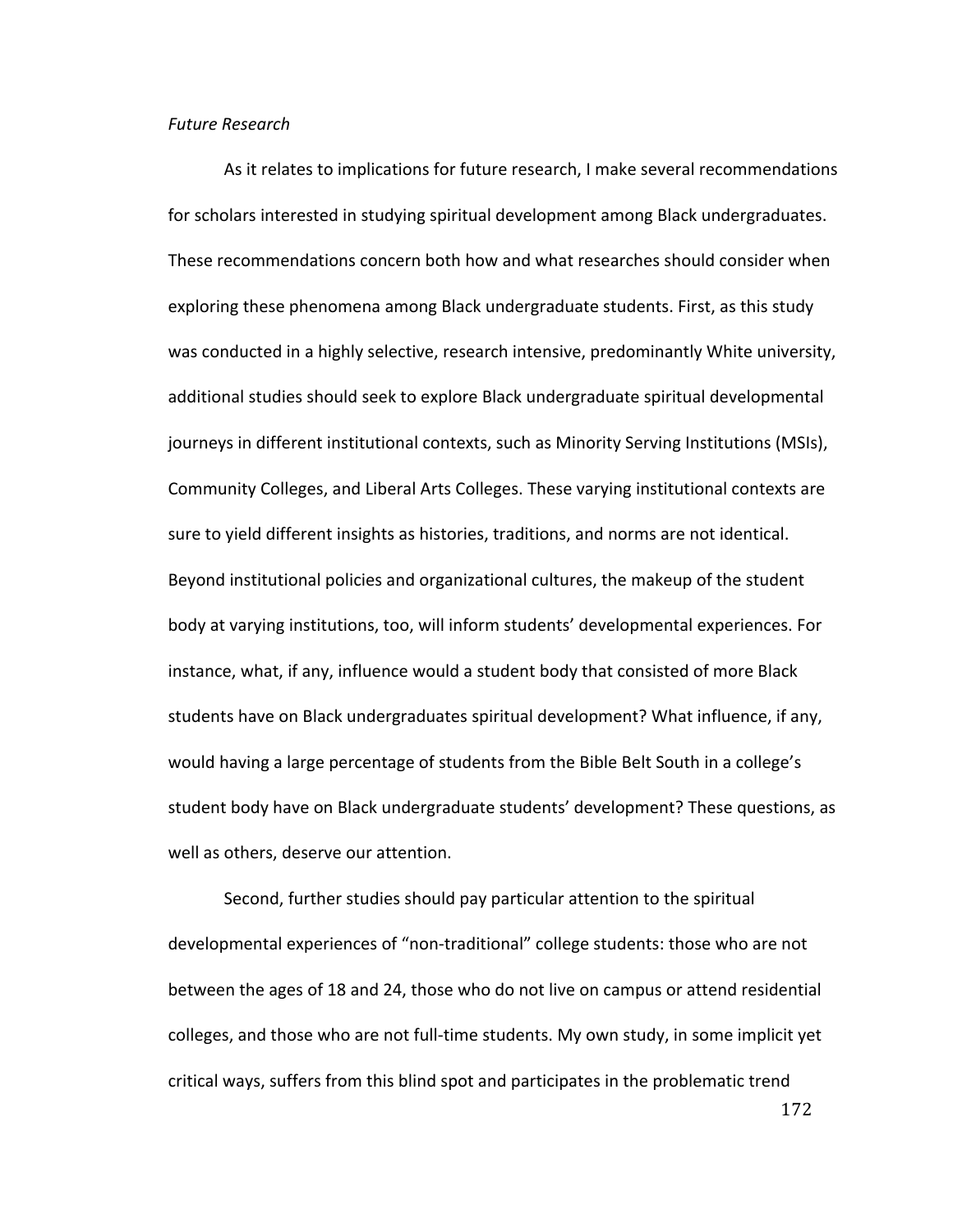among student development theory that prioritizes the experiences of "traditional" college students. Future studies should focus on the lived realities and personal narratives of these students.

Third, more research should attempt to explore the intersection of spirituality with other social identities not considered in this study, such as sexuality, class, and ability, and geography to name a few. Exploring such intersections is sure to provide rich insights that have yet to be considered. In doing so, scholars should remain attentive to how power, through representation and authorizing agents and discourses, simultaneously legitimize certain ways of how these identities should interact while invalidating and consequently marginalizing others. Further, researchers should continue to find innovative ways to present intersectional narratives that appropriately maintain students wholeness. For instance, though the present study employs an intersectional analysis, some may argue the data is presented in a segmented fashion (i.e., spirituality and race) rather than a fully integrated manner.

Lastly, more studies of spirituality and religion among Black undergraduates should purposefully investigate the experiences of non-Christian students. This could include students who either identify with another faith-tradition or simply was not raised and socialized into Christian traditions. This would undoubtedly broaden how we understand spirituality among Black undergraduates. To be certain, the tendency to privilege Christian religious thought in the study of religion and spirituality among Blacks in general and Black undergraduates in particular is likely a function of Christianity being the faith tradition most represented among Black Americans. Further, exploring the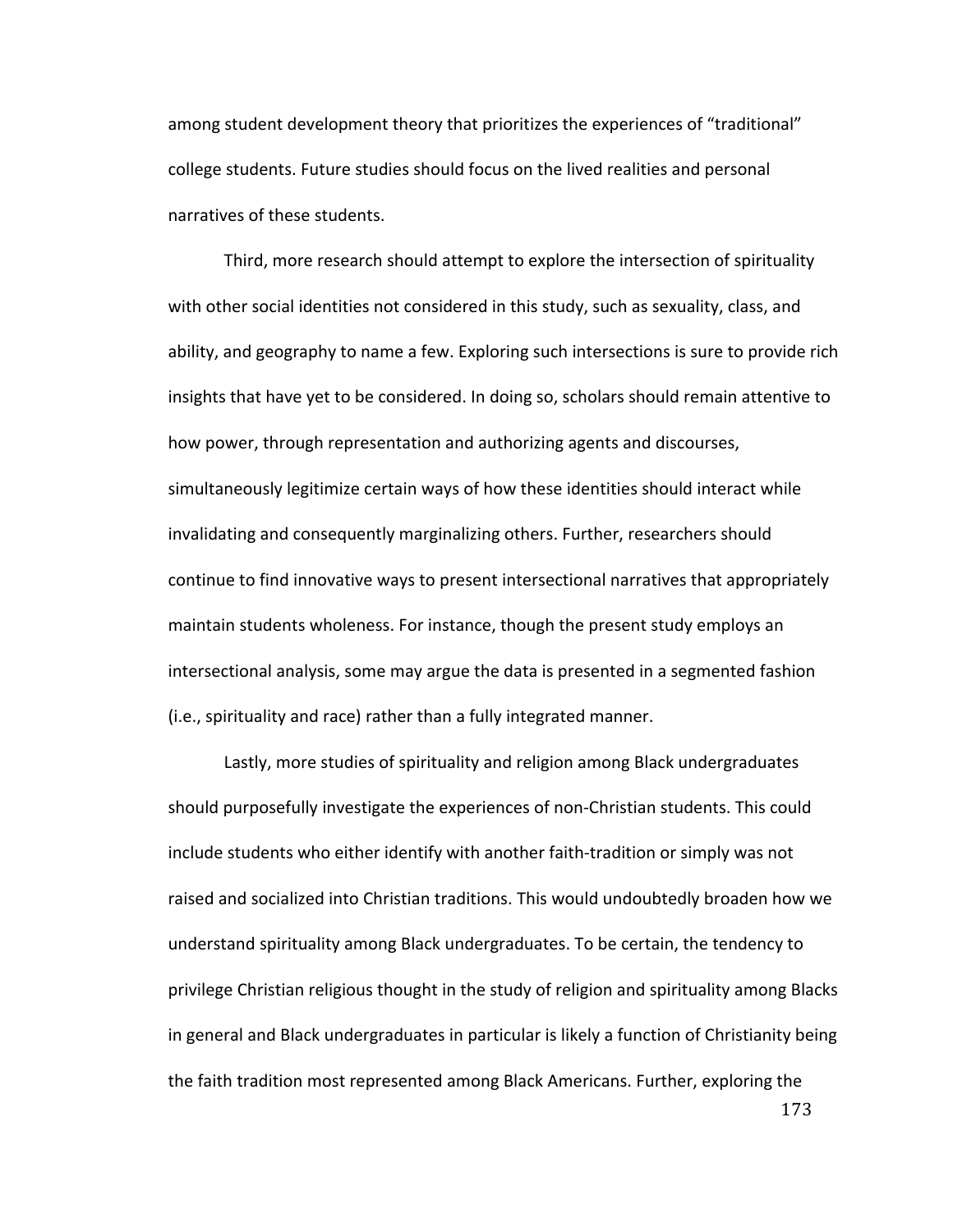spiritual lives of religiously unaffiliated students require the use of different social theories to understand as well as different methods to ask questions. While Miller (2012) points toward postmodern social theories as a viable response to this challenge, their may yet be additional interpretive models that help us see more clearly how students are using spirituality as a category to make and re-make themselves and the world around them.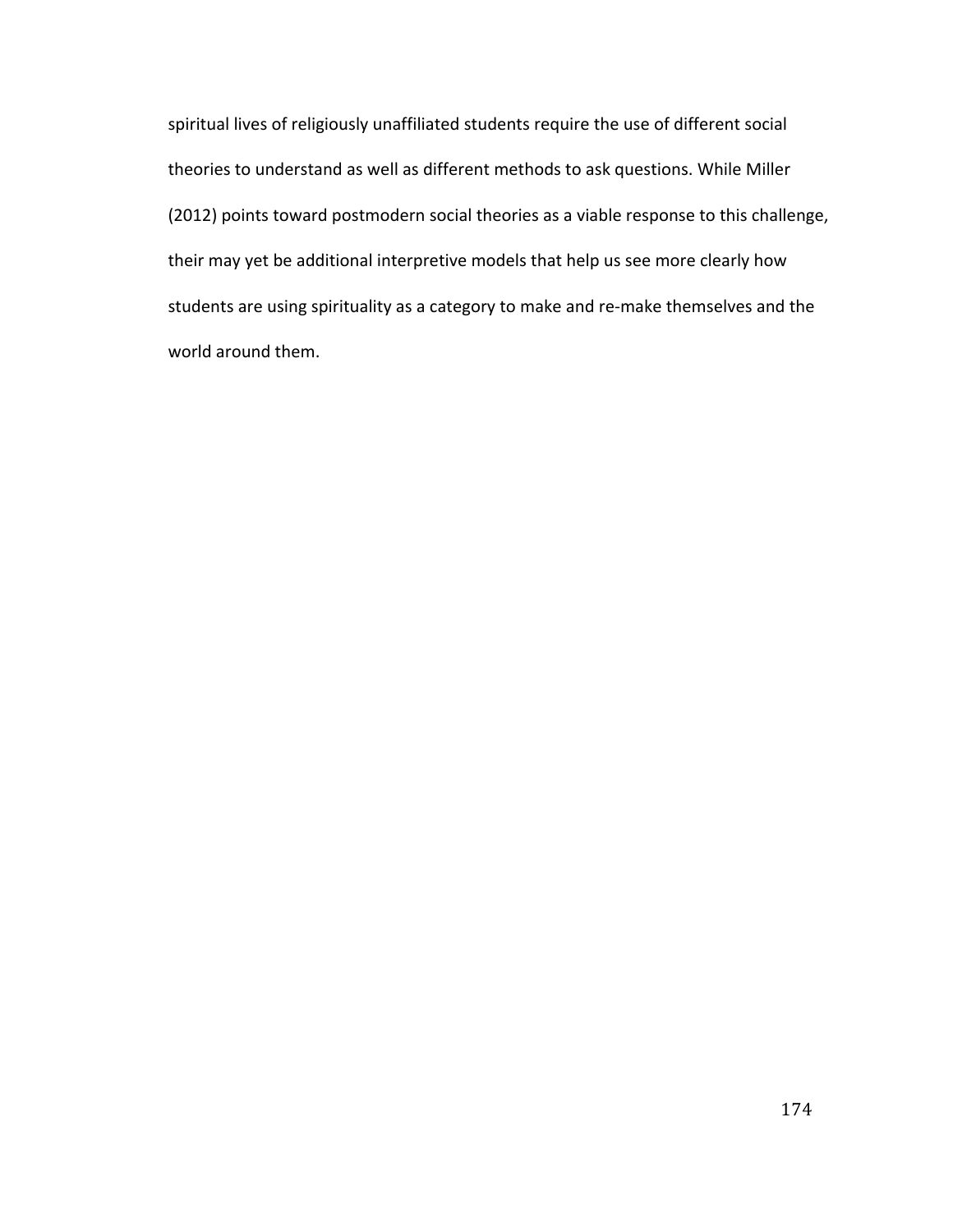## **Appendix A: Consent Form**

## **Title: The Stories We Tell: Narratives of Spiritual Development Among Black Undergraduates**

**Principal Investigator (PI):** Shaun R. Harper, University of Pennsylvania **Co- Principal**

**Investigator (Co-PI):** Keon M. McGuire , University of Pennsylvania

**Purpose:** The purpose of this study is to understand how Black undergraduate students enrolled at predominantly white institutions develop spiritual identities prior to and during college. Participation will require you to complete a pre- interview participant questionnaire and participate in at least two face-to-face, audio-recorded interviews, lasting about 90 minutes each.

**Procedures:** If you sign this document, you agree to have at least two face-to- face interviews. The interviews will take place on convenient times and places for the researcher and participant. This study is a voluntary research study, so you will incur any and all costs traveling to the interview site. All interviews will be audio-taped. The tapes will be used to transcribe the interviews. Your name will not appear on the written record of the interview. You grant permission for the data to be used in the process of completing a research study, including a dissertation and any other future publications. You understand that a brief synopsis of each participant will be used and will include the following information: gender, family socioeconomic background, race/ethnicity, year in school, discipline, enrollment status, and any other pertinent information that will help the reader come to know and recall each participant. You grant permission for the above personal information to be used.

**Risks and Benefits:** The risks involved in the study may include possible loss of your confidentiality. Participation in this study may not benefit you personally. However, no other foreseeable risks are associated with this study. The researcher hopes to gain insights into Black undergraduate students' spiritual lives that will assist educators in their efforts to support students' spiritual development.

**Voluntary Participation and Withdrawal:** Participation in this study is voluntary. You have the right to not participate in the study. In the circumstance that you decide to participate and later change your mind, you can withdraw from the study at anytime. You understand that you may skip questions on the questionnaire and during the interview at any time.

**Confidentiality:** Ensuring your anonymity is a primary concern of the study team. The Co-PI will keep you records private to the extent allowed by the law. You will be able to choose a pseudonym of your preference to use as your name in the study so that your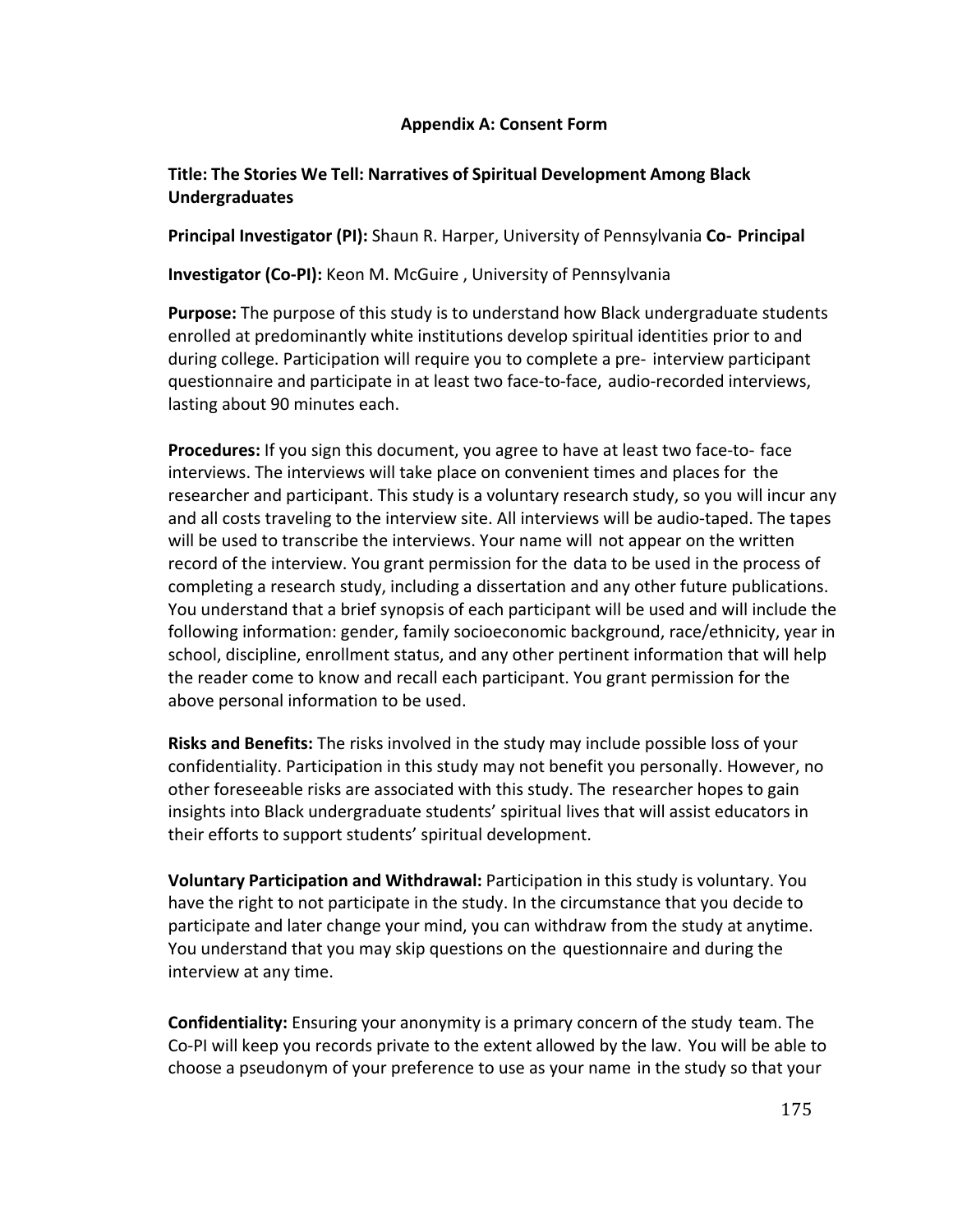name and identity will not be disclosed. Only Dr. Shaun R. Harper, PI, and Mr. Keon M. McGuire, the Co-PI, will have access to the information you provide. This information will be stored in a locked cabinet on the campus of the University of Pennsylvania. Your name will not appear in the presentation of the study or published results.

**Contact person:** Please contact Keon M. McGuire at (336) 671-8897 or via email at keon@gse.upenn.edu if you have any questions about this study. If you have questions or concerns about your rights as a participant in this research study, you should contact the Office of Regulatory Affairs at the University of Pennsylvania at (215) 898-2614.

 $\mathcal{L}_\text{max} = \frac{1}{2} \sum_{i=1}^{n} \frac{1}{2} \sum_{i=1}^{n} \frac{1}{2} \sum_{i=1}^{n} \frac{1}{2} \sum_{i=1}^{n} \frac{1}{2} \sum_{i=1}^{n} \frac{1}{2} \sum_{i=1}^{n} \frac{1}{2} \sum_{i=1}^{n} \frac{1}{2} \sum_{i=1}^{n} \frac{1}{2} \sum_{i=1}^{n} \frac{1}{2} \sum_{i=1}^{n} \frac{1}{2} \sum_{i=1}^{n} \frac{1}{2} \sum_{i=1}^{n} \frac{1$ 

 $\mathcal{L}_\text{max} = \frac{1}{2} \sum_{i=1}^{n} \frac{1}{2} \sum_{i=1}^{n} \frac{1}{2} \sum_{i=1}^{n} \frac{1}{2} \sum_{i=1}^{n} \frac{1}{2} \sum_{i=1}^{n} \frac{1}{2} \sum_{i=1}^{n} \frac{1}{2} \sum_{i=1}^{n} \frac{1}{2} \sum_{i=1}^{n} \frac{1}{2} \sum_{i=1}^{n} \frac{1}{2} \sum_{i=1}^{n} \frac{1}{2} \sum_{i=1}^{n} \frac{1}{2} \sum_{i=1}^{n} \frac{1$ 

Research Participant **Date COVID- COVID- COVID- COVID- COVID- COVID- COVID- COVID- COVID- COVID- COVID- COVID- COVID- COVID- COVID- COVID- COVID- COVID- COVID- COVID- COVID- COVI** 

Keon M. McGuire, Co-Principal Investigator **Date** University of Pennsylvania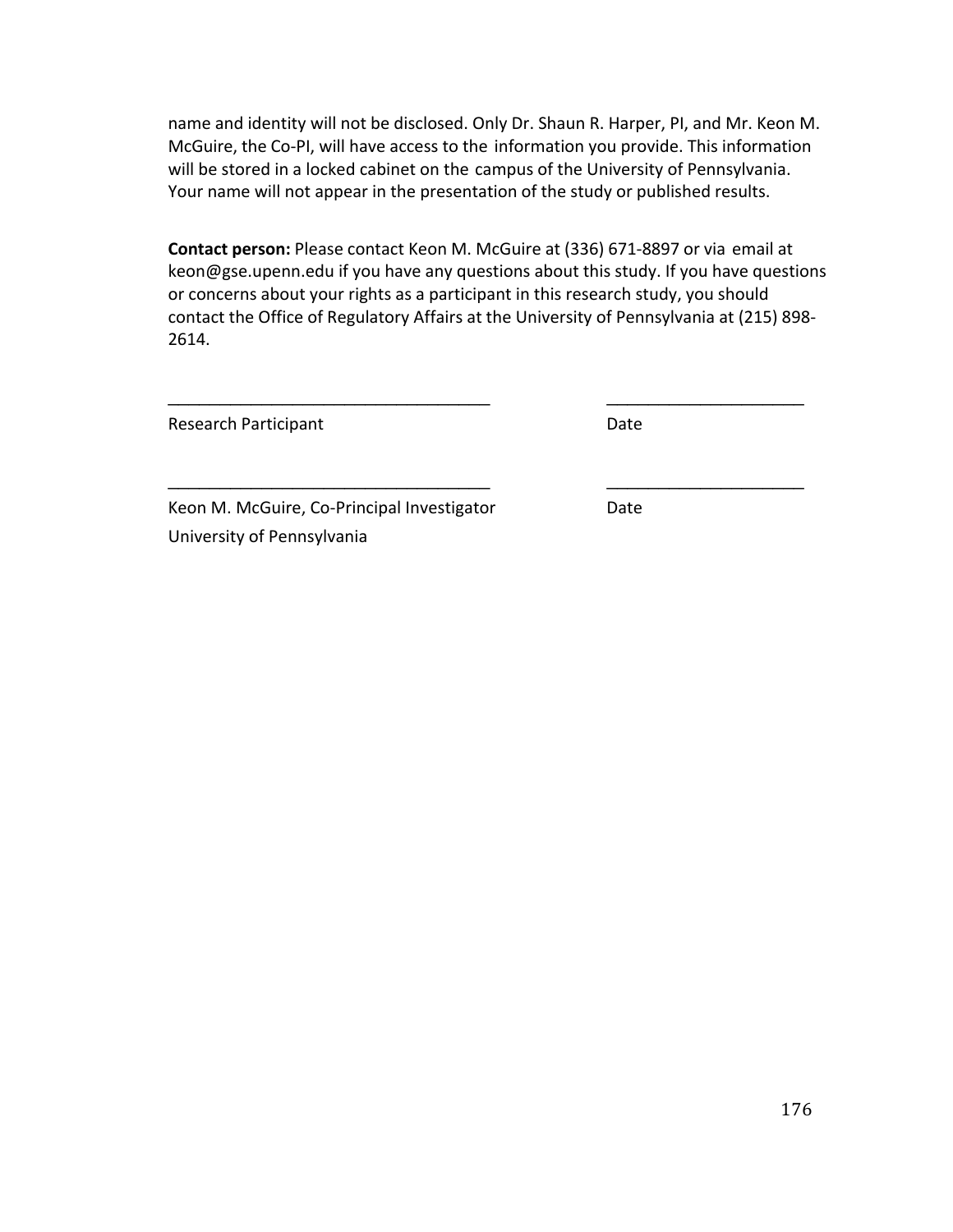## **Appendix B: Participant Demographic Film**

Name

**\***(first and last name)

Email Address

\*I will only use this information to contact you and will not share it with others

Telephone Number

I will only use this information to contact you and will not share it with others

What is your status in school?

**\*(e.g., Junior, Senior)**

What is your major?

**\***

Age

**\***

Gender

**\***

What part of the United States did you spend most of your time growing up? If there are multiple regions, list all that apply.

(e.g., South, Midwest, Northeast)

If you were raised in a faith tradition, what was it?

**\*(e.g., Judaism)**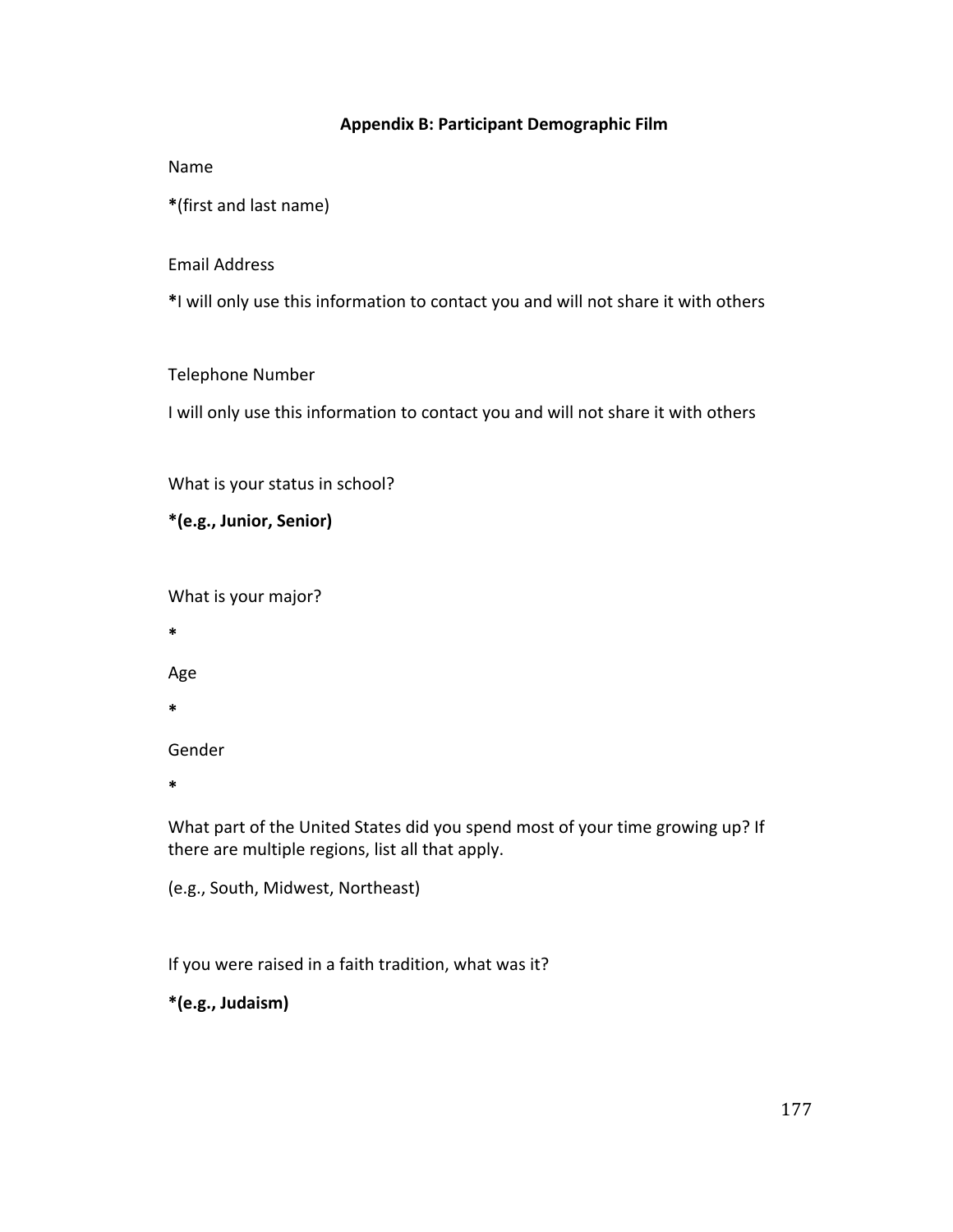If you had to describe yourself based on the options below, how would you identify?

**\***

Spiritual and Religious Spiritual, but not Religious Religious, but not Spiritual Other:

Please share the name of any faith/spiritually based student organization of which you are a member

**\***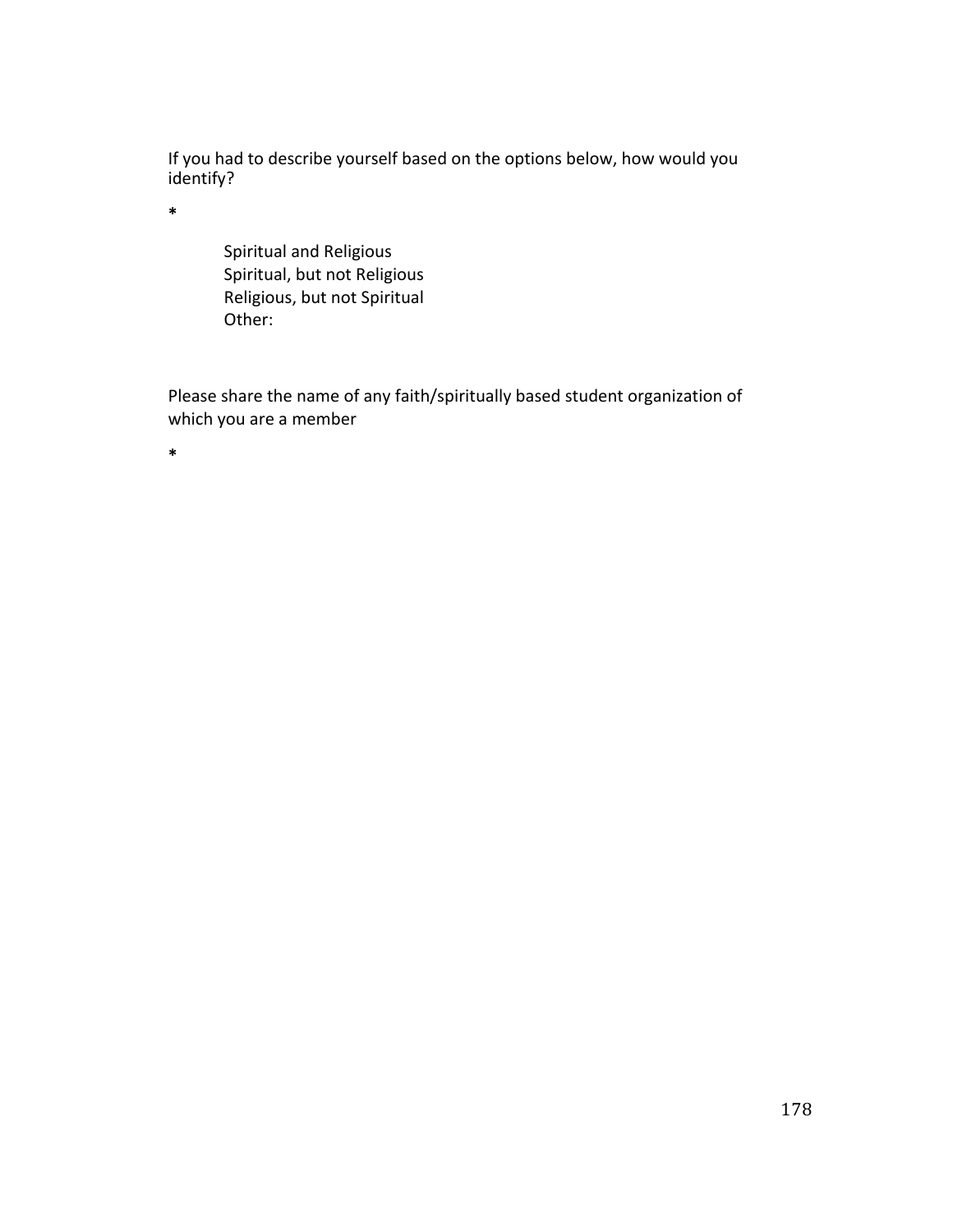## **References**

- Abes, E. S., & Jones, S. R. (2004). Meaning-making capacity and the dynamics of Lesbian college students' multiple dimensions of identity. Journal of College Student *Development, 45*(6), 612-632.
- Abes, E. S., Jones, S. R., & McEwen, M. K. (2007). Reconceptualizing the model of multiple dimensions of identity: The role of meaning-making capacity in the construction of multiple identities. Journal of College Student Development, 48(1), 1-22.
- Abes, E. S., & Kasch, D. (2007). Using queer theory to explore lesbian college students' multiple dimensions of identity. *Journal of College Student Development, 48*(6), 619-636.
- Astin, A. W. (2004). Why spirituality deserves a central place in liberal education. *Liberal Education, 90*(2), 34-41.
- Astin, A. W., Astin, H. S., & Lindholm, J. A. (2011). *Cultivating the spirit: How college can enhance students' inner lives* (1st ed.). San Francisco, CA: Jossey-Bass.
- Atkinson, P., & Hammersley, M. (2007). *Ethnography: Principles in practice*. New York: Routledge.
- Barrett, B. (2010). Religion and habitus: Exploring the relationship between religious involvement and educational outcomes and orientations among urban African American students. Urban Education, 45(4), 448-479.
- Bender, C. (2007). Religion and spirituality: History, discourse, and measurement. *Social Science Research Council: The Religious Engagements of American Undergraduates.*
- Bender, C., & Taves, A. (2012). *What matters? Ethnographies of value in a not so secular* age. New York: Columbia University Press.
- Blaine, B., & Crocker, J. (1995). Religiousness, race, and psychological wellbeing: Exploring social psychological mediators. *Personality and Social Psychology Bulletin, 21,* 1031-1041.
- Briggs, D. (2011, April 2). Is Religion in American in Decline? Retrieved from http://www.huffingtonpost.com/david-briggs/is-religion-in-americain\_b\_843801.html.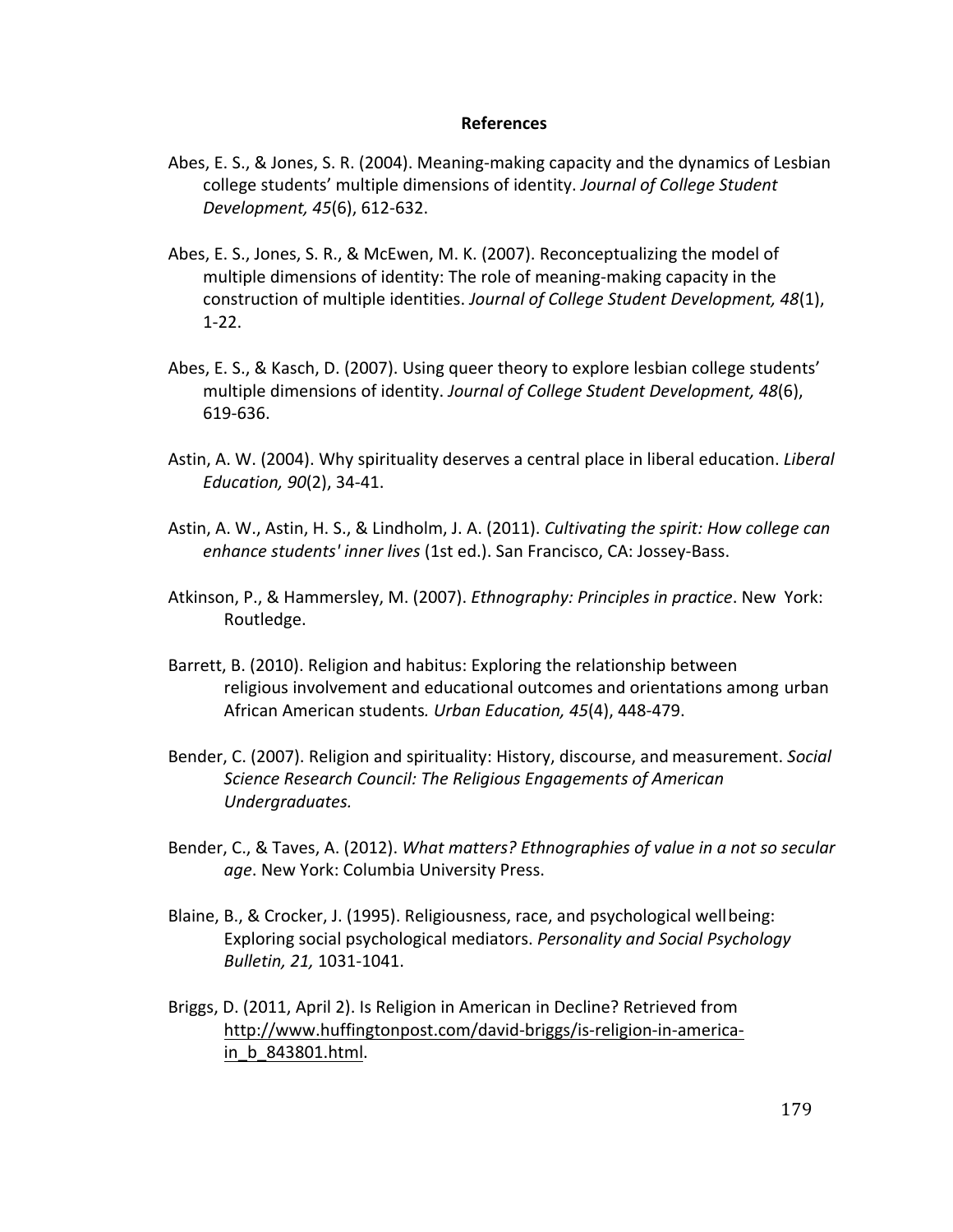- Bryant, A. N., & Schwartz, L. M. (2006). *Integrating spirituality into the campus curriculum and co-curriculum*. Higher Education Research Institute, University of California, Los Angeles.
- Butler, J. (2008). *Gender trouble: Feminism and the subversion of identity.* New York and London: Routledge.
- Charters, L. M., Taylor, R. J., & Lincoln, K. D. (1999). African American religious participation: A multi-sample comparison.
- Collins, P. H. (1990). *Black feminist thought: Knowledge, consciousness, and the politics* of empowerment. New York: Routledge.
- Complete College America. (2010). *Time is the enemy: The surprising truth about* why *today's* college students aren't graduating ... and what needs to change. Washington, D.C.: Complete College America.
- Constantine, M. G., Wilton, L., Gainor, K. A., & Lewis, E. L. (2002). Religious participation, spirituality, and coping among African American college students. Journal of College Student Development, 43(5), 605-613.
- Constantine, M. G., Miville, M. L., Warren, A. K., Gainor, K. A., & Lewis-Coles, M. (2006). Religion, spirituality, and career development in African American college students: A qualitative inquiry. *Career Development Quarterly, 54*(3), 227-241.
- Crenshaw, K. (1991). Mapping the margins: Intersectionality, identity politics, and violence against women of color. Stanford Law Review, 43(6), 1241-1299.
- Dancy, T. E. (2010). Faith in the unseen: The intersections of spirituality and identity among African American males in college. Journal of Negro *Education, 79*(3), 416-432.
- Davis, K., 2008. Intersectionality as buzzword. *Feminist Theory, 9*(1), 67 -85.
- Estanek, S. M. (2006). Redefining spirituality: A new discourse. *College Student Journal, 40*(2), 270-281.
- Erickson, E. H. (1968). *Identity, youth and crisis.* New York: W. W. Norton & Company, Inc.
- Evans, N. J., Forney, D. S., Guido, F. M., Patton, L. D., & Renn, K. A. (2010). *Student development in college: Theory, research, and practice.* (2<sup>nd</sup> Ed). San Francisco: Jossey-Bass.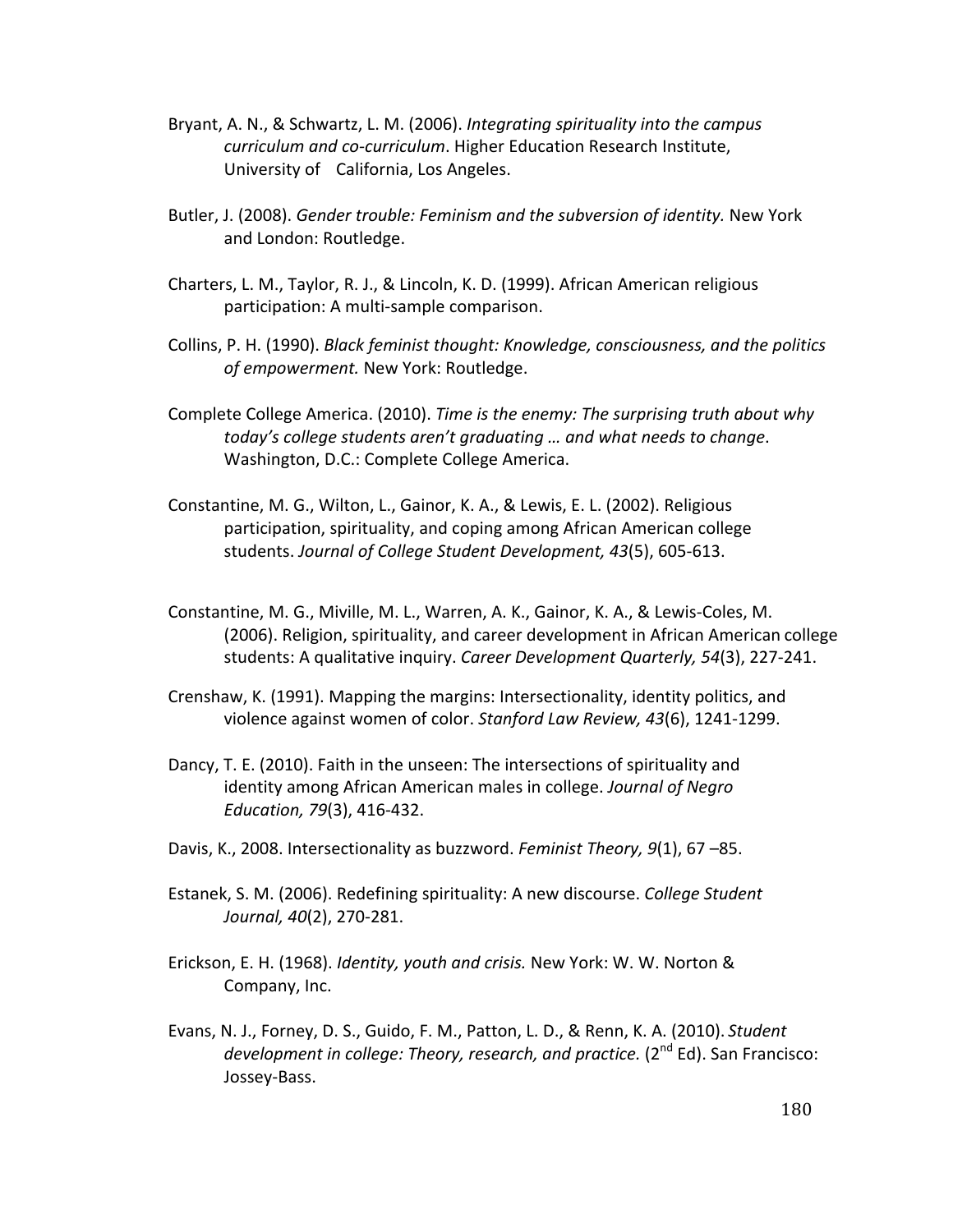Fleming, J. (1984). *Blacks in college*. San Francisco: Jossey-Bass.

- Fowler, J. W. (1996). *Faithful change: the personal and public challenges of* postmodern life. Nashville, TN: Abingdon Press.
- Fowler, J. W. (1996). Faithful change: the personal and public challenges of postmodern life. Nashville, TN: Abingdon Press.
- Fowler, J. W. (2000). *Becoming adult, becoming Christian: adult development and Christian faith*. San Francisco: Jossey-Bass.
- Frederick, M. F. (2003). *Between Sundays: Black women and everyday struggles of faith.* Los Angeles: University of California Press.
- Glaude, Jr., E. (2010, February 24). The Black Church is Dead. Retrieved from http://www.huffingtonpost.com/eddie-glaude-jr-phd/the-black-church-is dead\_b\_473815.html.
- Grossman, C. L. (2012, July 20). Survey finds 19% without religious affiliation. Retrieved from http://usatoday30.usatoday.com/news/religion/story;201207-19/no religion-affiliation/56344976/1.
- Harding, S. G. (1986). The science question in feminism. Ithaca: Cornel University Press.
- Harper, S. R. (2004). The measure of a man: Conceptualizations of masculinity among high-achieving African American male college students. *Berkeley Journal of Sociology, 48*(1), 89-107.
- Harper, S. R. (2009). Race-conscious student engagement practices and the equitable distribution of enriching educational experiences. Liberal Education, 95(4), 38-45.
- Harper, S. R. (2012a). *Black male student success in higher education: A report from the National Black Male College Achievement Study*. Philadelphia: University of Pennsylvania, Center for the Study of Race and Equity in Education.
- Harper, S. R. (2012b). Race without racism: How higher education researchers minimize racist institutional norms. The Review of Higher Education, 36(1), 9-29.
- Harper, S. R., & Gasman, M. (2008). Consequences of conservatism: Black male students and the politics of historically Black colleges and universities. *Journal of Negro Education, 77*(4), 336-351.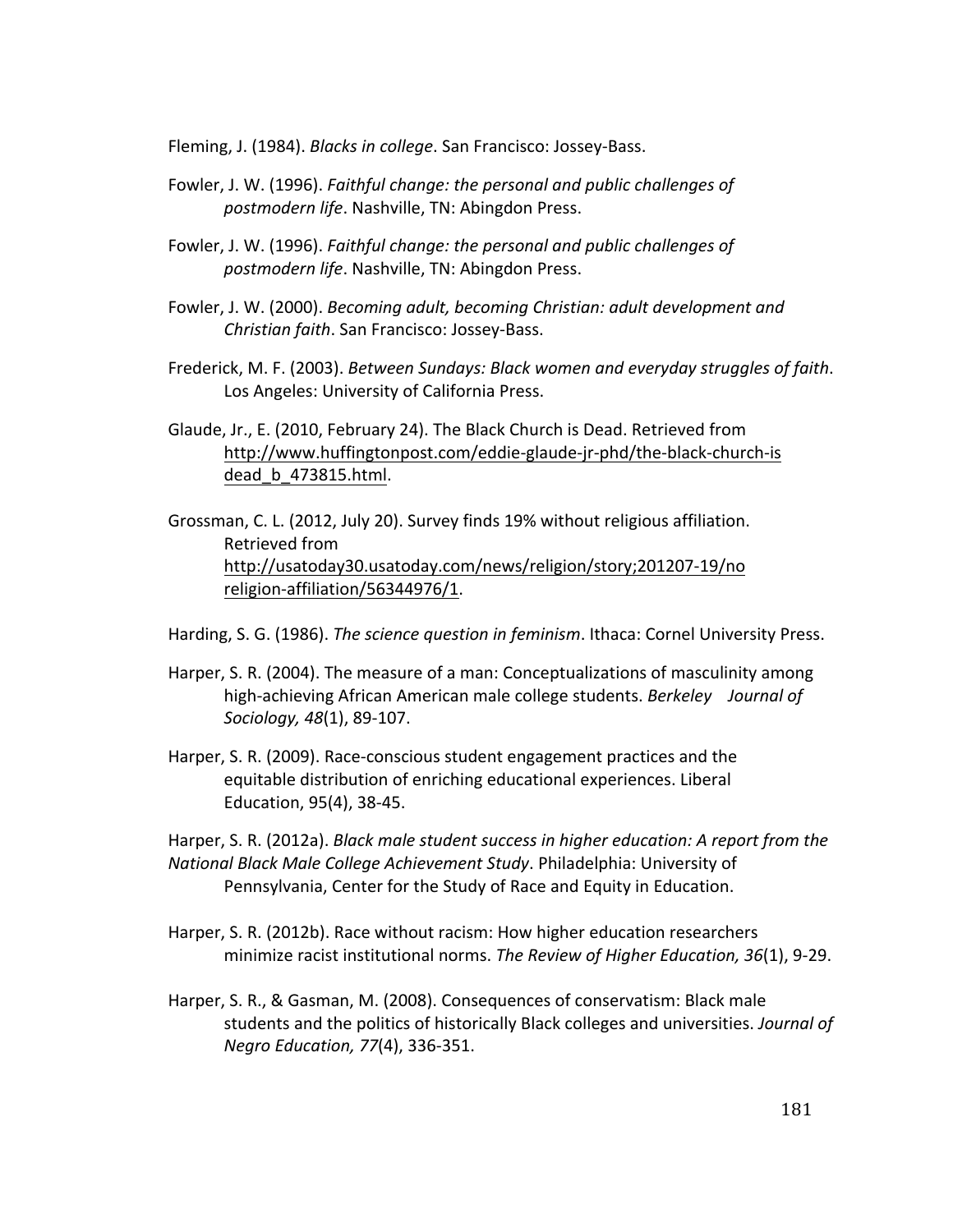- Harper, S. R., & Harris III, F. (2010). *College men and masculinities: Theory*, research, and *implications for practice*. San Francisco: Jossey-Bass
- Harper, S. R., & Hurtado, S. (2007). Nine themes in campus racial climates and implications for institutional transformation. In S. R. Harper, & L. D. Patton (Eds.), *Responding to the realities of race on campus. New Directions for Student Services* (pp. 7-24). San Francisco: Jossey-Bass.
- Harper, S. R., Wardell, C. C., & McGuire, K. M. (2011). Man of multiple identities: Complex individuality and identity intersectionality among college men. In J. A. Laker & T. Davis (Eds.), Masculinities in higher education: Theoretical and practical considerations (pp. 81-96). New York: Routledge.
- Harraway, D. (1988). Situated knowledges: The science question in feminism and the privilege of partial perspective. Feminist Studies, 14(3), 575-599.
- Herndon, M. (2003). Expressions of spirituality among African-American college males. *The Journal of Men's Studies, 12(1), 75-84.*
- Holstein, J. A., & Gubrium, J. F. (2012). *Varieties of narrative analysis*. Los Angeles: Sage Publications.
- hooks, b. (1990). Yearning: Race, gender, and cultural politics. Boston: South End Press.
- Howard-Hamilton, M. F. (2004). *Meeting the needs of African American women*. San Francisco: Jossey Bass.
- Hunt, L., & Hunt, M. (2001). Race, region, and religious involvement: A comparative study of Whites and African-Americans. Social Forces, 80(2), 605-631.
- Jackson, J. A. (2005). *Islam and the Blackamerican: Looking toward the third* resurrection. New York: Oxford University Press.
- Jackson, J. F. L., & Moore III, J. L. (2008). Introduction: The African American male crisis in education: A popular media infatuation or needed public policy response? *American Behavioral Scientist, 51*(7), 847-853.
- Jagers, R. J., & Smith, P. (1996). Further examination of the spirituality scale. *Journal of Black Psychology, 22*(4)*,* 429-442.
- Jones, S. R., & McEwen, M. K. (2000). A conceptual model of multiple dimensions of identity. Journal of College Student Development, 41(4), 405-414.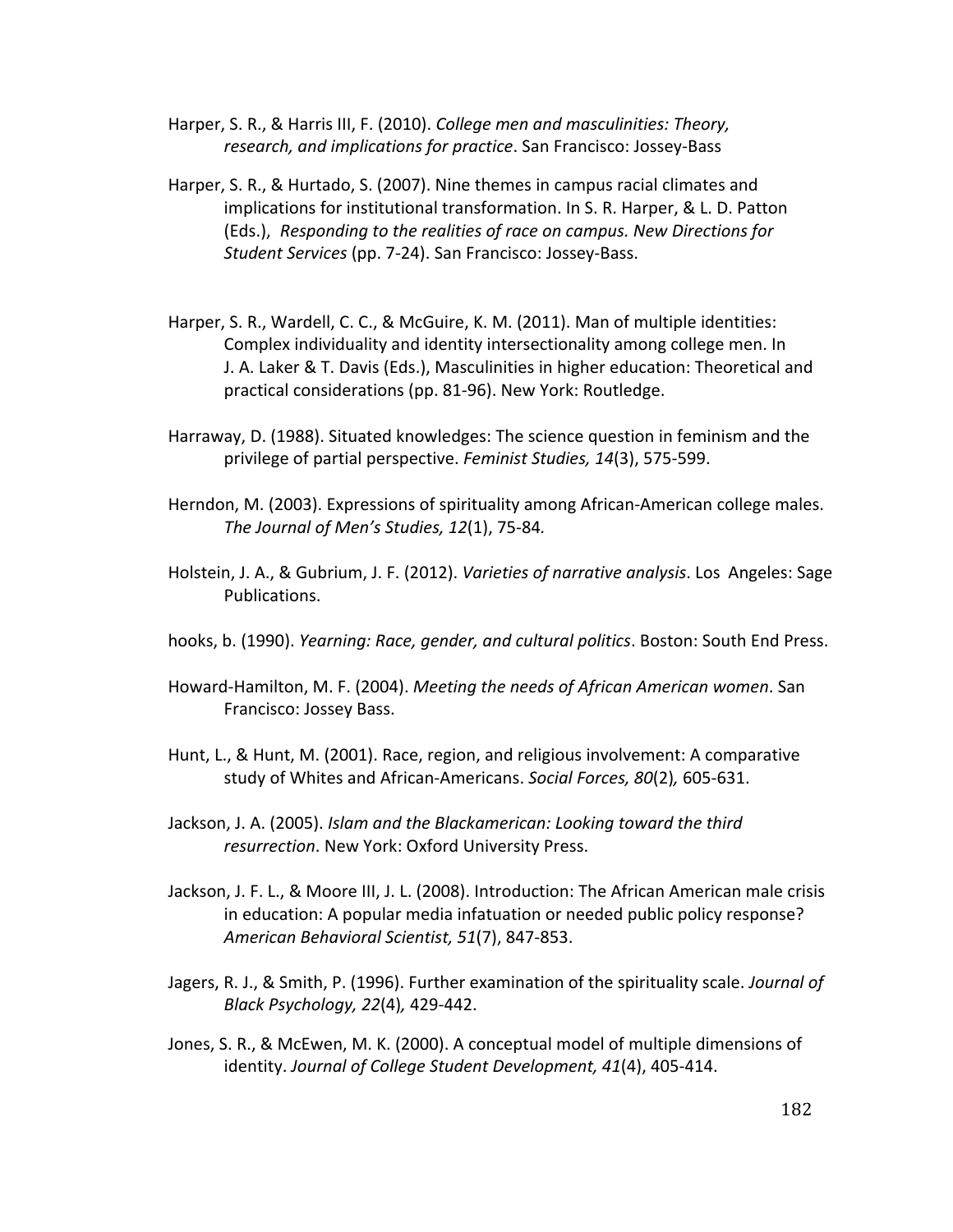- Kocet, M. M., & Stewart, D. L. (2011). The role of student affairs in promoting religious and secular pluralism and interfaith cooperation. *Journal of College and Character, 11*(3), 1-9.
- Labov, W., & Waletsky, J. (1967). Narrative analysis: Oral versions of experience. In J. Helm (Ed.), *Essays on the Verbal and Visual Arts: Proceedings of the 1966 Annual Spring Meeting of the American Ethnological Society*. Seattle: University of Washington Press, 286-338.
- Lee, Jr., J. M. L., Contreras, F., McGuire, K. M., Flores-Ragade, A., Rawls, A., Edwards, K., & Menson, R. (2011). The college completion agenda 2011 progress report: Latino Edition. New York: The College Board.
- Lee, Jr., J. M. L., & Ransom, T. (2010). *The educational experiences of young men of color:* A review of research, pathways, and progress. New York: The College Board.
- Lumina Foundation. (2012). A stronger nation through education: How and why *Americans must achieve a big goal for college attainment.* Indianapolis, IN: Lumina Foundation for Education, Inc.
- Mahmood, S. (2005). Politics of piety: The Islamic revival and the feminist subject. Princeton, NJ: Princeton University Press.
- Mattis, J. S. (2000). African American women's definitions of spirituality and religiosity. *Journal of Black Psychology, 26*(1), 101-122.
- Mattis, J. S., & Jagers, R. J. (2001). A relational framework for the study of religiosity and spirituality in the lives of African Americans. *Journal of Community Psychology*, *29*(5), 519-539.
- McCutcheon, R. T. (2001). The jargon of authenticity and the study of religion. *Religion & Theology, 8*(3/4), 229-252.
- McCutcheon, R. T. (2012). I have a hunch. Method and Theory in the Study of *Religion, 24*(1), 81-92.
- Miller, M. (2012). *Religion and Hip Hop.* New York: Routledge.
- Miller, M., & Dixan-Roman, E. J. (2011). Habits of the heart: Youth religious participation as progress, peril, or change? The Annals of the American *Academy of Political and Social Science, 637*(1), 78-98.
- Mishler, E. G. (1986). *Research interviewing : context and narrative*. Cambridge, MA: Harvard University Press.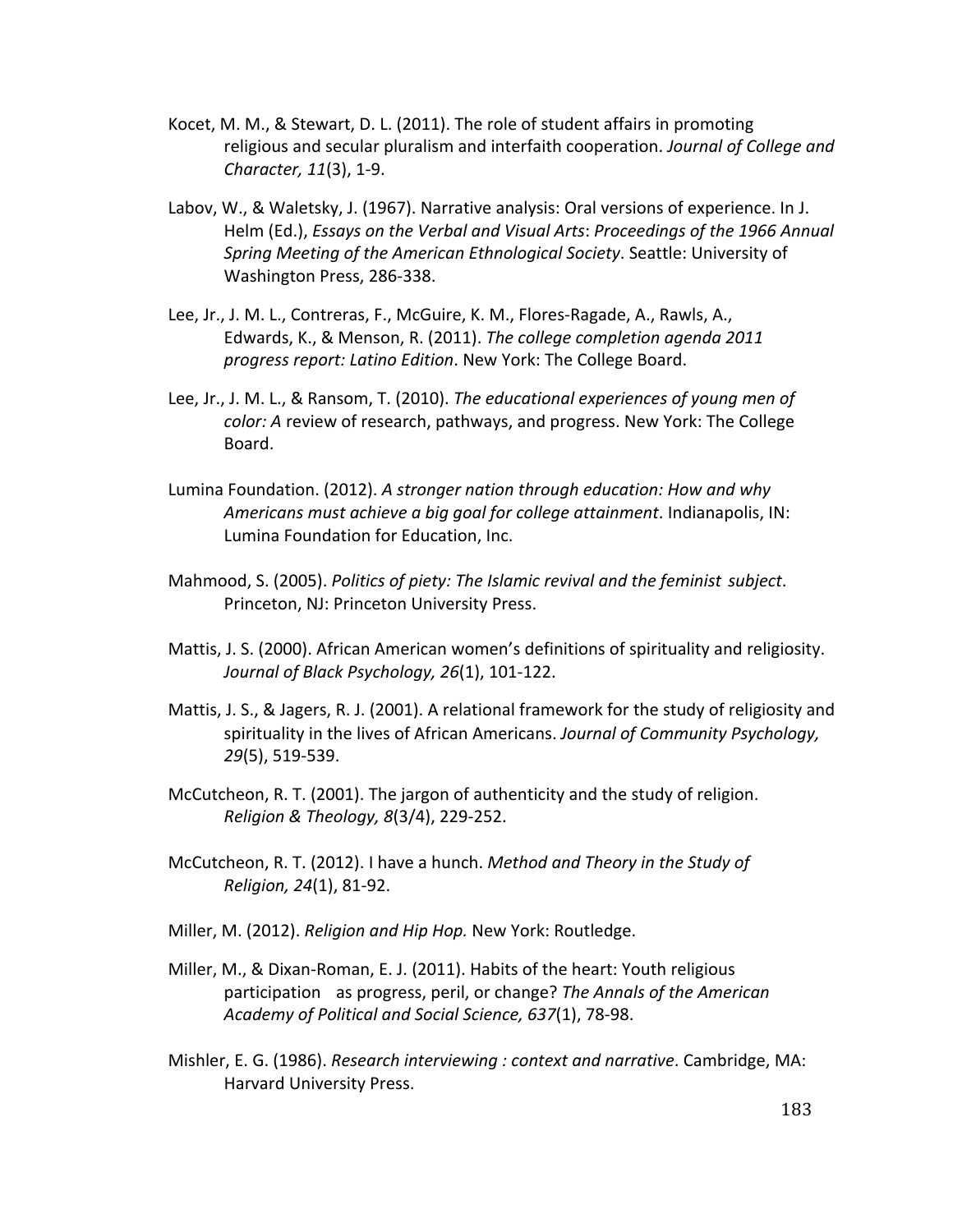- Museus, S. D. (2007). *Fostering minority college student persistence and baccalaureate degree attainment:* A collective-cross case analysis of high performing institutions. (Unpublished Doctoral Dissertation). The Pennsylvania State University, State College, PA.
- Riessman, C. K. (2008). *Narrative methods for the human sciences*. Los Angeles: Sage Publications.
- Orsi, R. A. (2003). Is the study of lived religion irrelevant to the world we live in? Special presidential plenary address, society for the scientific study of religion, Salt Lake City, November 2, 2002. Journal of Scientific Study of Religion, 42(2), 169-174.
- Park, J. (2012). "Man this is hard": A case study of how race and religion affect cross racial interaction for Black students. The Review of Higher Education, 35(4), 567-593.
- Parks, S. D. (2000). Big questions, worthy dreams: Mentoring young adults in their search for meaning, purpose, and faith. San Francisco: Jossey-Bass.
- Patton, M. Q. (2002). *Qualitative research and evaluation methods*. Thousand Oaks, CA: Sage.
- Patton, L. D. (2011). Perspectives on identity, disclosure, and the campus environment among African American gay and bisexual men at one historically black college. Journal of College Student Development, 52(1), 77-100.
- Patton, L. D., & McClure, M. (2009). Strength in the spirit: African American college women and spiritual coping mechanisms. Journal of Negro Education, 78(1), 42-54.
- Patton, L. D., McEwen, M., Rendon, L., & Howard-Hamilton, M. (2007). Critical race perspectives on theory in student affairs. In Shaun R. Harper & Lori D. Patton (Eds.), *Responding to the realities of race on campus* (pp. 39-54). San Francisco: Jossey Bass.
- Patton, L. D., & Simmons, S. (2009). Exploring complexities of multiple identities of Lesbians in a Black college environment. *Negro Educational Review, 59(3/4)*, 197-215.
- Pew Research Center. (2010). *Religion among Millennials: Less religiously active than* older Americans. Washington, D.C.: Pew Forum on Religion and Public Life.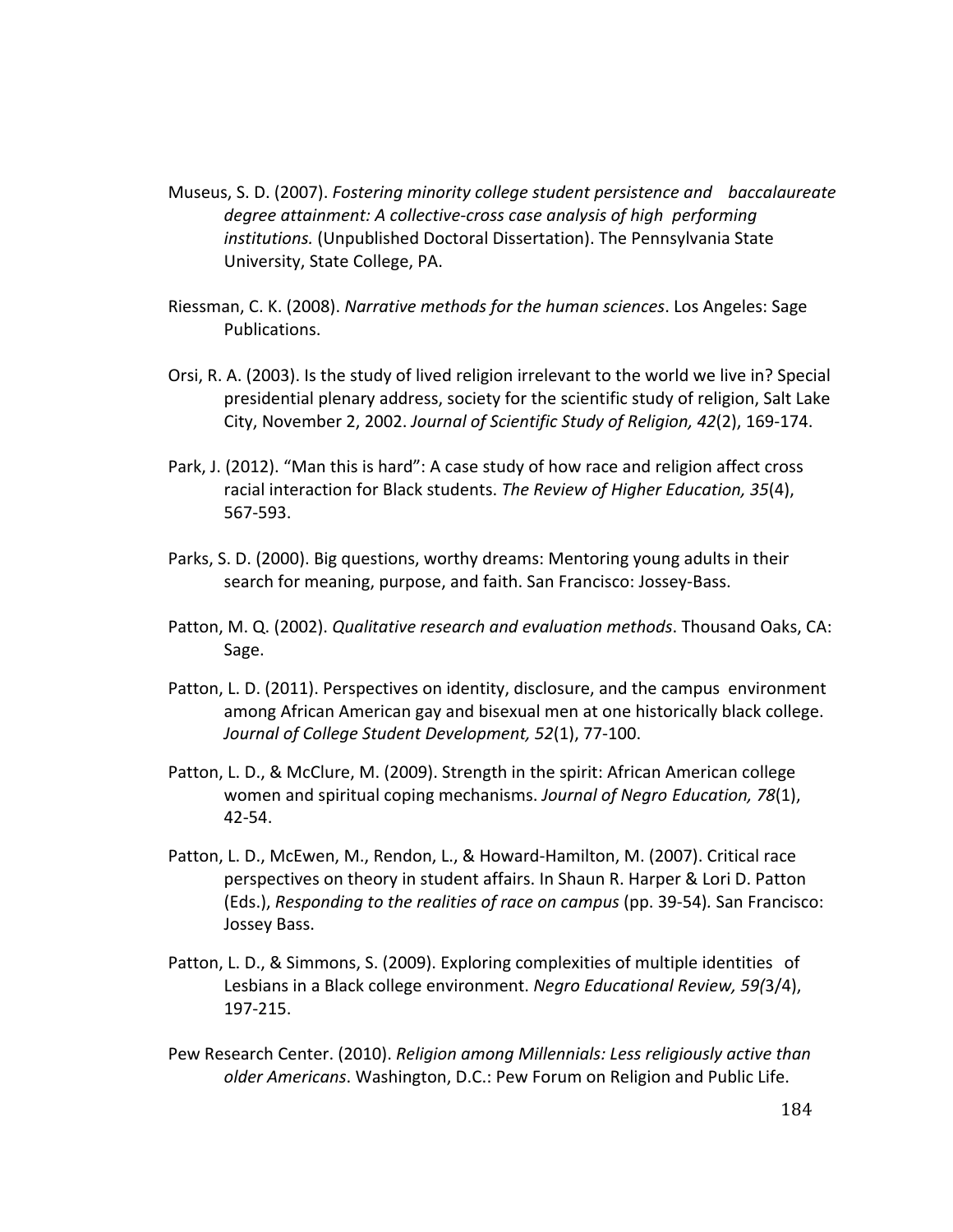- Perna, L. W. (2006). Studying college choice: A proposed conceptual model. In J.C. Smart (Ed.) *Higher Education: Handbook of Theory and Research* (pp. 99-157). Springer, Vol. 21.
- Pinn, A. B. (2003). *Terror and triumph: the nature of Black religion*. Minneapolis, MN: Fortress Press.
- Reynolds, A. L., & Pope, R. L. (1991). The complexities of diversity: Exploring multiple oppressions. *Journal of Counseling & Development, 70,* 174-180.
- Saad, L. U.S. (2012, July 12). Confidence in Organized Religion at Low Point. Retrieved from http://www.gallup.com/poll/155690/confidence-organizedreligion-lowpoint.aspx.
- Santiago, D., & Soliz, M. (2012). *Ensuring America's future by increasing Latino college* completion: Latino college completion in 50 States executive summary. Washington, D.C.: Excelencia in Education.
- Schott Foundation. (2012). *The urgency of now: The Schott 50 State report on public* education and Black males. Cambridge, MA: The Schott Foundation for Public Education.
- Scott, D. (1991). That event, this memory: Notes on the anthropology of African Diasporas in the new world. *Diaspora:* A Journal of Transnational Studies, 1(3), 261-284.
- Smith, C., Christoffersen, K., Davidson, H., & Herzog, P. S. (2011). Lost in translation: The dark side of emerging adulthood. Oxford: Oxford University Press.
- Smith, C., & Denton, M. L. (2005). *Soul searching: The religious and spiritual lives of* American teenagers. Oxford: Oxford University Press.
- Smith, C., & Snell, P. (2009). Souls in transition: The religious and spiritual lives of emerging adults. Oxford: Oxford University Press.
- Solórzano, D. G., Ceja, M., & Yosso, T. J. (2000). Critical race theory, racial microaggressions, and campus racial climate: The experiences of African American college students. *Journal of Negro Education*, 69(1), 60-73.
- Stewart, D. L. (2002). The role of faith in the development of an integrated identity: A qualitative study of black students at a white college. *Journal of College Student Development, 43*(4), 579-596.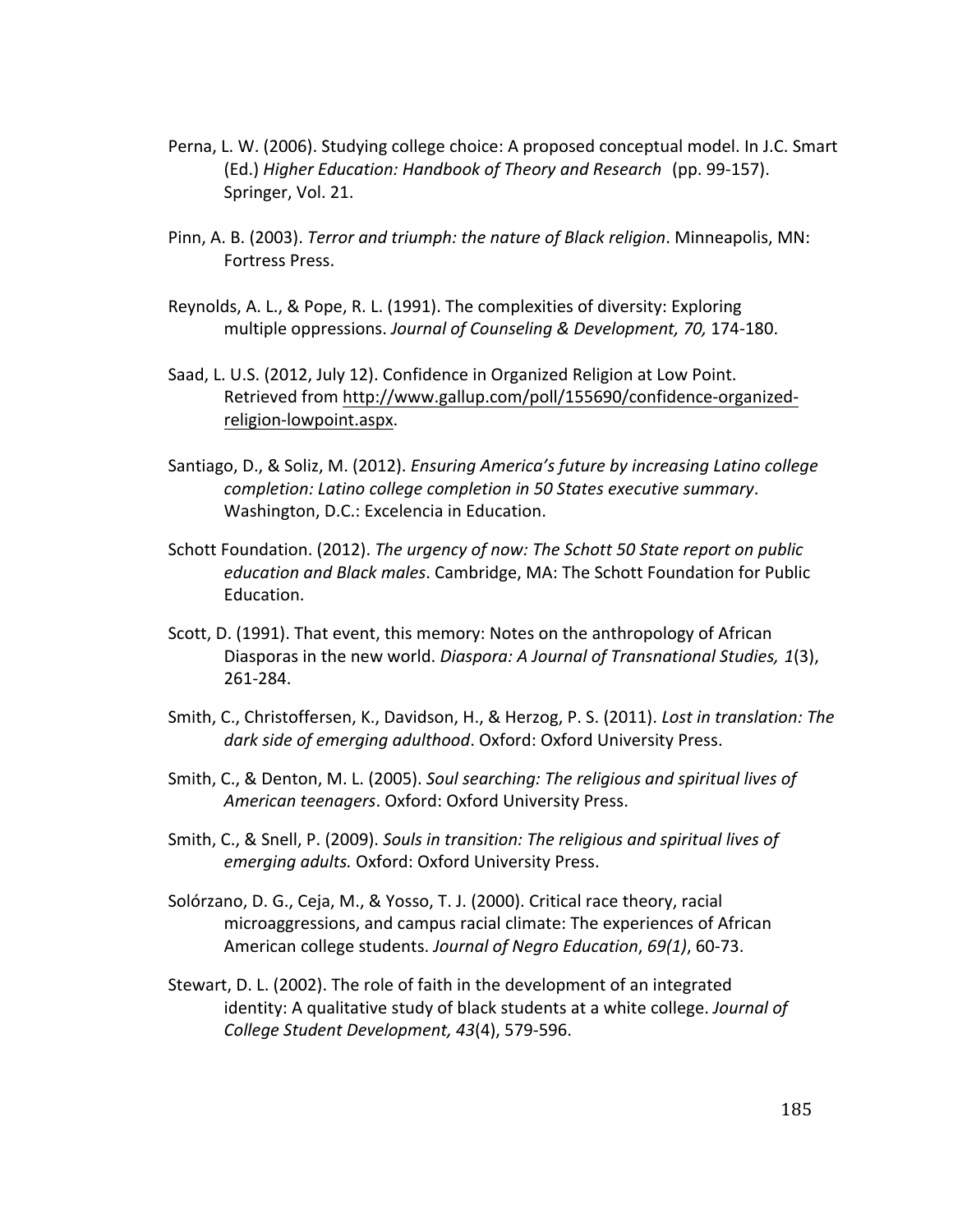- Stewart, D. L. (2008). Being all of me: Black students' struggles with negotiating identity. *The Journal of Higher Education, 79*(2), 183-207.
- Stewart, D. L. (2009). Perceptions of multiple identities among Black college students. Journal of College Student Development, 50(3), 253-270.
- Stewart, D. L. (2010). Knowing God, knowing self: African American college students and spirituality. In T. Strayhorn & M. Terrell (Eds.), *The evolving challenges of Black college students* (pp. 9-25). Sterling, VA: Stylus.
- Strayhorn, T. L. (2011). Singing in a foreign land: An exploratory study of gospel choir participation among African American undergraduates at a predominantly white institution. Journal of College Student Development, 52(2), 137-153.
- Sue, D. W., Bucceri, J., Lin, A. I., Nadal, K. L., & Torino, G. C. (2009). Racial microagressions and the Asian American experience. Asian American Journal of *Psychology, S*(1), 88-101.
- Swim, J. K., Hyers, L. L., Cohen, L. L., Fitzgerald, D. C., & Bylsma, W. H. (2003). African American college students' experiences with everyday racism: Characteristics of and response to these incidents. *Journal of Black Psychology, 29*(1), 38-67.
- Tisdell, E. J. (2003). *Exploring spirituality and culture in adult and higher education*. San Francisco: Jossey-Bass.
- Torres, V., Jones, S. R., & Renn, K. A. (2009). Identity development theories in student affairs: Origins, current status, and new approaches. *Journal of College Student Development, 50* (6), 577-596.
- Van Manen, M. (1990). *Researching lived experience: Human science for an action* sensitive pedagogy. Albany, NY: State University of New York Press.
- Walker, K. L., & Dixon, V. (2002). Spirituality and academic performance among African American college students. Journal of Black Psychology, 28(2), 107-121.
- Watt, S. K. (2003). Come to the river: Using spirituality to cope, resist, anddevelop identity. In M. F. Howard-Hamilton (Ed.), *Meeting the needs of African American women* (pp. 29-40). San Francisco: Jossey-Bass.
- West, C. (1987). *Prophesy deliverance!:* an Afro-American revolutionary Christianity. Philadelphia: Westminister Press.
- Wortham, S., & Gadsen, V. (2006). Urban fathers positioning themselves through narrative: An approach to narrative self-construction. In A. De Fina, D.